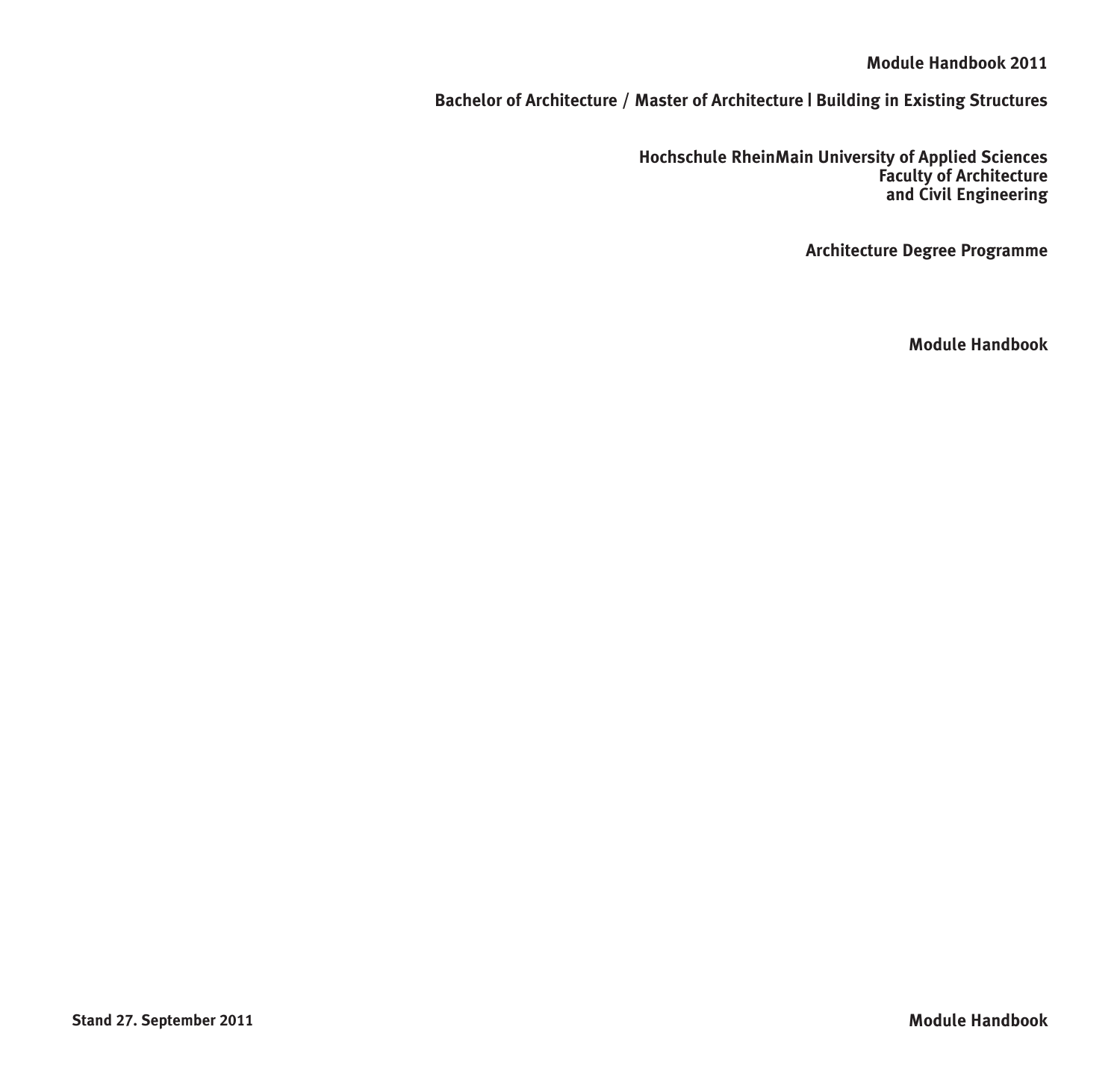**Contents**

#### **Architecture Degree Programme**

#### **Bachelor**

- Module Overview Page 3
- Module Overview Bachelor Page 4
- B 1-100 Project 1 Page 5
- B 1-300 Building Construction 1
- Page 12 • B 1-500 Representation 1 Page 15
- B 2-100 Project 2 Page 19
- B 2-300 Building Construction 2
- Page 22 • B 2-310 Construction Technologies 1
- Page 24
- B 2-400 Architectural History 1
- Page 27 • B 2-500 Representation 2 Page 30
- B 3-100 Project 3 Page 33
- B 3-200 Building Theory 1 Page 35
- B 3-300 Building Construction 3
- Page 38 • B 3-310 Construction Technologies 2
- Page 41
- B 3-400 Architectural History 2 Page 44
- B 3-500 Representation 3 Page 47
- B 4-100 Project 4 Page 50
- B 4-300 Building Construction 4
	-
- B 4-310 Construction Technologies 3 Page 55
- B 4-400 Architectural History 3
	- Page 58

Page 52

- B 4-600 Construction Management 1 Page 61
- B 5-100 Project 5 Page 63
- B 5-200 Building Theory 2 Page 66
- B 5-300 Building Construction 5
	- Page 69
- B 5-400 Architectural History 4 Page 72
- B 6-100 Bachelor's Thesis Page 75
- B 6-500 Representation 4 Page 76
- B 6-600 Construction Management 2 Page 79

#### **Master**

|                           |  | $\bullet$ Module Overview Master                     | Page | 82  |  |  |  |
|---------------------------|--|------------------------------------------------------|------|-----|--|--|--|
|                           |  | M 1-100 Project M 1-1<br>M 1-101 Project Development | Page | 85  |  |  |  |
|                           |  |                                                      | Page | 86  |  |  |  |
|                           |  | M 1-200 Transformations                              | Page | 87  |  |  |  |
| ٠                         |  | M 1-800 Methodology 1                                | Page | 88  |  |  |  |
| ٠                         |  | M 1-800 Methodology 2                                | Page | 91  |  |  |  |
|                           |  |                                                      |      |     |  |  |  |
| $\bullet$                 |  | M 2-100 Projekt M 1-2                                | Page | 94  |  |  |  |
| $\bullet$                 |  | M 2-700 Metamorphose 1                               | Page | 96  |  |  |  |
| ٠                         |  | M 2-700 Metamorphose 2                               | Page | 99  |  |  |  |
| $\bullet$                 |  | M 2-500 Representation and                           |      |     |  |  |  |
|                           |  | Visualisation                                        | Page | 100 |  |  |  |
|                           |  | M 3-100 Project M 3-1                                | Page | 103 |  |  |  |
|                           |  | M 3-400 Urban Restructuring Page                     |      | 105 |  |  |  |
|                           |  | M 3-110 Project M 3-2                                | Page | 108 |  |  |  |
|                           |  | M 3-700 Metamorphosis 3                              | Page | 110 |  |  |  |
|                           |  | M 4-100 Master's Thesis                              | Page | 113 |  |  |  |
| Elective subjects/modules |  |                                                      |      |     |  |  |  |
|                           |  |                                                      |      |     |  |  |  |

• Architectural Photography Page 115 • Architectural Trends Page 116 • Image and Plan Editing - Photoshop Page 117 • Representation Techniques for Construction Documents Page 118 • Fundamentals of Model Building Page 119 • Plans Page 120 • Spatial Drawing Page 121 • Stegreif Project "International" Page 122

2

| Architecture"                                      | Page 123 |
|----------------------------------------------------|----------|
| Advanced Visualisation and Drafting                |          |
| Methodology                                        | Page 124 |
| Impromptu Design<br>$\bullet$                      | Page 125 |
| Space and Light<br>$\bullet$                       | Page 126 |
| Architecture Criticism<br>٠                        | Page 127 |
| Selected Chapters in Architectural<br>٠            |          |
| History                                            | Page 128 |
| Construction Research, Analysis and<br>$\bullet$   |          |
| Specifications                                     | Page 129 |
| Industry and Functional Building<br>$\bullet$      |          |
|                                                    | Page 130 |
| Scientific Working<br>$\bullet$                    | Page 131 |
|                                                    |          |
| <b>Fire Protection</b><br>$\bullet$                | Page 132 |
| Lightweight Structures<br>$\bullet$                | Page 133 |
| <b>Material Samples</b><br>$\bullet$               | Page 134 |
| Misuse of Standards<br>$\bullet$                   | Page 135 |
| Architectural Concrete<br>$\bullet$                | Page 136 |
| <b>Execution Planning</b><br>٠                     | Page 137 |
| <b>Construction Ecology</b><br>٠                   | Page 138 |
| <b>Historic Supporting Structures</b><br>$\bullet$ |          |
|                                                    | Page 139 |
| <b>Planning and Building Contracts</b>             |          |
|                                                    | Page 140 |
| Work and Services Contract Law                     |          |
| for Architects and Engineers Page 141              |          |
| Urban Resarch                                      | Page 142 |
|                                                    |          |
| English for Architects                             | Page 143 |
| French for Architects 1<br>$\bullet$               | Page 144 |
| French for Architects 2<br>$\bullet$               | Page 145 |

• Stegreif Project "Experimental

• Study Centre Page 146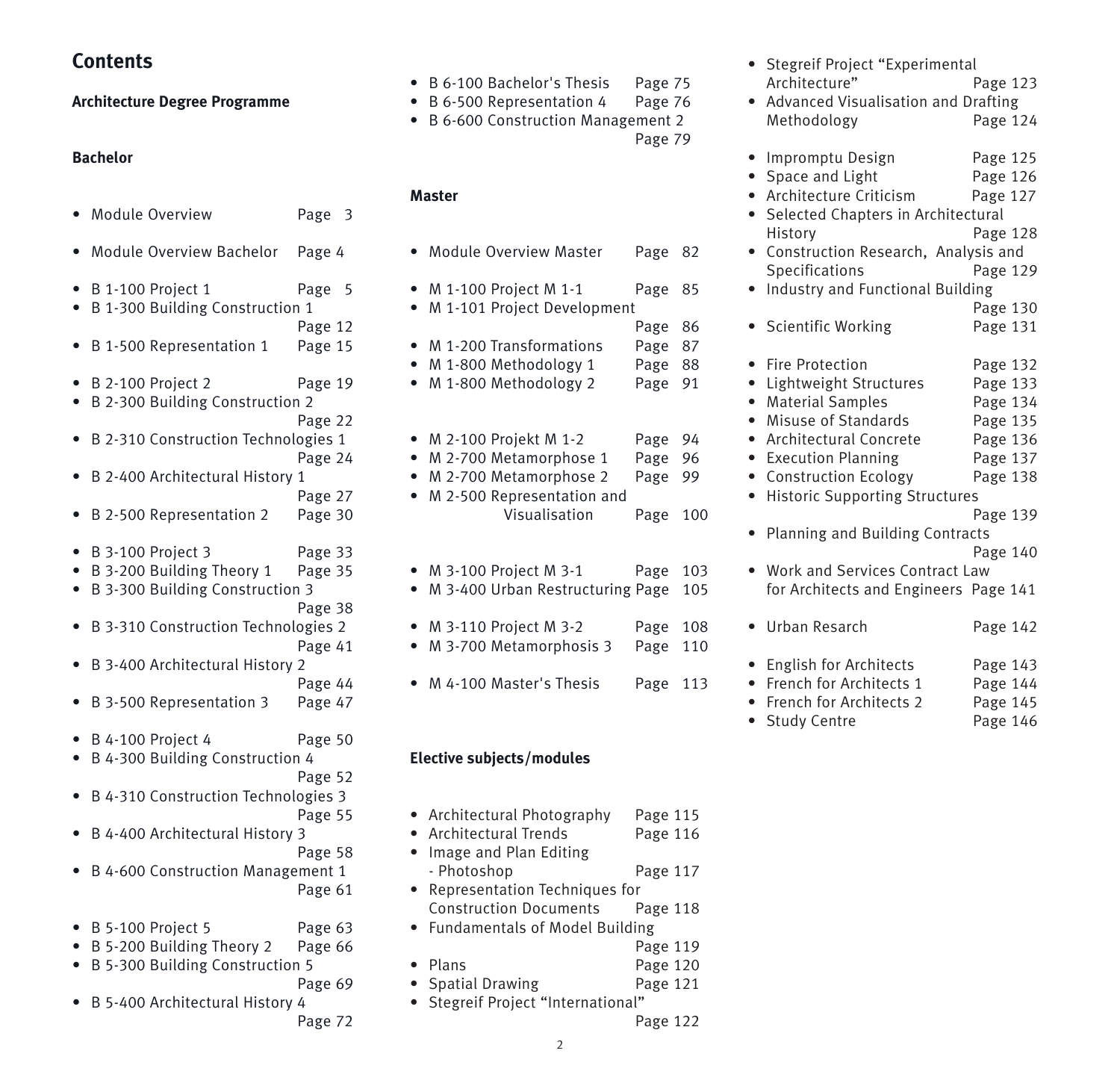### **Bachelor of Arts, Architektur (B.A. Architecture)**

| <b>Semester</b> | Module                           | <b>Subject</b>                     | <b>Course No.</b>   | Course                                                                                  | Method       | Credits                      | Contact                               | Workload          | PS       | SS        | <b>Mode of Assesment</b>     |
|-----------------|----------------------------------|------------------------------------|---------------------|-----------------------------------------------------------------------------------------|--------------|------------------------------|---------------------------------------|-------------------|----------|-----------|------------------------------|
| <b>B1</b>       | <b>B</b> 1-100                   | Project 1                          | B1-101              | <b>Introduction to Architectural Design</b>                                             | Proj         | 8                            | 6                                     | 240               | 90       | 150       | WE, OE                       |
|                 |                                  |                                    | B1-102              | <b>Fundamentals of Architectural Design</b>                                             |              | 4                            | $\mathbf 2$                           | 120               | 30       | 90        | OE, project-integrated       |
|                 | B 1-300                          | <b>Building Construction 1</b>     | B1-301              | <b>Building Construction and Structural Design</b>                                      | L+Prac       | $\overline{2}$               | $\overline{2}$                        | 120               | 30       | 30        | WE                           |
|                 |                                  |                                    | B1-302              | <b>Materials Science</b>                                                                |              | $\overline{\phantom{a}}$     | $\overline{z}$                        |                   | 30       | 30        | WE                           |
|                 | <b>B</b> 1-500                   | <b>Representation 1</b>            | B1-501              | <b>Geometry for Architectural Illustration</b>                                          | L+Prac       | $\boldsymbol{6}$             | $\epsilon$                            | 180               | 90       | 90        | WE                           |
|                 |                                  |                                    | B1-502              | <b>Fundamentals of Visual Communication</b>                                             | s            | 4                            | $\overline{4}$                        | 120               | 60       | 60        | WE, OE                       |
|                 |                                  |                                    | <b>B1-503</b>       | <b>Computer-Aided Illustration</b>                                                      | L+Prac       | $\overline{4}$               | $\overline{4}$                        | 120               | 60       | 60        | WE                           |
| <b>B2</b>       | <b>B</b> 2-100                   | <b>Project 2</b>                   | B <sub>2</sub> -101 | <b>Project</b>                                                                          | Proi         | 8                            | 6                                     | 240               | 90       | 150       | WE, OE                       |
|                 | B2-300                           | <b>Building Construction 2</b>     | B2-301              | <b>Building Construction</b>                                                            | $L + S$      | $\sqrt{4}$                   | $\overline{4}$                        | 180               | 60       | 60        | WE, project-integrated       |
|                 |                                  |                                    | B2-302              | <b>Structural Design (Timber)</b>                                                       | L+Prac       | $\overline{2}$               | $\overline{2}$                        |                   | 30       | 30        | WE, project-integrated       |
|                 | B 2-310                          | <b>Construction Technologies 1</b> | B2-311              | <b>Building Services (Basic Systems)</b>                                                |              | $\overline{\mathbf{2}}$      | $\overline{2}$                        | 120               | 30       | 30        | T                            |
|                 |                                  |                                    | B2-312              | <b>Materials Science 2</b>                                                              |              | $\mathbf 2$                  | $\overline{2}$                        |                   | 30       | 30        | T                            |
|                 | <b>B</b> 2-400                   | <b>Architectural History 1</b>     | B2-401              | <b>Post-War Modernism</b>                                                               |              | $\overline{\mathbf{2}}$      | $\mathbf 2$                           | 120               | 30       | 30        | WE                           |
|                 |                                  |                                    | B2-402              | <b>Sociology of Architecture</b>                                                        | L+Prac       | $\overline{2}$               | $\overline{2}$                        |                   | 30       | 30        | WE, P                        |
|                 | <b>B2-500</b>                    | <b>Representation 2</b>            | B <sub>2</sub> -501 | <b>Fundamentals of Visual Communication</b>                                             | $L + S$      | $\overline{4}$               | $\overline{\mathbf{3}}$               | 120               | 45       | 75        | WE, OE                       |
|                 |                                  |                                    | <b>B2-502</b>       | <b>CAD</b>                                                                              | L+Prac       | $\overline{4}$               | $\overline{4}$                        | 120               | 60       | 60        | WE                           |
| lвз             | <b>B3-100</b>                    | Project 3                          | <b>B3-101</b>       | <b>Project</b>                                                                          | Proj         | $\bf8$                       | $\epsilon$                            | 240               | 90       | 150       | WE, OE                       |
|                 | <b>B3-200</b>                    | <b>Building Theory 1</b>           | B3-201              | <b>Building Theory 1</b>                                                                |              | $\overline{\mathbf{2}}$      | $\mathbf 2$                           | 120               | 30       | 30        | WE, P                        |
|                 |                                  |                                    | <b>B3-202</b>       | <b>Urban Planning</b>                                                                   | +Prac        | $\overline{2}$               | $\overline{2}$                        |                   | 30       | 30        | WE                           |
|                 | <b>B3-300</b>                    | <b>Building Construction 3</b>     | B3-301              | <b>Building Construction</b>                                                            | $L + S$      | $\sqrt{4}$                   | $\overline{4}$                        | 180               | 60       | 60        | WE, project-integrated, T    |
|                 |                                  |                                    | B3-302              | <b>Structural Design (Reinforced Concrete)</b>                                          |              | $\overline{2}$               | $\overline{2}$                        |                   | 30       | 30        | WE, project-integrated       |
|                 | B 3-310                          | <b>Construction Technologies 2</b> | B3-311              | <b>Building Services, Room Climate Control Systems &amp; Sustainability</b>             | г            | $\overline{2}$               | $\overline{2}$                        | 120               | 30       | 30        | T.                           |
|                 |                                  |                                    | B3-312              | <b>Construction Physics and Energy Efficiency Standards</b>                             |              | $\mathbf 2$                  | $\overline{2}$                        |                   | 30       | 30        | T                            |
|                 | <b>B3-400</b>                    | <b>Architectural History 2</b>     | <b>B3-401</b>       | <b>Classic Modernism</b>                                                                |              | $\overline{2}$               | $\overline{2}$                        | 120               | 30       | 30        | WE, T                        |
|                 |                                  |                                    | B3-402              | <b>Design Principles of Classic Modernism</b>                                           | L+Prac       | $\mathbf 2$                  | $\overline{2}$                        |                   | 30       | 30        | WE                           |
|                 | <b>B3-500</b>                    | <b>Representation 3</b>            | <b>B3-501</b>       | <b>Computer-Aided Illustration</b>                                                      |              | $\overline{2}$               | $\overline{2}$                        | 120               | 30       | 30        | WE                           |
|                 |                                  |                                    | <b>B3-502</b>       | <b>Architectural Drawing</b>                                                            |              | $\overline{2}$               | $\overline{2}$                        |                   | 30       | 30        | WE                           |
| <b>B4</b>       | <b>B</b> 4-100                   | <b>Project 4</b>                   | B4-401              | <b>Project</b>                                                                          | Proj         | $\bf8$                       | $\epsilon$                            | 240               | 90       | 150       | WE, OE                       |
|                 | B 4-300                          | <b>Building Construction 4</b>     | B4-301              | <b>Building Construction</b>                                                            |              | $\sqrt{4}$                   | $\overline{4}$                        | 180               | 60       | 60        | WE, project-integrated, P    |
|                 |                                  |                                    | B4-302              | <b>Structural Design (Reinforced Concrete)</b>                                          |              | $\mathbf 2$                  | $\overline{2}$                        |                   | 30       | 30        | WE, project-integrated       |
|                 | B 4-310                          | <b>Construction Technologies 3</b> | B4-311              | <b>Building Services, Room Climate Control Systems &amp; Sustainability</b>             |              | $\overline{2}$               | 2                                     | 120               | 30       | 30        | T                            |
|                 |                                  |                                    | B4-312              | <b>Construction Physics and Energy Efficiency Standards</b>                             |              | $\overline{2}$               | $\overline{2}$                        |                   | 30       | 30        | T.                           |
|                 | <b>B</b> 4-400                   | <b>Architectural History 3</b>     | B4-401              | Architectural History 1900-1500                                                         |              | $\mathbf 2$                  | $\overline{2}$                        | 180               | 30       | 30        | P, T                         |
|                 |                                  | <b>Construction Management 1</b>   | B4-402              | <b>Fundamentals of Historic Preservation 1</b>                                          | L+Prac       | $\sqrt{4}$<br>$\overline{4}$ | $\overline{\mathbf{3}}$               |                   | 80       | 40        | WE                           |
| <b>B5</b>       | <b>B</b> 4-600<br><b>B</b> 5-100 | <b>Project 5</b>                   | B4-601<br>B5-101    | <b>Cost-Effective Construction Planning</b><br>Project                                  | Proj         | $\bf8$                       | $\overline{\mathbf{3}}$<br>$\epsilon$ | 120<br>240        | 30<br>90 | 90<br>150 | WE, P<br>WE, OE              |
|                 |                                  |                                    | <b>B5-102</b>       |                                                                                         | L+Prac       | $\overline{4}$               | $\overline{2}$                        | 120               | 30       | 90        |                              |
|                 | 35-200                           | <b>Building Theory 2</b>           | B5-201              | <b>Interior Design</b><br><b>Building Theory 2</b>                                      |              | $\overline{2}$               | $\overline{2}$                        | 120               | 30       | 30        | WE, project-integrated<br>WE |
|                 |                                  |                                    | <b>B5-202</b>       | <b>Urban Planning</b>                                                                   |              | $\overline{2}$               | $\overline{2}$                        |                   | 30       | 30        | WE                           |
|                 | <b>B</b> 5-300                   | <b>Building Construction 5</b>     | B5-301              | <b>Construction with Prefabricated Elements</b>                                         | L+Prac       | $\Delta$                     | 4                                     | 240               | 60       | 60        | WE, P                        |
|                 |                                  |                                    | B5-302              | <b>High-Rise Construction Processes</b>                                                 |              | $\sqrt{4}$                   | $\overline{\mathbf{3}}$               |                   | 60       | 60        | WE, P                        |
|                 | <b>B</b> 5-400                   | <b>Architectural History 4</b>     | B5-401              | <b>Architectural History 1500-Antiquity</b>                                             |              | $\overline{2}$               | $\overline{2}$                        | 120               | 30       | 30        | T.                           |
|                 |                                  |                                    | B5-402              | <b>Fundamentals of Historic Preservation 2</b>                                          |              | $\overline{2}$               | $\overline{2}$                        |                   | 30       | 30        | WE, P                        |
| <b>B6</b>       | <b>B</b> 6-500                   | <b>Representation 4</b>            | <b>B</b> 6-501      | <b>Presentation Techniques</b>                                                          | L+Prac       | $\overline{\mathbf{2}}$      | $\overline{2}$                        | 120               | 30       | 30        | WE                           |
|                 |                                  |                                    | <b>B</b> 6-502      | <b>Computer-Aided Illustration</b>                                                      | L+Prac       | $\,2$                        | $\mathbf 2$                           |                   | 30       | 30        | WE                           |
|                 | <b>B</b> 6-600                   | <b>Construction Management 2</b>   | B6-601              | <b>Preparing for Professional Practice</b>                                              |              | $\overline{4}$               | $\overline{2}$                        | 120               | 30       | 90        | WE, P                        |
|                 |                                  | <b>Elective Modules</b>            |                     | 4 freely elective subjects with a total of 8 credits and 8 contact hours per week (SWS) |              |                              |                                       | 240               |          |           |                              |
| <b>B4</b>       |                                  | <b>Elective Module 1</b>           | 2xxx                | <b>Freely elective acc. Module Handbook</b>                                             | Prac         | $\overline{2}$               | $\overline{2}$                        |                   | 30       | 30        | acc. Module Handbook         |
| <b>B5</b>       |                                  | <b>Elective Module 2</b>           | 2xxxx               | <b>Freely elective acc. Module Handbook</b>                                             | Prac         | $\mathbf 2$                  | $\overline{2}$                        |                   | 30       | 30        | acc. Module Handbook         |
| <b>B6</b>       |                                  | <b>Elective Module 3</b>           | 2xxxx               | <b>Freely elective acc. Module Handbook</b>                                             | Prac         | $\overline{\mathbf{2}}$      | $\overline{2}$                        |                   | 30       | 30        | acc. Module Handbook         |
|                 |                                  | <b>Elective Module 4</b>           | 2xxxx               | <b>Freely elective acc. Module Handbook</b>                                             | Prac         | $\overline{2}$               | $\overline{2}$                        |                   | 30       | 30        | acc. Module Handbook         |
|                 |                                  |                                    |                     |                                                                                         |              |                              |                                       |                   |          |           |                              |
| <b>Thesis</b>   | B 6-100                          | <b>Thesis</b>                      | B 6-101             | <b>BA Thesis</b>                                                                        | Proj         | 18                           | $\overline{\mathbf{3}}$               | 540               | 45       | 495       | WE, O                        |
|                 |                                  |                                    |                     |                                                                                         |              |                              |                                       |                   |          |           |                              |
|                 |                                  |                                    |                     |                                                                                         |              |                              |                                       |                   |          |           |                              |
|                 |                                  |                                    |                     |                                                                                         | <b>Total</b> | 180                          | 145                                   | 5.400 2.210 3.190 |          |           |                              |

Proj… Project, L… Lecture , Prac… Practical, S… Seminar, WE… Written Exam, OE… Oral Exam, T… Test, P… Paper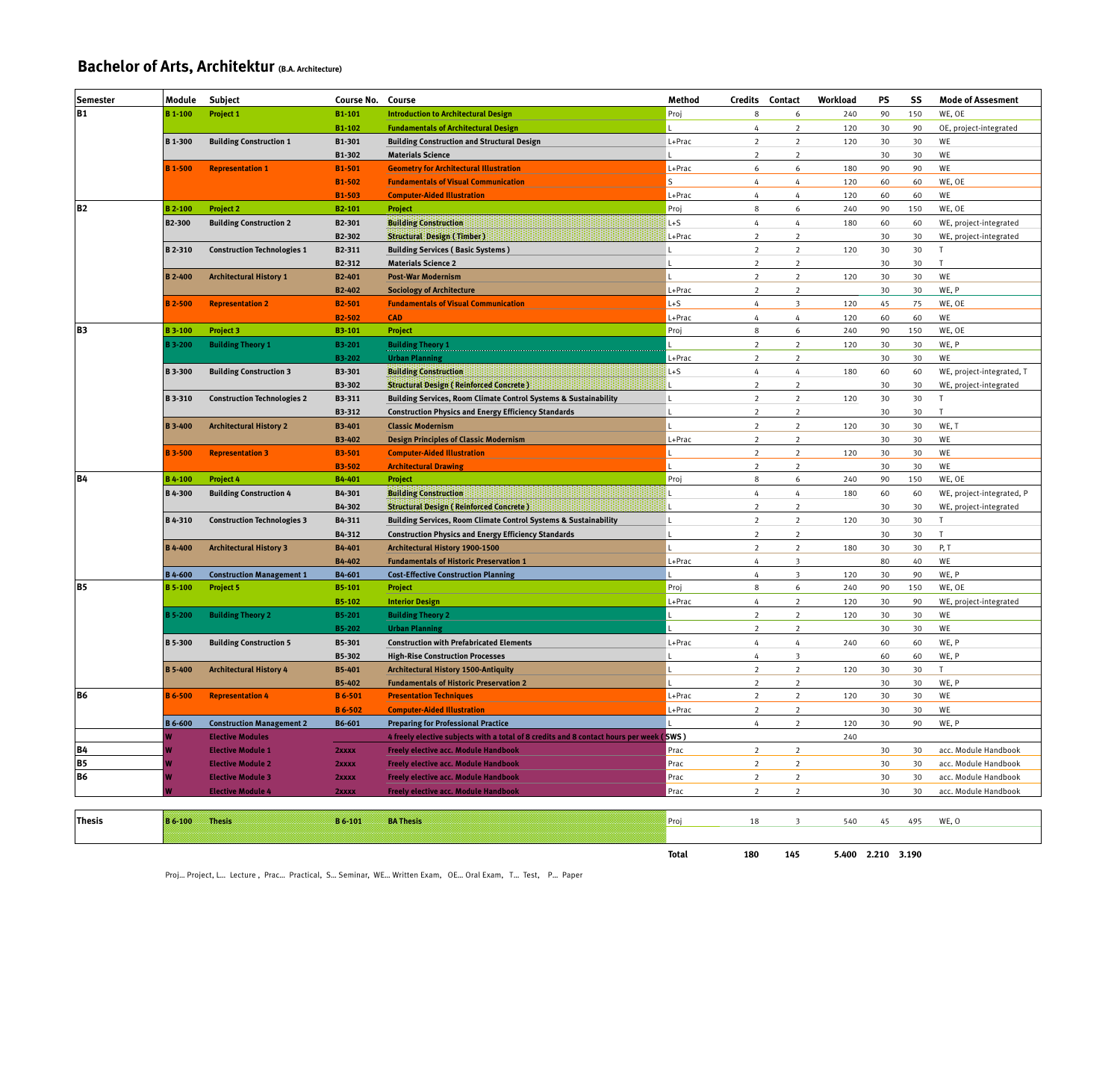### **Master of Arts, Architecture | Building in Existing Structures (M.A. Architecture | Revitalization and Transformation )**

| <b>Semester</b> | Module             | <b>Subject</b>             | Course No. | Course                                                       | Method | <b>Credits Contact</b>       | Workload | PS  | SS  | <b>Mode of Assessment</b> |
|-----------------|--------------------|----------------------------|------------|--------------------------------------------------------------|--------|------------------------------|----------|-----|-----|---------------------------|
| M1              | M 1-100            | Project M 1                | M1-101     | <b>Revitalisation 1 - Project Analysis/Feasibility Study</b> | P      | $\overline{\mathbf{3}}$<br>6 | 180      | 45  | 135 | WE, OE                    |
|                 | M 1-610            | <b>Project Management</b>  | M1-611     | <b>Project Development</b>                                   |        | 6<br>$\overline{\mathbf{3}}$ | 180      | 45  | 135 | WE, project-integrated    |
|                 | M 1-210            | <b>Transformation</b>      | M 1-200    | <b>Transformations</b>                                       | L+Prac | 2<br>$\overline{h}$          | 120      | 60  | 60  | WE                        |
|                 | M 1-800            | Methodology 1              | M 1-801    | <b>Methods and Techniques</b>                                | L+Prac | 6<br>$\overline{a}$          | 120      | 60  | 60  | WE                        |
|                 |                    |                            | M 1-802    | <b>Monumental Topography</b>                                 | L+Prac | 2                            | 60       | 30  | 30  | WE                        |
|                 | M 1-810            | Methodology 2              | M 1-811    | <b>Strategies in Historic Preservation</b>                   | Prac   | 2<br>6                       | 60       | 30  | 30  | WF                        |
|                 |                    |                            | M 1-812    | <b>City Heritage Sites/Cultural Landscapes</b>               | L+Prac | 4                            | 120      | 60  | 60  | WE                        |
| M <sub>2</sub>  | M 2-100            | Project M 1-2              | M 2-101    | <b>Revitalisation 1 - Building in Existing Structures</b>    | P      | 6<br>12                      | 360      | 90  | 270 | SP, M                     |
|                 | M 2-700            | <b>Metamorphosis 1</b>     | M 2-701    | <b>Building Construction/Building Envelope</b>               | L+Prac | 2<br>$\overline{a}$          | 60       | 15  | 45  | SP, projektintegriert     |
|                 |                    |                            | M 2-702    | <b>Structural Design/Supporting Structures</b>               | L+Prac | $\overline{2}$               | 60       | 15  | 45  | SP, projektintegriert     |
|                 | M <sub>2</sub> 710 | Metamorphosis 2            | M 2 711    | <b>Material Science:</b>                                     | is.    | 2<br>$\overline{h}$          | 120      | 60  | 60  | WE                        |
|                 | M 2-500            | <b>Visualisation</b>       | M 2-501    | <b>Presentation</b>                                          | ls.    | 2<br>4                       | 60       | 30  | 30  | WE                        |
|                 |                    |                            | M 2-502    | <b>Architectural Drawing</b>                                 | ls.    | 2                            | 60       | 30  | 30  | WE                        |
| M3.1            | M 3-100            | Project M 3-1              | M 3-100    | <b>Revitalisation 2 - Urban Restructuring</b>                | b      | 18<br>6                      | 540      | 90  | 450 | SP.M                      |
|                 | M 3-400            | <b>Urban Restructuring</b> | M 3-401    | <b>Urban Restructuring</b>                                   | L+Prac | 4                            | 120      | 30  | 90  | WE                        |
|                 |                    |                            | M 3-402    | <b>Urban Development</b>                                     | ls.    | $\overline{2}$<br>6          | 60       | 30  | 30  | WE                        |
| M3.2            | M 3-110            | Project M 3-2              | M 3-111    | <b>Revitalisation 3 - Reshaping</b>                          | P      | 18<br>6                      | 540      | 90  | 450 | SP, M                     |
|                 | M 3-700            | <b>Metamorphosis 2</b>     | M 3-701    | <b>Energy-Conscious Design</b>                               |        | 2                            | 180      | 30  | 60  | SP, projektintegriert     |
|                 |                    |                            | M 3-702    | <b>Architectural Design in Context:</b>                      |        | $\overline{2}$<br>6          |          | 30  | 60  | SP, projektintegriert     |
| M1              |                    | <b>Elective Module 5</b>   |            | <b>Freely elective acc. Module Handbook</b>                  |        | 2                            | 420      | 210 | 210 | gem. Modulhandbuch        |
| <b>M2</b>       |                    | <b>Elective Module 6</b>   |            | <b>Freely elective acc. Module Handbook</b>                  |        | 2                            |          |     |     | gem. Modulhandbuch        |
|                 |                    | <b>Elective Module 7</b>   |            | <b>Freely elective acc. Module Handbook</b>                  |        | 2                            |          |     |     | gem. Modulhandbuch        |
|                 |                    | <b>Elective Module 8</b>   |            | <b>Freely elective acc. Module Handbook</b>                  |        | $\overline{2}$               |          |     |     | gem. Modulhandbuch        |
| M <sub>3</sub>  |                    | <b>Elective Module 9</b>   |            | <b>Freely elective acc. Module Handbook</b>                  |        | 2                            |          |     |     | gem. Modulhandbuch        |
|                 |                    | <b>Elective Module 10</b>  |            | <b>Freely elective acc. Module Handbook</b>                  |        | $\overline{2}$               |          |     |     | gem. Modulhandbuch        |
|                 |                    | <b>Elective Module 11</b>  |            | <b>Freely elective acc. Module Handbook</b>                  |        | 14<br>$\overline{2}$         |          |     |     | gem. Modulhandbuch        |
|                 |                    |                            |            |                                                              |        |                              |          |     |     |                           |
| <b>Thesis</b>   | M = 100            | <b>Master semester</b>     | MA-101     | <b>Master-Thesis</b>                                         |        | 30<br>4                      | 900      | 60  | 840 | SP, M                     |

**Summe 144 76 3.600 990 2.610**

Proj… Project, L… Lecture , Prac… Practical, S… Seminar, WE… Written Exam, OE… Oral Exam, T… Test, P… Paper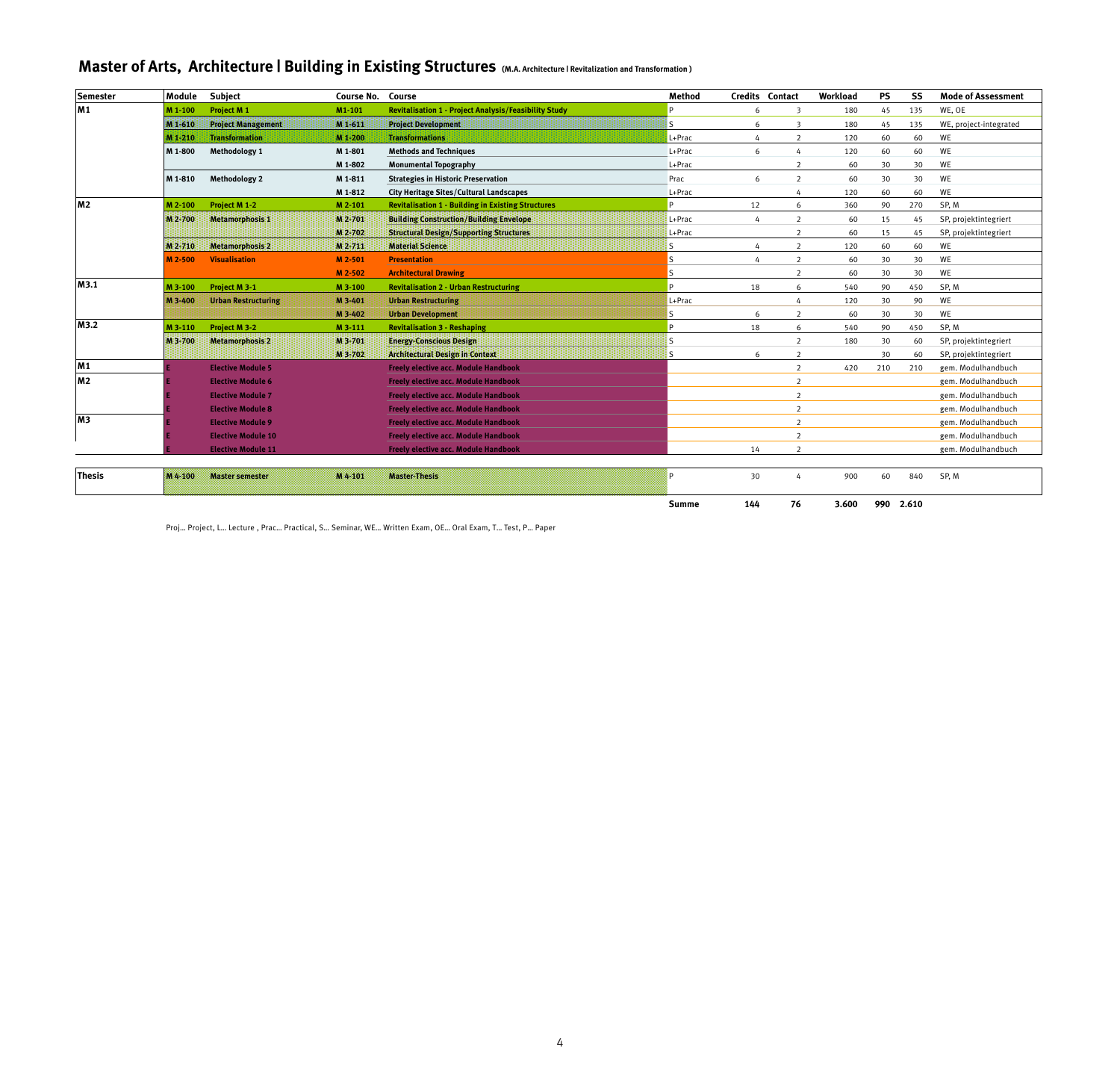**Programme Structure Bachelor of Architectur**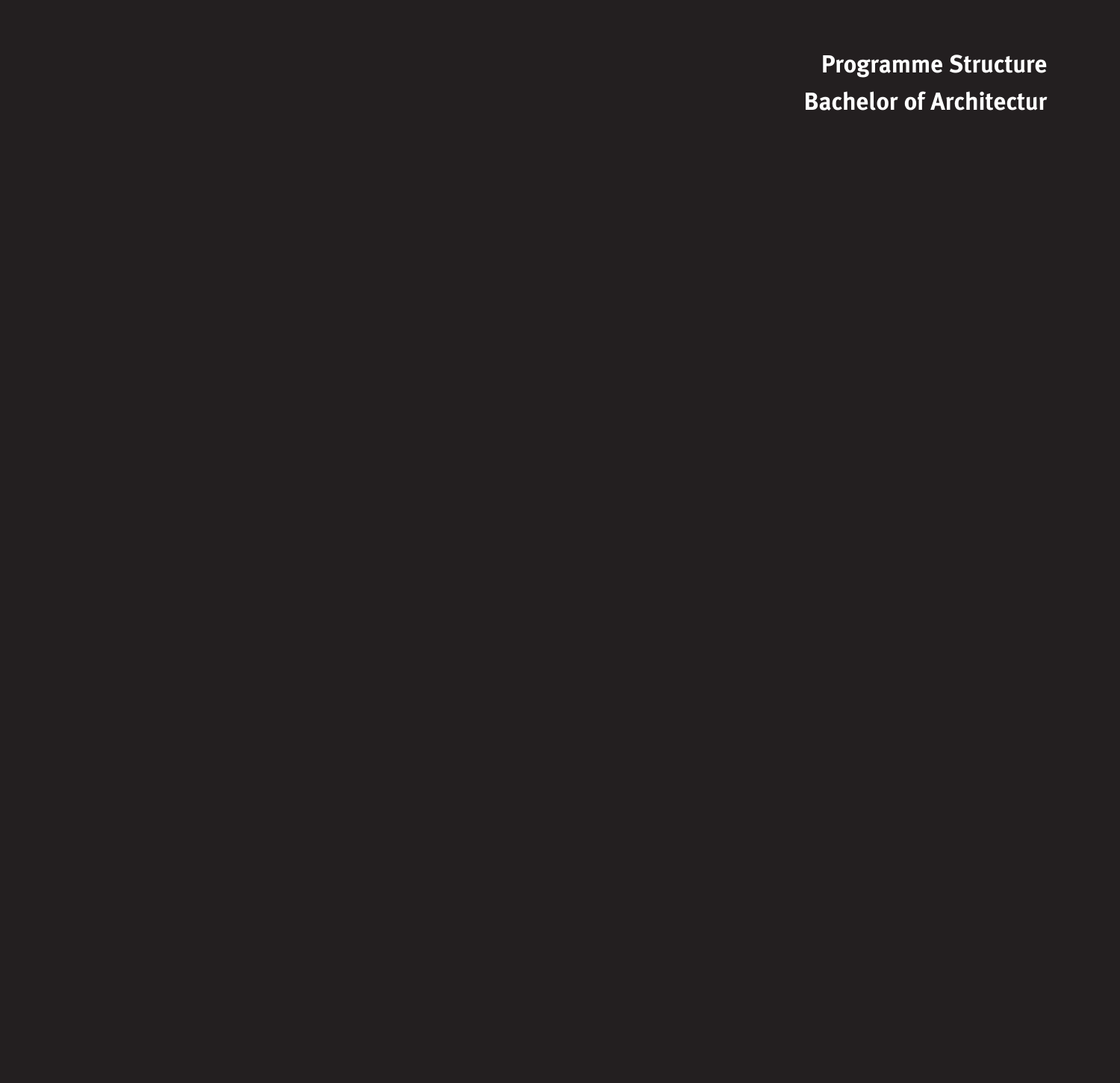### **Module Overview Bachelor of Architectur**

#### **1st Semester**

- Orientation Phase
- Conveying the Fundamentals of Design

| Module<br><b>B1</b> | <b>Subject</b>                 | No.  | Course                                               | Prof.     | Method                       |    | <b>Credits Contact Workload</b> |     | CNW <sub>F</sub> | CNW            |
|---------------------|--------------------------------|------|------------------------------------------------------|-----------|------------------------------|----|---------------------------------|-----|------------------|----------------|
| 30 B 1-100          | Project <sub>1</sub>           | 1101 | <b>Introduction to Architectural Design</b>          |           | s.                           |    | z                               | 240 |                  | 0.400          |
| 60                  |                                |      |                                                      |           |                              |    |                                 |     |                  |                |
| 90                  |                                |      |                                                      | Scheffler |                              |    |                                 |     |                  |                |
| 120                 |                                |      | <b>Design Exercises</b>                              | Weber     |                              |    |                                 |     |                  |                |
| 150                 |                                |      |                                                      |           |                              |    |                                 |     |                  |                |
| 180                 |                                |      |                                                      |           |                              |    |                                 |     |                  |                |
| 210                 |                                |      |                                                      |           |                              |    |                                 |     |                  |                |
| 240                 |                                |      |                                                      |           |                              | 8  |                                 |     |                  |                |
| 270                 |                                | 1102 | <b>Fundamentals of Architectural Design</b>          |           | v                            |    | $\overline{2}$                  | 120 |                  | 0.033          |
| 300                 |                                |      |                                                      | Weber     |                              |    |                                 |     |                  |                |
| 330<br>360          |                                |      |                                                      |           |                              |    |                                 |     |                  |                |
|                     |                                |      |                                                      |           |                              | 4  |                                 |     |                  |                |
| 390 B 1-300         | <b>Building Construction 1</b> | 1301 | <b>Building Construction &amp; Structural Design</b> |           | v                            |    | $\rightarrow$                   | 120 | 0.5              | 0.017          |
| 420<br>450          |                                | 1302 | Fundamentals                                         | Wilking   | Ü<br>$\overline{\mathsf{v}}$ |    | $\overline{2}$                  |     | 0,5              | 0.050<br>0.033 |
|                     |                                |      | <b>Materials Science</b>                             |           |                              |    |                                 |     |                  |                |
| 480                 |                                |      | <b>Traditional Materials</b>                         | Scheffler |                              | 4  |                                 |     |                  |                |
| 510 B 1-500         | <b>Representation 1</b>        | 1501 | <b>Geometry for Architectural Illustration</b>       |           | v                            |    | 6                               | 180 | 0,4              | 0.040          |
| 540                 |                                |      |                                                      | Traut     | Ü.                           |    |                                 |     | 0.6              | 0.180          |
| 570                 |                                |      |                                                      |           |                              |    |                                 |     |                  |                |
| 600                 |                                |      |                                                      |           |                              |    |                                 |     |                  |                |
| 630                 |                                |      |                                                      |           |                              |    |                                 |     |                  |                |
| 660                 |                                |      | <b>Fundamentals of Visual Communication</b>          |           |                              | 6  |                                 |     |                  |                |
| 690<br>720          |                                | 1502 | <b>Lines and Planes</b>                              |           | v                            |    | ٨                               | 120 | 0,2              | 0.013          |
|                     |                                |      |                                                      | Deil      | s.                           |    |                                 |     | 0.8              | 0.213          |
| 750<br>780          |                                |      |                                                      |           |                              |    |                                 |     |                  |                |
| 810                 |                                | 1503 | <b>Computer-Aided Illustration</b>                   |           | v                            | 4  | $\Delta$                        | 120 | 0.5              | 0.033          |
|                     |                                |      | Layout, Pictures, Typography                         | Kieferle  | Ü.                           |    |                                 |     |                  | 0.100          |
| 840<br>870          |                                |      |                                                      |           |                              |    |                                 |     | 0.5              |                |
| 900                 |                                |      |                                                      |           |                              | Δ  |                                 |     |                  |                |
|                     |                                |      |                                                      |           |                              |    |                                 |     |                  |                |
|                     |                                |      |                                                      |           |                              | 30 | 26                              | 900 |                  | 1.113          |

# **2nd Semester**

- Introduction to the Project
- Introduction to Building Construction and Materials Science
- Introduction to Architectural History
- Advanced Principles of Visual Communication

| <b>B2</b>         | Module                  | Subject                        | No.  | Course                                                     | Prof        | Method   | Credits |    | Contact Workload      | CNW <sub>F</sub> | <b>CNW</b> |
|-------------------|-------------------------|--------------------------------|------|------------------------------------------------------------|-------------|----------|---------|----|-----------------------|------------------|------------|
|                   | 30 B 2-100              | Project <sub>2</sub>           | 2101 | <b>Structural Design</b>                                   |             | $\leq$   |         |    | 240                   |                  | 0,400      |
| 60                |                         |                                |      |                                                            |             |          |         |    |                       |                  |            |
| $\frac{90}{120}$  |                         |                                |      |                                                            | Moest       |          |         |    |                       |                  |            |
|                   |                         |                                |      | Structure                                                  | Wilking     |          |         |    |                       |                  |            |
| 150               |                         |                                |      | <b>Addition</b>                                            |             |          |         |    |                       |                  |            |
| 180<br>210        |                         |                                |      | Sequence                                                   |             |          |         |    |                       |                  |            |
|                   |                         |                                |      |                                                            |             |          |         |    |                       |                  |            |
| 240               | 270 B <sub>2</sub> -300 |                                | 2301 | <b>Building Construction</b>                               |             | v        | Ŕ       |    | 180                   |                  |            |
| 300               |                         | <b>Building Construction 2</b> |      | <b>Timber Constructions</b>                                | Moest       | s        |         |    |                       | 0,5<br>0.5       | 0,033      |
| 330               |                         |                                |      | <b>Suitable Roofs</b>                                      |             |          |         |    |                       |                  | 0,133      |
| 360               |                         |                                |      |                                                            |             |          |         |    |                       |                  |            |
| 390               |                         |                                | 2302 | <b>Structural Design (Timber)</b>                          |             | v        |         |    | $\overline{2}$        | 0,5              | 0,017      |
| 420               |                         |                                |      |                                                            | Wilking     | Ü        | 6       |    |                       | 0,5              | 0,050      |
|                   | 450 B 2-310             | Construction Technologies 1    | 2311 | <b>Building Services (Basic Systems)</b>                   |             | v        |         |    | $\rightarrow$<br>120  |                  | 0.033      |
| 480               |                         |                                |      | Sanitation and Heating Systems                             | Dr. Schütz  |          |         |    |                       |                  |            |
| 510               |                         |                                | 2312 | <b>Materials Science 2</b>                                 |             | v        |         |    | $\rightarrow$         |                  | 0,033      |
| 540               |                         |                                |      | <b>Complex Materials</b>                                   | Scheffler   |          |         |    |                       |                  |            |
|                   | 570 B 2-400             | Architectural History 1        | 2401 | <b>Post-War Modernism</b>                                  |             | v        |         |    | $\overline{2}$<br>120 |                  | 0,033      |
| 600               |                         |                                |      |                                                            | Dr. Hilpert |          |         |    |                       |                  |            |
| 630<br>660        |                         |                                | 2402 | <b>Sociology of Architecture</b>                           |             | v        |         |    | $\overline{2}$        |                  | 0,033      |
|                   |                         |                                |      |                                                            | Dr. Hilpert |          |         |    |                       |                  |            |
|                   | 690 B 2-500             | <b>Representation 2</b>        | 2501 | <b>Fundamentals of Visual Communication</b>                |             | v        |         |    | 120                   | 0,2              | 0.010      |
| 720<br>750        |                         |                                |      | <b>Object and Architecture</b>                             | Deil        | s        |         |    |                       | 0.8              | 0,160      |
|                   |                         |                                |      |                                                            |             |          |         |    |                       |                  |            |
|                   |                         |                                |      |                                                            |             |          |         |    |                       |                  |            |
| 780<br>810<br>840 |                         |                                | 2502 | <b>Computer-Aided Design</b>                               |             | v        |         |    | 120                   | 0,5              | 0,033      |
|                   |                         |                                |      | <b>Fundamentals Technical Representation/Plan Graphics</b> | Fritz       | $\theta$ |         |    |                       | 0.5              | 0,100      |
| 870               |                         |                                |      |                                                            |             |          |         |    |                       |                  |            |
| 900               |                         |                                |      |                                                            |             |          |         |    |                       |                  |            |
|                   |                         |                                |      |                                                            |             |          | 30      | 27 | 900                   |                  | 1.070      |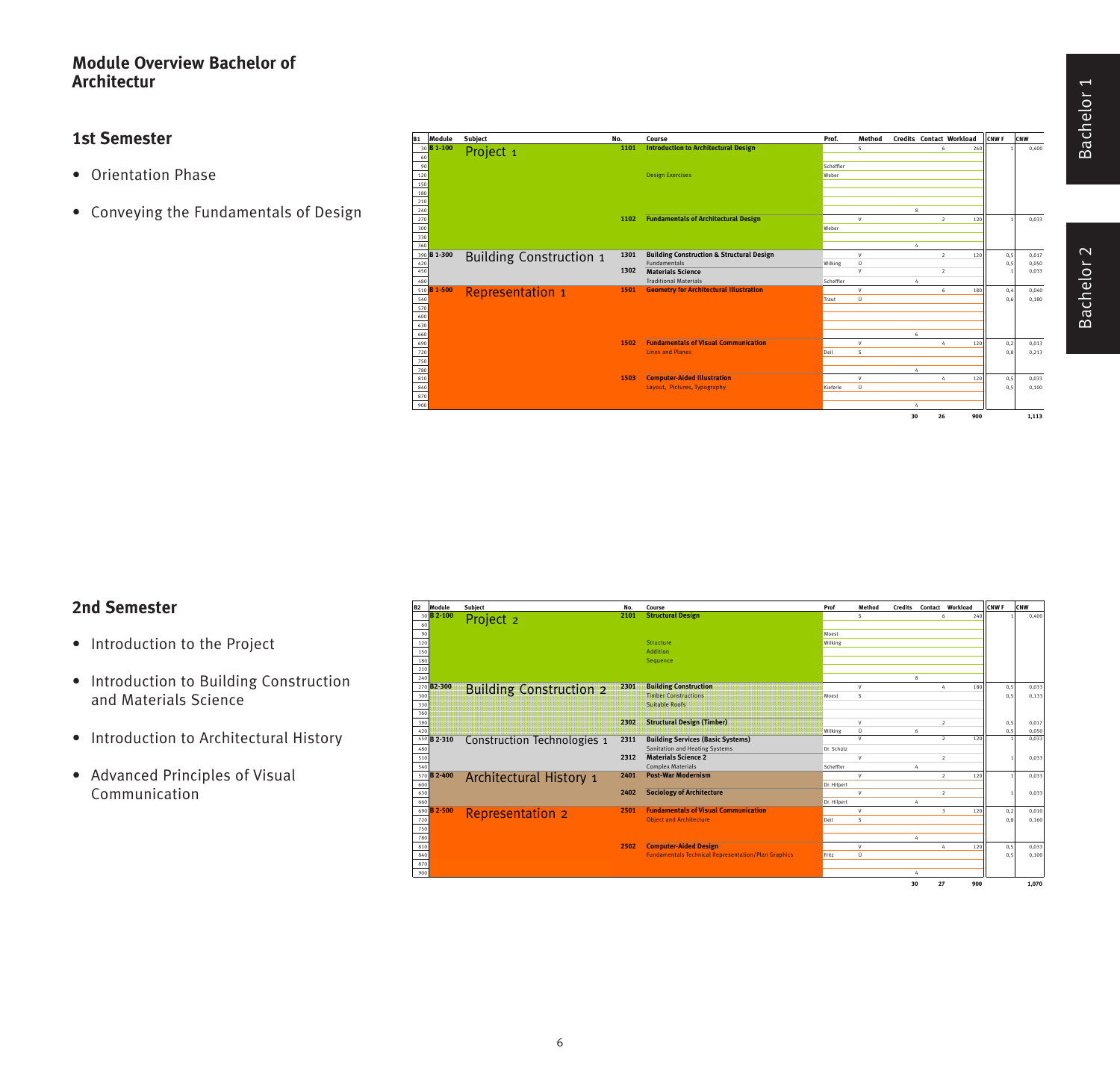### **Module Overview Bachelor of Architecture**

### **3rd Semester**

- Advanced Project Work
- Conveying the Principles of Urban Planning

| B <sub>3</sub> | Module      | <b>Subject</b>                     | No.  | Course                                                                                                                        | Prof.       | Method                   |         |    | <b>Credits Contact Workload</b> | <b>CNWF</b> | CNW   |
|----------------|-------------|------------------------------------|------|-------------------------------------------------------------------------------------------------------------------------------|-------------|--------------------------|---------|----|---------------------------------|-------------|-------|
|                | 30 B 3-100  | Project <sub>3</sub>               | 3101 | <b>Contextual Design</b>                                                                                                      |             | Þ                        |         |    | 240<br>۷                        |             | 0.400 |
|                |             |                                    |      |                                                                                                                               |             |                          |         |    |                                 |             |       |
| 90             |             |                                    |      |                                                                                                                               | Fritz       |                          |         |    |                                 |             |       |
| 120            |             |                                    |      | Urban                                                                                                                         | Raff        |                          |         |    |                                 |             |       |
| 150            |             |                                    |      | Contextual                                                                                                                    | Rausch-     |                          |         |    |                                 |             |       |
| 180            |             |                                    |      | <b>Design</b>                                                                                                                 | Böhm        |                          |         |    |                                 |             |       |
| 210            |             |                                    |      |                                                                                                                               |             |                          |         |    |                                 |             |       |
| 240            |             |                                    |      |                                                                                                                               |             |                          | $\circ$ |    |                                 |             |       |
|                | 270 B 3-300 | <b>Building Construction 3</b>     | 3301 | <b>Building Construction</b>                                                                                                  |             | $\vee$                   |         |    | 180<br>$\Lambda$                | 0,5         | 0,033 |
| 300            |             |                                    |      | Reinforced Concrete Structures                                                                                                | Fritz       | $\leq$                   |         |    |                                 | 0.5         | 0,133 |
| 330            |             |                                    |      |                                                                                                                               |             |                          |         |    |                                 |             |       |
| 360            |             |                                    |      |                                                                                                                               |             |                          |         |    |                                 |             |       |
| 390            |             |                                    | 3302 | <b>Structural Design (Reinforced Concrete)</b>                                                                                |             | v                        |         |    | $\overline{2}$                  | 0,5         | 0.017 |
| 420            |             |                                    |      |                                                                                                                               | Wilking     | $\bf{0}$<br>$\mathsf{v}$ | Á       |    |                                 | 0.5         | 0.050 |
| 480            | 450 B 3-310 | <b>Construction Technologies 2</b> | 3311 | <b>Building Services, Room Climate Control Systems &amp; Sustainability</b><br>Room Climate Control Systems & Sustainabbility | Müller      |                          |         |    | $\overline{2}$<br>120           |             | 0.033 |
|                |             |                                    | 3312 | <b>Construction Physics &amp; Energy Efficiency Standards</b>                                                                 |             | $\vee$                   |         |    | $\overline{2}$                  |             |       |
| 510<br>540     |             |                                    |      | <b>Energy Efficiency</b>                                                                                                      | Moest       |                          |         |    |                                 |             | 0,033 |
|                | 570 B 3-200 |                                    | 3201 | <b>Building Theory</b>                                                                                                        |             | $\mathsf{v}$             |         |    | $\mathcal{L}$<br>120            |             | 0,033 |
| 600            |             | <b>Building Theory 1</b>           |      | <b>Living and Working</b>                                                                                                     | <b>NN</b>   |                          |         |    |                                 |             |       |
| 630            |             |                                    | 3202 | <b>Urban Planning</b>                                                                                                         |             | $\vee$                   |         |    | $\overline{2}$                  | 0,6         | 0.020 |
| 660            |             |                                    |      | <b>Fundamentals and Future Tasks of Urban Planning</b>                                                                        | Rausch-B.   | 0.                       |         |    |                                 | 0.4         | 0,040 |
|                | 690 B 3-400 | Architectural History 2            | 3401 | <b>Classical Modernism</b>                                                                                                    |             | $\mathsf{v}$             |         |    | $\mathcal{L}$<br>120            |             | 0.033 |
| 720            |             |                                    |      |                                                                                                                               | Dr. Hilpert |                          |         |    |                                 |             |       |
| 750            |             |                                    | 3402 | <b>Design Principles of Classical Modernism</b>                                                                               |             | $\vee$                   |         |    | $\overline{2}$                  | 0,4         | 0.013 |
| 780            |             |                                    |      |                                                                                                                               | Dr. Hilpert | $\bf{0}$                 |         |    |                                 | 0,6         | 0,060 |
|                | 810 B 3-500 | <b>Representation 3</b>            | 3501 | <b>Computer-Aided Illustration</b>                                                                                            |             | $\mathsf{v}$             |         |    | $\rightarrow$<br>120            | 0,5         | 0.017 |
| 840            |             |                                    |      | <b>Animation</b>                                                                                                              | Kieferle    | Ü                        |         |    |                                 | 0,5         | 0,050 |
| 870            |             |                                    | 3502 | <b>Architectural Drawing</b>                                                                                                  |             | $\mathsf{v}$             |         |    | $\overline{2}$                  | 0,2         | 0,007 |
| 900            |             |                                    |      | <b>Architectural Drawing</b>                                                                                                  | Deil        | $\leq$                   |         |    |                                 | 0.8         | 0,107 |
|                |             |                                    |      |                                                                                                                               |             |                          | 30      | 28 | 900                             |             | 1.080 |

# **4th Semester**

- Advanced Project Work
- Introduction to Construction Management

| <b>B4</b>    | Module      | <b>Subject</b>                 | No.  | Course                                                | Prof.      | Method  |                |                         | <b>Credits Contact Workload</b> | <b>CNWF</b> | CNW   |
|--------------|-------------|--------------------------------|------|-------------------------------------------------------|------------|---------|----------------|-------------------------|---------------------------------|-------------|-------|
|              | 30 B 4-100  | Project <sub>4</sub>           | 4101 | <b>Morphogenetic Constructions</b>                    |            | s.      |                | $\epsilon$              | 240                             |             | 0,400 |
| 60           |             |                                |      |                                                       |            |         |                |                         |                                 |             |       |
| 90           |             |                                |      |                                                       | Kieferle   |         |                |                         |                                 |             |       |
| 120          |             |                                |      | Morphogenetic                                         | Müller     |         |                |                         |                                 |             |       |
| 150          |             |                                |      | Constructions                                         | NN         |         |                |                         |                                 |             |       |
| 150          |             |                                |      |                                                       |            |         |                |                         |                                 |             |       |
| 210          |             |                                |      |                                                       |            |         |                |                         |                                 |             |       |
| 240          | 270 B 4-300 |                                |      |                                                       |            |         | $\mathbf{R}$   | ۸                       |                                 |             |       |
|              |             | <b>Building Construction 4</b> | 4301 | <b>Building Construction</b><br>Steel Constructions   |            | v<br>Š. |                |                         | 180                             | 0,5         | 0,033 |
| 300          |             |                                |      | <b>Facade Systems</b>                                 | Müller     |         |                |                         |                                 | 0.5         | 0,133 |
| 330<br>360   |             |                                |      |                                                       |            |         |                |                         |                                 |             |       |
| 390          |             |                                | 4302 | <b>Structural Design (Steel)</b>                      |            | v       |                | $\overline{2}$          |                                 | 0,5         | 0,017 |
| 420          |             |                                |      |                                                       | Wilking    | Ü.      | 6              |                         |                                 | 0.5         | 0,050 |
|              | 450 B 4-310 | Construction Technologi        | 4311 | <b>Building Services</b>                              |            | v       |                | $\overline{2}$          | 120                             |             | 0,033 |
| 480          |             |                                |      | Daylight - Artificial Light, Electrotechnical Systems | Gall       |         |                |                         |                                 |             |       |
| 510          |             |                                | 4312 | <b>Construction Physics</b>                           |            | v       |                | $\overline{2}$          |                                 |             | 0.033 |
| 540          |             |                                |      | Sound                                                 | Wilhelm    |         |                |                         |                                 |             |       |
|              | 570 B 4-600 | BauManagement 1                | 4601 | <b>Cost-Effective Construction Planning</b>           |            | v       |                | $\overline{\mathbf{3}}$ | 120                             | 0,5         | 0,025 |
| 600          |             |                                |      |                                                       | Dr. Schütz | 0.      |                |                         |                                 | 0.5         | 0,075 |
| 630          |             |                                | 4402 |                                                       |            |         |                |                         |                                 |             |       |
| 660          |             |                                |      |                                                       |            |         |                |                         |                                 |             |       |
|              | 690 B4-400  | Architectural History 3        | 4401 | Architectural History 1500-1900                       |            | v       |                | $\mathcal{L}$           | 180                             |             | 0,03  |
| 720          |             |                                |      |                                                       | Dr. Nohlen |         |                |                         |                                 |             |       |
| 750          |             |                                | 4402 | <b>Fundamentals of Historic Preservation</b>          |            | v       |                | $\overline{\mathbf{3}}$ |                                 | 0,5         | 0,025 |
| 780          |             |                                |      |                                                       | Dr. Nohlen | Ü       |                |                         |                                 | 0.5         | 0,075 |
| 810          |             |                                |      |                                                       |            |         |                |                         |                                 |             |       |
| 840          |             |                                |      |                                                       |            |         | 6              |                         |                                 |             |       |
| 870 M<br>900 |             | Elective Module 1              |      |                                                       |            | Ü       | $\overline{2}$ | $\overline{2}$          | 60                              |             | 0,100 |
|              |             |                                |      |                                                       |            |         |                |                         |                                 |             |       |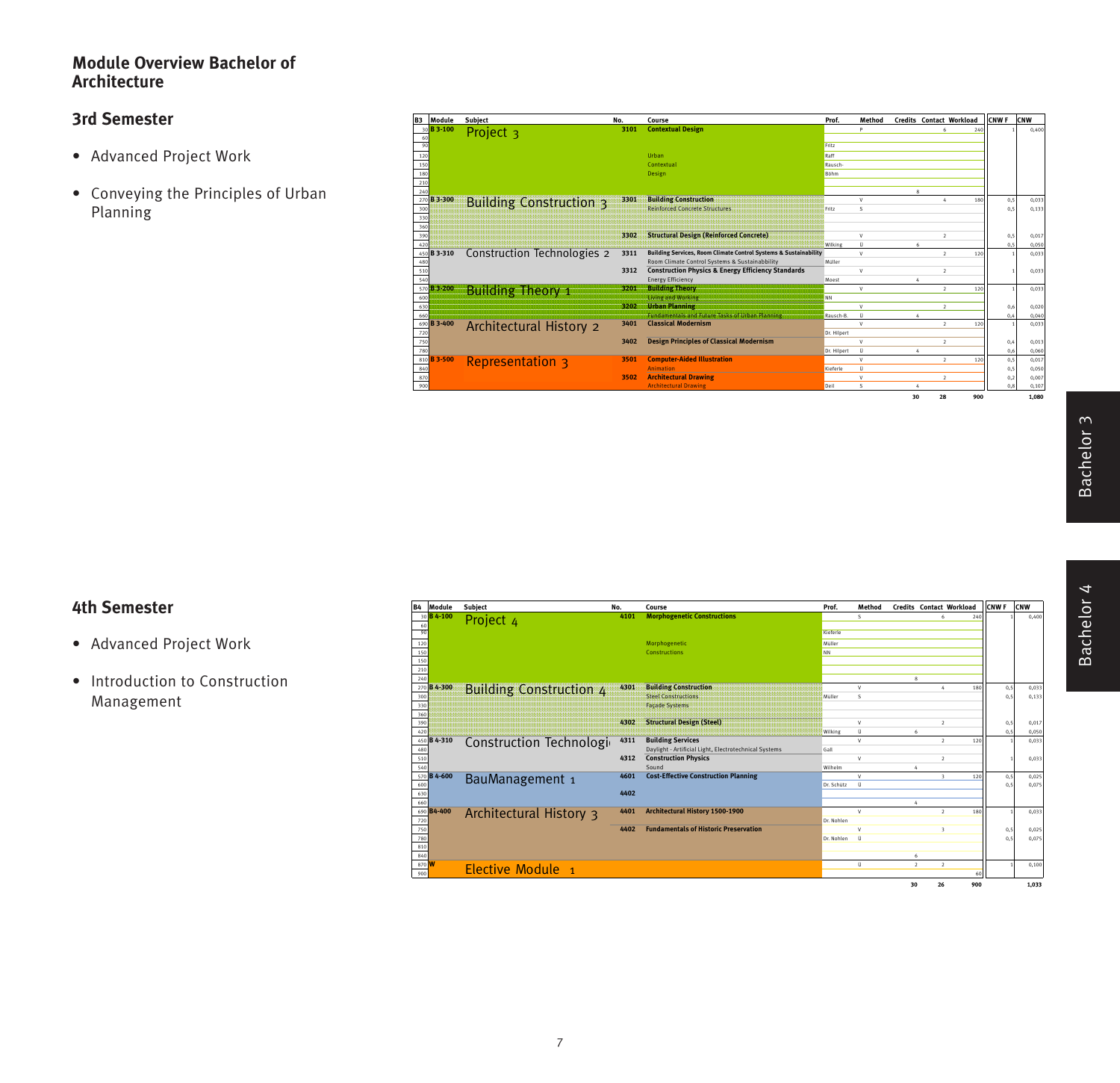### **Module Overview Bachelor of Architecture**

## **5th Semester**

- Completion of Project
- Completion of Construction Teaching

| <b>B5</b>  | Module      | Subject                  | No.  | Course                                          | Prof.      | Method       | <b>Credits Contact Workload</b> |                         |     | CNW <sub>F</sub> | CNW            |
|------------|-------------|--------------------------|------|-------------------------------------------------|------------|--------------|---------------------------------|-------------------------|-----|------------------|----------------|
|            | 30 B 5-100  | Project <sub>5</sub>     | 5101 | <b>Spatial Design</b>                           |            | Þ            |                                 | 6                       | 240 |                  | 0.400          |
| 60         |             |                          |      |                                                 |            |              |                                 |                         |     |                  |                |
| 90         |             |                          |      |                                                 | Weber      |              |                                 |                         |     |                  |                |
| 120        |             |                          |      | <b>Project Spatial Design</b>                   | Ruby       |              |                                 |                         |     |                  |                |
| 150        |             |                          |      | <b>Designing Interior Situations</b>            |            |              |                                 |                         |     |                  |                |
| 180        |             |                          |      |                                                 |            |              |                                 |                         |     |                  |                |
| 210        |             |                          |      |                                                 |            |              |                                 |                         |     |                  |                |
| 240        |             |                          |      |                                                 |            |              | $\mathbf{R}$                    |                         |     |                  |                |
| 270        |             |                          | 5102 | <b>Interior Design</b>                          |            | $\vee$       |                                 | $\overline{2}$          | 120 | 0,6              | 0,020          |
| 300        |             |                          |      |                                                 | Weber      | 0.           |                                 |                         |     | 0.4              | 0.040          |
| 330        |             |                          |      |                                                 |            |              |                                 |                         |     |                  |                |
| 360        |             |                          |      |                                                 |            |              |                                 |                         |     |                  |                |
|            | 390 B 5-300 | Building Construction 5  | 5301 | <b>Construction with Prefabricated Elements</b> |            | $\vee$<br>¢  |                                 | A                       | 240 | 0.25             | 0.017          |
| 420        |             |                          |      | <b>Building with Systems</b>                    | Raff       |              |                                 |                         |     | 0.75             | 0,200          |
| 450<br>480 |             |                          |      |                                                 |            |              |                                 |                         |     |                  |                |
|            |             |                          | 5302 | <b>High-Rise Construction Processes</b>         |            | $\vee$       |                                 | $\overline{\mathbf{3}}$ |     |                  |                |
| 510<br>540 |             |                          |      |                                                 | Schütz     | 0.           |                                 |                         |     | 0,25<br>0.75     | 0,013<br>0.113 |
| 570        |             |                          |      |                                                 |            |              |                                 |                         |     |                  |                |
| 600        |             |                          |      |                                                 |            |              | ×                               |                         |     |                  |                |
|            | 630 B 5-200 |                          | 5201 | <b>Building Theory</b>                          |            | $\mathsf{v}$ |                                 | $\overline{2}$          | 120 |                  | 0.033          |
| 660        |             | <b>Building Theory 2</b> |      | <b>Public Structures</b>                        | Hoessle    |              |                                 |                         |     |                  |                |
| 690        |             |                          | 5202 | <b>Urban Planning</b>                           |            | $\mathsf{v}$ |                                 | $\overline{2}$          |     |                  |                |
| 720        |             |                          |      | <b>Rural/Urban Space</b>                        | Scheffler  |              |                                 |                         |     |                  |                |
|            | 750 B 5-400 | Architectural History 4  | 5401 | Architectural History 400 BCE-1500              |            | $\mathsf{v}$ |                                 | $\overline{2}$          | 120 |                  | 0,033          |
| 780        |             |                          |      |                                                 | Dr. Nohlen |              |                                 |                         |     |                  |                |
| 810        |             |                          | 5402 | <b>Fundamentals of Historic Preservation</b>    |            | $\mathsf{v}$ |                                 | $\overline{2}$          |     |                  | 0.033          |
| 840        |             |                          |      |                                                 | Dr. Nohlen |              |                                 |                         |     |                  |                |
| 870 M      |             |                          |      |                                                 |            | Ü            |                                 | $\overline{2}$          |     |                  | 0,100          |
| 900        |             | Elective Module 2        |      |                                                 |            |              | $\overline{2}$                  |                         | 60  |                  |                |
|            |             |                          |      |                                                 |            |              | 30                              | 25                      | 900 |                  | 1.002          |

# **6th Semester**

- Bachelor's Thesis
- Preparing for the Practical Phase

| <b>B6</b> | Module                          | Subject                          | No.  | Course                                         | Prof.      | Method |            |    | Credits Contact Workload | CNW <sub>F</sub> | CNW   |
|-----------|---------------------------------|----------------------------------|------|------------------------------------------------|------------|--------|------------|----|--------------------------|------------------|-------|
|           | 30 B 6-100                      | <b>Thesis</b>                    | 9000 | <b>Bachelor-Thesis</b>                         |            | s.     |            |    | 180<br>1                 |                  | 0,067 |
| 60        |                                 |                                  |      |                                                | NN         |        |            |    |                          |                  |       |
| 90        |                                 |                                  |      |                                                |            |        |            |    |                          |                  |       |
| 120       |                                 |                                  |      |                                                |            |        |            |    |                          |                  |       |
| 150       |                                 |                                  |      |                                                |            |        |            |    |                          |                  |       |
| 180       |                                 |                                  |      |                                                |            |        | 6          |    |                          |                  |       |
| 210       |                                 |                                  |      |                                                |            | P      |            |    | $\overline{2}$<br>360    |                  | 0.150 |
| 240       |                                 |                                  |      |                                                | <b>NN</b>  |        |            |    |                          |                  |       |
| 270       |                                 |                                  |      |                                                |            |        |            |    |                          |                  |       |
| 300       |                                 |                                  |      |                                                |            |        |            |    |                          |                  |       |
| 330       |                                 |                                  |      |                                                |            |        |            |    |                          |                  |       |
| 360       |                                 |                                  |      |                                                |            |        |            |    |                          |                  |       |
| 390       |                                 |                                  |      |                                                |            |        |            |    |                          |                  |       |
| 420       |                                 |                                  |      |                                                |            |        |            |    |                          |                  |       |
| 450       |                                 |                                  |      |                                                |            |        |            |    |                          |                  |       |
| 480       |                                 |                                  |      |                                                |            |        |            |    |                          |                  |       |
| 510       |                                 |                                  |      |                                                |            |        |            |    |                          |                  |       |
| 540       | 570 B 6-600                     |                                  |      |                                                |            |        | 12         |    |                          |                  |       |
|           |                                 | <b>Construction Management 3</b> | 6601 | <b>Preparing for the Professional Practice</b> |            | v      |            |    | $\overline{2}$<br>120    | 0,5              | 0,017 |
| 600       |                                 |                                  |      |                                                |            | Ü      |            |    |                          | 0.5              | 0,050 |
| 630       |                                 |                                  |      |                                                | Dr. Schütz |        |            |    |                          |                  |       |
|           | 660<br>690 <mark>B 6-500</mark> |                                  | 6501 | <b>Presentation Techniques</b>                 |            | v      | 4          |    | $\overline{2}$<br>120    | 0,5              | 0,017 |
| 720       |                                 | <b>Representation 4</b>          |      | <b>Rhetorik</b>                                | SZ.        | Ü      |            |    |                          | 0,5              | 0,050 |
| 750       |                                 |                                  | 6502 | <b>Computer-Aided Illustration</b>             |            | v      |            |    | $\overline{2}$           |                  | 0,017 |
| 780       |                                 |                                  |      | <b>Simulation</b>                              | Kieferle   | Ü      | $\ddot{4}$ |    |                          | 0,5<br>0,5       | 0,050 |
|           | 810 W                           |                                  |      |                                                |            | Ĥ.     |            |    | $\overline{2}$<br>120    |                  | 0,100 |
| 840       |                                 |                                  |      |                                                | <b>NN</b>  |        |            |    |                          |                  |       |
|           | 870 W                           |                                  |      |                                                |            | Ü      |            |    | $\overline{2}$           |                  | 0,100 |
| 900       |                                 | Elective Module $3 + 4$          |      |                                                | NN         |        |            |    |                          |                  |       |
|           |                                 |                                  |      |                                                |            |        | 30         | 13 | 900                      |                  | 0.617 |
|           |                                 |                                  |      |                                                |            |        |            |    |                          |                  |       |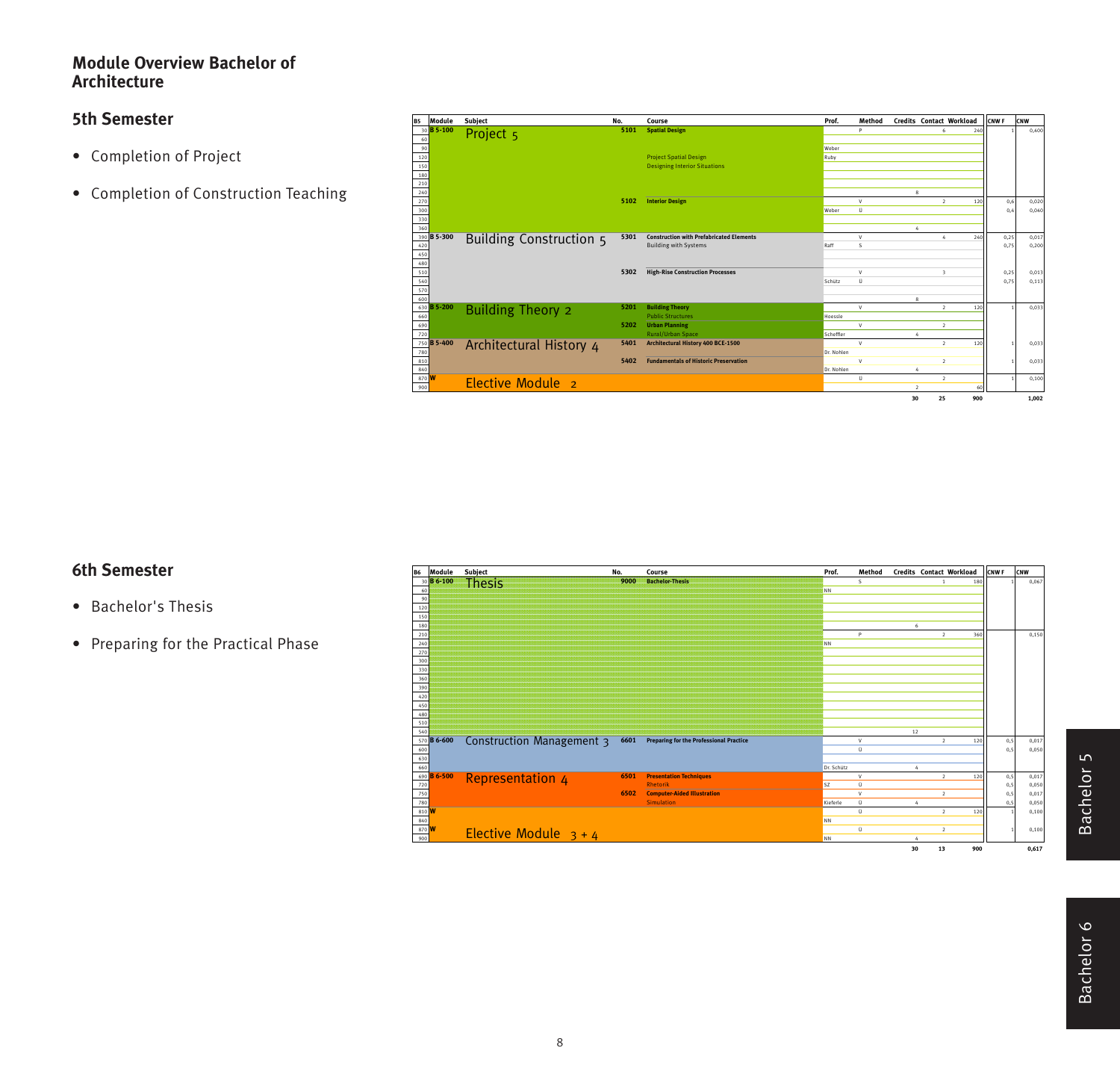| <b>Module</b>                 | <b>B</b> 1-100                                                                                                                                                                           |
|-------------------------------|------------------------------------------------------------------------------------------------------------------------------------------------------------------------------------------|
| <b>Title</b>                  | Project 1                                                                                                                                                                                |
| Subject                       | Design Teaching, Project                                                                                                                                                                 |
| Responsible                   | Prof. Dipl.-Ing. Günter Weber                                                                                                                                                            |
| <b>Lecturers</b>              | Prof. Dipl.-Ing. Ernst Ulrich Scheffler, Prof. Dipl.-Ing. Günter Weber                                                                                                                   |
| <b>Rotation</b>               | Summer Semester and Winter Semester                                                                                                                                                      |
| <b>Duration</b>               | 1 Semester                                                                                                                                                                               |
|                               |                                                                                                                                                                                          |
| <b>Courses</b>                | B 1-101 Introduction to Architectural design                                                                                                                                             |
|                               | B 1-102 Fundamentals of Architectural design                                                                                                                                             |
| <b>Learning Outcomes</b>      | Students acquire the ability to perceive the material and spatial world of objects in relation<br>to partitioning elements and the ability to represent these using drawings and models. |
| <b>Mode of Assessment</b>     | Written Work (Drawings, Models)                                                                                                                                                          |
| <b>ECTS Credits</b>           | 12                                                                                                                                                                                       |
| <b>Contact Hours per Week</b> | 8                                                                                                                                                                                        |
| <b>Total Workload</b>         | 360 hours                                                                                                                                                                                |
| <b>Schedule</b>               | 1st Semester                                                                                                                                                                             |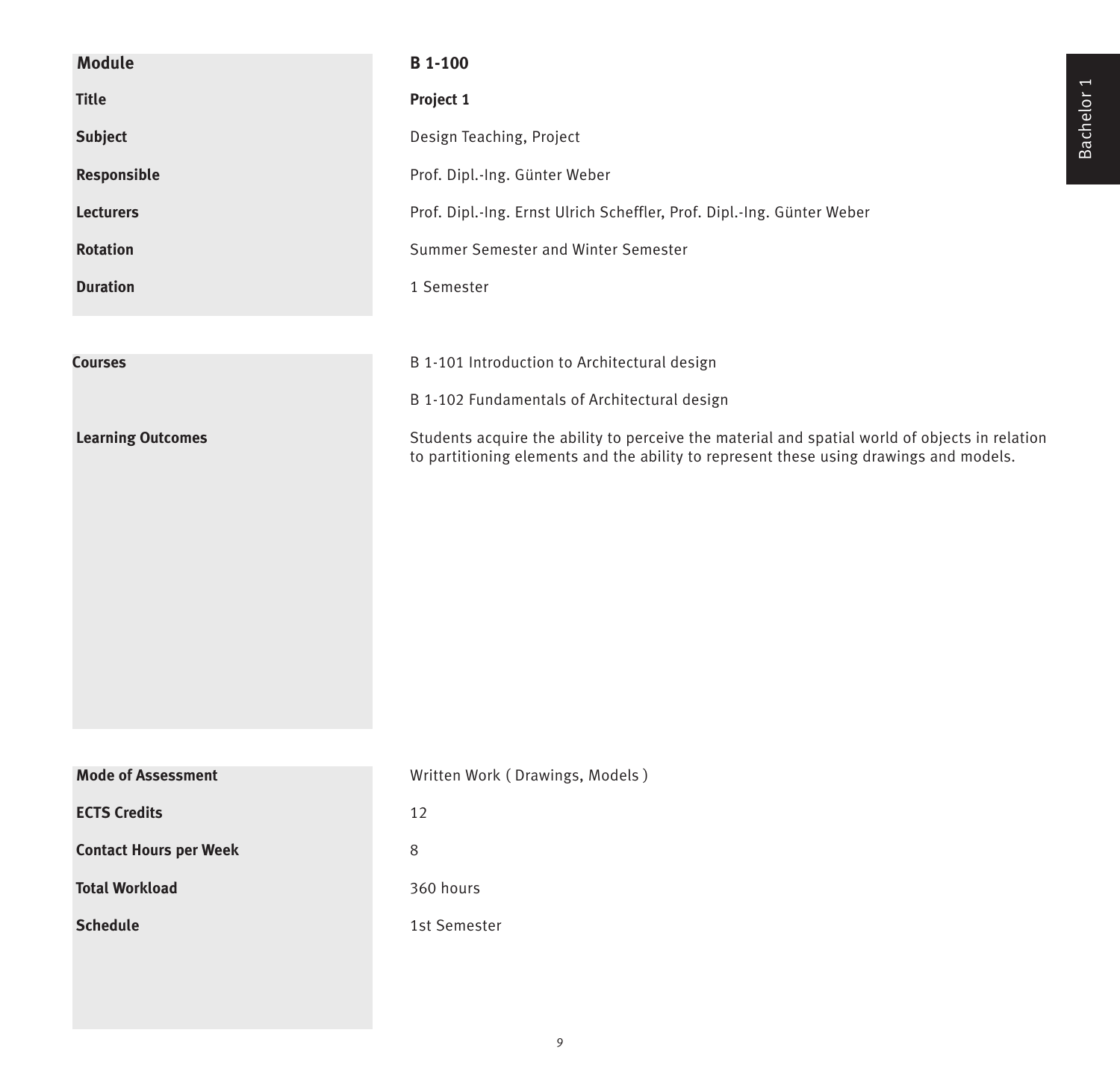| Course                        | <b>B</b> 1-101                                                                                                                              |
|-------------------------------|---------------------------------------------------------------------------------------------------------------------------------------------|
| <b>Title</b>                  | <b>Introduction to Architectural Design</b>                                                                                                 |
| <b>Subject</b>                | Design Teaching, Project                                                                                                                    |
| Responsible                   | Prof. Dipl.-Ing. Günter Weber                                                                                                               |
| <b>Lecturers</b>              | Prof. Dipl.-Ing. Ernst Ulrich Scheffler, Prof. Dipl.-Ing. Günter Weber                                                                      |
| <b>Rotation</b>               | Summer Semester and Winter Semester                                                                                                         |
| <b>Duration</b>               | 1 Semester                                                                                                                                  |
|                               |                                                                                                                                             |
| Aim                           | Introduce Architectural design<br>Practise the basic techniques: thinking and drawing, building models<br>Link form, material, construction |
| <b>Content</b>                | Small, thematically related tasks of increasing difficulty including designing interior spaces<br>and furnishing them.                      |
| <b>Method</b>                 | Seminars, individual tuition, presentations                                                                                                 |
|                               |                                                                                                                                             |
|                               |                                                                                                                                             |
|                               |                                                                                                                                             |
|                               |                                                                                                                                             |
|                               |                                                                                                                                             |
|                               |                                                                                                                                             |
|                               |                                                                                                                                             |
| <b>Mode of Assessment</b>     | Written Work (drawings, models)                                                                                                             |
| <b>ECTS Credits</b>           | 8                                                                                                                                           |
| <b>Contact Hours per Week</b> | 6                                                                                                                                           |
| <b>Workload</b>               | 240 hours; group work approx. 90 hours; private study approx. 150 hours                                                                     |
| <b>Schedule</b>               | 1st Semester                                                                                                                                |
| <b>Comments</b>               |                                                                                                                                             |
|                               |                                                                                                                                             |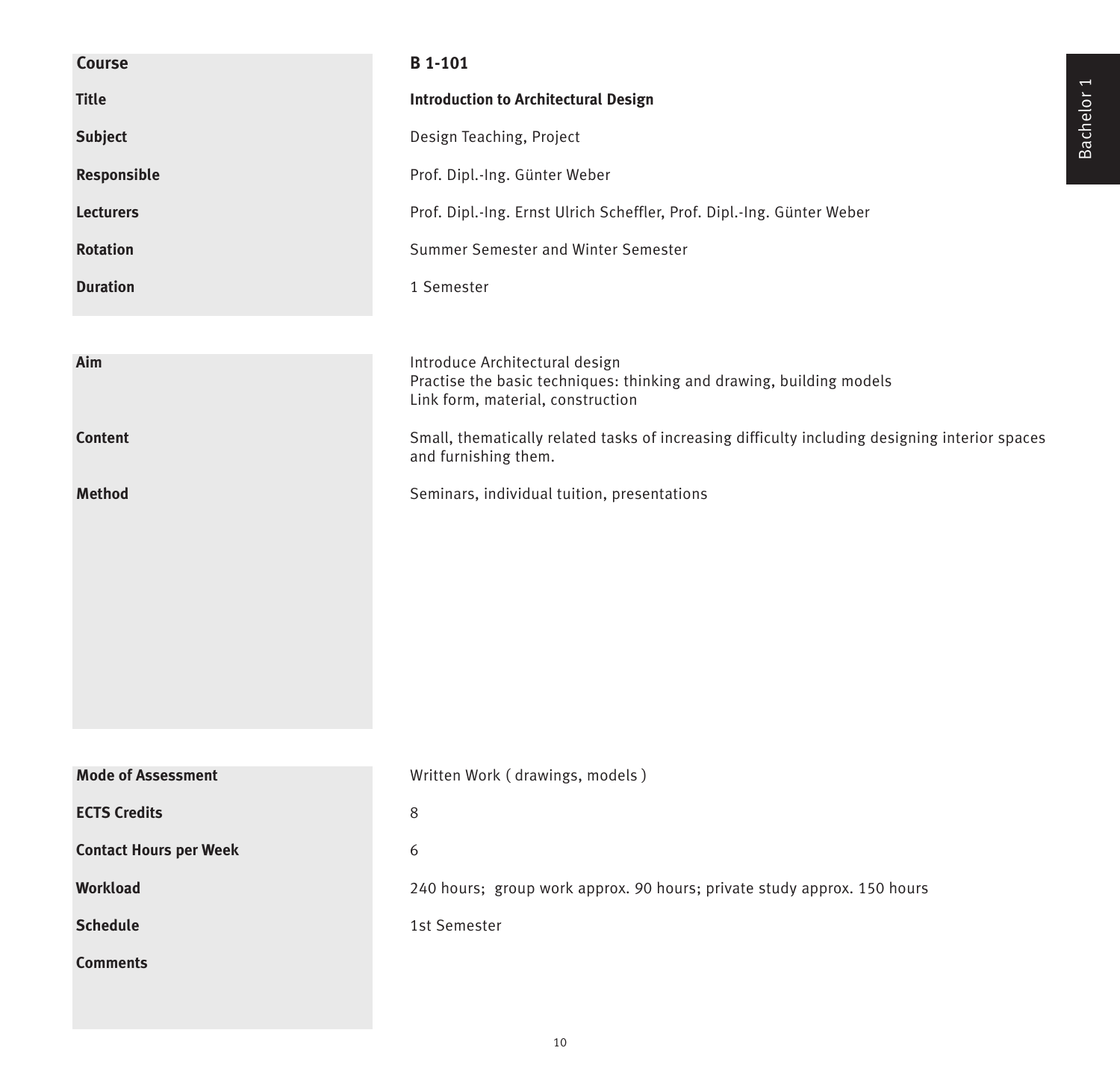| <b>Course</b>                 | B 1 - 102                                                                                                                                                                                                                                                                                                                                                                                                                      |
|-------------------------------|--------------------------------------------------------------------------------------------------------------------------------------------------------------------------------------------------------------------------------------------------------------------------------------------------------------------------------------------------------------------------------------------------------------------------------|
| <b>Title</b>                  | <b>Fundamentals of Architectural Design</b>                                                                                                                                                                                                                                                                                                                                                                                    |
| <b>Subject</b>                | Design Teaching, Project                                                                                                                                                                                                                                                                                                                                                                                                       |
| Responsible                   | Prof. Dipl.-Ing. Günter Weber                                                                                                                                                                                                                                                                                                                                                                                                  |
| <b>Lecturers</b>              | Prof. Dipl.-Ing. Günter Weber                                                                                                                                                                                                                                                                                                                                                                                                  |
| <b>Rotation</b>               | Summer Semester and Winter Semester                                                                                                                                                                                                                                                                                                                                                                                            |
| <b>Duration</b>               | 1 Semester                                                                                                                                                                                                                                                                                                                                                                                                                     |
|                               |                                                                                                                                                                                                                                                                                                                                                                                                                                |
| Aim                           | Debate the contentual, formal and theoretical aspects of architecture. Acquire the princi-<br>ples of design and classification. Ability to consider things analytically in conjunction with<br>skilled assessment of the functional and spatial aspects of architectural design. Learn<br>teamwork and presentation techniques.                                                                                               |
| <b>Content</b>                | Treatment of perception systems. Introduction to the theory of the architectural space incl.<br>classifying its constituent factors. Considering classification principles using examples<br>from architectural history and contemporary architecture. Treatment of analysis and pre-<br>sentation methods as the basis for the design work. Incorporating architecture into ecolo-<br>gical and sociological problem-solving. |
| <b>Method</b>                 | Lectures, Group Work                                                                                                                                                                                                                                                                                                                                                                                                           |
| <b>Mode of Assessment</b>     | <b>Oral Examination</b>                                                                                                                                                                                                                                                                                                                                                                                                        |
| <b>ECTS Credits</b>           | 4                                                                                                                                                                                                                                                                                                                                                                                                                              |
| <b>Contact Hours per Week</b> | $\overline{2}$                                                                                                                                                                                                                                                                                                                                                                                                                 |
| <b>Workload</b>               | 120 hours, Lectures 30 hours, private study 90 hours                                                                                                                                                                                                                                                                                                                                                                           |
| <b>Schedule</b>               | 1st Semester                                                                                                                                                                                                                                                                                                                                                                                                                   |
|                               |                                                                                                                                                                                                                                                                                                                                                                                                                                |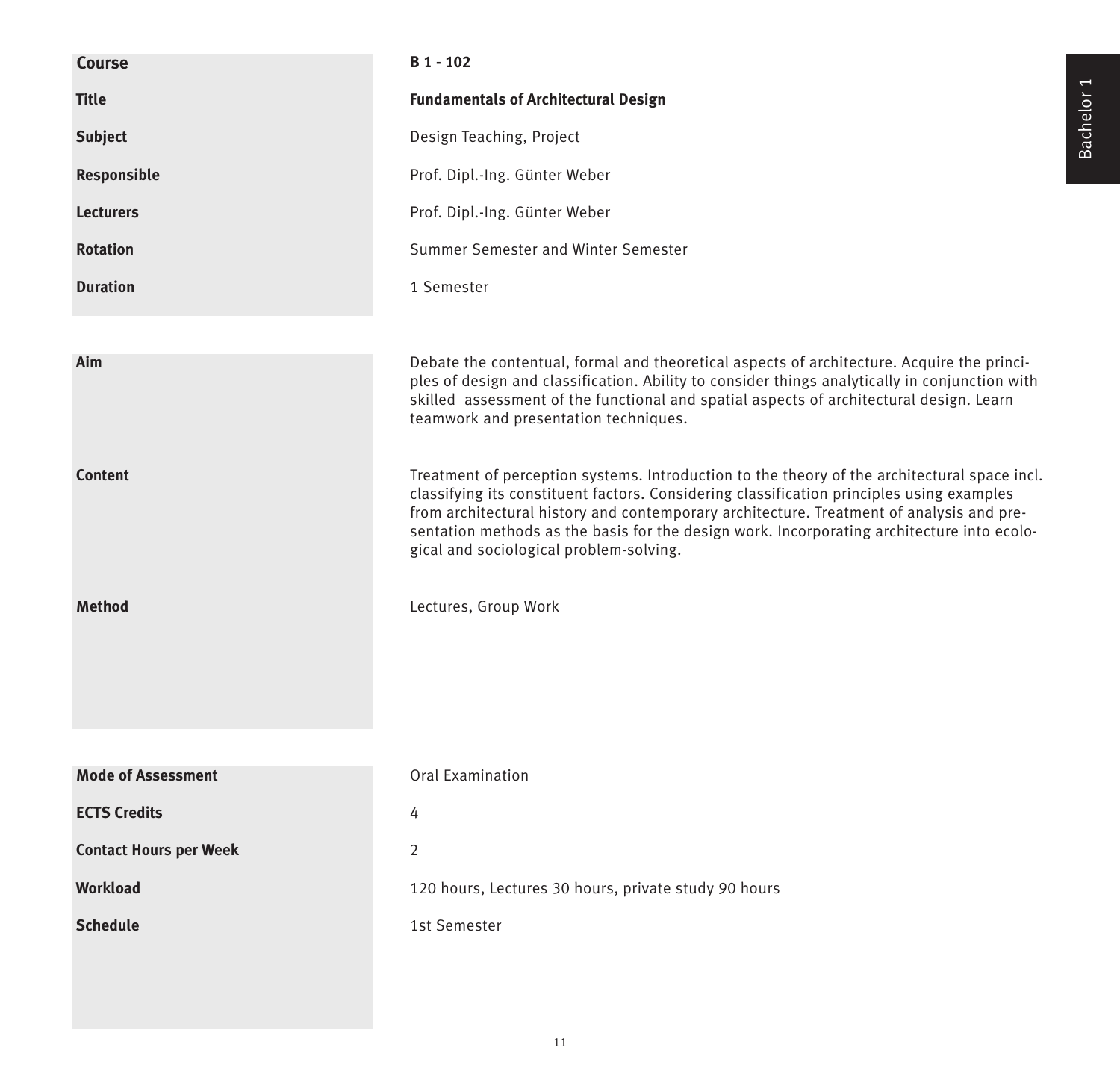| <b>Module</b>                 | <b>B</b> 1-300                                                                                                                                                  |
|-------------------------------|-----------------------------------------------------------------------------------------------------------------------------------------------------------------|
| <b>Title</b>                  | <b>Building Construction 1</b>                                                                                                                                  |
| Subject                       | Construction / Technology / Realisation                                                                                                                         |
| Responsible                   | Prof. Dipl.-Ing. Walter Wilking                                                                                                                                 |
| <b>Lecturers</b>              | Prof. Dipl.-Ing. Walter Wilking                                                                                                                                 |
| <b>Rotation</b>               | Summer Semester and Winter Semester                                                                                                                             |
| <b>Duration</b>               | 1 Semester                                                                                                                                                      |
|                               |                                                                                                                                                                 |
| <b>Courses</b>                | B1-301 Building Construction and Structural Design - Fundamentals                                                                                               |
|                               | B 1-302 Materials Science - Traditional Materials                                                                                                               |
| <b>Learning Outcomes</b>      | Students are taught the fundamental criteria of building construction. They experience the<br>complex interplay of the fundamentals of structure and materials. |
| <b>Mode of Assessment</b>     | Test, Written Work (course-related exercises, class exercises)                                                                                                  |
| <b>ECTS Credits</b>           | 6                                                                                                                                                               |
| <b>Contact Hours per Week</b> | 4                                                                                                                                                               |
| <b>Total Workload</b>         | 120 hours                                                                                                                                                       |
| <b>Schedule</b>               | 1st Semester                                                                                                                                                    |
|                               |                                                                                                                                                                 |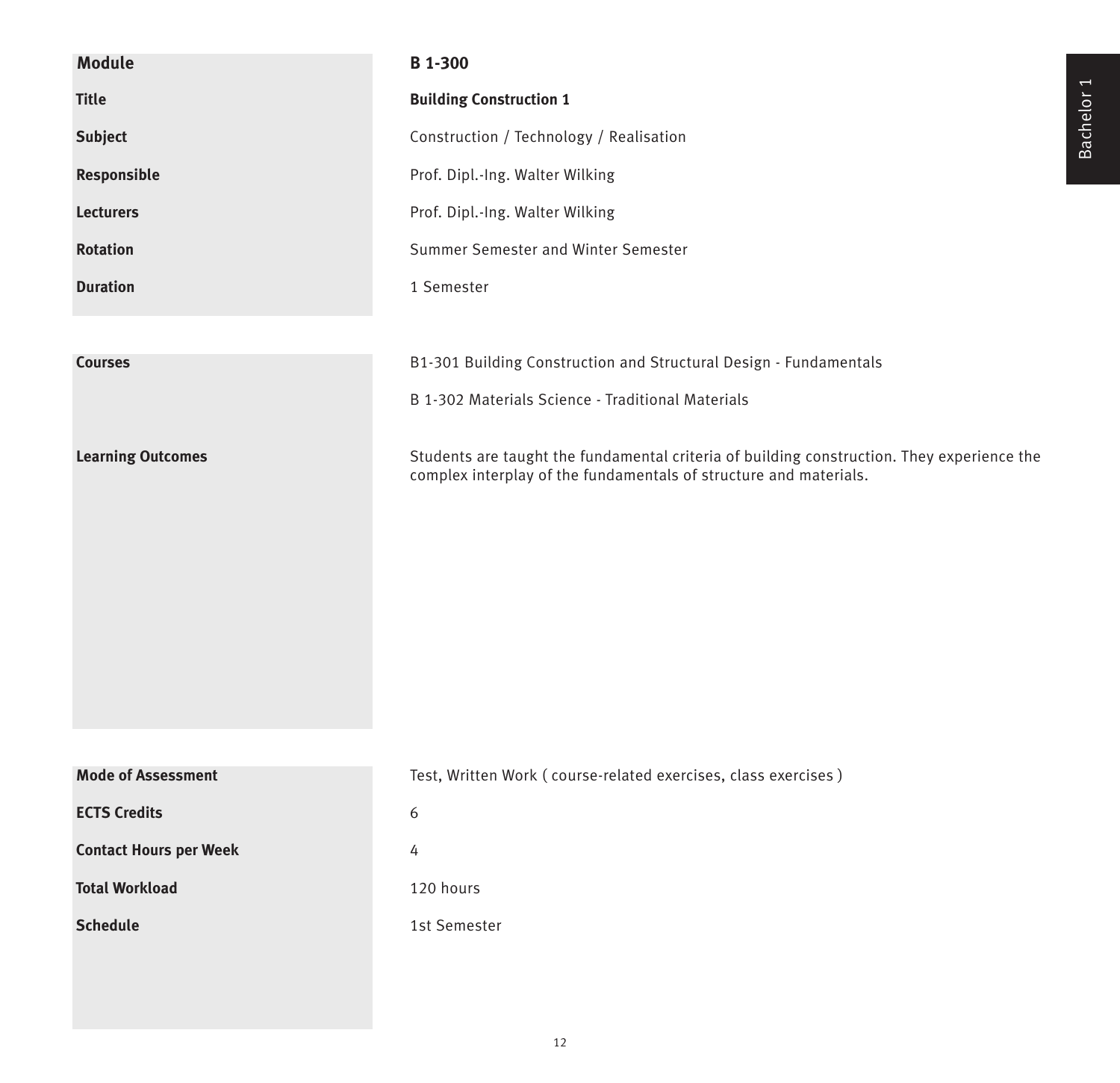| Course                        | <b>B</b> 1-301                                                                                                                                                                                                                                                                                                                                                                                                                                                                    |
|-------------------------------|-----------------------------------------------------------------------------------------------------------------------------------------------------------------------------------------------------------------------------------------------------------------------------------------------------------------------------------------------------------------------------------------------------------------------------------------------------------------------------------|
| <b>Title</b>                  | <b>Building Construction and Structural Design - Fundamentals</b>                                                                                                                                                                                                                                                                                                                                                                                                                 |
| <b>Subject</b>                | Construction / Technology / Realisation                                                                                                                                                                                                                                                                                                                                                                                                                                           |
| Responsible                   | Prof. Dipl.-Ing. Walter Wilking                                                                                                                                                                                                                                                                                                                                                                                                                                                   |
| <b>Lecturers</b>              | Prof. Dipl.-Ing. Walter Wilking                                                                                                                                                                                                                                                                                                                                                                                                                                                   |
| <b>Rotation</b>               | Summer Semester and Winter Semester                                                                                                                                                                                                                                                                                                                                                                                                                                               |
| <b>Duration</b>               | 1 Semester                                                                                                                                                                                                                                                                                                                                                                                                                                                                        |
|                               |                                                                                                                                                                                                                                                                                                                                                                                                                                                                                   |
| Aim                           | Learn the basic interrelationships between building materials and their function in relation<br>to construction. Grasp the fundamentals of structural design.                                                                                                                                                                                                                                                                                                                     |
| <b>Content</b>                | Convey the basic knowledge of building construction: what are foundations, walls, ceilings,<br>facades, roofs etc.; what significance does the material have with its physical characteri-<br>stics in relation to the architectural space that is to be constructed with it. Static systems,<br>types of loads, supporting forces, stress resultants, bending moments, pressures, strains -<br>a general understanding of all these terms without laborious calculation methods. |
| <b>Method</b>                 | Lectures, Practicals                                                                                                                                                                                                                                                                                                                                                                                                                                                              |
|                               |                                                                                                                                                                                                                                                                                                                                                                                                                                                                                   |
| <b>Mode of Assessment</b>     | Written Work (course-related exercises, class exercise)                                                                                                                                                                                                                                                                                                                                                                                                                           |
| <b>ECTS Credits</b>           | 3<br>$\overline{2}$                                                                                                                                                                                                                                                                                                                                                                                                                                                               |
| <b>Contact Hours per Week</b> | 60 hours; Lectures approx. 30 hours, private study for Practicals approx. 30 hours                                                                                                                                                                                                                                                                                                                                                                                                |
| Workload                      | 1st Semester                                                                                                                                                                                                                                                                                                                                                                                                                                                                      |
| <b>Schedule</b>               |                                                                                                                                                                                                                                                                                                                                                                                                                                                                                   |
| <b>Comments</b>               |                                                                                                                                                                                                                                                                                                                                                                                                                                                                                   |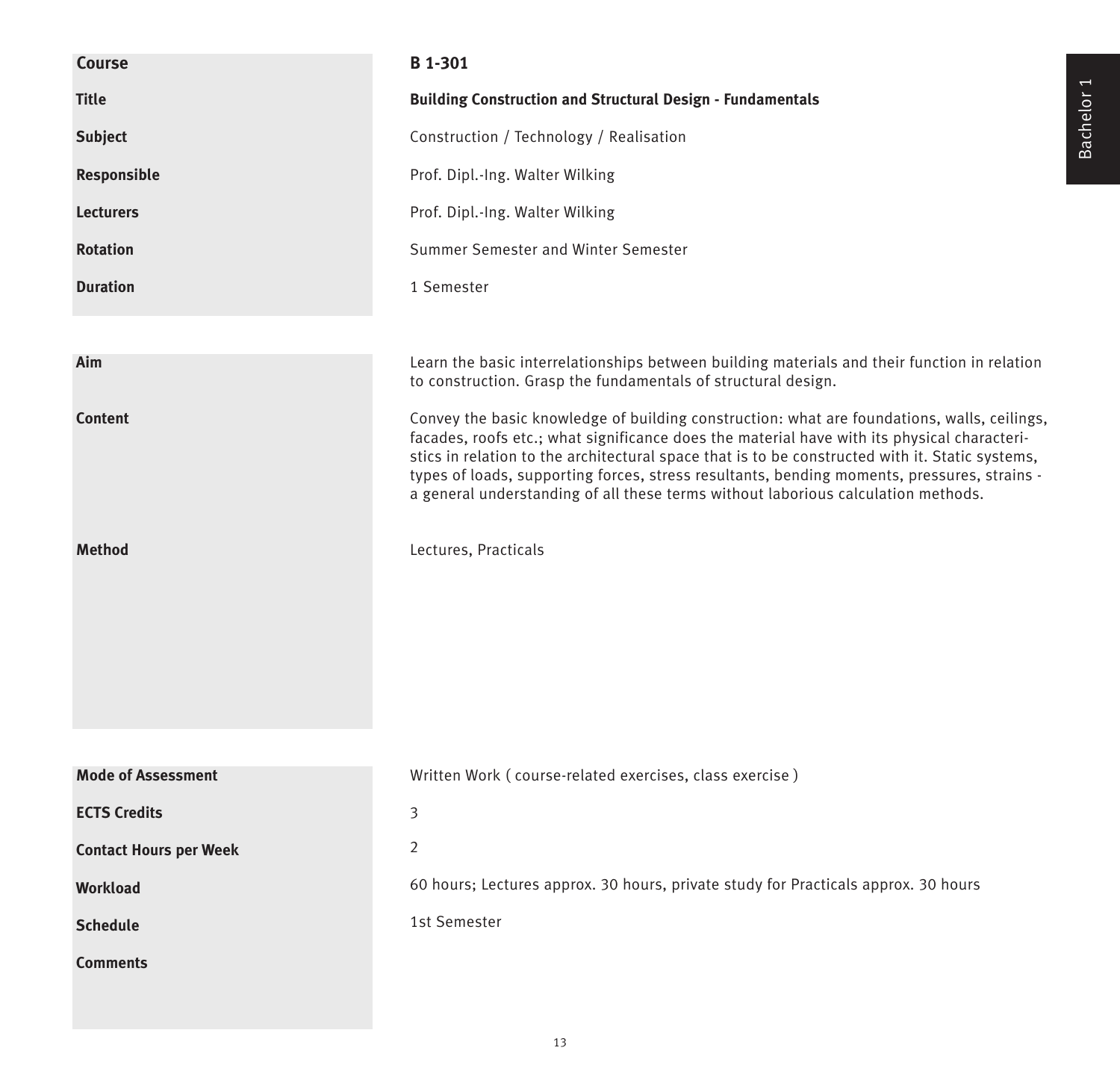| <b>Course</b>                 | <b>B</b> 1-302                                                                                                                                                                                                                                                      |
|-------------------------------|---------------------------------------------------------------------------------------------------------------------------------------------------------------------------------------------------------------------------------------------------------------------|
| <b>Title</b>                  | <b>Materials Science - Traditional Materials</b>                                                                                                                                                                                                                    |
| <b>Subject</b>                | Construction / Technology / Realisation                                                                                                                                                                                                                             |
| Responsible                   | Prof. Dipl.-Ing. Andreas Fuchs                                                                                                                                                                                                                                      |
| <b>Lecturers</b>              | Prof. Dipl.-Ing. Andreas Fuchs                                                                                                                                                                                                                                      |
| <b>Rotation</b>               | Summer Semester and Winter Semester                                                                                                                                                                                                                                 |
| <b>Duration</b>               | 1 Semester                                                                                                                                                                                                                                                          |
|                               |                                                                                                                                                                                                                                                                     |
| Aim                           | Learn about traditional building materials and their modern advancements, typical joining<br>technologies, physical and technical features, colours and surfaces, cost-effectiveness                                                                                |
| <b>Content</b>                | • Ceramic materials, fine and heavy ceramics (bricks, roof tiles, paving, tiling)<br>• Structural glass (types of glass, functional glass, glazing technology)<br>· Wood, timber materials<br>· Iron and steel (products, commercial forms)<br>· Non-ferrous metals |
| <b>Method</b>                 | Lectures, Class Exercises                                                                                                                                                                                                                                           |
| <b>Mode of Assessment</b>     |                                                                                                                                                                                                                                                                     |
|                               | Test                                                                                                                                                                                                                                                                |
| <b>ECTS Credits</b>           | 3                                                                                                                                                                                                                                                                   |
| <b>Contact Hours per Week</b> | $\overline{2}$                                                                                                                                                                                                                                                      |
| Workload                      | 60 hours; Lectures approx. 30 hours; preparation for class exercises approx. 30 hours                                                                                                                                                                               |
| <b>Schedule</b>               | 1st Semester                                                                                                                                                                                                                                                        |
| <b>Comments</b>               |                                                                                                                                                                                                                                                                     |

Bachelor 1

14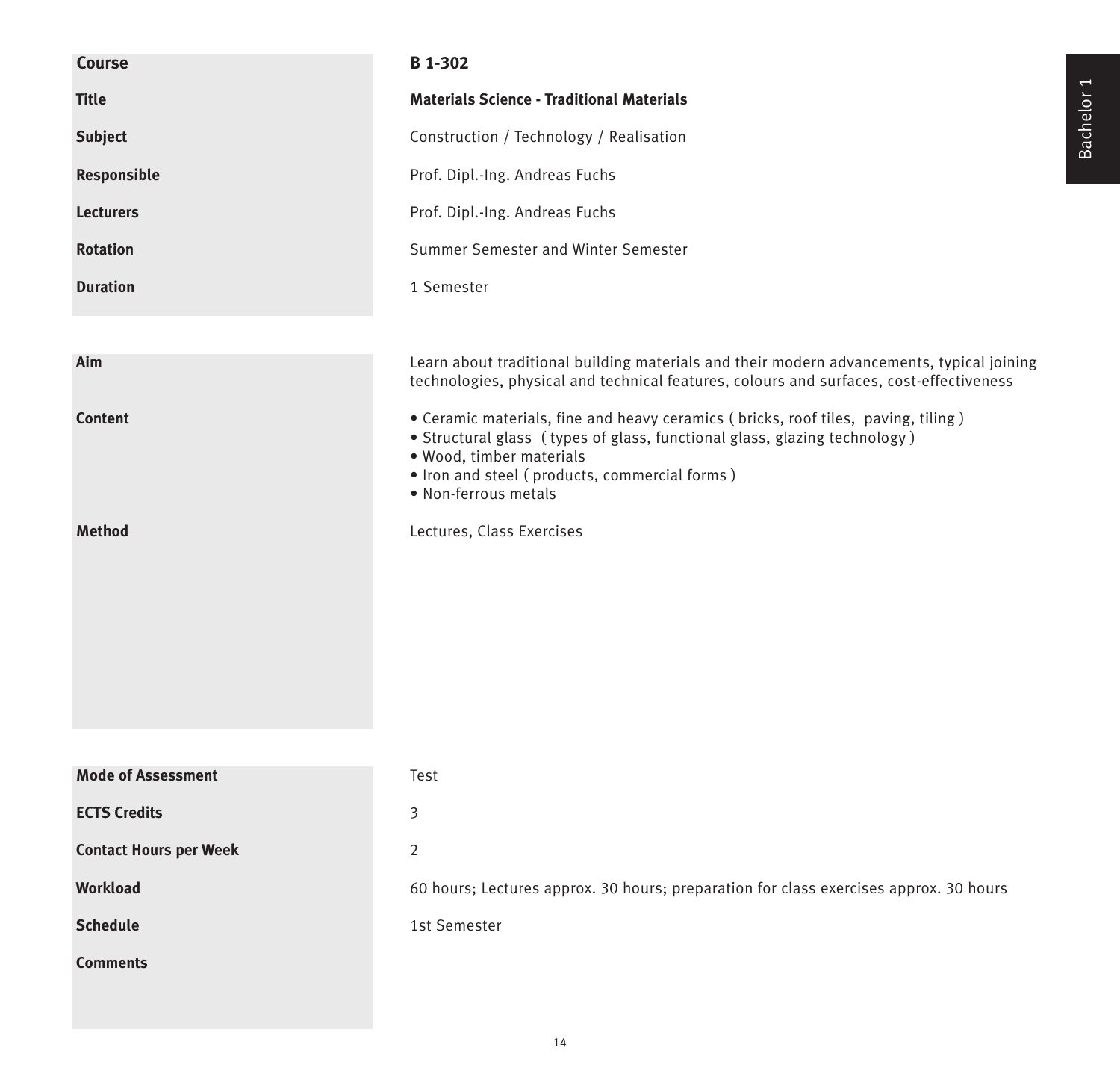| <b>Module</b>                 | <b>B</b> 1-500                                                                                                                                                                                                                                                                                                                   |
|-------------------------------|----------------------------------------------------------------------------------------------------------------------------------------------------------------------------------------------------------------------------------------------------------------------------------------------------------------------------------|
|                               |                                                                                                                                                                                                                                                                                                                                  |
| <b>Title</b>                  | <b>Representation 1</b>                                                                                                                                                                                                                                                                                                          |
| <b>Subject</b>                | Artistic Principles / Architectural representation / Presentation                                                                                                                                                                                                                                                                |
| Responsible                   | Prof. Dipl.-Ing. Rudolf Deil, Prof. Dipl.-Ing. Joachim Kieferle                                                                                                                                                                                                                                                                  |
| <b>Lecturers</b>              | Prof. Dipl.-Ing. Rudolf Deil, Prof. Dipl.-Ing. Joachim Kieferle, Dipl.-Ing. (FH) Michael Traut                                                                                                                                                                                                                                   |
| <b>Rotation</b>               | Summer Semester and Winter Semester                                                                                                                                                                                                                                                                                              |
| <b>Duration</b>               | 1 Semester                                                                                                                                                                                                                                                                                                                       |
|                               |                                                                                                                                                                                                                                                                                                                                  |
| <b>Courses</b>                | B 1-501 Geometry for Architectural Illustration                                                                                                                                                                                                                                                                                  |
|                               | B 1-502 Fundamentals of Visual Communication - Lines and Planes                                                                                                                                                                                                                                                                  |
|                               | B 1-503 Computer-Aided Illustration                                                                                                                                                                                                                                                                                              |
| <b>Learning Outcomes</b>      | Students acquire the methodological expertise of the architect with regard to the artistic,<br>representational and creative fundamentals of the profession. They are taught the skills<br>required for both analogue and digital media. They also acquire the fundamentals of the<br>required architecture-specific perception. |
|                               |                                                                                                                                                                                                                                                                                                                                  |
| <b>Mode of Assessment</b>     | Written Work                                                                                                                                                                                                                                                                                                                     |
| <b>ECTS Credits</b>           | 14                                                                                                                                                                                                                                                                                                                               |
| <b>Contact Hours per Week</b> | 14                                                                                                                                                                                                                                                                                                                               |
| <b>Total Workload</b>         | 420 hours                                                                                                                                                                                                                                                                                                                        |
| <b>Schedule</b>               | 1st Semester                                                                                                                                                                                                                                                                                                                     |
|                               |                                                                                                                                                                                                                                                                                                                                  |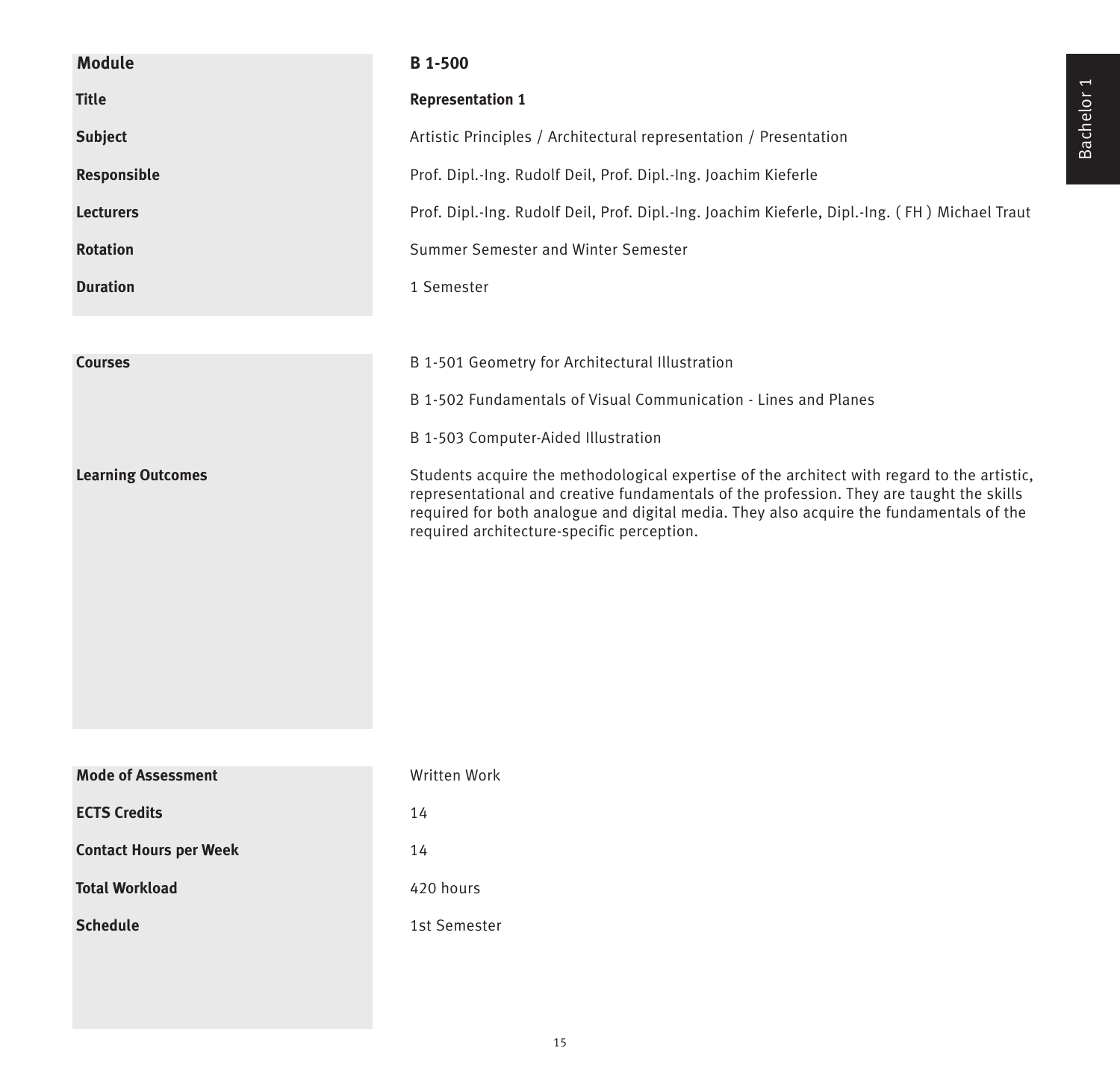| Course                        | B 1-501                                                                                                                                                                                                                                                                                                                                                                                                                                                              |
|-------------------------------|----------------------------------------------------------------------------------------------------------------------------------------------------------------------------------------------------------------------------------------------------------------------------------------------------------------------------------------------------------------------------------------------------------------------------------------------------------------------|
| <b>Title</b>                  | <b>Geometry for Architectural Illustration</b>                                                                                                                                                                                                                                                                                                                                                                                                                       |
| <b>Subject</b>                | Artistic Principles / Architectural Representation / Presentation                                                                                                                                                                                                                                                                                                                                                                                                    |
| Responsible                   | Prof. Dipl.-Ing. Joachim Kieferle                                                                                                                                                                                                                                                                                                                                                                                                                                    |
| <b>Lecturers</b>              | Dipl.-Ing. (FH) Michael Traut                                                                                                                                                                                                                                                                                                                                                                                                                                        |
| <b>Rotation</b>               | Summer Semester and Winter Semester                                                                                                                                                                                                                                                                                                                                                                                                                                  |
| <b>Duration</b>               | 1 Semester                                                                                                                                                                                                                                                                                                                                                                                                                                                           |
|                               |                                                                                                                                                                                                                                                                                                                                                                                                                                                                      |
| Aim                           | Master the basic geometric operations for object and spatial representation. Develop the<br>spatial sense. The competence focuses are getting to know and using geometric bodies in<br>designed images with spatial interrelationships in linked architectural representation.                                                                                                                                                                                       |
| <b>Content</b>                | Learn and use basic geometric constructions, types of Projection for geometric bodies with<br>representation-specific content and methods for the plane of Projection of object and spa-<br>tial representation. Discussion of fundamental content to introduce teaching of perspec-<br>tive. Learn the spatial interrelationships in architecture with linked lines and with the<br>means and methods of plasticity elucidation of the object (shadow construction) |
| <b>Method</b>                 | Lectures, Practicals (individually and in small groups)                                                                                                                                                                                                                                                                                                                                                                                                              |
|                               |                                                                                                                                                                                                                                                                                                                                                                                                                                                                      |
|                               |                                                                                                                                                                                                                                                                                                                                                                                                                                                                      |
|                               |                                                                                                                                                                                                                                                                                                                                                                                                                                                                      |
|                               |                                                                                                                                                                                                                                                                                                                                                                                                                                                                      |
|                               |                                                                                                                                                                                                                                                                                                                                                                                                                                                                      |
| <b>Mode of Assessment</b>     | Written Work (class exercise, portfolio)                                                                                                                                                                                                                                                                                                                                                                                                                             |
| <b>ECTS Credits</b>           | 6                                                                                                                                                                                                                                                                                                                                                                                                                                                                    |
| <b>Contact Hours per Week</b> | 6                                                                                                                                                                                                                                                                                                                                                                                                                                                                    |
| <b>Workload</b>               | 180 hours, Lectures 90 hours, private study 90 hours                                                                                                                                                                                                                                                                                                                                                                                                                 |
| <b>Schedule</b>               | 1st Semester                                                                                                                                                                                                                                                                                                                                                                                                                                                         |
| <b>Comments</b>               |                                                                                                                                                                                                                                                                                                                                                                                                                                                                      |
|                               |                                                                                                                                                                                                                                                                                                                                                                                                                                                                      |

Bachelor 1 Bachelor 1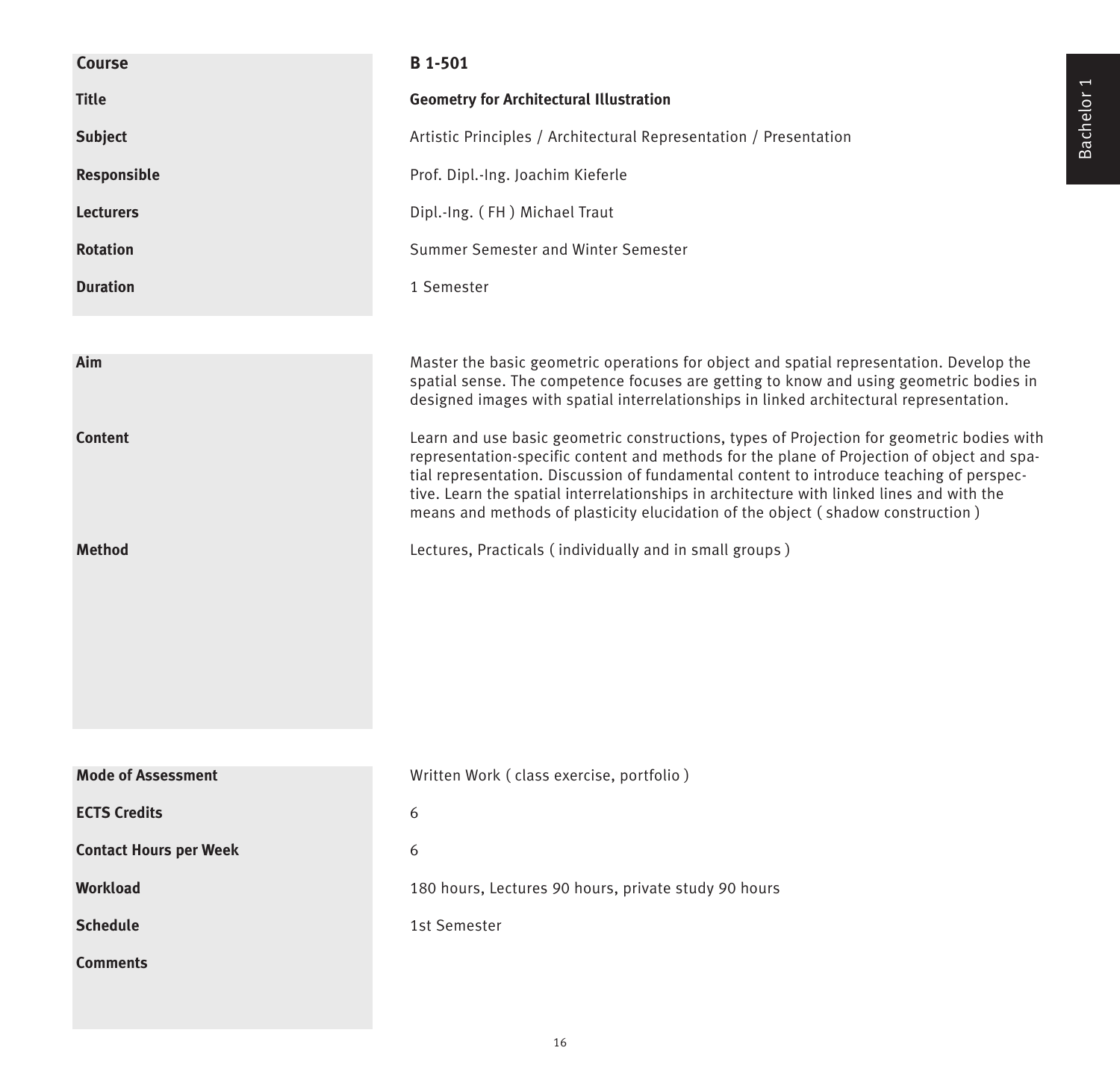| Course                        | B 1-502                                                                                                                                                                                                                                                                                                                                                   |
|-------------------------------|-----------------------------------------------------------------------------------------------------------------------------------------------------------------------------------------------------------------------------------------------------------------------------------------------------------------------------------------------------------|
| <b>Title</b>                  | <b>Fundamentals of Visual Communication - Lines and Planes</b>                                                                                                                                                                                                                                                                                            |
| <b>Subject</b>                | Artistic Principles / Architectural Representation / Presentation                                                                                                                                                                                                                                                                                         |
| Responsible                   | Prof. Dipl.-Ing. Rudolf Deil                                                                                                                                                                                                                                                                                                                              |
| <b>Lecturers</b>              | Prof. Dipl.-Ing. Rudolf Deil                                                                                                                                                                                                                                                                                                                              |
| <b>Rotation</b>               | Summer Semester and Winter Semester                                                                                                                                                                                                                                                                                                                       |
| <b>Duration</b>               | 1 Semester                                                                                                                                                                                                                                                                                                                                                |
|                               |                                                                                                                                                                                                                                                                                                                                                           |
| Aim                           | Discuss issues of visual presentation and communication for meaning, forms of appear-<br>ance and effects. Ability to develop the vision and communication of the artistic in art and<br>architecture / design. Getting to know and using the fundamental artistic means and<br>methods depending on tools and materials.                                 |
| <b>Content</b>                | Conveying knowledge, ability and skill in the basic course content of artistic perception<br>and communication: the variety and function of luminance values, graphical traces with<br>classification principles (point - line - plane ) and connection trends incorporating colour.<br>Appearance of surface qualities (material - texture - structure). |
| <b>Method</b>                 | Introductory Lectures for Practicals, Practicals, commentary on selected student papers,<br>day excursion                                                                                                                                                                                                                                                 |
|                               |                                                                                                                                                                                                                                                                                                                                                           |
| <b>Mode of Assessment</b>     | Written Work (audited collection of work, exercises, class exercise)                                                                                                                                                                                                                                                                                      |
| <b>ECTS Credits</b>           | 4                                                                                                                                                                                                                                                                                                                                                         |
| <b>Contact Hours per Week</b> | 4                                                                                                                                                                                                                                                                                                                                                         |
| <b>Workload</b>               | 120 working hours; short Lectures approx. 15 hours, Practicals 80 hours, follow-up with<br>tuition and presentation 25 hours                                                                                                                                                                                                                              |
| <b>Schedule</b>               | 1st Semester                                                                                                                                                                                                                                                                                                                                              |
| <b>Comments</b>               |                                                                                                                                                                                                                                                                                                                                                           |

Bachelor 1

17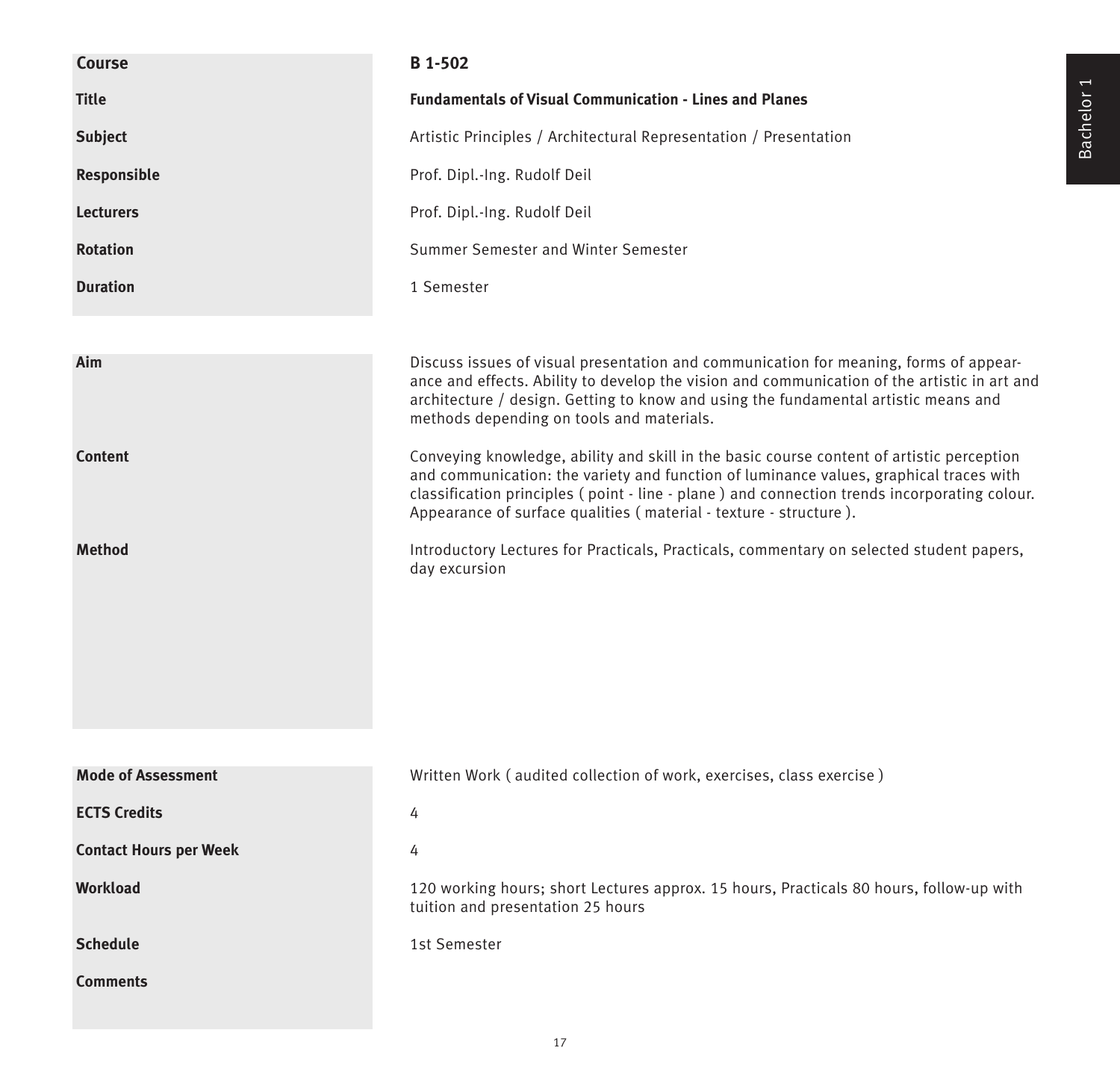| <b>Course</b>                 | B 1-503                                                                                                                                                                                                                                                                                                                                                                                  |
|-------------------------------|------------------------------------------------------------------------------------------------------------------------------------------------------------------------------------------------------------------------------------------------------------------------------------------------------------------------------------------------------------------------------------------|
| <b>Title</b>                  | <b>Computer-Aided Illustration</b>                                                                                                                                                                                                                                                                                                                                                       |
| <b>Subject</b>                | Artistic Principles / Architectural Representation / Presentation                                                                                                                                                                                                                                                                                                                        |
| Responsible                   | Prof. Dipl.-Ing. Joachim Kieferle                                                                                                                                                                                                                                                                                                                                                        |
| <b>Lecturers</b>              | Prof. Dipl.-Ing. Joachim Kieferle                                                                                                                                                                                                                                                                                                                                                        |
| <b>Rotation</b>               | Summer Semester and Winter Semester                                                                                                                                                                                                                                                                                                                                                      |
| <b>Duration</b>               | 1 Semester                                                                                                                                                                                                                                                                                                                                                                               |
|                               |                                                                                                                                                                                                                                                                                                                                                                                          |
| Aim                           | Learn basic design principles in picture editing, typography, layout and video for online<br>and offline presentation of Projects or written work. Critical ability concerning digital tools<br>in architecture. Learn about typical software.                                                                                                                                           |
| <b>Content</b>                | · Picture editing, design principles and introduction to typical software (e.g. Photoshop)<br>• Typography and illustration, design principles and introduction to typical software<br>(e.g. Illustrator)<br>• Layout, design principles and introduction to typical software (e.g. InDesign)<br>• Video editing, design principles and introduction to typical software (e.g. Premiere) |
| <b>Method</b>                 | Lectures, Practicals                                                                                                                                                                                                                                                                                                                                                                     |
| <b>Mode of Assessment</b>     |                                                                                                                                                                                                                                                                                                                                                                                          |
|                               | Written work (course-related exercises)                                                                                                                                                                                                                                                                                                                                                  |
| <b>ECTS Credits</b>           | 4                                                                                                                                                                                                                                                                                                                                                                                        |
| <b>Contact Hours per Week</b> | 4                                                                                                                                                                                                                                                                                                                                                                                        |
| Workload                      | 120 hours, Lectures 60 hours, Practicals 60 hours                                                                                                                                                                                                                                                                                                                                        |
| <b>Schedule</b>               | 1st Semester                                                                                                                                                                                                                                                                                                                                                                             |
| <b>Comments</b>               |                                                                                                                                                                                                                                                                                                                                                                                          |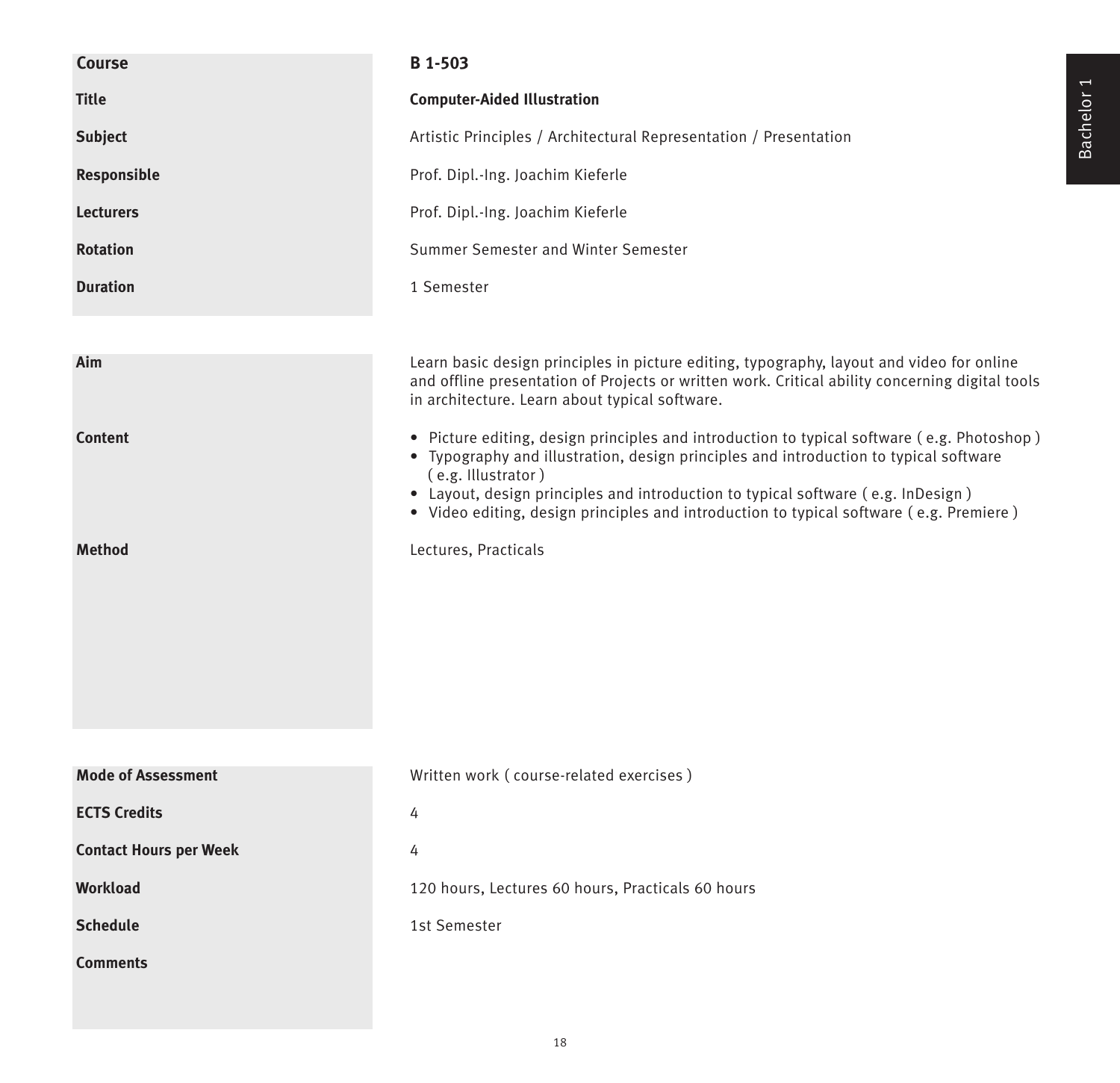| <b>Module</b>                 | <b>B2--100</b>                                                                                                                                                                                                                                                                                                                            |
|-------------------------------|-------------------------------------------------------------------------------------------------------------------------------------------------------------------------------------------------------------------------------------------------------------------------------------------------------------------------------------------|
| <b>Title</b>                  | Project 2                                                                                                                                                                                                                                                                                                                                 |
| <b>Subject</b>                | Design Teaching, Project                                                                                                                                                                                                                                                                                                                  |
| Responsible                   | Prof. Dipl.-Ing. Norbert Moest                                                                                                                                                                                                                                                                                                            |
| <b>Lecturers</b>              | Prof. Dipl.-Ing. Norbert Moest, Prof. Dipl.-Ing. Walter Wilking, N.N.                                                                                                                                                                                                                                                                     |
| <b>Rotation</b>               | Summer Semester and Winter Semester                                                                                                                                                                                                                                                                                                       |
| <b>Duration</b>               | 1 Semester                                                                                                                                                                                                                                                                                                                                |
|                               |                                                                                                                                                                                                                                                                                                                                           |
| <b>Courses</b>                | B 2-101 Project - Structure, Addition, Sequence                                                                                                                                                                                                                                                                                           |
| <b>Learning Outcomes</b>      | Students learn the specific typological features and the functional interrelationships of<br>context, construction and structure. They analyse designs and learn the interrelationships<br>between building structure and materialisation. The module is closely linked to module<br>B 2-300 Building Construction 2 in terms of content. |
| <b>Mode of Assessment</b>     | Written Work                                                                                                                                                                                                                                                                                                                              |
| <b>ECTS Credits</b>           | 8                                                                                                                                                                                                                                                                                                                                         |
| <b>Contact Hours per Week</b> | 6                                                                                                                                                                                                                                                                                                                                         |
| <b>Workload</b>               | 240 hours                                                                                                                                                                                                                                                                                                                                 |
| <b>Schedule</b>               | 2nd Semester                                                                                                                                                                                                                                                                                                                              |
| <b>Comments</b>               |                                                                                                                                                                                                                                                                                                                                           |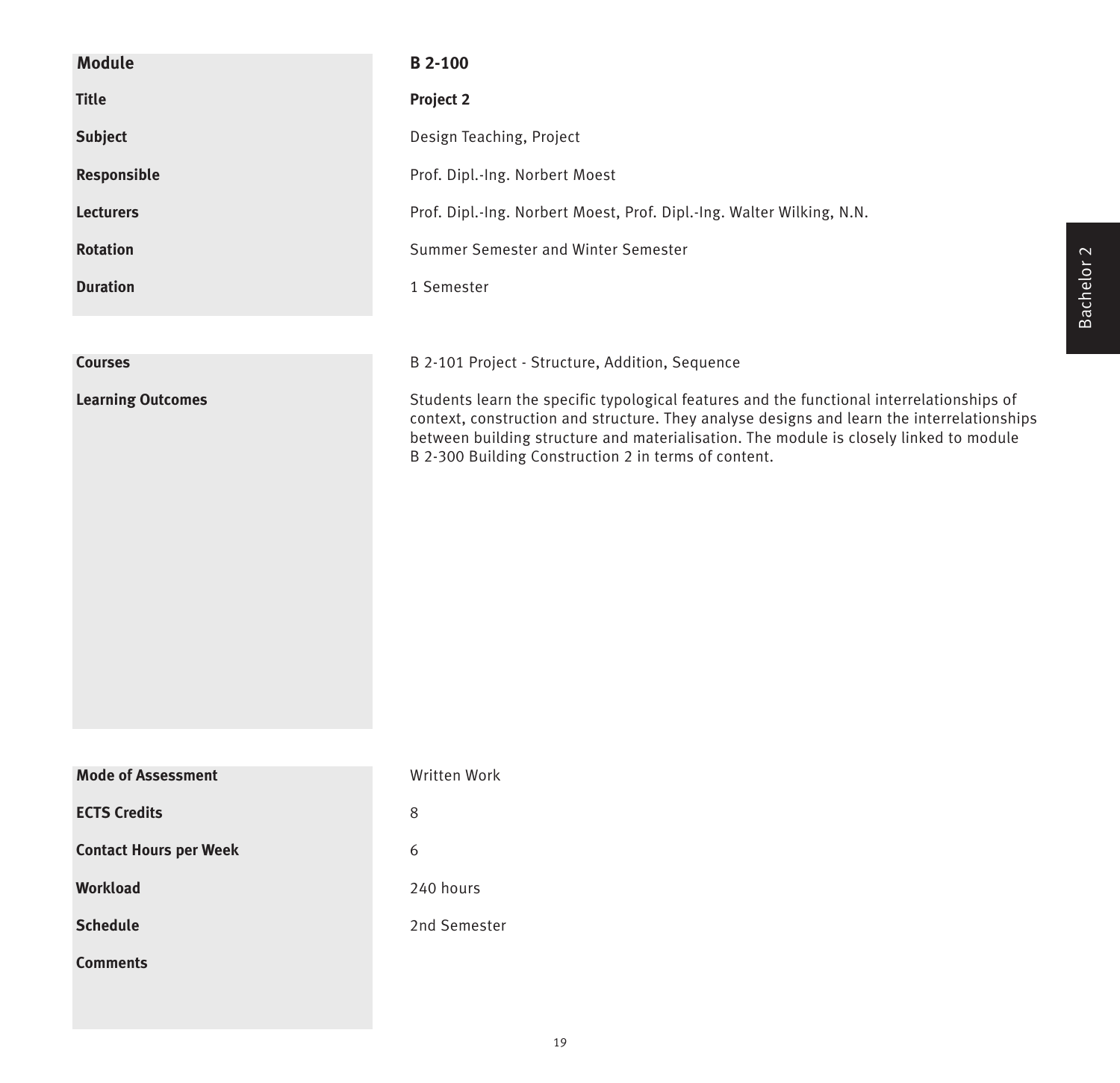| Course                        | <b>B</b> 2-101                                                                                                                                                                                                                                                                                                                                                                                                                                                                                                                                                                                             |
|-------------------------------|------------------------------------------------------------------------------------------------------------------------------------------------------------------------------------------------------------------------------------------------------------------------------------------------------------------------------------------------------------------------------------------------------------------------------------------------------------------------------------------------------------------------------------------------------------------------------------------------------------|
| <b>Title</b>                  | <b>Project - Structure, Addition, Sequence</b>                                                                                                                                                                                                                                                                                                                                                                                                                                                                                                                                                             |
| <b>Subject</b>                | Design Teaching, Project                                                                                                                                                                                                                                                                                                                                                                                                                                                                                                                                                                                   |
| Responsible                   | Prof. Dipl.-Ing. Norbert Moest                                                                                                                                                                                                                                                                                                                                                                                                                                                                                                                                                                             |
| <b>Lecturers</b>              | Prof. Dipl.-Ing. Norbert Moest, tbc, Prof. Dipl.-Ing. Walter Wilking                                                                                                                                                                                                                                                                                                                                                                                                                                                                                                                                       |
| <b>Rotation</b>               | Summer Semester and Winter Semester                                                                                                                                                                                                                                                                                                                                                                                                                                                                                                                                                                        |
| <b>Duration</b>               | 1 Semester                                                                                                                                                                                                                                                                                                                                                                                                                                                                                                                                                                                                 |
|                               |                                                                                                                                                                                                                                                                                                                                                                                                                                                                                                                                                                                                            |
| Aim                           | Project 2 is the first complex assignment of the Architecture course. Students must demon-<br>strate that they can understand a topic, put it into context and realise it in a functional or<br>architectural design. They must constructively utilise the spatial design ideas, specify the<br>materials and demonstrate and realise the technical design possibilities.                                                                                                                                                                                                                                  |
| <b>Content</b>                | Timber construction is the focus of the design. Substantial parts of the building must be<br>designed using this renewable and recyclable material. Construction appropriate to the<br>design (framing, Brettstapel or frame construction method ), and sensible use of the<br>extensive range of products, is an essential part of the design exercise.<br>The following topics should be the focus of the set task:<br>• Dialogue between the outer and inner space<br>• Building with wood<br>• Construction and materiality<br>• Rooms versus access areas<br>• Light as a resource of spatial staging |
| <b>Method</b>                 | Project work in seminar form                                                                                                                                                                                                                                                                                                                                                                                                                                                                                                                                                                               |
|                               |                                                                                                                                                                                                                                                                                                                                                                                                                                                                                                                                                                                                            |
| <b>Mode of Assessment</b>     | Written Work, Papers (design plans and models, presentation)                                                                                                                                                                                                                                                                                                                                                                                                                                                                                                                                               |
| <b>ECTS Credits</b>           | 8                                                                                                                                                                                                                                                                                                                                                                                                                                                                                                                                                                                                          |
| <b>Contact Hours per Week</b> | 6                                                                                                                                                                                                                                                                                                                                                                                                                                                                                                                                                                                                          |
| Workload                      | 240 hours; 90 hours of group work and individual tuition; 150 hours of<br>private study on plans and models                                                                                                                                                                                                                                                                                                                                                                                                                                                                                                |
| <b>Schedule</b>               | 2nd Semester                                                                                                                                                                                                                                                                                                                                                                                                                                                                                                                                                                                               |
| <b>Comments</b>               | Requirement: completed Project 1 (module B 1-100)                                                                                                                                                                                                                                                                                                                                                                                                                                                                                                                                                          |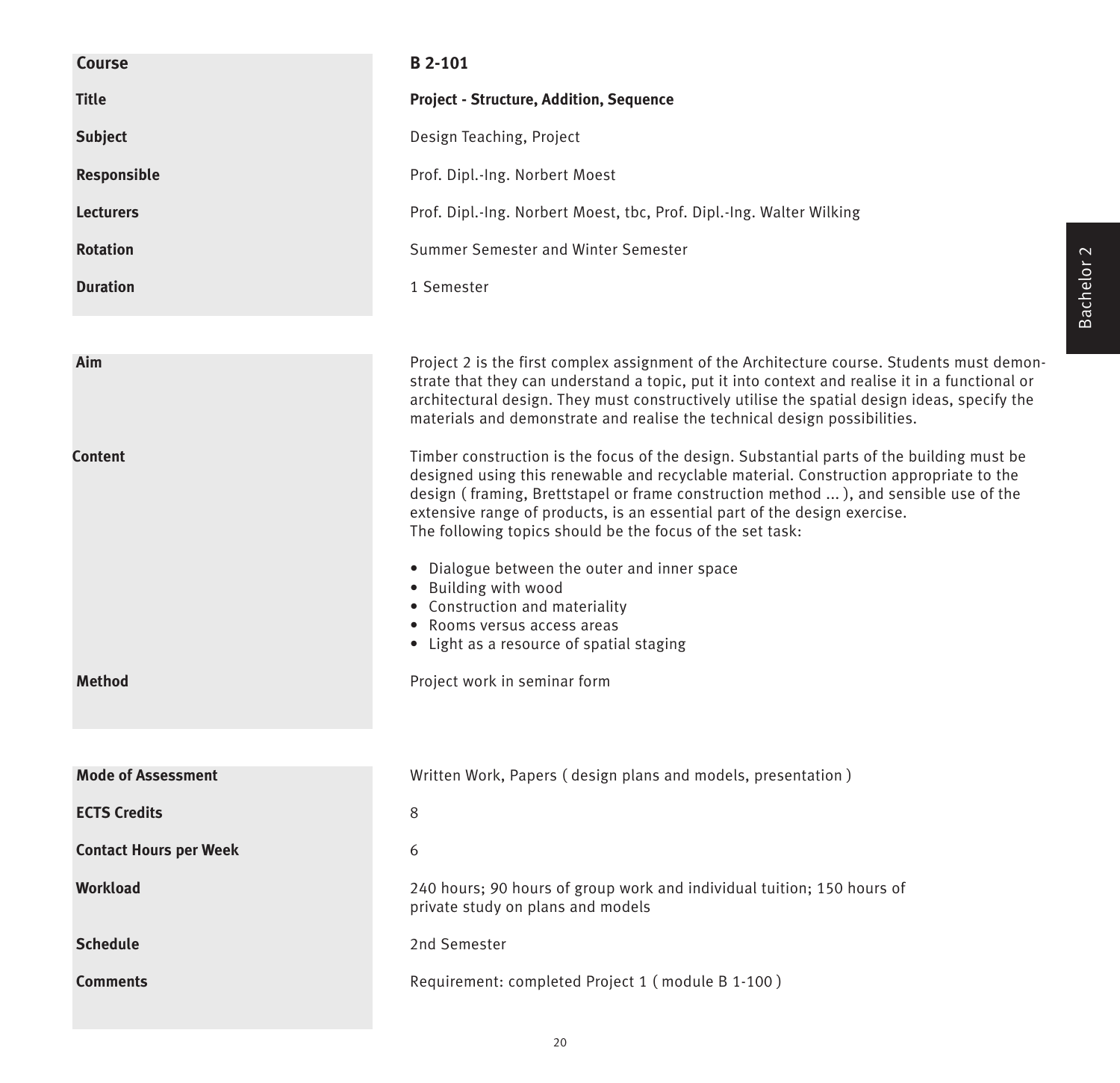| <b>Module</b>                 | B 2-300                                                                                                                                                                                                                 |
|-------------------------------|-------------------------------------------------------------------------------------------------------------------------------------------------------------------------------------------------------------------------|
| <b>Title</b>                  | <b>Building Construction 2</b>                                                                                                                                                                                          |
| Subject                       | Construction / Technology / Realisation                                                                                                                                                                                 |
| Responsible                   | Prof. Dipl.-Ing. Norbert Moest                                                                                                                                                                                          |
| <b>Lecturers</b>              | Prof. Dipl.-Ing. Norbert Moest, Prof. Dipl.-Ing. Walter Wilking                                                                                                                                                         |
| <b>Rotation</b>               | Summer Semester and Winter Semester                                                                                                                                                                                     |
| <b>Duration</b>               | 1 Semester                                                                                                                                                                                                              |
|                               |                                                                                                                                                                                                                         |
| <b>Courses</b>                | B 2-301 Building Construction - Timber Constructions, Suitable Roofs                                                                                                                                                    |
|                               | B 2-302 Structural Design (Timber)                                                                                                                                                                                      |
| <b>Learning Outcomes</b>      | Timber Construction 2 is offered in conjunction with Project 2. Design, materialisation and<br>dimensioning of simple structures is combined with the basic design method of the struc-<br>ture, addition and sequence. |
| <b>Mode of Assessment</b>     | Written work                                                                                                                                                                                                            |
| <b>ECTS Credits</b>           | 6                                                                                                                                                                                                                       |
| <b>Contact Hours per Week</b> | 6                                                                                                                                                                                                                       |
| Workload                      | 180 hours                                                                                                                                                                                                               |
|                               |                                                                                                                                                                                                                         |
| <b>Schedule</b>               | 2nd Semester                                                                                                                                                                                                            |
| <b>Comments</b>               |                                                                                                                                                                                                                         |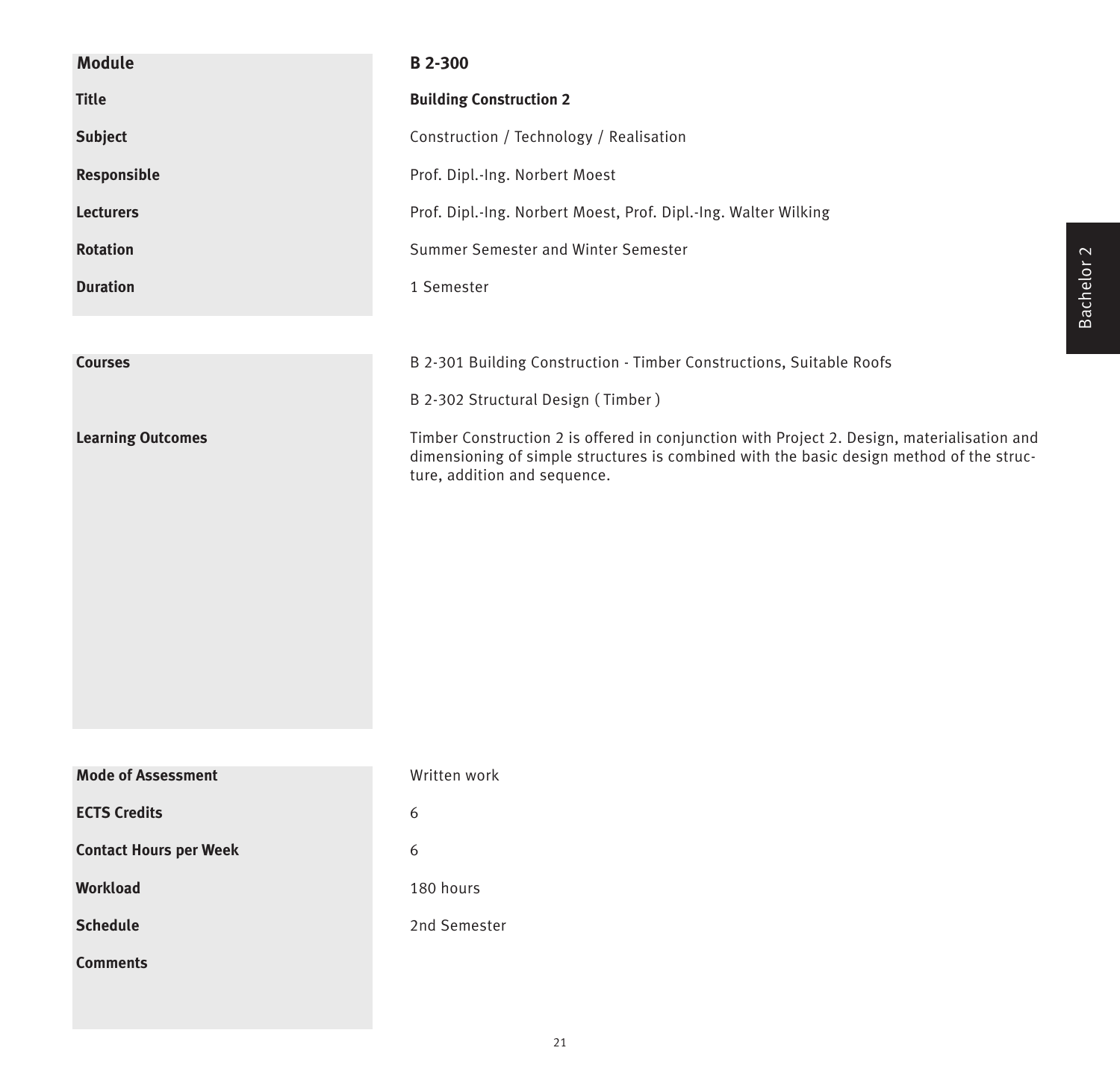| <b>Course</b>                          | B 2-301                                                                                                                                                                                                                                                                                                                                                                                                                                                                                                                                                                                                                                                                                                                                                                                                                                                                                                                                                                                                                                                                                                                  |
|----------------------------------------|--------------------------------------------------------------------------------------------------------------------------------------------------------------------------------------------------------------------------------------------------------------------------------------------------------------------------------------------------------------------------------------------------------------------------------------------------------------------------------------------------------------------------------------------------------------------------------------------------------------------------------------------------------------------------------------------------------------------------------------------------------------------------------------------------------------------------------------------------------------------------------------------------------------------------------------------------------------------------------------------------------------------------------------------------------------------------------------------------------------------------|
| <b>Title</b>                           | <b>Building Construction - Timber Constructions, Suitable Roofs</b>                                                                                                                                                                                                                                                                                                                                                                                                                                                                                                                                                                                                                                                                                                                                                                                                                                                                                                                                                                                                                                                      |
| <b>Subject</b>                         | Construction / Technology / Realisation                                                                                                                                                                                                                                                                                                                                                                                                                                                                                                                                                                                                                                                                                                                                                                                                                                                                                                                                                                                                                                                                                  |
| Responsible                            | Prof. Dipl.-Ing. Norbert Moest                                                                                                                                                                                                                                                                                                                                                                                                                                                                                                                                                                                                                                                                                                                                                                                                                                                                                                                                                                                                                                                                                           |
| <b>Lecturers</b>                       | Prof. Dipl.-Ing. Norbert Moest                                                                                                                                                                                                                                                                                                                                                                                                                                                                                                                                                                                                                                                                                                                                                                                                                                                                                                                                                                                                                                                                                           |
| <b>Rotation</b>                        | Summer Semester and Winter Semester                                                                                                                                                                                                                                                                                                                                                                                                                                                                                                                                                                                                                                                                                                                                                                                                                                                                                                                                                                                                                                                                                      |
| <b>Duration</b>                        | 1 Semester                                                                                                                                                                                                                                                                                                                                                                                                                                                                                                                                                                                                                                                                                                                                                                                                                                                                                                                                                                                                                                                                                                               |
| Aim<br><b>Content</b><br><b>Method</b> | Building Construction introduces the principles of building and demonstrates that realisati-<br>on of a design idea, of the artistic concept, of the architectural design is only achieved<br>through constructive development. Building is the verification of the artistic concept using<br>craftsmanship or industrial means, the specification of the materials and not least the pro-<br>duction, assembly and transport technology, and economy.<br>The start of this discussion will be limited to wood as a material. Wood demonstrates like<br>no other material the interrelationship of characteristic and construction and as a natural<br>material can be used in the most diverse ways thanks to its inner structure. Wood in its<br>predominantly linear finish produces simplicity and clarity. Even when the traditional<br>methods and connections are replaced by "engineered" designs and the layered bonding<br>of panels facilitates new support dimensions, wood demonstrates more clearly than any<br>other material the principles of support and construction systems.<br>Lectures, Practicals |
| <b>Mode of Assessment</b>              | Written Work (Project-integrated exercises using plans and models)                                                                                                                                                                                                                                                                                                                                                                                                                                                                                                                                                                                                                                                                                                                                                                                                                                                                                                                                                                                                                                                       |
| <b>ECTS Credits</b>                    | 4                                                                                                                                                                                                                                                                                                                                                                                                                                                                                                                                                                                                                                                                                                                                                                                                                                                                                                                                                                                                                                                                                                                        |
| <b>Contact Hours per Week</b>          |                                                                                                                                                                                                                                                                                                                                                                                                                                                                                                                                                                                                                                                                                                                                                                                                                                                                                                                                                                                                                                                                                                                          |
| <b>Workload</b>                        | 4                                                                                                                                                                                                                                                                                                                                                                                                                                                                                                                                                                                                                                                                                                                                                                                                                                                                                                                                                                                                                                                                                                                        |
|                                        | 120 hours, Lectures 30 hours; Practicals 90 hours                                                                                                                                                                                                                                                                                                                                                                                                                                                                                                                                                                                                                                                                                                                                                                                                                                                                                                                                                                                                                                                                        |
| <b>Schedule</b>                        | 2nd Semester                                                                                                                                                                                                                                                                                                                                                                                                                                                                                                                                                                                                                                                                                                                                                                                                                                                                                                                                                                                                                                                                                                             |
| <b>Comments</b>                        | Linked to the content of Structural Design (Timber)                                                                                                                                                                                                                                                                                                                                                                                                                                                                                                                                                                                                                                                                                                                                                                                                                                                                                                                                                                                                                                                                      |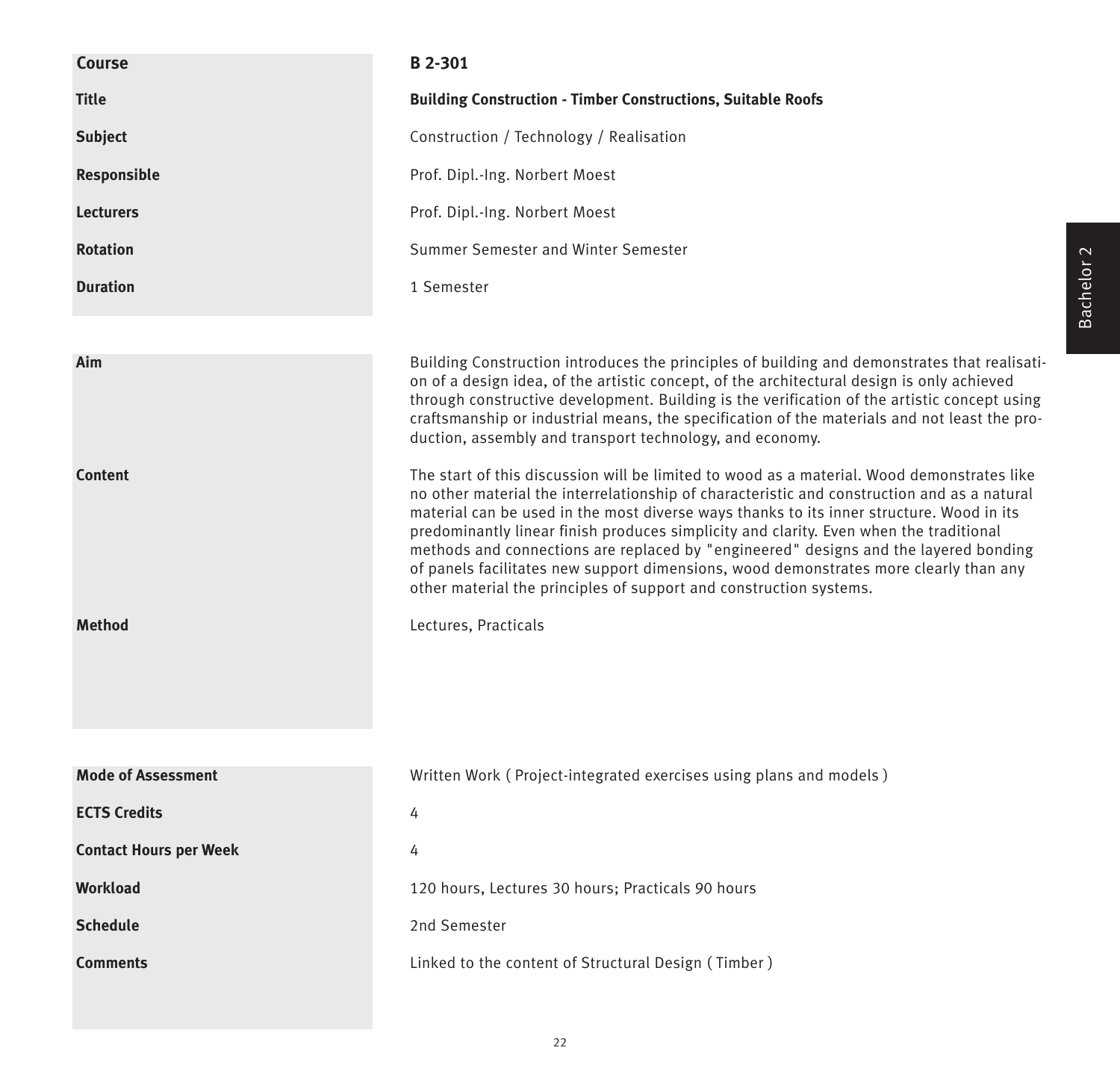| Course                        | B 2-302                                                                                                                       |
|-------------------------------|-------------------------------------------------------------------------------------------------------------------------------|
| <b>Title</b>                  | <b>Structural Design (Timber)</b>                                                                                             |
| <b>Subject</b>                | Construction / Technology / Realisation                                                                                       |
| Responsible                   | Prof. Dipl.-Ing. Walter Wilking                                                                                               |
| <b>Lecturers</b>              | Prof. Dipl.-Ing. Walter Wilking                                                                                               |
| <b>Rotation</b>               | Summer Semester and Winter Semester                                                                                           |
| <b>Duration</b>               | 1 Semester                                                                                                                    |
|                               |                                                                                                                               |
| Aim                           | Use of structural design                                                                                                      |
| <b>Content</b>                | Calculating in wood: permissible forces, simple static systems, braced systems, strutted<br>frames, trussed beams, fasteners. |
| Method                        | Lectures, Practicals                                                                                                          |
|                               |                                                                                                                               |
|                               |                                                                                                                               |
|                               |                                                                                                                               |
|                               |                                                                                                                               |
|                               |                                                                                                                               |
|                               |                                                                                                                               |
|                               |                                                                                                                               |
|                               |                                                                                                                               |
| <b>Mode of Assessment</b>     | Written Work (calculation example work on Project)                                                                            |
| <b>ECTS Credits</b>           | $\overline{2}$                                                                                                                |
| <b>Contact Hours per Week</b> | $\overline{2}$                                                                                                                |
| Workload                      | 60 hours: Lectures 30 hours; Practicals and follow-up 30 hours                                                                |
| <b>Schedule</b>               | 2nd Semester                                                                                                                  |
| <b>Comments</b>               | Integration in module B 2-100                                                                                                 |
|                               |                                                                                                                               |

Bachelor 2

23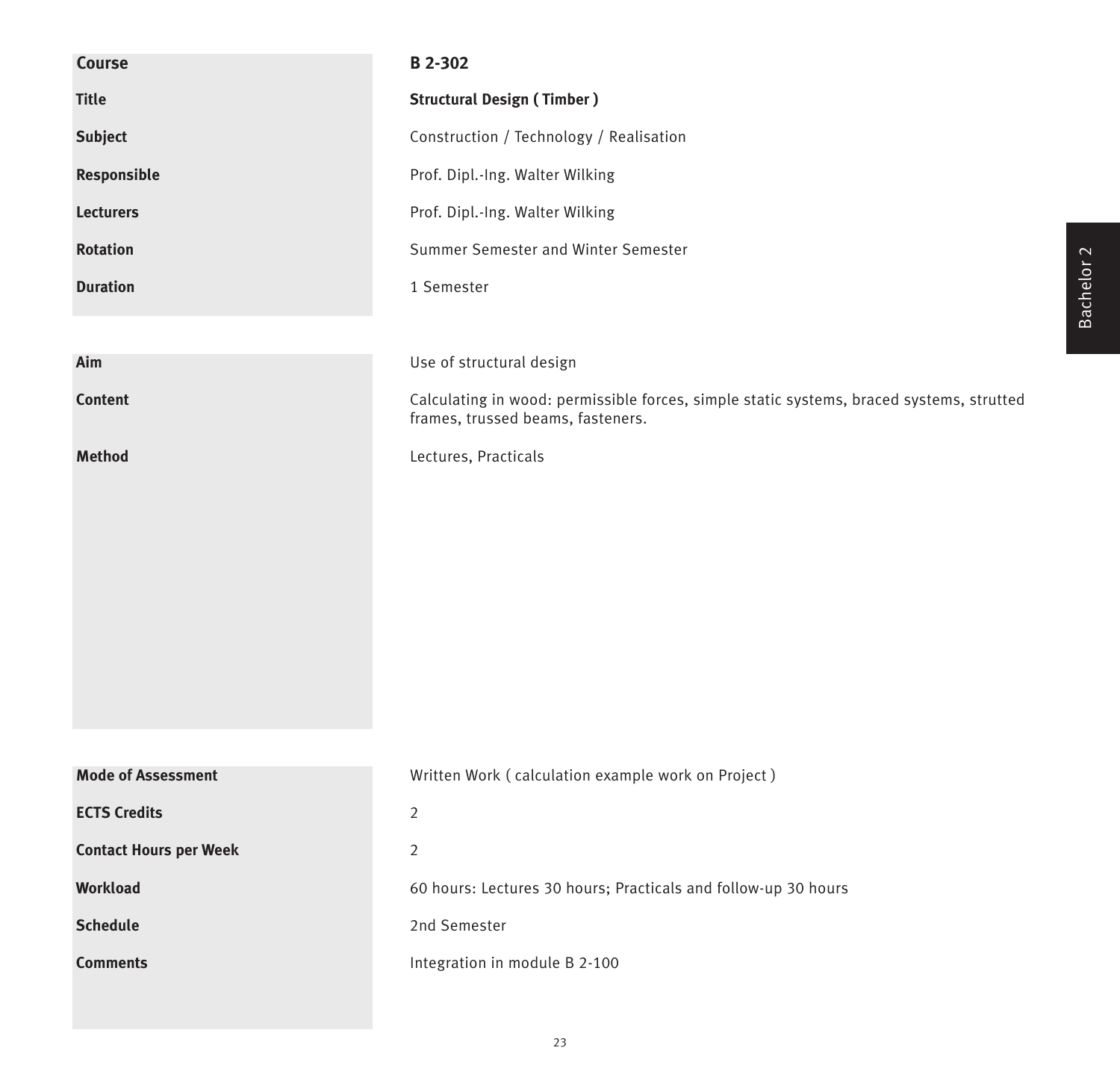| <b>Module</b>                 | B 2-310                                                                                                                                                                                                                                                                                                        |
|-------------------------------|----------------------------------------------------------------------------------------------------------------------------------------------------------------------------------------------------------------------------------------------------------------------------------------------------------------|
| <b>Title</b>                  | <b>Construction Technologies 1</b>                                                                                                                                                                                                                                                                             |
| <b>Subject</b>                | Construction / Technology / Realisation                                                                                                                                                                                                                                                                        |
| Responsible                   | Prof. Dipl.-Ing. Andreas Fuchs, Prof. Dr.-Ing. Ulrich Schütz                                                                                                                                                                                                                                                   |
| <b>Lecturers</b>              | Prof. Dipl.-Ing. Andreas Fuchs, Prof. Dr.-Ing. Ulrich Schütz                                                                                                                                                                                                                                                   |
| <b>Rotation</b>               | Summer Semester and Winter Semester                                                                                                                                                                                                                                                                            |
| <b>Duration</b>               | 1 Semester                                                                                                                                                                                                                                                                                                     |
|                               |                                                                                                                                                                                                                                                                                                                |
| <b>Courses</b>                | B 2-311 Building Services - Sanitation and Heating Systems                                                                                                                                                                                                                                                     |
|                               | B 2-312 Materials Science - Complex Materials - EnEV                                                                                                                                                                                                                                                           |
| <b>Learning Outcomes</b>      | The module introduces the fundamentals of building services and advanced materials<br>science. Students acquire the ability to use and analyse classic (literature research) and<br>digital (e.g. Internet) information about products and systems and learn about the latest<br>technologies in this context. |
| <b>Mode of Assessment</b>     | Test, Written Work                                                                                                                                                                                                                                                                                             |
| <b>ECTS Credits</b>           | 4                                                                                                                                                                                                                                                                                                              |
| <b>Contact Hours per Week</b> | 4                                                                                                                                                                                                                                                                                                              |
| <b>Workload</b>               | 120 hours                                                                                                                                                                                                                                                                                                      |
| <b>Schedule</b>               | 2nd Semester                                                                                                                                                                                                                                                                                                   |
| <b>Comments</b>               |                                                                                                                                                                                                                                                                                                                |
|                               |                                                                                                                                                                                                                                                                                                                |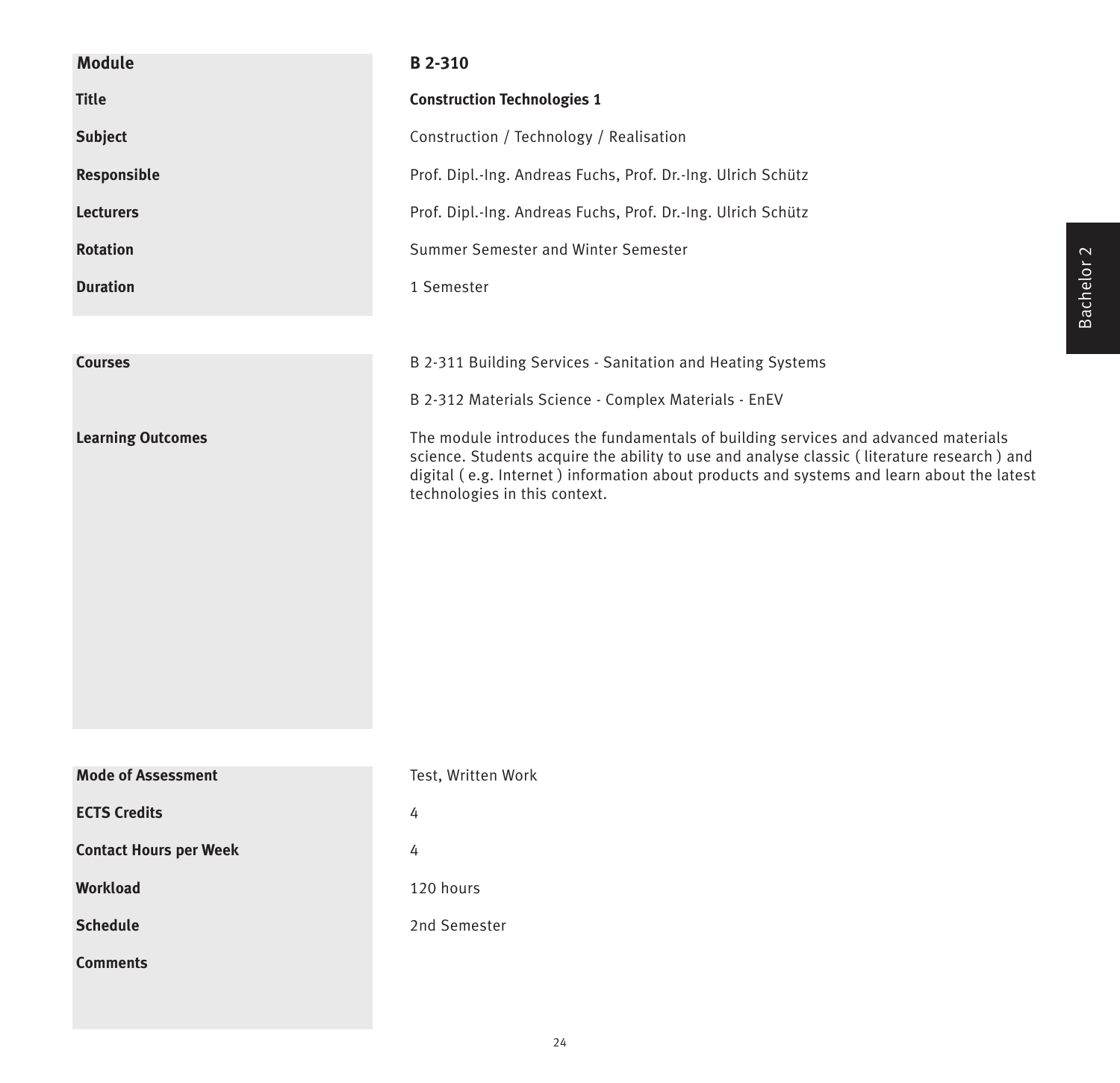| Introduction to building services planning. Students acquire the expertise to have a mea-<br>ningful and competent dialogue with engineers. The course gives an overview, explains the<br>significance and context of building services as a whole and provides an in-depth look at<br>The Building Services Room Climate Control Systems & Sustainability - EnEV course builds |
|---------------------------------------------------------------------------------------------------------------------------------------------------------------------------------------------------------------------------------------------------------------------------------------------------------------------------------------------------------------------------------|
|                                                                                                                                                                                                                                                                                                                                                                                 |
|                                                                                                                                                                                                                                                                                                                                                                                 |
|                                                                                                                                                                                                                                                                                                                                                                                 |
|                                                                                                                                                                                                                                                                                                                                                                                 |
|                                                                                                                                                                                                                                                                                                                                                                                 |
|                                                                                                                                                                                                                                                                                                                                                                                 |
|                                                                                                                                                                                                                                                                                                                                                                                 |
|                                                                                                                                                                                                                                                                                                                                                                                 |
|                                                                                                                                                                                                                                                                                                                                                                                 |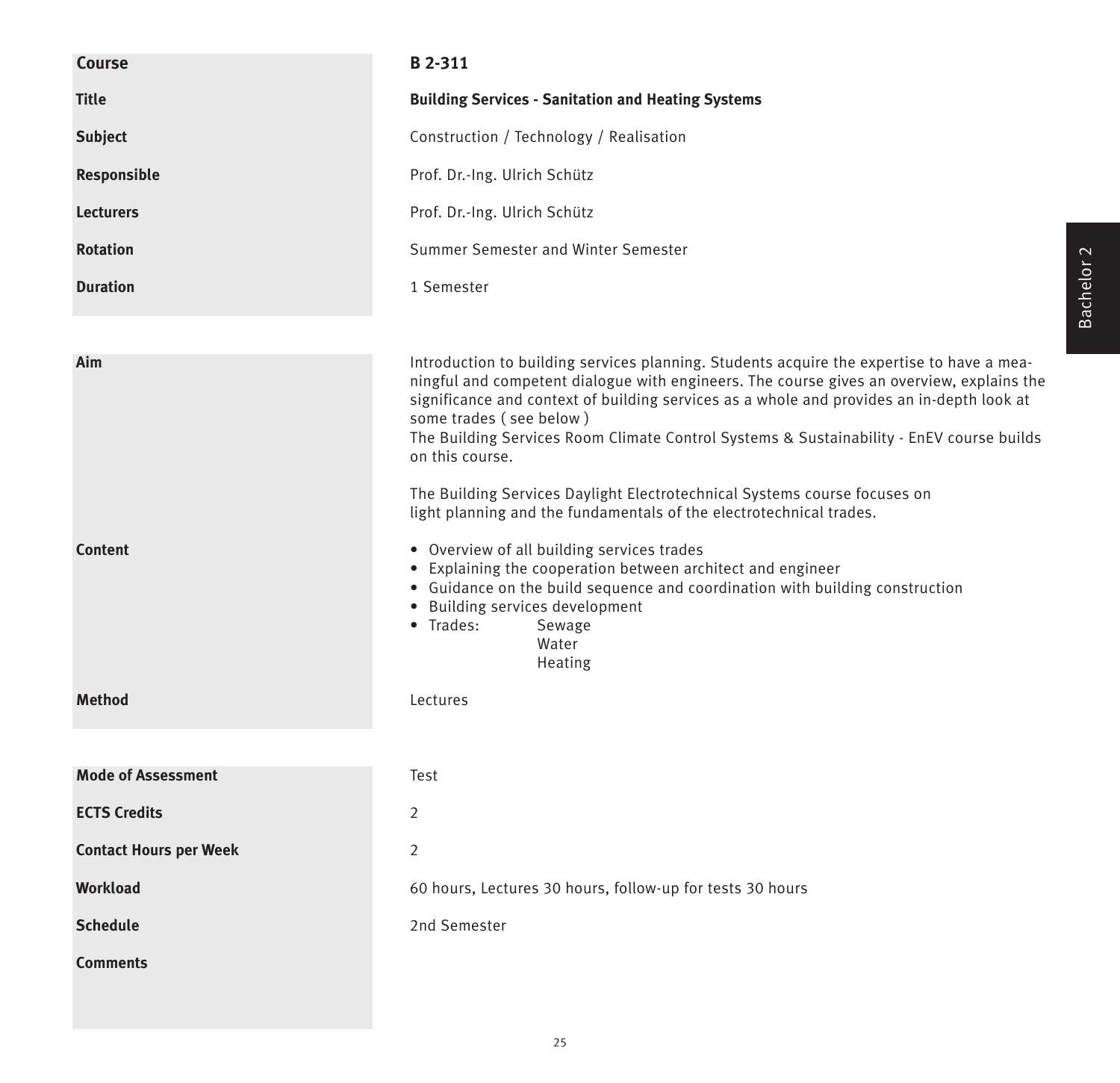| Course                        | B 2-312                                                                                                                                                                                      |
|-------------------------------|----------------------------------------------------------------------------------------------------------------------------------------------------------------------------------------------|
| <b>Title</b>                  | <b>Materials Science - Complex Materials</b>                                                                                                                                                 |
| Subject                       | Construction / Technology / Realisation                                                                                                                                                      |
| Responsible                   | Prof. Dipl.-Ing. Andreas Fuchs                                                                                                                                                               |
| <b>Lecturers</b>              | Prof. Dipl.-Ing. Andreas Fuchs                                                                                                                                                               |
| <b>Rotation</b>               | Summer Semester and Winter Semester                                                                                                                                                          |
| <b>Duration</b>               | 1 Semester                                                                                                                                                                                   |
|                               |                                                                                                                                                                                              |
| Aim                           | The course facilitates orientation through the complex materials market. Students debate<br>selection criteria and gain the terminology that is essential for communication with<br>experts. |
| <b>Content</b>                | • Minerally bound materials (stone, mortar, plaster, screed)<br>• Concrete<br>• Insulation<br>• Plastics<br>• Coating materials                                                              |
| <b>Method</b>                 | Lectures                                                                                                                                                                                     |
|                               |                                                                                                                                                                                              |
| <b>Mode of Assessment</b>     | Test                                                                                                                                                                                         |
| <b>ECTS Credits</b>           | $\overline{2}$                                                                                                                                                                               |
| <b>Contact Hours per Week</b> | $\overline{2}$                                                                                                                                                                               |
| Workload                      | 60 hours; Lectures 30 hours, follow-up, class exercises 30 hours                                                                                                                             |
| <b>Schedule</b>               | 2nd Semester                                                                                                                                                                                 |
| <b>Comments</b>               |                                                                                                                                                                                              |

Bachelor 2 Bachelor 2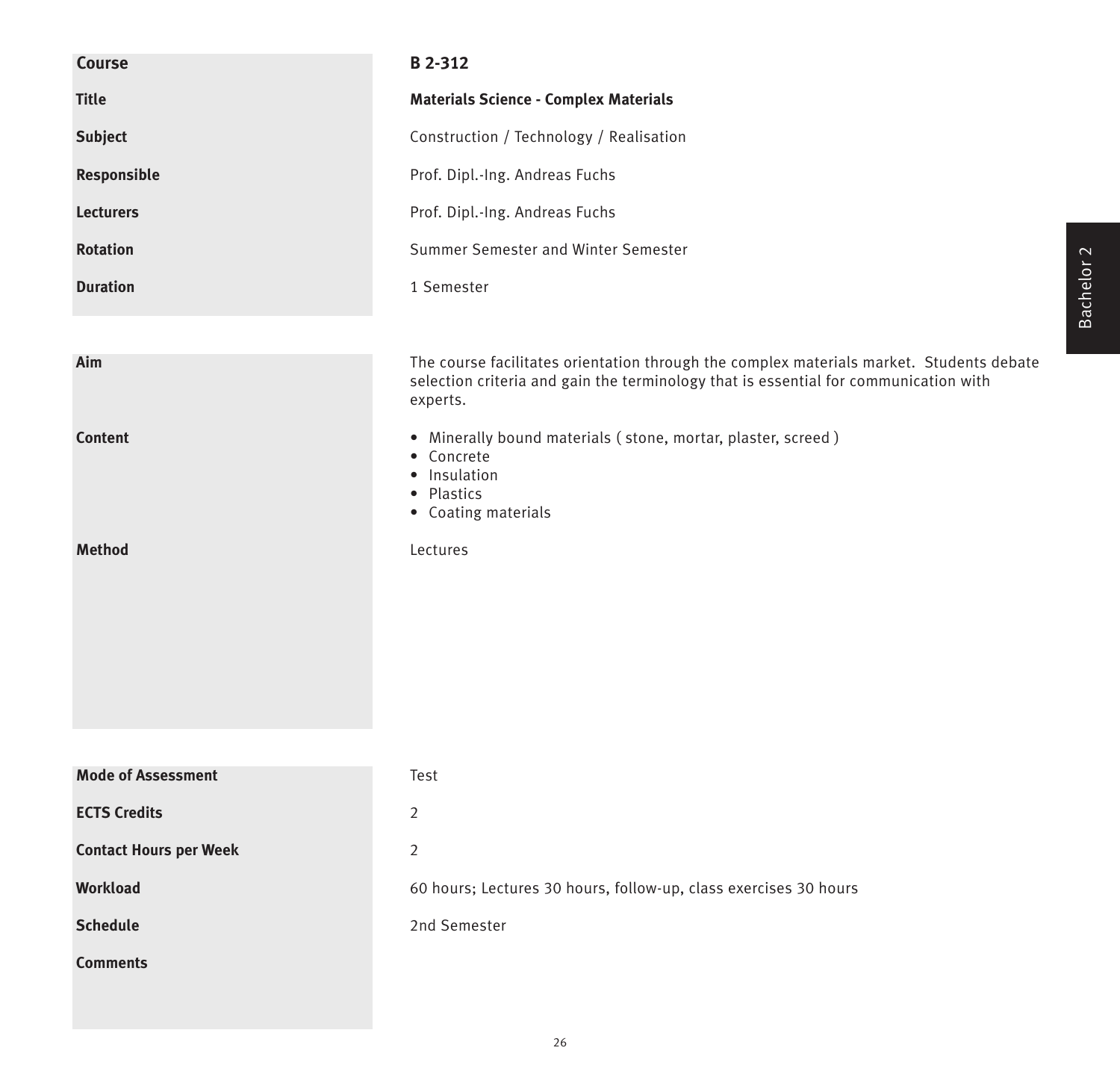| <b>Module</b>                 | <b>B</b> 2-400                                                                                                                                                                                                                                                                                                                                                          |
|-------------------------------|-------------------------------------------------------------------------------------------------------------------------------------------------------------------------------------------------------------------------------------------------------------------------------------------------------------------------------------------------------------------------|
| <b>Title</b>                  | <b>Architectural History 1</b>                                                                                                                                                                                                                                                                                                                                          |
| <b>Subject</b>                | Architectural History / Design Theory                                                                                                                                                                                                                                                                                                                                   |
| Responsible                   | Prof. Dr. habil. Dipl.-Ing. Thilo Hilpert                                                                                                                                                                                                                                                                                                                               |
| <b>Lecturers</b>              | Prof. Dr. habil. Dipl.-Ing. Thilo Hilpert                                                                                                                                                                                                                                                                                                                               |
| <b>Rotation</b>               | Summer Semester and Winter Semester                                                                                                                                                                                                                                                                                                                                     |
| <b>Duration</b>               | 1 Semester                                                                                                                                                                                                                                                                                                                                                              |
|                               |                                                                                                                                                                                                                                                                                                                                                                         |
| <b>Courses</b>                | B 2-401 Post-War Modernism                                                                                                                                                                                                                                                                                                                                              |
|                               | B 2-402 Sociology of Architecture                                                                                                                                                                                                                                                                                                                                       |
| <b>Learning Outcomes</b>      | Students acquire a critical awareness of architecture and the societal-sociological backgro-<br>und. The review of architectural history begins in the Second Modernity and looks back-<br>wards. Students are made aware of social science themes and recognise their embed-<br>dedness in architecture and urban planning in the contemporary and historical context. |
| <b>Mode of Assessment</b>     | Written Work and Papers                                                                                                                                                                                                                                                                                                                                                 |
| <b>ECTS Credits</b>           | 4                                                                                                                                                                                                                                                                                                                                                                       |
| <b>Contact Hours per Week</b> | 4                                                                                                                                                                                                                                                                                                                                                                       |
| <b>Total Workload</b>         | 120 hours                                                                                                                                                                                                                                                                                                                                                               |
| <b>Schedule</b>               | 2nd Semester                                                                                                                                                                                                                                                                                                                                                            |
| <b>Comments</b>               |                                                                                                                                                                                                                                                                                                                                                                         |
|                               |                                                                                                                                                                                                                                                                                                                                                                         |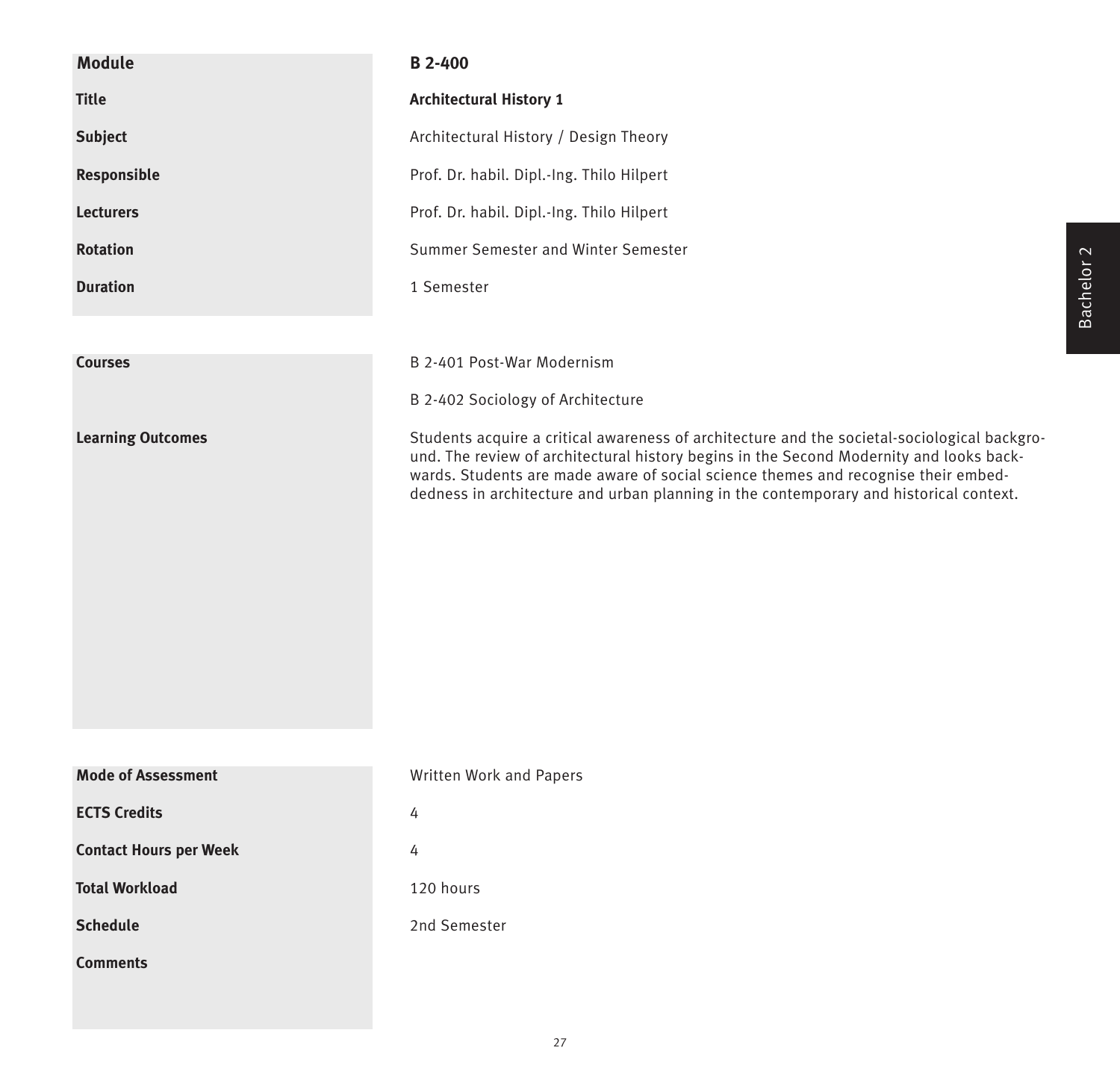| Course                        | B 2-401                                                                                                                                                       |
|-------------------------------|---------------------------------------------------------------------------------------------------------------------------------------------------------------|
| <b>Title</b>                  | <b>Post-War Modernism</b>                                                                                                                                     |
| <b>Subject</b>                | Architectural History / Design Theory                                                                                                                         |
| Responsible                   | Prof. Dr. habil. Dipl.-Ing. Thilo Hilpert                                                                                                                     |
| <b>Lecturers</b>              | Prof. Dr. habil. Dipl.-Ing. Thilo Hilpert                                                                                                                     |
| <b>Rotation</b>               | Summer Semester and Winter Semester                                                                                                                           |
| <b>Duration</b>               | 1 Semester                                                                                                                                                    |
|                               |                                                                                                                                                               |
| Aim                           | Orientative knowledge to understand architectural development in the 20th century.                                                                            |
| <b>Content</b>                | • Methods of building documentation as a basis for evaluating buildings post-1945<br>• Phases of rebuilding (1948 - 1980)<br>• Trends of the Second Modernity |
| <b>Method</b>                 | Lectures with Seminars                                                                                                                                        |
| <b>Mode of Assessment</b>     | Written Work and Papers (building documentation or class exercise)                                                                                            |
| <b>ECTS Credits</b>           | $\overline{2}$                                                                                                                                                |
| <b>Contact Hours per Week</b> | 2                                                                                                                                                             |
| Workload                      | 60 hours; Lectures 30 hours; building documentation, papers and follow-up 30 hours                                                                            |
| <b>Schedule</b>               | 2nd Semester                                                                                                                                                  |
| <b>Comments</b>               |                                                                                                                                                               |

Bachelor 2 Bachelor 2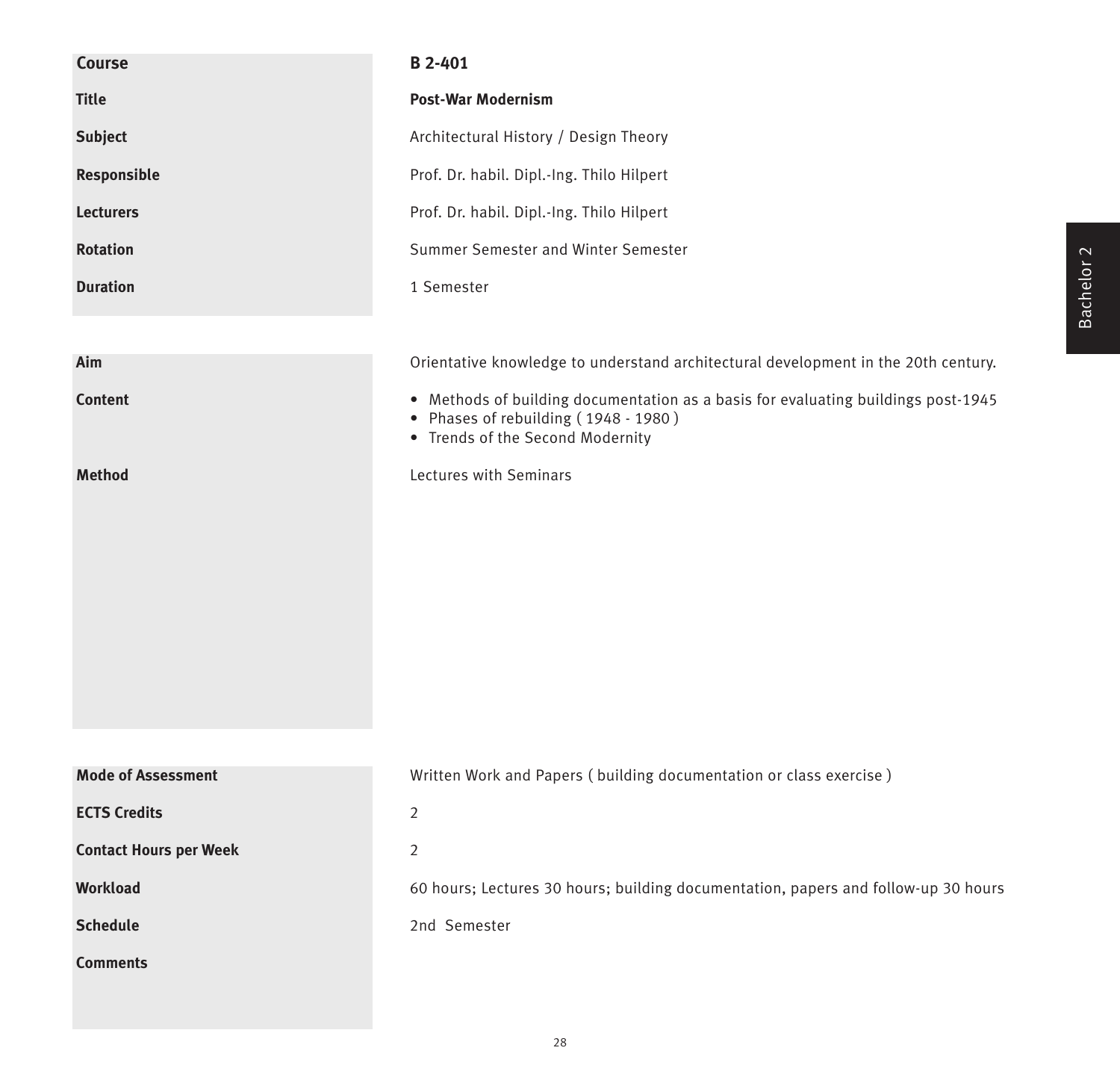| <b>Course</b>                 | <b>B</b> 2-402                                                                                                                                                                                                                                                                                                                                                                                                                                                                                                                                                                                                                                                                                                                                                                                                                                                                                                                                                                                                                                                                                                                                                                                                                                                               |
|-------------------------------|------------------------------------------------------------------------------------------------------------------------------------------------------------------------------------------------------------------------------------------------------------------------------------------------------------------------------------------------------------------------------------------------------------------------------------------------------------------------------------------------------------------------------------------------------------------------------------------------------------------------------------------------------------------------------------------------------------------------------------------------------------------------------------------------------------------------------------------------------------------------------------------------------------------------------------------------------------------------------------------------------------------------------------------------------------------------------------------------------------------------------------------------------------------------------------------------------------------------------------------------------------------------------|
| <b>Title</b>                  | <b>Sociology of Architecture</b>                                                                                                                                                                                                                                                                                                                                                                                                                                                                                                                                                                                                                                                                                                                                                                                                                                                                                                                                                                                                                                                                                                                                                                                                                                             |
| <b>Subject</b>                | Architectural History / Design Theory                                                                                                                                                                                                                                                                                                                                                                                                                                                                                                                                                                                                                                                                                                                                                                                                                                                                                                                                                                                                                                                                                                                                                                                                                                        |
| <b>Responsible</b>            | Prof. Dr. habil. Dipl.-Ing. Thilo Hilpert                                                                                                                                                                                                                                                                                                                                                                                                                                                                                                                                                                                                                                                                                                                                                                                                                                                                                                                                                                                                                                                                                                                                                                                                                                    |
| <b>Lecturers</b>              | Prof. Dr. habil. Dipl.-Ing. Thilo Hilpert                                                                                                                                                                                                                                                                                                                                                                                                                                                                                                                                                                                                                                                                                                                                                                                                                                                                                                                                                                                                                                                                                                                                                                                                                                    |
| <b>Rotation</b>               | Summer Semester and Winter Semester                                                                                                                                                                                                                                                                                                                                                                                                                                                                                                                                                                                                                                                                                                                                                                                                                                                                                                                                                                                                                                                                                                                                                                                                                                          |
| <b>Duration</b>               | 1 Semester                                                                                                                                                                                                                                                                                                                                                                                                                                                                                                                                                                                                                                                                                                                                                                                                                                                                                                                                                                                                                                                                                                                                                                                                                                                                   |
| Aim                           | Fundamentals of sociological effects on architecture.                                                                                                                                                                                                                                                                                                                                                                                                                                                                                                                                                                                                                                                                                                                                                                                                                                                                                                                                                                                                                                                                                                                                                                                                                        |
|                               |                                                                                                                                                                                                                                                                                                                                                                                                                                                                                                                                                                                                                                                                                                                                                                                                                                                                                                                                                                                                                                                                                                                                                                                                                                                                              |
| <b>Content</b>                | Historical level: social change (urban development? How do buildings, facilities change, in<br>the course of the process of civilisation? What effects do the process of hygienising and<br>restructuring have on increasingly capitalistic societal modes of operation? How can the<br>interaction between culture and specific lifestyles be understood? Why are there specific<br>epochs of art and architecture in this regard and which ones?) Micro level: spatial structu-<br>res and social behaviour (how do people portray themselves through buildings? What do<br>colours have to do with the people's identity? What effects does the limitation of spaces<br>have on human behaviour? What does the history of the private life have to do with a limi-<br>tation on spatial structures? What effects does space have on human behaviour?<br>Macro level: characteristics of social structure and social imbalances in living / the urban<br>structure / the housing (milieus / strata / lifestyles / social structure?) Are there styles of<br>living that can be assigned to a population stratum? What influence does social position<br>have on living? Different rural - urban lifestyles? How can ghetto formation be avoided by<br>architectural means? |
| <b>Method</b>                 | Lectures and Papers                                                                                                                                                                                                                                                                                                                                                                                                                                                                                                                                                                                                                                                                                                                                                                                                                                                                                                                                                                                                                                                                                                                                                                                                                                                          |
|                               |                                                                                                                                                                                                                                                                                                                                                                                                                                                                                                                                                                                                                                                                                                                                                                                                                                                                                                                                                                                                                                                                                                                                                                                                                                                                              |
| <b>Mode of Assessment</b>     | Written Work, Papers                                                                                                                                                                                                                                                                                                                                                                                                                                                                                                                                                                                                                                                                                                                                                                                                                                                                                                                                                                                                                                                                                                                                                                                                                                                         |
| <b>ECTS Credits</b>           | 2                                                                                                                                                                                                                                                                                                                                                                                                                                                                                                                                                                                                                                                                                                                                                                                                                                                                                                                                                                                                                                                                                                                                                                                                                                                                            |
| <b>Contact Hours per Week</b> | 2                                                                                                                                                                                                                                                                                                                                                                                                                                                                                                                                                                                                                                                                                                                                                                                                                                                                                                                                                                                                                                                                                                                                                                                                                                                                            |
| <b>Workload</b>               | 60 hours, Lectures 30 hours, preparation for paper, presentation 30 hours                                                                                                                                                                                                                                                                                                                                                                                                                                                                                                                                                                                                                                                                                                                                                                                                                                                                                                                                                                                                                                                                                                                                                                                                    |
| <b>Schedule</b>               | 2nd Semester                                                                                                                                                                                                                                                                                                                                                                                                                                                                                                                                                                                                                                                                                                                                                                                                                                                                                                                                                                                                                                                                                                                                                                                                                                                                 |
| <b>Comments</b>               |                                                                                                                                                                                                                                                                                                                                                                                                                                                                                                                                                                                                                                                                                                                                                                                                                                                                                                                                                                                                                                                                                                                                                                                                                                                                              |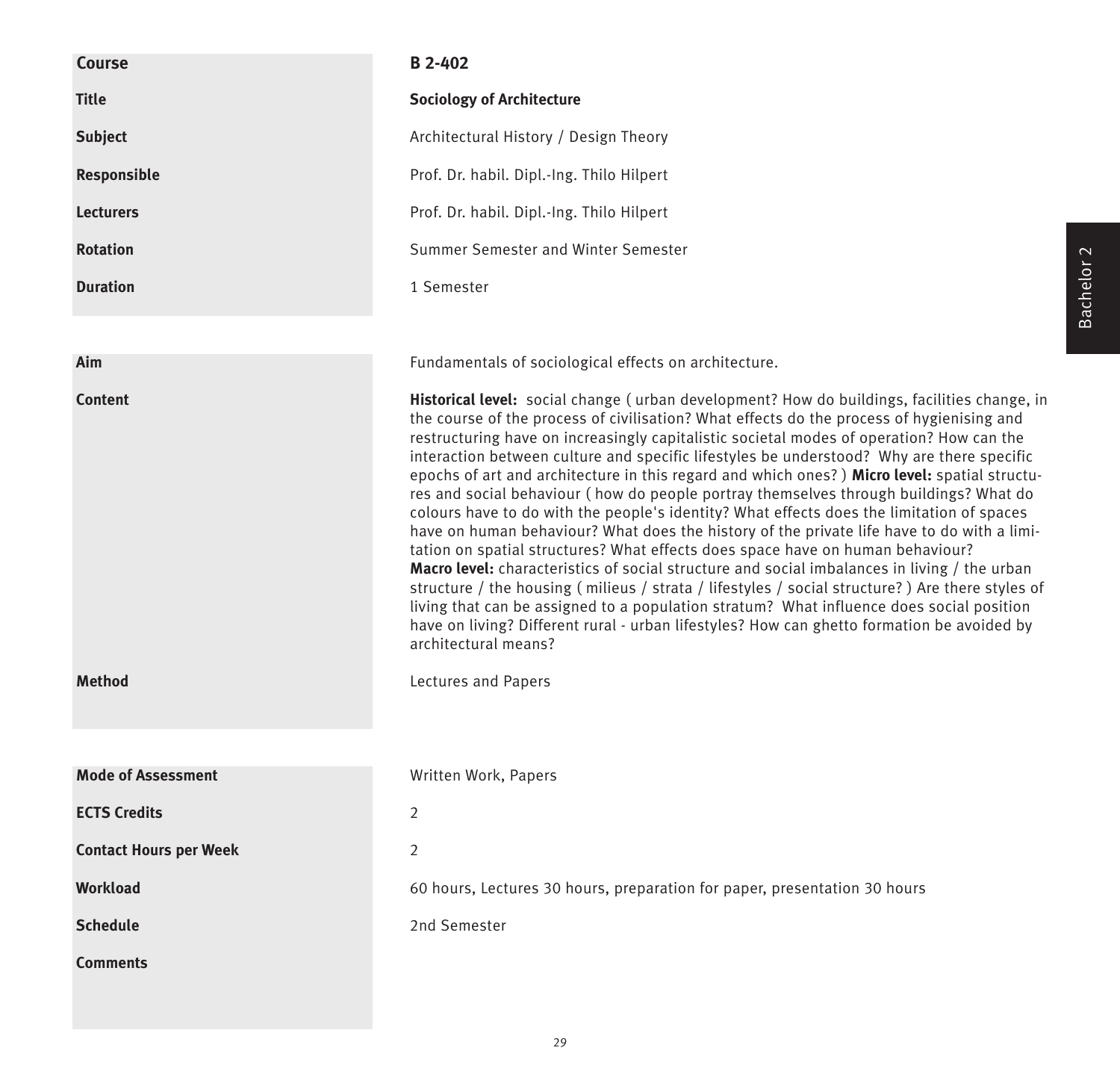| <b>Module</b>                 | B 2-500                                                                |
|-------------------------------|------------------------------------------------------------------------|
| <b>Title</b>                  | <b>Representation 2</b>                                                |
| <b>Subject</b>                | Artistic Principles / Architectural Representation / Presentation      |
| Responsible                   | Prof. Dipl.-Ing. Rudolf Deil, Prof. Dipl.-Ing. Johannes Fritz          |
| <b>Lecturers</b>              | Prof. Dipl.-Ing. Rudolf Deil, Prof. Dipl.-Ing. Johannes Fritz          |
| <b>Rotation</b>               | Summer Semester and Winter Semester                                    |
| <b>Duration</b>               | 1 Semester                                                             |
|                               |                                                                        |
| <b>Courses</b>                | B 2-501 Fundamentals of Visual Communication - Object and Architecture |
|                               | B 2-502 CAD - Fundamentals of Technical Representation / Plan Graphics |
| <b>Learning Outcomes</b>      | Continues and deepens the aims of module B 1-500 Representation 1.     |
|                               |                                                                        |
|                               |                                                                        |
|                               |                                                                        |
|                               |                                                                        |
|                               |                                                                        |
|                               |                                                                        |
|                               |                                                                        |
|                               |                                                                        |
| <b>Mode of Assessment</b>     | Written Work                                                           |
| <b>ECTS Credits</b>           | $\,8\,$                                                                |
| <b>Contact Hours per Week</b> | $\overline{7}$                                                         |
| <b>Total Workload</b>         | 240 hours                                                              |
| <b>Schedule</b>               | 2nd Semester                                                           |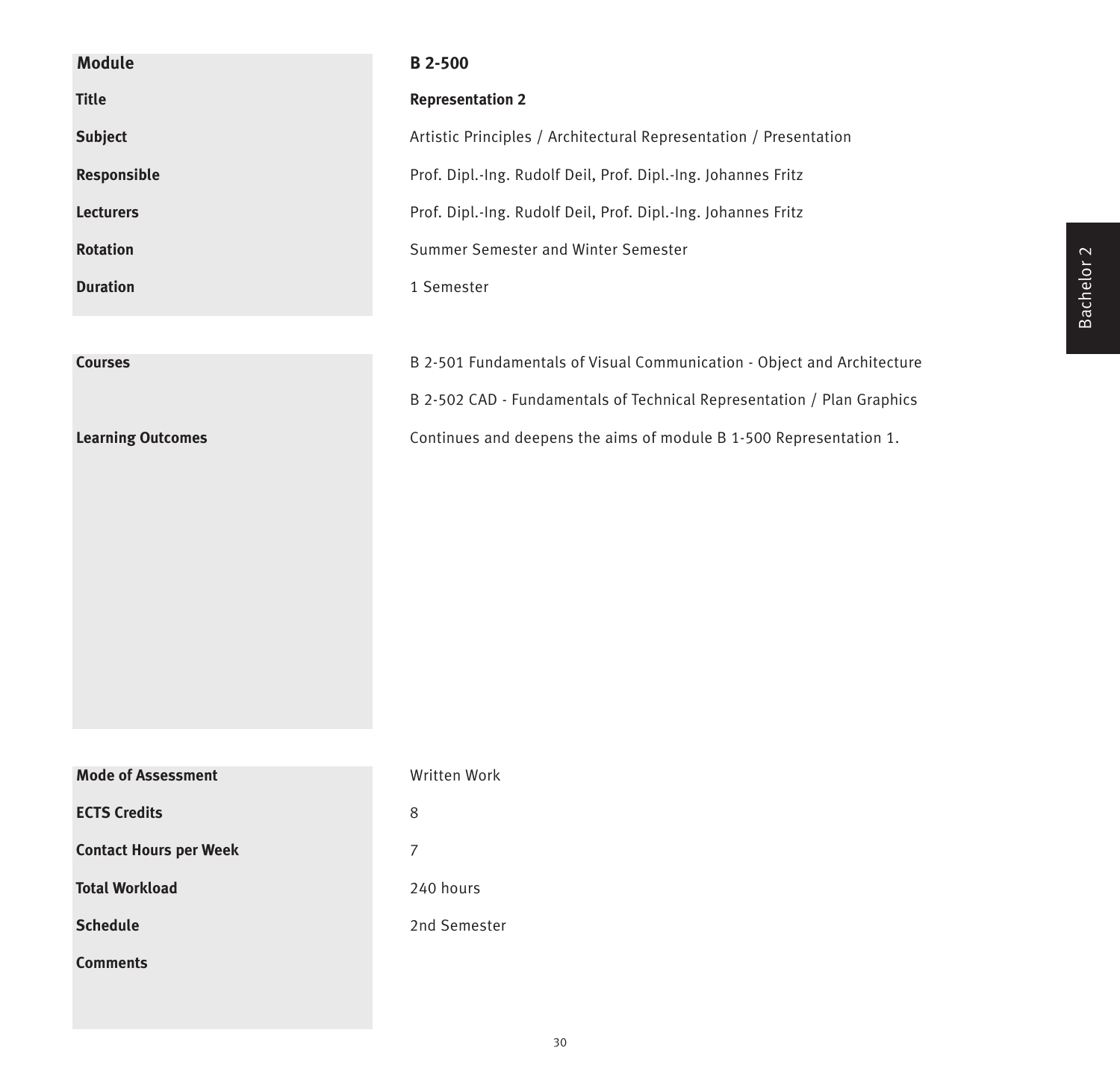| <b>Course</b>                 | B 2-501                                                                                                                                                                                                                                                                                                                                                          |
|-------------------------------|------------------------------------------------------------------------------------------------------------------------------------------------------------------------------------------------------------------------------------------------------------------------------------------------------------------------------------------------------------------|
| <b>Title</b>                  | <b>Fundamentals of Visual Communication - Object and Architecture</b>                                                                                                                                                                                                                                                                                            |
| <b>Subject</b>                | Artistic Principles / Architectural Representation / Presentation                                                                                                                                                                                                                                                                                                |
| Responsible                   | Prof. Dipl.-Ing. Rudolf Deil                                                                                                                                                                                                                                                                                                                                     |
| <b>Lecturers</b>              | Prof. Dipl.-Ing. Rudolf Deil                                                                                                                                                                                                                                                                                                                                     |
| <b>Rotation</b>               | Summer Semester and Winter Semester                                                                                                                                                                                                                                                                                                                              |
| <b>Duration</b>               | 1 Semester                                                                                                                                                                                                                                                                                                                                                       |
|                               |                                                                                                                                                                                                                                                                                                                                                                  |
| Aim                           | Perceive, analyse and present graphically the differentiation and diversity of the artistic<br>and spatial forms of appearance of object and architecture. Practise and learn how to add<br>and delete design elements using artistic and graphic representation with technical and<br>graphical techniques.                                                     |
| <b>Content</b>                | Colour representation by testing and discovering colour gradient qualities on object and<br>architecture based on interpretations of image interference; supplementing and transfor-<br>ming with technical methods and techniques. Sketch notations of space-forming design<br>elements in sequences, reduction and abstraction in general and in architecture. |
| <b>Method</b>                 | Short Lectures, Practicals, commentary on practical examples                                                                                                                                                                                                                                                                                                     |
|                               |                                                                                                                                                                                                                                                                                                                                                                  |
|                               |                                                                                                                                                                                                                                                                                                                                                                  |
|                               |                                                                                                                                                                                                                                                                                                                                                                  |
|                               |                                                                                                                                                                                                                                                                                                                                                                  |
|                               |                                                                                                                                                                                                                                                                                                                                                                  |
| <b>Mode of Assessment</b>     | Written Work (audited collection of work from class and home exercises, class practical)                                                                                                                                                                                                                                                                         |
| <b>ECTS Credits</b>           | 4                                                                                                                                                                                                                                                                                                                                                                |
| <b>Contact Hours per Week</b> | 3                                                                                                                                                                                                                                                                                                                                                                |
| <b>Workload</b>               | 120 hours; Lectures approx. 15 hours, Practicals approx. 80 hours, follow-up and presenta-<br>tion 25 hours                                                                                                                                                                                                                                                      |
| <b>Schedule</b>               | 2nd Semester                                                                                                                                                                                                                                                                                                                                                     |
| <b>Comments</b>               |                                                                                                                                                                                                                                                                                                                                                                  |

Bachelor 2 Bachelor 2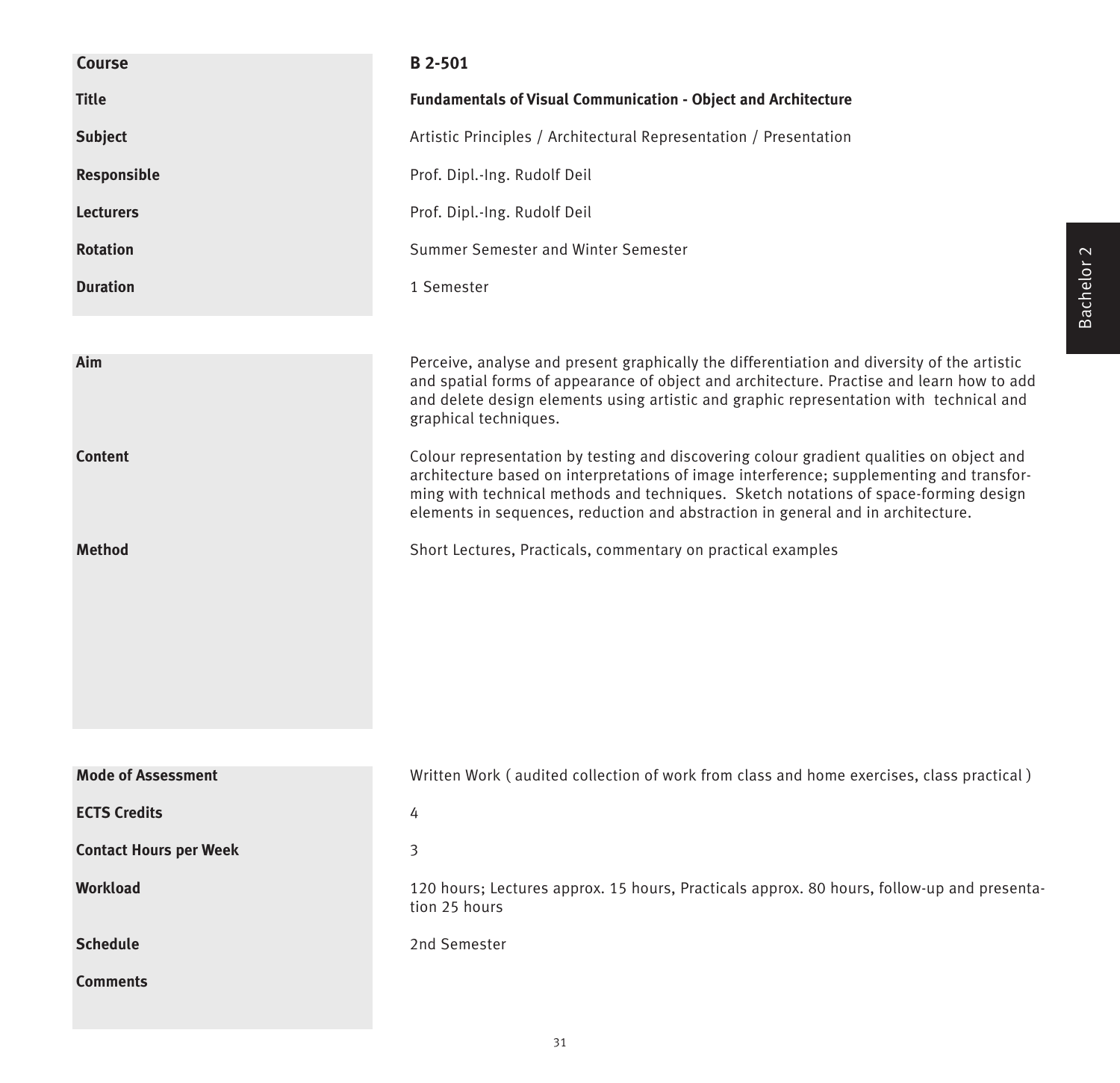| <b>Course</b>                 | <b>B</b> 2-502                                                                                                                                                                                                                                                                                                                                                        |
|-------------------------------|-----------------------------------------------------------------------------------------------------------------------------------------------------------------------------------------------------------------------------------------------------------------------------------------------------------------------------------------------------------------------|
| <b>Title</b>                  | <b>CAD - Fundamentals</b>                                                                                                                                                                                                                                                                                                                                             |
| <b>Subject</b>                | Technical Representation / Fundamentals of Artistic Plan Graphics / Architectural<br>Representation / Presentation                                                                                                                                                                                                                                                    |
| Responsible                   | Prof. Dipl.-Ing. Johannes Fritz                                                                                                                                                                                                                                                                                                                                       |
| <b>Lecturers</b>              | Prof. Dipl.-Ing. Johannes Fritz                                                                                                                                                                                                                                                                                                                                       |
| <b>Rotation</b>               | Summer Semester and Winter Semester                                                                                                                                                                                                                                                                                                                                   |
| <b>Duration</b>               | 1 Semester                                                                                                                                                                                                                                                                                                                                                            |
| Aim                           | Development of computer-aided architectural drawing and the relevant basic knowledge of<br>the technical plan and representation methods. Students will learn how the creative is part<br>of an architect's mode of working through independent practical exercises and applicati-<br>ons in the Project.                                                             |
| <b>Content</b>                | Introduction to computer-aided drawing with the AutoCAD programme. Methodology of<br>entering two-dimensional drawing data. Dealing with types of lines, editing techniques,<br>block technique, layer technique. Drawing simple plans with hatching, dimensioning and<br>labelling, taking into account the representation rules specific to plans and architecture. |
| <b>Method</b>                 | Lectures and Practicals                                                                                                                                                                                                                                                                                                                                               |
|                               |                                                                                                                                                                                                                                                                                                                                                                       |
| <b>Mode of Assessment</b>     | Written work (course-related exercises)                                                                                                                                                                                                                                                                                                                               |
| <b>ECTS Credits</b>           |                                                                                                                                                                                                                                                                                                                                                                       |
| <b>Contact Hours per Week</b> | 4                                                                                                                                                                                                                                                                                                                                                                     |
|                               | 4                                                                                                                                                                                                                                                                                                                                                                     |
| Workload                      | 120 hours; Lectures approx. 60 hours, Practicals approx. 60 hours                                                                                                                                                                                                                                                                                                     |
| <b>Schedule</b>               | 2nd Semester                                                                                                                                                                                                                                                                                                                                                          |
| <b>Comments</b>               |                                                                                                                                                                                                                                                                                                                                                                       |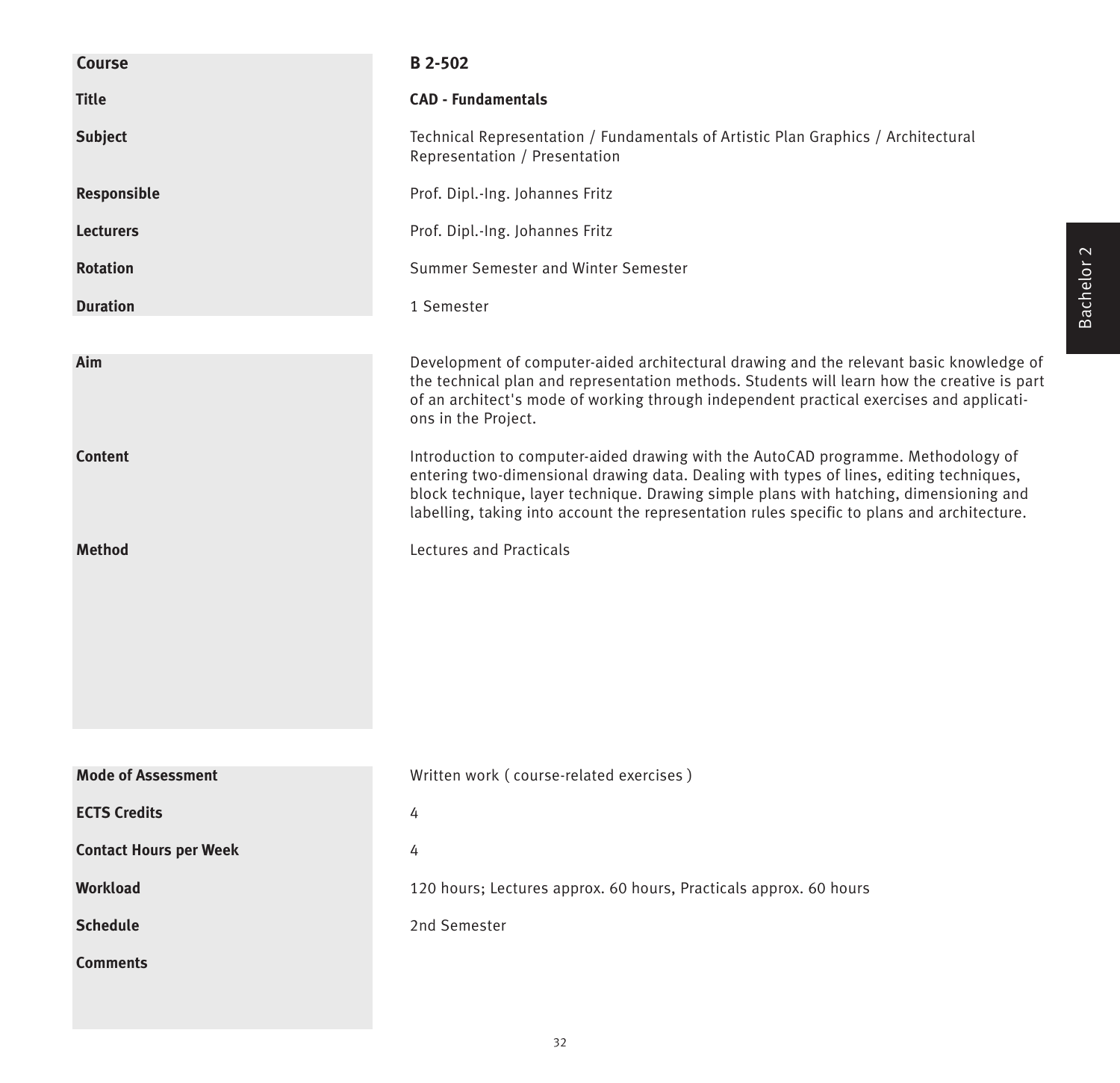| <b>Module</b>                 | <b>B3-100</b>                                                                                                                                                                                                                                                                                                                                                                                                                                                                                                                                                                                                                                                                                                                                                                                                                       |
|-------------------------------|-------------------------------------------------------------------------------------------------------------------------------------------------------------------------------------------------------------------------------------------------------------------------------------------------------------------------------------------------------------------------------------------------------------------------------------------------------------------------------------------------------------------------------------------------------------------------------------------------------------------------------------------------------------------------------------------------------------------------------------------------------------------------------------------------------------------------------------|
| <b>Title</b>                  | <b>Project 3</b>                                                                                                                                                                                                                                                                                                                                                                                                                                                                                                                                                                                                                                                                                                                                                                                                                    |
| <b>Subject</b>                | Design Teaching, Project                                                                                                                                                                                                                                                                                                                                                                                                                                                                                                                                                                                                                                                                                                                                                                                                            |
| Responsible                   | Prof. Dipl.-Ing. Volker Kleinekort                                                                                                                                                                                                                                                                                                                                                                                                                                                                                                                                                                                                                                                                                                                                                                                                  |
| <b>Lecturers</b>              | Prof. Dipl.-Ing. Fritz, Prof. Dipl.-Ing. Kieferle, Prof. Dipl.-Ing. Kleinekort                                                                                                                                                                                                                                                                                                                                                                                                                                                                                                                                                                                                                                                                                                                                                      |
| <b>Rotation</b>               | Summer Semester and Winter Semester                                                                                                                                                                                                                                                                                                                                                                                                                                                                                                                                                                                                                                                                                                                                                                                                 |
| <b>Duration</b>               | 1st Semester                                                                                                                                                                                                                                                                                                                                                                                                                                                                                                                                                                                                                                                                                                                                                                                                                        |
|                               |                                                                                                                                                                                                                                                                                                                                                                                                                                                                                                                                                                                                                                                                                                                                                                                                                                     |
| <b>Courses</b>                | B 3-101 Project - Contextual Urban Design                                                                                                                                                                                                                                                                                                                                                                                                                                                                                                                                                                                                                                                                                                                                                                                           |
| <b>Learning Outcomes</b>      | Students will be able to recognise the complex interrelationships between the social, built<br>and economic environment on an urban scale from the architecture of the individual<br>object, and to realise the acquired knowledge in their own designs. The module is closely<br>linked to module B 3-200 Building Theory 1 and integrates the content of courses B 3-201<br><b>Building Theory</b><br>1 Living and Working, B 3-202 Urban Planning, and the content of the courses of module B<br>3-300 Construction 3.<br>Linking the content of the aforementioned modules enables students to practise methodi-<br>cal application of the processes of design, urban design, constructive realisation and struc-<br>tural derivation. The budding architects acquire the expertise to work on an interdiscipli-<br>nary basis. |
| <b>Mode of Assessment</b>     | Written Work                                                                                                                                                                                                                                                                                                                                                                                                                                                                                                                                                                                                                                                                                                                                                                                                                        |
| <b>ECTS Credits</b>           | 8                                                                                                                                                                                                                                                                                                                                                                                                                                                                                                                                                                                                                                                                                                                                                                                                                                   |
| <b>Contact Hours per Week</b> | 6                                                                                                                                                                                                                                                                                                                                                                                                                                                                                                                                                                                                                                                                                                                                                                                                                                   |
| <b>Total Workload</b>         | 240 hours                                                                                                                                                                                                                                                                                                                                                                                                                                                                                                                                                                                                                                                                                                                                                                                                                           |
| <b>Schedule</b>               | 3rd Semester                                                                                                                                                                                                                                                                                                                                                                                                                                                                                                                                                                                                                                                                                                                                                                                                                        |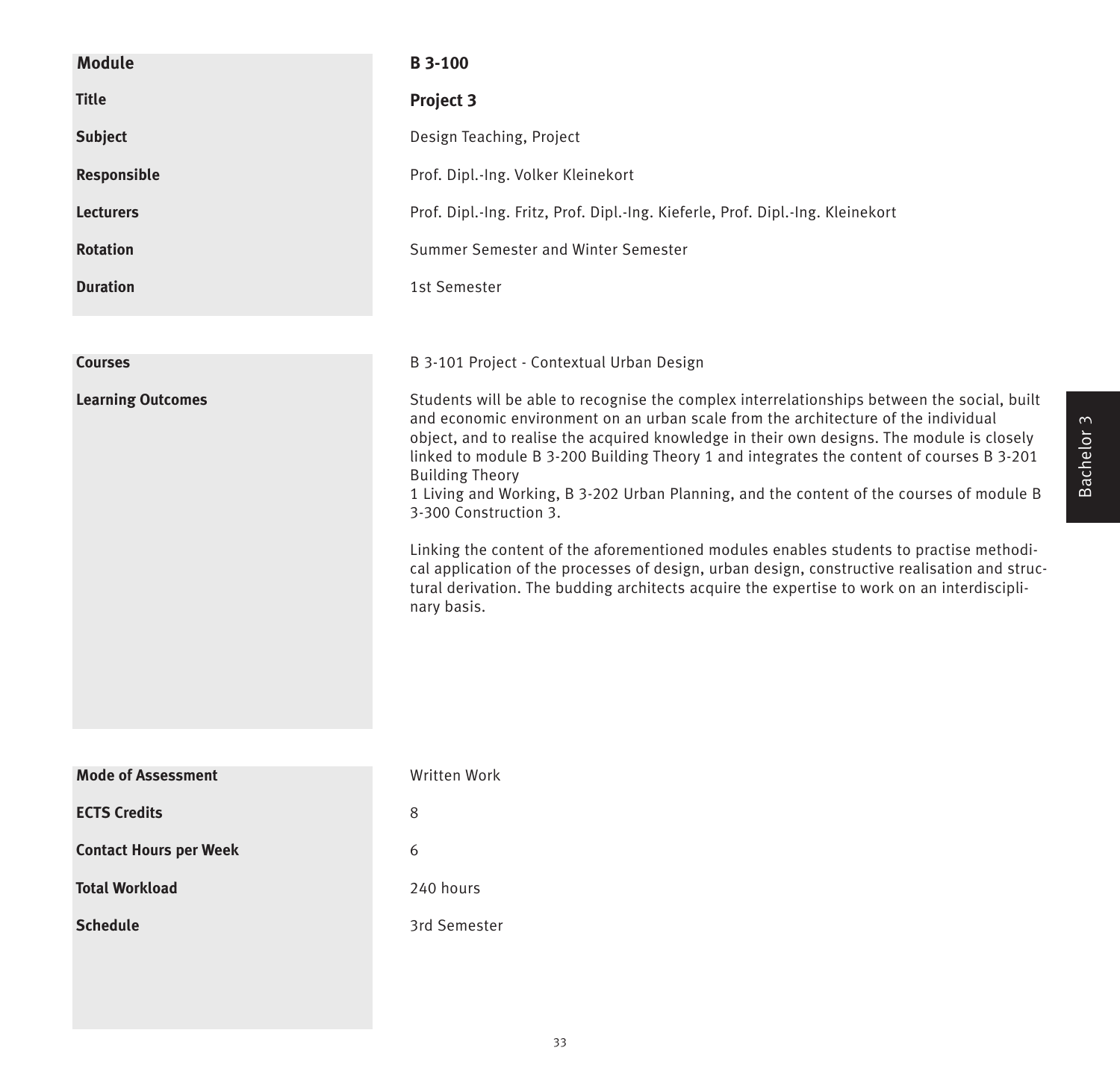| Course                        | <b>B3-101</b>                                                                                                                                                                                                                                                                                                                                                                                                |
|-------------------------------|--------------------------------------------------------------------------------------------------------------------------------------------------------------------------------------------------------------------------------------------------------------------------------------------------------------------------------------------------------------------------------------------------------------|
| <b>Title</b>                  | <b>Project - Contextual Urban Design</b>                                                                                                                                                                                                                                                                                                                                                                     |
| <b>Subject</b>                | Design Theory, Project Module                                                                                                                                                                                                                                                                                                                                                                                |
| Responsible                   | Prof. Dipl.-Ing. Volker Kleinekort                                                                                                                                                                                                                                                                                                                                                                           |
| <b>Lecturers</b>              | Prof. Dipl.-Ing. Fritz, Prof. Dipl.-Ing. Kieferle, Prof. Dipl.-Ing. Kleinekort                                                                                                                                                                                                                                                                                                                               |
| <b>Rotation</b>               | Summer Semester and Winter Semester                                                                                                                                                                                                                                                                                                                                                                          |
| <b>Duration</b>               | 1st Semester                                                                                                                                                                                                                                                                                                                                                                                                 |
|                               |                                                                                                                                                                                                                                                                                                                                                                                                              |
| Aim                           | Develop and prepare a design concept in an urban context with analysis in advance of the<br>existing situation and showing the development potentials for urban quarters through<br>planning.                                                                                                                                                                                                                |
| <b>Content</b>                | The constructive focus is based on the teaching content of the subject building construc-<br>tion - solid structures in masonry and concrete. Aspects of living are considered from a<br>building theory perspective in a medium-level urban context. Presentation of the design<br>concept in the form of appropriate graphic plans and demonstrative models forms a further<br>focus of this Project work. |
| <b>Method</b>                 | Group Work                                                                                                                                                                                                                                                                                                                                                                                                   |
| <b>Mode of Assessment</b>     | Written Work (plans and models, presentation)                                                                                                                                                                                                                                                                                                                                                                |
| <b>ECTS Credits</b>           | 8                                                                                                                                                                                                                                                                                                                                                                                                            |
| <b>Contact Hours per Week</b> | 6                                                                                                                                                                                                                                                                                                                                                                                                            |
| <b>Workload</b>               | 240 hours; 90 hours of group work and individual tuition, 150 hours<br>private study on plans and models                                                                                                                                                                                                                                                                                                     |
| <b>Schedule</b>               | 3rd Semester                                                                                                                                                                                                                                                                                                                                                                                                 |
| <b>Comments</b>               |                                                                                                                                                                                                                                                                                                                                                                                                              |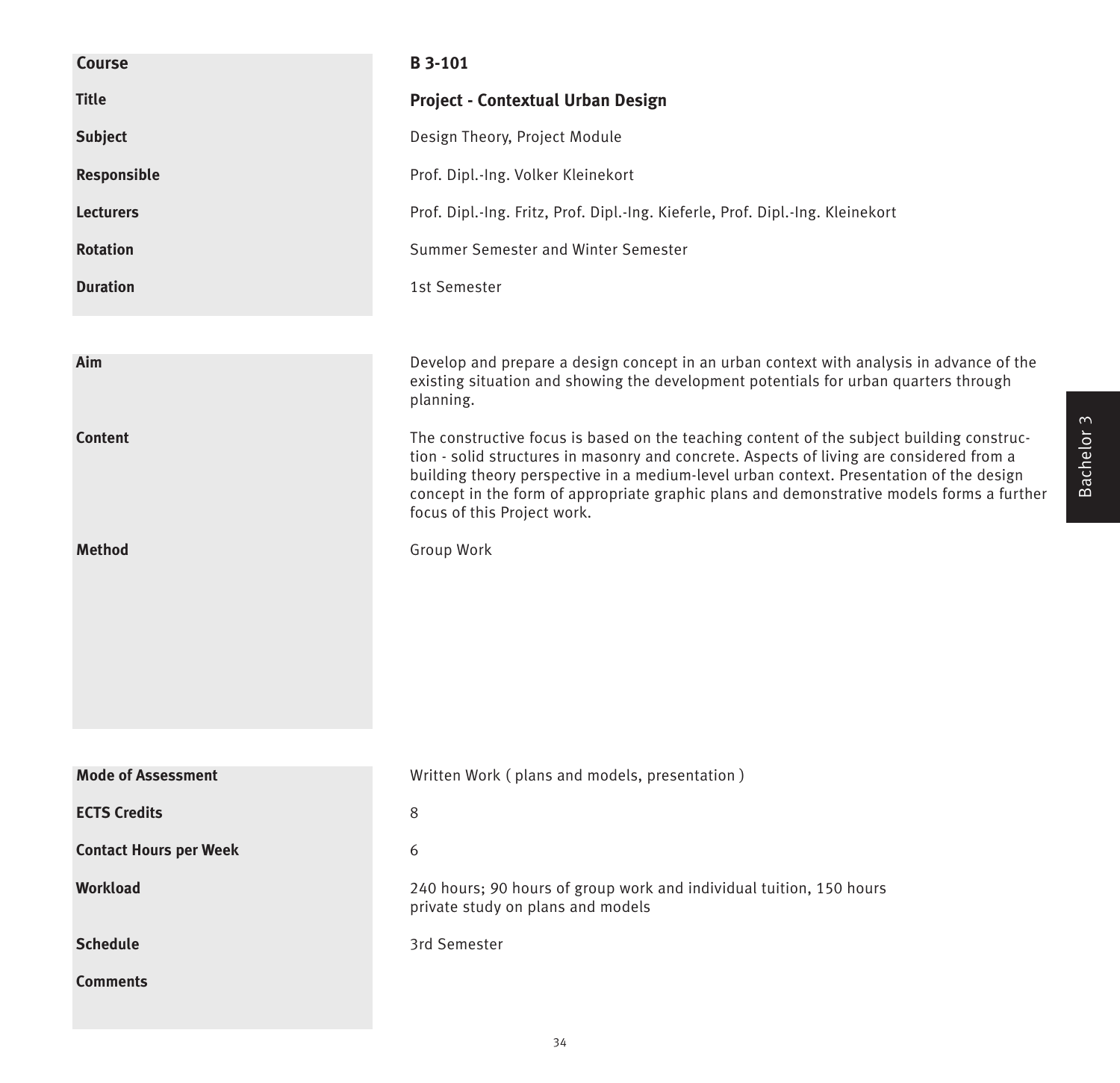| <b>Module</b>                 | <b>B3--200</b>                                                           |
|-------------------------------|--------------------------------------------------------------------------|
| <b>Title</b>                  | <b>Building Theory 1</b>                                                 |
| <b>Subject</b>                | Building Theory / Architectural Design / Urban Design                    |
| Responsible                   | Prof. Dipl.-Ing. Günter Weber                                            |
| Lecturers                     | Prof. Dipl.-Ing. Volker Kleinekort                                       |
| <b>Rotation</b>               | Summer Semester and Winter Semester                                      |
| <b>Duration</b>               | 1 Semester                                                               |
|                               |                                                                          |
| <b>Courses</b>                | B 3-201 Building Theory 1 - Living and Working                           |
|                               | B 3-202 Urban Planning - Fundamentals and Future Tasks of Urban Planning |
|                               |                                                                          |
|                               |                                                                          |
|                               |                                                                          |
|                               |                                                                          |
|                               |                                                                          |
|                               |                                                                          |
|                               |                                                                          |
|                               |                                                                          |
|                               |                                                                          |
| <b>Mode of Assessment</b>     | Written Work and Papers                                                  |
| <b>ECTS Credits</b>           | 4                                                                        |
| <b>Contact Hours per Week</b> | 4                                                                        |
| Workload                      | 120 hours                                                                |
| <b>Schedule</b>               | 3rd Semester                                                             |
|                               |                                                                          |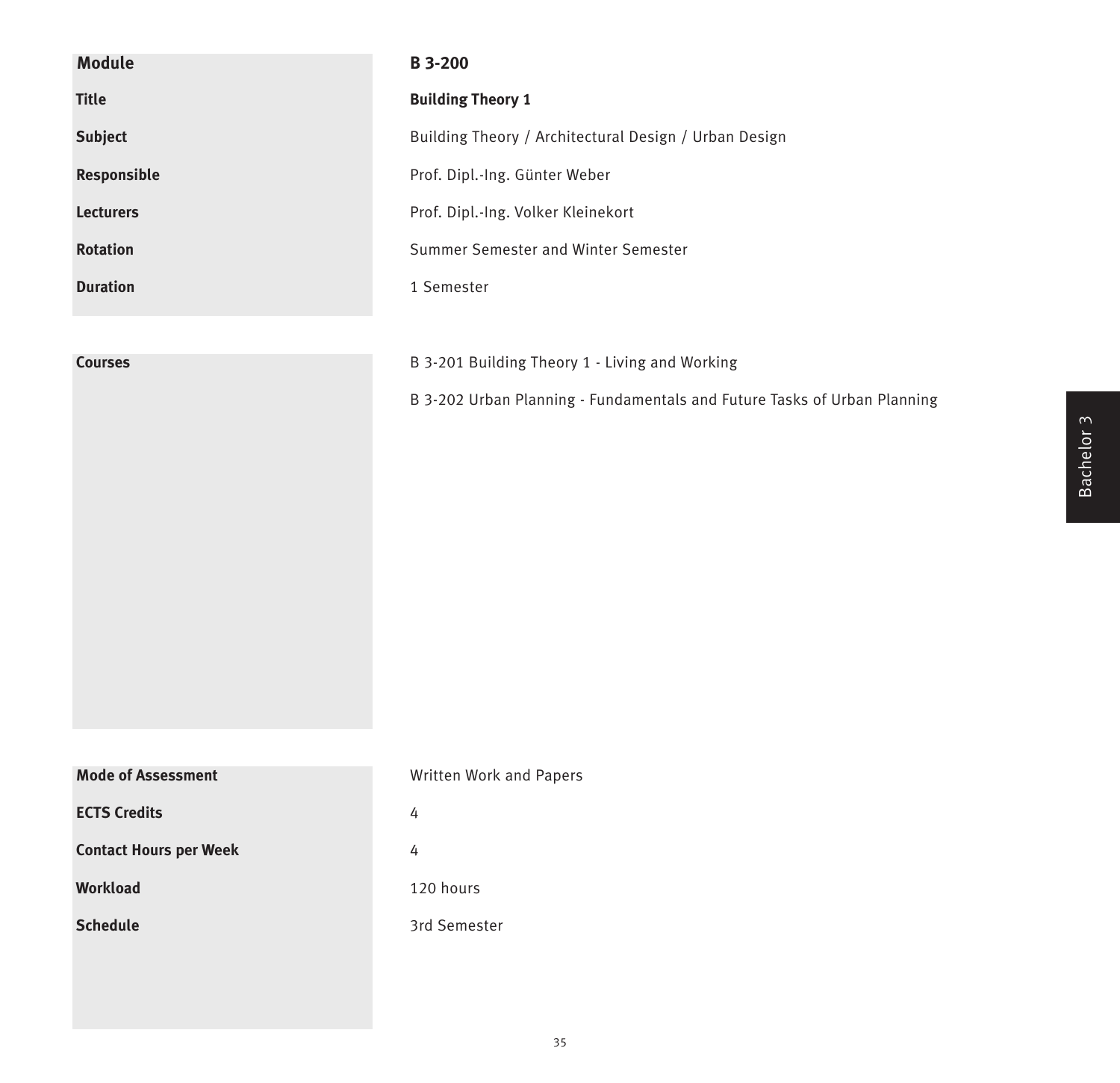| <b>Course</b>                 | <b>B</b> 3-201                                                                                                                                                                                                                                         |
|-------------------------------|--------------------------------------------------------------------------------------------------------------------------------------------------------------------------------------------------------------------------------------------------------|
| <b>Title</b>                  | <b>Building Theory 1 - Living and Working</b>                                                                                                                                                                                                          |
| <b>Subject</b>                | Building Theory / Architectural Design / Urban Design                                                                                                                                                                                                  |
| Responsible                   | Prof. Dipl.-Ing. Volker Kleinekort                                                                                                                                                                                                                     |
| <b>Lecturers</b>              | Prof. Dipl.-Ing. Volker Kleinekort                                                                                                                                                                                                                     |
| <b>Rotation</b>               | Summer Semester and Winter Semester                                                                                                                                                                                                                    |
| <b>Duration</b>               | 1 Semester                                                                                                                                                                                                                                             |
|                               |                                                                                                                                                                                                                                                        |
| Aim                           | Get to know different typologies in the field of residential and office building. Understand<br>the congruence between usage and structural design. Acquire basic pragmatic knowledge<br>combined with spatial and sociological aspects.               |
| <b>Content</b>                | Typological and analytical consideration of various construction tasks using prominent<br>architectural examples. Convey the legalities of building typology.<br>Development and building ground plan.<br>Type and variation.<br>Partial and complete. |
| <b>Method</b>                 | Lectures, Group Work                                                                                                                                                                                                                                   |
|                               |                                                                                                                                                                                                                                                        |
|                               |                                                                                                                                                                                                                                                        |
| <b>Mode of Assessment</b>     | Paper with Written Work                                                                                                                                                                                                                                |
| <b>ECTS Credits</b>           | 2                                                                                                                                                                                                                                                      |
| <b>Contact Hours per Week</b> | $\overline{2}$                                                                                                                                                                                                                                         |
| Workload                      | 60 hours, Lectures 30 hours, preparation for paper 30 hours                                                                                                                                                                                            |
| <b>Schedule</b>               | 3rd Semester                                                                                                                                                                                                                                           |
| <b>Comments</b>               |                                                                                                                                                                                                                                                        |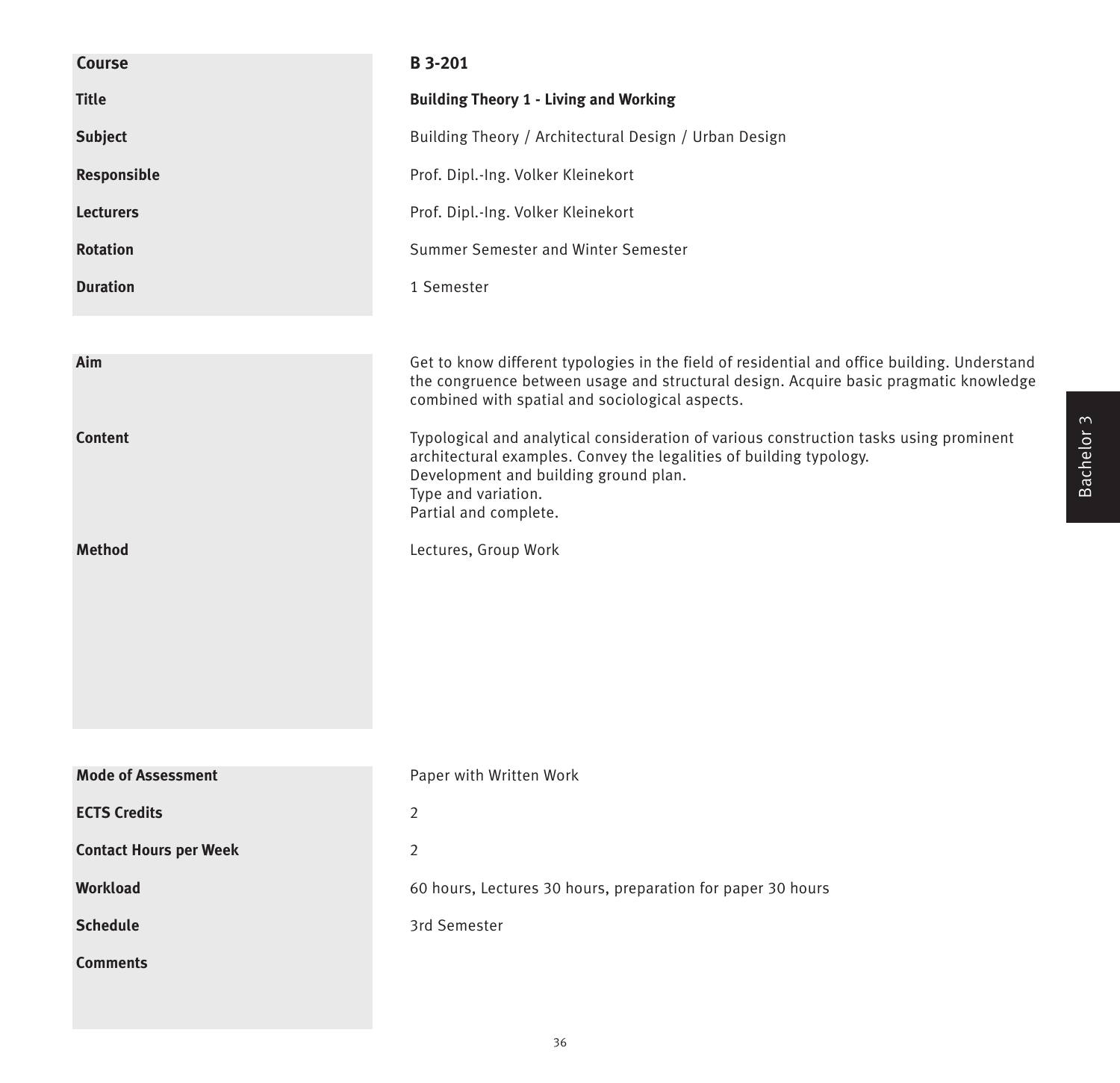| Course                        | B 3-202                                                                                                                                                                                                                          |
|-------------------------------|----------------------------------------------------------------------------------------------------------------------------------------------------------------------------------------------------------------------------------|
| <b>Title</b>                  | Urban Planning - Fundamentals and Future Tasks of Urban Planning                                                                                                                                                                 |
| <b>Subject</b>                | Building Theory / Architectural Design / Urban Design                                                                                                                                                                            |
| Responsible                   | Prof. Dipl.-Ing. Volker Kleinekort                                                                                                                                                                                               |
| <b>Lecturers</b>              | Dipl.-Ing. Stefan Rausch-Böhm                                                                                                                                                                                                    |
| <b>Rotation</b>               | Summer Semester and Winter Semester                                                                                                                                                                                              |
| <b>Duration</b>               | 1 Semester                                                                                                                                                                                                                       |
|                               |                                                                                                                                                                                                                                  |
| Aim                           | Convey the fundamentals of urban planning and technical tools, and introduce the fields of<br>activity in urban planning and urban design.                                                                                       |
| <b>Content</b>                | Zoning and structural planning, forms of urban grouping, theory of the public space,<br>micro areas and living environment, future tasks: cities and globalisation.                                                              |
|                               | Urban history and settlement development, city models, economic fundamentals of urban<br>planning, urban sociology, urban development planning, urban space and design, zoning<br>and development planning, planning methodology |
|                               | Theories and changing tasks in urban planning                                                                                                                                                                                    |
|                               | Planning, mediation and moderation processes, technique of plan representation and<br>presentation, and communication                                                                                                            |
| <b>Method</b>                 | Lectures and course-related exercises                                                                                                                                                                                            |
|                               |                                                                                                                                                                                                                                  |
| <b>Mode of Assessment</b>     | Written work, Paper (practical + presentation)                                                                                                                                                                                   |
| <b>ECTS Credits</b>           | $\overline{2}$                                                                                                                                                                                                                   |
| <b>Contact Hours per Week</b> | $\overline{2}$                                                                                                                                                                                                                   |
| Workload                      | 60 hours; Lectures 30 hours, Practicals 30 hours                                                                                                                                                                                 |
| <b>Schedule</b>               | 3rd Semester                                                                                                                                                                                                                     |
| <b>Comments</b>               | The content of Practicals is coordinated with Project B 3-101 Project - Contextual Urban<br>Design.                                                                                                                              |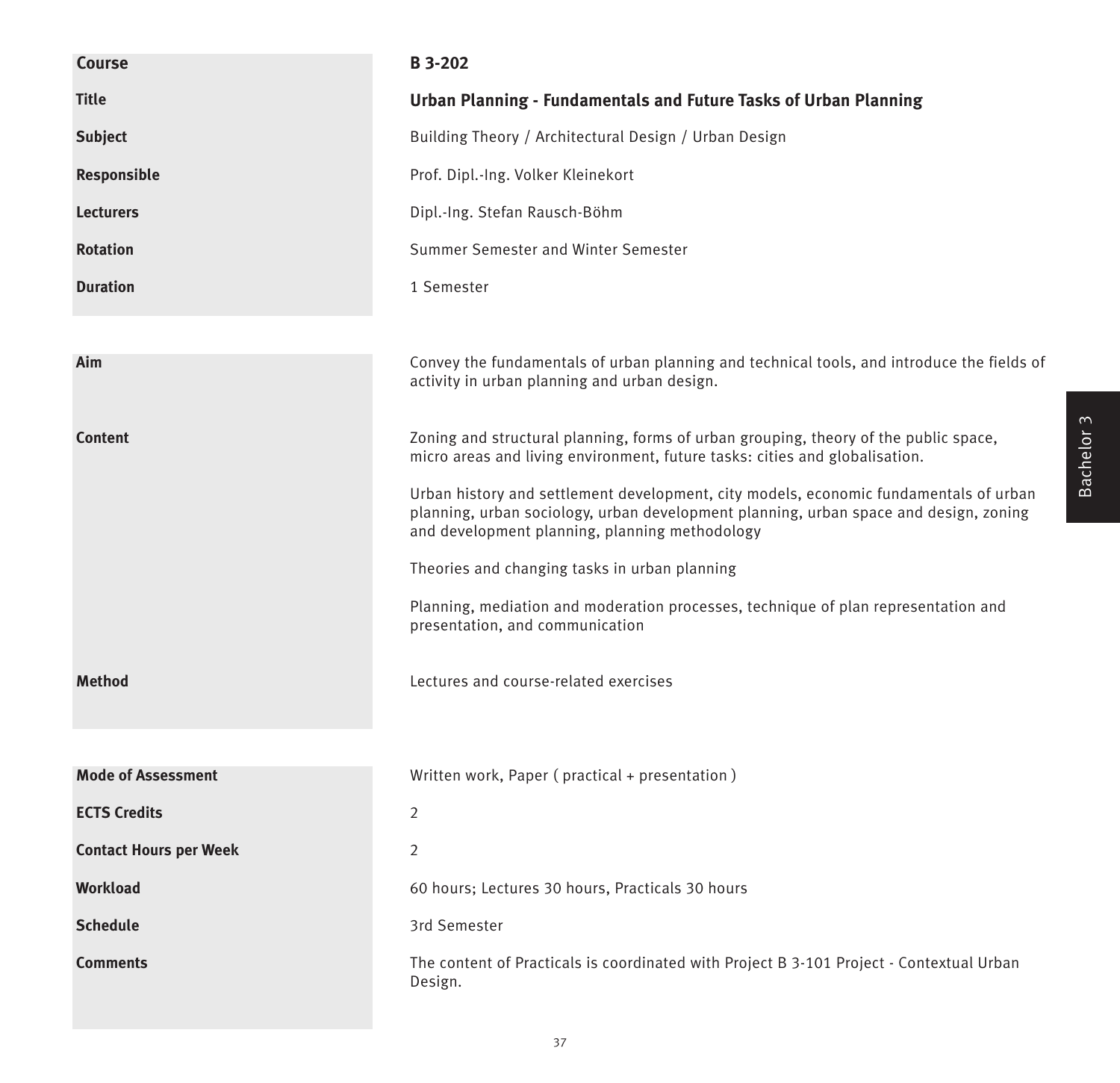| <b>Module</b>                 | B 3-300                                                                                          |
|-------------------------------|--------------------------------------------------------------------------------------------------|
| <b>Title</b>                  | <b>Building Construction 3</b>                                                                   |
| <b>Subject</b>                | Construction / Technology / Realisation                                                          |
| Responsible                   | Prof. Dipl.-Ing. Johannes Fritz, Prof. Dipl.-Ing. Walter Wilking                                 |
| <b>Lecturers</b>              | Prof. Dipl.-Ing. Johannes Fritz, Prof. Dipl.-Ing. Walter Wilking                                 |
| <b>Rotation</b>               | Summer Semester and Winter Semester                                                              |
| <b>Duration</b>               | 1 Semester                                                                                       |
|                               |                                                                                                  |
| <b>Courses</b>                | B 3-301 Building Construction - Solid Structures                                                 |
|                               | B 3-302 Structural Design (Solid Structures)                                                     |
| <b>Learning Outcomes</b>      | The module is closely linked to Project B 3-100 Project 3 and has the same learning<br>outcomes. |
| <b>Mode of Assessment</b>     | Written Work                                                                                     |
| <b>ECTS Credits</b>           | 6                                                                                                |
| <b>Contact Hours per Week</b> | 6                                                                                                |
| Workload                      | 180 hours                                                                                        |
| <b>Schedule</b>               | 3rd Semester                                                                                     |
|                               |                                                                                                  |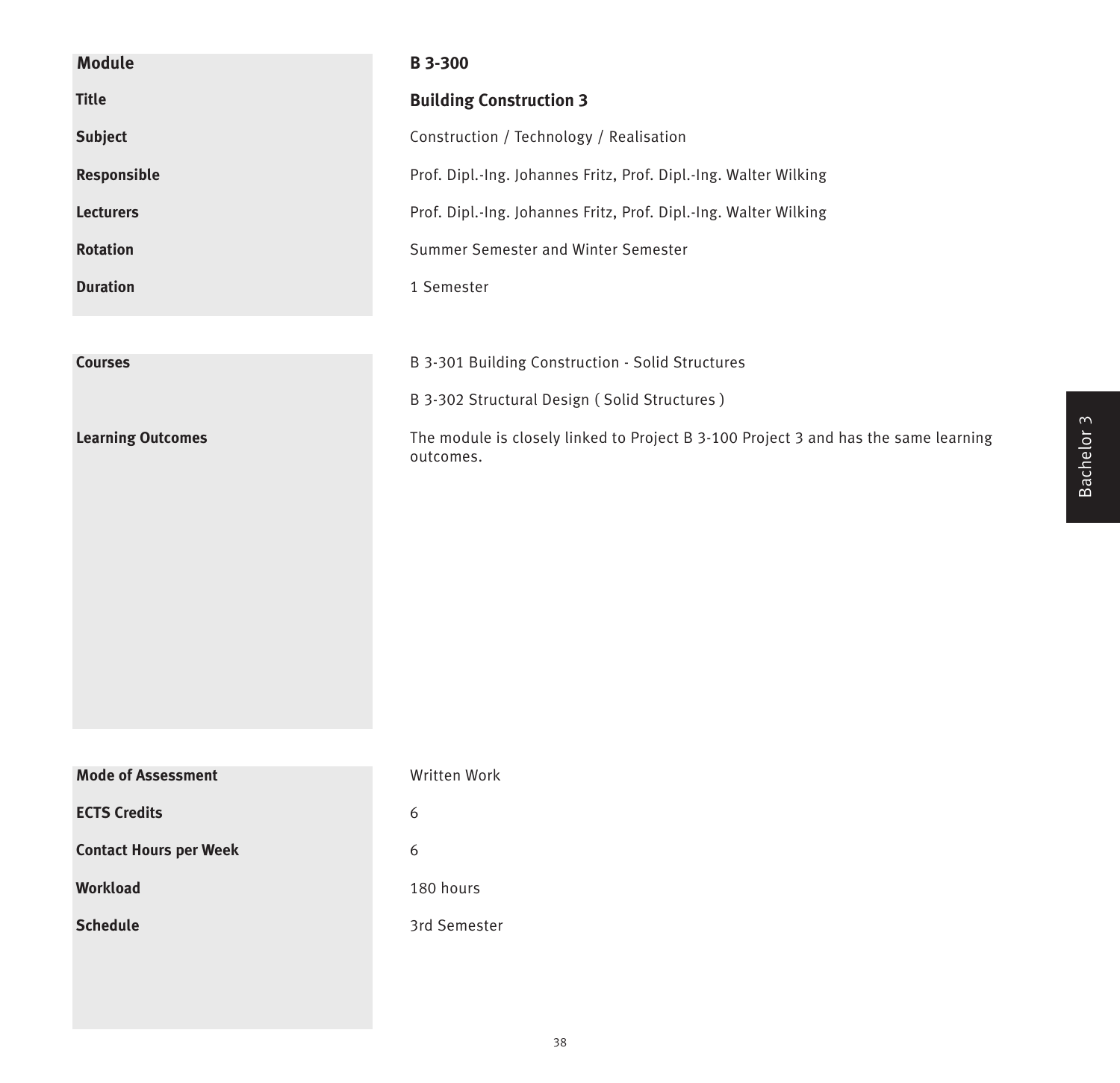| <b>Course</b>                 | B 3-301                                                                                                                                                                                                                                                                                                                                       |
|-------------------------------|-----------------------------------------------------------------------------------------------------------------------------------------------------------------------------------------------------------------------------------------------------------------------------------------------------------------------------------------------|
| <b>Title</b>                  | <b>Building Construction - Solid Structures</b>                                                                                                                                                                                                                                                                                               |
| <b>Subject</b>                | Construction / Technology / Realisation                                                                                                                                                                                                                                                                                                       |
| Responsible                   | Prof. Dipl.-Ing. Johannes Fritz                                                                                                                                                                                                                                                                                                               |
| <b>Lecturers</b>              | Prof. Dipl.-Ing. Johannes Fritz                                                                                                                                                                                                                                                                                                               |
| <b>Rotation</b>               | Summer Semester and Winter Semester                                                                                                                                                                                                                                                                                                           |
| <b>Duration</b>               | 1 Semester                                                                                                                                                                                                                                                                                                                                    |
|                               |                                                                                                                                                                                                                                                                                                                                               |
| Aim                           | Get to know complex constructive interactions, particularly the varied requirements of<br>material, construction and form. Develop basic knowledge for planning a solid structure<br>from the foundation to the flat roof. Basic understanding of integrated constructive design<br>and detailed planning appropriate to the materials.       |
| <b>Content</b>                | Explain the overriding logic and the solid structure and its possibilities compared to other<br>forms of construction, consider interactions between material, construction and form using<br>examples from nature, construction and model tests.<br>Masonry from natural and artificial stone, comparative analysis of historical and modern |
|                               | forms of stonework and masonry with consideration of visual, economic and ecological<br>aspects. Window and door openings, lintels, moisture damping and heat insulation, types<br>of mortar and plaster, lightwells, drainage systems.                                                                                                       |
| <b>Method</b>                 | Lectures, Practicals                                                                                                                                                                                                                                                                                                                          |
|                               |                                                                                                                                                                                                                                                                                                                                               |
| <b>Mode of Assessment</b>     | Written Work (Project-integrated exercises using plans and models)                                                                                                                                                                                                                                                                            |
| <b>ECTS Credits</b>           | 4                                                                                                                                                                                                                                                                                                                                             |
| <b>Contact Hours per Week</b> | 4                                                                                                                                                                                                                                                                                                                                             |
| <b>Workload</b>               | 120 hours; Lectures 60 hours, Practicals and preparation for test 90 hours                                                                                                                                                                                                                                                                    |
| <b>Schedule</b>               | 3rd semester                                                                                                                                                                                                                                                                                                                                  |
| <b>Comments</b>               |                                                                                                                                                                                                                                                                                                                                               |
|                               |                                                                                                                                                                                                                                                                                                                                               |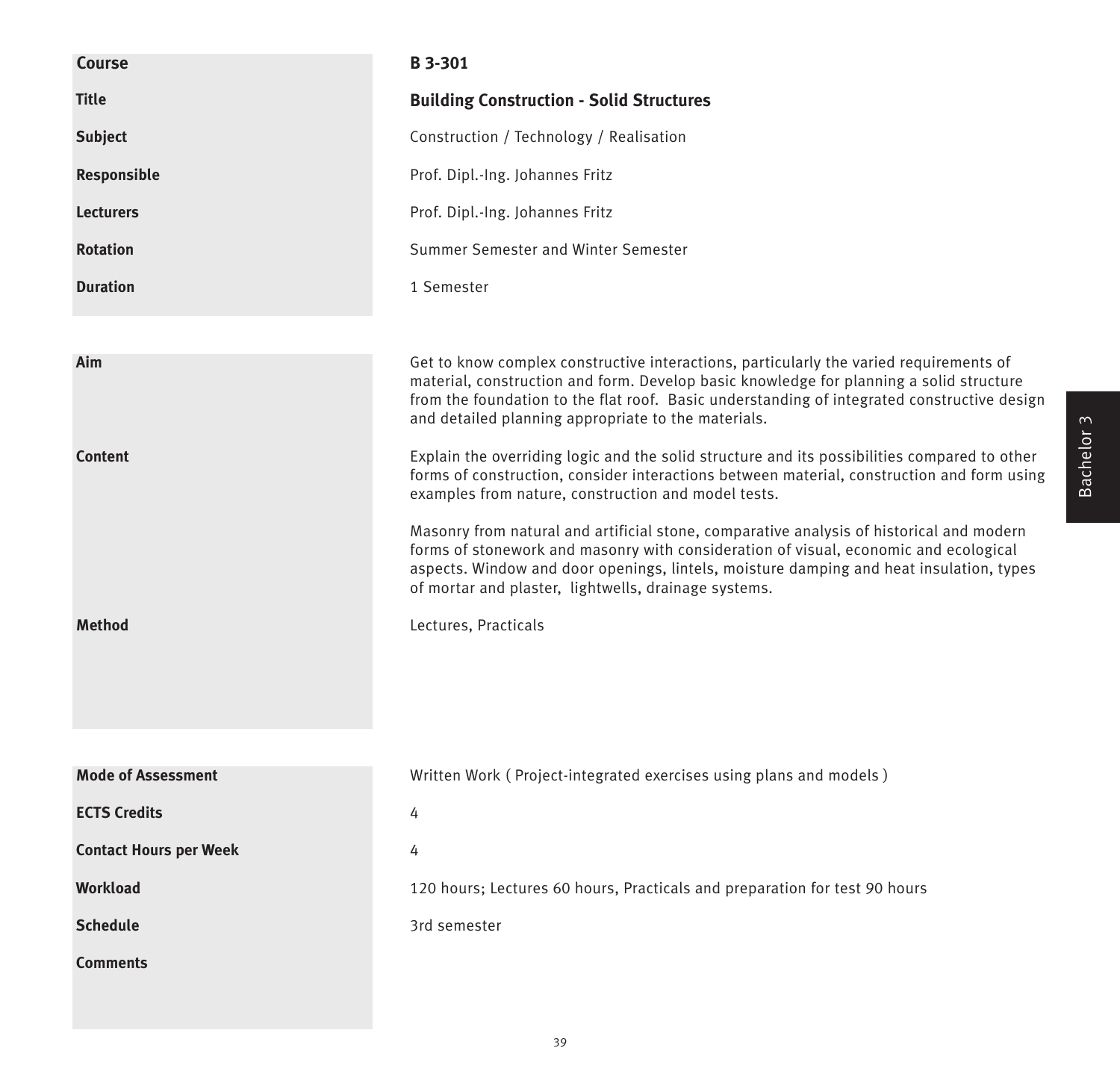| Course                        | B 3-302                                                                                                                                                                                                                                                                                                                    |
|-------------------------------|----------------------------------------------------------------------------------------------------------------------------------------------------------------------------------------------------------------------------------------------------------------------------------------------------------------------------|
| <b>Title</b>                  | <b>Structural Design (Solid Structures)</b>                                                                                                                                                                                                                                                                                |
| Subject                       | Construction / Technology / Realisation                                                                                                                                                                                                                                                                                    |
| Responsible                   | Prof. Dipl.-Ing. Walter Wilking                                                                                                                                                                                                                                                                                            |
| <b>Lecturers</b>              | Prof. Dipl.-Ing. Walter Wilking                                                                                                                                                                                                                                                                                            |
| <b>Rotation</b>               | Summer Semester and Winter Semester                                                                                                                                                                                                                                                                                        |
| <b>Duration</b>               | 1 Semester                                                                                                                                                                                                                                                                                                                 |
|                               |                                                                                                                                                                                                                                                                                                                            |
| Aim                           | Understand the load-bearing behaviour of solid structures and reinforced concrete<br>methods                                                                                                                                                                                                                               |
| <b>Content</b>                |                                                                                                                                                                                                                                                                                                                            |
|                               | Effectiveness of the materials in reinforced concrete with regard to load-bearing behaviour,<br>calculation of supporting structures made from reinforced concrete, girders, ceilings, walls,<br>shells, reinforcement layout, significance of the construction height (static effective<br>height), principles of bracing |
| <b>Method</b>                 | Lectures, Practicals                                                                                                                                                                                                                                                                                                       |
|                               |                                                                                                                                                                                                                                                                                                                            |
|                               |                                                                                                                                                                                                                                                                                                                            |
|                               |                                                                                                                                                                                                                                                                                                                            |
|                               |                                                                                                                                                                                                                                                                                                                            |
|                               |                                                                                                                                                                                                                                                                                                                            |
|                               |                                                                                                                                                                                                                                                                                                                            |
| <b>Mode of Assessment</b>     | Written Work (calculation example on Project)                                                                                                                                                                                                                                                                              |
| <b>ECTS Credits</b>           | $\overline{2}$                                                                                                                                                                                                                                                                                                             |
| <b>Contact Hours per Week</b> | $\overline{2}$                                                                                                                                                                                                                                                                                                             |
| Workload                      | 60 hours: Lectures 30 hours, Practicals 30 hours                                                                                                                                                                                                                                                                           |
| <b>Schedule</b>               | 3rd Semester                                                                                                                                                                                                                                                                                                               |
| <b>Comments</b>               |                                                                                                                                                                                                                                                                                                                            |
|                               |                                                                                                                                                                                                                                                                                                                            |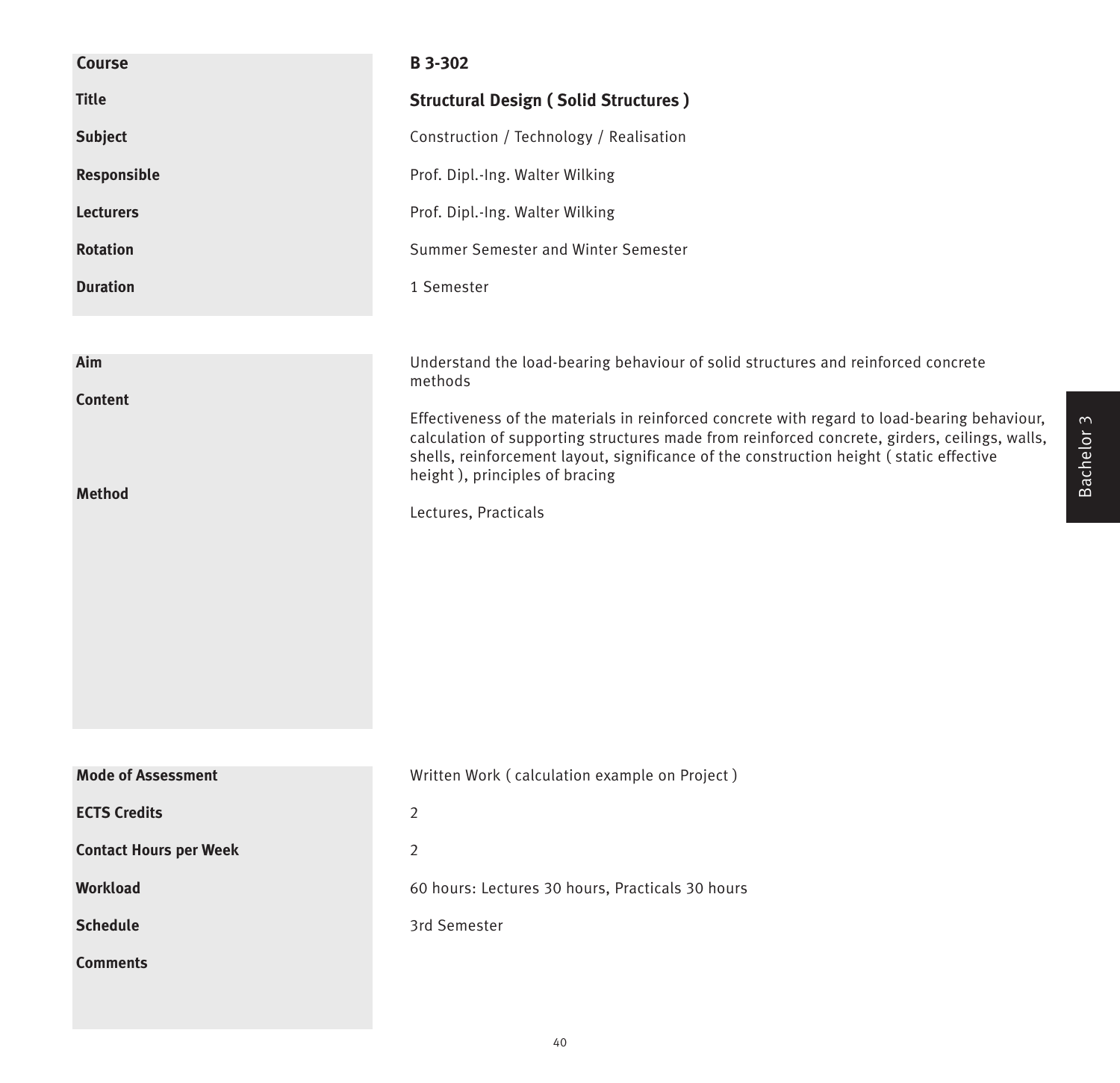| <b>Module</b>                 | <b>B</b> 3-310                                                                                                                                                                                                                                                                                                                                                                                                                                                                                                      |
|-------------------------------|---------------------------------------------------------------------------------------------------------------------------------------------------------------------------------------------------------------------------------------------------------------------------------------------------------------------------------------------------------------------------------------------------------------------------------------------------------------------------------------------------------------------|
| <b>Title</b>                  | <b>Construction Technologies 2</b>                                                                                                                                                                                                                                                                                                                                                                                                                                                                                  |
| <b>Subject</b>                | Construction / Technology / Realisation                                                                                                                                                                                                                                                                                                                                                                                                                                                                             |
| Responsible                   | Prof. Dipl.-Ing. Norbert Moest, Prof. Dipl.-Ing. Dieter Müller                                                                                                                                                                                                                                                                                                                                                                                                                                                      |
| <b>Lecturers</b>              | Prof. Dipl.-Ing. Norbert Moest, Prof. Dipl.-Ing. Dieter Müller                                                                                                                                                                                                                                                                                                                                                                                                                                                      |
| <b>Rotation</b>               | Summer Semester and Winter Semester                                                                                                                                                                                                                                                                                                                                                                                                                                                                                 |
| <b>Duration</b>               | 1 Semester                                                                                                                                                                                                                                                                                                                                                                                                                                                                                                          |
|                               |                                                                                                                                                                                                                                                                                                                                                                                                                                                                                                                     |
| <b>Courses</b>                | B 3-311 Building Services, Room Climate Control Systems & Sustainability                                                                                                                                                                                                                                                                                                                                                                                                                                            |
|                               | B 3-312 Construction Physics and Energy Efficiency Standards                                                                                                                                                                                                                                                                                                                                                                                                                                                        |
| <b>Learning Outcomes</b>      | Master the fundamental construction physics, spatial-physiological and technical construc-<br>tion knowledge and the effects of the design and construction process. The aim of the<br>module is to recognise and understand the building services and the interplay with other<br>planning disciplines and to use the latest, energy-optimised technologies. At the same<br>time, students will acquire the professional expertise for critical dialogue with other<br>participants in building services planning. |
| <b>Mode of Assessment</b>     | Written Work                                                                                                                                                                                                                                                                                                                                                                                                                                                                                                        |
| <b>ECTS Credits</b>           | 4                                                                                                                                                                                                                                                                                                                                                                                                                                                                                                                   |
| <b>Contact Hours per Week</b> | 4                                                                                                                                                                                                                                                                                                                                                                                                                                                                                                                   |
| <b>Workload</b>               | 120 hours                                                                                                                                                                                                                                                                                                                                                                                                                                                                                                           |
| <b>Schedule</b>               | 3rd Semester                                                                                                                                                                                                                                                                                                                                                                                                                                                                                                        |
|                               |                                                                                                                                                                                                                                                                                                                                                                                                                                                                                                                     |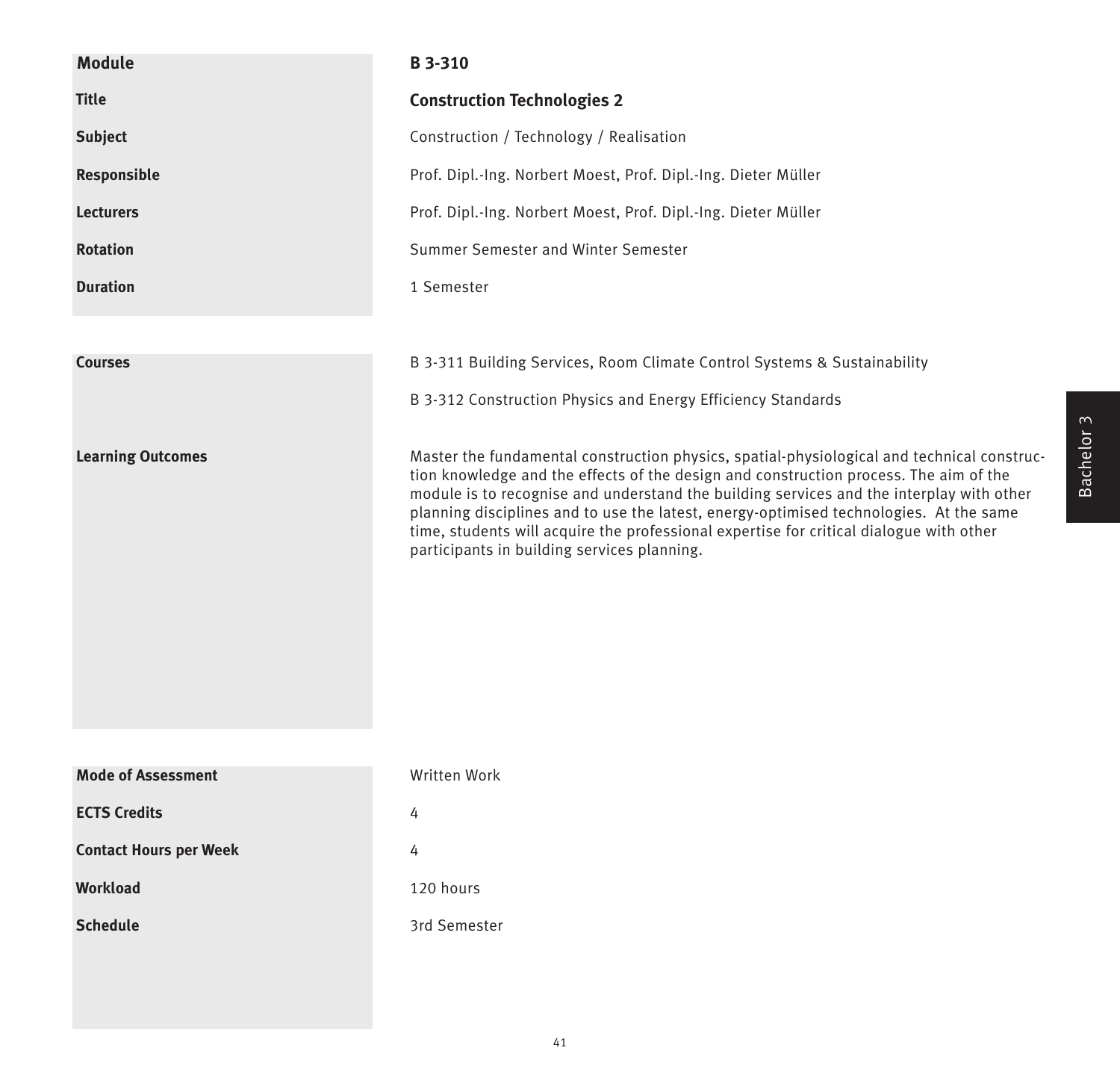| <b>Course</b>                 | <b>B</b> 3-311                                                                                                                                                                                                                                                                                                                                        |
|-------------------------------|-------------------------------------------------------------------------------------------------------------------------------------------------------------------------------------------------------------------------------------------------------------------------------------------------------------------------------------------------------|
| <b>Title</b>                  | <b>Building Services, Room Climate Control Systems &amp; Sustainability</b>                                                                                                                                                                                                                                                                           |
| <b>Subject</b>                | Construction / Technology / Realisation                                                                                                                                                                                                                                                                                                               |
| Responsible                   | Prof. Dipl.-Ing. Dieter Müller                                                                                                                                                                                                                                                                                                                        |
| <b>Lecturers</b>              | Prof. Dipl.-Ing. Dieter Müller                                                                                                                                                                                                                                                                                                                        |
| <b>Rotation</b>               | Summer Semester and Winter Semester                                                                                                                                                                                                                                                                                                                   |
| <b>Duration</b>               | 1 Semester                                                                                                                                                                                                                                                                                                                                            |
|                               |                                                                                                                                                                                                                                                                                                                                                       |
| Aim                           | Interactive building technology                                                                                                                                                                                                                                                                                                                       |
| <b>Content</b>                | Living and spatial physiology, fundamentals of heat/cold balance of buildings, complex<br>heating systems, ventilation systems, constructive/system-integrated ventilation systems,<br>air conditioning, structural interactions, routeing and spatial planning of building services,<br>regenerative energy systems, DIN 4701, EnEV, DIN 4108 T 1-10 |
| <b>Method</b>                 | Lectures, Practicals                                                                                                                                                                                                                                                                                                                                  |
| <b>Mode of Assessment</b>     | Written Work                                                                                                                                                                                                                                                                                                                                          |
| <b>ECTS Credits</b>           | $\overline{2}$                                                                                                                                                                                                                                                                                                                                        |
| <b>Contact Hours per Week</b> | 2                                                                                                                                                                                                                                                                                                                                                     |
| Workload                      | 60 hours; Lectures 30 hours, preparation for test 30 hours                                                                                                                                                                                                                                                                                            |
| <b>Schedule</b>               | 3rd Semester                                                                                                                                                                                                                                                                                                                                          |
| <b>Comments</b>               | Students must be familiar with the fundamentals of building services from module B 2-311<br>Basic Systems. The module is offered together with B 3-312 Construction Physics and<br>Energy Efficiency Standards.                                                                                                                                       |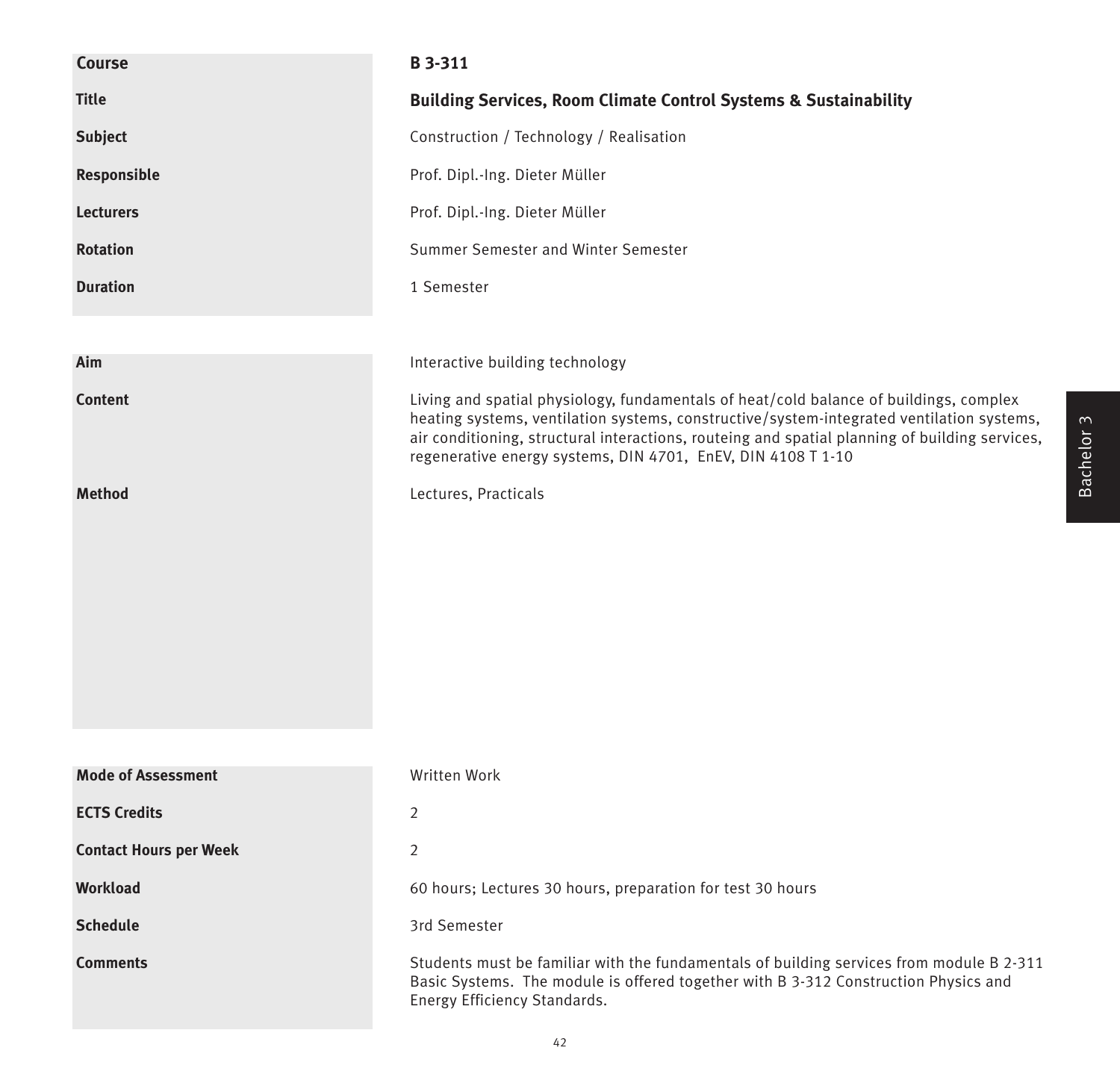| Course                        | <b>B</b> 3-312                                                                                                                                                                                                                                                                                                                                                                                |
|-------------------------------|-----------------------------------------------------------------------------------------------------------------------------------------------------------------------------------------------------------------------------------------------------------------------------------------------------------------------------------------------------------------------------------------------|
| <b>Title</b>                  | <b>Construction Physics and Energy Efficiency Standards</b>                                                                                                                                                                                                                                                                                                                                   |
| <b>Subject</b>                | Construction / Technology / Realisation                                                                                                                                                                                                                                                                                                                                                       |
| Responsible                   | Prof. Dipl.-Ing. Norbert Moest                                                                                                                                                                                                                                                                                                                                                                |
| <b>Lecturers</b>              | Prof. Dipl.-Ing. Norbert Moest                                                                                                                                                                                                                                                                                                                                                                |
| <b>Rotation</b>               | Summer Semester and Winter Semester                                                                                                                                                                                                                                                                                                                                                           |
| <b>Duration</b>               | 1 Semester                                                                                                                                                                                                                                                                                                                                                                                    |
|                               |                                                                                                                                                                                                                                                                                                                                                                                               |
| Aim                           | Construction physics is the mathematic-scientific basis of building construction theory.<br>Students must learn a few physical laws so that they are able to construct the different<br>components like external walls, roofs,  "correctly".<br>These fundamental principles determine the design structure of the components and<br>pro-vide students with the ability to design a building. |
| <b>Content</b>                | The first aim of the lecture is to convey the principles of construction physics for building<br>and insulation materials, so that students are able to calculate and assess the thermal<br>protection effect of the most important components (ground slab, exterior wall, window,<br>roof, ceiling).                                                                                        |
|                               | Calculating the heat transfer coefficients is an essential part of this.<br>(U-value), which is practised on numerous examples.                                                                                                                                                                                                                                                               |
|                               | An additional aim of the course is to convey basic knowledge to enable independent<br>compilation of the documentation showing the annual primary energy requirement.<br>DIN 4108 Thermal Insulation in "High-Rise Buildings" from 1981 is an available tool in<br>the construction physics context, plus the Energy Saving Ordinance (EnEV) of 2007.                                         |
| <b>Method</b>                 | Lectures, Practicals                                                                                                                                                                                                                                                                                                                                                                          |
|                               |                                                                                                                                                                                                                                                                                                                                                                                               |
| <b>Mode of Assessment</b>     | Test                                                                                                                                                                                                                                                                                                                                                                                          |
| <b>ECTS Credits</b>           | 2                                                                                                                                                                                                                                                                                                                                                                                             |
| <b>Contact Hours per Week</b> | 2                                                                                                                                                                                                                                                                                                                                                                                             |
| <b>Workload</b>               | 60 hours; Lectures 30 hours; Practicals 15 hours, exam preparation<br>15 hours                                                                                                                                                                                                                                                                                                                |
| <b>Schedule</b>               | 3rd Semester                                                                                                                                                                                                                                                                                                                                                                                  |
| <b>Comments</b>               | Cross-references to B 3-311 Building Services, Room Climate Control Systems &<br>Sustainability                                                                                                                                                                                                                                                                                               |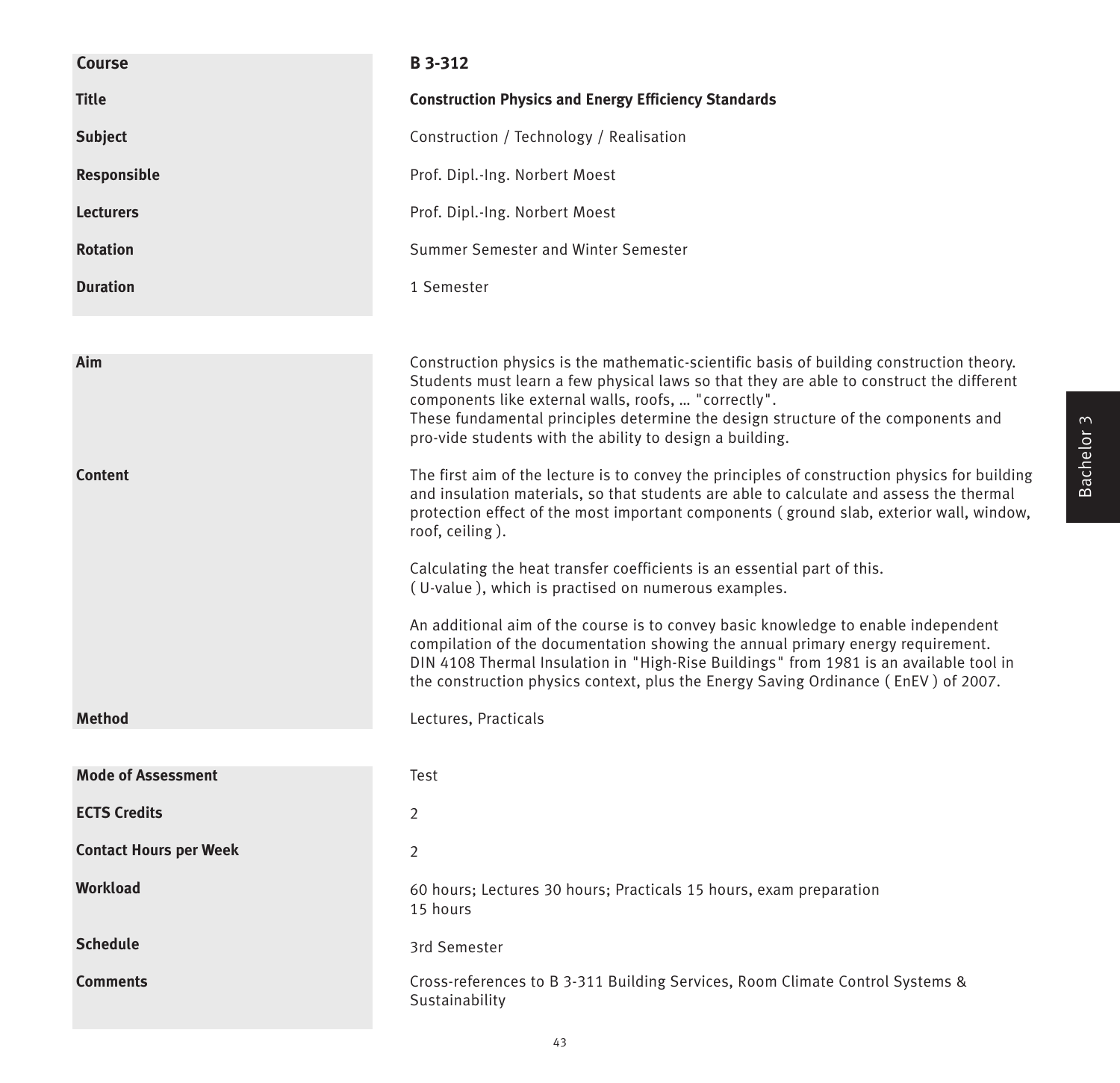| <b>Module</b>                 | <b>B3-400</b>                                                                                                               |
|-------------------------------|-----------------------------------------------------------------------------------------------------------------------------|
| <b>Title</b>                  | <b>Architectural History 2</b>                                                                                              |
| <b>Subject</b>                | Architectural History / Design Theory                                                                                       |
| Responsible                   | Prof. Dr. habil. Dipl.-Ing. Thilo Hilpert                                                                                   |
| <b>Lecturers</b>              | Prof. Dr. habil. Dipl.-Ing. Thilo Hilpert                                                                                   |
| <b>Rotation</b>               | Summer Semester and Winter Semester                                                                                         |
| <b>Duration</b>               | 1 Semester                                                                                                                  |
|                               |                                                                                                                             |
| <b>Courses</b>                | B 3-401 Classic Modernism                                                                                                   |
|                               | B 3-402 Design Principles of Classic Modernism                                                                              |
| <b>Learning Outcomes</b>      | Continue and deepen the basics from module B 2-400 Architectural History 1 and<br>the methodology of the design principles. |
|                               |                                                                                                                             |
|                               |                                                                                                                             |
|                               |                                                                                                                             |
|                               |                                                                                                                             |
|                               |                                                                                                                             |
|                               |                                                                                                                             |
|                               |                                                                                                                             |
|                               |                                                                                                                             |
| <b>Mode of Assessment</b>     | Written Work                                                                                                                |
| <b>ECTS Credits</b>           | 4                                                                                                                           |
| <b>Contact Hours per Week</b> | 4                                                                                                                           |
| Workload                      | 120 hours                                                                                                                   |
| <b>Schedule</b>               | 3rd Semester                                                                                                                |
|                               |                                                                                                                             |
|                               |                                                                                                                             |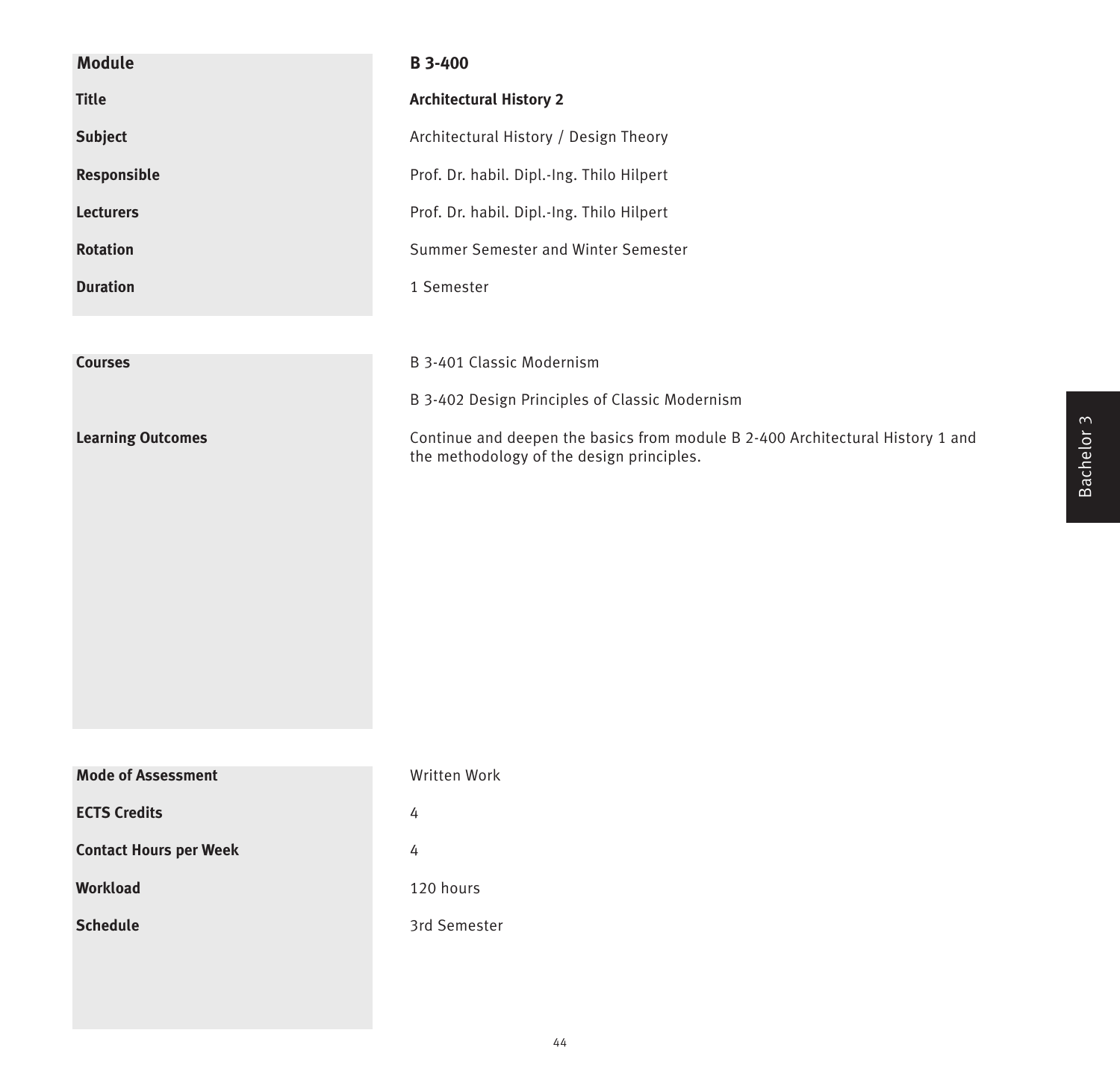| Course                        | B 3-401                                                                                                                                                                                                                                                                              |
|-------------------------------|--------------------------------------------------------------------------------------------------------------------------------------------------------------------------------------------------------------------------------------------------------------------------------------|
| <b>Title</b>                  | <b>Classic Modernism</b>                                                                                                                                                                                                                                                             |
| <b>Subject</b>                | Architectural History / Design Theory                                                                                                                                                                                                                                                |
| Responsible                   | Prof. Dr. habil Dipl.-Ing. Thilo Hilpert                                                                                                                                                                                                                                             |
| <b>Lecturers</b>              | Prof. Dr. habil Dipl.-Ing. Thilo Hilpert                                                                                                                                                                                                                                             |
| <b>Rotation</b>               | Summer Semester and Winter Semester                                                                                                                                                                                                                                                  |
| <b>Duration</b>               | 1 Semester                                                                                                                                                                                                                                                                           |
|                               |                                                                                                                                                                                                                                                                                      |
| Aim                           | Main features of the architecture of Classic Modernism and important key works.                                                                                                                                                                                                      |
| <b>Content</b>                | • Methods of building description (in text and drawings)<br>• Modernism between 1920 and 1930 (with works by Gropius, Le Corbusier, Mies van<br>der Rohe etc.) as a starting point of architectural development<br>• Analysis and representation (group work) of a selected building |
| <b>Method</b>                 | Lectures with Practicals                                                                                                                                                                                                                                                             |
| <b>Mode of Assessment</b>     | Written Work (building description, sketchbook, class exercise)                                                                                                                                                                                                                      |
| <b>ECTS Credits</b>           | $\overline{2}$                                                                                                                                                                                                                                                                       |
| <b>Contact Hours per Week</b> | $\overline{2}$                                                                                                                                                                                                                                                                       |
| <b>Workload</b>               | 60 hours; Lectures 30 hours; building description 20 hours; sketchbook and follow-up<br>10 hours                                                                                                                                                                                     |
| <b>Schedule</b>               | 3rd Semester                                                                                                                                                                                                                                                                         |
| <b>Comments</b>               |                                                                                                                                                                                                                                                                                      |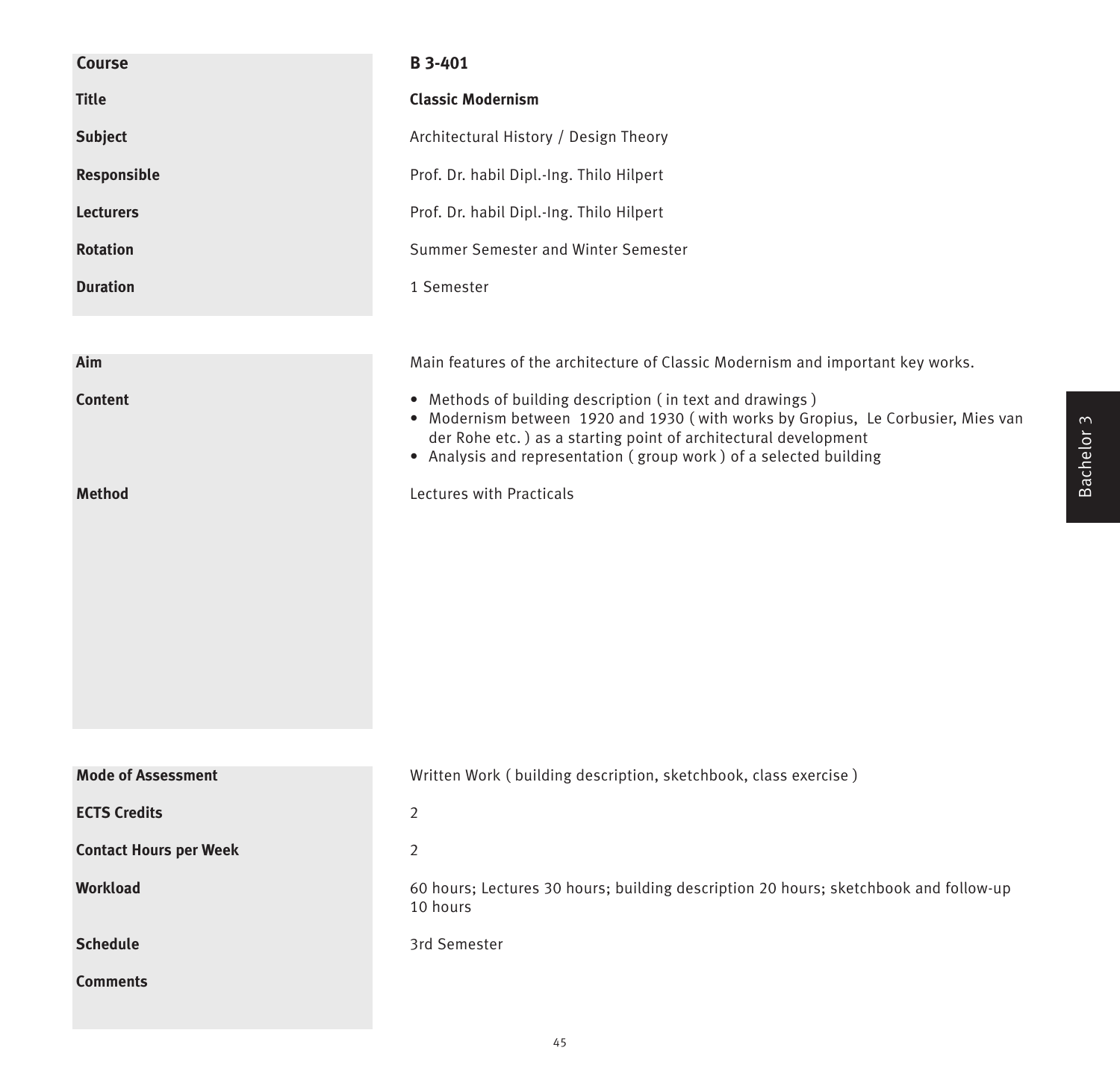| <b>Course</b>                 | <b>B</b> 3-402                                                                                                                                                                                                                        |
|-------------------------------|---------------------------------------------------------------------------------------------------------------------------------------------------------------------------------------------------------------------------------------|
| <b>Title</b>                  | <b>Design Principles of Classic Modernism</b>                                                                                                                                                                                         |
| <b>Subject</b>                | Architectural History / Design Theory                                                                                                                                                                                                 |
| Responsible                   | Prof. Dr. habil Dipl.-Ing. Thilo Hilpert                                                                                                                                                                                              |
| <b>Lecturers</b>              | Prof. Dr. habil Dipl.-Ing. Thilo Hilpert                                                                                                                                                                                              |
| <b>Rotation</b>               | Summer Semester and Winter Semester                                                                                                                                                                                                   |
| <b>Duration</b>               | 1 Semester                                                                                                                                                                                                                            |
|                               |                                                                                                                                                                                                                                       |
| Aim                           | Convey design principles on different levels - analytical appraisal and communication.                                                                                                                                                |
| Content                       | • Sketches of examples of Classic Modernism<br>• Practicals: notation of bodies and spaces.<br>· Field study: appraise architectural masterpieces (e.g. Bauhaus Dessau, Place<br>Stanislas Nancy, Poelzig Hochhaus Frankfurt am Main) |
| <b>Method</b>                 | Individual and group exercises with Lectures                                                                                                                                                                                          |
|                               |                                                                                                                                                                                                                                       |
| <b>Mode of Assessment</b>     | Written Work (field study, exercises)                                                                                                                                                                                                 |
| <b>ECTS Credits</b>           | $\overline{2}$                                                                                                                                                                                                                        |
| <b>Contact Hours per Week</b> |                                                                                                                                                                                                                                       |
| Workload                      | 2                                                                                                                                                                                                                                     |
|                               | 60 hours; Lectures 30 hours, Practicals, drawings 30 hours                                                                                                                                                                            |
| <b>Schedule</b>               | 3rd Semester                                                                                                                                                                                                                          |
| <b>Comments</b>               |                                                                                                                                                                                                                                       |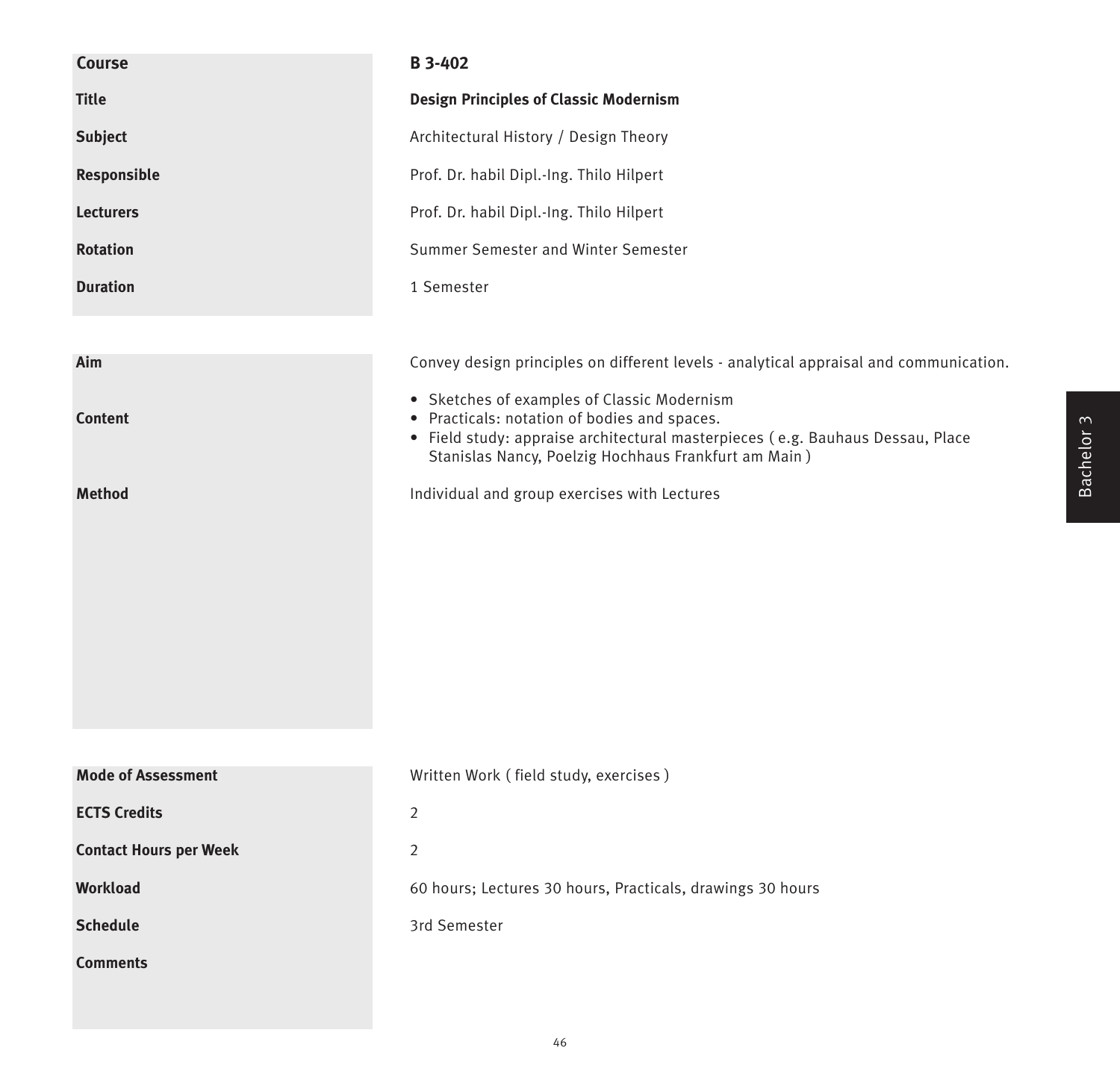| <b>Module</b>                 | B 3-500                                                                                                                                                                                         |
|-------------------------------|-------------------------------------------------------------------------------------------------------------------------------------------------------------------------------------------------|
| <b>Title</b>                  | <b>Representation 3</b>                                                                                                                                                                         |
| Subject                       | Artistic Principles / Architectural Representation / Presentation                                                                                                                               |
| Responsible                   | Prof. Dipl.-Ing. Rudolf Deil, Prof. Dipl.-Ing. Joachim Kieferle                                                                                                                                 |
| <b>Lecturers</b>              | Prof. Dipl.-Ing. Rudolf Deil, Prof. Dipl.-Ing. Joachim Kieferle                                                                                                                                 |
| <b>Rotation</b>               | Summer Semester and Winter Semester                                                                                                                                                             |
| <b>Duration</b>               | 1 Semester                                                                                                                                                                                      |
|                               |                                                                                                                                                                                                 |
| <b>Courses</b>                | B 3-501 Computer-Aided Illustration - Animation                                                                                                                                                 |
|                               | B 3-502 Architectural Drawing                                                                                                                                                                   |
| <b>Learning Outcomes</b>      | Continuation of module B 2-500 Representation 2. Advanced knowledge of analogue and<br>digital representation techniques on the three-dimensional object and space (real and<br>virtual space). |
| <b>Mode of Assessment</b>     | Written Work                                                                                                                                                                                    |
| <b>ECTS Credits</b>           | 4                                                                                                                                                                                               |
| <b>Contact Hours per Week</b> | 3                                                                                                                                                                                               |
| Workload                      | 120 hours                                                                                                                                                                                       |
| <b>Schedule</b>               | 3rd Semester                                                                                                                                                                                    |
| <b>Comments</b>               |                                                                                                                                                                                                 |
|                               |                                                                                                                                                                                                 |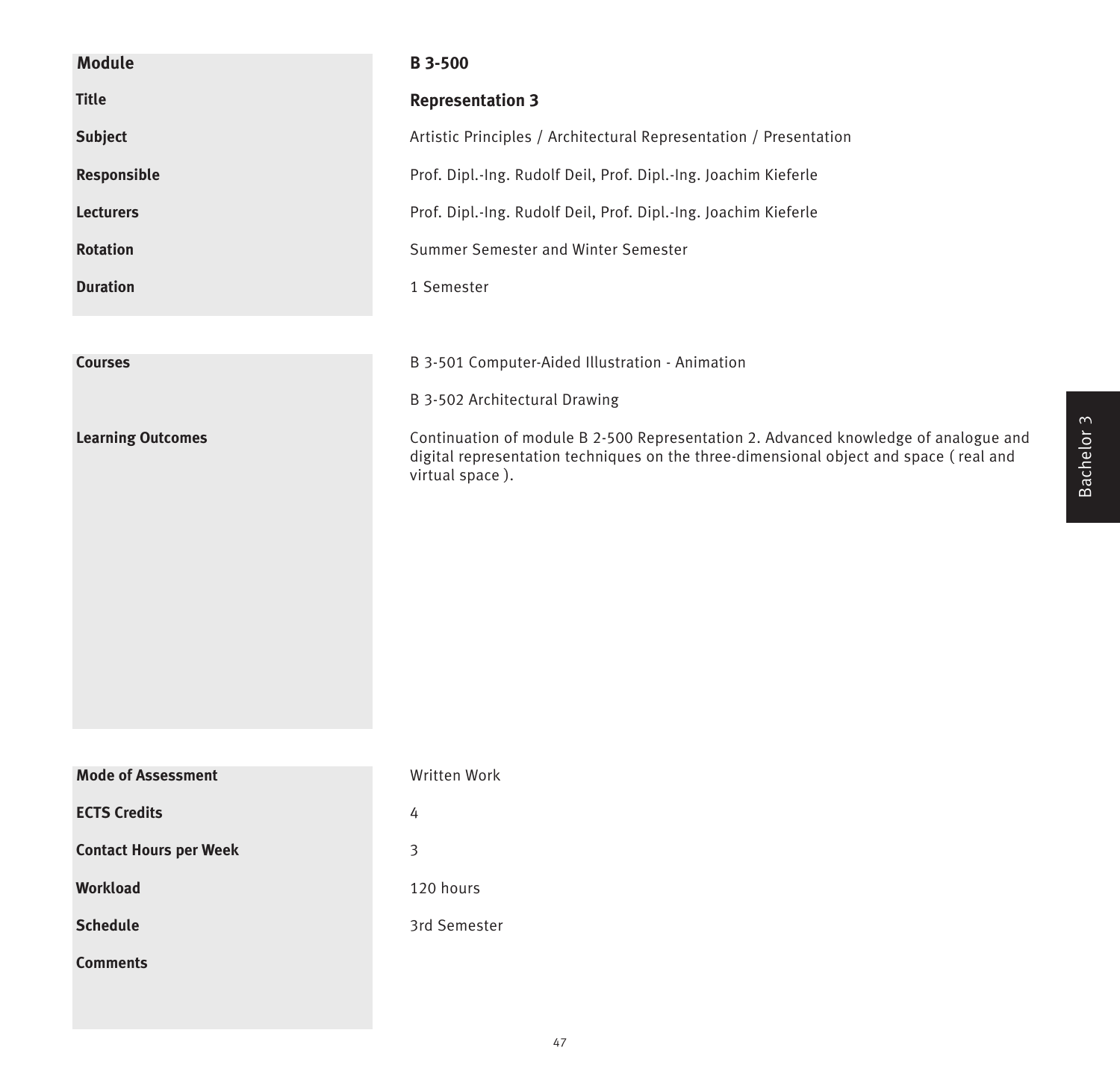| <b>Course</b>                 | <b>B</b> 3-501                                                                                                                                                                              |
|-------------------------------|---------------------------------------------------------------------------------------------------------------------------------------------------------------------------------------------|
| <b>Title</b>                  | <b>Computer-Aided Illustration - Animation</b>                                                                                                                                              |
| <b>Subject</b>                | Artistic Principles / Architectural Representation / Presentation                                                                                                                           |
| Responsible                   | Prof. Dipl.-Ing. Joachim Kieferle                                                                                                                                                           |
| <b>Lecturers</b>              | Prof. Dipl.-Ing. Joachim Kieferle                                                                                                                                                           |
| <b>Rotation</b>               | Summer Semester and Winter Semester                                                                                                                                                         |
| <b>Duration</b>               | 1 Semester                                                                                                                                                                                  |
|                               |                                                                                                                                                                                             |
| Aim                           | 3D visualisation and 3D animation in architectural design. Use of 3D techniques in the<br>design process for design, inspection and communication. Learn about the necessary soft-<br>ware. |
| <b>Content</b>                | 3Da animation (software e.g. 3D-Studio MAX) plus virtual reality and augmented reality<br>(software e.g. COVISE)                                                                            |
| <b>Method</b>                 | Lectures, Practicals                                                                                                                                                                        |
|                               |                                                                                                                                                                                             |
|                               |                                                                                                                                                                                             |
|                               |                                                                                                                                                                                             |
|                               |                                                                                                                                                                                             |
|                               |                                                                                                                                                                                             |
|                               |                                                                                                                                                                                             |
| <b>Mode of Assessment</b>     | Written Work (presentation Project)                                                                                                                                                         |
| <b>ECTS Credits</b>           | $\overline{2}$                                                                                                                                                                              |
| <b>Contact Hours per Week</b> | $\overline{2}$                                                                                                                                                                              |
| Workload                      | 60 hours, Lectures 30 hours; Practicals 30 hours                                                                                                                                            |
|                               |                                                                                                                                                                                             |
| <b>Schedule</b>               | 3rd Semester                                                                                                                                                                                |
| <b>Comments</b>               |                                                                                                                                                                                             |
|                               |                                                                                                                                                                                             |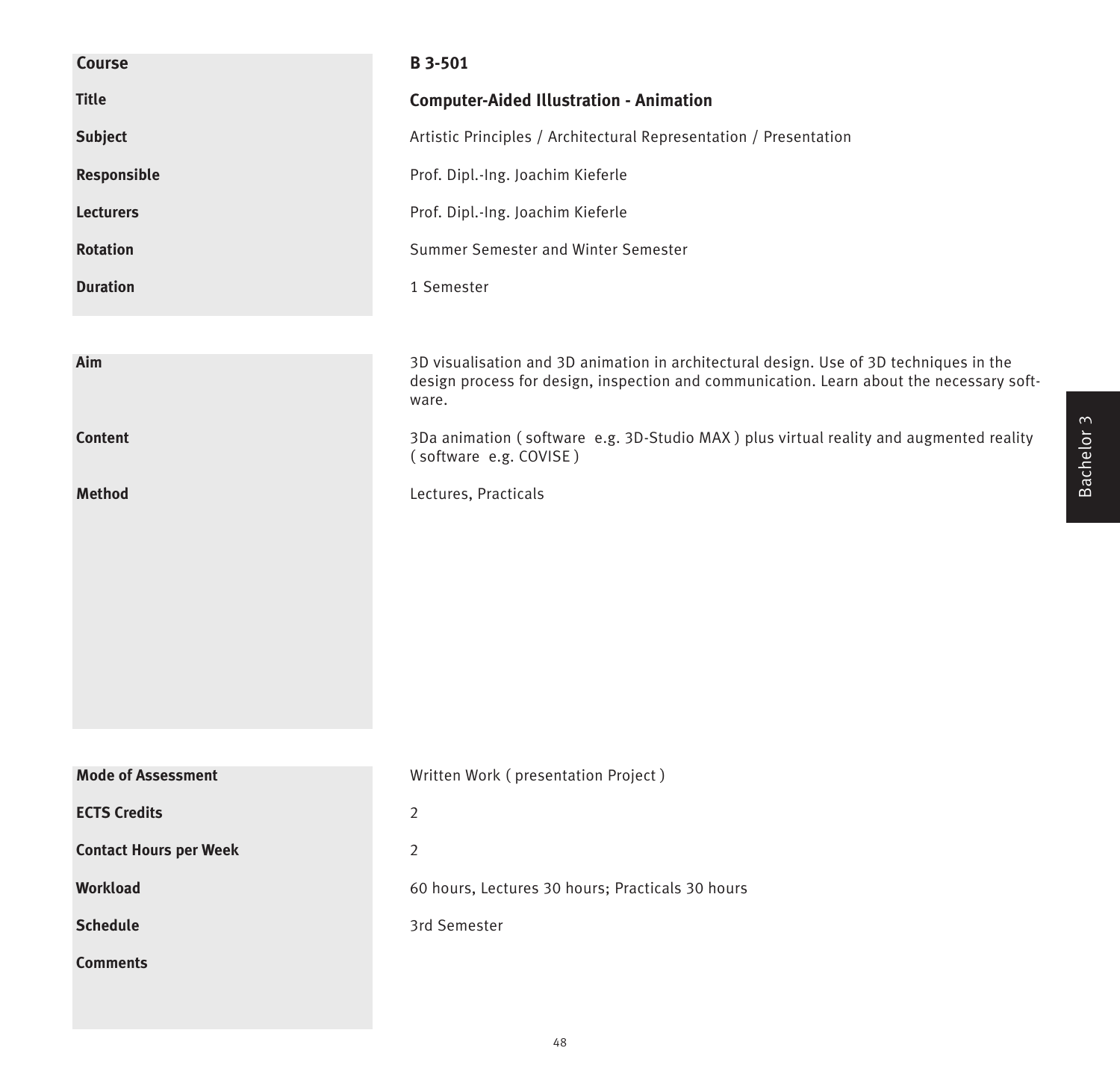| Course                        | <b>B</b> 3-502                                                                                                                                                                                                                          |
|-------------------------------|-----------------------------------------------------------------------------------------------------------------------------------------------------------------------------------------------------------------------------------------|
| <b>Title</b>                  | <b>Architectural Drawing</b>                                                                                                                                                                                                            |
| <b>Subject</b>                | Artistic Principles / Architectural Representation / Presentation                                                                                                                                                                       |
| Responsible                   | Prof. Dipl.-Ing. Rudolf Deil                                                                                                                                                                                                            |
| <b>Lecturers</b>              | Prof. Dipl.-Ing. Rudolf Deil                                                                                                                                                                                                            |
| <b>Rotation</b>               | Summer Semester and Winter Semester                                                                                                                                                                                                     |
| <b>Duration</b>               | 1 Semester                                                                                                                                                                                                                              |
|                               |                                                                                                                                                                                                                                         |
| Aim                           | Deepen abilities and skills of artistic and graphic representation. Tackle vision and visuali-<br>sation with freehand graphic tools and methods of design statement in architecture, in the<br>interior and exterior space of objects. |
| <b>Content</b>                | Judgemental and rough sketch interpretations of the object in large and small scale on the<br>architectural level and detailed definition of design statements with artistic techniques.                                                |
| <b>Method</b>                 | Short Lectures / seminars, drawing excursion lasting several days                                                                                                                                                                       |
|                               |                                                                                                                                                                                                                                         |
|                               |                                                                                                                                                                                                                                         |
|                               |                                                                                                                                                                                                                                         |
|                               |                                                                                                                                                                                                                                         |
|                               |                                                                                                                                                                                                                                         |
|                               |                                                                                                                                                                                                                                         |
|                               |                                                                                                                                                                                                                                         |
| <b>Mode of Assessment</b>     | Written Work (collection of work; participation in seminars and excursion)                                                                                                                                                              |
| <b>ECTS Credits</b>           | $\overline{2}$                                                                                                                                                                                                                          |
| <b>Contact Hours per Week</b> | $\overline{2}$                                                                                                                                                                                                                          |
| <b>Workload</b>               | 60 hours; Lectures 30 hours, Practicals 30 hours                                                                                                                                                                                        |
| <b>Schedule</b>               | 3rd Semester block week                                                                                                                                                                                                                 |
| <b>Comments</b>               |                                                                                                                                                                                                                                         |
|                               |                                                                                                                                                                                                                                         |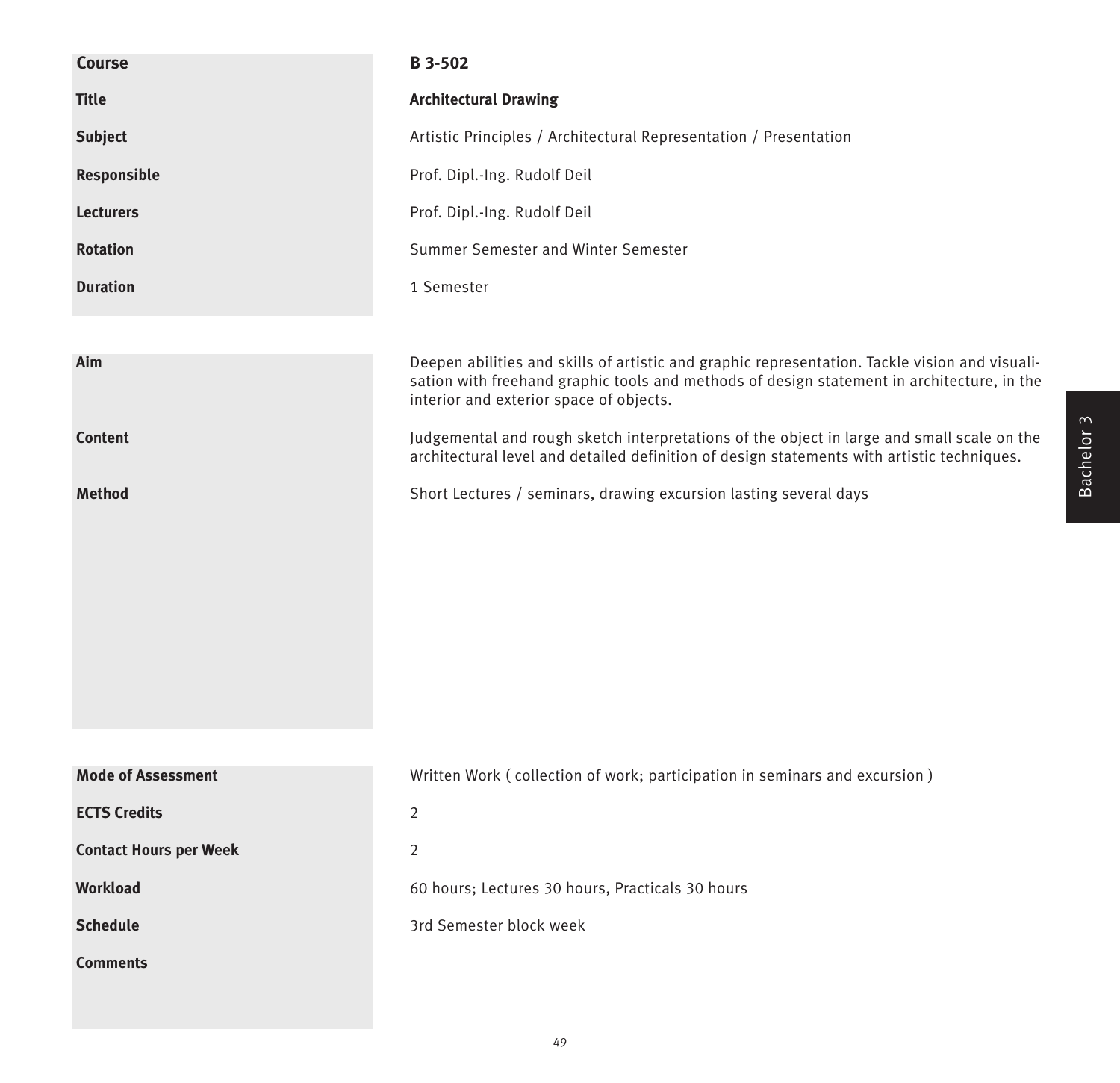| <b>Module</b>                 | B 4-100                                                                                                                                                                                                                                                                                                                                                                                                                                                                                                                                                                                                                                |
|-------------------------------|----------------------------------------------------------------------------------------------------------------------------------------------------------------------------------------------------------------------------------------------------------------------------------------------------------------------------------------------------------------------------------------------------------------------------------------------------------------------------------------------------------------------------------------------------------------------------------------------------------------------------------------|
| <b>Title</b>                  | Project 4                                                                                                                                                                                                                                                                                                                                                                                                                                                                                                                                                                                                                              |
| <b>Subject</b>                | Design Theory / Project Module                                                                                                                                                                                                                                                                                                                                                                                                                                                                                                                                                                                                         |
| Responsible                   | Prof. Dipl.-Ing. Dieter Müller                                                                                                                                                                                                                                                                                                                                                                                                                                                                                                                                                                                                         |
| <b>Lecturers</b>              | Prof. Dipl.-Ing. Dieter Müller, Prof. Dipl.-Ing. Andreas Fuchs                                                                                                                                                                                                                                                                                                                                                                                                                                                                                                                                                                         |
| <b>Rotation</b>               | Summer Semester and Winter Semester                                                                                                                                                                                                                                                                                                                                                                                                                                                                                                                                                                                                    |
| <b>Duration</b>               | 1 Semester                                                                                                                                                                                                                                                                                                                                                                                                                                                                                                                                                                                                                             |
|                               |                                                                                                                                                                                                                                                                                                                                                                                                                                                                                                                                                                                                                                        |
| <b>Courses</b>                | B 4-101 Project - Morphogenetic Constructions                                                                                                                                                                                                                                                                                                                                                                                                                                                                                                                                                                                          |
| <b>Learning Outcomes</b>      | Building on the previous Projects 2 (B 2-100) and 3 (B 3-100), students should experi-<br>ence the character and the structural building typology interactions of morphogenetic,<br>wide frame constructions and learn about their specific areas of use. Students can realise<br>their design ideas in accurate, statically reviewed planning, because the teaching from<br>module B 4-300 Building Construction 4 is integrated into the Project work. Team skills are<br>practised through group work, and students learn when they should refer to the knowledge<br>of specialist engineers through interdisciplinary cooperation. |
| <b>Mode of Assessment</b>     | Written Work                                                                                                                                                                                                                                                                                                                                                                                                                                                                                                                                                                                                                           |
| <b>ECTS Credits</b>           | 8                                                                                                                                                                                                                                                                                                                                                                                                                                                                                                                                                                                                                                      |
| <b>Contact Hours per Week</b> | 6                                                                                                                                                                                                                                                                                                                                                                                                                                                                                                                                                                                                                                      |
|                               |                                                                                                                                                                                                                                                                                                                                                                                                                                                                                                                                                                                                                                        |
| Workload                      | 240 hours                                                                                                                                                                                                                                                                                                                                                                                                                                                                                                                                                                                                                              |
| <b>Schedule</b>               | 4th Semester                                                                                                                                                                                                                                                                                                                                                                                                                                                                                                                                                                                                                           |
| <b>Comments</b>               |                                                                                                                                                                                                                                                                                                                                                                                                                                                                                                                                                                                                                                        |

Bachelor 4

Bachelor 4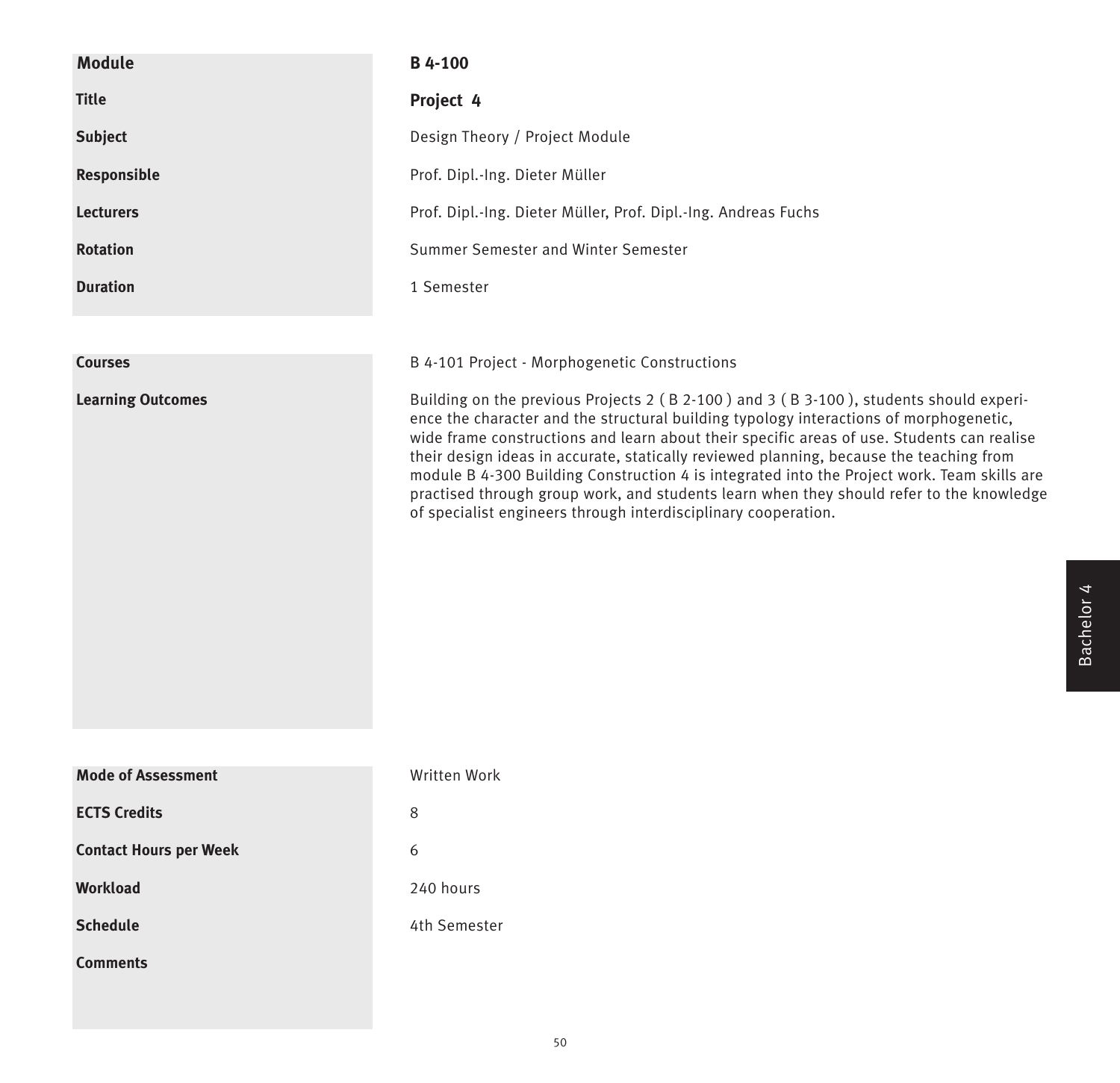| Course                        | B 4-101                                                                                                                                                                                                                                                                                                                                                                                                                                                                                                                                         |
|-------------------------------|-------------------------------------------------------------------------------------------------------------------------------------------------------------------------------------------------------------------------------------------------------------------------------------------------------------------------------------------------------------------------------------------------------------------------------------------------------------------------------------------------------------------------------------------------|
| <b>Title</b>                  | <b>Project - Morphogenetic Constructions</b>                                                                                                                                                                                                                                                                                                                                                                                                                                                                                                    |
| <b>Subject</b>                | Design Theory / Project Module                                                                                                                                                                                                                                                                                                                                                                                                                                                                                                                  |
| Responsible                   | Prof. Dipl.-Ing. Dieter Müller                                                                                                                                                                                                                                                                                                                                                                                                                                                                                                                  |
| <b>Lecturers</b>              | Prof. Dipl.-Ing. Dieter Müller, Prof. Dipl.-Ing. Andreas Fuchs                                                                                                                                                                                                                                                                                                                                                                                                                                                                                  |
| <b>Rotation</b>               | Summer Semester and Winter Semester                                                                                                                                                                                                                                                                                                                                                                                                                                                                                                             |
| <b>Duration</b>               | 1 Semester                                                                                                                                                                                                                                                                                                                                                                                                                                                                                                                                      |
|                               |                                                                                                                                                                                                                                                                                                                                                                                                                                                                                                                                                 |
| Aim                           | Handle morphogenetic, wide constructions                                                                                                                                                                                                                                                                                                                                                                                                                                                                                                        |
| <b>Content</b>                | The interrelationships between material, construction and form, as well as the influence of<br>production methods on the design, are tested using constructively oriented design topics.<br>The selected Project work does not necessarily have to be constructively oriented. It can<br>also incorporate the aims using some areas of a larger, more complex design task.<br>Particular attention is paid to realisation of the supporting structure and a selected design<br>section from a constructive and jointing technology perspective. |
| <b>Method</b>                 | Project Design, Group Work                                                                                                                                                                                                                                                                                                                                                                                                                                                                                                                      |
| <b>Mode of Assessment</b>     | Written Work (drawings, model, Project presentation)                                                                                                                                                                                                                                                                                                                                                                                                                                                                                            |
| <b>ECTS Credits</b>           |                                                                                                                                                                                                                                                                                                                                                                                                                                                                                                                                                 |
|                               | 8                                                                                                                                                                                                                                                                                                                                                                                                                                                                                                                                               |
| <b>Contact Hours per Week</b> | 6                                                                                                                                                                                                                                                                                                                                                                                                                                                                                                                                               |
| Workload                      | 240 hours; 90 hours of group work and individual tuition; 150 hours<br>private study on plans and models                                                                                                                                                                                                                                                                                                                                                                                                                                        |
| <b>Schedule</b>               | 4th Semester                                                                                                                                                                                                                                                                                                                                                                                                                                                                                                                                    |
| <b>Comments</b>               | Constructive content is learnt in module B 4-301 Building Construction Steel and B 4-302<br>Structural Design (Steel).                                                                                                                                                                                                                                                                                                                                                                                                                          |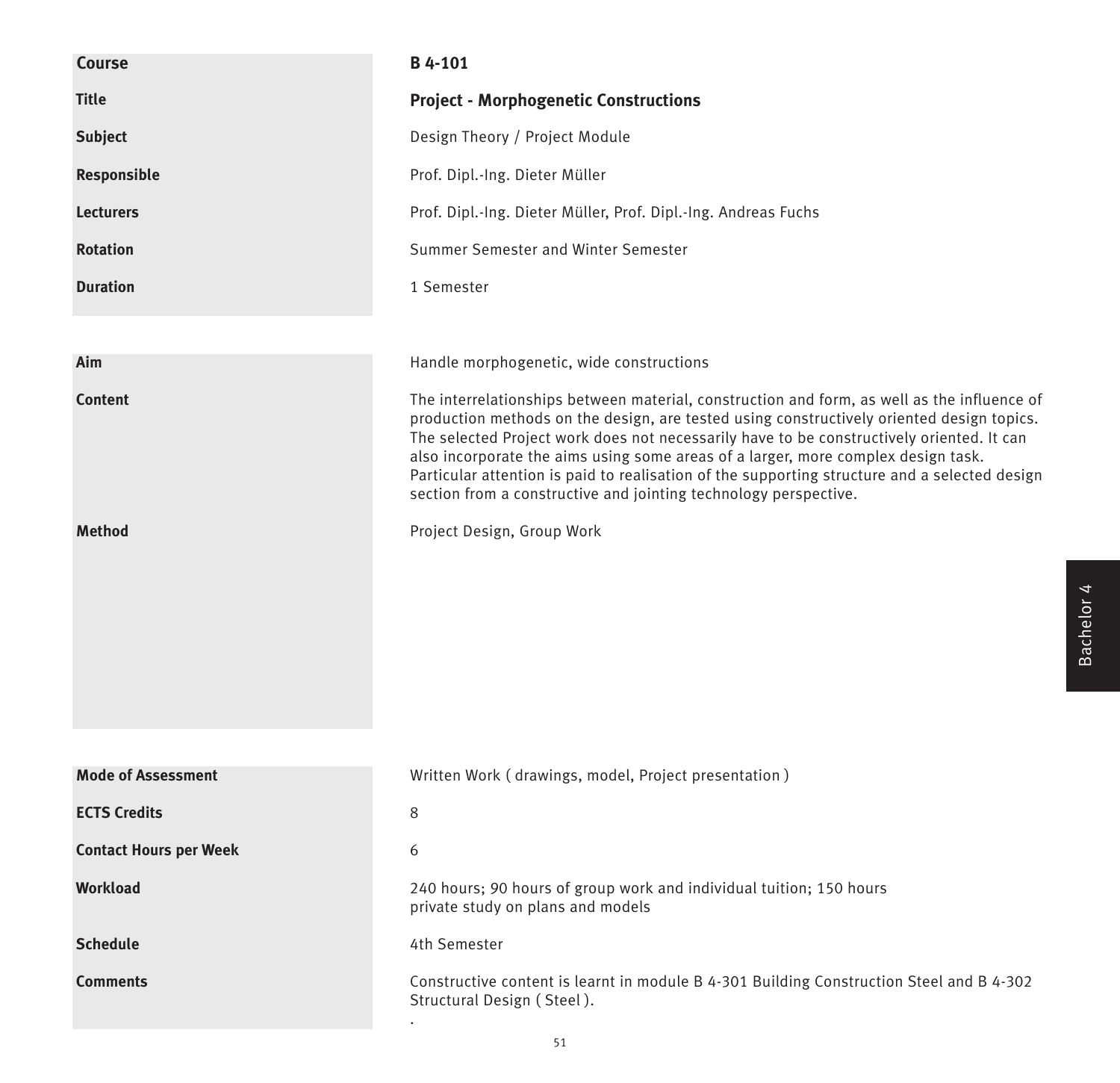| <b>Module</b>                 | B 4-300                                                                                                                                                                                                                                                                                                                                                                                                                                                                                                                                                                                                                                |
|-------------------------------|----------------------------------------------------------------------------------------------------------------------------------------------------------------------------------------------------------------------------------------------------------------------------------------------------------------------------------------------------------------------------------------------------------------------------------------------------------------------------------------------------------------------------------------------------------------------------------------------------------------------------------------|
| <b>Title</b>                  | <b>Building Construction 4</b>                                                                                                                                                                                                                                                                                                                                                                                                                                                                                                                                                                                                         |
| <b>Subject</b>                | Construction / Technology / Realisation                                                                                                                                                                                                                                                                                                                                                                                                                                                                                                                                                                                                |
| Responsible                   | Prof. Dipl.-Ing. Dieter Müller, Prof. Dipl.-Ing. Walter Wilking                                                                                                                                                                                                                                                                                                                                                                                                                                                                                                                                                                        |
| <b>Lecturers</b>              | Prof. Dipl.-Ing. Dieter Müller, Prof. Dipl.-Ing. Walter Wilking                                                                                                                                                                                                                                                                                                                                                                                                                                                                                                                                                                        |
| <b>Rotation</b>               | Summer Semester and Winter Semester                                                                                                                                                                                                                                                                                                                                                                                                                                                                                                                                                                                                    |
| <b>Duration</b>               | 1 Semester                                                                                                                                                                                                                                                                                                                                                                                                                                                                                                                                                                                                                             |
|                               |                                                                                                                                                                                                                                                                                                                                                                                                                                                                                                                                                                                                                                        |
| <b>Courses</b>                | B 4-301 Building Construction                                                                                                                                                                                                                                                                                                                                                                                                                                                                                                                                                                                                          |
|                               | B 4-302 Structural Design (Steel)                                                                                                                                                                                                                                                                                                                                                                                                                                                                                                                                                                                                      |
| <b>Learning Outcomes</b>      | Building on the previous Projects 2 (B 2-100) and 3 (B 3-100), students should experi-<br>ence the character and the structural building typology interactions of morphogenetic,<br>wide frame constructions and learn about their specific areas of use. Students can realise<br>their design ideas in accurate, statically reviewed planning, because the teaching from<br>module B 4-300 Building Construction 4 is integrated into the Project work. Team skills are<br>practised through group work, and students learn when they should refer to the knowledge<br>of specialist engineers through interdisciplinary cooperation. |
| <b>Mode of Assessment</b>     | Written Work                                                                                                                                                                                                                                                                                                                                                                                                                                                                                                                                                                                                                           |
| <b>ECTS Credits</b>           | 6                                                                                                                                                                                                                                                                                                                                                                                                                                                                                                                                                                                                                                      |
| <b>Contact Hours per Week</b> | 6                                                                                                                                                                                                                                                                                                                                                                                                                                                                                                                                                                                                                                      |
| <b>Workload</b>               | 180 hours                                                                                                                                                                                                                                                                                                                                                                                                                                                                                                                                                                                                                              |
| <b>Schedule</b>               | 4th semester of course                                                                                                                                                                                                                                                                                                                                                                                                                                                                                                                                                                                                                 |
| <b>Comments</b>               |                                                                                                                                                                                                                                                                                                                                                                                                                                                                                                                                                                                                                                        |

Bachelor 4

Bachelor 4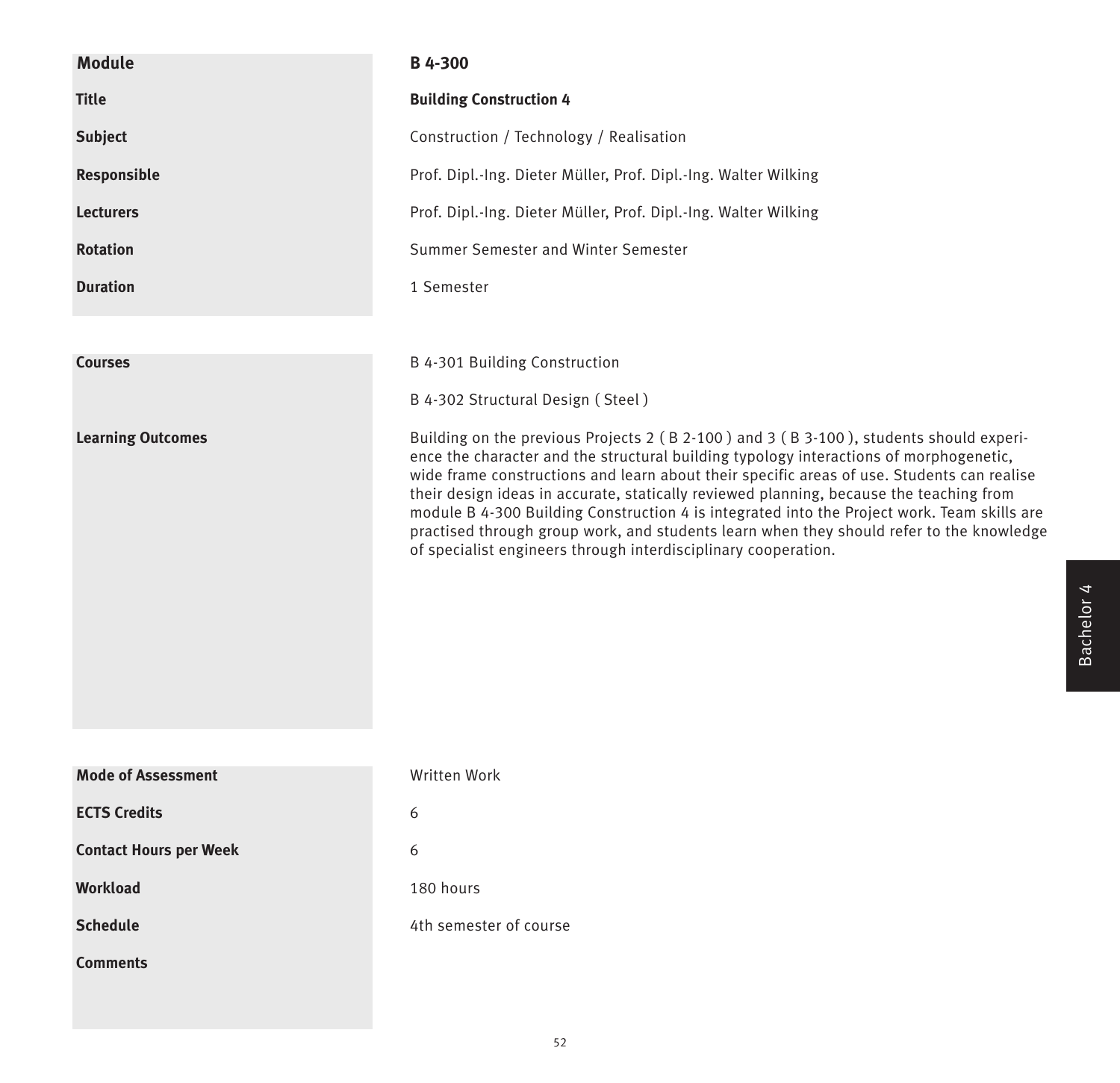| Course                        | B 4-301                                                                                                                                                                                                                                                                           |
|-------------------------------|-----------------------------------------------------------------------------------------------------------------------------------------------------------------------------------------------------------------------------------------------------------------------------------|
| <b>Title</b>                  | <b>Building Construction - Steel Constructions, Façade Systems</b>                                                                                                                                                                                                                |
| <b>Subject</b>                | Construction / Technology / Realisation                                                                                                                                                                                                                                           |
| Responsible                   | Prof. Dipl.-Ing. Dieter Müller                                                                                                                                                                                                                                                    |
| <b>Lecturers</b>              | Prof. Dipl.-Ing. Dieter Müller                                                                                                                                                                                                                                                    |
| <b>Rotation</b>               | Summer Semester and Winter Semester                                                                                                                                                                                                                                               |
| <b>Duration</b>               | 1 Semester                                                                                                                                                                                                                                                                        |
|                               |                                                                                                                                                                                                                                                                                   |
| Aim                           | Steel constructions, peculiarities when constructing with the materials steel, metal/glass<br>façades                                                                                                                                                                             |
| <b>Content</b>                | History of steel construction, structural principles, typical supporting structures, semi-<br>finished steel products, rolled-steel sections, pipe sections, MSH sections, extruded<br>profiles, steel casting                                                                    |
|                               | Typical steel building joint connections of the different steel profiles and sheets, bracing<br>systems                                                                                                                                                                           |
|                               | Special steel constructions, steel composite constructions, fire protection in steel buil-<br>dings, large-area cladding in glass, sheet metal, sandwich panels, production techniques,<br>special technologies.                                                                  |
| <b>Method</b>                 | Lectures, Project-integrated Practicals, Paper                                                                                                                                                                                                                                    |
|                               |                                                                                                                                                                                                                                                                                   |
|                               |                                                                                                                                                                                                                                                                                   |
| <b>Mode of Assessment</b>     | Written Work (Project-integrated exercises using plans and models), short papers                                                                                                                                                                                                  |
| <b>ECTS Credits</b>           | 4                                                                                                                                                                                                                                                                                 |
| <b>Contact Hours per Week</b> | 4                                                                                                                                                                                                                                                                                 |
| Workload                      | 120 hours; Lectures 30 hours, Practicals and papers 90 hours                                                                                                                                                                                                                      |
| <b>Schedule</b>               | 4th Semester of course                                                                                                                                                                                                                                                            |
| <b>Comments</b>               | Students must have basic construction knowledge from module B 1-301 Building<br>Construction & Structural Design, B 2-301 Building Construction and B 3-302 Structural<br>Design (Reinforced Concrete). The module is offered together with B 4-302 Structural<br>Design (Steel). |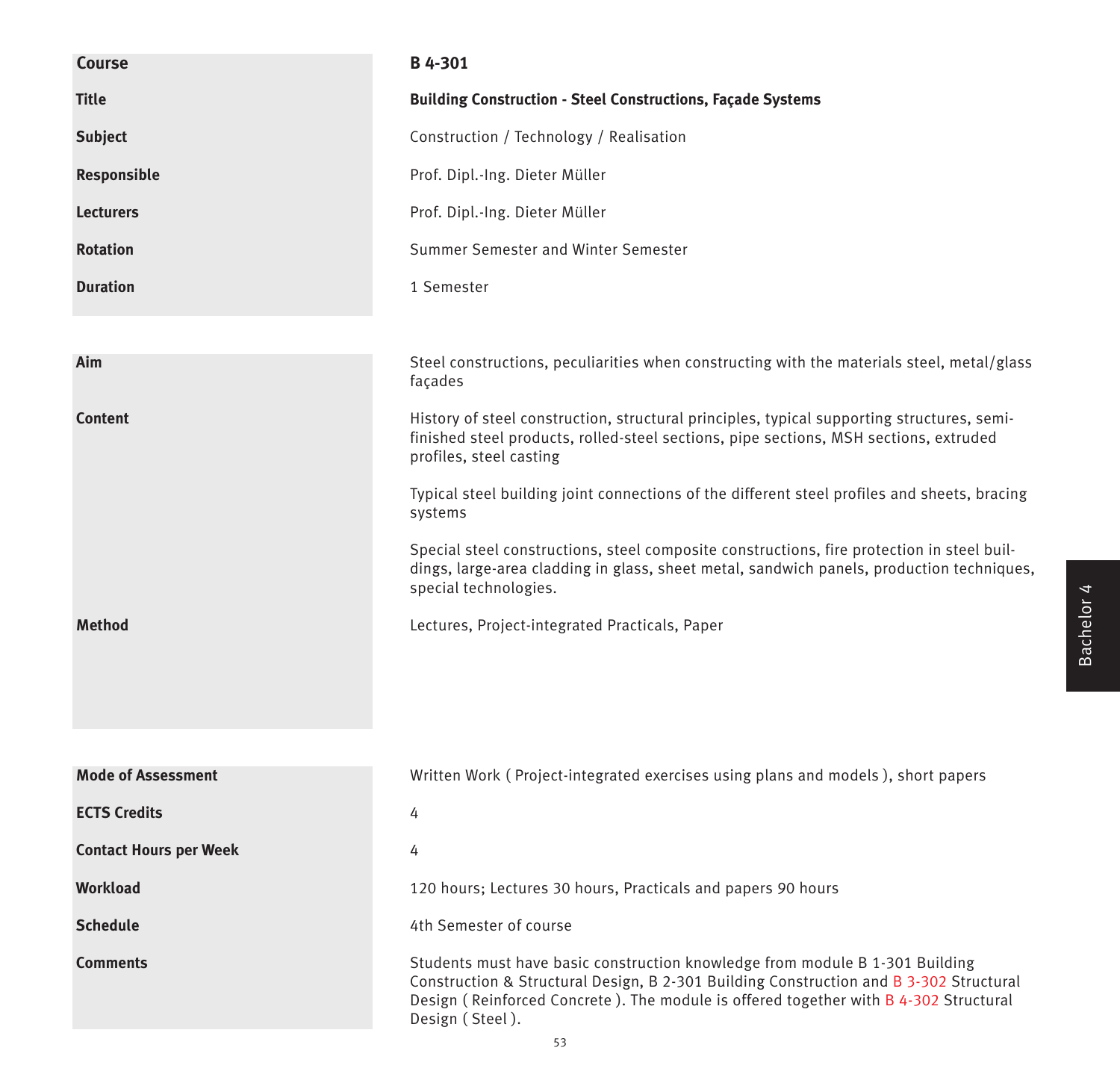| Course                        | B 4-302                                                                                                                                                                                                                                       |
|-------------------------------|-----------------------------------------------------------------------------------------------------------------------------------------------------------------------------------------------------------------------------------------------|
| <b>Title</b>                  | <b>Structural Design (Steel)</b>                                                                                                                                                                                                              |
| <b>Subject</b>                | Construction / Technology / Realisation                                                                                                                                                                                                       |
| Responsible                   | Prof. Dipl.-Ing. Walter Wilking                                                                                                                                                                                                               |
| <b>Lecturers</b>              | Prof. Dipl.-Ing. Walter Wilking                                                                                                                                                                                                               |
| <b>Rotation</b>               | Summer Semester and Winter Semester                                                                                                                                                                                                           |
| <b>Duration</b>               | 1 Semester                                                                                                                                                                                                                                    |
|                               |                                                                                                                                                                                                                                               |
| Aim                           | Tackle the load-bearing behaviour of steel constructions                                                                                                                                                                                      |
| <b>Content</b>                | Material behaviour when pressed, pulled and bent, simple static systems, continuous<br>systems, frame structures, arches, large span widths, steel ceiling systems (troughed<br>sheeting), shoring, lightweight supporting structures, joints |
| <b>Method</b>                 | Lectures, Practicals                                                                                                                                                                                                                          |
| <b>Mode of Assessment</b>     | Written Work (calculation example using a Project)                                                                                                                                                                                            |
| <b>ECTS Credits</b>           | $\overline{2}$                                                                                                                                                                                                                                |
| <b>Contact Hours per Week</b> | $\overline{2}$                                                                                                                                                                                                                                |
| Workload                      | 60 hours: Lectures 30 hours, Practicals 30 hours                                                                                                                                                                                              |
| <b>Schedule</b>               | 4th Semester                                                                                                                                                                                                                                  |
| <b>Comments</b>               |                                                                                                                                                                                                                                               |
|                               |                                                                                                                                                                                                                                               |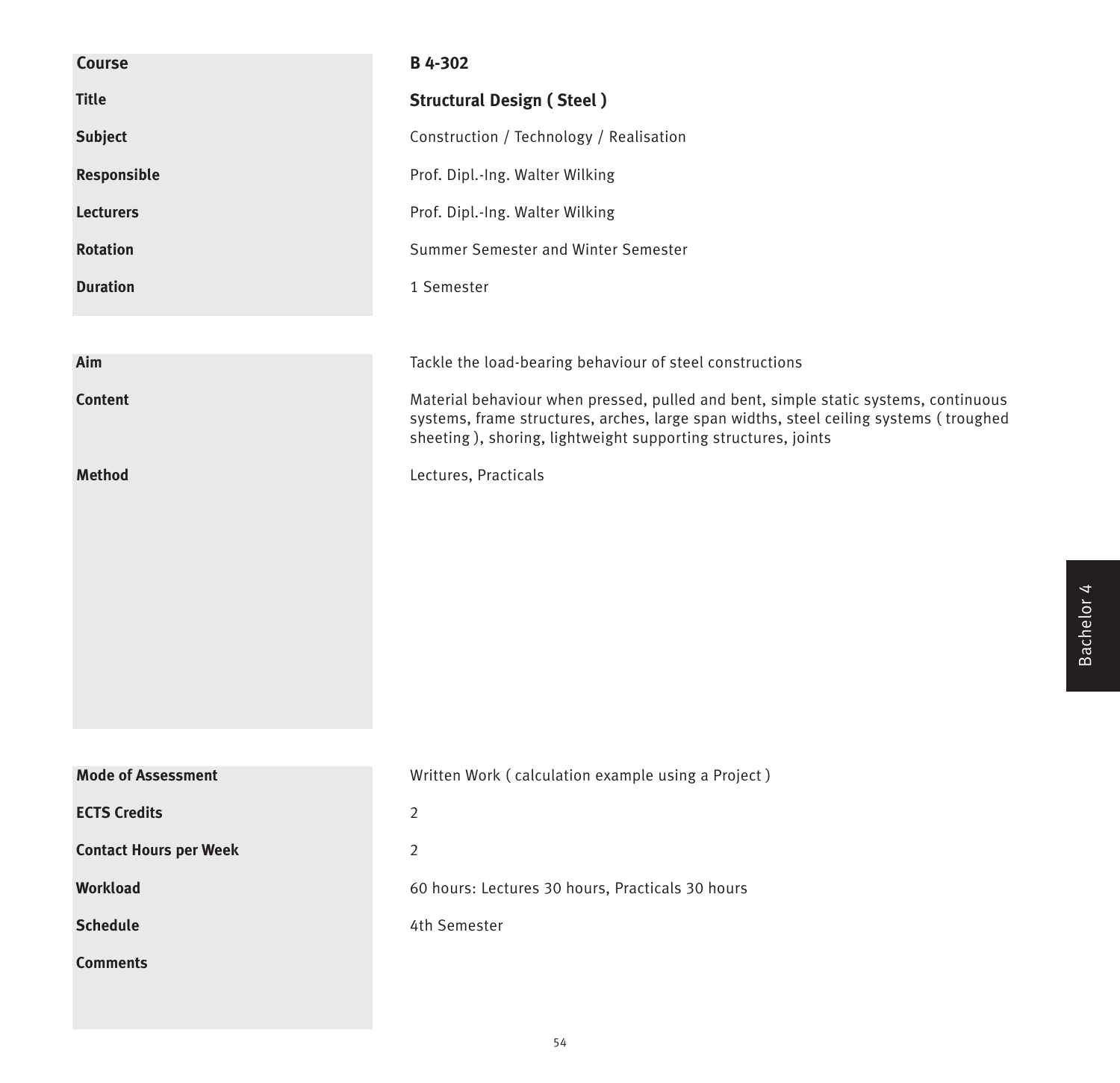| <b>Course</b>                 | B 4-310                                                                                                                                                                                                                                                      |
|-------------------------------|--------------------------------------------------------------------------------------------------------------------------------------------------------------------------------------------------------------------------------------------------------------|
| <b>Title</b>                  | <b>Construction Technologies 3</b>                                                                                                                                                                                                                           |
| <b>Subject</b>                | Construction / Technology / Realisation                                                                                                                                                                                                                      |
| Responsible                   | Prof. Dipl.-Ing. Norbert Moest, Prof. Dipl.-Ing. Günter Weber                                                                                                                                                                                                |
| <b>Lecturers</b>              | Dipl.-Ing. (FH) Franciscus Gall, Dipl.-Ing. (FH) Mario Miscioscia                                                                                                                                                                                            |
| <b>Rotation</b>               | Summer Semester and Winter Semester                                                                                                                                                                                                                          |
| <b>Duration</b>               | 1 Semester                                                                                                                                                                                                                                                   |
|                               |                                                                                                                                                                                                                                                              |
| <b>Courses</b>                | B 4-311 Building Services - Daylight - Artificial Light, Electrotechnical Systems                                                                                                                                                                            |
|                               | B 4-312 Construction Physics - Sound                                                                                                                                                                                                                         |
| <b>Learning Outcomes</b>      | Students learn the specific effects of the building services and spatial disciplines of light<br>and sound protection planning, as well as room acoustics. They gain the skills to have a<br>qualified dialogue with the appropriate specialist consultants. |
| <b>Mode of Assessment</b>     | Tests and Written Work                                                                                                                                                                                                                                       |
| <b>ECTS Credits</b>           | 4                                                                                                                                                                                                                                                            |
| <b>Contact Hours per Week</b> | 4                                                                                                                                                                                                                                                            |
| Workload                      | 120 hours                                                                                                                                                                                                                                                    |
| <b>Schedule</b>               | 4th Semester                                                                                                                                                                                                                                                 |
|                               |                                                                                                                                                                                                                                                              |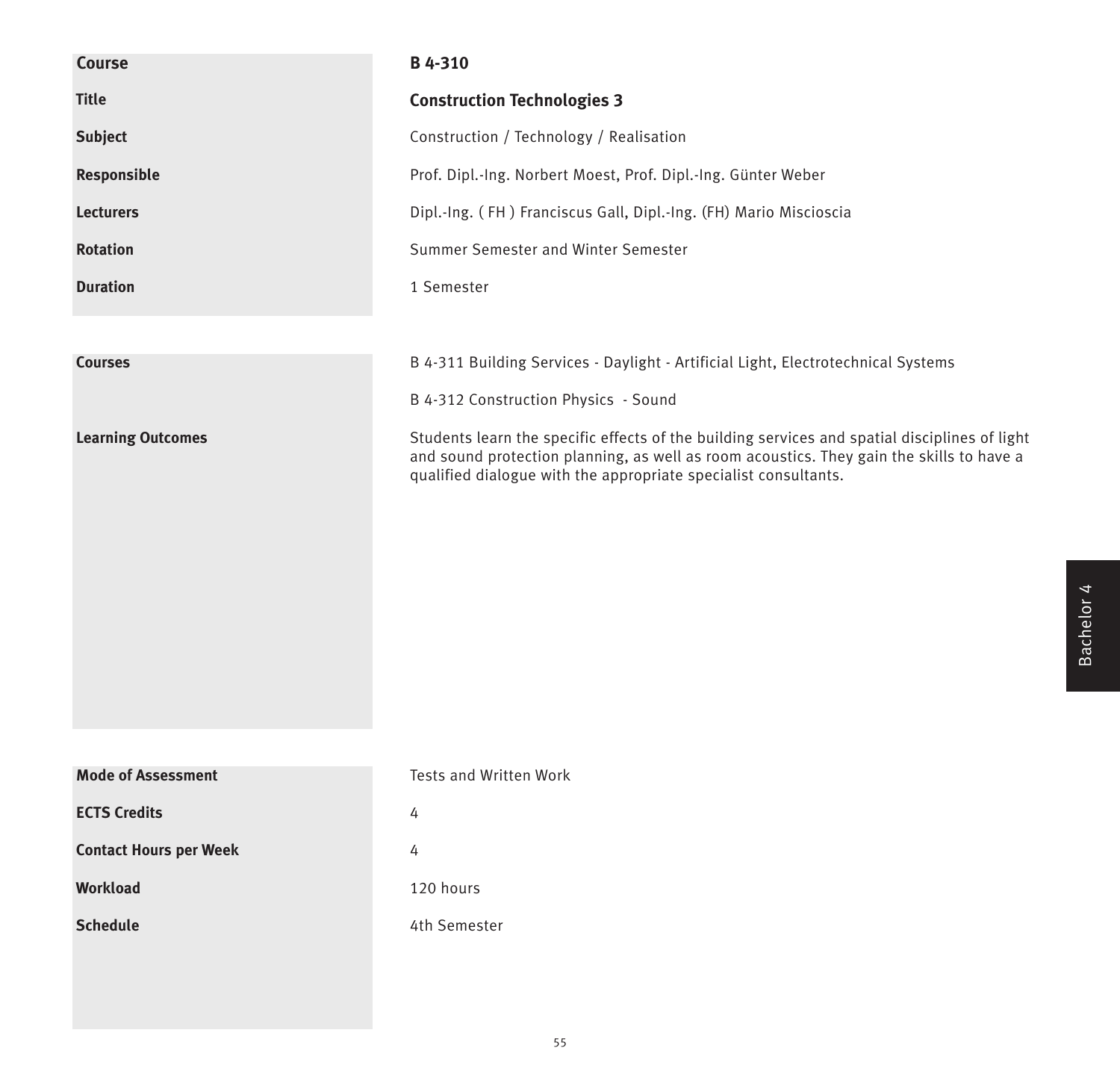| Course                          | B 4-311                                                                                                                                                                                                                                                                                                                                                                                                                             |
|---------------------------------|-------------------------------------------------------------------------------------------------------------------------------------------------------------------------------------------------------------------------------------------------------------------------------------------------------------------------------------------------------------------------------------------------------------------------------------|
| <b>Title</b>                    | <b>Building Services - Daylight - Artificial Light, Electrotechnical Systems</b>                                                                                                                                                                                                                                                                                                                                                    |
| <b>Subject</b>                  | Construction / technology / realisation                                                                                                                                                                                                                                                                                                                                                                                             |
| Responsible                     | Prof. Dipl.-Ing. Günter Weber                                                                                                                                                                                                                                                                                                                                                                                                       |
| <b>Lecturers</b>                | Dipl.-Ing. (FH) Franciscus Gall                                                                                                                                                                                                                                                                                                                                                                                                     |
| <b>Rotation</b>                 | Summer Semester and Winter Semester                                                                                                                                                                                                                                                                                                                                                                                                 |
| <b>Duration</b>                 | 1 Semester                                                                                                                                                                                                                                                                                                                                                                                                                          |
|                                 |                                                                                                                                                                                                                                                                                                                                                                                                                                     |
| Aim                             | Learn the basic terms and aspects of light planning. Become aware of the interrelations-<br>hips between visual perception, light and space.                                                                                                                                                                                                                                                                                        |
| <b>Content</b><br><b>Method</b> | To achieve qualified dialogue with specialist consultants and with consideration of light<br>technology as an integral part of architecture, the following topics are covered:<br>• Physics of light<br>• History of lighting<br>• Lamps and light<br>• Quantitative design criteria / dimensioning of light<br>• Daylight redirection<br>• New light techniques<br>• Light applications<br>Lectures, Demonstration in the Room Lab |
| <b>Mode of Assessment</b>       | Test                                                                                                                                                                                                                                                                                                                                                                                                                                |
| <b>ECTS Credits</b>             | 2                                                                                                                                                                                                                                                                                                                                                                                                                                   |
| <b>Contact Hours per Week</b>   | $\overline{2}$                                                                                                                                                                                                                                                                                                                                                                                                                      |
| <b>Workload</b>                 | 60 hours; Lectures 30 hours, preparation for test 30 hours                                                                                                                                                                                                                                                                                                                                                                          |
| <b>Schedule</b>                 | 4th semester                                                                                                                                                                                                                                                                                                                                                                                                                        |
| <b>Comments</b>                 |                                                                                                                                                                                                                                                                                                                                                                                                                                     |
|                                 |                                                                                                                                                                                                                                                                                                                                                                                                                                     |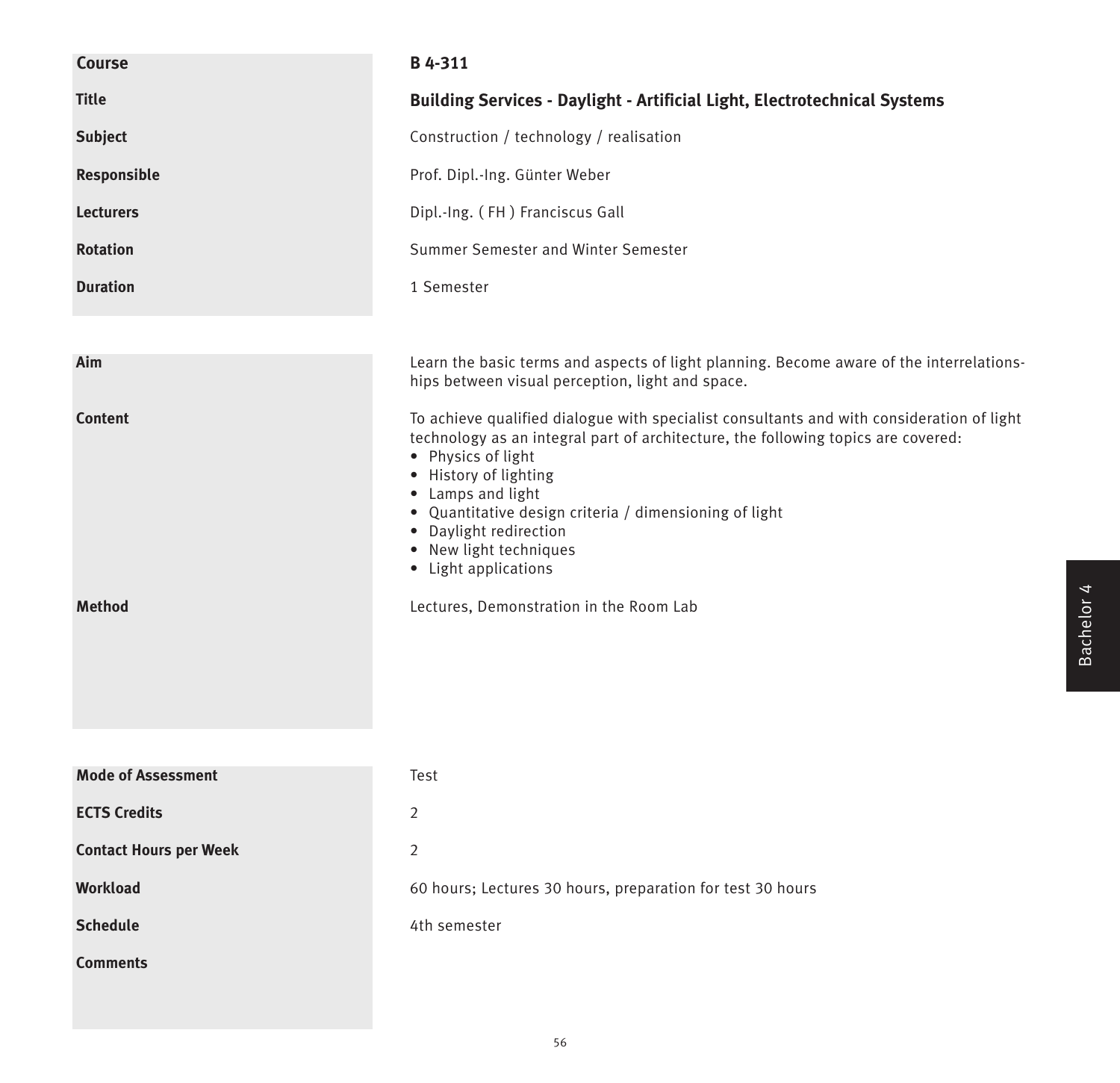| <b>Course</b>                 | B 4-312                                                                                                                                                                                                                                                                                                                                                                                                                                                                                                                                                                                                                                                                                                                                                                                                                                                                                             |
|-------------------------------|-----------------------------------------------------------------------------------------------------------------------------------------------------------------------------------------------------------------------------------------------------------------------------------------------------------------------------------------------------------------------------------------------------------------------------------------------------------------------------------------------------------------------------------------------------------------------------------------------------------------------------------------------------------------------------------------------------------------------------------------------------------------------------------------------------------------------------------------------------------------------------------------------------|
| <b>Title</b>                  | <b>Construction Physics - Sound</b>                                                                                                                                                                                                                                                                                                                                                                                                                                                                                                                                                                                                                                                                                                                                                                                                                                                                 |
| <b>Subject</b>                | Construction / Technology / Realisation                                                                                                                                                                                                                                                                                                                                                                                                                                                                                                                                                                                                                                                                                                                                                                                                                                                             |
| Responsible                   | Prof. Dipl.-Ing. Norbert Moest                                                                                                                                                                                                                                                                                                                                                                                                                                                                                                                                                                                                                                                                                                                                                                                                                                                                      |
| <b>Lecturers</b>              | Dipl.-Ing. (FH) Mario Miscioscia                                                                                                                                                                                                                                                                                                                                                                                                                                                                                                                                                                                                                                                                                                                                                                                                                                                                    |
| <b>Rotation</b>               | Summer Semester and Winter Semester                                                                                                                                                                                                                                                                                                                                                                                                                                                                                                                                                                                                                                                                                                                                                                                                                                                                 |
| <b>Duration</b>               | 1 Semester                                                                                                                                                                                                                                                                                                                                                                                                                                                                                                                                                                                                                                                                                                                                                                                                                                                                                          |
|                               |                                                                                                                                                                                                                                                                                                                                                                                                                                                                                                                                                                                                                                                                                                                                                                                                                                                                                                     |
| Aim                           | An architect must have a basic knowledge of room acoustics to be able to had a dialogue<br>with the specialist consultant. This enables the architect to create a design that already<br>incorporates solution approaches to create good acoustic conditions.<br>This also applies to sound protection - one of the most frequent construction defects - the<br>problems of which the architect must tackle in planning and execution and also must solve<br>in simple cases.                                                                                                                                                                                                                                                                                                                                                                                                                       |
| <b>Content</b>                | In addition to conveying the fundamentals of sound and the construction physics interac-<br>tions, the theoretically developed themes are demonstrated and made "audible" in prac-<br>tical demonstrations in a completely equipped lab with standards-compliant test benches.<br>The course also covers building inspection requirements in accordance with DIN 4109<br>"Sound Protection in the High-Rise", standards-compliant measuring procedure to deter-<br>mine the level of soundproofing and standardised impact sound pressure level, formula-<br>tion of the most important acoustic parameters and their measurement, plus regular refe-<br>rences to practical construction examples. The particular focus is on ensuring that the<br>architectural students gain the practical skills to incorporate sound protection and spatial<br>acoustics during the design and planning phase. |
| <b>Method</b>                 | Lectures, Lab Presentations                                                                                                                                                                                                                                                                                                                                                                                                                                                                                                                                                                                                                                                                                                                                                                                                                                                                         |
|                               |                                                                                                                                                                                                                                                                                                                                                                                                                                                                                                                                                                                                                                                                                                                                                                                                                                                                                                     |
| <b>Mode of Assessment</b>     | Test, Written Work (lab attendance certificate)                                                                                                                                                                                                                                                                                                                                                                                                                                                                                                                                                                                                                                                                                                                                                                                                                                                     |
| <b>ECTS Credits</b>           | $\overline{2}$                                                                                                                                                                                                                                                                                                                                                                                                                                                                                                                                                                                                                                                                                                                                                                                                                                                                                      |
| <b>Contact Hours per Week</b> | 2                                                                                                                                                                                                                                                                                                                                                                                                                                                                                                                                                                                                                                                                                                                                                                                                                                                                                                   |
| <b>Workload</b>               | 60 hours; Lectures 25 hours, lab presentation with private study 15 hours, Practicals 5<br>hours, exam preparation 15 hours                                                                                                                                                                                                                                                                                                                                                                                                                                                                                                                                                                                                                                                                                                                                                                         |
| <b>Schedule</b>               | 4th Semester                                                                                                                                                                                                                                                                                                                                                                                                                                                                                                                                                                                                                                                                                                                                                                                                                                                                                        |
| <b>Comments</b>               | Students can create lab records in groups on a voluntary basis, which are evaluated, tested<br>and added to the test as a bonus.                                                                                                                                                                                                                                                                                                                                                                                                                                                                                                                                                                                                                                                                                                                                                                    |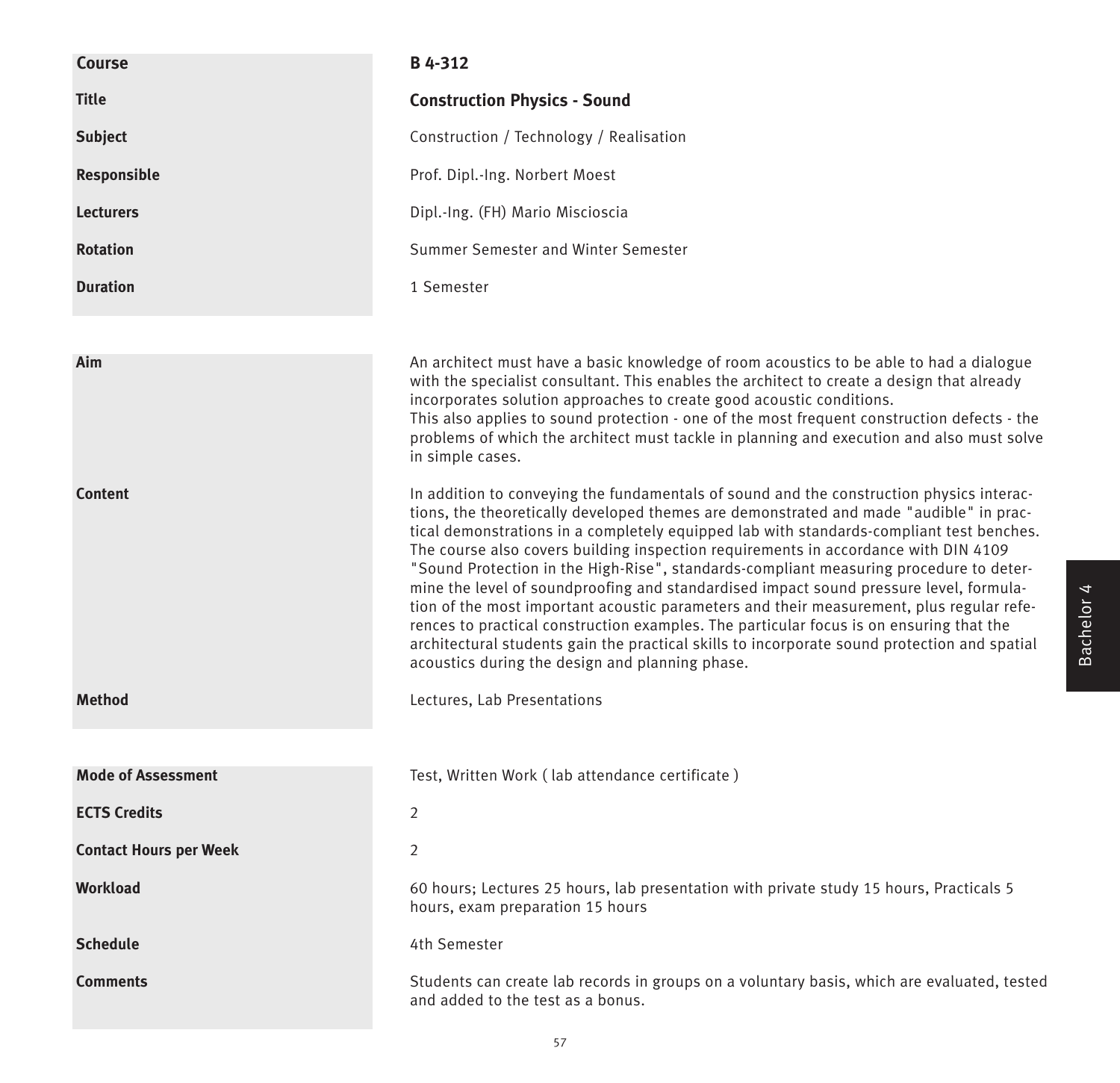| Course                        | <b>B</b> 4-400                                                                                                                                                                                                                                                                                                                                                                                             |
|-------------------------------|------------------------------------------------------------------------------------------------------------------------------------------------------------------------------------------------------------------------------------------------------------------------------------------------------------------------------------------------------------------------------------------------------------|
| <b>Title</b>                  | <b>Architectural History 3</b>                                                                                                                                                                                                                                                                                                                                                                             |
| <b>Subject</b>                | Architectural History / Design Theory                                                                                                                                                                                                                                                                                                                                                                      |
| Responsible                   | Prof. Dr.-Ing. Corinna Rohn                                                                                                                                                                                                                                                                                                                                                                                |
| <b>Lecturers</b>              | Prof. Dr.-Ing. Corinna Rohn                                                                                                                                                                                                                                                                                                                                                                                |
| <b>Rotation</b>               | Summer Semester and Winter Semester                                                                                                                                                                                                                                                                                                                                                                        |
| <b>Duration</b>               | 1 Semester                                                                                                                                                                                                                                                                                                                                                                                                 |
|                               |                                                                                                                                                                                                                                                                                                                                                                                                            |
| <b>Courses</b>                | B 4-401 Architectural History - 1900 to 1500                                                                                                                                                                                                                                                                                                                                                               |
|                               | B 4-402 Fundamentals of Historic Preservation 1 - Architectural Surveys                                                                                                                                                                                                                                                                                                                                    |
| <b>Learning Outcomes</b>      | Building on the experience from module B 2-400 Architectural History 1 and B 3-400<br>Architectural History 2, knowledge is expanded across the whole spectrum and its urban<br>planning context. Students acquire specialist and key expertise for assessment and dimen-<br>sional capture and documentation of existing historical architecture under consideration of<br>historic preservation aspects. |
| <b>Mode of Assessment</b>     | Written Work, Tests, Papers                                                                                                                                                                                                                                                                                                                                                                                |
| <b>ECTS Credits</b>           | 6                                                                                                                                                                                                                                                                                                                                                                                                          |
| <b>Contact Hours per Week</b> | 5                                                                                                                                                                                                                                                                                                                                                                                                          |
| <b>Workload</b>               | 180 hours                                                                                                                                                                                                                                                                                                                                                                                                  |
| <b>Schedule</b>               | 4th Semester                                                                                                                                                                                                                                                                                                                                                                                               |
| <b>Comments</b>               |                                                                                                                                                                                                                                                                                                                                                                                                            |
|                               |                                                                                                                                                                                                                                                                                                                                                                                                            |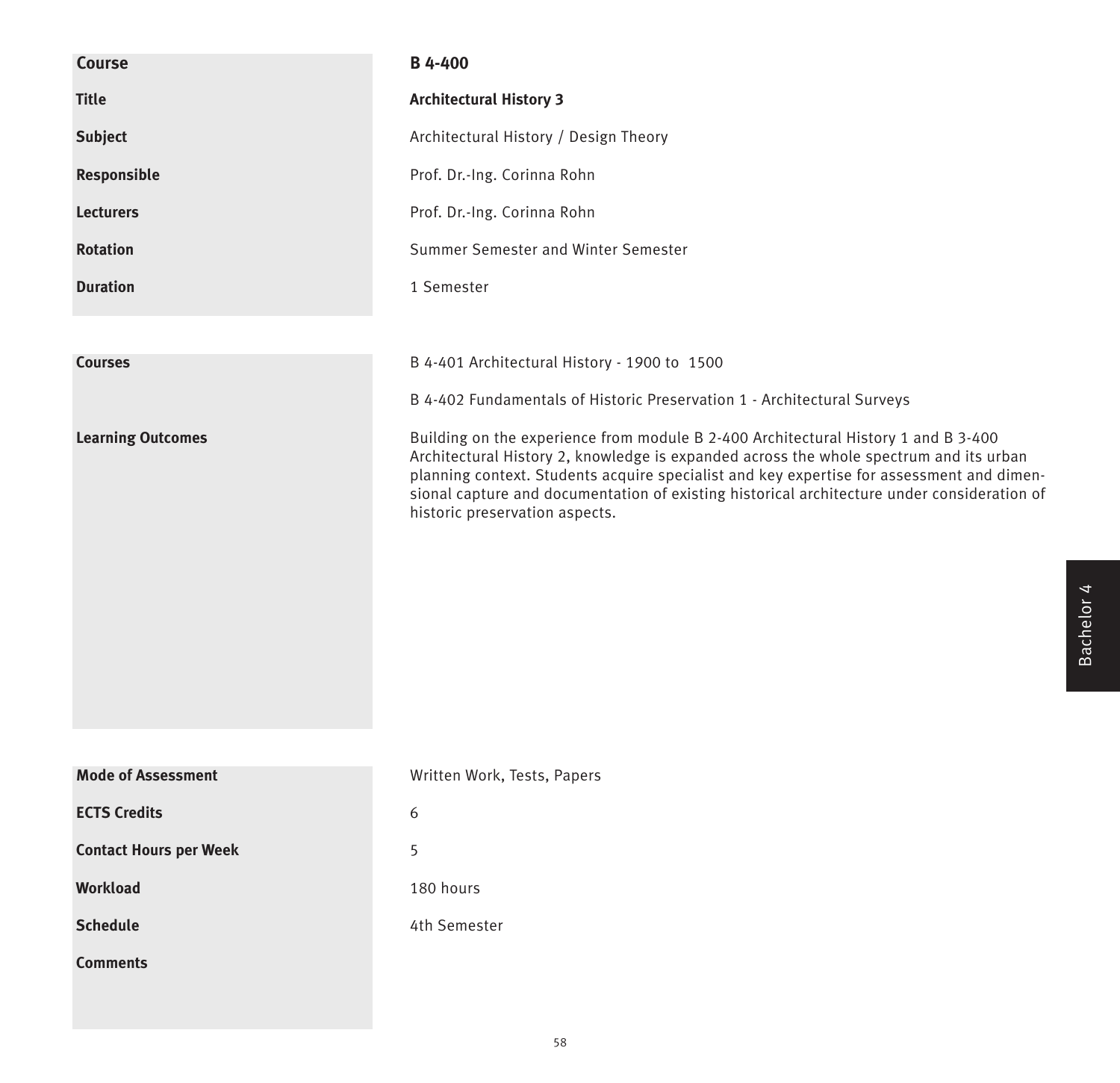| <b>Course</b>                 | B 4-401                                                                                                                                                                                                                                                                                     |
|-------------------------------|---------------------------------------------------------------------------------------------------------------------------------------------------------------------------------------------------------------------------------------------------------------------------------------------|
| <b>Title</b>                  | Architectural History - 1900-1500                                                                                                                                                                                                                                                           |
| <b>Subject</b>                | Architectural History / Design Theory                                                                                                                                                                                                                                                       |
| Responsible                   | Prof. Dr.-Ing. Corinna Rohn                                                                                                                                                                                                                                                                 |
| <b>Lecturers</b>              | Prof. Dr.-Ing. Corinna Rohn                                                                                                                                                                                                                                                                 |
| <b>Rotation</b>               | Summer Semester and Winter Semester                                                                                                                                                                                                                                                         |
| <b>Duration</b>               | 1 Semester                                                                                                                                                                                                                                                                                  |
|                               |                                                                                                                                                                                                                                                                                             |
| Aim                           | Knowledge of European architecture and its builders in connection to the relevant condi-<br>tions of the time; space and form theory, definition of essential architectural jargon; know-<br>ledge of the essential forms of construction, practise historical-critical approaches to work. |
| <b>Content</b>                | Architectural examples from the Late Middle Ages to the Renaissance, Baroque, Classicism<br>and Historicism. Classification in historical and biographical conditions.                                                                                                                      |
| <b>Method</b>                 | Seminars, Practicals, excursion                                                                                                                                                                                                                                                             |
|                               |                                                                                                                                                                                                                                                                                             |
|                               |                                                                                                                                                                                                                                                                                             |
|                               |                                                                                                                                                                                                                                                                                             |
|                               |                                                                                                                                                                                                                                                                                             |
|                               |                                                                                                                                                                                                                                                                                             |
|                               |                                                                                                                                                                                                                                                                                             |
|                               |                                                                                                                                                                                                                                                                                             |
| <b>Mode of Assessment</b>     | Paper, Test                                                                                                                                                                                                                                                                                 |
| <b>ECTS Credits</b>           | $\overline{2}$                                                                                                                                                                                                                                                                              |
| <b>Contact Hours per Week</b> | $\overline{2}$                                                                                                                                                                                                                                                                              |
| Workload                      | 60 hours; Lectures 30 hours, preparation for test 30 hours                                                                                                                                                                                                                                  |
| <b>Schedule</b>               | 4th Semester                                                                                                                                                                                                                                                                                |
| <b>Comments</b>               |                                                                                                                                                                                                                                                                                             |
|                               |                                                                                                                                                                                                                                                                                             |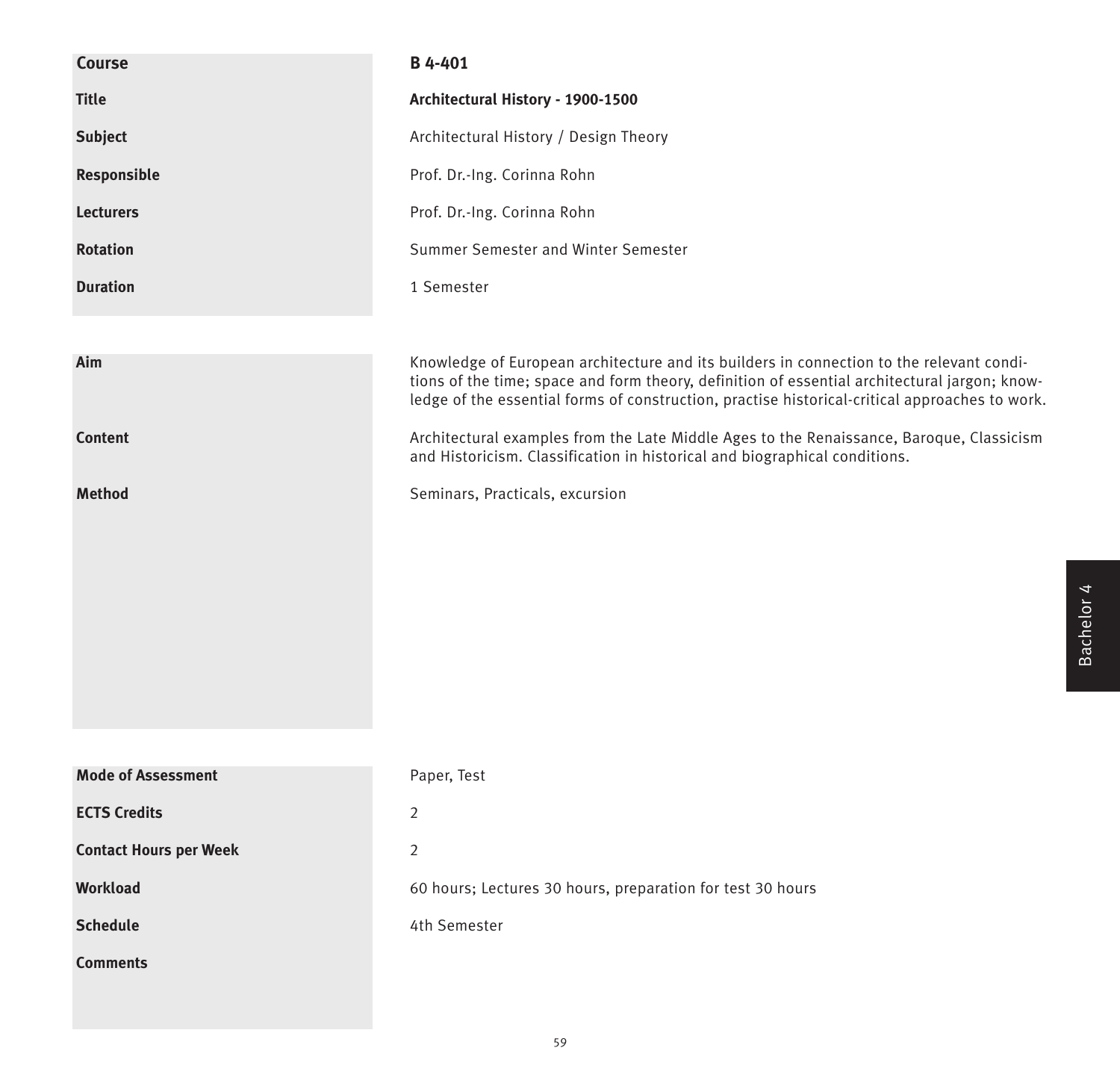| Course                        | <b>B</b> 4-402                                                                                                                                                                                   |
|-------------------------------|--------------------------------------------------------------------------------------------------------------------------------------------------------------------------------------------------|
| <b>Title</b>                  | <b>Fundamentals of Historic Preservation 1 - Architectural Surveys</b>                                                                                                                           |
| <b>Subject</b>                | Architectural History / Design Theory                                                                                                                                                            |
| Responsible                   | Prof. Dr.-Ing. Corinna Rohn                                                                                                                                                                      |
| <b>Lecturers</b>              | Prof. Dr.-Ing. Corinna Rohn                                                                                                                                                                      |
| <b>Rotation</b>               | Summer Semester and Winter Semester                                                                                                                                                              |
| <b>Duration</b>               | 4 contact hours per week (1 block week + preparation and follow-up)                                                                                                                              |
|                               |                                                                                                                                                                                                  |
| Aim                           | Analysis of existing building fabric through dimensional capture and damage identification.<br>Get to know commonly used historical constructions and materials.                                 |
| <b>Content</b>                | Architectural surveys of a straightforward object on horizontal and vertical image planes.<br>Creation of a room data sheet with details of construction. Produce a building specifica-<br>tion. |
| <b>Method</b>                 | Dimensional capture and graphic documentation; preparatory lecture on the fundamentals<br>of dimensioning.                                                                                       |
|                               |                                                                                                                                                                                                  |
|                               |                                                                                                                                                                                                  |
|                               |                                                                                                                                                                                                  |
|                               |                                                                                                                                                                                                  |
|                               |                                                                                                                                                                                                  |
| <b>Mode of Assessment</b>     | Written Work (set of plans comprising ground plan, sectional drawings etc.; room data<br>sheet and photographic documentation; building specification)                                           |
| <b>ECTS Credits</b>           | 4                                                                                                                                                                                                |
| <b>Contact Hours per Week</b> | 3                                                                                                                                                                                                |
| Workload                      | 120 hours; architectural survey on site approx. 50 hours, Lectures and preparation approx.<br>30 hours, private study approx. 40 hours                                                           |
| <b>Schedule</b>               | 4th Semester                                                                                                                                                                                     |
| <b>Comments</b>               | Block Course, 1 week on the object                                                                                                                                                               |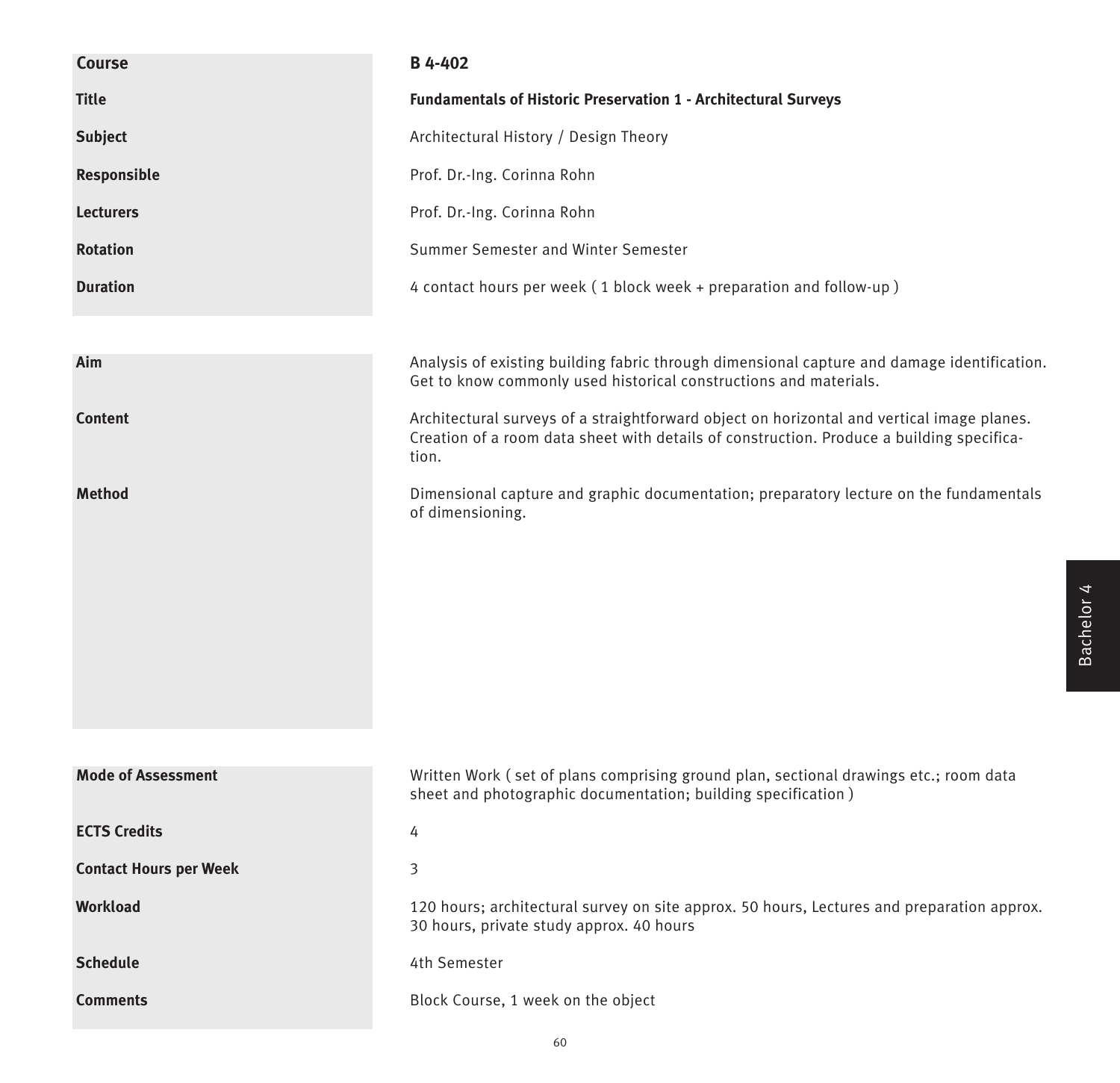| <b>Module</b>                 | B 4-600                                                                                                                                          |
|-------------------------------|--------------------------------------------------------------------------------------------------------------------------------------------------|
| <b>Title</b>                  | <b>Construction Management 1</b>                                                                                                                 |
| <b>Subject</b>                | <b>Construction Management</b>                                                                                                                   |
| Responsible                   | Prof. Dr.-Ing. Ulrich Schütz                                                                                                                     |
| <b>Lecturers</b>              | Prof. Dr.-Ing. Ulrich Schütz                                                                                                                     |
| <b>Rotation</b>               | Summer Semester and Winter Semester                                                                                                              |
| <b>Duration</b>               | 1 Semester                                                                                                                                       |
|                               |                                                                                                                                                  |
| <b>Courses</b>                | B 4-601 Cost-Effective Construction Planning                                                                                                     |
| <b>Learning Outcomes</b>      | Introduction to construction management<br>This course teaches students methodical skills and systems of rules for cost-effective plan-<br>ning. |
| <b>Mode of Assessment</b>     | Written Work and Papers                                                                                                                          |
| <b>ECTS Credits</b>           | 4                                                                                                                                                |
| <b>Contact Hours per Week</b> | $\mathfrak{Z}$                                                                                                                                   |
| Workload                      | 120 hours, Lectures 30 hours, Practicals, preparation, colloquium 90 hours                                                                       |
| <b>Schedule</b>               | 4th Semester                                                                                                                                     |
|                               |                                                                                                                                                  |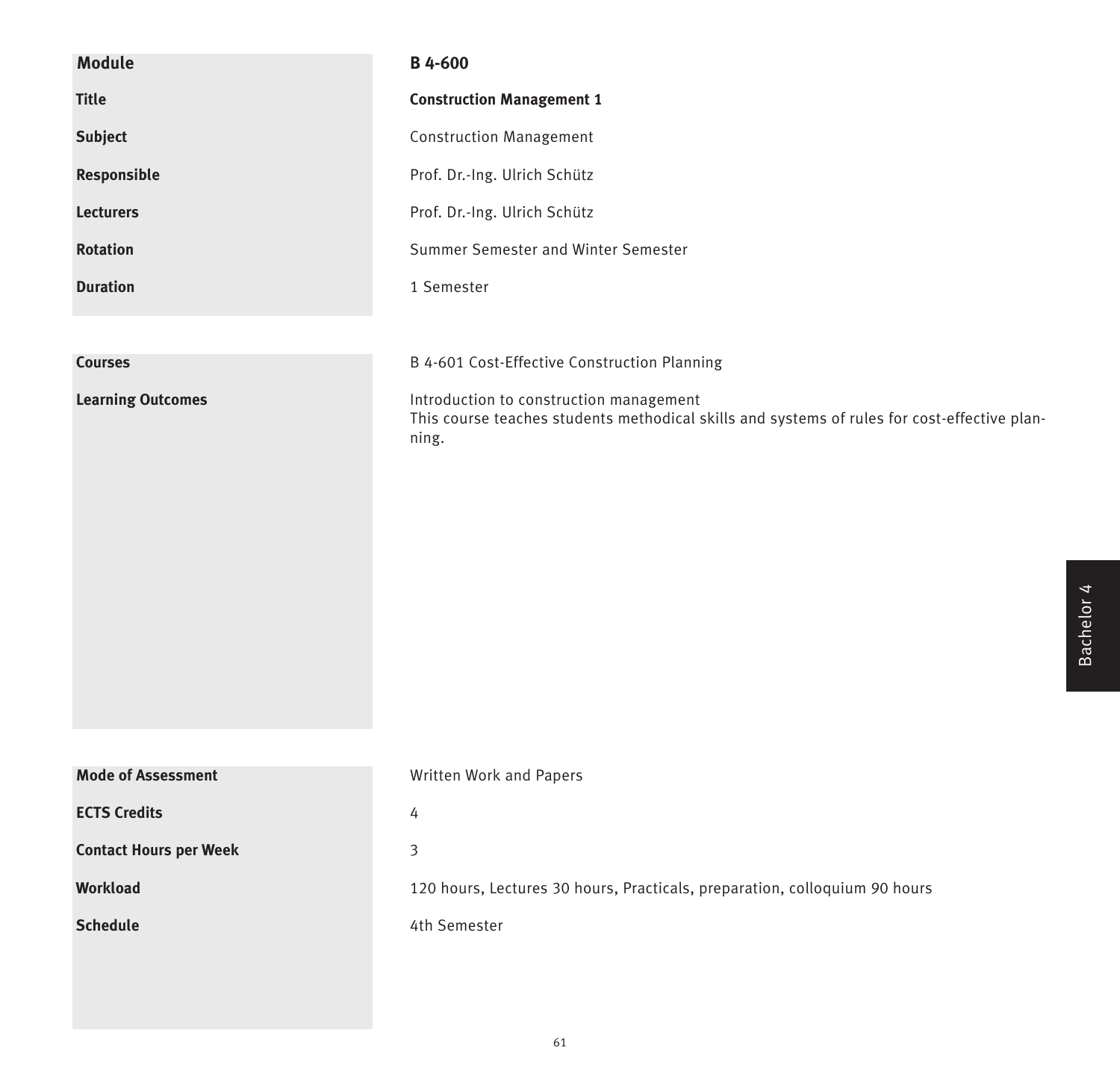| <b>Course</b>                 | B 4-601                                                                                                                                                                                                                                                                                                                                                                                                                                                                                                                         |
|-------------------------------|---------------------------------------------------------------------------------------------------------------------------------------------------------------------------------------------------------------------------------------------------------------------------------------------------------------------------------------------------------------------------------------------------------------------------------------------------------------------------------------------------------------------------------|
| <b>Title</b>                  | <b>Cost-Effective Construction Planning</b>                                                                                                                                                                                                                                                                                                                                                                                                                                                                                     |
| <b>Subject</b>                | <b>Construction Management</b>                                                                                                                                                                                                                                                                                                                                                                                                                                                                                                  |
| Responsible                   | Prof. Dr.-Ing. Ulrich Schütz                                                                                                                                                                                                                                                                                                                                                                                                                                                                                                    |
| <b>Lecturers</b>              | Prof. Dr.-Ing. Ulrich Schütz                                                                                                                                                                                                                                                                                                                                                                                                                                                                                                    |
| <b>Rotation</b>               | Summer Semester and Winter Semester                                                                                                                                                                                                                                                                                                                                                                                                                                                                                             |
| <b>Duration</b>               | 1 Semester                                                                                                                                                                                                                                                                                                                                                                                                                                                                                                                      |
|                               |                                                                                                                                                                                                                                                                                                                                                                                                                                                                                                                                 |
| Aim<br><b>Content</b>         | The course teaches students methodical skills with regard to the client's most important<br>goals for cost-effective planning. This includes:<br>• Land utilisation planning (DIN 277, gif, II. Residential Space Ordinance - WoFlV)<br>• Cost estimations (DIN 276, DIN 18960)<br>• Scheduling (knowledge of Project flows, methodical expertise in network planning)<br>Students work in Project groups on a design for a high-rise Project that one of them has                                                              |
|                               | created in the course of a Project. They create a feasibility study for this Project, which<br>shows the client's most important goals (from an economic perspective):<br>• Space codification and surveying - then review of space efficiency<br>• Rough assessment of compliance with the specifications from the building planning<br>• Rough cost estimation by usage area in reference to DIN 276<br>• Framework time scheduling across all phases from the client's first thoughts to<br>commissioning and first time use |
| <b>Method</b>                 | Lectures, Practicals, Colloquiums                                                                                                                                                                                                                                                                                                                                                                                                                                                                                               |
| <b>Mode of Assessment</b>     | Written Work and Papers (presentation of work at the end of the block course)                                                                                                                                                                                                                                                                                                                                                                                                                                                   |
| <b>ECTS Credits</b>           | 4                                                                                                                                                                                                                                                                                                                                                                                                                                                                                                                               |
| <b>Contact Hours per Week</b> | 3                                                                                                                                                                                                                                                                                                                                                                                                                                                                                                                               |
| Workload                      | 120 hours, Lectures 30 hours, Practicals, preparation, colloquium 90 hours                                                                                                                                                                                                                                                                                                                                                                                                                                                      |
| <b>Schedule</b>               | 4th Semester                                                                                                                                                                                                                                                                                                                                                                                                                                                                                                                    |
| <b>Comments</b>               |                                                                                                                                                                                                                                                                                                                                                                                                                                                                                                                                 |
|                               |                                                                                                                                                                                                                                                                                                                                                                                                                                                                                                                                 |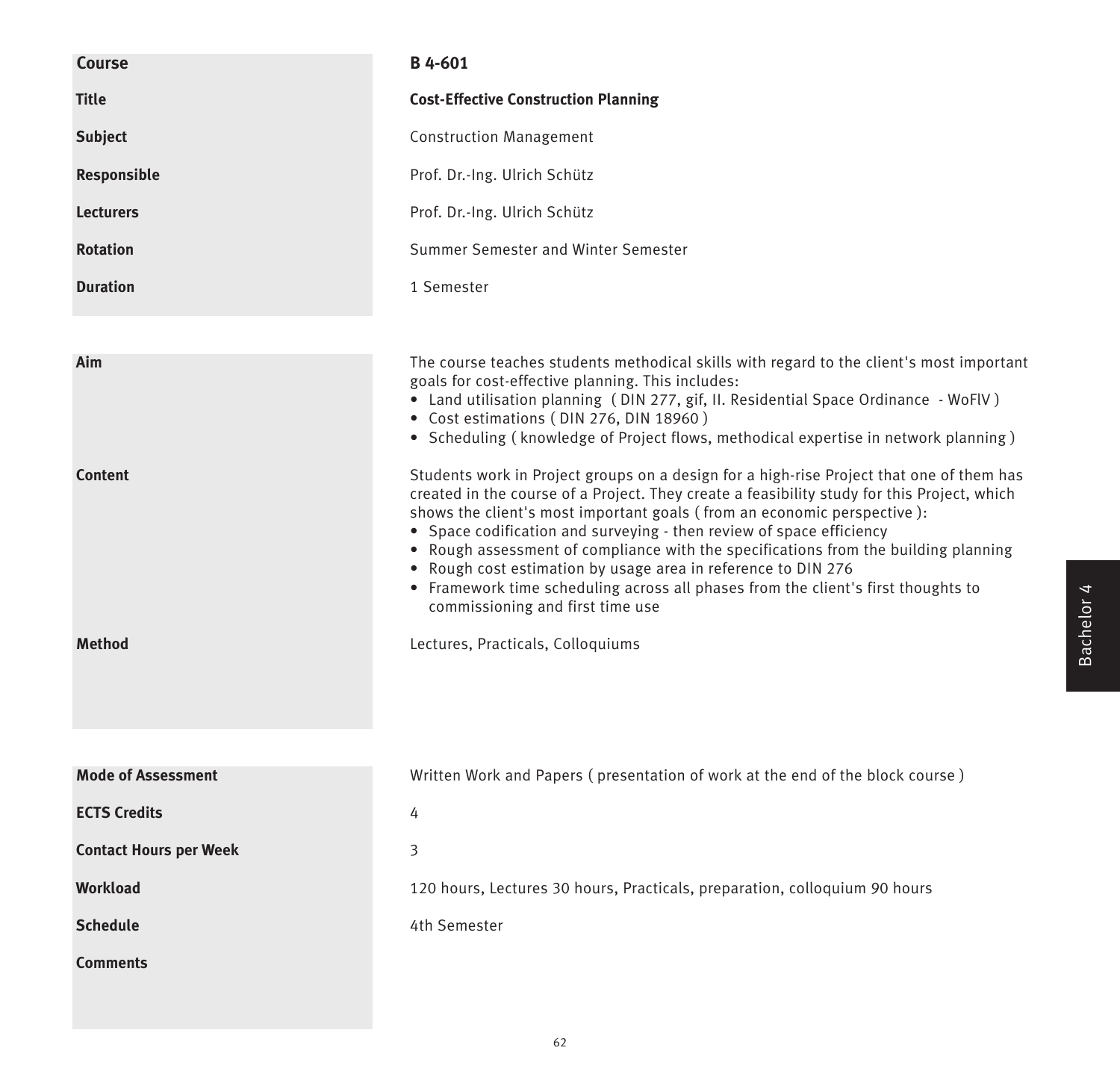| <b>Module</b>                 | <b>B</b> 5-100                                                                                                                                                                                                                                                                                                                                                                                                                                                            |
|-------------------------------|---------------------------------------------------------------------------------------------------------------------------------------------------------------------------------------------------------------------------------------------------------------------------------------------------------------------------------------------------------------------------------------------------------------------------------------------------------------------------|
| <b>Title</b>                  | <b>Project Spatial Design</b>                                                                                                                                                                                                                                                                                                                                                                                                                                             |
| <b>Subject</b>                | Design Theory                                                                                                                                                                                                                                                                                                                                                                                                                                                             |
| Responsible                   | Prof. Dipl.-Ing. Günter Weber                                                                                                                                                                                                                                                                                                                                                                                                                                             |
| <b>Lecturers</b>              | Prof. Dipl.-Ing. Günter Weber, N.N.                                                                                                                                                                                                                                                                                                                                                                                                                                       |
| <b>Rotation</b>               | Summer Semester and Winter Semester                                                                                                                                                                                                                                                                                                                                                                                                                                       |
| <b>Duration</b>               | 1 Semester                                                                                                                                                                                                                                                                                                                                                                                                                                                                |
|                               |                                                                                                                                                                                                                                                                                                                                                                                                                                                                           |
| <b>Courses</b>                | B 5-101 Project Spatial Design, Designing Interior Situations                                                                                                                                                                                                                                                                                                                                                                                                             |
|                               | B 5-102 Interior Design                                                                                                                                                                                                                                                                                                                                                                                                                                                   |
| <b>Learning Outcomes</b>      | The experience from Project modules B 2-100, B 3-100 and B 4-100 is expanded through<br>practical exercises on spatial design. Advanced knowledge with regard to the interactions<br>between interiors and the user, as well as between the spatial arrangement of elements<br>and the individual's capacity to act. Ability to analyse design concepts arising from com-<br>plex interior situations. Awareness of quantitative and qualitative aspects of the material. |
| <b>Mode of Assessment</b>     | Written Work                                                                                                                                                                                                                                                                                                                                                                                                                                                              |
| <b>ECTS Credits</b>           | 12                                                                                                                                                                                                                                                                                                                                                                                                                                                                        |
| <b>Contact Hours per Week</b> | 8                                                                                                                                                                                                                                                                                                                                                                                                                                                                         |
| <b>Workload</b>               | 360 hours                                                                                                                                                                                                                                                                                                                                                                                                                                                                 |
| <b>Schedule</b>               | 5th Semester                                                                                                                                                                                                                                                                                                                                                                                                                                                              |
|                               |                                                                                                                                                                                                                                                                                                                                                                                                                                                                           |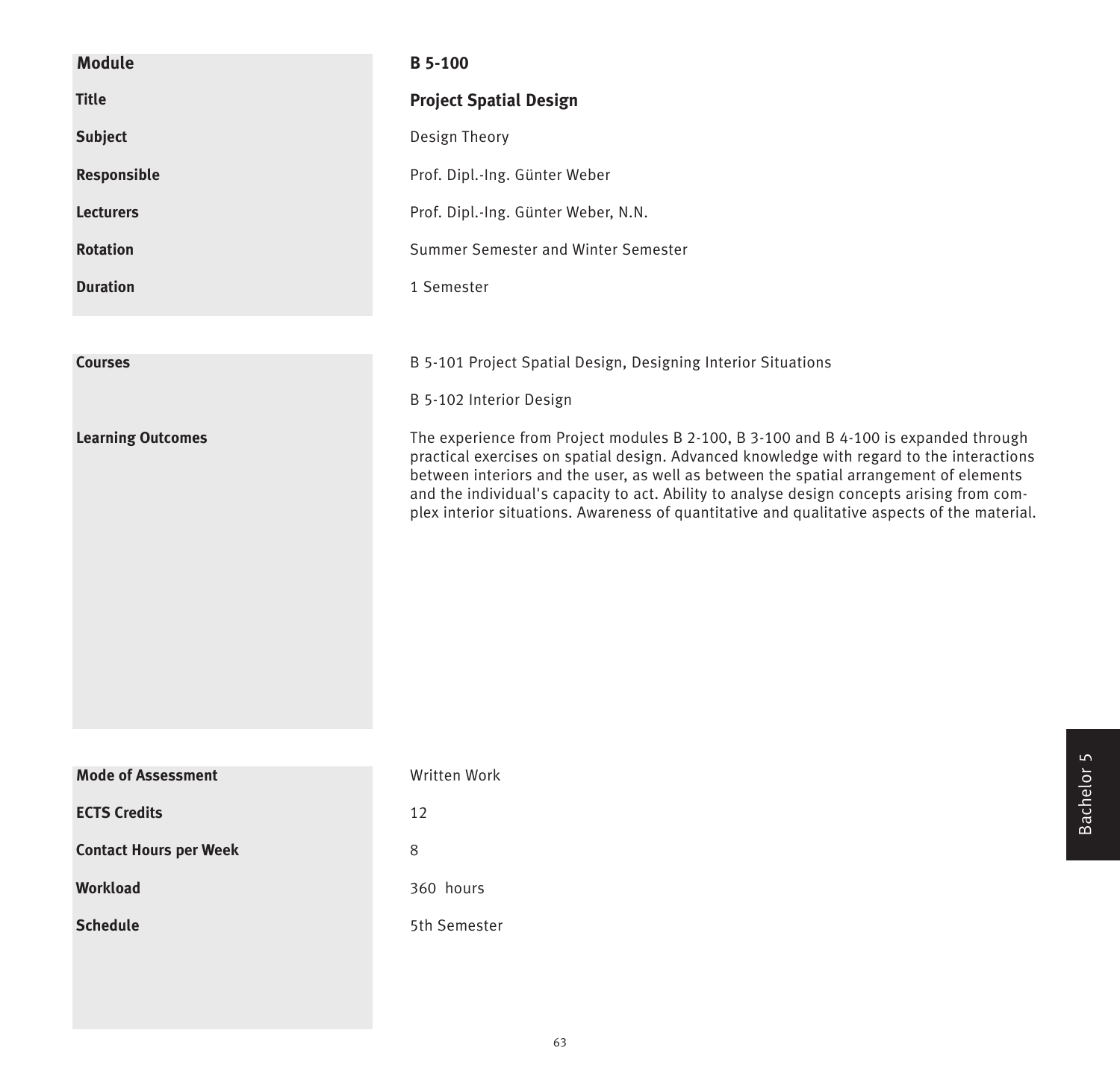| Course                        | B 5-101                                                                                                                                                                                                                                                                                                                                                                                                                          |
|-------------------------------|----------------------------------------------------------------------------------------------------------------------------------------------------------------------------------------------------------------------------------------------------------------------------------------------------------------------------------------------------------------------------------------------------------------------------------|
| <b>Title</b>                  | <b>Project Spatial Design - Designing Interior Situations</b>                                                                                                                                                                                                                                                                                                                                                                    |
| <b>Subject</b>                | Design Theory                                                                                                                                                                                                                                                                                                                                                                                                                    |
| Responsible                   | Prof. Dipl.-Ing. Günter Weber                                                                                                                                                                                                                                                                                                                                                                                                    |
| <b>Lecturers</b>              | Prof. Dipl.-Ing. Günter Weber, N.N.                                                                                                                                                                                                                                                                                                                                                                                              |
| <b>Rotation</b>               | Summer Semester and Winter Semester                                                                                                                                                                                                                                                                                                                                                                                              |
| <b>Duration</b>               | 1 Semester                                                                                                                                                                                                                                                                                                                                                                                                                       |
|                               |                                                                                                                                                                                                                                                                                                                                                                                                                                  |
| Aim                           | Ability to create interior design concepts. Deliberate use of material, colour, structure, tex-<br>ture within an overall concept. Use of artificial and natural light as an integral part of the<br>design. Learn the particular types of representation of the morphogenetic construction<br>(colour and material collage, interior model, developed view of walls, reflected ceiling<br>plans )                               |
| <b>Content</b>                | Development of design tasks with an interior focus. Discussion of the aspects of space<br>allocation and overcrowding, plus routeing and hierarchisation. Treatment of the architec-<br>tural element of stairs under consideration of conceptual, functional and choreographical<br>aspects. Specific discussion of the functional and atmospheric requirements of interior<br>spaces (work, sport, sales, health, gastronomy ) |
| <b>Method</b>                 | Project Design, Excursions, Workshops                                                                                                                                                                                                                                                                                                                                                                                            |
|                               |                                                                                                                                                                                                                                                                                                                                                                                                                                  |
| <b>Mode of Assessment</b>     | Drawings, interior model, colour and material collage, oral presentation                                                                                                                                                                                                                                                                                                                                                         |
| <b>ECTS Credits</b>           | 8                                                                                                                                                                                                                                                                                                                                                                                                                                |
| <b>Contact Hours per Week</b> | 6                                                                                                                                                                                                                                                                                                                                                                                                                                |
| Workload                      | 240 hours; 90 hours of group work and individual tuition; 150 hours<br>private study on plans and models                                                                                                                                                                                                                                                                                                                         |
| <b>Schedule</b>               | 5th Semester                                                                                                                                                                                                                                                                                                                                                                                                                     |
| <b>Comments</b>               |                                                                                                                                                                                                                                                                                                                                                                                                                                  |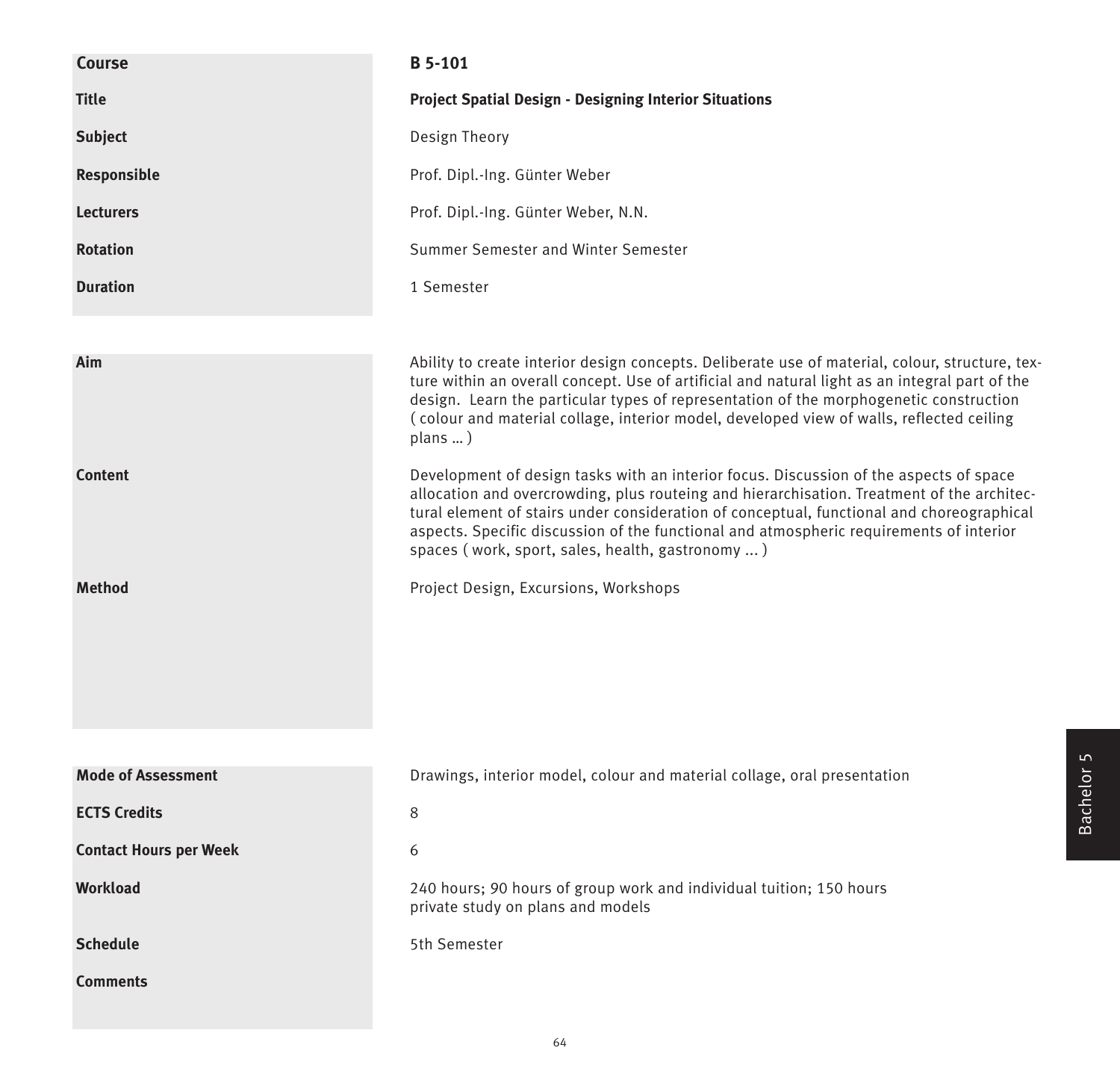| <b>Course</b>                 | B 5-102                                                                                                                                                                                                                                                                                                                                                                                                                                                                                                                                                           |
|-------------------------------|-------------------------------------------------------------------------------------------------------------------------------------------------------------------------------------------------------------------------------------------------------------------------------------------------------------------------------------------------------------------------------------------------------------------------------------------------------------------------------------------------------------------------------------------------------------------|
| <b>Title</b>                  | <b>Interior Design</b>                                                                                                                                                                                                                                                                                                                                                                                                                                                                                                                                            |
| <b>Subject</b>                | Interior Design Theory / Project Module                                                                                                                                                                                                                                                                                                                                                                                                                                                                                                                           |
| Responsible                   | Prof. Dipl.-Ing. Günter Weber                                                                                                                                                                                                                                                                                                                                                                                                                                                                                                                                     |
| <b>Lecturers</b>              | Prof. Dipl.-Ing. Günter Weber                                                                                                                                                                                                                                                                                                                                                                                                                                                                                                                                     |
| <b>Rotation</b>               | Summer Semester and Winter Semester                                                                                                                                                                                                                                                                                                                                                                                                                                                                                                                               |
| <b>Duration</b>               | 1 Semester                                                                                                                                                                                                                                                                                                                                                                                                                                                                                                                                                        |
|                               |                                                                                                                                                                                                                                                                                                                                                                                                                                                                                                                                                                   |
| Aim                           | Demonstrate the specific requirement profile based on the constituent factors of the space<br>(space and form - spatial differentiation - spatial connections - space-limiting elements).<br>Advanced discussion of themes of interior routeing, plus the interrelationships of material,<br>colour, texture and structure.                                                                                                                                                                                                                                       |
| <b>Content</b>                | Students will acquire advanced knowledge with regard to the interactions between the<br>interior and the user, as well as between the spatial arrangement of elements and the indi-<br>vidual's capacity to act. Ability to analyse design concepts arising from complex interior<br>situations. Awareness of quantitative and qualitative aspects of the material. Presentation<br>of innovative material applications of the morphogenetic construction in conjunction with<br>changing themes (e.g. working environments, learning environments, stairwells ). |
| <b>Method</b>                 | Lectures, course-related Exercises                                                                                                                                                                                                                                                                                                                                                                                                                                                                                                                                |
|                               |                                                                                                                                                                                                                                                                                                                                                                                                                                                                                                                                                                   |
| <b>Mode of Assessment</b>     | Written Work (course-related exercises)                                                                                                                                                                                                                                                                                                                                                                                                                                                                                                                           |
| <b>ECTS Credits</b>           | 4                                                                                                                                                                                                                                                                                                                                                                                                                                                                                                                                                                 |
| <b>Contact Hours per Week</b> | $\overline{2}$                                                                                                                                                                                                                                                                                                                                                                                                                                                                                                                                                    |
| <b>Workload</b>               | 120 hours; Lectures 30 hours, Practicals, preparation for class exercises 90 hours                                                                                                                                                                                                                                                                                                                                                                                                                                                                                |
| <b>Schedule</b>               | 5th Semester                                                                                                                                                                                                                                                                                                                                                                                                                                                                                                                                                      |
| <b>Comments</b>               |                                                                                                                                                                                                                                                                                                                                                                                                                                                                                                                                                                   |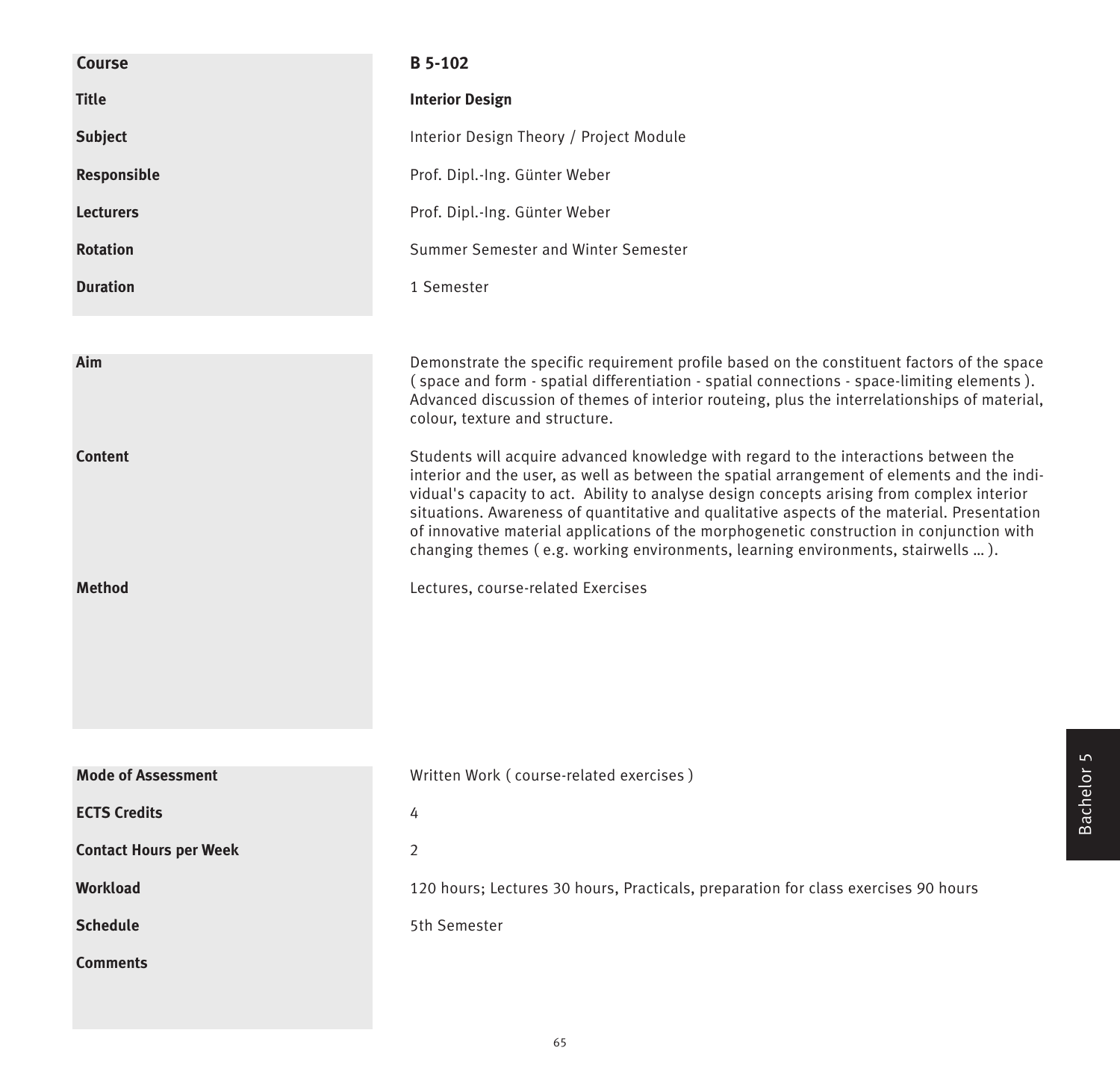| Course                        | <b>B</b> 5-200                                                                                                                                                                                                                                                                                                                                                                              |
|-------------------------------|---------------------------------------------------------------------------------------------------------------------------------------------------------------------------------------------------------------------------------------------------------------------------------------------------------------------------------------------------------------------------------------------|
| <b>Title</b>                  | <b>Building Theory 2</b>                                                                                                                                                                                                                                                                                                                                                                    |
| <b>Subject</b>                | Building Theory / Architectural Design / Urban Design                                                                                                                                                                                                                                                                                                                                       |
| Responsible                   | Prof. Dipl.-Ing. Volker Kleinekort                                                                                                                                                                                                                                                                                                                                                          |
| <b>Lecturers</b>              | Prof. Dipl.-Ing. Volker Kleinekort                                                                                                                                                                                                                                                                                                                                                          |
| <b>Rotation</b>               | Summer Semester and Winter Semester                                                                                                                                                                                                                                                                                                                                                         |
| <b>Duration</b>               | 1 Semester                                                                                                                                                                                                                                                                                                                                                                                  |
|                               |                                                                                                                                                                                                                                                                                                                                                                                             |
| <b>Courses</b>                | B 5-201 Building Theory 2 - Public Structures                                                                                                                                                                                                                                                                                                                                               |
|                               | B 5-202 Urban Planning - Rural/Urban Space                                                                                                                                                                                                                                                                                                                                                  |
| <b>Learning Outcomes</b>      | The module Building Theory 2 links the themes of public building - urban planning - rural<br>space and gives students the specialist skills for architects and rural architects in this<br>planning field. The course ensures that students have an understanding beyond purely<br>architecture-specific planning content and are able to use their knowledge in related<br>planning tasks. |
| <b>Mode of Assessment</b>     | Written Work (building analysis, attendance and notes)                                                                                                                                                                                                                                                                                                                                      |
| <b>ECTS Credits</b>           | 4                                                                                                                                                                                                                                                                                                                                                                                           |
| <b>Contact Hours per Week</b> | 4                                                                                                                                                                                                                                                                                                                                                                                           |
| Workload                      | 120 hours                                                                                                                                                                                                                                                                                                                                                                                   |
| <b>Schedule</b>               | 5th Semester                                                                                                                                                                                                                                                                                                                                                                                |
|                               |                                                                                                                                                                                                                                                                                                                                                                                             |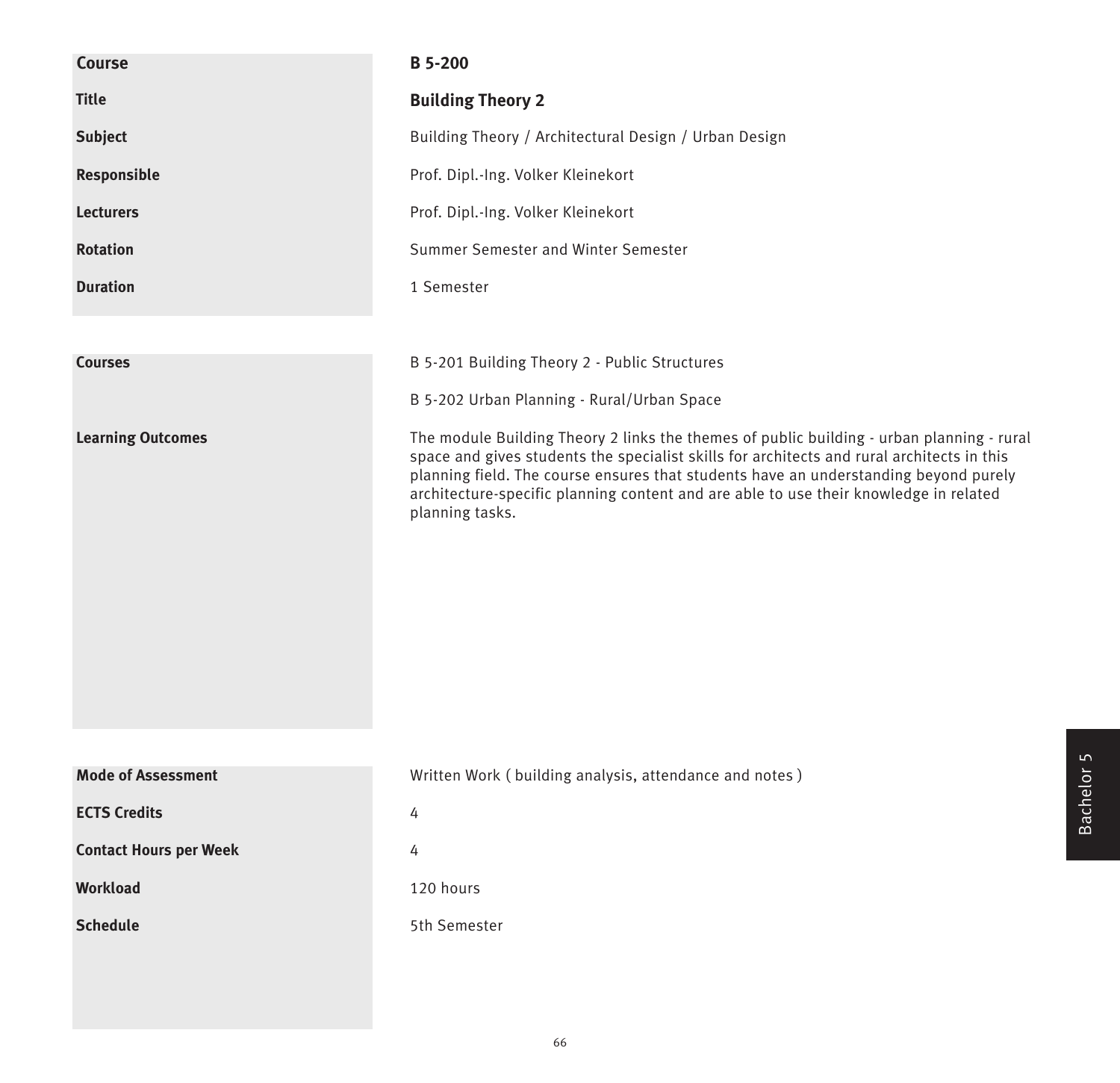| <b>Course</b>                 | <b>B</b> 5-201                                                                                                                                                                                                                                                                                                                        |
|-------------------------------|---------------------------------------------------------------------------------------------------------------------------------------------------------------------------------------------------------------------------------------------------------------------------------------------------------------------------------------|
| <b>Title</b>                  | <b>Building Theory 2 - Public Structures</b>                                                                                                                                                                                                                                                                                          |
| <b>Subject</b>                | Building Theory / Architectural Design / Urban Design                                                                                                                                                                                                                                                                                 |
| Responsible                   | Prof. Dipl.-Ing. Volker Kleinekort                                                                                                                                                                                                                                                                                                    |
| <b>Lecturers</b>              | Prof. Dipl.-Ing. Volker Kleinekort                                                                                                                                                                                                                                                                                                    |
| <b>Rotation</b>               | Summer Semester and Winter Semester                                                                                                                                                                                                                                                                                                   |
| <b>Duration</b>               | 1 Semester                                                                                                                                                                                                                                                                                                                            |
|                               |                                                                                                                                                                                                                                                                                                                                       |
| Aim                           | Learn the typologies in the field of school construction, museums, sport and transport faci-<br>lities.                                                                                                                                                                                                                               |
| <b>Content</b>                | Understand the congruence between usage and structural design. Acquisition of basic kno-<br>wledge in conjunction with spatial, structural and constructive aspects.<br>Typological and analytical consideration of various construction tasks using prominent<br>architectural examples. Convey the legalities of building typology. |
| <b>Method</b>                 | Lectures                                                                                                                                                                                                                                                                                                                              |
|                               |                                                                                                                                                                                                                                                                                                                                       |
|                               |                                                                                                                                                                                                                                                                                                                                       |
|                               |                                                                                                                                                                                                                                                                                                                                       |
|                               |                                                                                                                                                                                                                                                                                                                                       |
|                               |                                                                                                                                                                                                                                                                                                                                       |
|                               |                                                                                                                                                                                                                                                                                                                                       |
| <b>Mode of Assessment</b>     | Written Work (building analysis)                                                                                                                                                                                                                                                                                                      |
| <b>ECTS Credits</b>           | $\overline{2}$                                                                                                                                                                                                                                                                                                                        |
| <b>Contact Hours per Week</b> | $\overline{2}$                                                                                                                                                                                                                                                                                                                        |
| <b>Workload</b>               | 60 hours, Lectures 30 hours, building analysis and follow-up 30 hours                                                                                                                                                                                                                                                                 |
| <b>Schedule</b>               | 5th Semester                                                                                                                                                                                                                                                                                                                          |
| <b>Comments</b>               |                                                                                                                                                                                                                                                                                                                                       |
|                               |                                                                                                                                                                                                                                                                                                                                       |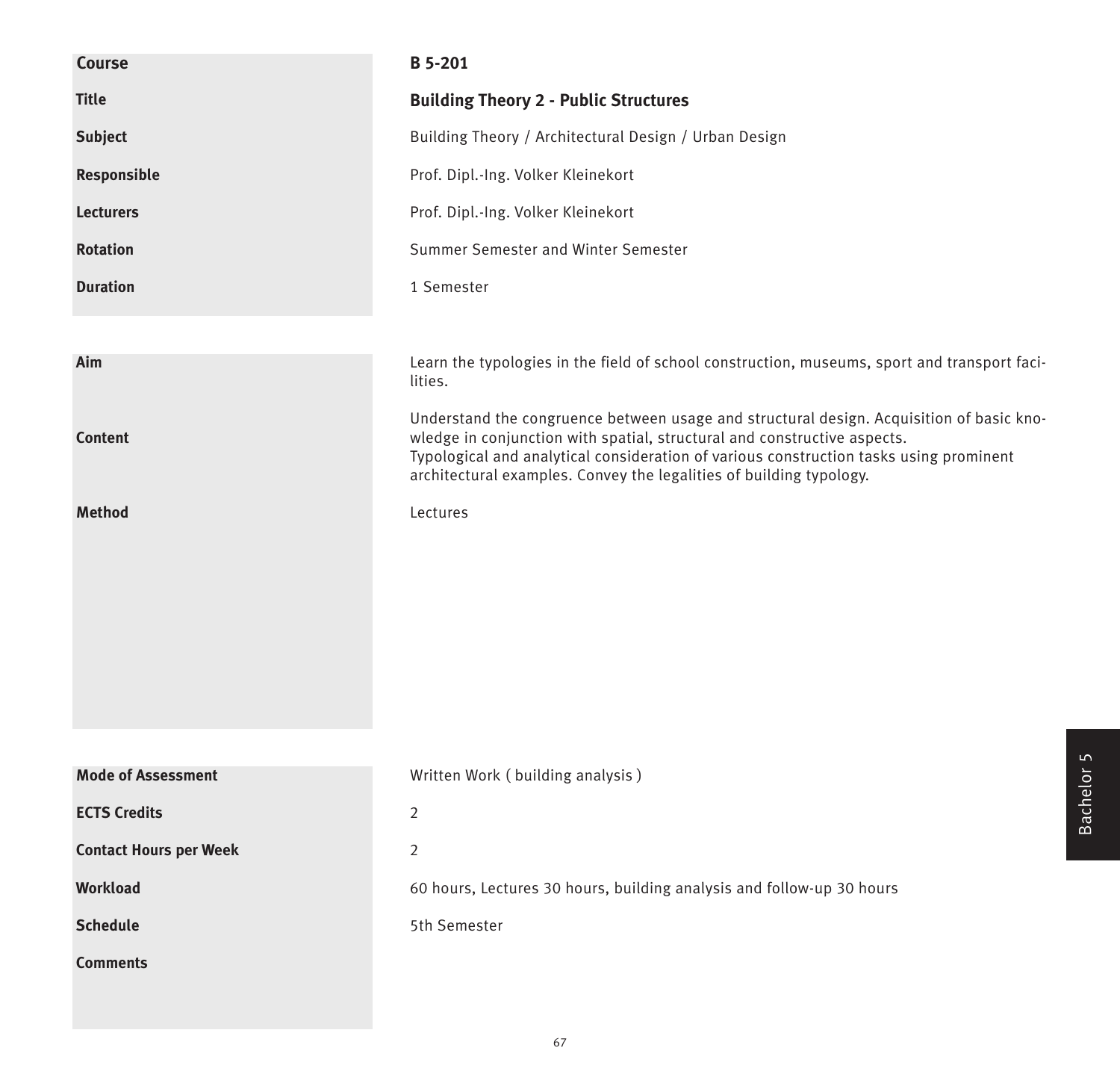| <b>Course</b>                   | <b>B</b> 5-202                                                                                                                                                                                                                                                                              |
|---------------------------------|---------------------------------------------------------------------------------------------------------------------------------------------------------------------------------------------------------------------------------------------------------------------------------------------|
| <b>Title</b>                    | <b>Urban Planning - Rural/Urban Space</b>                                                                                                                                                                                                                                                   |
| <b>Subject</b>                  | Building Theory / Architectural Design / Urban Design                                                                                                                                                                                                                                       |
| Responsible                     | Prof. Dipl.-Ing. Volker Kleinekort                                                                                                                                                                                                                                                          |
| <b>Lecturers</b>                | Prof. Dipl.-Ing. Volker Kleinekort                                                                                                                                                                                                                                                          |
| <b>Rotation</b>                 | Summer Semester and Winter Semester                                                                                                                                                                                                                                                         |
| <b>Duration</b>                 | 1 Semester                                                                                                                                                                                                                                                                                  |
|                                 |                                                                                                                                                                                                                                                                                             |
| Aim                             | Planning in the urban context incorporating open spaces                                                                                                                                                                                                                                     |
| <b>Content</b><br><b>Method</b> | • Changing objectives of urban planning in the 19th and 20th century<br>• Current trends in urban planning<br>• Elements of urban planning and open space planning<br>• Function of open spaces<br>• Public and private green<br>• Materials of open space planning<br>Lectures, Practicals |
|                                 |                                                                                                                                                                                                                                                                                             |
| <b>Mode of Assessment</b>       | Written Work (total marks from individual exercises)                                                                                                                                                                                                                                        |
| <b>ECTS Credits</b>             | $\overline{2}$                                                                                                                                                                                                                                                                              |
| <b>Contact Hours per Week</b>   | 2                                                                                                                                                                                                                                                                                           |
| <b>Workload</b>                 | 60 hours; Lectures 30 hours, Practicals 30 hours                                                                                                                                                                                                                                            |
| <b>Schedule</b>                 | 5th semester                                                                                                                                                                                                                                                                                |
| <b>Comments</b>                 |                                                                                                                                                                                                                                                                                             |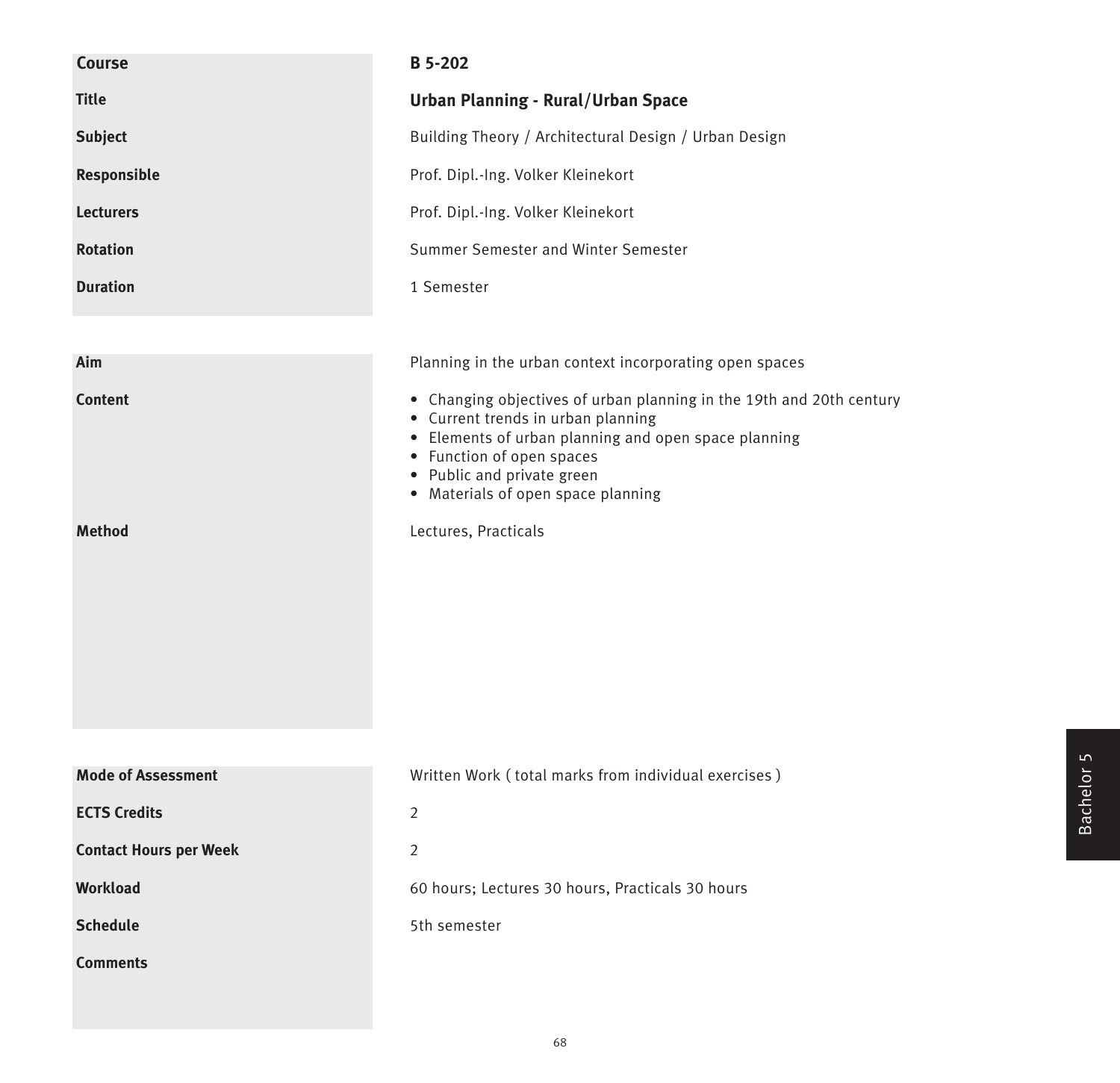| <b>Module</b>            | <b>B</b> 5-300                                                                                                                                                                                                                                                                                                                                                                                                                                                                                                                                                                                                                                                                                                                                         |
|--------------------------|--------------------------------------------------------------------------------------------------------------------------------------------------------------------------------------------------------------------------------------------------------------------------------------------------------------------------------------------------------------------------------------------------------------------------------------------------------------------------------------------------------------------------------------------------------------------------------------------------------------------------------------------------------------------------------------------------------------------------------------------------------|
| <b>Title</b>             | <b>Building Construction 5</b>                                                                                                                                                                                                                                                                                                                                                                                                                                                                                                                                                                                                                                                                                                                         |
| <b>Subject</b>           | Construction / Technology / Realisation                                                                                                                                                                                                                                                                                                                                                                                                                                                                                                                                                                                                                                                                                                                |
| Responsible              | Prof. Dipl.-Ing. Andreas Fuchs, Prof. Dr.-Ing. Ulrich Schütz                                                                                                                                                                                                                                                                                                                                                                                                                                                                                                                                                                                                                                                                                           |
| <b>Lecturers</b>         | Prof. Dipl.-Ing. Andreas Fuchs, Prof. Dr.-Ing. Ulrich Schütz                                                                                                                                                                                                                                                                                                                                                                                                                                                                                                                                                                                                                                                                                           |
| <b>Rotation</b>          | Summer Semester and Winter Semester                                                                                                                                                                                                                                                                                                                                                                                                                                                                                                                                                                                                                                                                                                                    |
| <b>Duration</b>          | 1 Semester                                                                                                                                                                                                                                                                                                                                                                                                                                                                                                                                                                                                                                                                                                                                             |
|                          |                                                                                                                                                                                                                                                                                                                                                                                                                                                                                                                                                                                                                                                                                                                                                        |
| <b>Courses</b>           | B 5-301 Construction with Prefabricated Elements                                                                                                                                                                                                                                                                                                                                                                                                                                                                                                                                                                                                                                                                                                       |
|                          | B 5-302 High-Rise Construction Processes                                                                                                                                                                                                                                                                                                                                                                                                                                                                                                                                                                                                                                                                                                               |
| <b>Learning Outcomes</b> | The aim of the module is to extend the previously learnt abilities of the modules<br>• Building Construction 1 - General Fundamentals<br>• Building Construction 2 - Timber<br>• Building Construction 3 - Reinforced Concrete<br>• Building Construction 4 - Steel, Façades<br>by designing and building with industrially produced modular systems.<br>By combining the lesson content of "High-Rise Construction Processes", students' know-<br>ledge of construction methodology is expanded and the effects of planning decisions on<br>costs, schedules and production flow are demonstrated. This gives students the opportuni-<br>ty to practise an integrated approach and learn more about all essential themes of building<br>construction. |

| <b>Mode of Assessment</b>     | Papers, Test and Written Work |
|-------------------------------|-------------------------------|
| <b>ECTS Credits</b>           | 8                             |
| <b>Contact Hours per Week</b> | 7                             |
| <b>Total Workload</b>         | 240 hours                     |
| <b>Schedule</b>               | 5th Semester                  |
|                               |                               |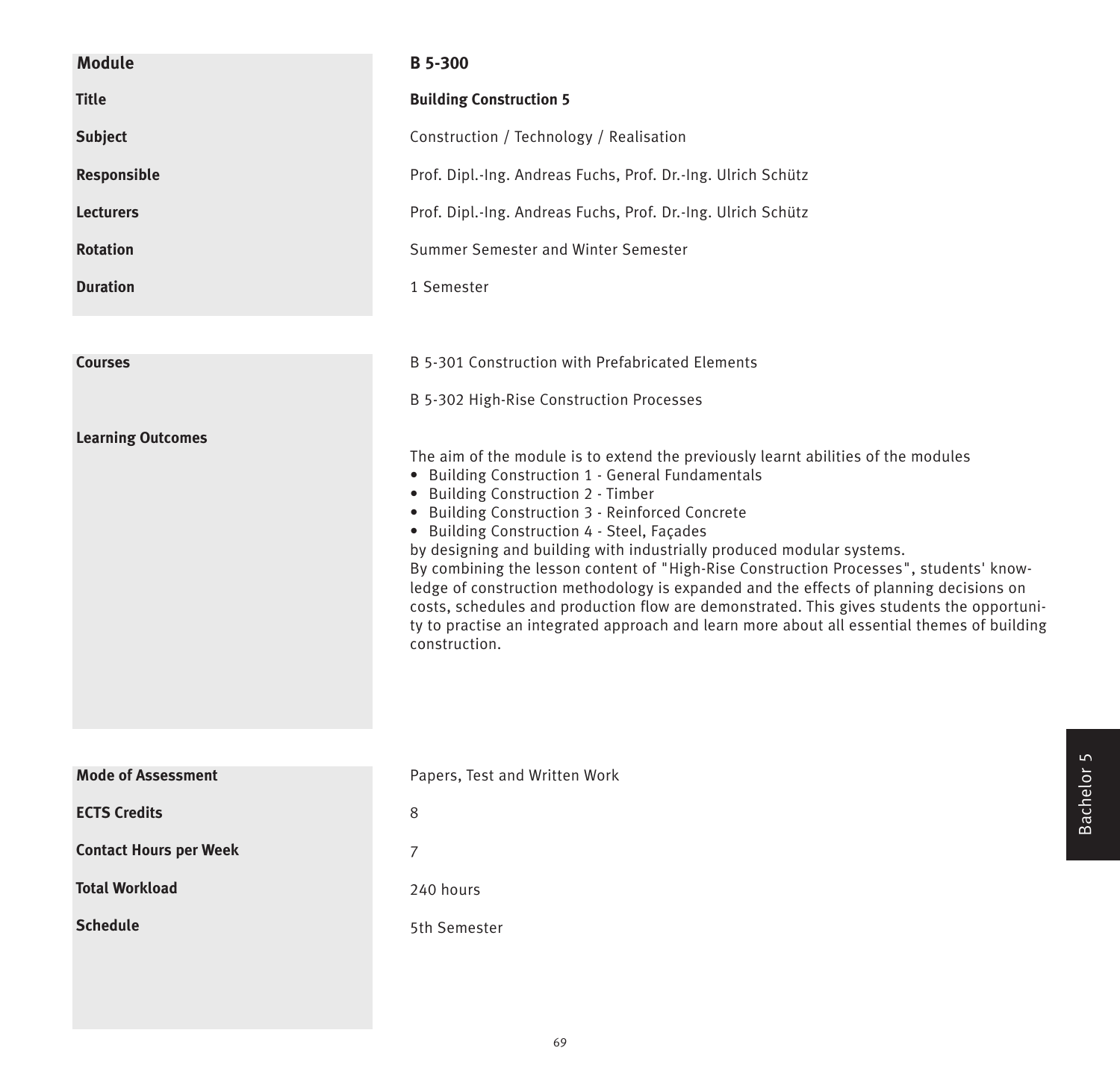| <b>Course</b>                 | <b>B</b> 5-301                                                                                                                                                                                                                                                                                                                                                                   |
|-------------------------------|----------------------------------------------------------------------------------------------------------------------------------------------------------------------------------------------------------------------------------------------------------------------------------------------------------------------------------------------------------------------------------|
| <b>Title</b>                  | <b>Construction with Prefabricated Elements</b>                                                                                                                                                                                                                                                                                                                                  |
| <b>Subject</b>                | Construction / Technology / Realisation                                                                                                                                                                                                                                                                                                                                          |
| Responsible                   | Prof. Dipl.-Ing. Andreas Fuchs                                                                                                                                                                                                                                                                                                                                                   |
| <b>Lecturers</b>              | Prof. Dipl.-Ing. Andreas Fuchs                                                                                                                                                                                                                                                                                                                                                   |
| <b>Rotation</b>               | Summer Semester and Winter Semester                                                                                                                                                                                                                                                                                                                                              |
| <b>Duration</b>               | 1 Semester                                                                                                                                                                                                                                                                                                                                                                       |
|                               |                                                                                                                                                                                                                                                                                                                                                                                  |
| Aim                           | Students will learn the main features of designing and building with modular construction<br>systems and apply these in-depth to a straightforward design task. They should acquire<br>the ability to work with systems and to integrate complex requirements in the area of con-<br>flict between design aims, realisation strategies and cost limitations in a design concept. |
| <b>Content</b>                | Students are taught the basic types of construction with prefabricated building systems:<br>panel and frame construction plus modular construction. The problem areas of force con-<br>duction, thermal bridge-free building envelopes that are appropriate for the materials<br>involved, plus joining technology are covered for the different interactions.                   |
| <b>Method</b>                 | Lectures, Practicals, Paper                                                                                                                                                                                                                                                                                                                                                      |
|                               |                                                                                                                                                                                                                                                                                                                                                                                  |
|                               |                                                                                                                                                                                                                                                                                                                                                                                  |
|                               |                                                                                                                                                                                                                                                                                                                                                                                  |
|                               |                                                                                                                                                                                                                                                                                                                                                                                  |
|                               |                                                                                                                                                                                                                                                                                                                                                                                  |
| <b>Mode of Assessment</b>     | Papers and written Work (exercises)                                                                                                                                                                                                                                                                                                                                              |
| <b>ECTS Credits</b>           | 4                                                                                                                                                                                                                                                                                                                                                                                |
| <b>Contact Hours per Week</b> | 4                                                                                                                                                                                                                                                                                                                                                                                |
| <b>Workload</b>               | 120 hours, Lectures 30 hours. Practicals 90 hours                                                                                                                                                                                                                                                                                                                                |
| <b>Schedule</b>               | 5th Semester                                                                                                                                                                                                                                                                                                                                                                     |
| <b>Comments</b>               |                                                                                                                                                                                                                                                                                                                                                                                  |
|                               |                                                                                                                                                                                                                                                                                                                                                                                  |

Bachelor 5

Bachelor 5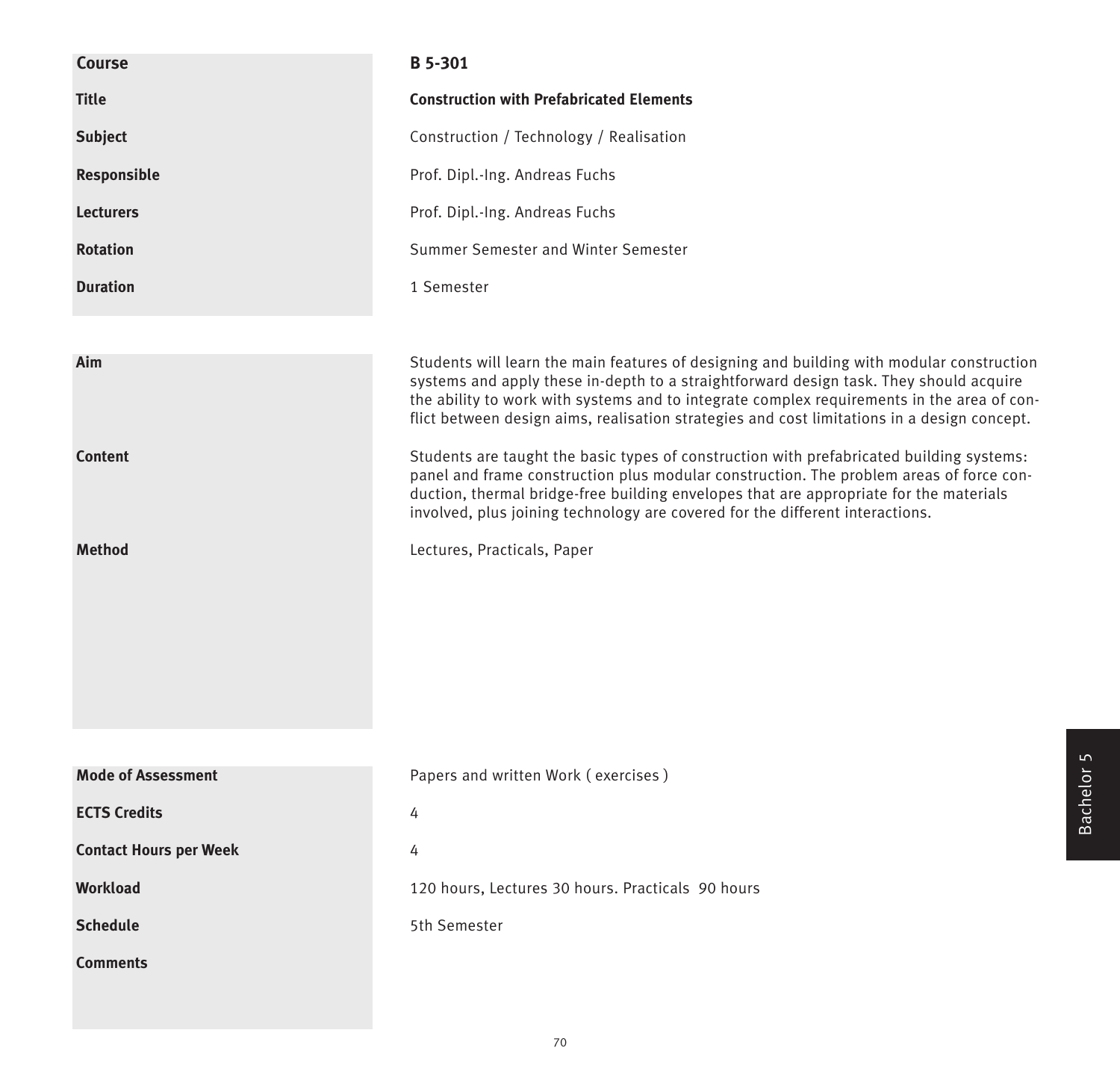| Course                        | <b>B</b> 5-302                                                                                                                                                                                                                                                                                                                                                                                                                                                                                                                                                                                                          |
|-------------------------------|-------------------------------------------------------------------------------------------------------------------------------------------------------------------------------------------------------------------------------------------------------------------------------------------------------------------------------------------------------------------------------------------------------------------------------------------------------------------------------------------------------------------------------------------------------------------------------------------------------------------------|
| <b>Title</b>                  | <b>High-Rise Construction Processes</b>                                                                                                                                                                                                                                                                                                                                                                                                                                                                                                                                                                                 |
| <b>Subject</b>                | Construction / Technology / Realisation                                                                                                                                                                                                                                                                                                                                                                                                                                                                                                                                                                                 |
| Responsible                   | Prof. Dr.-Ing. Ulrich Schütz                                                                                                                                                                                                                                                                                                                                                                                                                                                                                                                                                                                            |
| <b>Lecturers</b>              | Prof. Dr.-Ing. Ulrich Schütz                                                                                                                                                                                                                                                                                                                                                                                                                                                                                                                                                                                            |
| <b>Rotation</b>               | Summer Semester and Winter Semester                                                                                                                                                                                                                                                                                                                                                                                                                                                                                                                                                                                     |
| <b>Duration</b>               | 1 Semester                                                                                                                                                                                                                                                                                                                                                                                                                                                                                                                                                                                                              |
|                               |                                                                                                                                                                                                                                                                                                                                                                                                                                                                                                                                                                                                                         |
| Aim                           | Students are taught skills with regard to the construction flow on the building site, work<br>preparation and supervision on building sites. Knowledge of the workflow on building sites<br>is not only a prerequisite for activities in site management, but also in general for cost-<br>effective planning and construction.                                                                                                                                                                                                                                                                                         |
| <b>Content</b>                | • The involved parties in building Projects, role of the architect and his/her obligations<br>• Explanation of the layout/content VOB/C<br>• Earthworks / foundations / demolition of buildings / material recycling<br>• Building site equipment / lifting gear<br>• Work preparation<br>• Formwork and scaffolding / concrete production and processing<br>• Finishing crafts<br>Practical examples are used to demonstrate how the choice of materials and construction<br>principles affect the construction cycle, the site logistics and the cost and scheduling<br>situation (when must planning be completed?). |
| <b>Method</b>                 | Lectures                                                                                                                                                                                                                                                                                                                                                                                                                                                                                                                                                                                                                |
|                               |                                                                                                                                                                                                                                                                                                                                                                                                                                                                                                                                                                                                                         |
| <b>Mode of Assessment</b>     | Test                                                                                                                                                                                                                                                                                                                                                                                                                                                                                                                                                                                                                    |
| <b>ECTS Credits</b>           | 4                                                                                                                                                                                                                                                                                                                                                                                                                                                                                                                                                                                                                       |
| <b>Contact Hours per Week</b> | 3                                                                                                                                                                                                                                                                                                                                                                                                                                                                                                                                                                                                                       |
| <b>Workload</b>               | 120 hours, Lectures 60 hours, Practicals 60 hours                                                                                                                                                                                                                                                                                                                                                                                                                                                                                                                                                                       |
| <b>Schedule</b>               | 5th Semester                                                                                                                                                                                                                                                                                                                                                                                                                                                                                                                                                                                                            |
| <b>Comments</b>               |                                                                                                                                                                                                                                                                                                                                                                                                                                                                                                                                                                                                                         |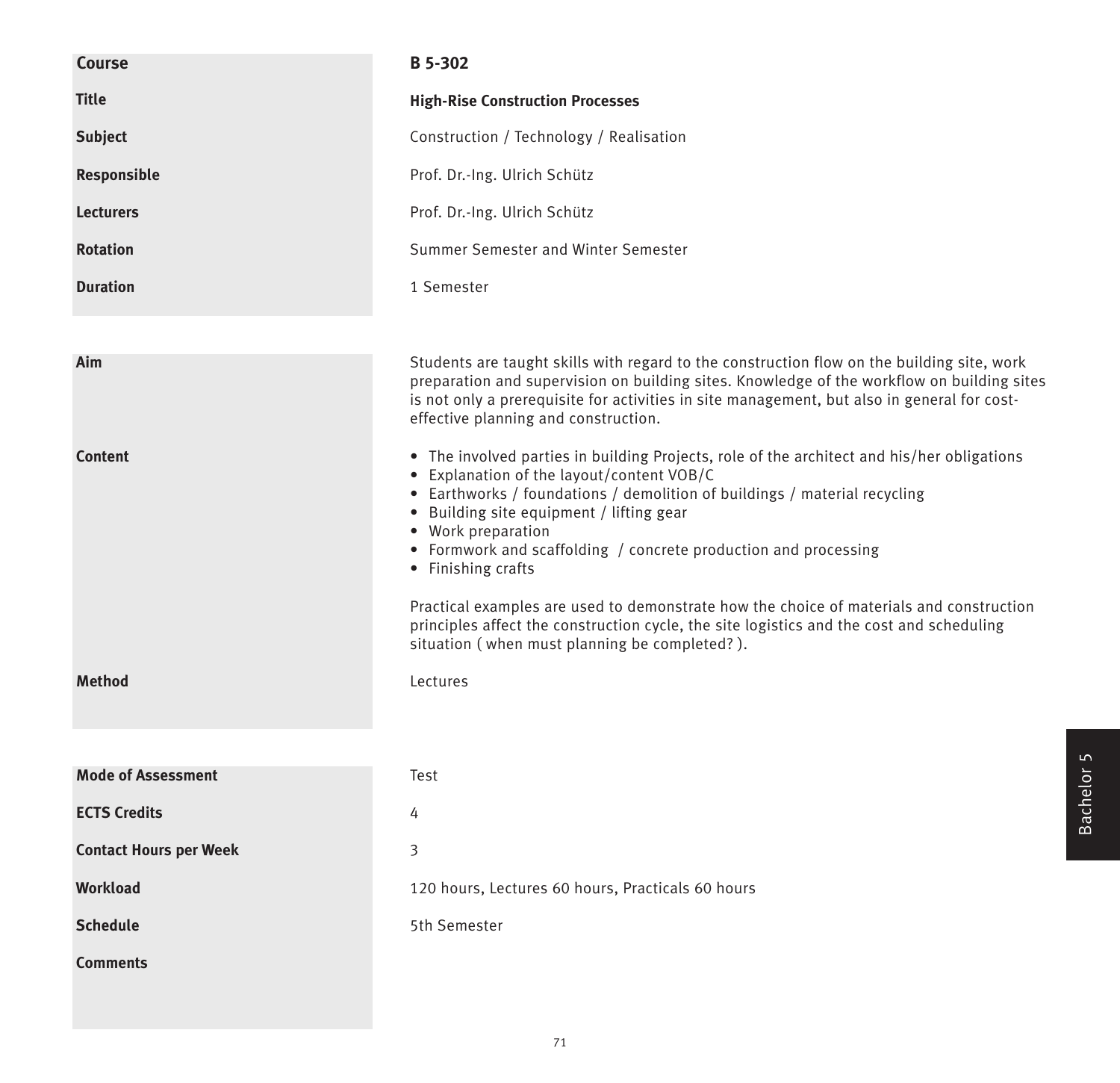| Course                        | <b>B</b> 5-400                                                                                                                                                                                                                                                                                                                                                                                                                                |
|-------------------------------|-----------------------------------------------------------------------------------------------------------------------------------------------------------------------------------------------------------------------------------------------------------------------------------------------------------------------------------------------------------------------------------------------------------------------------------------------|
| <b>Title</b>                  | <b>Architectural History 4</b>                                                                                                                                                                                                                                                                                                                                                                                                                |
| <b>Subject</b>                | Architectural History / Design Theory                                                                                                                                                                                                                                                                                                                                                                                                         |
| Responsible                   | Prof. Dr.-Ing. Corinna Rohn                                                                                                                                                                                                                                                                                                                                                                                                                   |
| <b>Lecturers</b>              | Prof. Dr.-Ing. Corinna Rohn                                                                                                                                                                                                                                                                                                                                                                                                                   |
| <b>Rotation</b>               | Summer Semester and Winter Semester                                                                                                                                                                                                                                                                                                                                                                                                           |
| <b>Duration</b>               | 1 Semester                                                                                                                                                                                                                                                                                                                                                                                                                                    |
|                               |                                                                                                                                                                                                                                                                                                                                                                                                                                               |
| <b>Courses</b>                | B 5-401 Architectural History - 1500 - Classical Antiquity                                                                                                                                                                                                                                                                                                                                                                                    |
|                               | B 5-402 Fundamentals of Historic Preservation 2 - Building Preservation                                                                                                                                                                                                                                                                                                                                                                       |
| <b>Learning Outcomes</b>      | The aim of the module is, in addition to expanding the whole spectrum of historical buil-<br>dings with regard to the increasing significance of building in existing structures (contem-<br>porary and historic structures), to recognise the value of one's own architecture and to<br>assess its quality with regard to the existing context. Students will be given the skills to<br>implement the requirements of historic preservation. |
| <b>Mode of Assessment</b>     | Test, Paper, Written Work                                                                                                                                                                                                                                                                                                                                                                                                                     |
| <b>ECTS Credits</b>           | 4                                                                                                                                                                                                                                                                                                                                                                                                                                             |
| <b>Contact Hours per Week</b> | 4                                                                                                                                                                                                                                                                                                                                                                                                                                             |
| <b>Total Workload</b>         | 120 hours                                                                                                                                                                                                                                                                                                                                                                                                                                     |
| <b>Schedule</b>               | 5th Semester                                                                                                                                                                                                                                                                                                                                                                                                                                  |
|                               |                                                                                                                                                                                                                                                                                                                                                                                                                                               |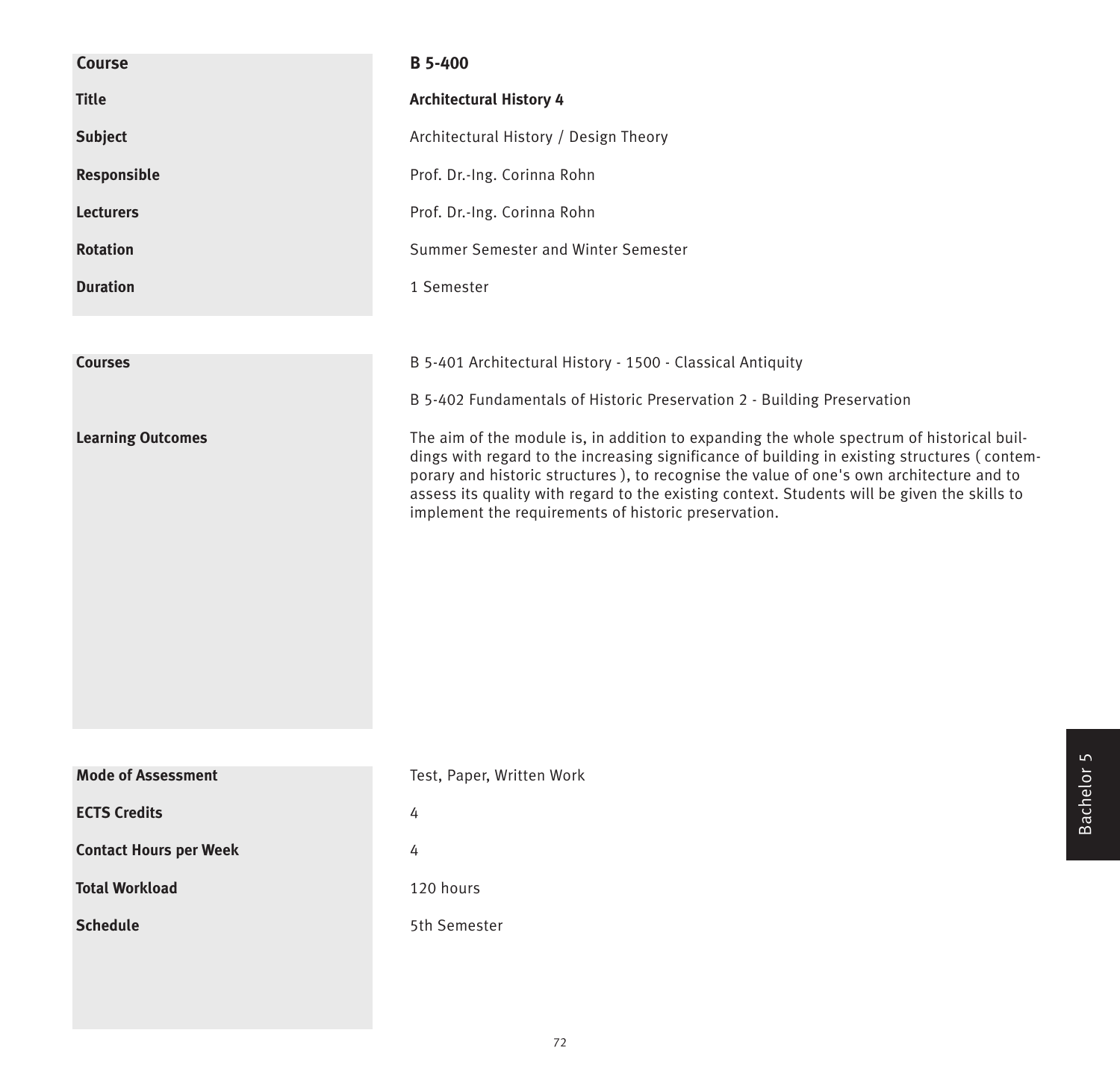| Course                        | B 5-401                                                                                                                                                                                                                                                                                     |  |  |  |  |  |  |  |
|-------------------------------|---------------------------------------------------------------------------------------------------------------------------------------------------------------------------------------------------------------------------------------------------------------------------------------------|--|--|--|--|--|--|--|
| <b>Title</b>                  | Architectural History - 1500 - Classical Antiquity                                                                                                                                                                                                                                          |  |  |  |  |  |  |  |
| <b>Subject</b>                | Architectural History / Design Theory                                                                                                                                                                                                                                                       |  |  |  |  |  |  |  |
| Responsible                   | Prof. Dr.-Ing. Corinna Rohn                                                                                                                                                                                                                                                                 |  |  |  |  |  |  |  |
| <b>Lecturers</b>              | Prof. Dr.-Ing. Corinna Rohn                                                                                                                                                                                                                                                                 |  |  |  |  |  |  |  |
| <b>Rotation</b>               | Summer Semester and Winter Semester                                                                                                                                                                                                                                                         |  |  |  |  |  |  |  |
| <b>Duration</b>               | 1 Semester                                                                                                                                                                                                                                                                                  |  |  |  |  |  |  |  |
|                               |                                                                                                                                                                                                                                                                                             |  |  |  |  |  |  |  |
| Aim                           | Knowledge of European architecture and its builders in connection to the relevant conditi-<br>ons of the time; space and form theory, definition of essential architectural jargon; know-<br>ledge of the essential forms of construction, practise historical-critical approaches to work. |  |  |  |  |  |  |  |
| <b>Content</b>                | Architectural examples from Antiquity through early Christendom, to Mediaeval construc-<br>tion, classification in the historical and biographical conditions.                                                                                                                              |  |  |  |  |  |  |  |
| <b>Method</b>                 | Lectures, Excursions                                                                                                                                                                                                                                                                        |  |  |  |  |  |  |  |
|                               |                                                                                                                                                                                                                                                                                             |  |  |  |  |  |  |  |
|                               |                                                                                                                                                                                                                                                                                             |  |  |  |  |  |  |  |
|                               |                                                                                                                                                                                                                                                                                             |  |  |  |  |  |  |  |
|                               |                                                                                                                                                                                                                                                                                             |  |  |  |  |  |  |  |
|                               |                                                                                                                                                                                                                                                                                             |  |  |  |  |  |  |  |
|                               |                                                                                                                                                                                                                                                                                             |  |  |  |  |  |  |  |
|                               |                                                                                                                                                                                                                                                                                             |  |  |  |  |  |  |  |
| <b>Mode of Assessment</b>     | Test                                                                                                                                                                                                                                                                                        |  |  |  |  |  |  |  |
| <b>ECTS Credits</b>           | 2                                                                                                                                                                                                                                                                                           |  |  |  |  |  |  |  |
| <b>Contact Hours per Week</b> | $\overline{2}$                                                                                                                                                                                                                                                                              |  |  |  |  |  |  |  |
| Workload                      | 60 hours, Lectures 30 hours, preparation for test 30 hours                                                                                                                                                                                                                                  |  |  |  |  |  |  |  |
| <b>Schedule</b>               | 5th Semester                                                                                                                                                                                                                                                                                |  |  |  |  |  |  |  |
| <b>Comments</b>               | One rotation of 5 semesters leads through a complete cycle of history.                                                                                                                                                                                                                      |  |  |  |  |  |  |  |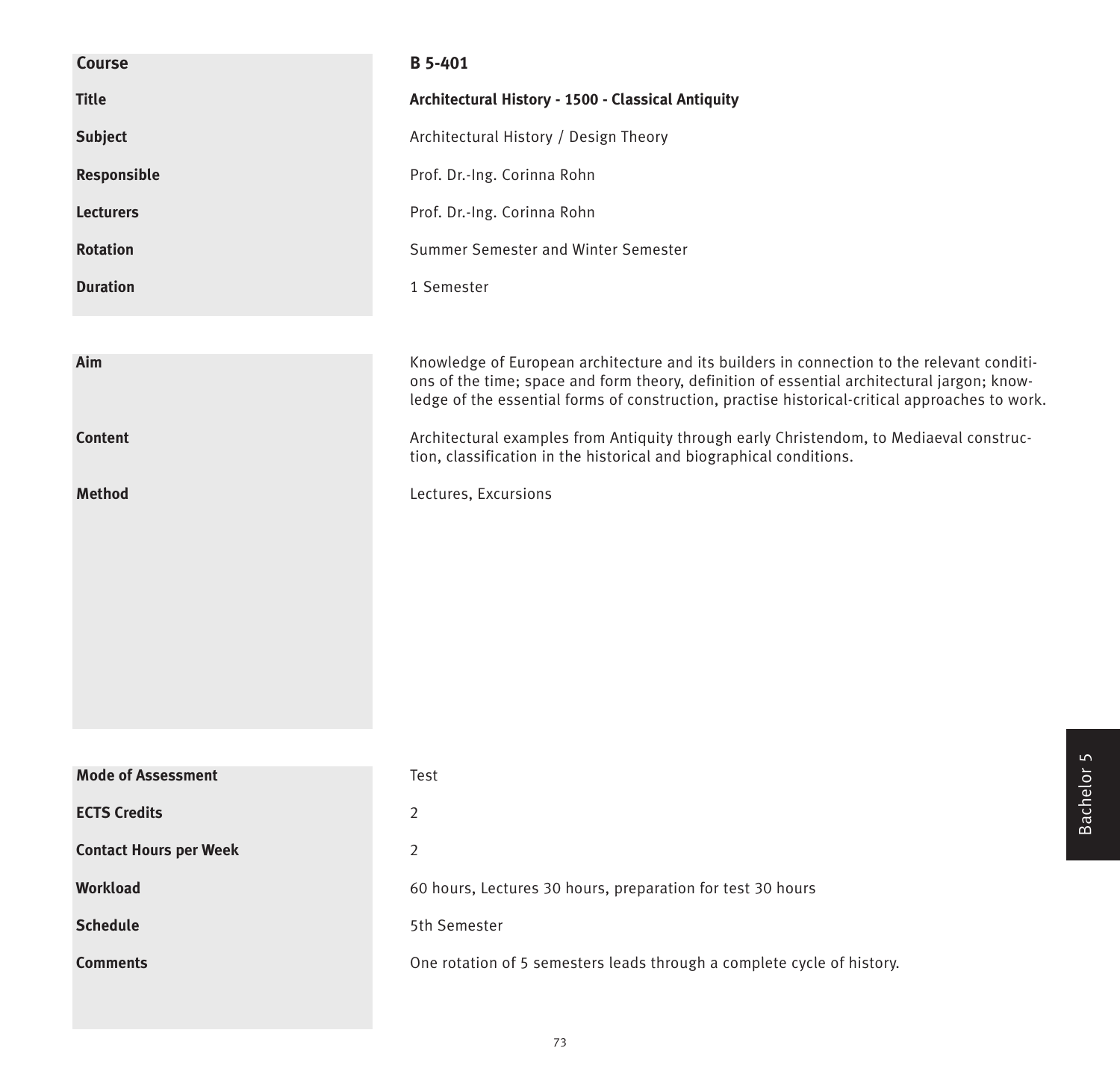| <b>Course</b>                 | <b>B</b> 5-402                                                                                                                                                                                                                                                                              |  |  |  |  |  |  |  |
|-------------------------------|---------------------------------------------------------------------------------------------------------------------------------------------------------------------------------------------------------------------------------------------------------------------------------------------|--|--|--|--|--|--|--|
| <b>Title</b>                  | <b>Fundamentals of Historic Preservation 2 - Building Preservation</b>                                                                                                                                                                                                                      |  |  |  |  |  |  |  |
| <b>Subject</b>                | Architectural History / Design Theory                                                                                                                                                                                                                                                       |  |  |  |  |  |  |  |
| Responsible                   | Prof. Dr.-Ing. Corinna Rohn                                                                                                                                                                                                                                                                 |  |  |  |  |  |  |  |
| <b>Lecturers</b>              | Dipl.-Ing. Günther Stanzl                                                                                                                                                                                                                                                                   |  |  |  |  |  |  |  |
| <b>Rotation</b>               | Summer Semester and Winter Semester                                                                                                                                                                                                                                                         |  |  |  |  |  |  |  |
| <b>Duration</b>               | 1 Semester                                                                                                                                                                                                                                                                                  |  |  |  |  |  |  |  |
|                               |                                                                                                                                                                                                                                                                                             |  |  |  |  |  |  |  |
| Aim                           | Knowledge of the tradition of value conservation, of the term "historic building" and its<br>definition in the legislation, the requirements and consequences of historic preservation<br>measures. Master the construction techniques of preservation measures. Knowledge of<br>inventory. |  |  |  |  |  |  |  |
| <b>Content</b>                | • History of historic preservation<br>• Theory of historic preservation<br>• Methods of building preservation practice, law on historic buildings                                                                                                                                           |  |  |  |  |  |  |  |
| <b>Method</b>                 | Lectures; Paper; Practicals on Objects; Excursions                                                                                                                                                                                                                                          |  |  |  |  |  |  |  |
|                               |                                                                                                                                                                                                                                                                                             |  |  |  |  |  |  |  |
| <b>Mode of Assessment</b>     | Paper and Written Work (class exercises and work at home)                                                                                                                                                                                                                                   |  |  |  |  |  |  |  |
| <b>ECTS Credits</b>           | $\overline{2}$                                                                                                                                                                                                                                                                              |  |  |  |  |  |  |  |
| <b>Contact Hours per Week</b> | $\overline{2}$                                                                                                                                                                                                                                                                              |  |  |  |  |  |  |  |
| <b>Workload</b>               | 60 hours; Lectures / papers 30 hours, follow-up / excursions 30 hours                                                                                                                                                                                                                       |  |  |  |  |  |  |  |
| <b>Schedule</b>               | 5th Semester                                                                                                                                                                                                                                                                                |  |  |  |  |  |  |  |
|                               |                                                                                                                                                                                                                                                                                             |  |  |  |  |  |  |  |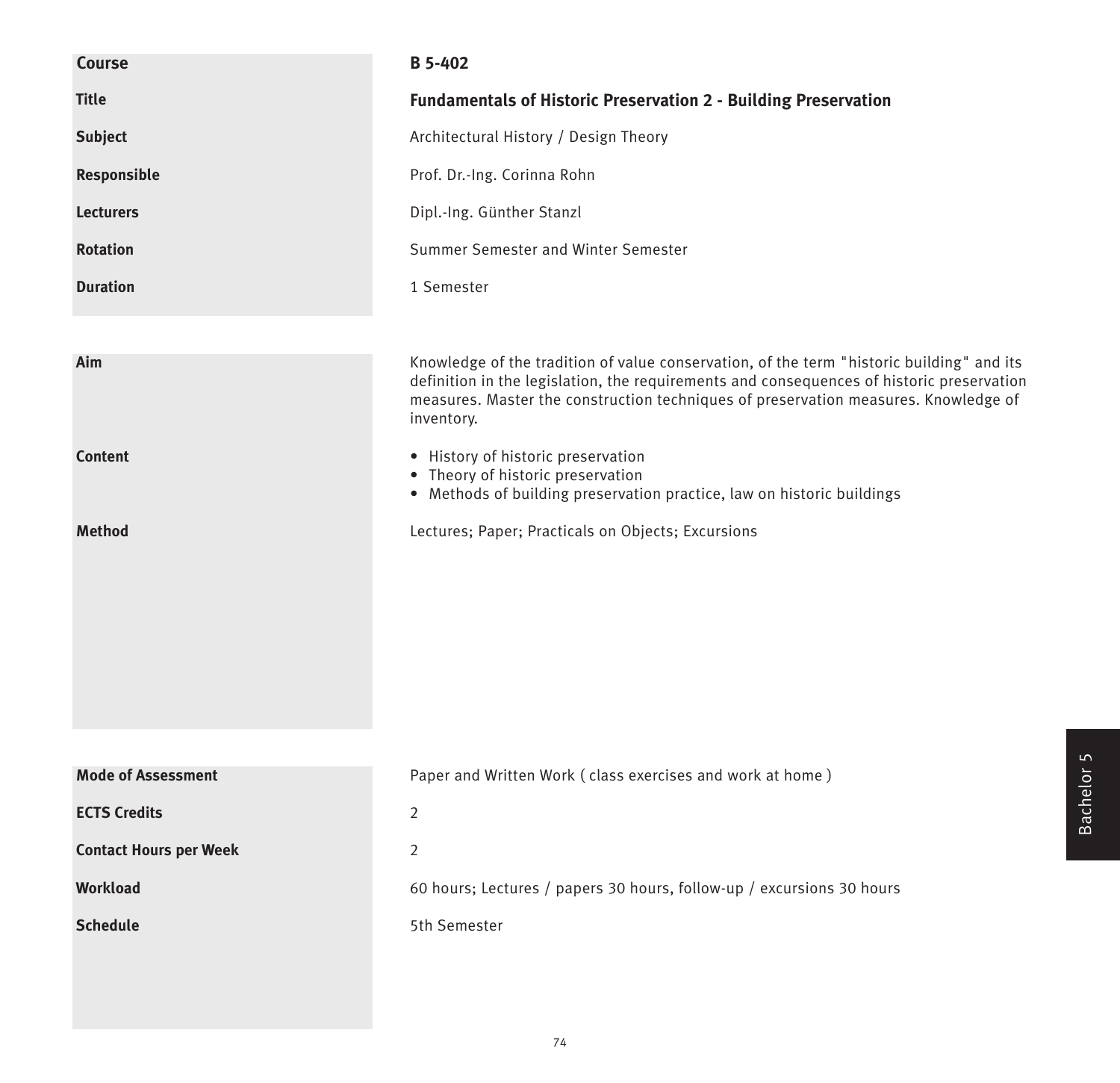| <b>Module</b>                 | <b>B</b> 6-100                                                                                                                                                                                                                                                                                                                                                                                                                                                                                                                        |  |  |  |  |  |  |
|-------------------------------|---------------------------------------------------------------------------------------------------------------------------------------------------------------------------------------------------------------------------------------------------------------------------------------------------------------------------------------------------------------------------------------------------------------------------------------------------------------------------------------------------------------------------------------|--|--|--|--|--|--|
| <b>Title</b>                  | <b>Bachelor Thesis</b>                                                                                                                                                                                                                                                                                                                                                                                                                                                                                                                |  |  |  |  |  |  |
| <b>Subject</b>                | Design Theory, Project Modules                                                                                                                                                                                                                                                                                                                                                                                                                                                                                                        |  |  |  |  |  |  |
| Responsible                   | tbc                                                                                                                                                                                                                                                                                                                                                                                                                                                                                                                                   |  |  |  |  |  |  |
| <b>Lecturers</b>              | tbc                                                                                                                                                                                                                                                                                                                                                                                                                                                                                                                                   |  |  |  |  |  |  |
| <b>Rotation</b>               | Summer Semester and Winter Semester                                                                                                                                                                                                                                                                                                                                                                                                                                                                                                   |  |  |  |  |  |  |
| <b>Duration</b>               | 1 Semester                                                                                                                                                                                                                                                                                                                                                                                                                                                                                                                            |  |  |  |  |  |  |
|                               |                                                                                                                                                                                                                                                                                                                                                                                                                                                                                                                                       |  |  |  |  |  |  |
| <b>Courses</b>                | B 6-101 Bachelor's Thesis                                                                                                                                                                                                                                                                                                                                                                                                                                                                                                             |  |  |  |  |  |  |
| <b>Learning Outcomes</b>      | The Bachelor's Thesis is an examination paper that completes the Bachelor's course. It<br>should show that the candidate is able to work through a problem in his/her specialism<br>independently and using scientific methods within a specified period.<br>Solve a Project task from the fields of urban planning, high-rise or a Project in construction<br>management.<br>The theme is chosen from the specialist areas of the Bachelor's course<br>The work is supervised by random sampling, there are 3 available appointments |  |  |  |  |  |  |
| <b>Mode of Assessment</b>     | Written Work and Oral Examination (final colloquium)                                                                                                                                                                                                                                                                                                                                                                                                                                                                                  |  |  |  |  |  |  |
| <b>ECTS Credits</b>           | 18                                                                                                                                                                                                                                                                                                                                                                                                                                                                                                                                    |  |  |  |  |  |  |
| <b>Contact Hours per Week</b> | 3                                                                                                                                                                                                                                                                                                                                                                                                                                                                                                                                     |  |  |  |  |  |  |
| <b>Total Workload</b>         | 540 hours                                                                                                                                                                                                                                                                                                                                                                                                                                                                                                                             |  |  |  |  |  |  |
| <b>Schedule</b>               | 6th Semester                                                                                                                                                                                                                                                                                                                                                                                                                                                                                                                          |  |  |  |  |  |  |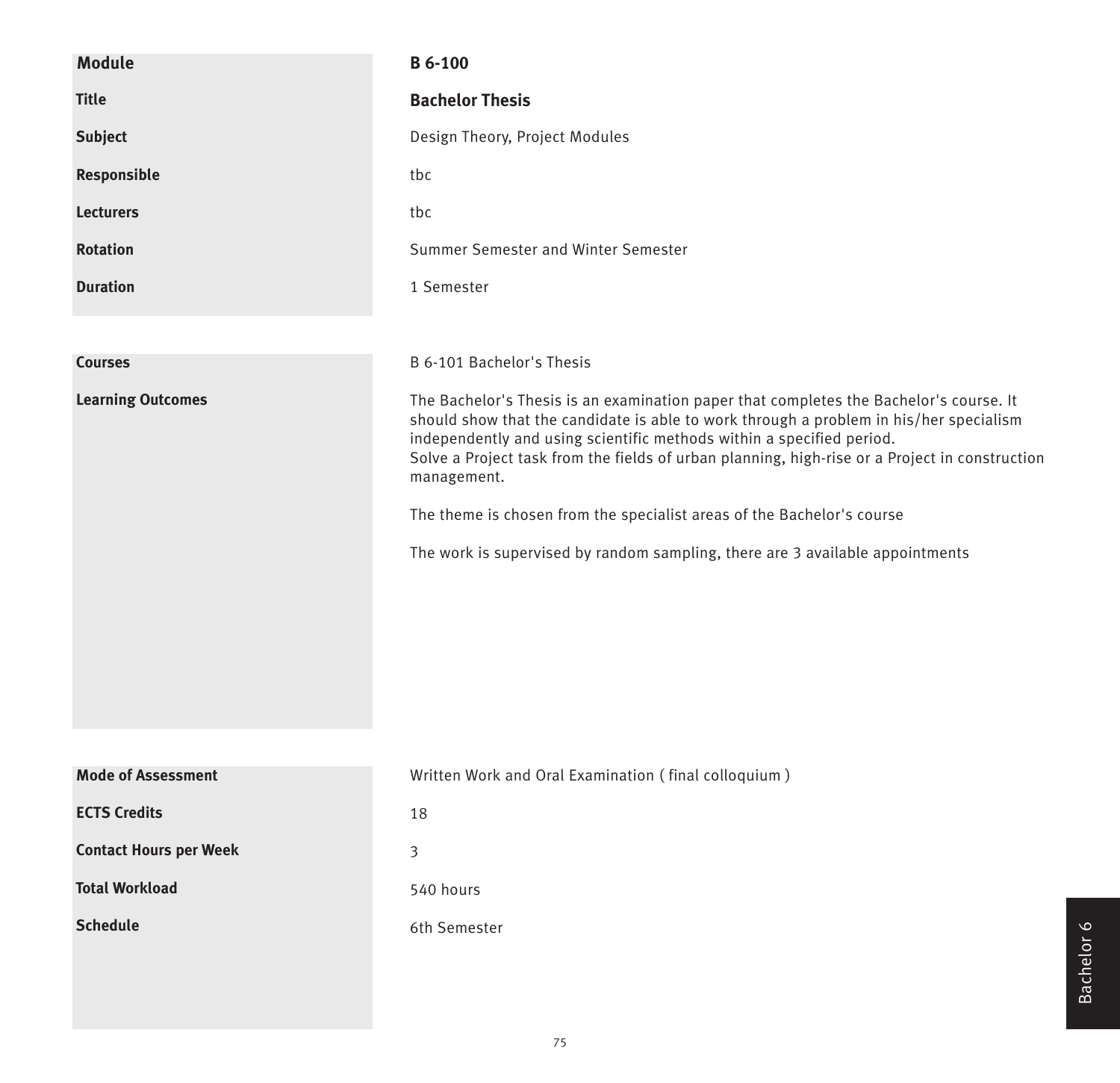| <b>Module</b>                 | <b>B</b> 6-500                                                                                        |  |  |  |  |  |  |
|-------------------------------|-------------------------------------------------------------------------------------------------------|--|--|--|--|--|--|
| <b>Title</b>                  | <b>Representation 4</b>                                                                               |  |  |  |  |  |  |
| <b>Subject</b>                | Artistic Principles / Architectural Representation / Presentation                                     |  |  |  |  |  |  |
| Responsible                   | iwib                                                                                                  |  |  |  |  |  |  |
| <b>Lecturers</b>              | Prof. Dipl.-Ing. Joachim Kieferle, iwib                                                               |  |  |  |  |  |  |
| <b>Rotation</b>               | Summer Semester and Winter Semester                                                                   |  |  |  |  |  |  |
| <b>Duration</b>               | 1 Semester                                                                                            |  |  |  |  |  |  |
|                               |                                                                                                       |  |  |  |  |  |  |
| <b>Courses</b>                | B 6-501 Presentation Techniques                                                                       |  |  |  |  |  |  |
|                               | B 6-502 Computer-Aided Illustration - Simulation                                                      |  |  |  |  |  |  |
| <b>Learning Outcomes</b>      | The skills acquired through the prior Project presentation are deepened during the final<br>semester. |  |  |  |  |  |  |
|                               |                                                                                                       |  |  |  |  |  |  |
|                               |                                                                                                       |  |  |  |  |  |  |
|                               |                                                                                                       |  |  |  |  |  |  |
|                               |                                                                                                       |  |  |  |  |  |  |
|                               |                                                                                                       |  |  |  |  |  |  |
|                               |                                                                                                       |  |  |  |  |  |  |
|                               |                                                                                                       |  |  |  |  |  |  |
| <b>Mode of Assessment</b>     | Written Work                                                                                          |  |  |  |  |  |  |
| <b>ECTS Credits</b>           | 4                                                                                                     |  |  |  |  |  |  |
| <b>Contact Hours per Week</b> | $\overline{4}$                                                                                        |  |  |  |  |  |  |
| <b>Total Workload</b>         | 120 hours                                                                                             |  |  |  |  |  |  |
| <b>Schedule</b>               | 6th Semester                                                                                          |  |  |  |  |  |  |
|                               |                                                                                                       |  |  |  |  |  |  |
|                               |                                                                                                       |  |  |  |  |  |  |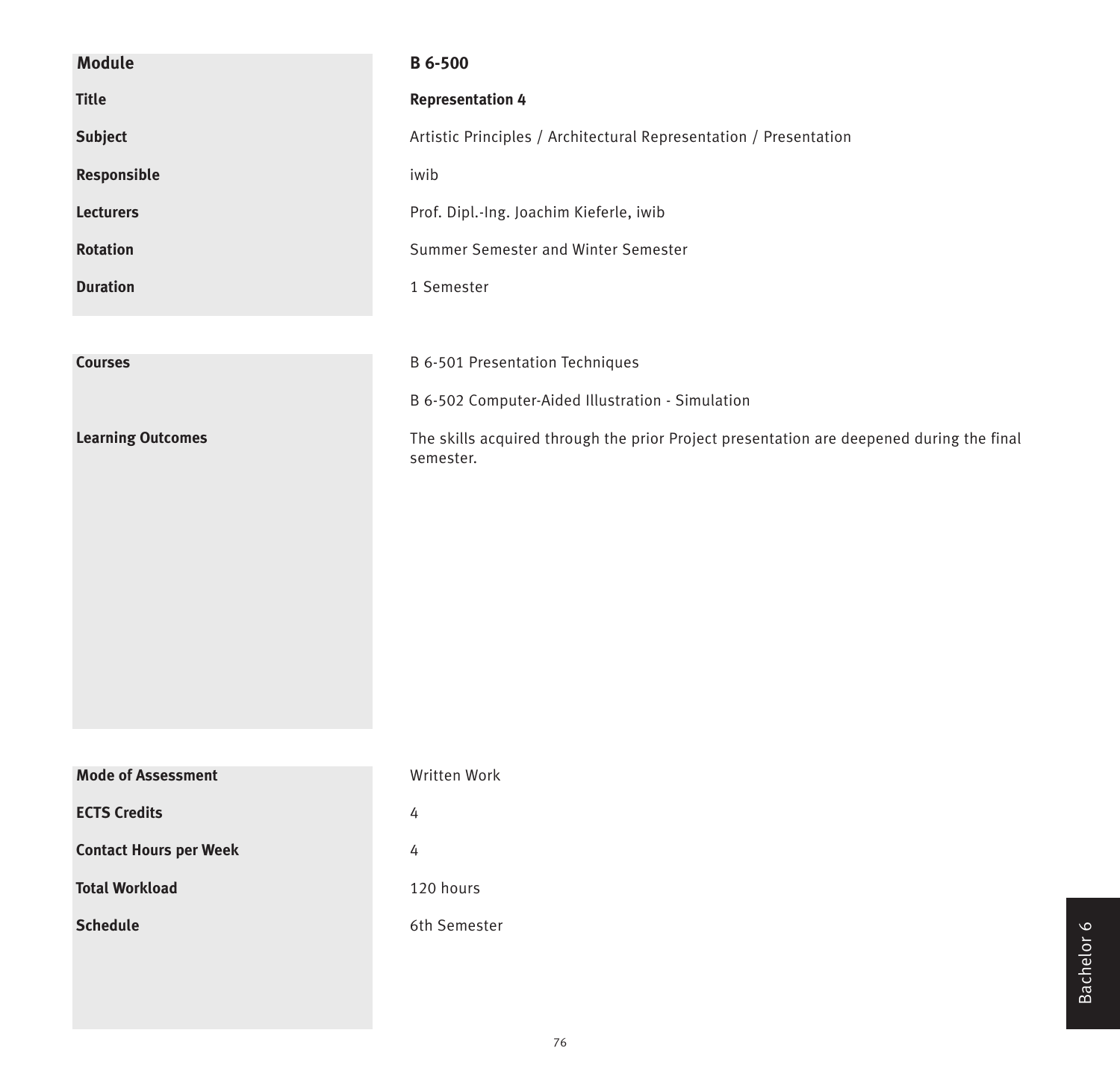| Course                        | B 6-501                                                                                                                                                                                                                              |  |  |  |  |  |  |
|-------------------------------|--------------------------------------------------------------------------------------------------------------------------------------------------------------------------------------------------------------------------------------|--|--|--|--|--|--|
| <b>Title</b>                  | <b>Presentation Techniques</b>                                                                                                                                                                                                       |  |  |  |  |  |  |
| Subject                       | Artistic Principles / Architectural Representation / Presentation                                                                                                                                                                    |  |  |  |  |  |  |
| Responsible                   | Prof. Joachim Kieferle                                                                                                                                                                                                               |  |  |  |  |  |  |
| <b>Lecturers</b>              | Dr. med. Bernd Ditter, Studienzentrum                                                                                                                                                                                                |  |  |  |  |  |  |
| <b>Rotation</b>               | Summer Semester and Winter Semester                                                                                                                                                                                                  |  |  |  |  |  |  |
| <b>Duration</b>               | 1 Semester                                                                                                                                                                                                                           |  |  |  |  |  |  |
|                               |                                                                                                                                                                                                                                      |  |  |  |  |  |  |
| Aim                           | Seminar to optimise the students' own communication.                                                                                                                                                                                 |  |  |  |  |  |  |
| <b>Content</b>                | "Do not try to achieve effects that are not in your nature" (Tucholsky)                                                                                                                                                              |  |  |  |  |  |  |
|                               | The students own communication skills are uncovered and developed in this seminar<br>through numerous practical exercises. The aim is to enable students to present their own<br>ideas and concepts authentically and appropriately. |  |  |  |  |  |  |
|                               | This also includes recognising body language signs.                                                                                                                                                                                  |  |  |  |  |  |  |
| <b>Method</b>                 | Seminars, Practicals                                                                                                                                                                                                                 |  |  |  |  |  |  |
|                               |                                                                                                                                                                                                                                      |  |  |  |  |  |  |
|                               |                                                                                                                                                                                                                                      |  |  |  |  |  |  |
|                               |                                                                                                                                                                                                                                      |  |  |  |  |  |  |
|                               |                                                                                                                                                                                                                                      |  |  |  |  |  |  |
|                               |                                                                                                                                                                                                                                      |  |  |  |  |  |  |
| <b>Mode of Assessment</b>     | Presentation                                                                                                                                                                                                                         |  |  |  |  |  |  |
| <b>ECTS Credits</b>           | $\overline{2}$                                                                                                                                                                                                                       |  |  |  |  |  |  |
| <b>Contact Hours per Week</b> | $\overline{2}$                                                                                                                                                                                                                       |  |  |  |  |  |  |
| Workload                      | 60 hours                                                                                                                                                                                                                             |  |  |  |  |  |  |
| <b>Schedule</b>               | 6th Semester                                                                                                                                                                                                                         |  |  |  |  |  |  |
| <b>Comments</b>               |                                                                                                                                                                                                                                      |  |  |  |  |  |  |
|                               |                                                                                                                                                                                                                                      |  |  |  |  |  |  |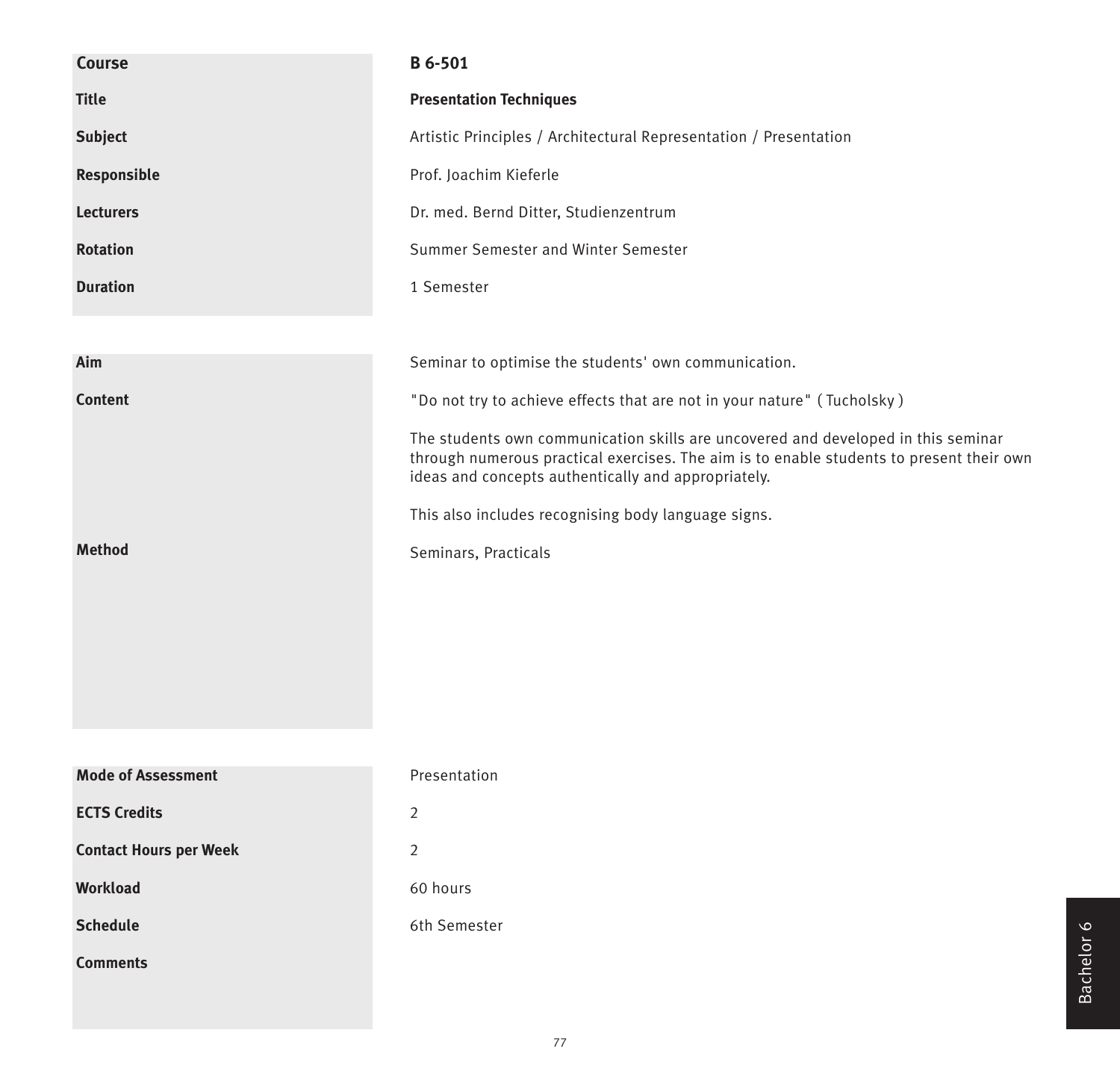| <b>Module</b>                 | B 6-502                                                                                                                                                |
|-------------------------------|--------------------------------------------------------------------------------------------------------------------------------------------------------|
| <b>Title</b>                  | <b>Computer-Aided Illustration - Simulation</b>                                                                                                        |
| <b>Subject</b>                | Artistic Principles / Architectural Representation / Presentation                                                                                      |
| Responsible                   | Prof. Dipl.-Ing. Joachim Kieferle                                                                                                                      |
| <b>Lecturers</b>              | Prof. Dipl.-Ing. Joachim Kieferle                                                                                                                      |
| <b>Rotation</b>               | Summer Semester and Winter Semester                                                                                                                    |
| <b>Duration</b>               | 1 Semester                                                                                                                                             |
|                               |                                                                                                                                                        |
| <b>Learning Outcomes</b>      | Get to know and evaluate different data for the Project description. Digital production<br>options for parts, direct connection of CAM systems to CAD. |
| Content                       | Digital data models of buildings, digital planning and production methods (CAD/CAM)                                                                    |
| <b>Method</b>                 | Lectures, Practicals                                                                                                                                   |
|                               |                                                                                                                                                        |
|                               |                                                                                                                                                        |
|                               |                                                                                                                                                        |
|                               |                                                                                                                                                        |
|                               |                                                                                                                                                        |
|                               |                                                                                                                                                        |
|                               |                                                                                                                                                        |
| <b>Mode of Assessment</b>     | Written Work (seminar work)                                                                                                                            |
| <b>ECTS Credits</b>           | 2                                                                                                                                                      |
| <b>Contact Hours per Week</b> |                                                                                                                                                        |
|                               | 2                                                                                                                                                      |
| <b>Total Workload</b>         | 60 hours, Lectures 20 hours, Practicals 40 hours                                                                                                       |
| <b>Schedule</b>               | 6th Semester                                                                                                                                           |
| <b>Comments</b>               | This course is continually adapted to the latest developments due to the short develop-<br>ment cycles in IT.                                          |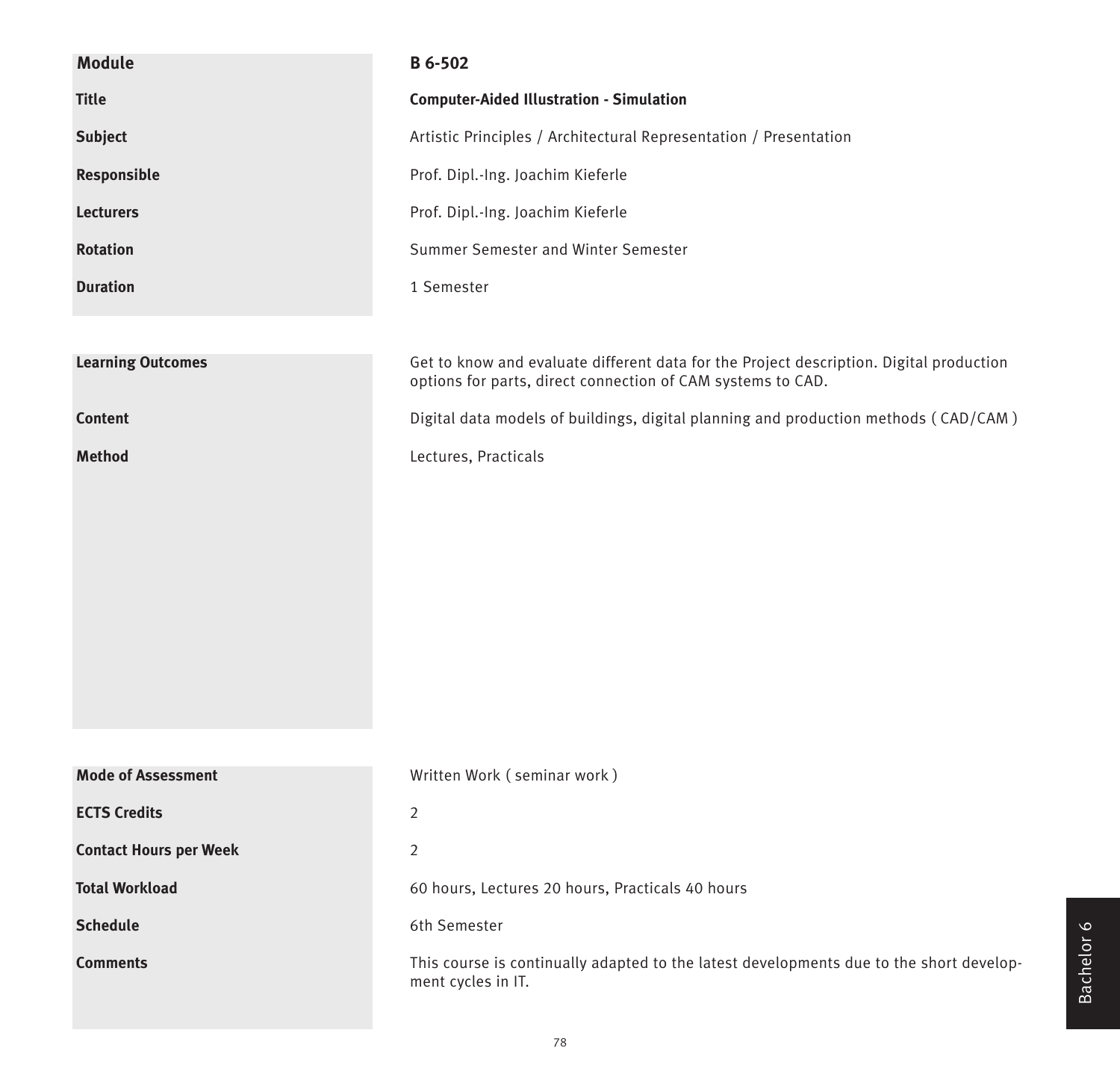| <b>Module</b>                 | <b>B</b> 6-600                                                          |
|-------------------------------|-------------------------------------------------------------------------|
| <b>Title</b>                  | <b>Construction Management 2</b>                                        |
| <b>Subject</b>                | <b>Construction Management</b>                                          |
| Responsible                   | Prof. Dr.-Ing. Ulrich Schütz                                            |
| <b>Lecturers</b>              | Prof. Dr.-Ing. Ulrich Schütz                                            |
| <b>Rotation</b>               | Summer Semester and Winter Semester                                     |
| <b>Duration</b>               | Work Placement and approx. 3 dates (block course)                       |
|                               |                                                                         |
| <b>Courses</b>                | B 6-601 Construction Management 2 - Preparing for Professional Practice |
|                               |                                                                         |
|                               |                                                                         |
|                               |                                                                         |
|                               |                                                                         |
|                               |                                                                         |
|                               |                                                                         |
|                               |                                                                         |
|                               |                                                                         |
|                               |                                                                         |
|                               |                                                                         |
| <b>Mode of Assessment</b>     | Papers                                                                  |
| <b>ECTS Credits</b>           | 4                                                                       |
| <b>Contact Hours per Week</b> | $\overline{2}$                                                          |
| <b>Total Workload</b>         | 120 hours                                                               |
| <b>Schedule</b>               | 6th Semester                                                            |
|                               |                                                                         |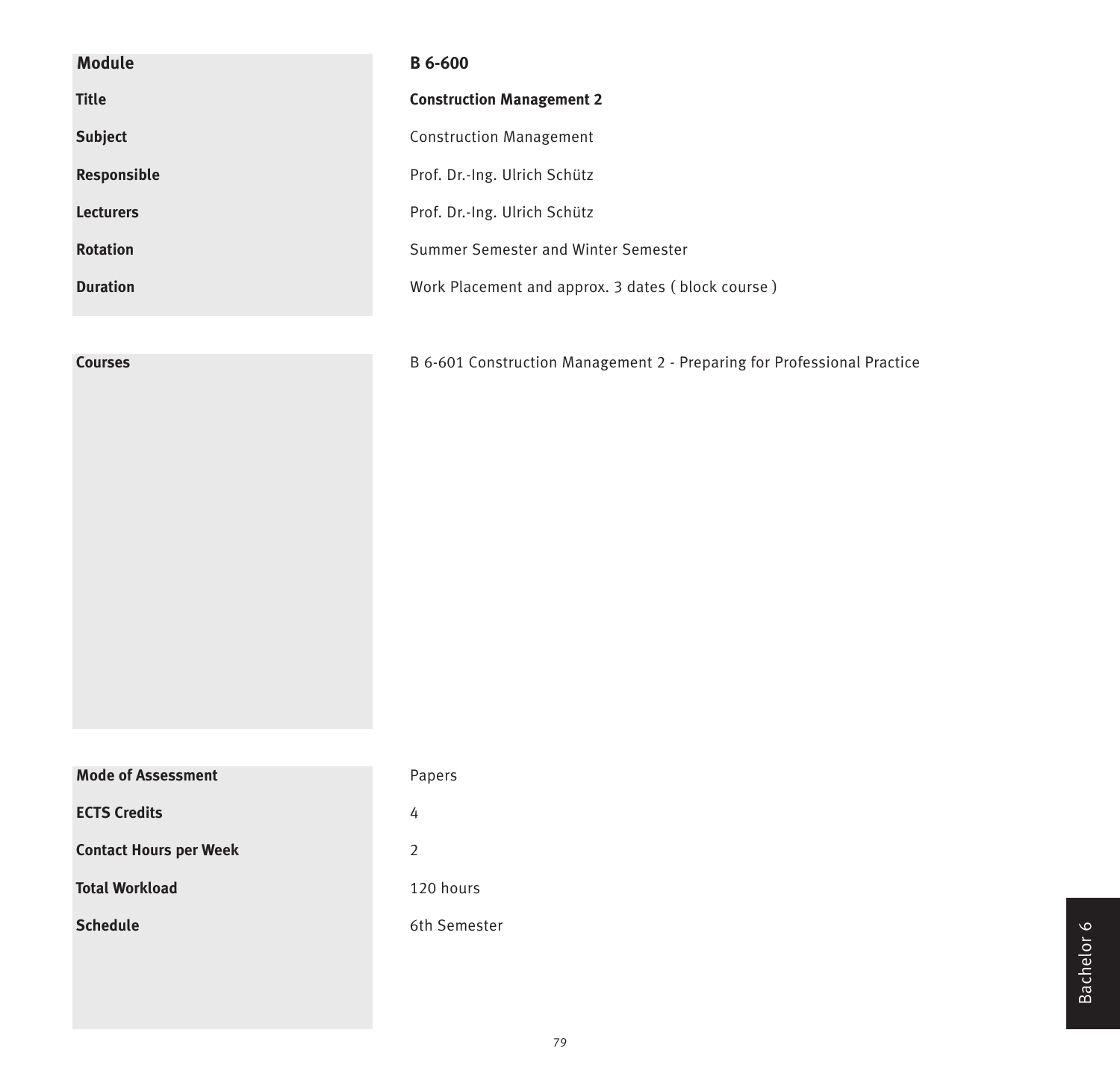| <b>Course</b>                 | B 6-601                                                                                                                                                                                                                                                                                                                  |  |  |  |  |  |  |
|-------------------------------|--------------------------------------------------------------------------------------------------------------------------------------------------------------------------------------------------------------------------------------------------------------------------------------------------------------------------|--|--|--|--|--|--|
| <b>Title</b>                  | <b>Preparing for Professional Practice</b>                                                                                                                                                                                                                                                                               |  |  |  |  |  |  |
| <b>Subject</b>                | <b>Construction Management</b>                                                                                                                                                                                                                                                                                           |  |  |  |  |  |  |
| Responsible                   | Prof. Dr.-Ing. Ulrich Schütz                                                                                                                                                                                                                                                                                             |  |  |  |  |  |  |
| <b>Lecturers</b>              | Prof. Dr.-Ing. Ulrich Schütz                                                                                                                                                                                                                                                                                             |  |  |  |  |  |  |
| <b>Rotation</b>               | Summer Semester and Winter Semester                                                                                                                                                                                                                                                                                      |  |  |  |  |  |  |
| <b>Duration</b>               | approx. 3 - 4 block courses                                                                                                                                                                                                                                                                                              |  |  |  |  |  |  |
|                               |                                                                                                                                                                                                                                                                                                                          |  |  |  |  |  |  |
| Aim                           | The course helps to prepare students for professional practice                                                                                                                                                                                                                                                           |  |  |  |  |  |  |
|                               | Students learn about Project organisation (interaction of architect - client - specialist con-<br>sultant - authorities), workflows (planning and approval flows), possible contractual con-<br>figurations and the essential regulations, in order to aid their transition and orientation in<br>professional practice. |  |  |  |  |  |  |
| <b>Content</b>                | Project participants, Project workflow and the essential regulations (HOAI - fee structure<br>for architects and engineers, GRW - competition guidelines, and VOF - contracting rules for<br>freelance services plus VOB/A to VOB/C and VOL - contracting rules for construction ser-<br>vices).                         |  |  |  |  |  |  |
|                               | Project completion models (specialist trades, general contractors and coordinating con-<br>tractors) different types of construction contracts (unit price contracts, global lump-sum<br>contracts, detailed lump-sum contracts)                                                                                         |  |  |  |  |  |  |
|                               | New Project methods (GMP models - guaranteed maximum price, PPP models - public-pri-<br>vate partnership, construction management and partnering models)                                                                                                                                                                 |  |  |  |  |  |  |
| <b>Method</b>                 | Seminar Instruction                                                                                                                                                                                                                                                                                                      |  |  |  |  |  |  |
|                               |                                                                                                                                                                                                                                                                                                                          |  |  |  |  |  |  |
| <b>Mode of Assessment</b>     | Papers                                                                                                                                                                                                                                                                                                                   |  |  |  |  |  |  |
| <b>ECTS Credits</b>           | 4                                                                                                                                                                                                                                                                                                                        |  |  |  |  |  |  |
| <b>Contact Hours per Week</b> | 2                                                                                                                                                                                                                                                                                                                        |  |  |  |  |  |  |
| <b>Workload</b>               | 120 hours, Lectures 30 hours, preparation for paper 90 hours                                                                                                                                                                                                                                                             |  |  |  |  |  |  |
| <b>Schedule</b>               | 6th Semester                                                                                                                                                                                                                                                                                                             |  |  |  |  |  |  |
| <b>Comments</b>               |                                                                                                                                                                                                                                                                                                                          |  |  |  |  |  |  |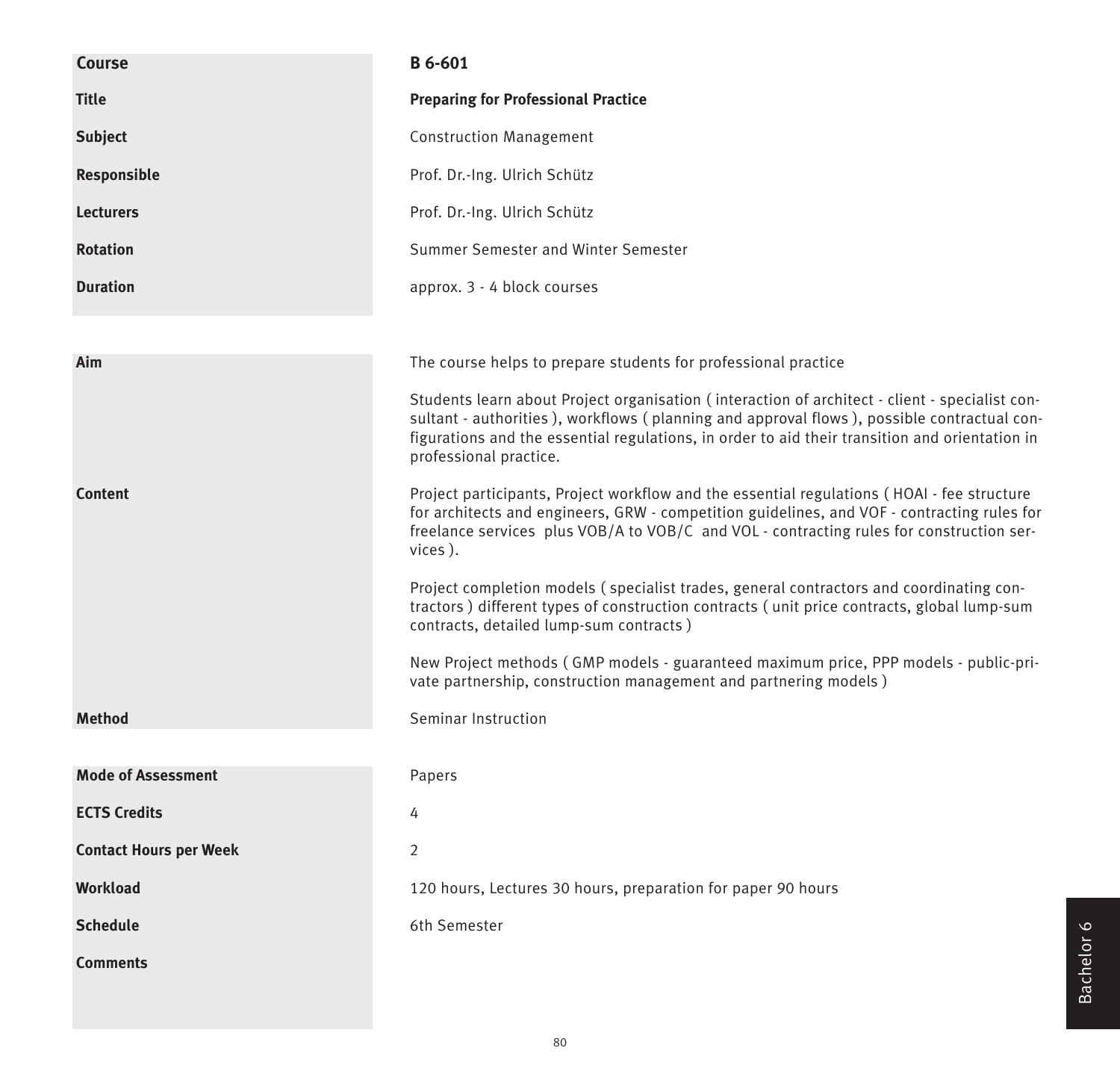# **Programme Structure Master of Architecture | Building in Existing Structures**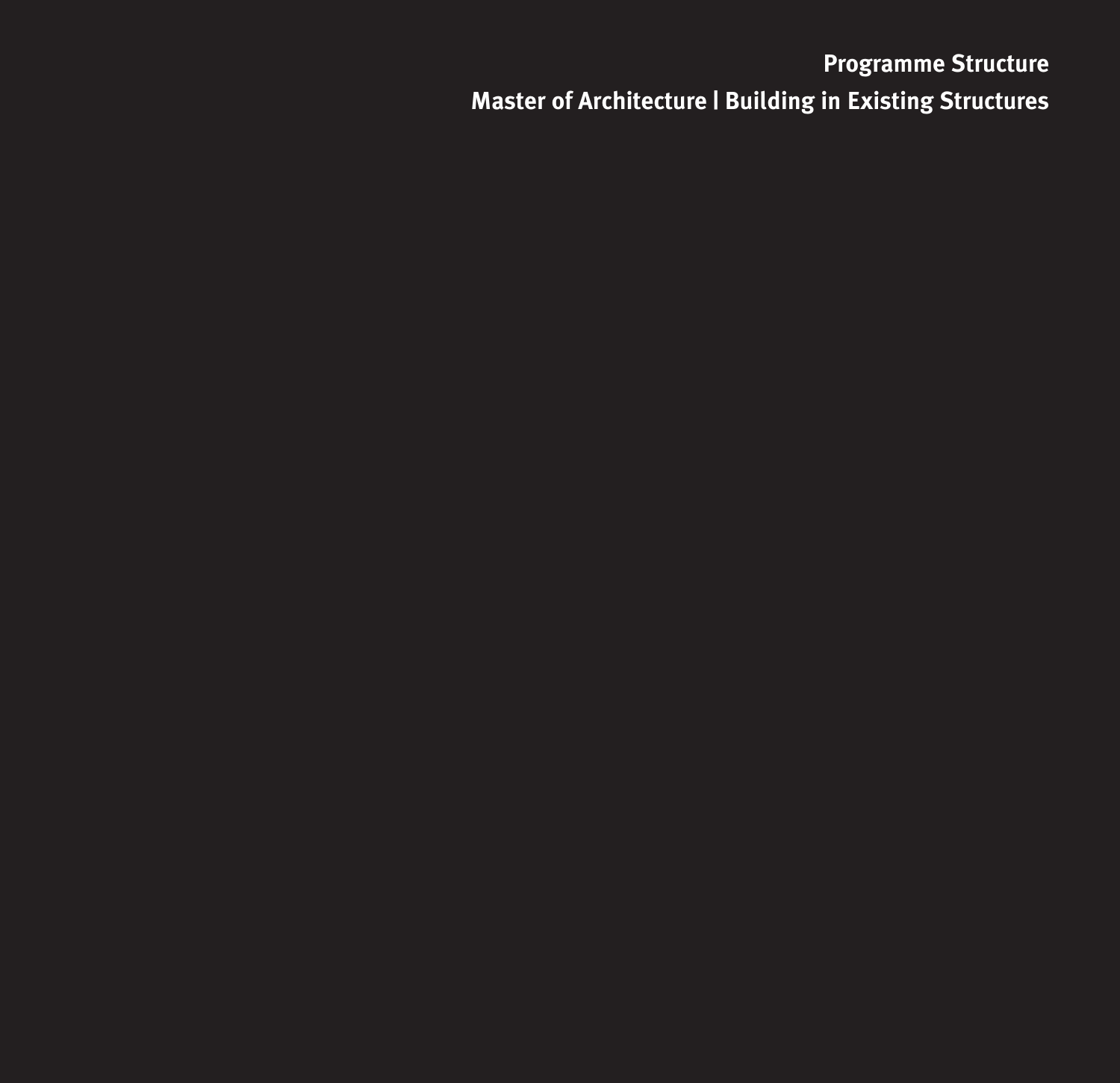## **Module Overview Master**

## **Architecture | Building in Existing Structures**

## **1st Semester Master's programme**

• Introduction Project development/creation of a feasibility study,

methodical procedure



## **2nd Semester Master's programme**

• Project Revitalisation 1

Focus of building preservation, revitali sation, implementation of the feasibility study from M1

| M <sub>2</sub> Module | <b>Subject</b>           | No.  | Course                                                  | Prof.      | Method              |           | <b>Credits Contact Workload</b> |     | <b>CNWF</b> | CNW            |
|-----------------------|--------------------------|------|---------------------------------------------------------|------------|---------------------|-----------|---------------------------------|-----|-------------|----------------|
| 30 M 2-100            | Project M <sub>1-2</sub> | 8101 | <b>Revitalisation - Building in Existing Structures</b> | Fuchs      | Þ                   |           | ı.                              | 361 |             | 0.400          |
| 60                    |                          |      |                                                         | Dr. Rohn   |                     |           |                                 |     |             |                |
| 90                    |                          |      |                                                         | Dr. Schütz |                     |           |                                 |     |             |                |
| 120                   |                          |      |                                                         |            |                     |           |                                 |     |             |                |
| 150                   |                          |      |                                                         |            |                     |           |                                 |     |             |                |
| 180                   |                          |      |                                                         |            |                     |           |                                 |     |             |                |
| 210                   |                          |      |                                                         |            |                     |           |                                 |     |             |                |
| 240                   |                          |      |                                                         |            |                     |           |                                 |     |             |                |
| 270                   |                          |      |                                                         |            |                     |           |                                 |     |             |                |
| 300                   |                          |      |                                                         |            |                     |           |                                 |     |             |                |
| 330                   |                          |      |                                                         |            |                     |           |                                 |     |             |                |
| 360                   |                          |      |                                                         |            |                     | 12        |                                 |     |             |                |
| 390 M 2-700<br>420    | Metamorphosis 1          | 8701 | <b>Building Construction</b>                            |            | $\Omega$<br>$\vee$  |           | $\lambda$<br>$\mathcal{L}$      | 120 | 0.5         | 0.050          |
| 450                   |                          |      | <b>Building Envelope</b><br><b>Structural Design</b>    | Fuchs      | $\ddot{\mathbf{0}}$ |           | $\overline{ }$                  |     | 0,5<br>0,5  | 0,017<br>0.050 |
| 480                   |                          |      | <b>Supporting Structures in Existing Buildings:</b>     | Wilking    | v                   | $\Lambda$ | $\overline{2}$                  |     | 0.5         | 0.017          |
| 510 M 2-710           |                          | 8711 | <b>Materials Science</b>                                |            | $\vee$              |           | $\rightarrow$                   | 120 | 0,5         | 0.017          |
| 540                   | Metamorphosis 2          |      | <b>Usage Appropriate to the Materials</b>               |            | Ü                   |           | $\mathcal{L}$                   |     | 0.5         | 0.050          |
| 570                   |                          |      |                                                         |            |                     |           |                                 |     |             |                |
| 600                   |                          |      |                                                         | Fuchs      |                     | $\Lambda$ |                                 |     |             |                |
| M 2-500<br>630        |                          | 8501 | <b>Representation</b>                                   |            | Ü                   |           | $\overline{2}$                  | 120 |             | 0.100          |
| 660                   | Visualisation            |      | <b>Visualisation/Representation</b>                     | Kieferle   |                     |           |                                 |     |             |                |
| 690                   |                          | 8502 | <b>Architectural Drawing</b>                            |            | Ü                   |           | $\overline{2}$                  |     |             | 0,100          |
| 720                   |                          |      |                                                         | Deil       |                     |           |                                 |     |             |                |
| 750 W                 |                          |      |                                                         |            | s                   |           | $\overline{2}$                  | 180 |             | 0,133          |
| $\frac{780}{810}$ W   |                          |      |                                                         | <b>NN</b>  |                     |           |                                 |     |             |                |
|                       |                          |      |                                                         |            | s                   |           | $\overline{2}$                  |     |             | 0,133          |
| 840                   |                          |      |                                                         | <b>NN</b>  |                     |           |                                 |     |             |                |
| 870 W                 | Elective Module M 2-4    |      |                                                         |            | s                   |           | $\overline{2}$                  |     |             | 0,133          |
| 900                   |                          |      |                                                         | <b>NN</b>  |                     | b.        |                                 |     |             |                |
|                       |                          |      |                                                         |            |                     | 30        | 28                              | 900 |             | 1,200          |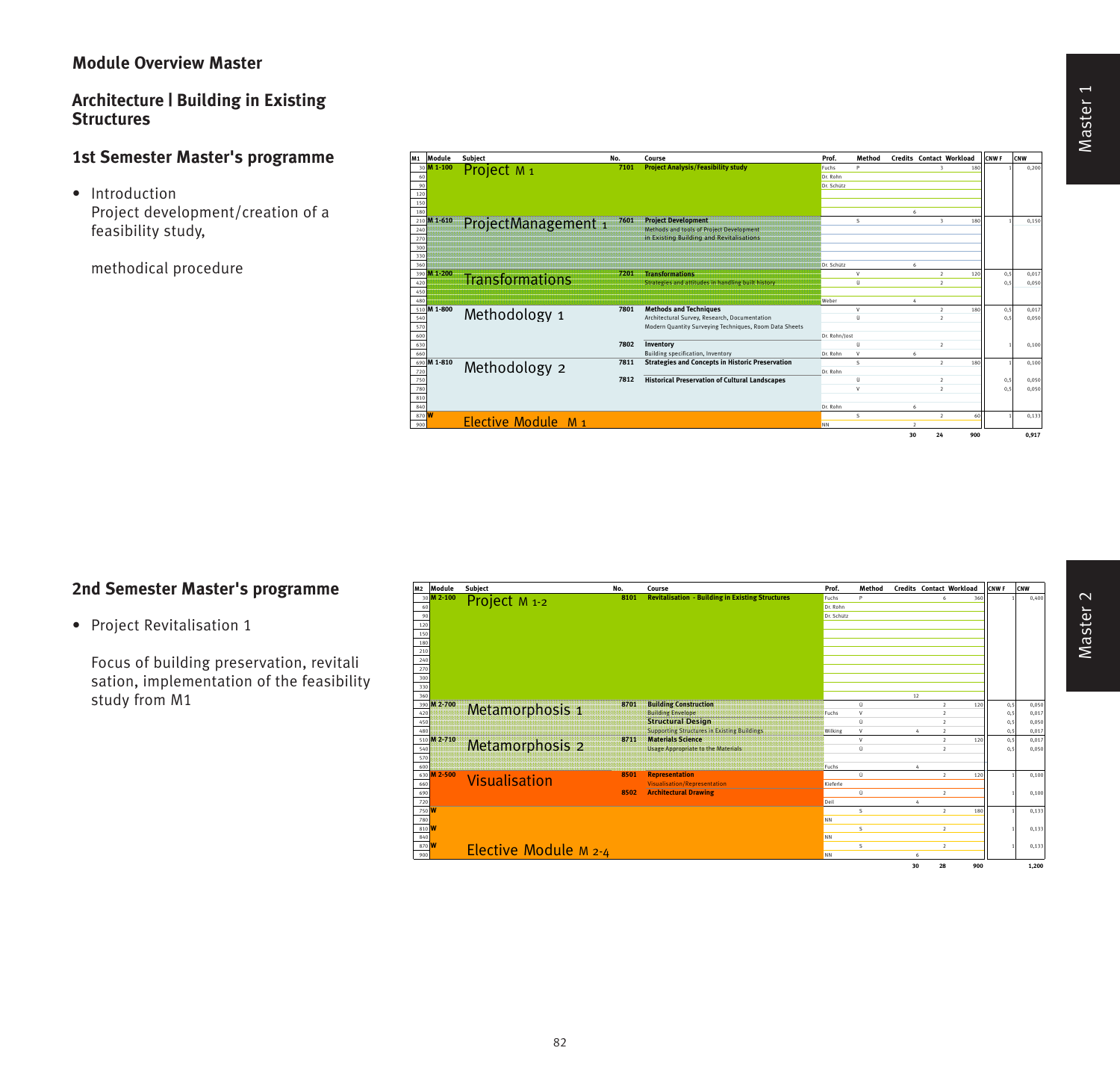#### **Module Overview Master Building in Existing Structures/Revitalisation**

# **3rd Semester Master's programme**

• Project Revitalisation

Focus urban restructuring/urban renewal

| M2 |                     | Module      | Subject                    | No.  | Course                                                        | Prof.      | Method   |    |                | <b>Credits Contact Workload</b> | <b>LONWF</b> | CNW    |
|----|---------------------|-------------|----------------------------|------|---------------------------------------------------------------|------------|----------|----|----------------|---------------------------------|--------------|--------|
|    |                     | 30 M 3-100  | Project M <sub>3-1</sub>   | 9101 | <b>Revitalisation 2 - Urban Restructuring / Urban Renewal</b> | Kleinekort | Þ        |    | 6              |                                 | 540          | 0,400  |
|    |                     |             |                            |      |                                                               | NN         |          |    |                |                                 |              |        |
|    | $\alpha$            |             |                            |      |                                                               |            |          |    |                |                                 |              |        |
|    | 120                 |             |                            |      |                                                               |            |          |    |                |                                 |              |        |
|    | 150                 |             |                            |      |                                                               |            |          |    |                |                                 |              |        |
|    | 180                 |             |                            |      |                                                               |            |          |    |                |                                 |              |        |
|    | 210                 |             |                            |      |                                                               |            |          |    |                |                                 |              |        |
|    | 240<br>270          |             |                            |      |                                                               |            |          |    |                |                                 |              |        |
|    | 300                 |             |                            |      |                                                               |            |          |    |                |                                 |              |        |
|    | 330                 |             |                            |      |                                                               |            |          |    |                |                                 |              |        |
|    | 360                 |             |                            |      |                                                               |            |          |    |                |                                 |              |        |
|    | 390                 |             |                            |      |                                                               |            |          |    |                |                                 |              |        |
|    | 420                 |             |                            |      |                                                               |            |          |    |                |                                 |              |        |
|    | 450                 |             |                            |      |                                                               |            |          |    |                |                                 |              |        |
|    | 480                 |             |                            |      |                                                               |            |          |    |                |                                 |              |        |
|    | 510                 |             |                            |      |                                                               |            |          |    |                |                                 |              |        |
|    | 540                 |             |                            |      |                                                               |            |          | 18 |                |                                 |              |        |
|    |                     | 570 M 3-400 | <b>Urban Restructuring</b> | 9401 | <b>Urban Restructuring</b>                                    |            | $\bf{0}$ |    | $\overline{2}$ |                                 | 0,33<br>180  | 0,033  |
|    | 600                 |             |                            |      |                                                               |            | v        |    | $\overline{2}$ |                                 | 0.33         | 0,011  |
|    | 631                 |             |                            |      |                                                               |            |          |    |                |                                 |              |        |
|    | 660                 |             |                            |      |                                                               | Kleinekort |          |    |                |                                 |              |        |
|    | 690<br>720          |             |                            | 9402 | <b>Urban Development</b>                                      | Kleinekort | s        | 6  | $\overline{2}$ |                                 |              | 0,133  |
|    | 750 M               |             |                            |      |                                                               |            | s        |    | $\overline{2}$ |                                 | 180          | 0,133  |
|    | 780                 |             |                            |      |                                                               | <b>NN</b>  |          |    |                |                                 |              |        |
|    | 810 M               |             |                            |      |                                                               |            | s        |    | $\overline{2}$ |                                 |              | 0, 133 |
|    |                     |             |                            |      |                                                               | <b>NN</b>  |          |    |                |                                 |              |        |
|    | $\frac{840}{870}$ W |             |                            |      |                                                               |            | s        |    | $\overline{2}$ |                                 |              | 0,133  |
|    | 900                 |             | Elective Module M 5-7      |      |                                                               | <b>NN</b>  |          | 6  |                |                                 |              |        |
|    |                     |             |                            |      |                                                               |            |          | 30 | 18             |                                 | 900          | 0,977  |
|    |                     |             |                            |      |                                                               |            |          |    |                |                                 |              |        |

## **3rd Semester, alternative programme**

• Project Revitalisation 2

Focus on building preservation, contextual design, optimised energy-conscious design, building in existing structures

| M2                 | Module       | Subject               | No.  | Course                                 | Prof.     | Method |    |                         | Credits Contact Workload | CNW <sub>F</sub> | CNW   |
|--------------------|--------------|-----------------------|------|----------------------------------------|-----------|--------|----|-------------------------|--------------------------|------------------|-------|
|                    | oder M 3-110 | Project M 3-2         | 9111 | <b>Revitalisierung 3 - Reshaping</b>   | Moest     | Þ      |    | 6                       | 540                      |                  | 0,400 |
| 60                 |              |                       |      |                                        | Müller    |        |    |                         |                          |                  |       |
| 90                 |              |                       |      |                                        |           |        |    |                         |                          |                  |       |
| 120                |              |                       |      |                                        |           |        |    |                         |                          |                  |       |
| 150<br>180         |              |                       |      |                                        |           |        |    |                         |                          |                  |       |
| 210                |              |                       |      |                                        |           |        |    |                         |                          |                  |       |
| 240                |              |                       |      |                                        |           |        |    |                         |                          |                  |       |
| 270                |              |                       |      |                                        |           |        |    |                         |                          |                  |       |
| 300                |              |                       |      |                                        |           |        |    |                         |                          |                  |       |
| 330                |              |                       |      |                                        |           |        |    |                         |                          |                  |       |
| 360                |              |                       |      |                                        |           |        |    |                         |                          |                  |       |
| 390                |              |                       |      |                                        |           |        |    |                         |                          |                  |       |
| 420                |              |                       |      |                                        |           |        |    |                         |                          |                  |       |
| 450<br>480         |              |                       |      |                                        |           |        |    |                         |                          |                  |       |
| 510                |              |                       |      |                                        |           |        |    |                         |                          |                  |       |
| 540                |              |                       |      |                                        |           |        | 18 |                         |                          |                  |       |
|                    | 570 M 3-700  | Metamorphosis 3       | 9701 | <b>Energy-Conscious Design</b>         |           | s      |    | $\overline{\mathbf{3}}$ | 180                      |                  | 0,200 |
| 600<br>630         |              |                       |      |                                        | Müller    |        |    |                         |                          |                  |       |
| 660                |              |                       | 9702 | <b>Architectural Design in Context</b> |           | s      |    | 3                       |                          |                  | 0,200 |
| 690                |              |                       |      |                                        |           |        |    |                         |                          |                  |       |
|                    |              |                       |      |                                        | Moest     |        | h  |                         |                          |                  |       |
| 750 <mark>W</mark> |              |                       |      |                                        |           | s      |    | $\overline{2}$          | 180                      |                  | 0,133 |
| 780                |              |                       |      |                                        | <b>NN</b> |        |    |                         |                          |                  |       |
| 810 W<br>840       |              |                       |      |                                        | <b>NN</b> | s      |    | $\,$ 2 $\,$             |                          |                  | 0,133 |
| 870 <mark>W</mark> |              |                       |      |                                        |           | s      |    | $\,2\,$                 |                          |                  | 0,133 |
| 900                |              | Elective Module M 5-7 |      |                                        | <b>NN</b> |        | ŕ. |                         |                          |                  |       |
|                    |              |                       |      |                                        |           |        | 30 | 18                      | 900                      |                  | 1,200 |
|                    |              |                       |      |                                        |           |        |    |                         |                          |                  |       |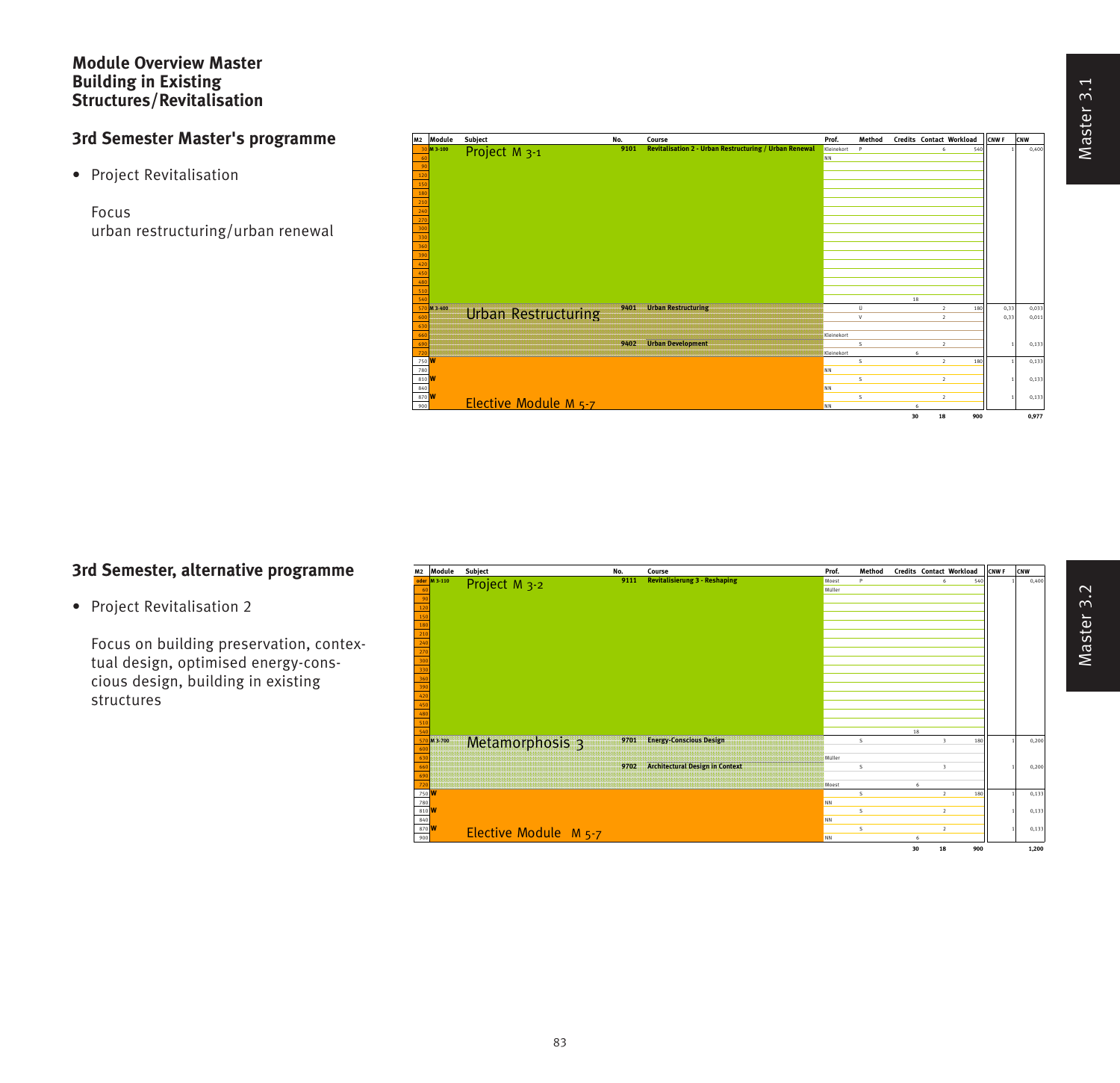### **Module Overview Master Building in Existing Structures/Revitalisation**

# **4th Semester Master's programme**

• Master's Thesis

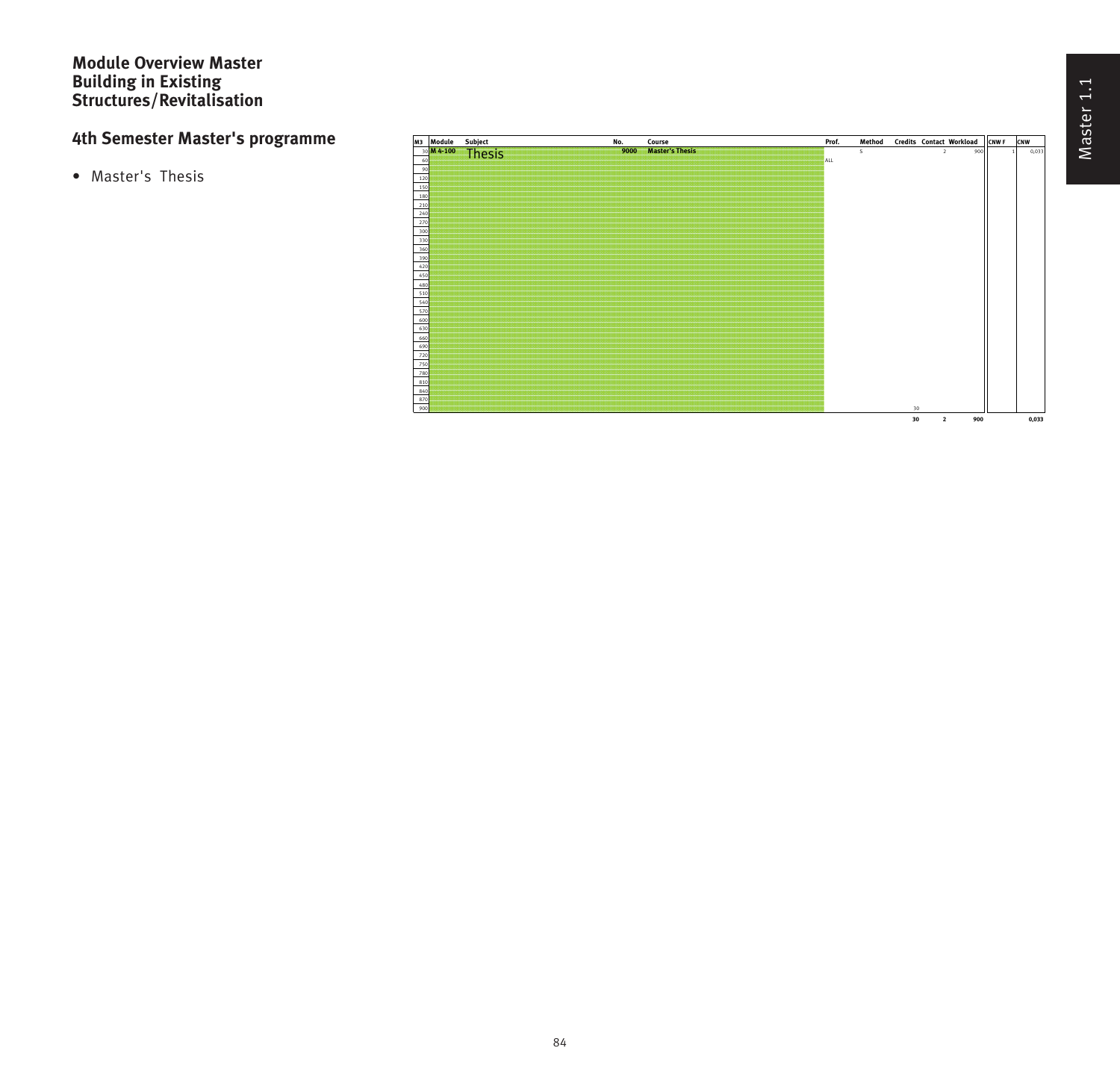| <b>Module</b>                 | M 1-100                                                                                                                                             |                                                                                                                                                               |  |  |  |  |  |  |  |
|-------------------------------|-----------------------------------------------------------------------------------------------------------------------------------------------------|---------------------------------------------------------------------------------------------------------------------------------------------------------------|--|--|--|--|--|--|--|
| <b>Titel</b>                  | Project M 1                                                                                                                                         |                                                                                                                                                               |  |  |  |  |  |  |  |
| <b>Subject</b>                | Construction Management / Project Development                                                                                                       |                                                                                                                                                               |  |  |  |  |  |  |  |
| <b>Responsible</b>            | Prof. Dr.-Ing. Ulrich Schütz                                                                                                                        |                                                                                                                                                               |  |  |  |  |  |  |  |
| <b>Lecturers</b>              | Prof. Dr.-Ing. Rohn, Prof. Dr.-Ing. Ulrich Schütz, Prof. Dipl.-Ing. Andreas Fuchs                                                                   |                                                                                                                                                               |  |  |  |  |  |  |  |
| <b>Rotation</b>               |                                                                                                                                                     | Summer Semester or Winter Semester                                                                                                                            |  |  |  |  |  |  |  |
| <b>Duration</b>               | approx. 15 sessions                                                                                                                                 |                                                                                                                                                               |  |  |  |  |  |  |  |
|                               |                                                                                                                                                     |                                                                                                                                                               |  |  |  |  |  |  |  |
| <b>Courses</b>                |                                                                                                                                                     | M 1-100 Project - Project Analysis/Feasibility Study, associated with:                                                                                        |  |  |  |  |  |  |  |
|                               | M 1-610 Project Development - Methods and Tools of Project Development in New<br><b>Buildings and Existing Structures</b>                           |                                                                                                                                                               |  |  |  |  |  |  |  |
| <b>Learning Outcomes</b>      | Students learn the methodical and analytical procedure for a Project and feasibility study.<br>The following work stages are systematically taught: |                                                                                                                                                               |  |  |  |  |  |  |  |
|                               | Building research:                                                                                                                                  | - Understand and appraise a historical building<br>- Create the planning documents<br>- Evaluating the materials<br>- Constructive evaluation of future usage |  |  |  |  |  |  |  |
|                               | Project development:                                                                                                                                | - Cost-effective and usage-specific Project development<br>- Economic evaluation of the historical building fabric<br>- Economic evaluation of future usage   |  |  |  |  |  |  |  |
|                               | the design in M 2-100                                                                                                                               | A Project study is compiled in writing at the end of the semester. This forms the task for                                                                    |  |  |  |  |  |  |  |
|                               |                                                                                                                                                     |                                                                                                                                                               |  |  |  |  |  |  |  |
| <b>Mode of Assessment</b>     | Paper and Written Work                                                                                                                              |                                                                                                                                                               |  |  |  |  |  |  |  |
| <b>ECTS Credits</b>           | 6 (module M 1-100)                                                                                                                                  |                                                                                                                                                               |  |  |  |  |  |  |  |
| <b>Contact Hours per Week</b> | 3                                                                                                                                                   |                                                                                                                                                               |  |  |  |  |  |  |  |
| <b>Total Workload</b>         | 180 hours                                                                                                                                           |                                                                                                                                                               |  |  |  |  |  |  |  |
| <b>Schedule</b>               | 1st Master's semester                                                                                                                               |                                                                                                                                                               |  |  |  |  |  |  |  |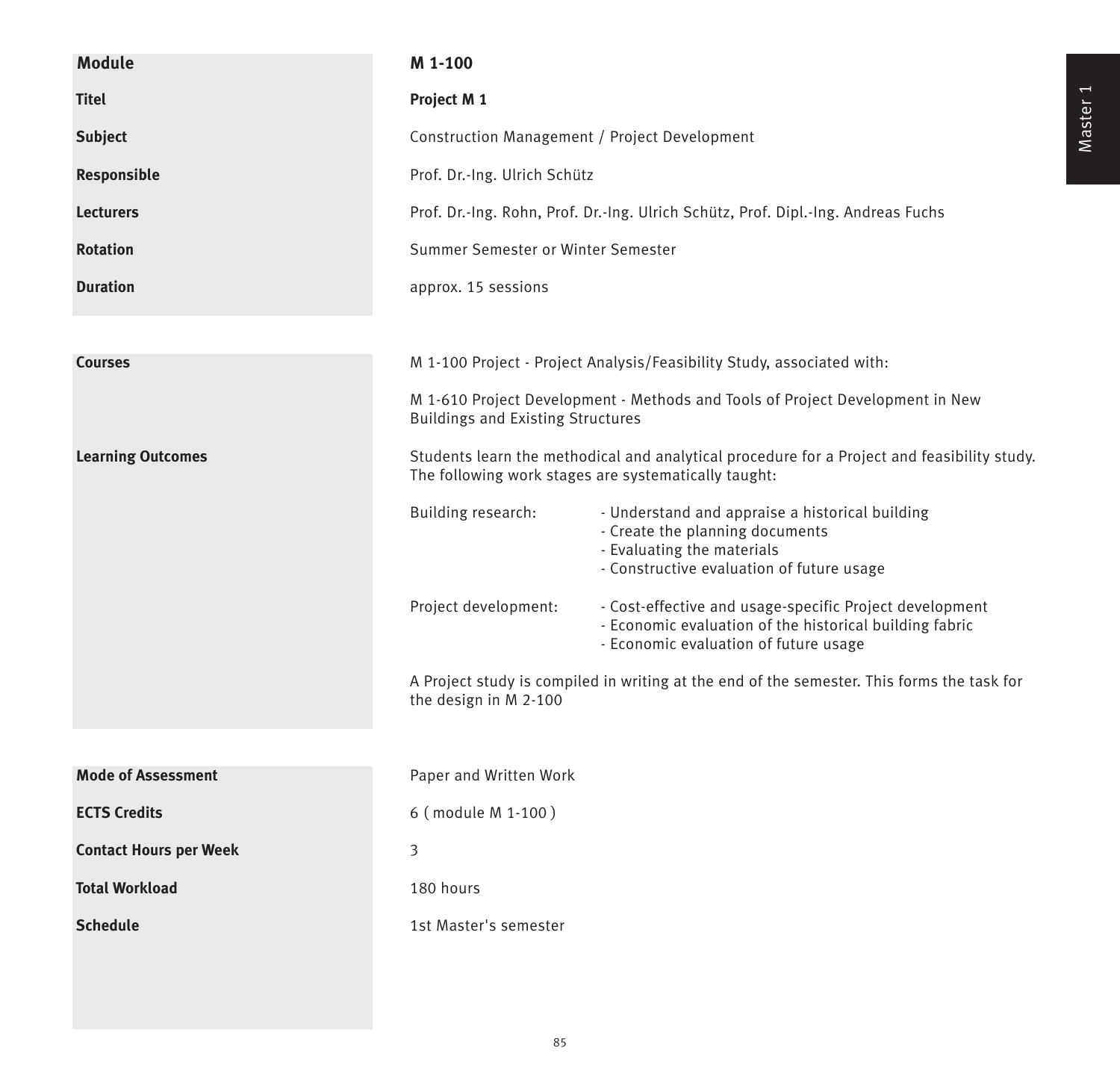| <b>Module</b>                 | M1-610                                                                                                                                                                                                                                                                                                                                                                                                                                                                                                                                                                                                                                                                                                                                                                                                                                                                                                                                                                                                                                                                                                                                                                               |
|-------------------------------|--------------------------------------------------------------------------------------------------------------------------------------------------------------------------------------------------------------------------------------------------------------------------------------------------------------------------------------------------------------------------------------------------------------------------------------------------------------------------------------------------------------------------------------------------------------------------------------------------------------------------------------------------------------------------------------------------------------------------------------------------------------------------------------------------------------------------------------------------------------------------------------------------------------------------------------------------------------------------------------------------------------------------------------------------------------------------------------------------------------------------------------------------------------------------------------|
| <b>Title</b>                  | <b>Project Development</b>                                                                                                                                                                                                                                                                                                                                                                                                                                                                                                                                                                                                                                                                                                                                                                                                                                                                                                                                                                                                                                                                                                                                                           |
| <b>Subject</b>                | Methods and Tools of Project Development in New Buildings and Existing Structures<br>Construction Management / Law                                                                                                                                                                                                                                                                                                                                                                                                                                                                                                                                                                                                                                                                                                                                                                                                                                                                                                                                                                                                                                                                   |
| Responsible                   | Prof. Dr.-Ing. Ulrich Schütz                                                                                                                                                                                                                                                                                                                                                                                                                                                                                                                                                                                                                                                                                                                                                                                                                                                                                                                                                                                                                                                                                                                                                         |
| <b>Lecturers</b>              | Prof. Dr.-Ing. Ulrich Schütz                                                                                                                                                                                                                                                                                                                                                                                                                                                                                                                                                                                                                                                                                                                                                                                                                                                                                                                                                                                                                                                                                                                                                         |
| <b>Rotation</b>               | Summer Semester or Winter Semester                                                                                                                                                                                                                                                                                                                                                                                                                                                                                                                                                                                                                                                                                                                                                                                                                                                                                                                                                                                                                                                                                                                                                   |
| <b>Duration</b>               | 1 Semester                                                                                                                                                                                                                                                                                                                                                                                                                                                                                                                                                                                                                                                                                                                                                                                                                                                                                                                                                                                                                                                                                                                                                                           |
| Aim<br><b>Content</b>         | Structured working and the right methodical approach to Project development as an impor-<br>tant new field of activity for architects. There is a particular focus on construction tasks in<br>the existing building fabric (building in existing structures), which require architects to<br>have specific knowledge, especially in the management field. The Lectures present the<br>workflow of a Project (develop - plan - build - operate ) and a structured approach in parti-<br>cular. This gives the students a manual showing them where architects can apply their spe-<br>cific expertise. The individual stages are covered using practical examples.<br>Basic principles and workflow of Project development<br>Participants / the Architect's tasks<br>Property check (appraisal, due diligence inspection, building fabric analysis) development<br>of usage concepts<br>Building planning with suitable calculation models, partly for the usage concepts<br>Cost planning and scheduling, return calculations<br>Peculiarities of design contracts, tenders/award of contract/billing<br>Execution of construction work - building without interrupting operations |
| <b>Method</b>                 | Lectures / Practicals / Assignment                                                                                                                                                                                                                                                                                                                                                                                                                                                                                                                                                                                                                                                                                                                                                                                                                                                                                                                                                                                                                                                                                                                                                   |
|                               |                                                                                                                                                                                                                                                                                                                                                                                                                                                                                                                                                                                                                                                                                                                                                                                                                                                                                                                                                                                                                                                                                                                                                                                      |
| <b>Mode of Assessment</b>     | Written Work (short test and evaluation of an assignment)                                                                                                                                                                                                                                                                                                                                                                                                                                                                                                                                                                                                                                                                                                                                                                                                                                                                                                                                                                                                                                                                                                                            |
| <b>ECTS Credits</b>           | 6                                                                                                                                                                                                                                                                                                                                                                                                                                                                                                                                                                                                                                                                                                                                                                                                                                                                                                                                                                                                                                                                                                                                                                                    |
| <b>Contact Hours per Week</b> | 3                                                                                                                                                                                                                                                                                                                                                                                                                                                                                                                                                                                                                                                                                                                                                                                                                                                                                                                                                                                                                                                                                                                                                                                    |
| <b>Total Workload</b>         | 180 hours                                                                                                                                                                                                                                                                                                                                                                                                                                                                                                                                                                                                                                                                                                                                                                                                                                                                                                                                                                                                                                                                                                                                                                            |
| <b>Schedule</b>               | 1st Master's semester                                                                                                                                                                                                                                                                                                                                                                                                                                                                                                                                                                                                                                                                                                                                                                                                                                                                                                                                                                                                                                                                                                                                                                |
| <b>Comments</b>               | See also Project M 1-100                                                                                                                                                                                                                                                                                                                                                                                                                                                                                                                                                                                                                                                                                                                                                                                                                                                                                                                                                                                                                                                                                                                                                             |

86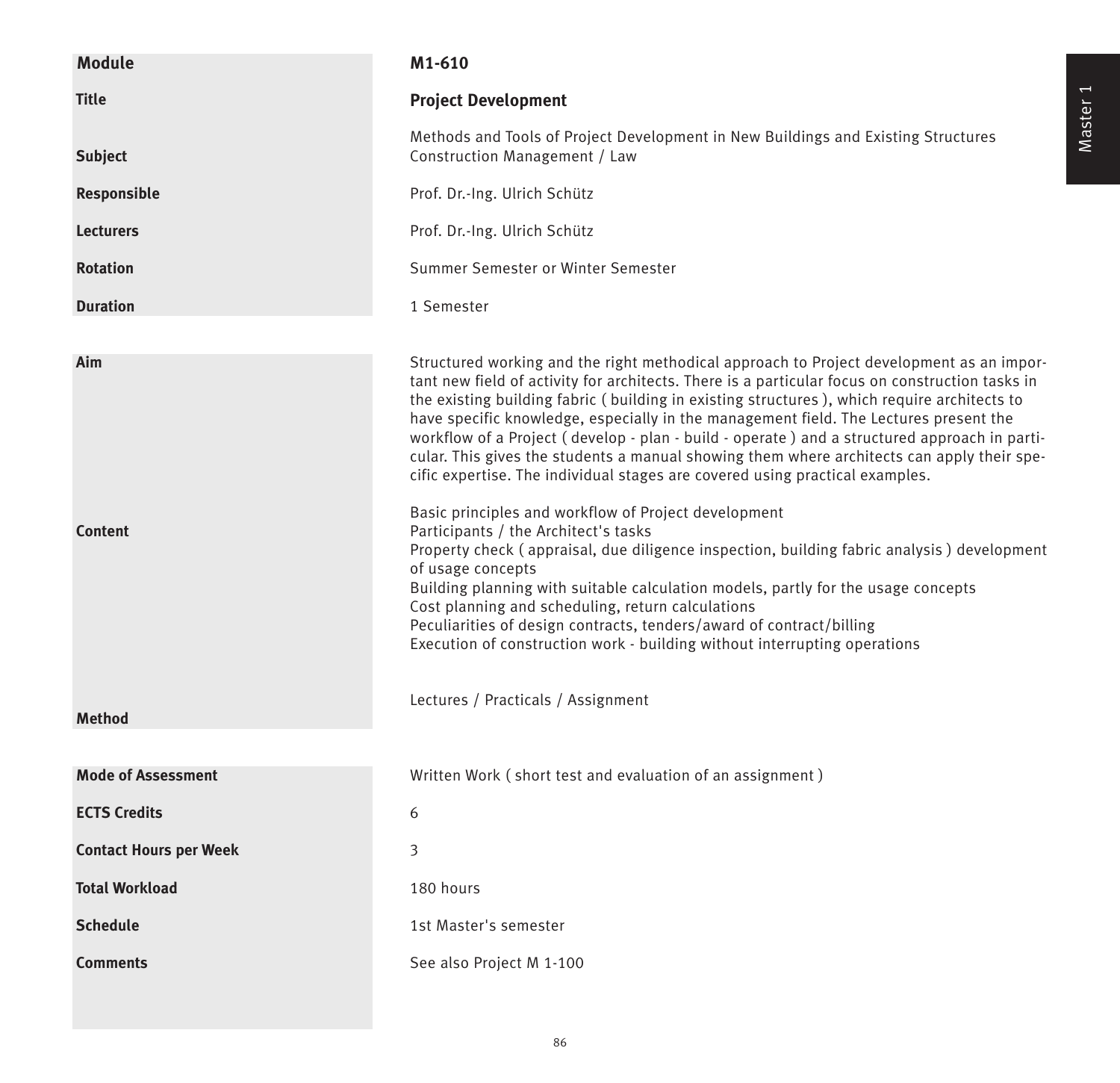| <b>Module</b>                 | M 1-200                                                                                                                                                                                                                                                                                                                                                           |
|-------------------------------|-------------------------------------------------------------------------------------------------------------------------------------------------------------------------------------------------------------------------------------------------------------------------------------------------------------------------------------------------------------------|
| <b>Title</b>                  | <b>Transformations</b>                                                                                                                                                                                                                                                                                                                                            |
| <b>Subject</b>                | Visual Communication / Achitectural Design / Urban Design                                                                                                                                                                                                                                                                                                         |
| Responsible                   | Prof. Dipl.-Ing. Günter Weber                                                                                                                                                                                                                                                                                                                                     |
| <b>Lecturers</b>              | Prof. Dipl.-Ing. Günter Weber                                                                                                                                                                                                                                                                                                                                     |
| <b>Rotation</b>               | Summer Semester or Winter Semester                                                                                                                                                                                                                                                                                                                                |
| <b>Duration</b>               | 1 Semester                                                                                                                                                                                                                                                                                                                                                        |
|                               |                                                                                                                                                                                                                                                                                                                                                                   |
| Aim                           | Discussion of the specific problems of building in existing structures. Learn analysis<br>methods to appraise the spatial, structural and design qualities of the existing structures.<br>Ability to develop designs that can bridge the field of conflict between old and new under<br>consideration of the basic functional, technical and economic conditions. |
| <b>Content</b>                | Presentation of different architectural approaches when dealing with existing building<br>fabrics. Explanation of architectural strategies that assist the students both in the metho-<br>dology of the approach and in the sense of its own applicability. Documentation of the<br>principles using selected national and international Projects.                |
| <b>Method</b>                 | Lectures, Design Discussion in small groups, Excursions                                                                                                                                                                                                                                                                                                           |
|                               |                                                                                                                                                                                                                                                                                                                                                                   |
|                               |                                                                                                                                                                                                                                                                                                                                                                   |
|                               |                                                                                                                                                                                                                                                                                                                                                                   |
|                               |                                                                                                                                                                                                                                                                                                                                                                   |
|                               |                                                                                                                                                                                                                                                                                                                                                                   |
| <b>Mode of Assessment</b>     | Written Work within Project M3                                                                                                                                                                                                                                                                                                                                    |
| <b>ECTS Credits</b>           | 4                                                                                                                                                                                                                                                                                                                                                                 |
| <b>Contact Hours per Week</b> | 3                                                                                                                                                                                                                                                                                                                                                                 |
| <b>Total Workload</b>         | 120 hours, Lectures incl. follow-up 30 hours, private study and discussion 90 hours                                                                                                                                                                                                                                                                               |
| <b>Schedule</b>               | 1st Master's semester                                                                                                                                                                                                                                                                                                                                             |
| <b>Comments</b>               |                                                                                                                                                                                                                                                                                                                                                                   |
|                               |                                                                                                                                                                                                                                                                                                                                                                   |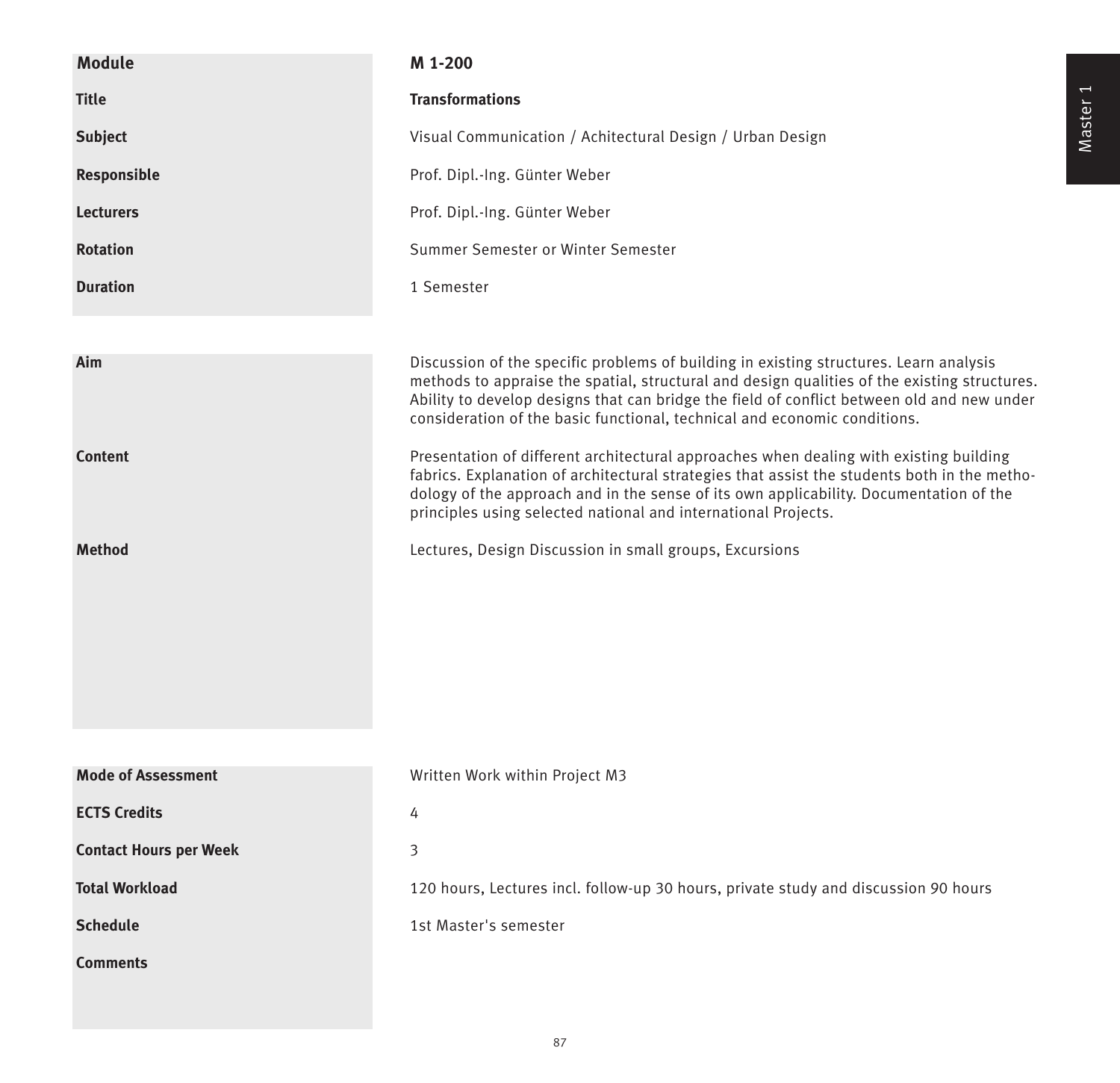| <b>Module</b>                 | M 1-800                                                                                                                                                 |
|-------------------------------|---------------------------------------------------------------------------------------------------------------------------------------------------------|
| <b>Title</b>                  | Methodology 1                                                                                                                                           |
| Subject                       | Methods and Techniques                                                                                                                                  |
| Responsible                   | Prof. Dr.-Ing. Corinna Rohn                                                                                                                             |
| <b>Lecturers</b>              | Prof. Dr.-Ing. Corinna Rohn, Dipl.-Ing. Jens Jost                                                                                                       |
| <b>Rotation</b>               | Summer Semester or Winter Semester                                                                                                                      |
| <b>Duration</b>               | 1 Semester                                                                                                                                              |
|                               |                                                                                                                                                         |
| <b>Courses</b>                | M 2-801 Methods and Techniques                                                                                                                          |
|                               | M 2-802 Inventory                                                                                                                                       |
|                               |                                                                                                                                                         |
| <b>Learning Outcomes</b>      | Comprehensive expansion of the themes of quantity surveying, construction documentati-<br>on, building analysis, historic evaluation and classification |
|                               |                                                                                                                                                         |
|                               |                                                                                                                                                         |
|                               |                                                                                                                                                         |
|                               |                                                                                                                                                         |
|                               |                                                                                                                                                         |
|                               |                                                                                                                                                         |
|                               |                                                                                                                                                         |
| <b>Mode of Assessment</b>     | Written Work                                                                                                                                            |
| <b>ECTS Credits</b>           | 6                                                                                                                                                       |
| <b>Contact Hours per Week</b> | 6                                                                                                                                                       |
| <b>Total Workload</b>         | 180 hours                                                                                                                                               |
| <b>Schedule</b>               | 1st Master's semester                                                                                                                                   |
|                               |                                                                                                                                                         |
|                               |                                                                                                                                                         |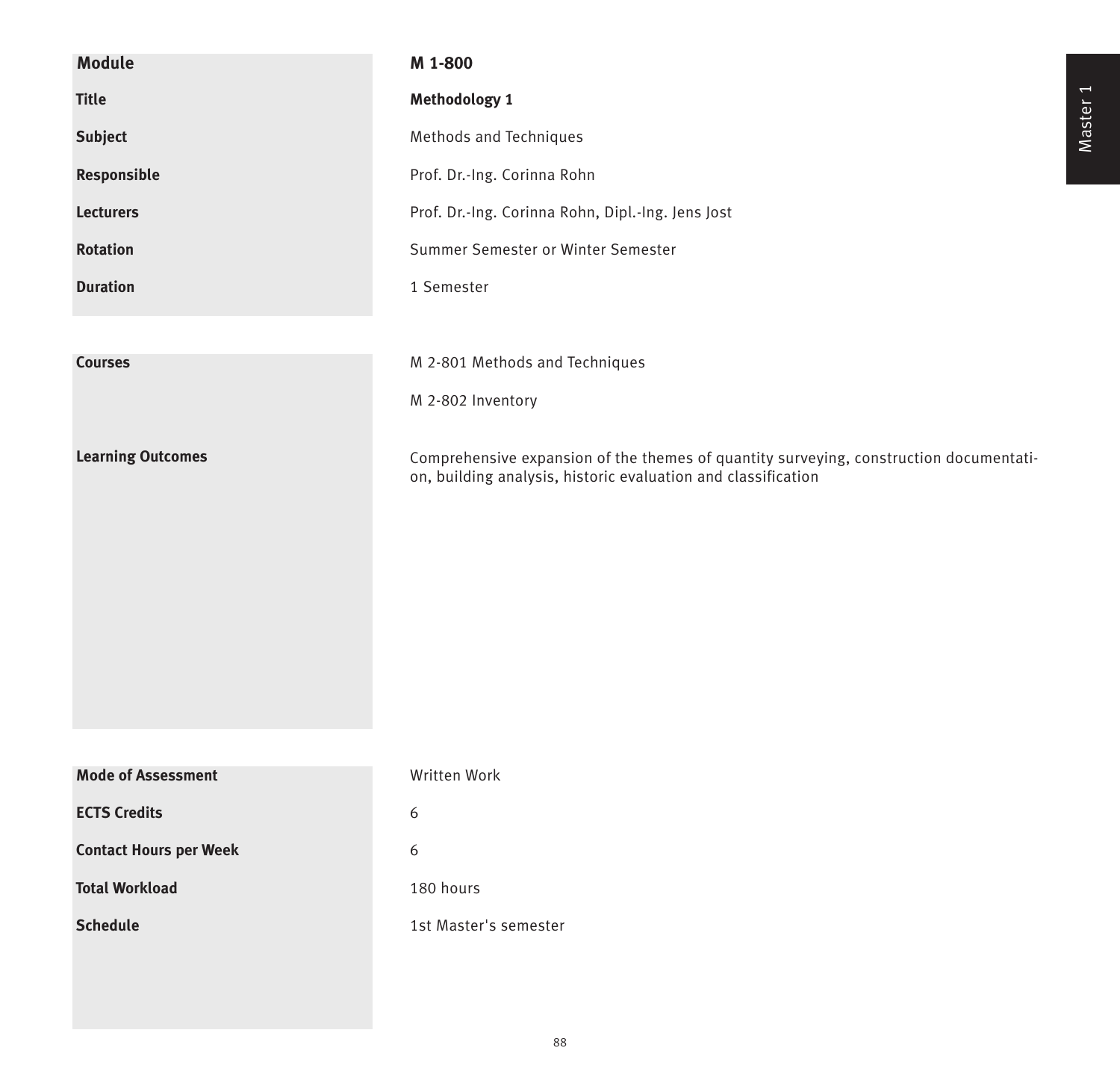| <b>Course</b>                 | M 1-801                                                                                                                                                                                                                                                                                                                                                                                                                                                                                                                                                                                                                                                                                                                                                                                                                                                                                       |
|-------------------------------|-----------------------------------------------------------------------------------------------------------------------------------------------------------------------------------------------------------------------------------------------------------------------------------------------------------------------------------------------------------------------------------------------------------------------------------------------------------------------------------------------------------------------------------------------------------------------------------------------------------------------------------------------------------------------------------------------------------------------------------------------------------------------------------------------------------------------------------------------------------------------------------------------|
| <b>Title</b>                  | Methods and Techniques - Architectural Survey, Research, Documentation of Existing<br><b>Structures, Modern Quantity Surveying Techniques, Room Data Sheets</b>                                                                                                                                                                                                                                                                                                                                                                                                                                                                                                                                                                                                                                                                                                                               |
| <b>Subject</b>                | Methods and Techniques                                                                                                                                                                                                                                                                                                                                                                                                                                                                                                                                                                                                                                                                                                                                                                                                                                                                        |
| Responsible                   | Prof. Dr.-Ing. Corinna Rohn                                                                                                                                                                                                                                                                                                                                                                                                                                                                                                                                                                                                                                                                                                                                                                                                                                                                   |
| <b>Lecturers</b>              | Prof. Dr.-Ing. Corinna Rohn, Dipl.-Ing. Jens Jost                                                                                                                                                                                                                                                                                                                                                                                                                                                                                                                                                                                                                                                                                                                                                                                                                                             |
| <b>Rotation</b>               | Summer Semester or Winter Semester                                                                                                                                                                                                                                                                                                                                                                                                                                                                                                                                                                                                                                                                                                                                                                                                                                                            |
| <b>Duration</b>               | 1 Semester                                                                                                                                                                                                                                                                                                                                                                                                                                                                                                                                                                                                                                                                                                                                                                                                                                                                                    |
| Aim                           | Knowledge of different quantity survey, presentation and evaluation methods, classificati-<br>on of historic structures in architectural history, develop text comprehension and create<br>building specifications                                                                                                                                                                                                                                                                                                                                                                                                                                                                                                                                                                                                                                                                            |
| <b>Content</b>                | The focus of the course is an intensive discussion of a building, a city area, a city or region.<br>Construction cycles and development of the building will be considered and theoretically<br>reconstructed through precise observation - a quantity survey or room data sheet.<br>Students will work on classifying the object in the historical context based on literature<br>work and knowledge of comparative examples. Knowledge of the peculiarities and the sig-<br>nificance of the building are the foundations of an "appraisal", a classification in terms of<br>cultural history and in the urban context. Object-specific application of modern quantity<br>survey and documentation techniques - e.g. introduction to tachymeter surveying, laser<br>scans, photo rectification and in various survey programmes, are given a particular focus<br>in the practical exercise. |
| <b>Method</b>                 | Lectures, Practicals on the Object, Excursions                                                                                                                                                                                                                                                                                                                                                                                                                                                                                                                                                                                                                                                                                                                                                                                                                                                |
| <b>Mode of Assessment</b>     | Written Work (submission of differentiated papers)                                                                                                                                                                                                                                                                                                                                                                                                                                                                                                                                                                                                                                                                                                                                                                                                                                            |
| <b>ECTS Credits</b>           | 4                                                                                                                                                                                                                                                                                                                                                                                                                                                                                                                                                                                                                                                                                                                                                                                                                                                                                             |
| <b>Contact Hours per Week</b> | 4                                                                                                                                                                                                                                                                                                                                                                                                                                                                                                                                                                                                                                                                                                                                                                                                                                                                                             |
| <b>Workload</b>               | 120 hours                                                                                                                                                                                                                                                                                                                                                                                                                                                                                                                                                                                                                                                                                                                                                                                                                                                                                     |
| <b>Schedule</b>               | 1st Master's semester                                                                                                                                                                                                                                                                                                                                                                                                                                                                                                                                                                                                                                                                                                                                                                                                                                                                         |
|                               |                                                                                                                                                                                                                                                                                                                                                                                                                                                                                                                                                                                                                                                                                                                                                                                                                                                                                               |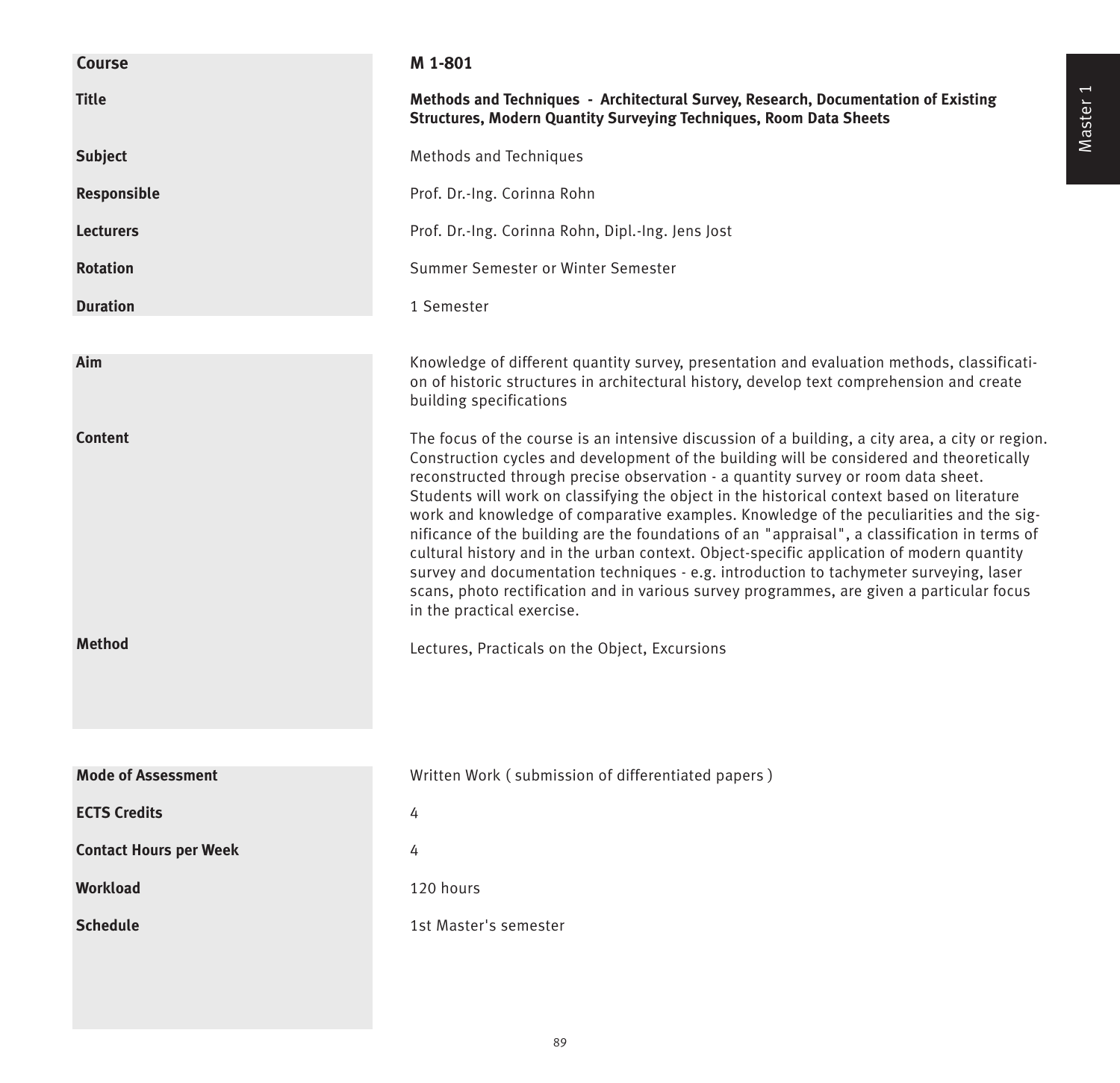| <b>Course</b>                 | M 1-802                                                                                                                                                                                                                                                                                                                                                                                                                                                                                 |
|-------------------------------|-----------------------------------------------------------------------------------------------------------------------------------------------------------------------------------------------------------------------------------------------------------------------------------------------------------------------------------------------------------------------------------------------------------------------------------------------------------------------------------------|
| <b>Title</b>                  | <b>Inventory of Building Ensembles</b>                                                                                                                                                                                                                                                                                                                                                                                                                                                  |
| <b>Subject</b>                | Inventory, Building Specification, Exploitation of Archival Sources                                                                                                                                                                                                                                                                                                                                                                                                                     |
| Responsible                   | Prof. Dr.-Ing. Corinna Rohn                                                                                                                                                                                                                                                                                                                                                                                                                                                             |
| <b>Lecturers</b>              | Prof. Dr.-Ing. Corinna Rohn, Dipl.-Ing. (FH) Jens Jost                                                                                                                                                                                                                                                                                                                                                                                                                                  |
| <b>Rotation</b>               | Summer Semester or Winter Semester                                                                                                                                                                                                                                                                                                                                                                                                                                                      |
| <b>Duration</b>               | 1 Semester                                                                                                                                                                                                                                                                                                                                                                                                                                                                              |
|                               |                                                                                                                                                                                                                                                                                                                                                                                                                                                                                         |
| Aim                           | Archive research and local observation convey an overview of the historic fabric of a buil-<br>ding. Historical values of the countryside/city will be summed up using the examples of<br>monument topography.<br>Introduction to archive research and usage of sources relevant to architectural history                                                                                                                                                                               |
| <b>Content</b>                | Exploitation of architectural history sources, their legibility and translation into our current<br>understanding are at the centre of this seminar. The archival research is also used to pro-<br>duce historical references that also demonstrate the construction cycle of individual quar-<br>ters or cities. Together with a short description of the corresponding buildings, students<br>will also work on an inventory, which combines individual observations and information. |
| <b>Method</b>                 | Lectures / Practicals                                                                                                                                                                                                                                                                                                                                                                                                                                                                   |
|                               |                                                                                                                                                                                                                                                                                                                                                                                                                                                                                         |
| <b>Mode of Assessment</b>     | Written Work (submission of independent work on the historical sources of an object)                                                                                                                                                                                                                                                                                                                                                                                                    |
| <b>ECTS Credits</b>           | $\overline{2}$                                                                                                                                                                                                                                                                                                                                                                                                                                                                          |
| <b>Contact Hours per Week</b> | 2                                                                                                                                                                                                                                                                                                                                                                                                                                                                                       |
| Workload                      | 60 hours, Lectures 15 hours; Practicals/archive work 30 hours;<br>private study 15 hours                                                                                                                                                                                                                                                                                                                                                                                                |
| <b>Schedule</b>               | 1st Master's semester                                                                                                                                                                                                                                                                                                                                                                                                                                                                   |
| <b>Comments</b>               |                                                                                                                                                                                                                                                                                                                                                                                                                                                                                         |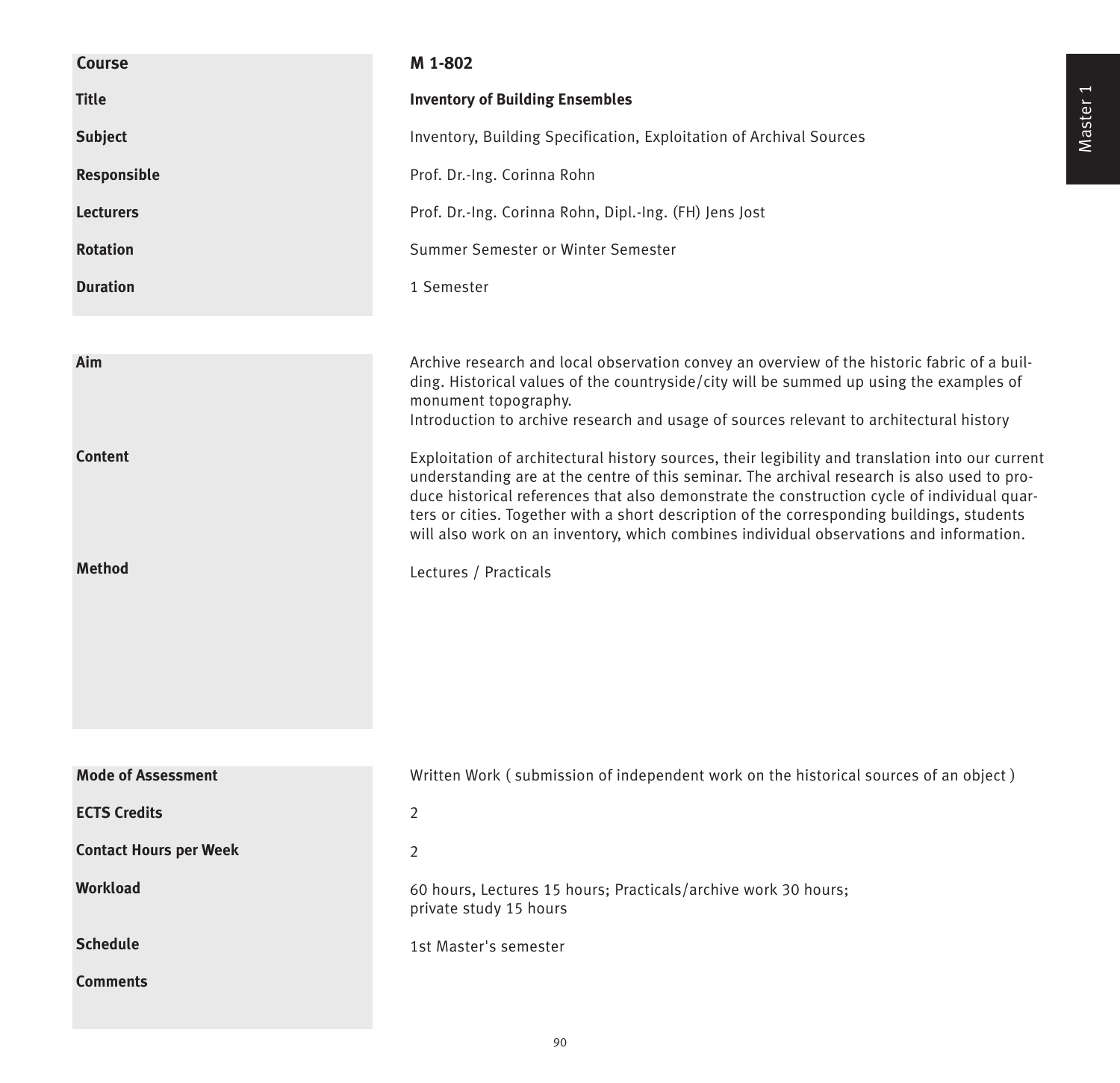| Module                        | M 1-810                                                                             |
|-------------------------------|-------------------------------------------------------------------------------------|
| <b>Title</b>                  | <b>Methodology 2</b>                                                                |
| Subject                       | Working in Historical Preservation                                                  |
| Responsible                   | Prof. Dr.-Ing. Corinna Rohn                                                         |
| <b>Lecturers</b>              | tbc, Dipl.-Ing. Jens Jost                                                           |
| <b>Rotation</b>               | Summer Semester or Winter Semester                                                  |
| <b>Duration</b>               | 1 Semester                                                                          |
|                               |                                                                                     |
| <b>Courses</b>                | M 2-811 Strategies in Historic Preservation                                         |
|                               | M 2-812 City Heritage Site, Cultural Landscapes                                     |
| <b>Learning Outcomes</b>      | Advanced knowledge of the organisation and working focuses in historic preservation |
|                               |                                                                                     |
|                               |                                                                                     |
|                               |                                                                                     |
|                               |                                                                                     |
|                               |                                                                                     |
|                               |                                                                                     |
|                               |                                                                                     |
|                               |                                                                                     |
| <b>Mode of Assessment</b>     | Written Work                                                                        |
| <b>ECTS Credits</b>           | 6                                                                                   |
| <b>Contact Hours per Week</b> | 6                                                                                   |
| <b>Total Workload</b>         | 180 hours                                                                           |
| <b>Schedule</b>               | 1st Master's semester                                                               |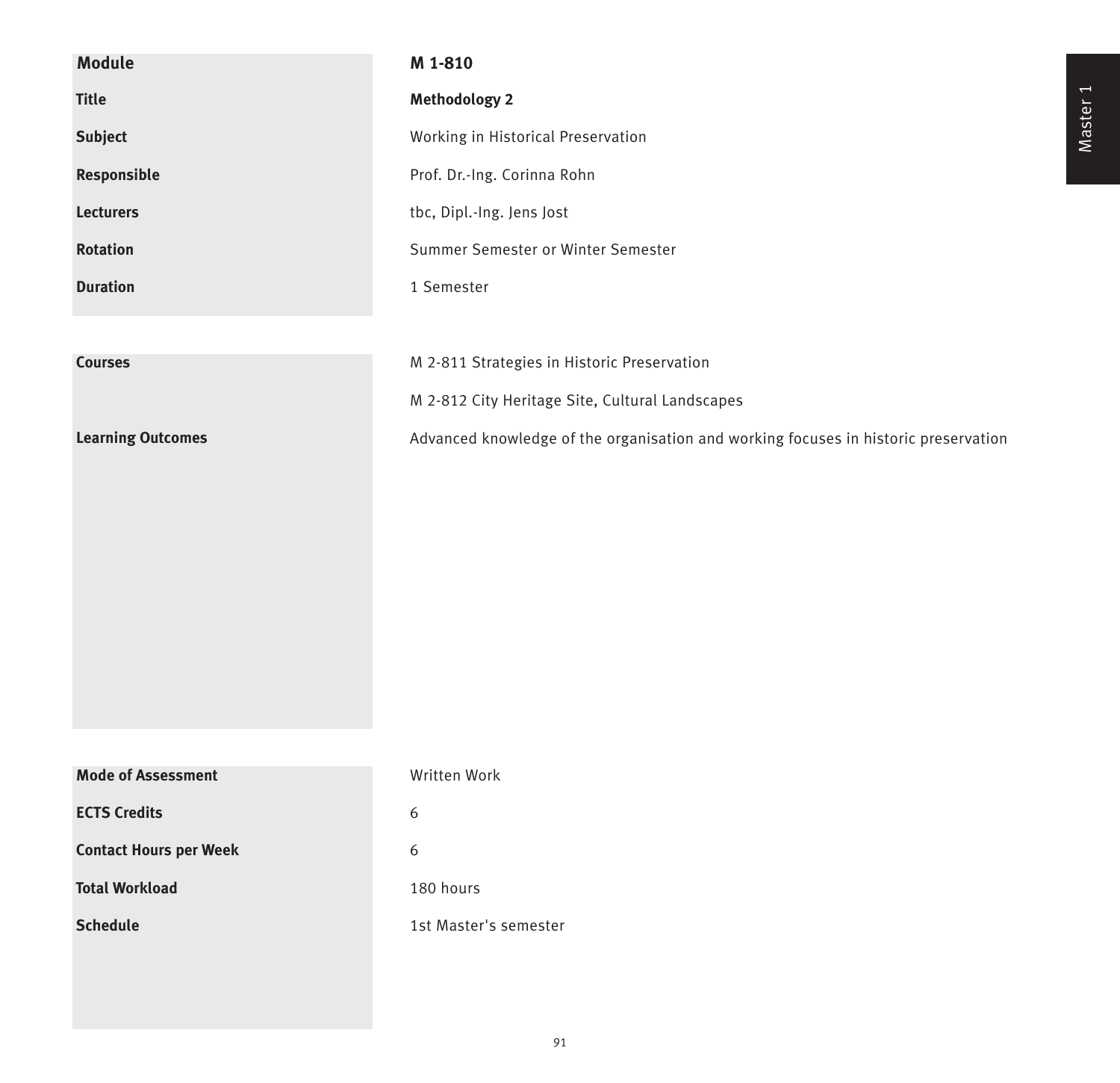| Course                          | M 1-811                                                                                                                                                                                                                                                                                                                                                                                                                                                                                                                                                                                                                                                                                                    |
|---------------------------------|------------------------------------------------------------------------------------------------------------------------------------------------------------------------------------------------------------------------------------------------------------------------------------------------------------------------------------------------------------------------------------------------------------------------------------------------------------------------------------------------------------------------------------------------------------------------------------------------------------------------------------------------------------------------------------------------------------|
| <b>Title</b>                    | <b>Strategies and Concepts in Historic Preservation</b>                                                                                                                                                                                                                                                                                                                                                                                                                                                                                                                                                                                                                                                    |
| <b>Subject</b>                  | Working in Historical Preservation                                                                                                                                                                                                                                                                                                                                                                                                                                                                                                                                                                                                                                                                         |
| Responsible                     | Prof. Dr.-Ing. Corinna Rohn                                                                                                                                                                                                                                                                                                                                                                                                                                                                                                                                                                                                                                                                                |
| <b>Lecturers</b>                | tbc, Dipl.-Ing. (FH) Jens Jost                                                                                                                                                                                                                                                                                                                                                                                                                                                                                                                                                                                                                                                                             |
| <b>Rotation</b>                 | Summer Semester or Winter Semester                                                                                                                                                                                                                                                                                                                                                                                                                                                                                                                                                                                                                                                                         |
| <b>Duration</b>                 | 1 Semester                                                                                                                                                                                                                                                                                                                                                                                                                                                                                                                                                                                                                                                                                                 |
|                                 |                                                                                                                                                                                                                                                                                                                                                                                                                                                                                                                                                                                                                                                                                                            |
| Aim                             | Knowledge of the organisation and focuses of work in applied historical preservation, plan-<br>ning strategies when dealing with protected buildings                                                                                                                                                                                                                                                                                                                                                                                                                                                                                                                                                       |
| <b>Content</b><br><b>Method</b> | Presents and deepens the varying scope of the individual public authorities' remit with<br>regard to historical preservation. This covers the different methods and tasks of practical<br>historical preservation in the fields of building, art, garden and landscape preservation,<br>monuments of technical and industrial history and of urban and settlement structures. The<br>focus here is on how to deal with these objects in practice from a historical and preservati-<br>on perspective. The legal aspects of historical preservation and the organisation and role<br>of the preservation authorities are presented using case studies.<br>Seminars, Practicals about the Object, Excursions |
|                                 |                                                                                                                                                                                                                                                                                                                                                                                                                                                                                                                                                                                                                                                                                                            |
| <b>Mode of Assessment</b>       | Written Work (submission of differentiated papers)                                                                                                                                                                                                                                                                                                                                                                                                                                                                                                                                                                                                                                                         |
| <b>ECTS Credits</b>             | 2                                                                                                                                                                                                                                                                                                                                                                                                                                                                                                                                                                                                                                                                                                          |
| <b>Contact Hours per Week</b>   | $\overline{2}$                                                                                                                                                                                                                                                                                                                                                                                                                                                                                                                                                                                                                                                                                             |
| Workload                        | 60 hours                                                                                                                                                                                                                                                                                                                                                                                                                                                                                                                                                                                                                                                                                                   |
| <b>Schedule</b>                 | 1st Master's Semester                                                                                                                                                                                                                                                                                                                                                                                                                                                                                                                                                                                                                                                                                      |
| <b>Comments</b>                 |                                                                                                                                                                                                                                                                                                                                                                                                                                                                                                                                                                                                                                                                                                            |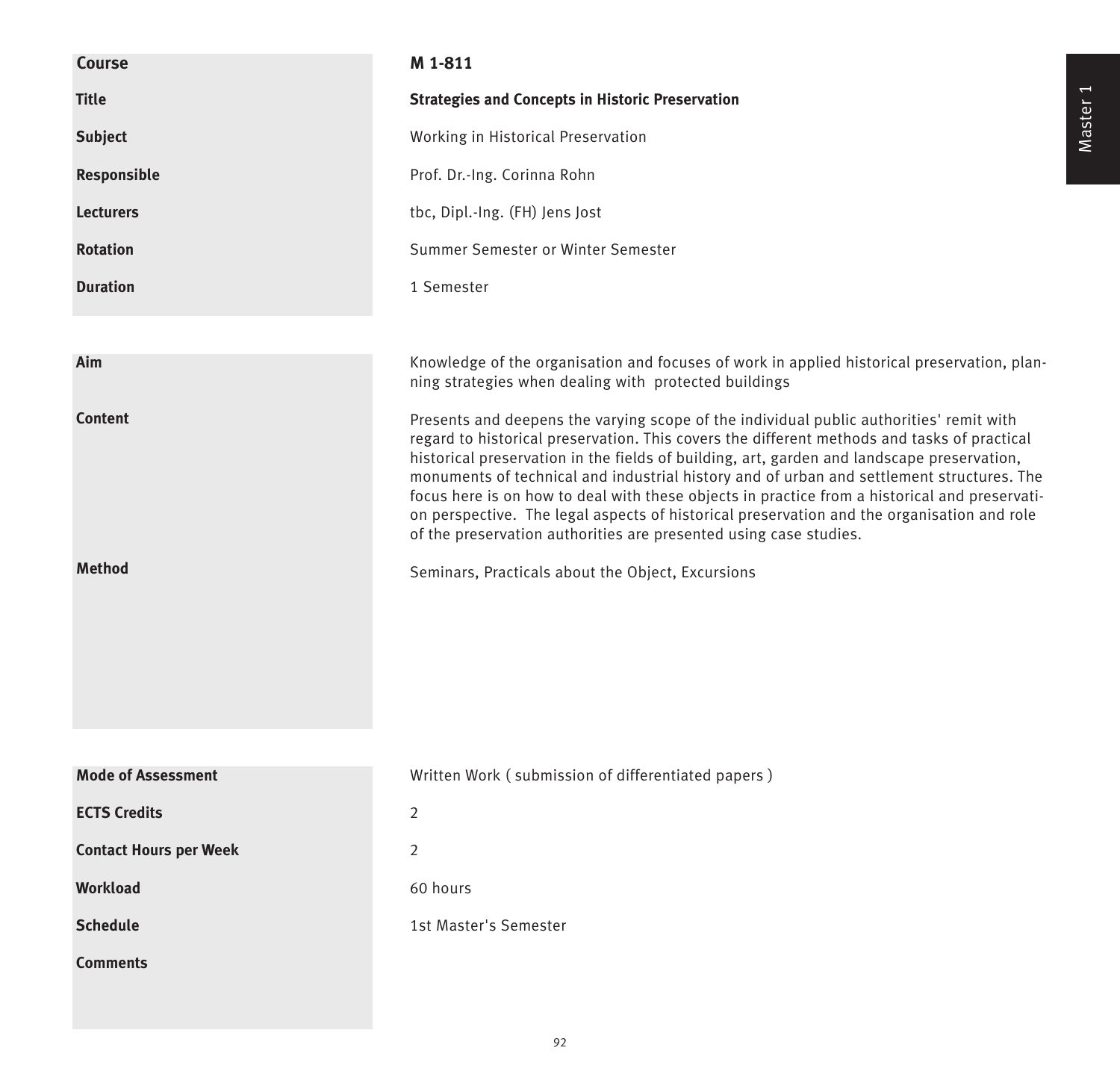| <b>Course</b>                 | M 1-812                                                                                                                                                                                                                                                                                                                                                                                                                                                                                                                                                                             |
|-------------------------------|-------------------------------------------------------------------------------------------------------------------------------------------------------------------------------------------------------------------------------------------------------------------------------------------------------------------------------------------------------------------------------------------------------------------------------------------------------------------------------------------------------------------------------------------------------------------------------------|
| <b>Title</b>                  | <b>Historical Preservation of Cultural Landscapes</b>                                                                                                                                                                                                                                                                                                                                                                                                                                                                                                                               |
| <b>Subject</b>                | History, Tradition, Conservation of Value                                                                                                                                                                                                                                                                                                                                                                                                                                                                                                                                           |
| Responsible                   | Prof. Dr.-Ing. Corinna Rohn                                                                                                                                                                                                                                                                                                                                                                                                                                                                                                                                                         |
| <b>Lecturers</b>              | Prof. Dr.-Ing. Corinna Rohn, Dipl.-Ing. Jens Jost                                                                                                                                                                                                                                                                                                                                                                                                                                                                                                                                   |
| <b>Rotation</b>               | Summer Semester or Winter Semester                                                                                                                                                                                                                                                                                                                                                                                                                                                                                                                                                  |
| <b>Duration</b>               | 1 Semester                                                                                                                                                                                                                                                                                                                                                                                                                                                                                                                                                                          |
|                               |                                                                                                                                                                                                                                                                                                                                                                                                                                                                                                                                                                                     |
| Aim                           | Learn about interconnected cultural spaces - from the individual monument to the<br>city/landscape.                                                                                                                                                                                                                                                                                                                                                                                                                                                                                 |
| <b>Content</b>                | To deepen knowledge of cultural substance and a conscious awareness of the landscapes<br>and cities of our developed environment, individual cultural landscapes are presented and<br>discussed in this seminar with reference to their historical values, but also how to handle<br>them. The seminar covers both individual architectural monuments and city and landscape<br>connections. There is a focus in this context on regional building culture, but city topogra-<br>phy, urban redevelopment, and the UNESCO "World Heritage" Project are also looked at in<br>detail. |
| <b>Method</b>                 | Lectures / Practicals                                                                                                                                                                                                                                                                                                                                                                                                                                                                                                                                                               |
| <b>Mode of Assessment</b>     | Written Work (submission of independent work on the historical sources of an object)                                                                                                                                                                                                                                                                                                                                                                                                                                                                                                |
| <b>ECTS Credits</b>           | 4                                                                                                                                                                                                                                                                                                                                                                                                                                                                                                                                                                                   |
| <b>Contact Hours per Week</b> | 2                                                                                                                                                                                                                                                                                                                                                                                                                                                                                                                                                                                   |
| Workload                      | 60 hours, Lectures 15 hours; Practicals/archive work 30 hours;<br>private study 15 hours                                                                                                                                                                                                                                                                                                                                                                                                                                                                                            |
| <b>Schedule</b>               | 1st Master's Semester                                                                                                                                                                                                                                                                                                                                                                                                                                                                                                                                                               |
| <b>Comments</b>               |                                                                                                                                                                                                                                                                                                                                                                                                                                                                                                                                                                                     |

93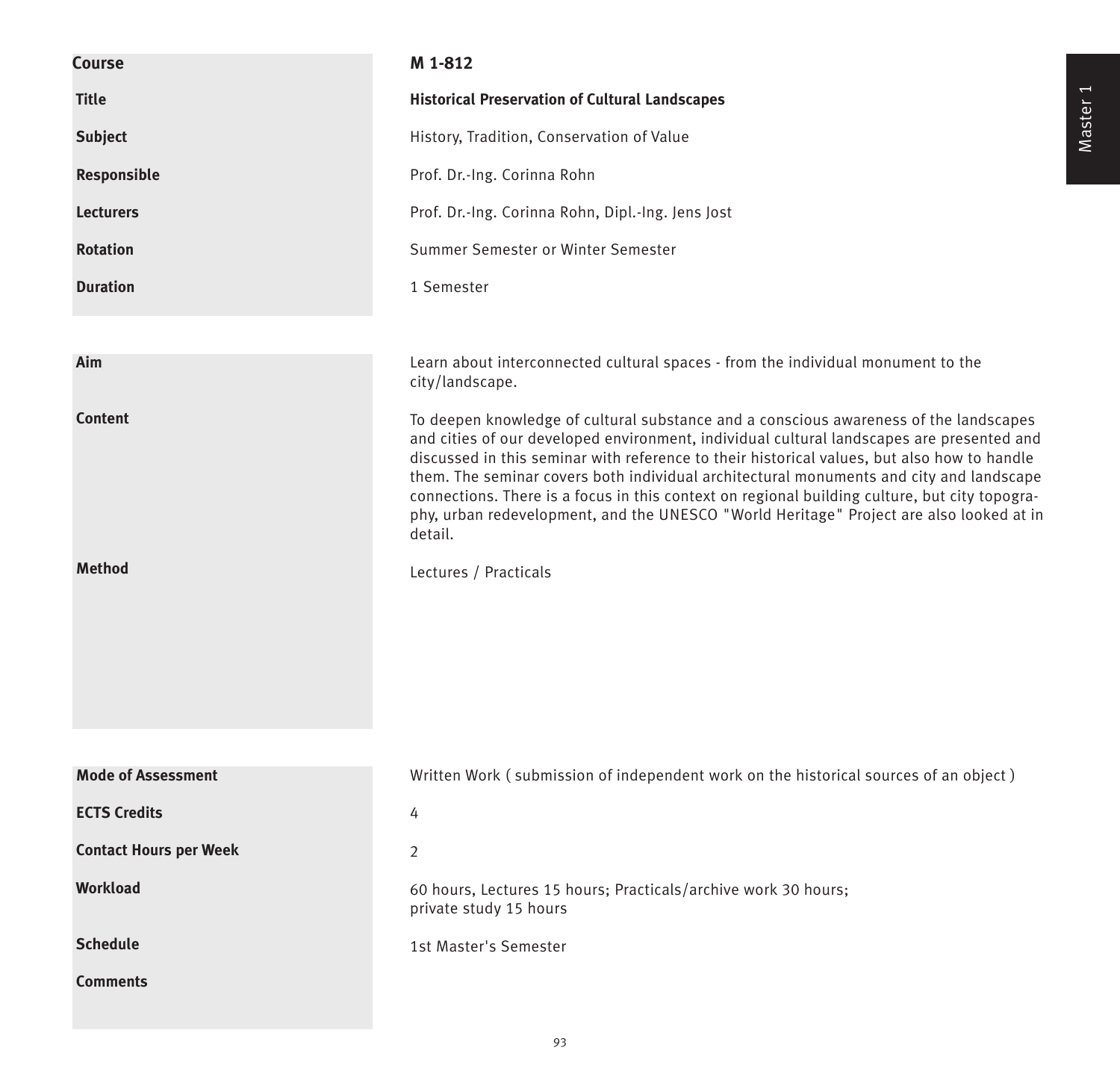| <b>Module</b>                 | M 2-100                                                                    |
|-------------------------------|----------------------------------------------------------------------------|
| <b>Title</b>                  | Project M 1-2<br><b>Revitalisation, Building in Existing Structures</b>    |
| <b>Subject</b>                | Project Module                                                             |
| Responsible                   | Prof. Dipl.-Ing. Andreas Fuchs, Prof. Dr.-Ing. Rohn                        |
| <b>Lecturers</b>              | Prof. Dipl.-Ing. Andreas Fuchs, Prof. Dr.-Ing. Rohn, Prof. Dr.-Ing. Schütz |
| <b>Rotation</b>               | Summer Semester or Winter Semester                                         |
| <b>Duration</b>               | 1 Semester                                                                 |
|                               |                                                                            |
| <b>Courses</b>                | M 2-101 Revitalisation 1 - Revitalisation, Building in Existing Structures |
|                               | associated with:                                                           |
|                               | M 2-700 Metamorphosis 1                                                    |
|                               | M 2-710 Metamorphosis 2                                                    |
| <b>Learning Outcomes</b>      | Responsible handling of existing / historical structures                   |
| <b>Mode of Assessment</b>     | Written Work                                                               |
| <b>ECTS Credits</b>           | 12 (Module M 2-101)                                                        |
| <b>Contact Hours per Week</b> | $\boldsymbol{6}$                                                           |
| <b>Total Workload</b>         | 360 hours, 60 hours tuition, 300 hours private study                       |
| <b>Schedule</b>               | 2nd Master's Semester                                                      |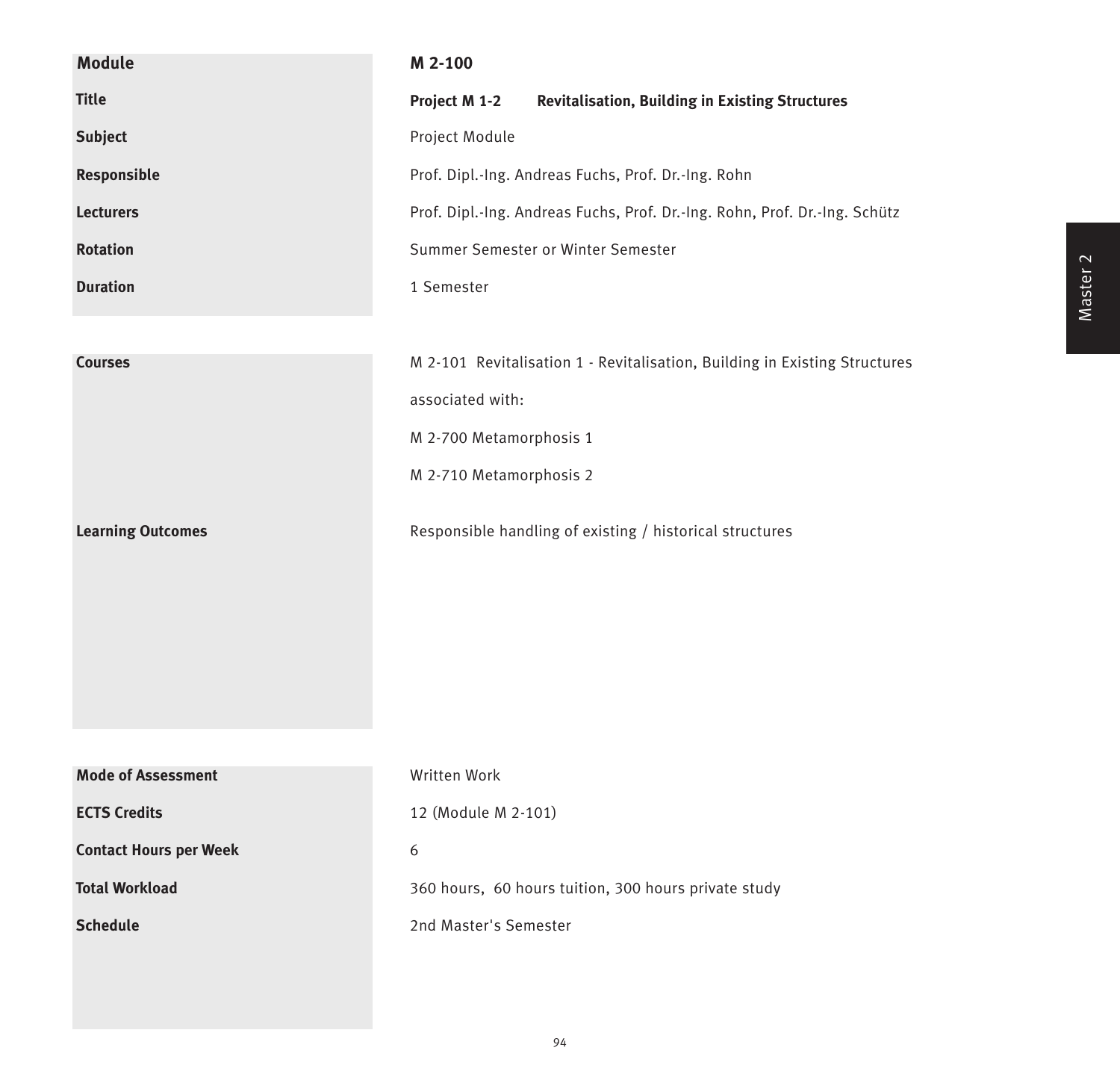| Course                        | M 2-101                                                                                                                                                                                                                                                                                                                |
|-------------------------------|------------------------------------------------------------------------------------------------------------------------------------------------------------------------------------------------------------------------------------------------------------------------------------------------------------------------|
| <b>Title</b>                  | Revitalisation 1 - Revitalisation, Building in Existing Structures                                                                                                                                                                                                                                                     |
| <b>Subject</b>                | Project Module                                                                                                                                                                                                                                                                                                         |
| Responsible                   | Prof. Dipl.-Ing. Andreas Fuchs, Prof. Dr.-Ing. Rohn                                                                                                                                                                                                                                                                    |
| <b>Lecturers</b>              | Prof. Dipl.-Ing. Andreas Fuchs, Prof. Dr.-Ing. Rohn, Prof. Dr.-Ing. Schütz                                                                                                                                                                                                                                             |
| <b>Rotation</b>               | Summer Semester or Winter Semester                                                                                                                                                                                                                                                                                     |
| <b>Duration</b>               | 1 Semester                                                                                                                                                                                                                                                                                                             |
|                               |                                                                                                                                                                                                                                                                                                                        |
| Aim                           | Responsible handling of existing structures is developed based on a Project study and<br>Project development in the 1st Master's semester. The design includes both the possibility<br>of transforming the existing structure and its function, as well as retaining, increasing or<br>supplementing this as required. |
| <b>Content</b>                |                                                                                                                                                                                                                                                                                                                        |
| <b>Method</b>                 | Project work, individual tuition, presentation                                                                                                                                                                                                                                                                         |
|                               |                                                                                                                                                                                                                                                                                                                        |
| <b>Mode of Assessment</b>     | Written Work (design submission at the end of the semester)                                                                                                                                                                                                                                                            |
| <b>ECTS Credits</b>           | 12                                                                                                                                                                                                                                                                                                                     |
| <b>Contact Hours per Week</b> | 6                                                                                                                                                                                                                                                                                                                      |
| Workload                      | 360 hours, 60 hours tuition, 300 hours private study                                                                                                                                                                                                                                                                   |
| <b>Schedule</b>               | 2nd Master's Semester                                                                                                                                                                                                                                                                                                  |
| <b>Comments</b>               |                                                                                                                                                                                                                                                                                                                        |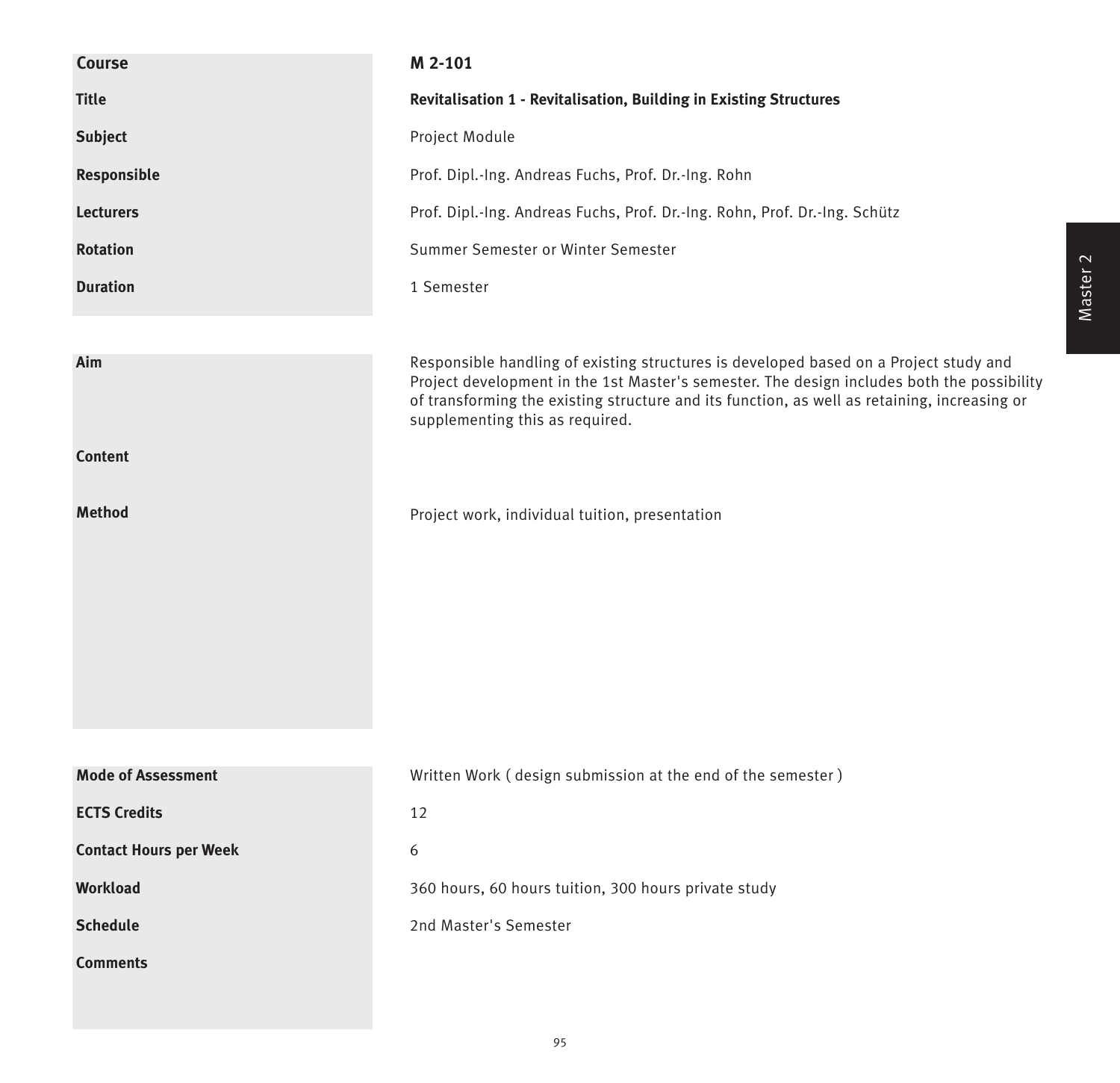| <b>Module</b>                 | M 2-700                                                                 |
|-------------------------------|-------------------------------------------------------------------------|
| <b>Title</b>                  | <b>Metamorphosis 1</b>                                                  |
| Subject                       | Construction / Technology / Realisation                                 |
| Responsible                   | Prof. Dipl.-Ing. Andreas Fuchs, Prof. Dipl.-Ing. Walter Wilking         |
| <b>Lecturers</b>              | Prof. Dipl.-Ing. Andreas Fuchs, Prof. Dipl.-Ing. Walter Wilking         |
| Rotation                      | Summer Semester or Winter Semester                                      |
| <b>Duration</b>               | 1 Semester                                                              |
|                               |                                                                         |
| <b>Courses</b>                | M 2-701 Building Construction                                           |
|                               | M2-702 Structural Design                                                |
| <b>Learning Outcomes</b>      | Understanding of construction methods on existing/historical buildings. |
|                               |                                                                         |
|                               |                                                                         |
|                               |                                                                         |
|                               |                                                                         |
|                               |                                                                         |
|                               |                                                                         |
|                               |                                                                         |
|                               |                                                                         |
| <b>Mode of Assessment</b>     | Test, Written Work                                                      |
| <b>ECTS Credits</b>           | 4                                                                       |
| <b>Contact Hours per Week</b> | 4                                                                       |
| <b>Total Workload</b>         | 120 hours                                                               |
| <b>Schedule</b>               | 2nd Master's Semester                                                   |
|                               |                                                                         |
|                               |                                                                         |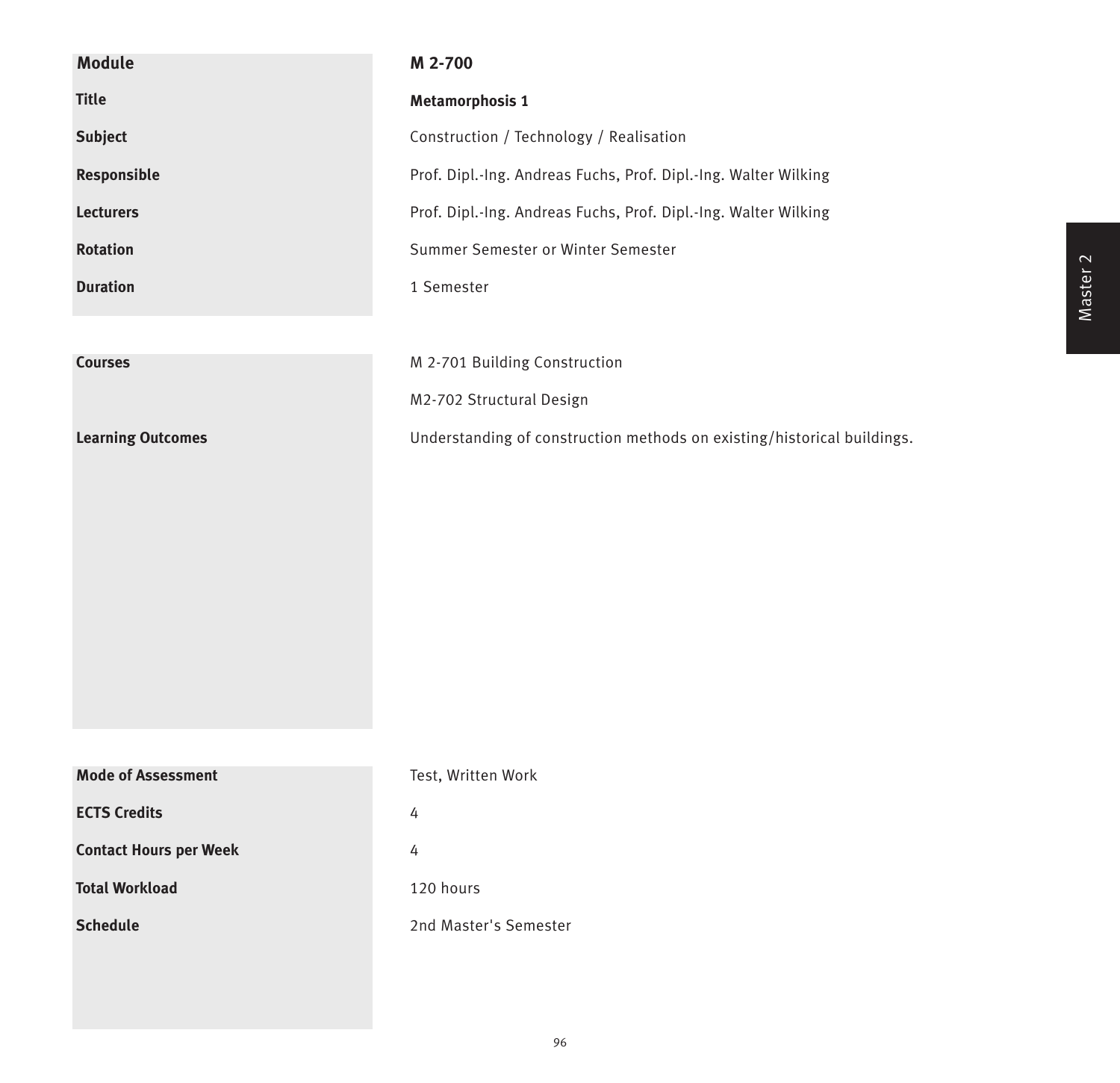| Course                        | M 2-701                                                                                                                                                                                                                                           |
|-------------------------------|---------------------------------------------------------------------------------------------------------------------------------------------------------------------------------------------------------------------------------------------------|
| <b>Title</b>                  | <b>Metamorphosis 1 - Building Construction</b>                                                                                                                                                                                                    |
| <b>Subject</b>                | Construction / Technology / Realisation                                                                                                                                                                                                           |
| Responsible                   | Prof. Dipl.-Ing. Andreas Fuchs                                                                                                                                                                                                                    |
| <b>Lecturers</b>              | Prof. Dipl.-Ing. Andreas Fuchs                                                                                                                                                                                                                    |
| <b>Rotation</b>               | Summer Semester or Winter Semester                                                                                                                                                                                                                |
| <b>Duration</b>               | 1 Semester                                                                                                                                                                                                                                        |
|                               |                                                                                                                                                                                                                                                   |
| Aim                           | The content of this course covers building techniques and building construction of past<br>centuries to the present day. These are evaluated and possibilities for optimisation /<br>reshaping are presented in the practical part of the course. |
| <b>Content</b>                | Construction and shell of different building types in relation to usage and build year.<br>- Housing developments<br>- Urban residential buildings<br>Industrial buildings<br>$\overline{\phantom{a}}$<br>- Cultural buildings                    |
| <b>Method</b>                 | Lectures, Analyses, Practicals                                                                                                                                                                                                                    |
|                               |                                                                                                                                                                                                                                                   |
|                               |                                                                                                                                                                                                                                                   |
|                               |                                                                                                                                                                                                                                                   |
|                               |                                                                                                                                                                                                                                                   |
| <b>Mode of Assessment</b>     | Test, Written Work                                                                                                                                                                                                                                |
| <b>ECTS Credits</b>           | $\overline{2}$                                                                                                                                                                                                                                    |
| <b>Contact Hours per Week</b> | 2                                                                                                                                                                                                                                                 |
| <b>Workload</b>               | 60 hours, Lectures 30 hours, private study/analyses/Practicals 30 hours                                                                                                                                                                           |
| <b>Schedule</b>               | 2nd Master's Semester                                                                                                                                                                                                                             |
| <b>Comments</b>               |                                                                                                                                                                                                                                                   |
|                               |                                                                                                                                                                                                                                                   |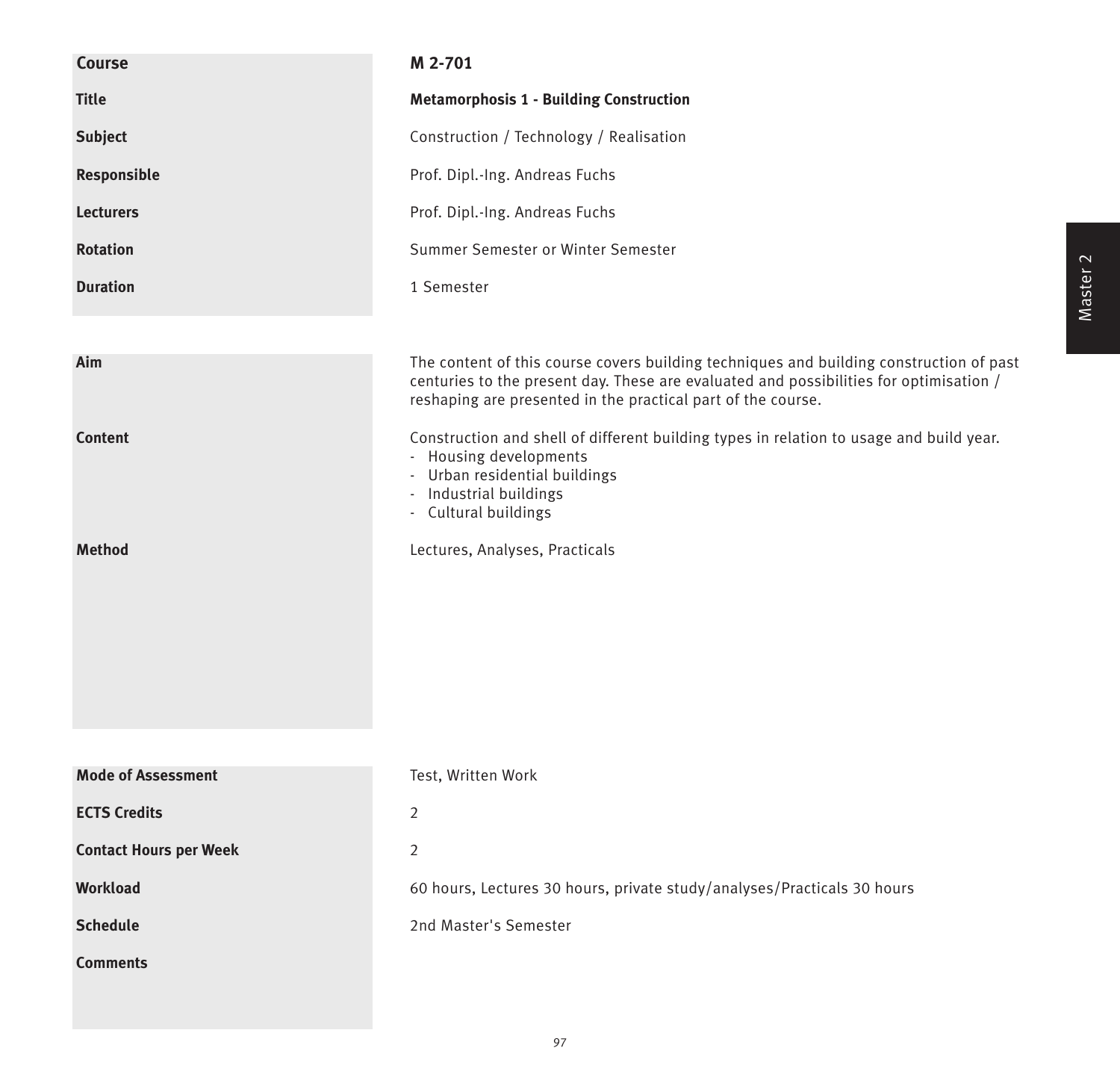| <b>Course</b>                 | M 2-702                                                                                                                                                                                                                                                                    |
|-------------------------------|----------------------------------------------------------------------------------------------------------------------------------------------------------------------------------------------------------------------------------------------------------------------------|
| <b>Title</b>                  | <b>Metamorphosis 1 - Supporting Structures</b>                                                                                                                                                                                                                             |
| Subject                       | Construction / Technology / Realisation                                                                                                                                                                                                                                    |
| Responsible                   | Prof. Dipl.-Ing. Walter Wilking                                                                                                                                                                                                                                            |
| <b>Lecturers</b>              | Prof. Dipl.-Ing. Walter Wilking                                                                                                                                                                                                                                            |
| <b>Rotation</b>               | Summer Semester or Winter Semester                                                                                                                                                                                                                                         |
| <b>Duration</b>               | 1 Semester                                                                                                                                                                                                                                                                 |
|                               |                                                                                                                                                                                                                                                                            |
| Aim                           | Understanding of construction methods on existing/historical buildings, manufacturing<br>processes of constructions, methods of craftsmanship.                                                                                                                             |
| <b>Content</b>                | History of construction from the pyramids to the start of the 20th century, considering the<br>development of the art of engineering and calculation methods (basics of mathematics<br>and physics etc.), development of the manufacturing methods for erecting buildings. |
| <b>Method</b>                 | Lectures, Practicals, Excursions                                                                                                                                                                                                                                           |
|                               |                                                                                                                                                                                                                                                                            |
| <b>Mode of Assessment</b>     | Written Work                                                                                                                                                                                                                                                               |
| <b>ECTS Credits</b>           | $\overline{2}$                                                                                                                                                                                                                                                             |
| <b>Contact Hours per Week</b> | $\overline{2}$                                                                                                                                                                                                                                                             |
| <b>Workload</b>               | 60 hours, Lectures 30 hours, private study 30 hours                                                                                                                                                                                                                        |
| <b>Schedule</b>               | 2nd Master's Semester                                                                                                                                                                                                                                                      |
| <b>Comments</b>               |                                                                                                                                                                                                                                                                            |
|                               |                                                                                                                                                                                                                                                                            |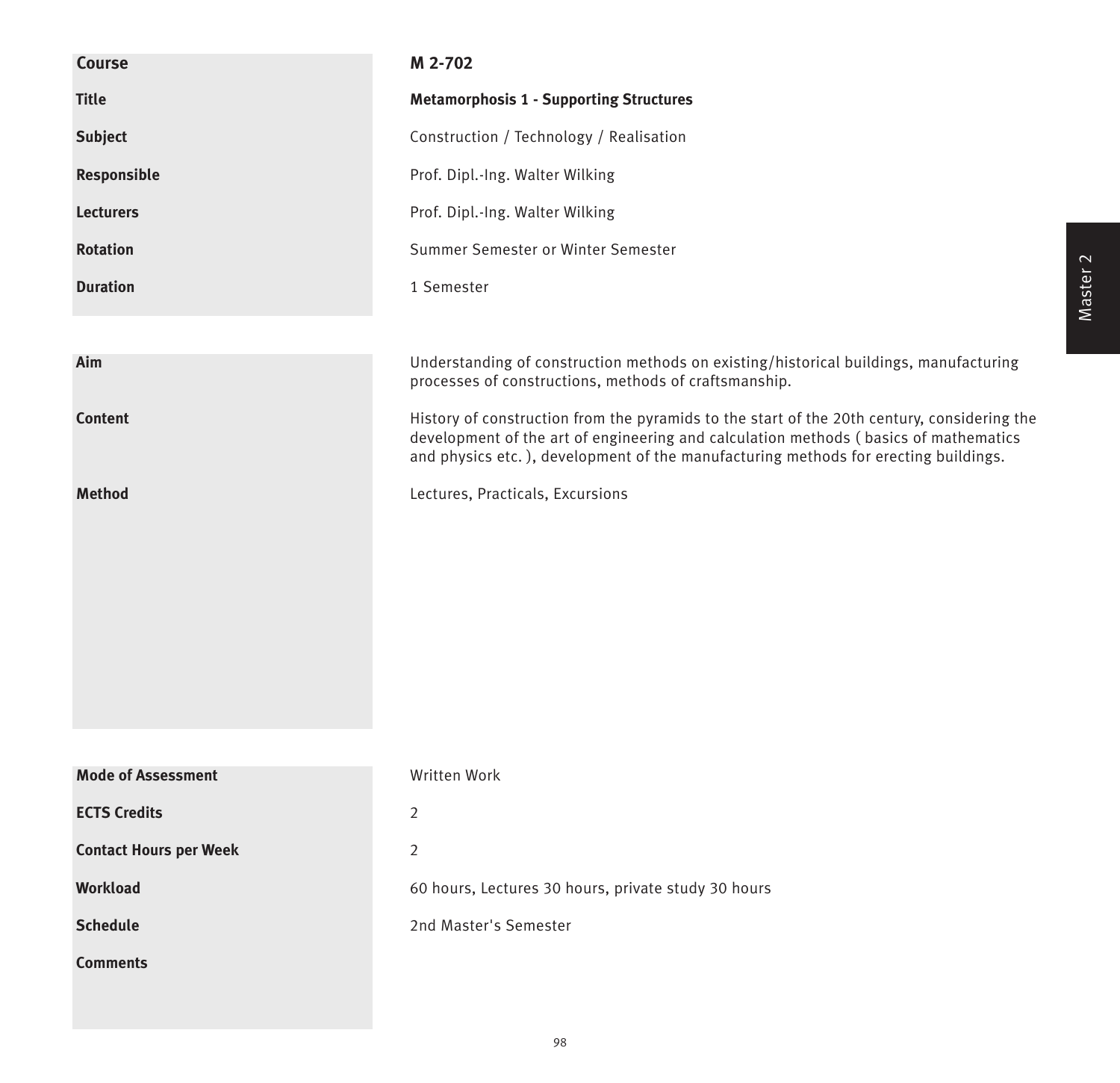| <b>Module</b>                 | M 2-710                                                                                                |
|-------------------------------|--------------------------------------------------------------------------------------------------------|
| <b>Title</b>                  | <b>Metamorphosis 2 - Materials Science</b>                                                             |
| <b>Subject</b>                | Construction / Technology / Realisation                                                                |
| Responsible                   | Prof. Dipl.-Ing. Andreas Fuchs                                                                         |
| <b>Lecturers</b>              | Prof. Dipl.-Ing. Andreas Fuchs                                                                         |
| <b>Rotation</b>               | Summer Semester or Winter Semester                                                                     |
| <b>Duration</b>               | 1 Semester                                                                                             |
|                               |                                                                                                        |
| Aim                           | Get to know materials and their usage in historical buildings                                          |
| <b>Content</b>                | Ceramic materials<br>Timber, framing and solid structures<br>Glazing<br>Metals<br>Plaster and coatings |
| <b>Method</b>                 | Lectures and Seminars, Written Work on the Individual Topics.                                          |
| <b>Mode of Assessment</b>     | Written Work                                                                                           |
| <b>ECTS Credits</b>           | 4                                                                                                      |
| <b>Contact Hours per Week</b> | 4                                                                                                      |
| <b>Total Workload</b>         | 120 hours, 30 hours tuition, 90 hours private study                                                    |
| <b>Schedule</b>               | 2nd Master's Semester                                                                                  |
|                               |                                                                                                        |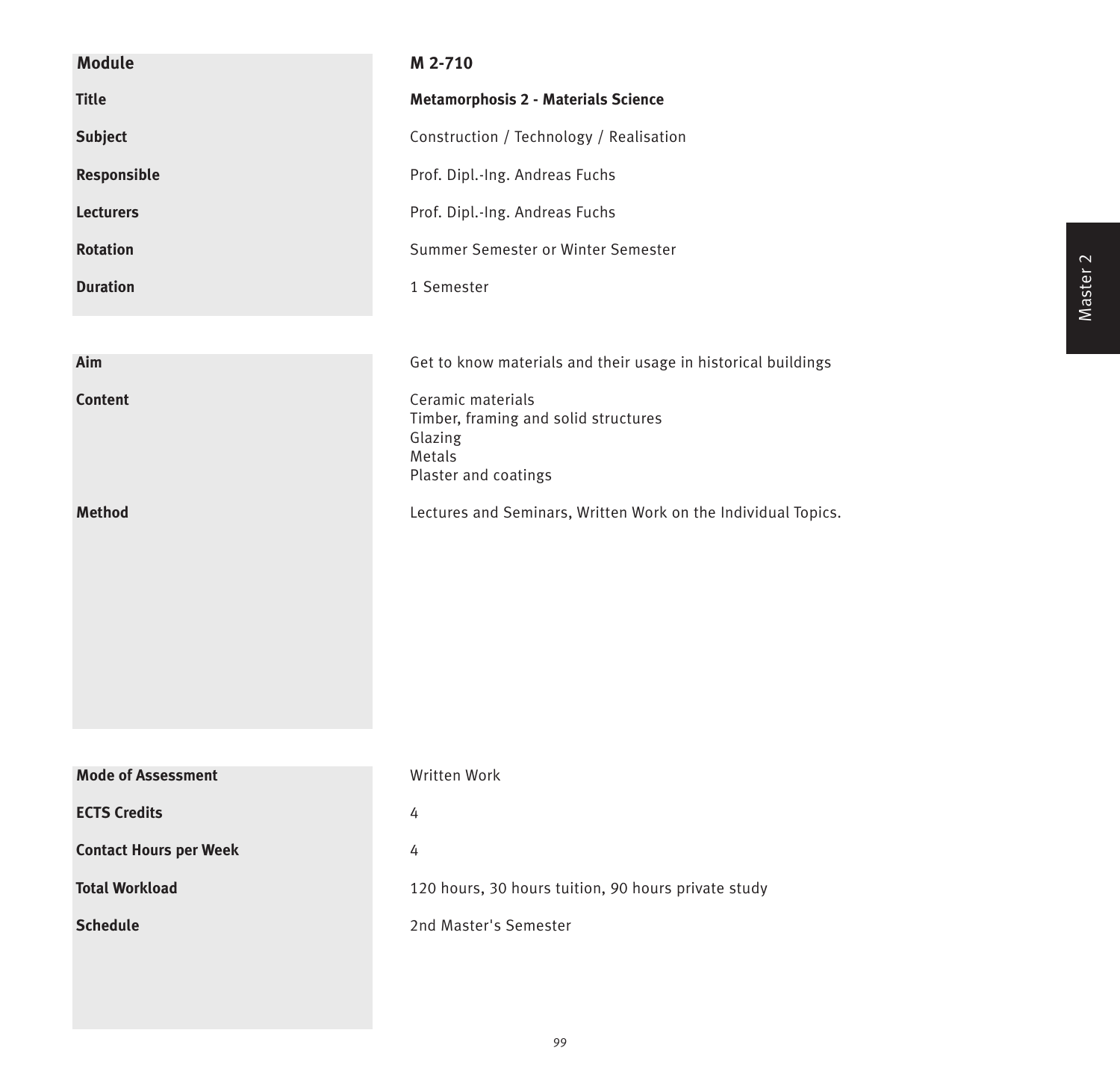| <b>Module</b>                 | M 2-500                                                           |
|-------------------------------|-------------------------------------------------------------------|
| <b>Title</b>                  | <b>Representation and Visualisation</b>                           |
| <b>Subject</b>                | Artistic Principles / Architectural Representation / Presentation |
| Responsible                   | Prof. Dipl.-Ing. Rudolf Deil, Prof. Dipl.-Ing. Joachim Kieferle   |
| <b>Lecturers</b>              | Prof. Dipl.-Ing. Rudolf Deil, Prof. Dipl.-Ing. Joachim Kieferle   |
| Rotation                      | Summer Semester or Winter Semester                                |
| <b>Duration</b>               | 1 Semester                                                        |
|                               |                                                                   |
| <b>Courses</b>                | M 2-501 Presentation - Visualisation / Presentation               |
|                               | M 2-502 Architectural Drawing                                     |
|                               |                                                                   |
|                               |                                                                   |
|                               |                                                                   |
|                               |                                                                   |
|                               |                                                                   |
|                               |                                                                   |
|                               |                                                                   |
|                               |                                                                   |
|                               |                                                                   |
| <b>Mode of Assessment</b>     | Written Work                                                      |
| <b>ECTS Credits</b>           | 4                                                                 |
| <b>Contact Hours per Week</b> | 4                                                                 |
| <b>Total Workload</b>         | 120 hours                                                         |
| <b>Schedule</b>               | 2nd Master's Semester                                             |
|                               |                                                                   |
|                               |                                                                   |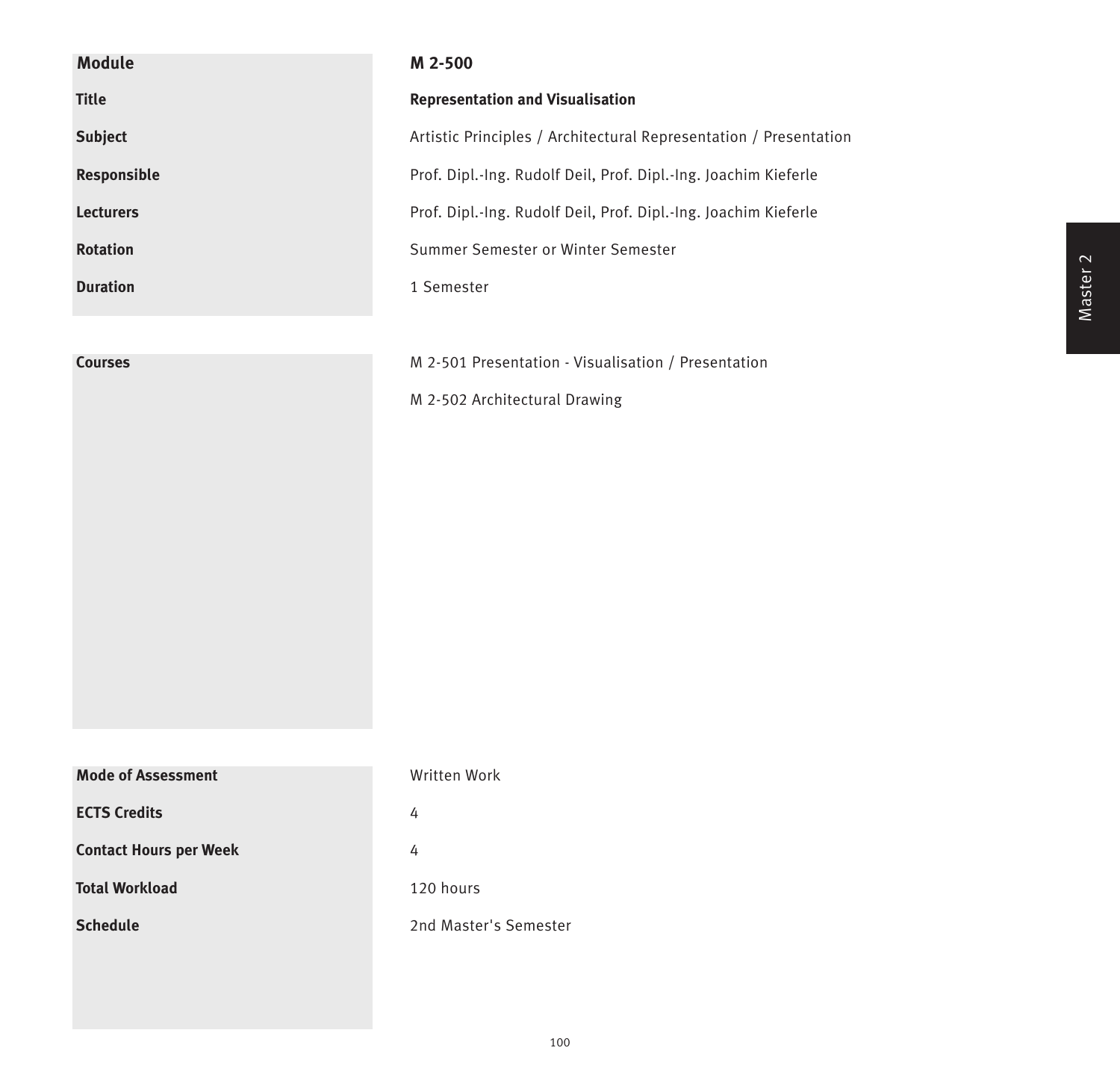| Course                        | M 2-501                                                                                                                                                                                            |
|-------------------------------|----------------------------------------------------------------------------------------------------------------------------------------------------------------------------------------------------|
| <b>Title</b>                  | <b>Presentation / Visualisation</b>                                                                                                                                                                |
| <b>Subject</b>                | Artistic Principles / Architectural Representation / Presentation                                                                                                                                  |
| Responsible                   | Prof. Dipl.-Ing. Joachim Kieferle                                                                                                                                                                  |
| <b>Lecturers</b>              | Prof. Dipl.-Ing. Joachim Kieferle                                                                                                                                                                  |
| <b>Rotation</b>               | Summer Semester or Winter Semester                                                                                                                                                                 |
| <b>Duration</b>               | 1 Semester                                                                                                                                                                                         |
|                               |                                                                                                                                                                                                    |
| Aim                           | Visualisation and simulation as an analysis and evaluation tool, and to develop variations<br>in existing buildings. Evaluating the strengths and weaknesses, and the suitability of the<br>tools. |
| <b>Content</b>                | Simulation and planning tools for working in existing buildings.                                                                                                                                   |
| <b>Method</b>                 | Lectures, Practicals                                                                                                                                                                               |
|                               |                                                                                                                                                                                                    |
|                               |                                                                                                                                                                                                    |
|                               |                                                                                                                                                                                                    |
|                               |                                                                                                                                                                                                    |
|                               |                                                                                                                                                                                                    |
|                               |                                                                                                                                                                                                    |
|                               |                                                                                                                                                                                                    |
| <b>Mode of Assessment</b>     | Written Work (Project-related task)                                                                                                                                                                |
| <b>ECTS Credits</b>           | $\overline{2}$                                                                                                                                                                                     |
| <b>Contact Hours per Week</b> | $\overline{2}$                                                                                                                                                                                     |
| <b>Workload</b>               | 60 hours, Lectures 30 hours; Practicals 30 hours                                                                                                                                                   |
| <b>Schedule</b>               | 2nd Master's Semester                                                                                                                                                                              |
| <b>Comments</b>               |                                                                                                                                                                                                    |
|                               |                                                                                                                                                                                                    |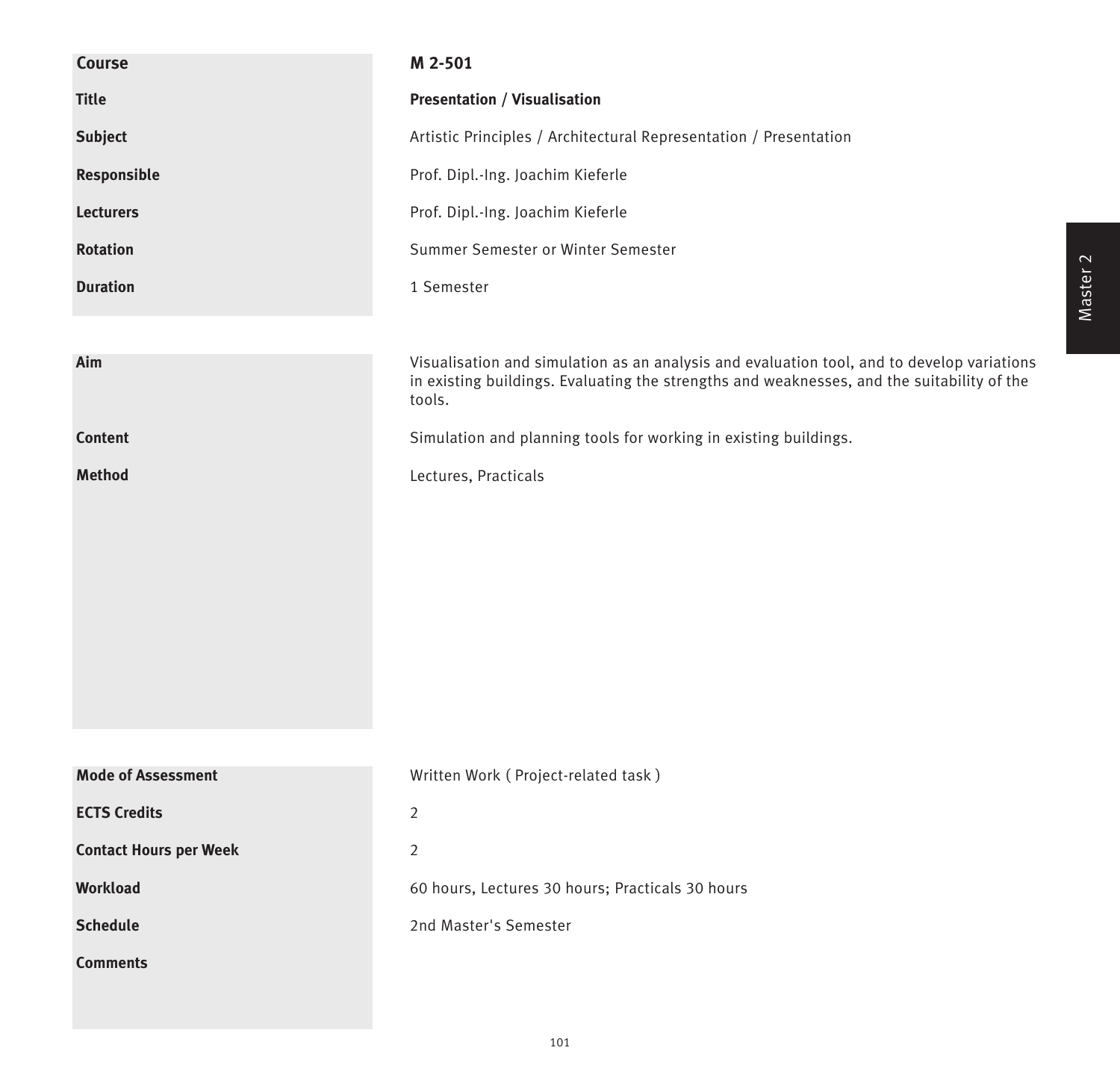| Course                        | M 2-502                                                                                                                                                                                                      |
|-------------------------------|--------------------------------------------------------------------------------------------------------------------------------------------------------------------------------------------------------------|
| <b>Title</b>                  | <b>Architectural Drawing</b>                                                                                                                                                                                 |
| <b>Subject</b>                | Artistic Principles / Architectural Representation / Presentation                                                                                                                                            |
| Responsible                   | Prof. Dipl.-Ing. Rudolf Deil                                                                                                                                                                                 |
| <b>Lecturers</b>              | Prof. Dipl.-Ing. Rudolf Deil                                                                                                                                                                                 |
| <b>Rotation</b>               | Summer Semester or Winter Semester                                                                                                                                                                           |
| <b>Duration</b>               | 1 Semester                                                                                                                                                                                                   |
|                               |                                                                                                                                                                                                              |
| Aim                           | Conscious appreciation of graphic and artistic interpretations of historic architectural pros-<br>pects on selected objects from architectural history.                                                      |
|                               | Ability to create a graphic and artistic illustration of historic architectural objects in the<br>field of historic building and landscape preservation using manual presentation techniques<br>and methods. |
| <b>Content</b>                | Judgemental and rough sketch interpretations of historical buildings on an area, object and<br>detailed level, in relation to the "Gestalt" (unified whole) theory of visual perception.                     |
| <b>Method</b>                 | Seminar Practicals / Excursions                                                                                                                                                                              |
|                               |                                                                                                                                                                                                              |
|                               |                                                                                                                                                                                                              |
|                               |                                                                                                                                                                                                              |
|                               |                                                                                                                                                                                                              |
|                               |                                                                                                                                                                                                              |
| <b>Mode of Assessment</b>     | Written Work (collection of drawings / works documentation)                                                                                                                                                  |
| <b>ECTS Credits</b>           | $\overline{2}$                                                                                                                                                                                               |
| <b>Contact Hours per Week</b> | $\overline{2}$                                                                                                                                                                                               |
| Workload                      | 60 hours, seminar Practicals with presentation 35 hours, excursions 25 hours                                                                                                                                 |
| <b>Schedule</b>               | 2nd Master's Semester                                                                                                                                                                                        |
| <b>Comments</b>               |                                                                                                                                                                                                              |
|                               |                                                                                                                                                                                                              |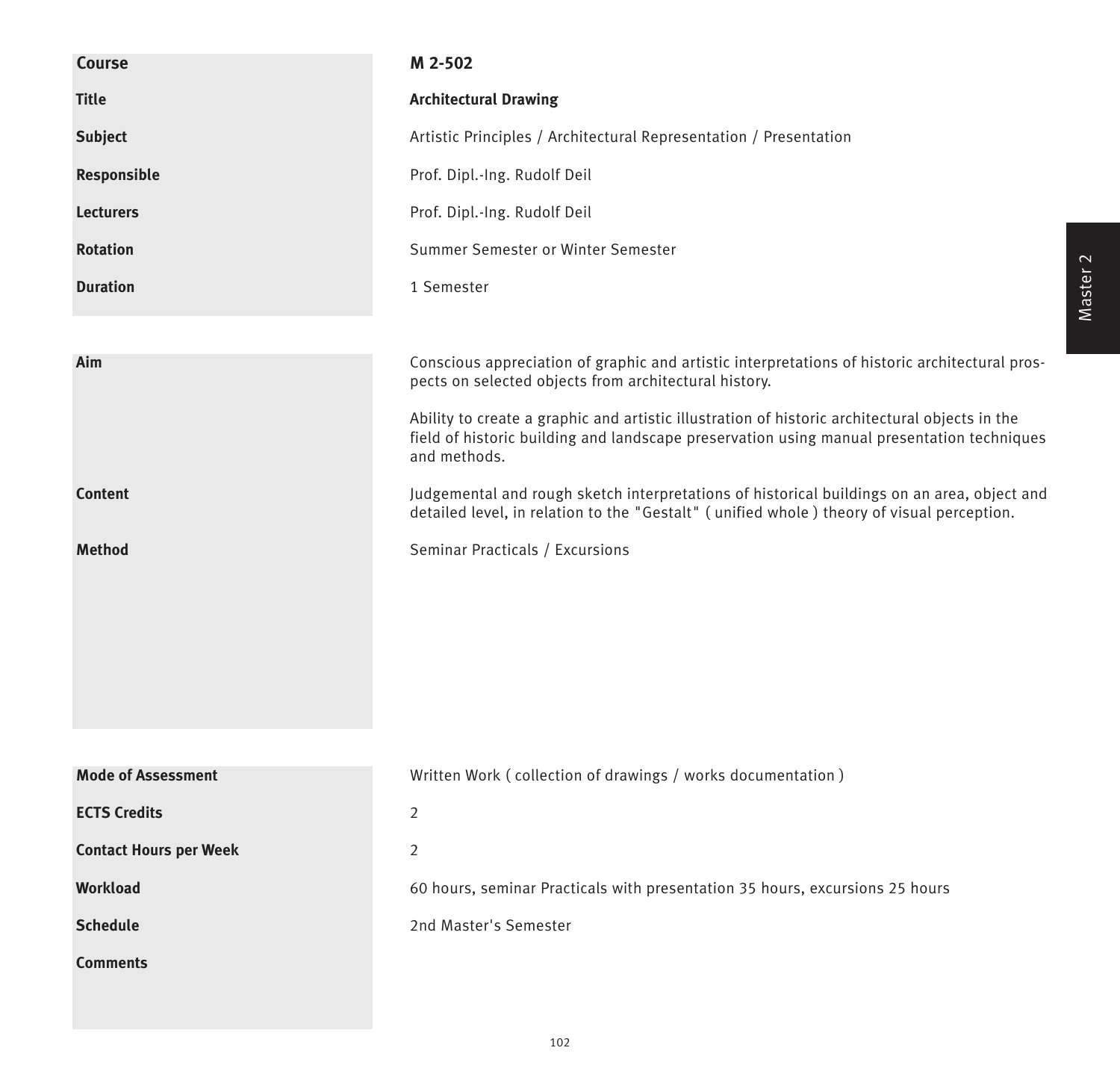| <b>Module</b>                 | M 3-100                                                                                                                                                                                                                                                                                                                                                                                                                |
|-------------------------------|------------------------------------------------------------------------------------------------------------------------------------------------------------------------------------------------------------------------------------------------------------------------------------------------------------------------------------------------------------------------------------------------------------------------|
| <b>Title</b>                  | Project M 3-1                                                                                                                                                                                                                                                                                                                                                                                                          |
| <b>Subject</b>                | Project Module                                                                                                                                                                                                                                                                                                                                                                                                         |
| Responsible                   | Prof. Dipl.-Ing. Volker Kleinekort                                                                                                                                                                                                                                                                                                                                                                                     |
| <b>Lecturers</b>              | Prof. Dipl.-Ing. Volker Kleinekort                                                                                                                                                                                                                                                                                                                                                                                     |
| <b>Rotation</b>               | Summer Semester or Winter Semester                                                                                                                                                                                                                                                                                                                                                                                     |
| <b>Duration</b>               | 1 Semester                                                                                                                                                                                                                                                                                                                                                                                                             |
|                               |                                                                                                                                                                                                                                                                                                                                                                                                                        |
| <b>Courses</b>                | M 3-101 Project - Urban Revitalisation Processes associated with:                                                                                                                                                                                                                                                                                                                                                      |
|                               | M 3-400 Urban Restructuring                                                                                                                                                                                                                                                                                                                                                                                            |
| <b>Learning Outcomes</b>      | Redeveloping existing buildings requires a different methodology to "the new" - a qualita-<br>tive analysis of the context is part of the design process. Formulation of the scope of work<br>is becoming an increasingly significant part of the work of urban planners and architects.<br>The idea is to incorporate a definition of a city's usage and programme definition as a stra-<br>tegic part of the design. |
| <b>Mode of Assessment</b>     | Written Work                                                                                                                                                                                                                                                                                                                                                                                                           |
| <b>ECTS Credits</b>           | 18                                                                                                                                                                                                                                                                                                                                                                                                                     |
| <b>Contact Hours per Week</b> | 6                                                                                                                                                                                                                                                                                                                                                                                                                      |
| <b>Total Workload</b>         | 540 hours                                                                                                                                                                                                                                                                                                                                                                                                              |
| <b>Schedule</b>               | 3rd Master's Semester                                                                                                                                                                                                                                                                                                                                                                                                  |
|                               |                                                                                                                                                                                                                                                                                                                                                                                                                        |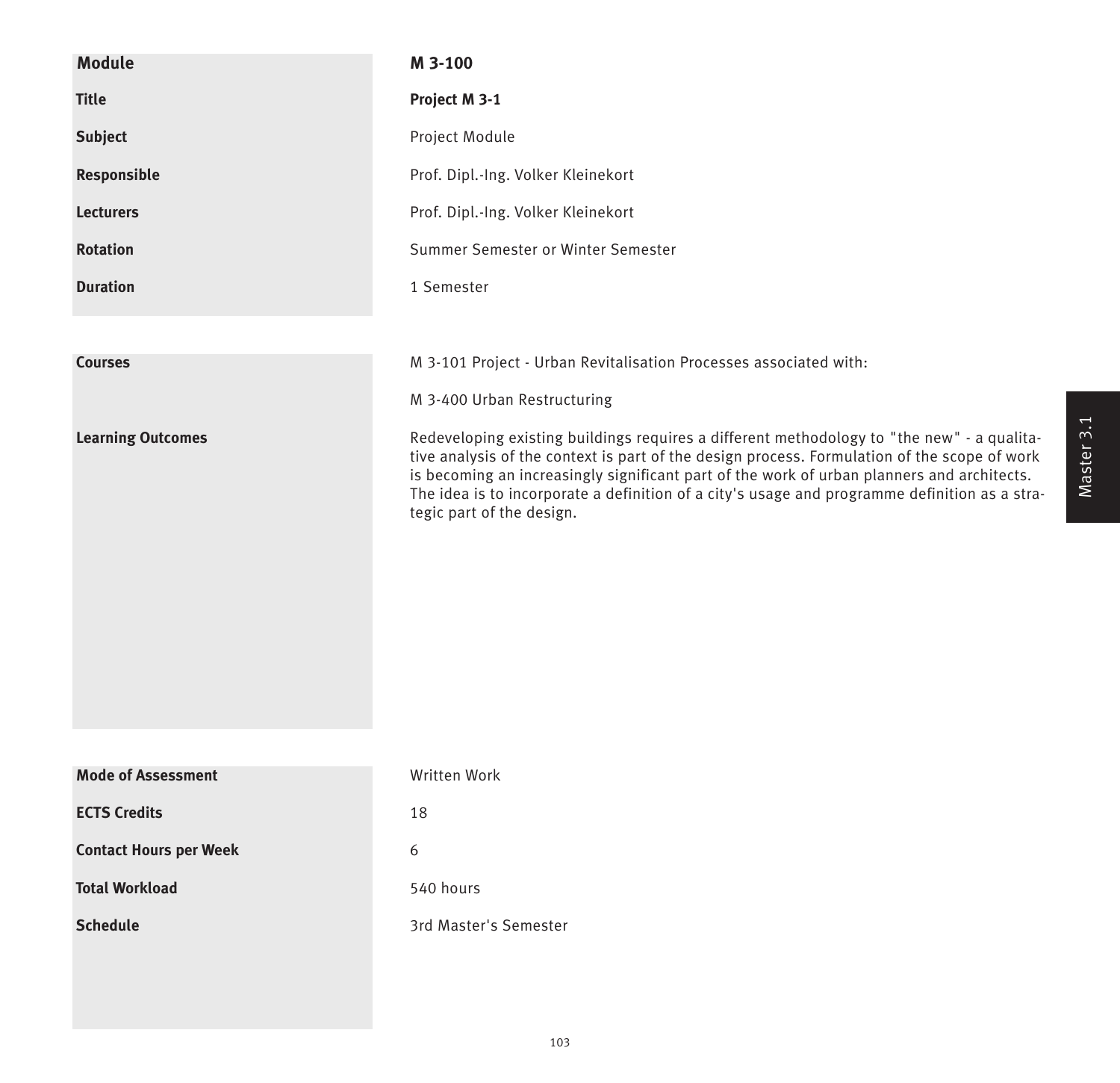| <b>Module</b>                 | M 3-101                                                                                                                                                                                                                                                                                                                                                            |
|-------------------------------|--------------------------------------------------------------------------------------------------------------------------------------------------------------------------------------------------------------------------------------------------------------------------------------------------------------------------------------------------------------------|
| <b>Title</b>                  | Revitalisation 2 - Urban Restructuring / Urban Renewal                                                                                                                                                                                                                                                                                                             |
| <b>Subject</b>                | Project Module                                                                                                                                                                                                                                                                                                                                                     |
| Responsible                   | Prof. Dipl.-Ing. Volker Kleinekort                                                                                                                                                                                                                                                                                                                                 |
| <b>Lecturers</b>              | Prof. Dipl.-Ing. Volker Kleinekort, NN                                                                                                                                                                                                                                                                                                                             |
| <b>Rotation</b>               | Summer Semester or Winter Semester                                                                                                                                                                                                                                                                                                                                 |
| <b>Duration</b>               | 1 Semester                                                                                                                                                                                                                                                                                                                                                         |
|                               |                                                                                                                                                                                                                                                                                                                                                                    |
| Aim                           | Realise urban ideals in urban concepts, adapt conventional abilities, integrated deliberati-<br>on of different technical content and strategic realisation in individual stages and measu-<br>res.                                                                                                                                                                |
| <b>Content</b>                | Students should acquire the ability to consider and design the simple individual object<br>(architecture) within its complex context (city). The core of the approach is to develop a<br>concept that responds to the set questions and to questions developed by the architect,<br>but also to questions inherent to the location and its spatial-social context. |
| <b>Method</b>                 | Location analyses; usage programmes; actor constellations' traffic infrastructures (plus<br>associated development stages). Integration of technical planning, such as sound protec-<br>tion and landscape architecture, as well as communication processes with other planning<br>participants.                                                                   |
|                               | Strategic design.<br>Urban development scenarios - design Projects as case studies - research by design.                                                                                                                                                                                                                                                           |
|                               |                                                                                                                                                                                                                                                                                                                                                                    |
| <b>Mode of Assessment</b>     | Written Work (Project work)                                                                                                                                                                                                                                                                                                                                        |
| <b>ECTS Credits</b>           | 18                                                                                                                                                                                                                                                                                                                                                                 |
| <b>Contact Hours per Week</b> | 6                                                                                                                                                                                                                                                                                                                                                                  |
| <b>Totak workload</b>         | 540 hours, 90 hours tuition, 450 hours private study                                                                                                                                                                                                                                                                                                               |
| <b>Schedule</b>               | 3rd Master's Semester                                                                                                                                                                                                                                                                                                                                              |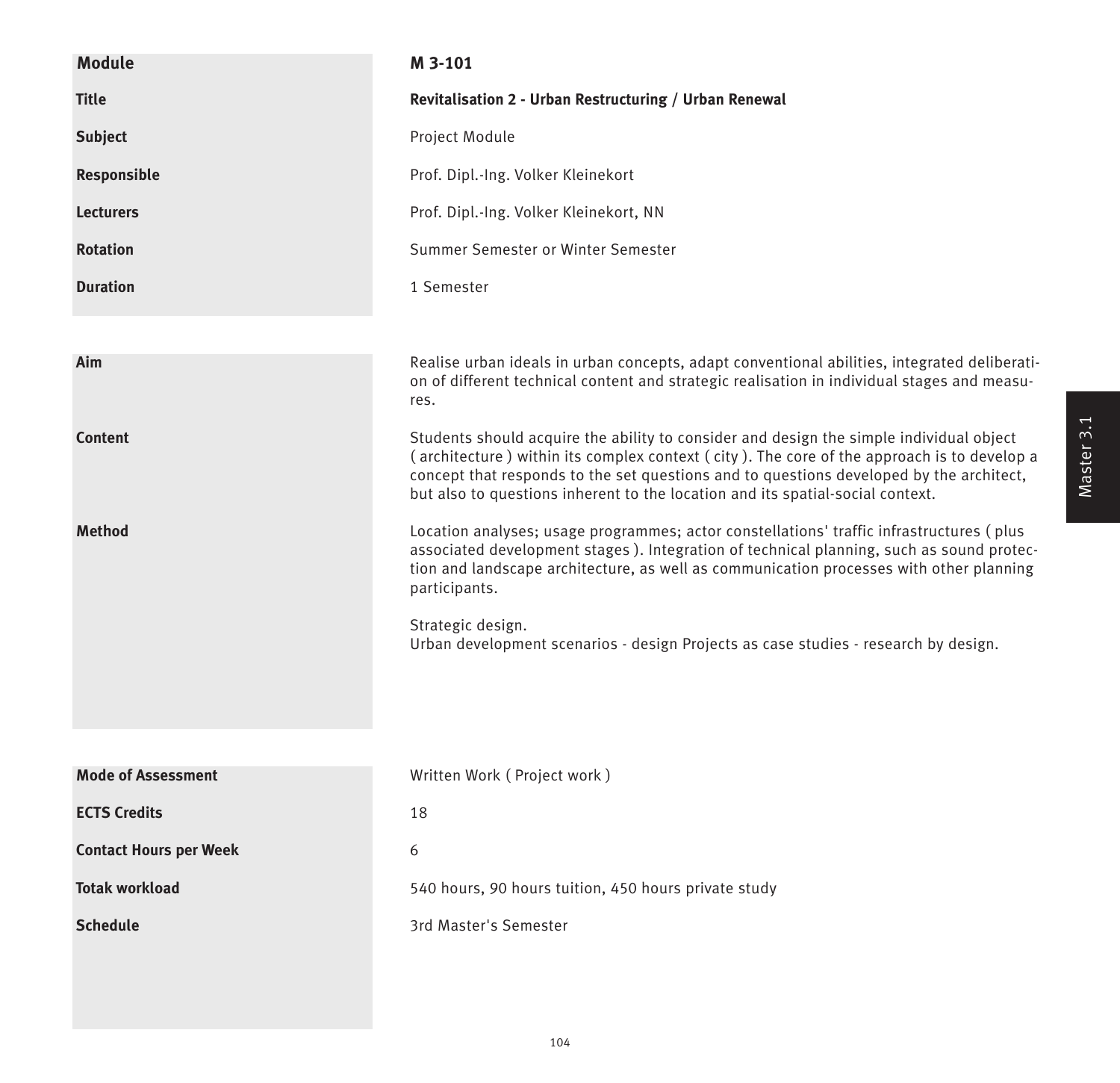| <b>Module</b>                 | M 3-400                                                                                                                                                                     |
|-------------------------------|-----------------------------------------------------------------------------------------------------------------------------------------------------------------------------|
| <b>Title</b>                  | <b>Urban Restructuring</b>                                                                                                                                                  |
| <b>Subject</b>                | Urban Development and Building Theory                                                                                                                                       |
| Responsible                   | Prof. Dipl.-Ing. Volker Kleinekort                                                                                                                                          |
| <b>Lecturers</b>              | Prof. Dipl.-Ing. Volker Kleinekort                                                                                                                                          |
| <b>Rotation</b>               | Summer Semester or Winter Semester                                                                                                                                          |
| <b>Duration</b>               | 1 Semester                                                                                                                                                                  |
|                               |                                                                                                                                                                             |
| <b>Courses</b>                | M 3-401 Urban Restructuring                                                                                                                                                 |
|                               | M 3-402 Urban Development                                                                                                                                                   |
| <b>Learning Outcomes</b>      | Students acquire an integrated understanding, practise the interaction of urban develop-<br>ment, urban restructuring and the strategic-design themes of the urban context. |
|                               |                                                                                                                                                                             |
|                               |                                                                                                                                                                             |
|                               |                                                                                                                                                                             |
|                               |                                                                                                                                                                             |
|                               |                                                                                                                                                                             |
|                               |                                                                                                                                                                             |
|                               |                                                                                                                                                                             |
| <b>Mode of Assessment</b>     | Written Work                                                                                                                                                                |
| <b>ECTS Credits</b>           | 6                                                                                                                                                                           |
| <b>Contact Hours per Week</b> | 6                                                                                                                                                                           |
| <b>Total Workload</b>         | 180 hours                                                                                                                                                                   |
| <b>Schedule</b>               | 3rd Master's Semester                                                                                                                                                       |
|                               |                                                                                                                                                                             |
|                               |                                                                                                                                                                             |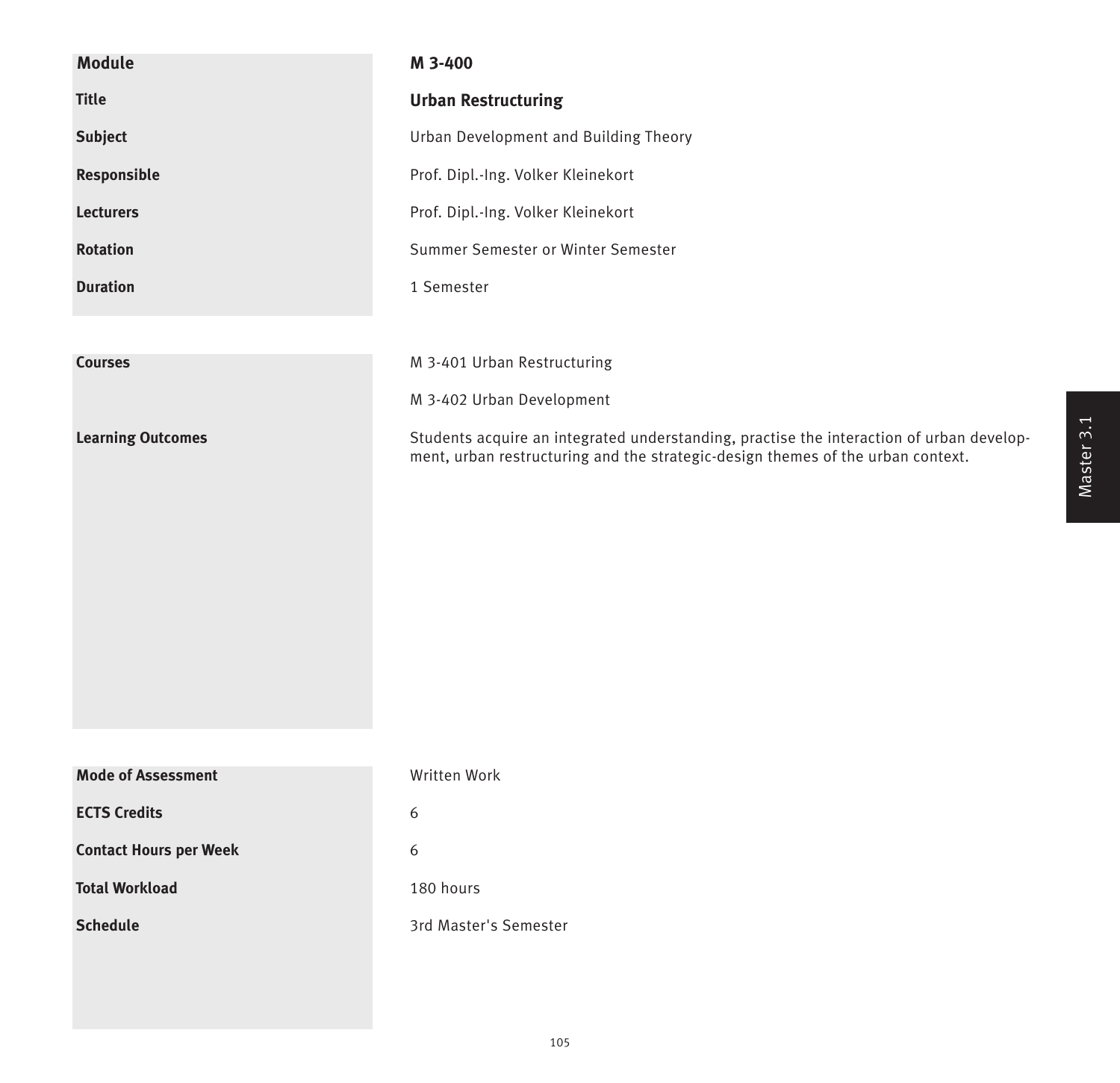| <b>Course</b>                 | M 3-401                                                                                                                                                                                                                                                                                                                                                                                                                                                                                                          |
|-------------------------------|------------------------------------------------------------------------------------------------------------------------------------------------------------------------------------------------------------------------------------------------------------------------------------------------------------------------------------------------------------------------------------------------------------------------------------------------------------------------------------------------------------------|
| <b>Title</b>                  | <b>Urban Restructuring</b>                                                                                                                                                                                                                                                                                                                                                                                                                                                                                       |
| <b>Subject</b>                | Urban Development and Building Theory                                                                                                                                                                                                                                                                                                                                                                                                                                                                            |
| Responsible                   | Prof. Dipl.-Ing. Volker Kleinekort                                                                                                                                                                                                                                                                                                                                                                                                                                                                               |
| <b>Lecturers</b>              | Prof. Dipl.-Ing. Volker Kleinekort                                                                                                                                                                                                                                                                                                                                                                                                                                                                               |
| <b>Rotation</b>               | Summer Semester or Winter Semester                                                                                                                                                                                                                                                                                                                                                                                                                                                                               |
| <b>Duration</b>               | 1 Semester                                                                                                                                                                                                                                                                                                                                                                                                                                                                                                       |
|                               |                                                                                                                                                                                                                                                                                                                                                                                                                                                                                                                  |
| Aim                           | The Urban Restructuring course considers: who are the key agents in urban restructuring<br>Projects? What design, picture and spoken language is used? Which shifts in political prac-<br>tices do the Projects in a city incorporate? What spatial concepts and ideals of the city are<br>pursued in this context? How does a building development connect to the existing urban<br>concept - spatially? In every day urban life? And then: how can such mechanisms be utili-<br>sed from a design perspective! |
| <b>Content</b>                | Analysis methods in the urban space; location evaluations, evaluation and potentials of<br>existing buildings; feasibility studies.                                                                                                                                                                                                                                                                                                                                                                              |
| <b>Method</b>                 | (is normative-design oriented) case studies on the topic and their<br>Projections on other spaces.                                                                                                                                                                                                                                                                                                                                                                                                               |
|                               |                                                                                                                                                                                                                                                                                                                                                                                                                                                                                                                  |
| <b>Mode of Assessment</b>     | <b>Written Work</b>                                                                                                                                                                                                                                                                                                                                                                                                                                                                                              |
| <b>ECTS Credits</b>           | 4                                                                                                                                                                                                                                                                                                                                                                                                                                                                                                                |
| <b>Contact Hours per Week</b> | $\overline{2}$                                                                                                                                                                                                                                                                                                                                                                                                                                                                                                   |
| <b>Workload</b>               | 120 hours, Lectures 60 hours, private study 60 hours                                                                                                                                                                                                                                                                                                                                                                                                                                                             |
| <b>Schedule</b>               | 3rd Master's Semester                                                                                                                                                                                                                                                                                                                                                                                                                                                                                            |
| <b>Comments</b>               |                                                                                                                                                                                                                                                                                                                                                                                                                                                                                                                  |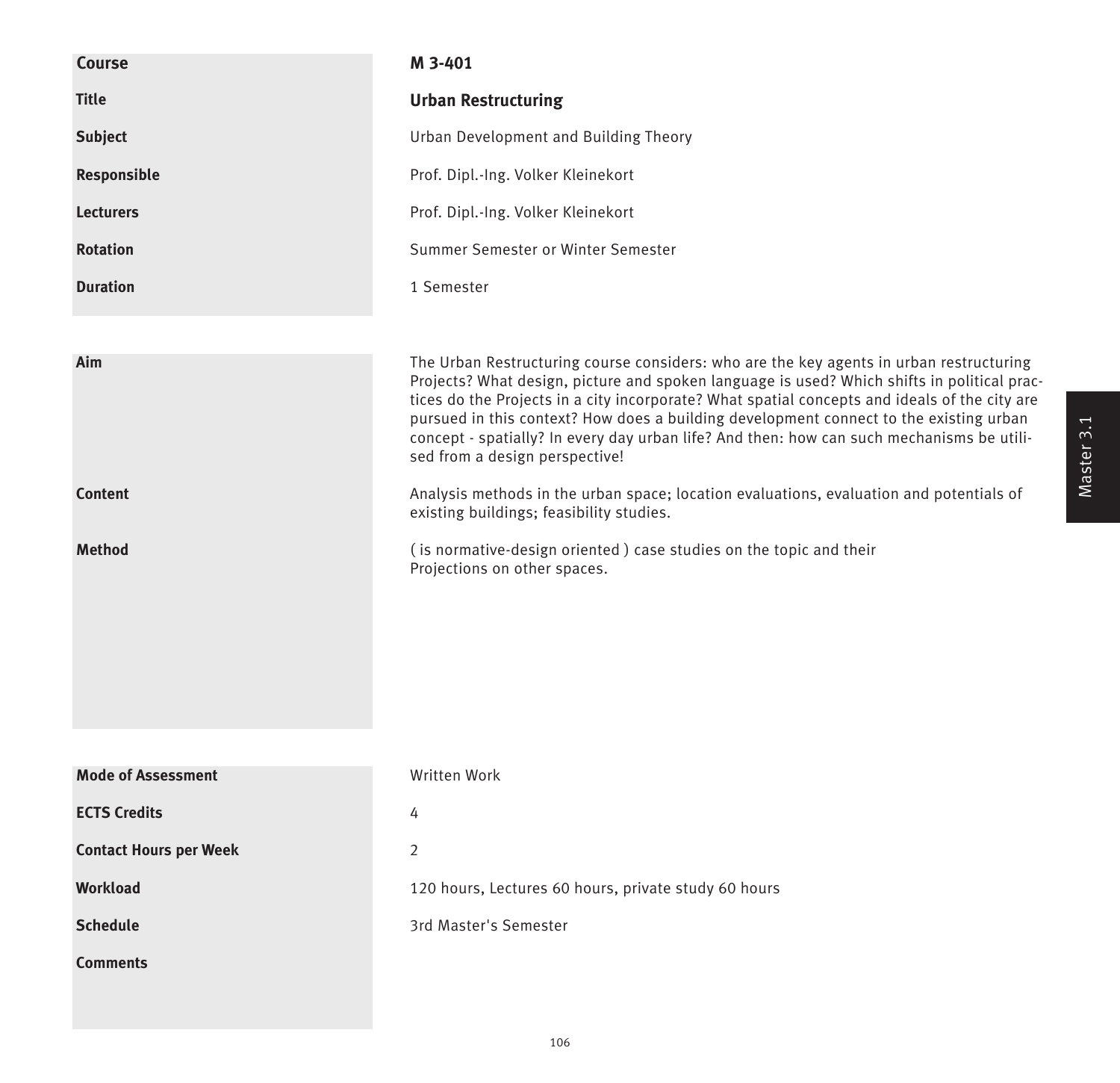| <b>Course</b>                 | M 3-402                                                                                                                                                                                                                                                   |
|-------------------------------|-----------------------------------------------------------------------------------------------------------------------------------------------------------------------------------------------------------------------------------------------------------|
| <b>Title</b>                  | <b>Urban Development</b>                                                                                                                                                                                                                                  |
| <b>Subject</b>                | Urban Development and Building Theory                                                                                                                                                                                                                     |
| Responsible                   | Prof. Dipl.-Ing. Volker Kleinekort                                                                                                                                                                                                                        |
| <b>Lecturers</b>              | Prof. Dipl.-Ing. Volker Kleinekort                                                                                                                                                                                                                        |
| <b>Rotation</b>               | Summer Semester or Winter Semester                                                                                                                                                                                                                        |
| <b>Duration</b>               | 1 Semester                                                                                                                                                                                                                                                |
|                               |                                                                                                                                                                                                                                                           |
| Aim                           | The aim of the course is to provide an overview of the backgrounds, strategies, topics and<br>design tools of urban development and to give an insight into current trends. The spatial<br>focus ranges from the individual area to the regional context. |
| <b>Content</b>                | Lectures on urban development; post-industrial landscapes; architectural discourse;<br>residential buildings and property development.                                                                                                                    |
| <b>Method</b>                 | (has a descriptive orientation) Analyses on programme and process development for<br>development and transformation processes.                                                                                                                            |
|                               |                                                                                                                                                                                                                                                           |
|                               |                                                                                                                                                                                                                                                           |
|                               |                                                                                                                                                                                                                                                           |
|                               |                                                                                                                                                                                                                                                           |
| <b>Mode of Assessment</b>     | Paper, Test                                                                                                                                                                                                                                               |
| <b>ECTS Credits</b>           | $\overline{2}$                                                                                                                                                                                                                                            |
| <b>Contact Hours per Week</b> | $\overline{2}$                                                                                                                                                                                                                                            |
| <b>Workload</b>               | 60 hours, Lectures 30 hours, preparation for paper/test 30 hours                                                                                                                                                                                          |
| <b>Schedule</b>               | 3rd Master's Semester                                                                                                                                                                                                                                     |
|                               |                                                                                                                                                                                                                                                           |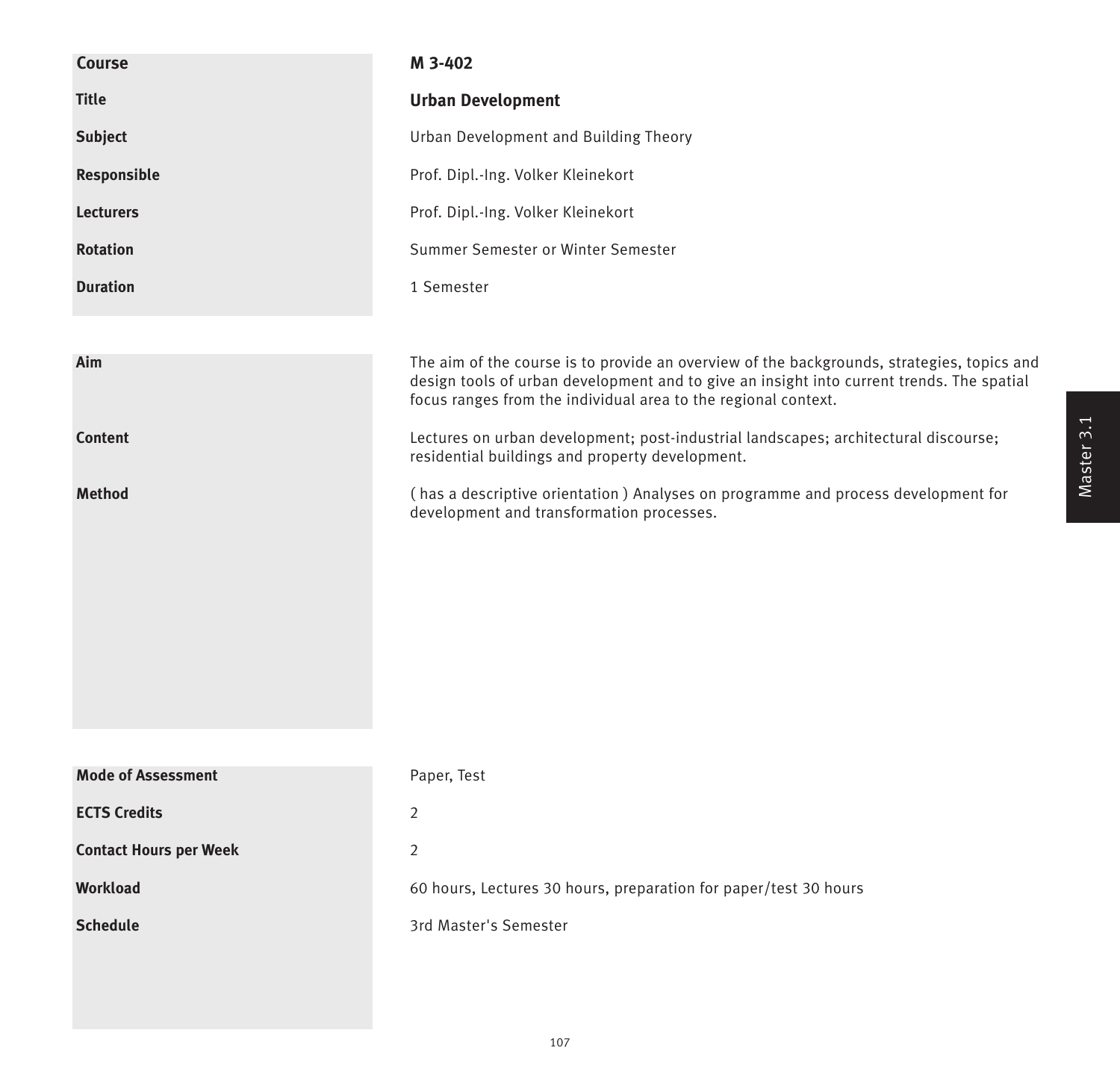| <b>Module</b>                 | M 3-110                                                                                                                                                                                                                                                                       |
|-------------------------------|-------------------------------------------------------------------------------------------------------------------------------------------------------------------------------------------------------------------------------------------------------------------------------|
| <b>Title</b>                  | <b>Project M 3-2 - Revitalisation/Reshaping</b>                                                                                                                                                                                                                               |
| <b>Subject</b>                | Project Module                                                                                                                                                                                                                                                                |
| Responsible                   | Prof. Dipl.-Ing. Dieter Müller, Prof. Dipl.-Ing. Norbert Moest                                                                                                                                                                                                                |
| <b>Lecturers</b>              | Prof. Dipl.-Ing. Dieter Müller, Prof. Dipl.-Ing. Norbert Moest                                                                                                                                                                                                                |
| <b>Rotation</b>               | Summer Semester or Winter Semester                                                                                                                                                                                                                                            |
| <b>Duration</b>               | 1 Semester                                                                                                                                                                                                                                                                    |
|                               |                                                                                                                                                                                                                                                                               |
| <b>Courses</b>                | M 3-111 Revitalisation / Reshaping                                                                                                                                                                                                                                            |
| <b>Learning Outcomes</b>      | Students deepen their experience and expertise in the complex interaction of contextual<br>architectural design in planning terms. Analysis of specific problems in planning and buil-<br>ding in existing structures with consideration of energy and ecological objectives. |
|                               | The ability to realise design concepts holistically and on an interdisciplinary basis is dee-<br>pened.                                                                                                                                                                       |
|                               | Courses M 3-201 Energy-Conscious Design and M 3-202 Architectural Design in Context are<br>linked to the Project in terms of content.                                                                                                                                         |
|                               |                                                                                                                                                                                                                                                                               |
|                               |                                                                                                                                                                                                                                                                               |
|                               |                                                                                                                                                                                                                                                                               |
|                               |                                                                                                                                                                                                                                                                               |
|                               |                                                                                                                                                                                                                                                                               |
| <b>Mode of Assessment</b>     | Written Work                                                                                                                                                                                                                                                                  |
| <b>ECTS Credits</b>           | 18                                                                                                                                                                                                                                                                            |
| <b>Contact Hours per Week</b> | 6                                                                                                                                                                                                                                                                             |
| <b>Total Workload</b>         | 540 hours                                                                                                                                                                                                                                                                     |
| <b>Schedule</b>               | 3rd Master's semester                                                                                                                                                                                                                                                         |
|                               |                                                                                                                                                                                                                                                                               |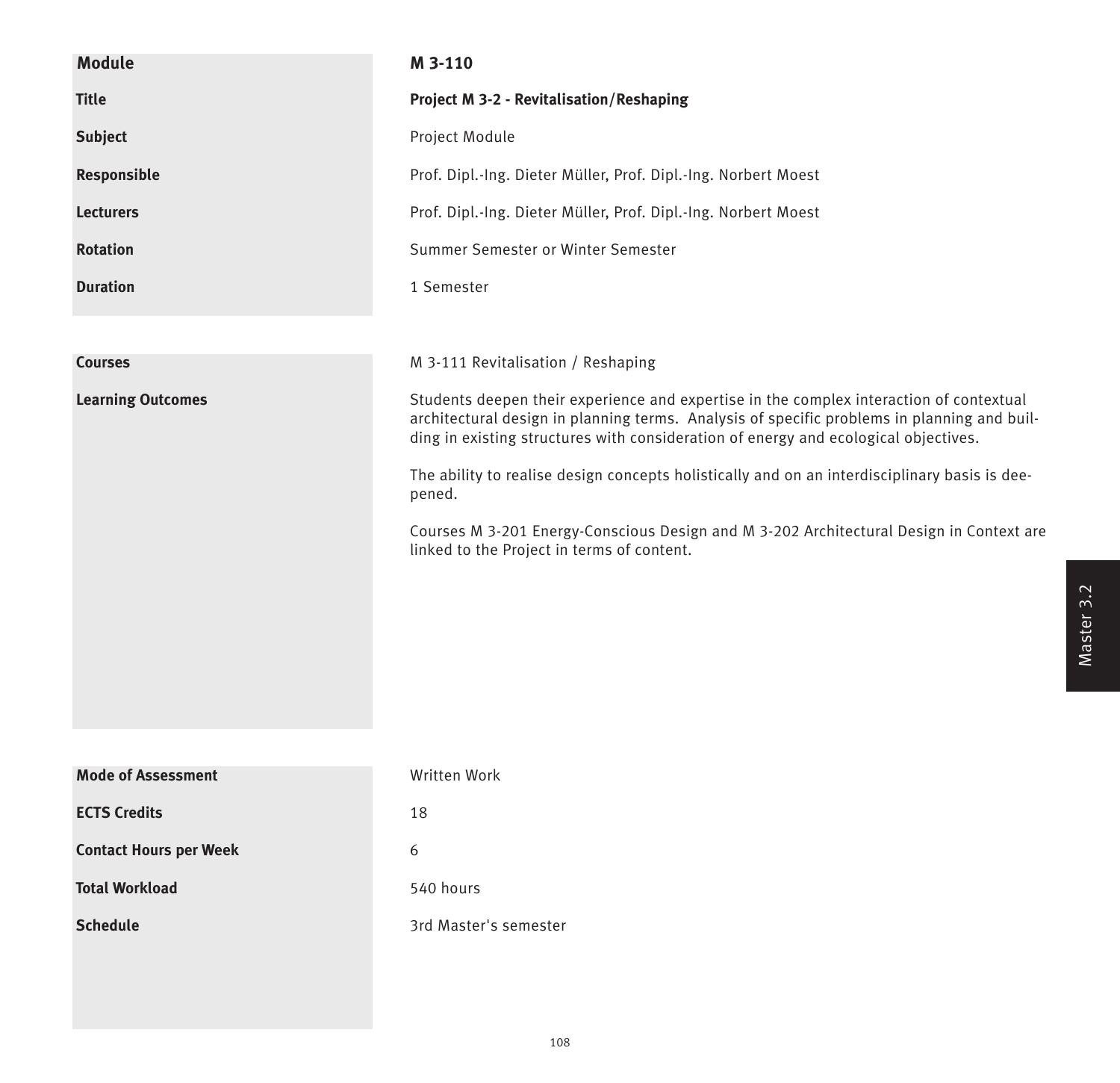| Course                        | M 3-111                                                                                                                                                                                                                                                                                                                      |
|-------------------------------|------------------------------------------------------------------------------------------------------------------------------------------------------------------------------------------------------------------------------------------------------------------------------------------------------------------------------|
| <b>Title</b>                  | Revitalisation 2 - Building in Existing Structures / Reshaping                                                                                                                                                                                                                                                               |
| <b>Subject</b>                | Project Module                                                                                                                                                                                                                                                                                                               |
| Responsible                   | Prof. Dipl.-Ing. Norbert Moest, Prof. Dipl.-Ing. Dieter Müller                                                                                                                                                                                                                                                               |
| <b>Lecturers</b>              | Prof. Dipl.-Ing. Norbert Moest, Prof. Dipl.-Ing. Dieter Müller                                                                                                                                                                                                                                                               |
| <b>Rotation</b>               | Summer Semester or Winter Semester                                                                                                                                                                                                                                                                                           |
| <b>Duration</b>               | 1 Semester                                                                                                                                                                                                                                                                                                                   |
| Aim<br><b>Content</b>         | The Project is linked to courses M 3-201 Energy-Conscious Design and M 3-202<br>Architectural Design in Context.<br>The Project brings together different planning requirements into one integrated design.<br>The aim of the Project is to consider, supplement and integrate existing building fabrics.                    |
|                               | The design approaches should be developed based on the established urban concept and<br>the spatial and artistic qualities of the existing structure. The dialogue between old and<br>new is the basis of the development planning. Consideration should also be given to con-<br>structive and energy-efficient renovation. |
| <b>Method</b>                 | Project Work in Seminar Form                                                                                                                                                                                                                                                                                                 |
| <b>Mode of Assessment</b>     | Written Work, Papers (design plans and models) and Presentation                                                                                                                                                                                                                                                              |
| <b>ECTS Credits</b>           | 18                                                                                                                                                                                                                                                                                                                           |
| <b>Contact Hours per Week</b> | 6                                                                                                                                                                                                                                                                                                                            |
| Workload                      | 540 hours; 90 hours of group work and individual tuition/ 450 hours<br>private study on plans and models                                                                                                                                                                                                                     |
| <b>Schedule</b>               | 3rd Master's Semester                                                                                                                                                                                                                                                                                                        |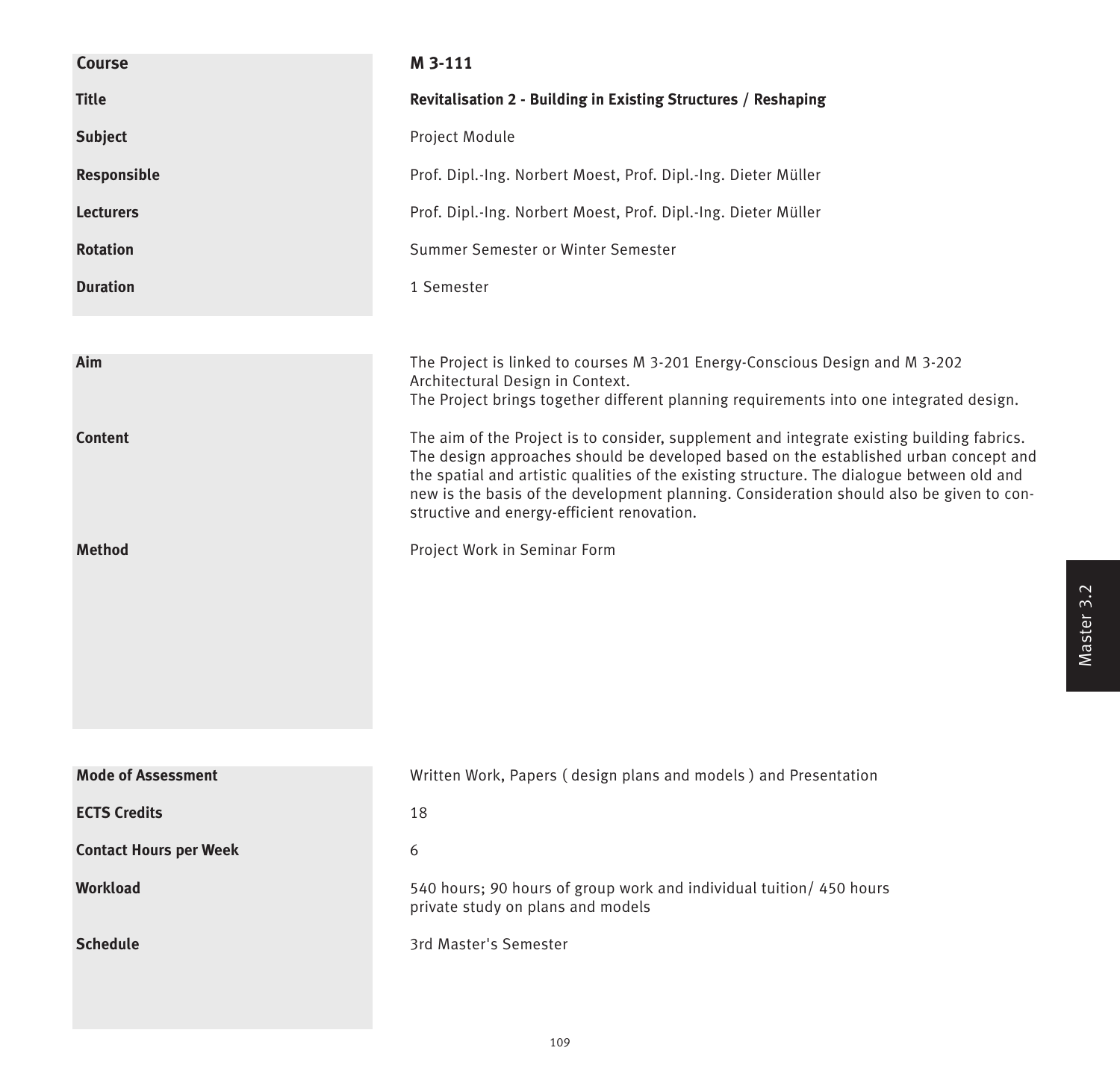| <b>Module</b>                 | M 3-700                                                            |
|-------------------------------|--------------------------------------------------------------------|
| <b>Title</b>                  | <b>Metamorphosis 3</b>                                             |
| <b>Subject</b>                | Visual Communication / Energy-optimised Design / Contextual Design |
| Responsible                   | Prof. Dipl.-Ing. Dieter Müller, Prof. Dipl.-Ing. Norbert Moest     |
| <b>Lecturers</b>              | Prof. Dipl.-Ing. Dieter Müller, Prof. Dipl.-Ing. Norbert Moest     |
| <b>Rotation</b>               | Summer Semester or Winter Semester                                 |
| <b>Duration</b>               | 1 Semester                                                         |
|                               |                                                                    |
| <b>Courses</b>                | M 3-201 Energy-Conscious Design                                    |
|                               | M 3-202 Architectural Design in Context                            |
| <b>Learning Outcomes</b>      | See module M 3-100                                                 |
|                               |                                                                    |
|                               |                                                                    |
|                               |                                                                    |
|                               |                                                                    |
|                               |                                                                    |
|                               |                                                                    |
|                               |                                                                    |
|                               |                                                                    |
| <b>Mode of Assessment</b>     | Written Work                                                       |
| <b>ECTS Credits</b>           | 6                                                                  |
| <b>Contact Hours per Week</b> | 6                                                                  |
| <b>Workload</b>               | 180 hours                                                          |
| <b>Schedule</b>               | 3rd Master's Semester                                              |
|                               |                                                                    |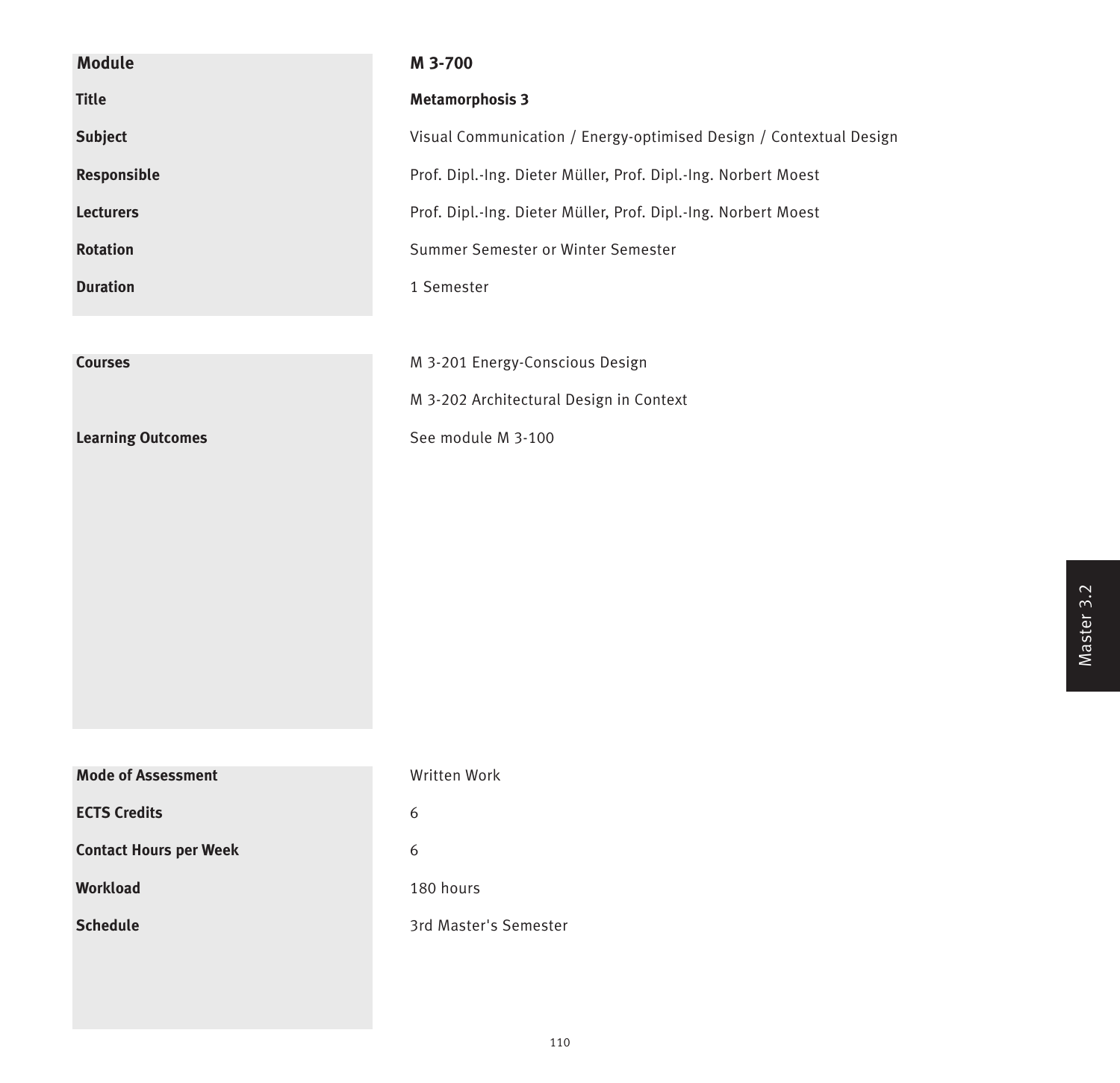| <b>Course</b>                 | M 3-701                                                                                                                                                                                                                                                                                                              |
|-------------------------------|----------------------------------------------------------------------------------------------------------------------------------------------------------------------------------------------------------------------------------------------------------------------------------------------------------------------|
| <b>Title</b>                  | <b>Energy-Conscious Design</b>                                                                                                                                                                                                                                                                                       |
| <b>Subject</b>                | Visual Communication / Energy-optimised Design / Contextual Design                                                                                                                                                                                                                                                   |
| Responsible                   | Prof. Dipl.-Ing. Dieter Müller                                                                                                                                                                                                                                                                                       |
| <b>Lecturers</b>              | Prof. Dipl.-Ing. Dieter Müller                                                                                                                                                                                                                                                                                       |
| <b>Rotation</b>               | Summer Semester or Winter Semester                                                                                                                                                                                                                                                                                   |
| <b>Duration</b>               | 1 Semester                                                                                                                                                                                                                                                                                                           |
| Aim                           | Tackle the problems of energy-conscious redevelopment and the design consequences                                                                                                                                                                                                                                    |
|                               | when building in existing structures.                                                                                                                                                                                                                                                                                |
| <b>Content</b>                | Spatial physiology of existing buildings, methods of existing building analysis, thermo-<br>graphic strategies for improved thermal efficiency of the building envelope and its effects<br>in terms of construction physics; the use of innovative insulation and envelope strategies<br>is particularly encouraged. |
|                               | Materialisation and constructive realisation of redevelopment measures<br>Regenerative energy systems, DIN 4701, DIN 4108 Part 1-10, EnEV, DIN V 18599.                                                                                                                                                              |
|                               | BKI Energieplaner (and/or other software applications) for the creation of a building's<br>energy balance, consideration of a building's overall energy balance.                                                                                                                                                     |
| <b>Method</b>                 | Seminars and Practicals, Project-related or Project-integrated.                                                                                                                                                                                                                                                      |
|                               |                                                                                                                                                                                                                                                                                                                      |
|                               |                                                                                                                                                                                                                                                                                                                      |
| <b>Mode of Assessment</b>     | Written Work (seminars and Practicals, Project-related or Project-integrated)                                                                                                                                                                                                                                        |
| <b>ECTS Credits</b>           | 3                                                                                                                                                                                                                                                                                                                    |
| <b>Contact Hours per Week</b> | 3                                                                                                                                                                                                                                                                                                                    |
| Workload                      | 90 hours, Lectures 30 hours, Practicals/analyses and documentation 60 hours                                                                                                                                                                                                                                          |
| <b>Schedule</b>               | 3rd Master's Semester                                                                                                                                                                                                                                                                                                |
| <b>Comments</b>               | Students must have an understanding of building services, room climate control systems,<br>construction physics and energy efficiency standards from modules B 2-311, B 3-311 and B<br>3-312, or be able to demonstrate an equivalent knowledge level                                                                |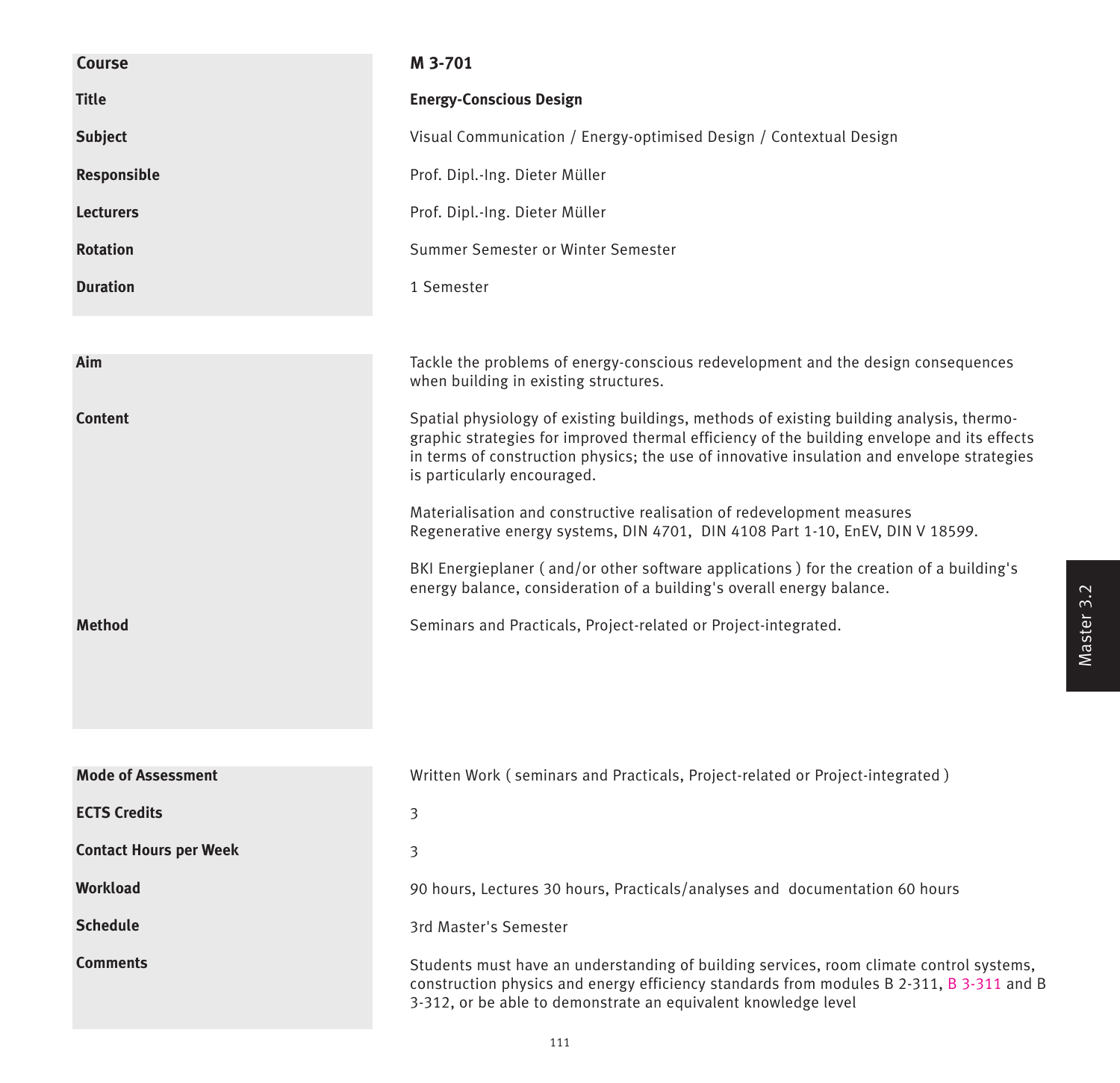| Course                        | M 3-702                                                                                                                                                                                                                                                                                                                                                      |
|-------------------------------|--------------------------------------------------------------------------------------------------------------------------------------------------------------------------------------------------------------------------------------------------------------------------------------------------------------------------------------------------------------|
| <b>Title</b>                  | <b>Architectural Design in Context</b>                                                                                                                                                                                                                                                                                                                       |
| <b>Subject</b>                | Visual Communication / Energy-optimised Design / Contextual Design                                                                                                                                                                                                                                                                                           |
| Responsible                   | Prof. Dipl.-Ing. Norbert Moest                                                                                                                                                                                                                                                                                                                               |
| <b>Lecturers</b>              | Prof. Dipl.-Ing. Norbert Moest                                                                                                                                                                                                                                                                                                                               |
| <b>Rotation</b>               | Summer Semester or Winter Semester                                                                                                                                                                                                                                                                                                                           |
| <b>Duration</b>               | 1 Semester                                                                                                                                                                                                                                                                                                                                                   |
|                               |                                                                                                                                                                                                                                                                                                                                                              |
| Aim                           | Contextual versus Anti-Contextual Design in Existing Structures                                                                                                                                                                                                                                                                                              |
| <b>Content</b>                | Architectural design in existing structures requires a personal architectural mindset. This<br>mindset is required both with regard to the built urban context and the pre-existing buil-<br>ding structures.<br>The aforementioned architectural approach is developed and trained by analysing model<br>examples on an urban development and object level. |
| <b>Method</b>                 | Lectures, Practicals                                                                                                                                                                                                                                                                                                                                         |
| <b>Mode of Assessment</b>     | Written Work (course-related exercises in Project M3, design plans and models)                                                                                                                                                                                                                                                                               |
| <b>ECTS Credits</b>           | 3                                                                                                                                                                                                                                                                                                                                                            |
| <b>Contact Hours per Week</b> | 3                                                                                                                                                                                                                                                                                                                                                            |
| Workload                      | 90 hours, Lectures 15 hours; Practicals 75 hours                                                                                                                                                                                                                                                                                                             |
| <b>Schedule</b>               | 3rd Master's Semester                                                                                                                                                                                                                                                                                                                                        |
| <b>Comments</b>               |                                                                                                                                                                                                                                                                                                                                                              |
|                               |                                                                                                                                                                                                                                                                                                                                                              |

Master 3.2 Master 3.2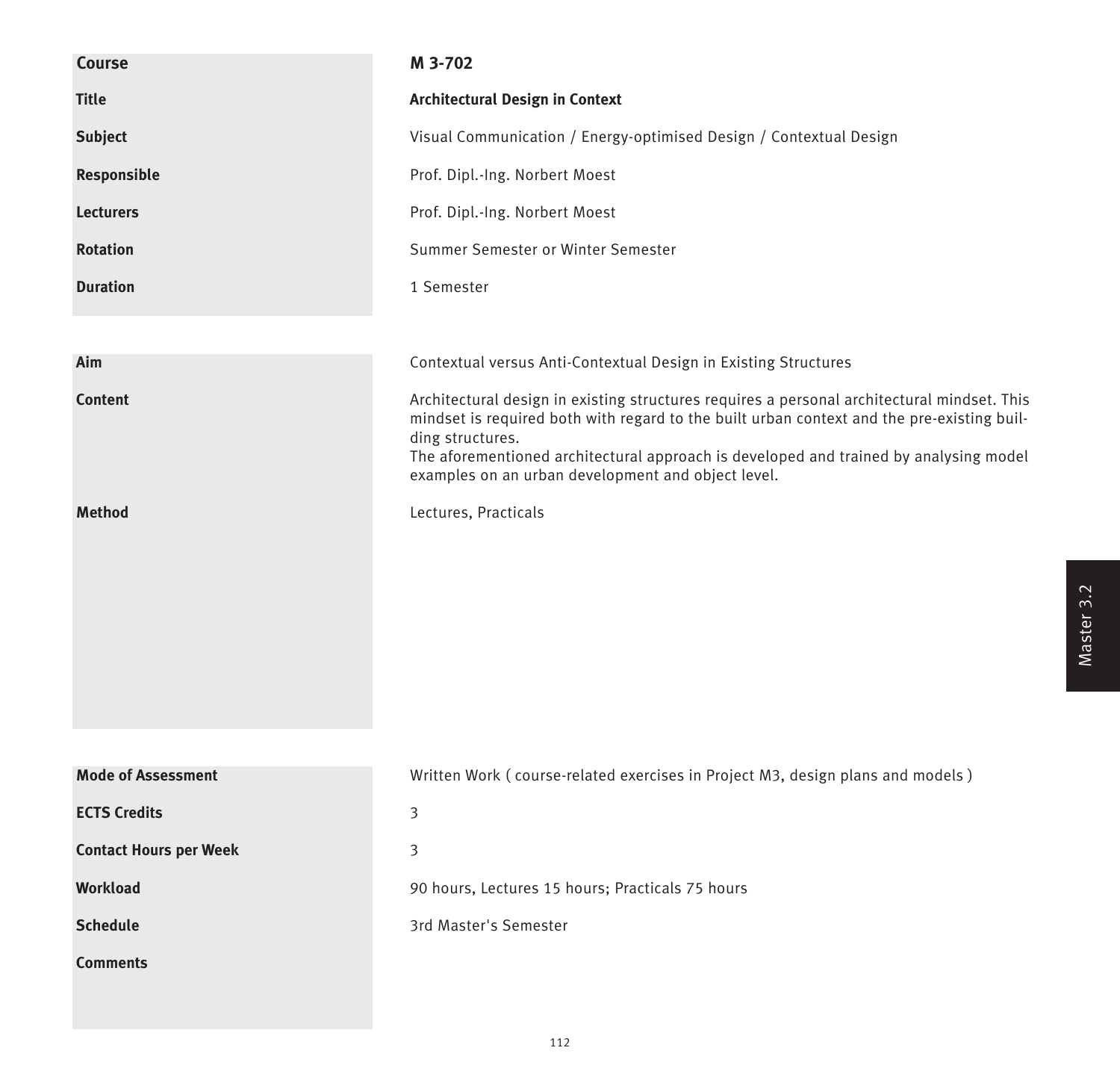| <b>Module</b>                 | M 4-100                                                                                                                                                                                                                                                                                                                                                                                                                                                                                                                                                                                                             |
|-------------------------------|---------------------------------------------------------------------------------------------------------------------------------------------------------------------------------------------------------------------------------------------------------------------------------------------------------------------------------------------------------------------------------------------------------------------------------------------------------------------------------------------------------------------------------------------------------------------------------------------------------------------|
| <b>Title</b>                  | <b>Master's Thesis</b>                                                                                                                                                                                                                                                                                                                                                                                                                                                                                                                                                                                              |
| <b>Subject</b>                | Design Theory / Project Module                                                                                                                                                                                                                                                                                                                                                                                                                                                                                                                                                                                      |
| Responsible                   | tbc                                                                                                                                                                                                                                                                                                                                                                                                                                                                                                                                                                                                                 |
| <b>Lecturers</b>              | tbc                                                                                                                                                                                                                                                                                                                                                                                                                                                                                                                                                                                                                 |
| <b>Rotation</b>               | Summer Semester or Winter Semester                                                                                                                                                                                                                                                                                                                                                                                                                                                                                                                                                                                  |
| <b>Duration</b>               | 1 Semester                                                                                                                                                                                                                                                                                                                                                                                                                                                                                                                                                                                                          |
|                               |                                                                                                                                                                                                                                                                                                                                                                                                                                                                                                                                                                                                                     |
| <b>Courses</b>                | M 4-101 Thesis                                                                                                                                                                                                                                                                                                                                                                                                                                                                                                                                                                                                      |
| <b>Learning Outcomes</b>      | The Master's Thesis is an examination paper that completes the Master's course. It should<br>show that the candidate is able to work through a problem in his/her specialism indepen-<br>dently and using scientific methods within a specified period.<br>Independent completion of an assignment from the field of building in existing structures<br>/revitalisation with a focus on high-rise, urban development and construction manage-<br>ment, firm establishment of the assignment, source research, formulation of the assign-<br>ment objective, written work/plan representation/model and presentation |
| <b>Mode of Assessment</b>     | Written Work, Plan Preparation, Presentation, Model etc.                                                                                                                                                                                                                                                                                                                                                                                                                                                                                                                                                            |
| <b>ECTS Credits</b>           | 30                                                                                                                                                                                                                                                                                                                                                                                                                                                                                                                                                                                                                  |
| <b>Contact Hours per Week</b> | 4                                                                                                                                                                                                                                                                                                                                                                                                                                                                                                                                                                                                                   |
| <b>Total Workload</b>         | 900 hours                                                                                                                                                                                                                                                                                                                                                                                                                                                                                                                                                                                                           |
| <b>Schedule</b>               | 4th Master's Semester                                                                                                                                                                                                                                                                                                                                                                                                                                                                                                                                                                                               |
|                               |                                                                                                                                                                                                                                                                                                                                                                                                                                                                                                                                                                                                                     |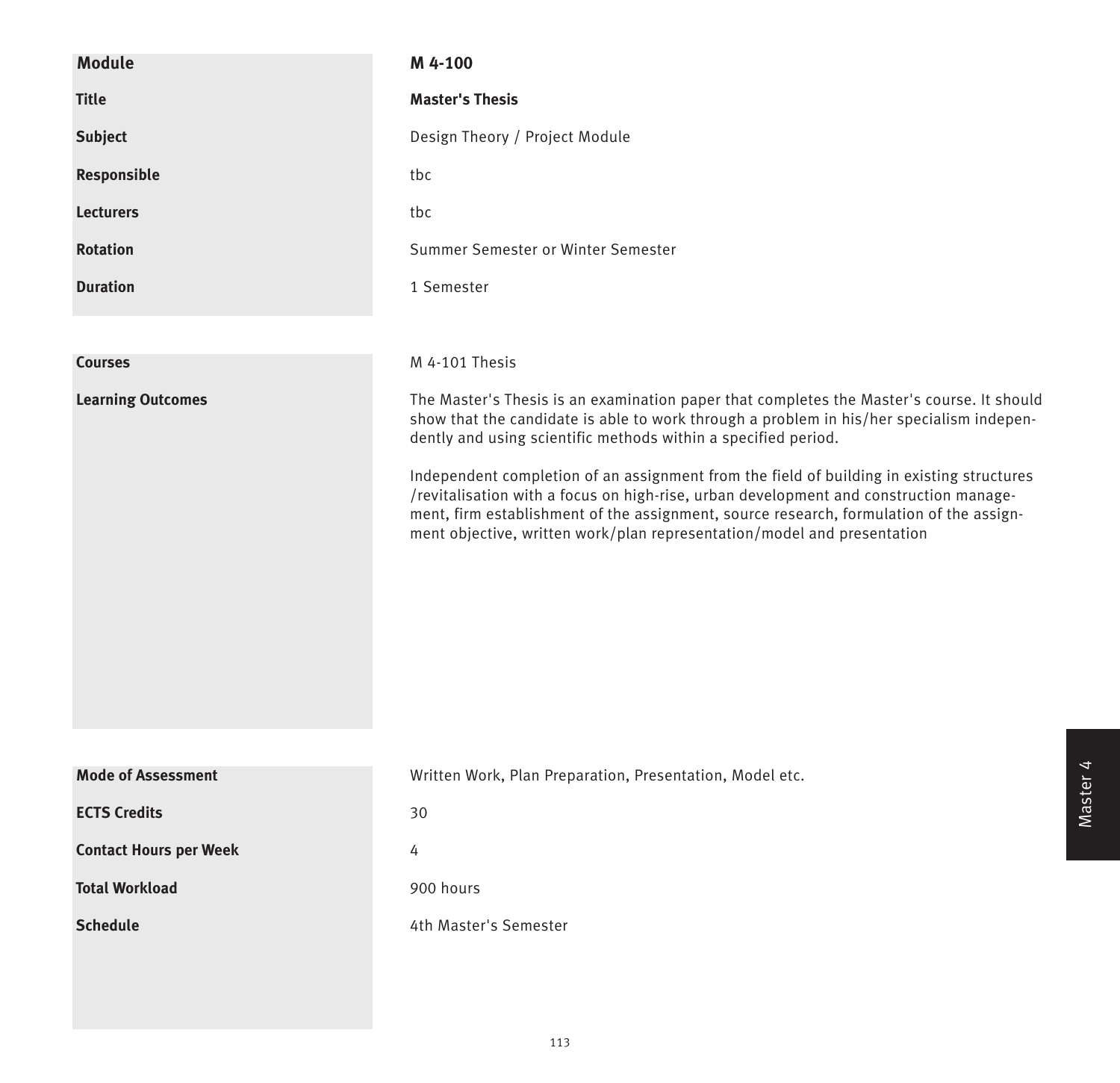## **Elective Programme**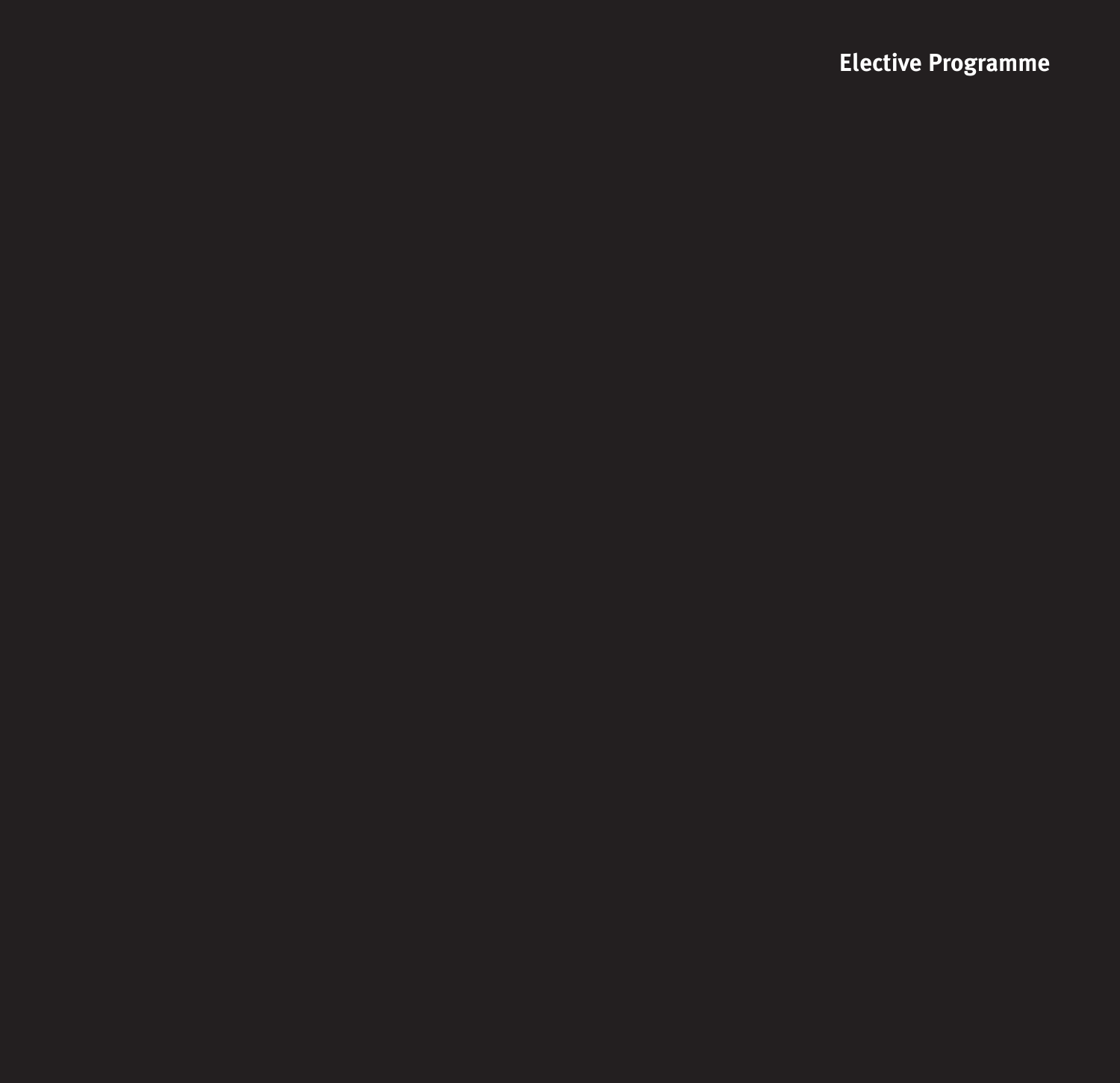| Course                        | <b>Elective Module</b>                                                                                                                                                                                                                                                                                                                                       |
|-------------------------------|--------------------------------------------------------------------------------------------------------------------------------------------------------------------------------------------------------------------------------------------------------------------------------------------------------------------------------------------------------------|
| <b>Title</b>                  | <b>Architectural Photography</b>                                                                                                                                                                                                                                                                                                                             |
| <b>Subject</b>                | Artistic Principles / Architectural Representation / Presentation                                                                                                                                                                                                                                                                                            |
| Responsible                   | Prof. Dipl.-Ing. Andreas Fuchs                                                                                                                                                                                                                                                                                                                               |
| <b>Lecturers</b>              | Jörg Hempel                                                                                                                                                                                                                                                                                                                                                  |
| <b>Rotation</b>               | Summer Semester or Winter Semester                                                                                                                                                                                                                                                                                                                           |
| <b>Duration</b>               | 1 Semester                                                                                                                                                                                                                                                                                                                                                   |
|                               |                                                                                                                                                                                                                                                                                                                                                              |
| Aim                           | Convey basic theoretical and practical knowledge of architectural photography                                                                                                                                                                                                                                                                                |
| <b>Content</b>                | History of architectural photography, famous architectural photographers, architectural<br>photography in art, occupational image and modes of operation, technical peculiarities,<br>model photography, overview of camera technique, fees and copyright, requirements on<br>digital images, basic knowledge of picture editing, printing and presentation. |
| <b>Method</b>                 | The course consists of a mix of theoretical explanation and joint practical exercises. The<br>aim is to solve two practical tasks: photography of an architectural model and a public<br>building.                                                                                                                                                           |
|                               |                                                                                                                                                                                                                                                                                                                                                              |
| <b>Mode of Assessment</b>     | Practical Exercise (photo portfolio)                                                                                                                                                                                                                                                                                                                         |
| <b>ECTS Credits</b>           | $\overline{2}$                                                                                                                                                                                                                                                                                                                                               |
| <b>Contact Hours per Week</b> | 2                                                                                                                                                                                                                                                                                                                                                            |
| <b>Workload</b>               | 60 hours, Lectures 20 hours, Practicals 40 hours                                                                                                                                                                                                                                                                                                             |
| <b>Schedule</b>               | Elective on the Bachelor's and Master's course                                                                                                                                                                                                                                                                                                               |
| <b>Comments</b>               | The course is offered as a block course - compact phase.                                                                                                                                                                                                                                                                                                     |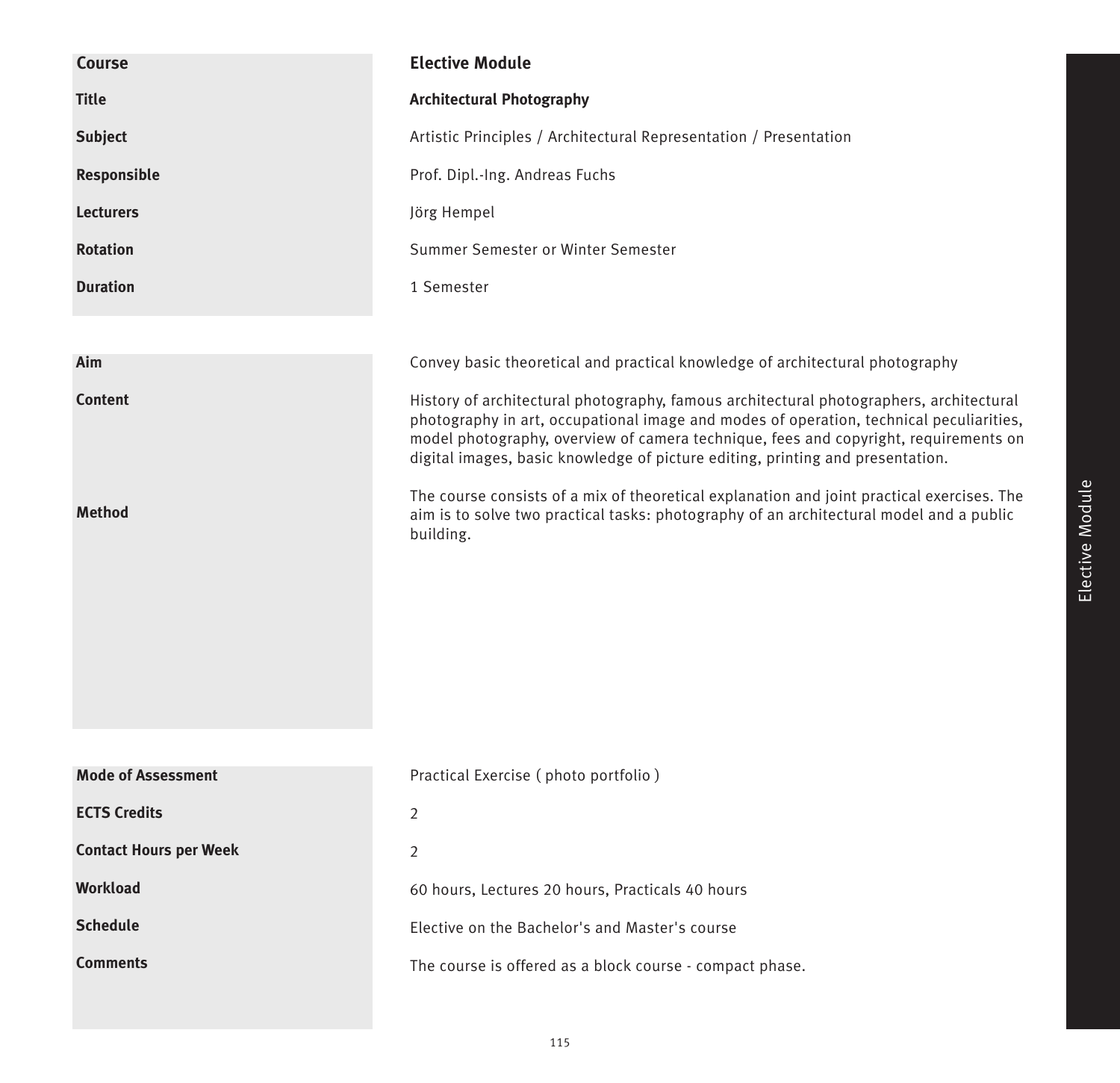| <b>Course</b>                 | <b>Elective Module</b>                                                                                                                                                                                                                                                                                                                                                                              |
|-------------------------------|-----------------------------------------------------------------------------------------------------------------------------------------------------------------------------------------------------------------------------------------------------------------------------------------------------------------------------------------------------------------------------------------------------|
| <b>Title</b>                  | <b>Architectural Trends</b>                                                                                                                                                                                                                                                                                                                                                                         |
| <b>Subject</b>                | Artistic Principles / Architectural Representation / Presentation                                                                                                                                                                                                                                                                                                                                   |
| Responsible                   | Prof. Dipl.-Ing. Norbert Moest                                                                                                                                                                                                                                                                                                                                                                      |
| <b>Lecturers</b>              | Prof. Dipl.-Ing. Norbert Moest                                                                                                                                                                                                                                                                                                                                                                      |
| <b>Rotation</b>               | Summer Semester or Winter Semester                                                                                                                                                                                                                                                                                                                                                                  |
| <b>Duration</b>               | 1 Semester                                                                                                                                                                                                                                                                                                                                                                                          |
|                               |                                                                                                                                                                                                                                                                                                                                                                                                     |
| Aim                           | Discussion of Current Architectural Trends                                                                                                                                                                                                                                                                                                                                                          |
| <b>Content</b>                | When you deal with architecture you are dealing with your memory, with what you have<br>seen, with the images in your head. Architecture cannot emerge without the images you<br>have stored. What we design bears the echo of what we have seen.                                                                                                                                                   |
|                               | Pictures are a form of experience. Students are trained in the thought process by analy-<br>sing built architecture and through excursions. The process of thinking is not abstract, but<br>works with spatial images. The process uses images of the places and spaces we have at<br>our disposal, which we remember. The process of architectural design is to seek coherent<br>(example) images. |
| <b>Method</b>                 | Seminars and Excursions                                                                                                                                                                                                                                                                                                                                                                             |
| <b>Mode of Assessment</b>     | Written Work (excursion brochure)                                                                                                                                                                                                                                                                                                                                                                   |
| <b>ECTS Credits</b>           | $\overline{2}$                                                                                                                                                                                                                                                                                                                                                                                      |
| <b>Contact Hours per Week</b> | $\overline{2}$                                                                                                                                                                                                                                                                                                                                                                                      |
| Workload                      | 60 hours                                                                                                                                                                                                                                                                                                                                                                                            |
| <b>Schedule</b>               |                                                                                                                                                                                                                                                                                                                                                                                                     |
|                               | Elective on the Bachelor's and Master's course                                                                                                                                                                                                                                                                                                                                                      |
| <b>Comments</b>               |                                                                                                                                                                                                                                                                                                                                                                                                     |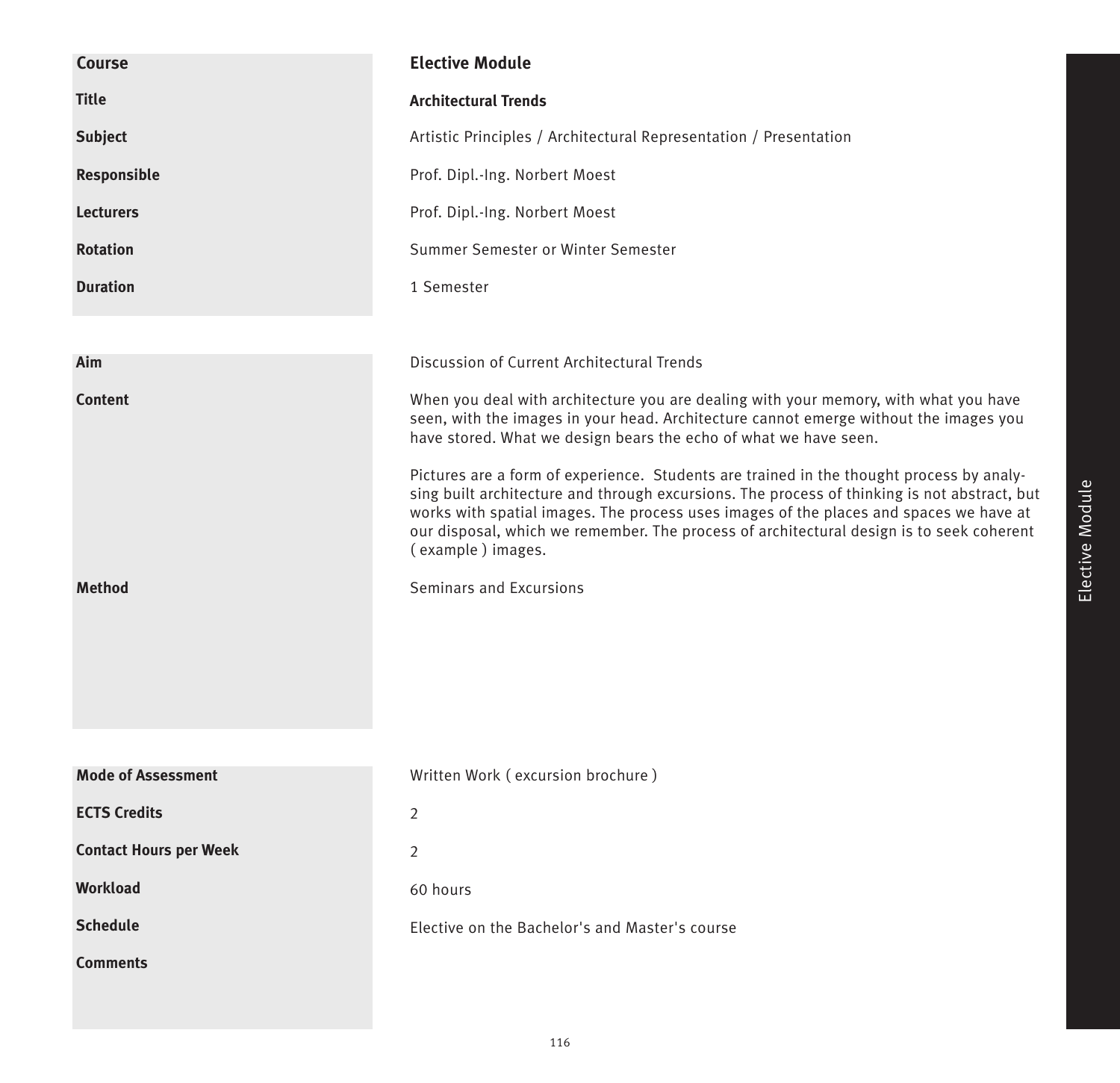| <b>Course</b>                 | <b>Elective Module</b>                                                                                                                                                                                                                                                                                                                                                                                                                                                              |
|-------------------------------|-------------------------------------------------------------------------------------------------------------------------------------------------------------------------------------------------------------------------------------------------------------------------------------------------------------------------------------------------------------------------------------------------------------------------------------------------------------------------------------|
| <b>Title</b>                  | Image and Plan Editing - Photoshop                                                                                                                                                                                                                                                                                                                                                                                                                                                  |
| <b>Subject</b>                | Artistic Principles / Architectural Representation / Presentation                                                                                                                                                                                                                                                                                                                                                                                                                   |
| Responsible                   | Prof. Dr.-Ing. Corinna Rohn                                                                                                                                                                                                                                                                                                                                                                                                                                                         |
| <b>Lecturers</b>              | Dipl.-Ing. (FH) Katja Nowak-Größchen                                                                                                                                                                                                                                                                                                                                                                                                                                                |
| <b>Rotation</b>               | Summer Semester or Winter Semester                                                                                                                                                                                                                                                                                                                                                                                                                                                  |
| <b>Duration</b>               | 1 Semester                                                                                                                                                                                                                                                                                                                                                                                                                                                                          |
|                               |                                                                                                                                                                                                                                                                                                                                                                                                                                                                                     |
| Aim                           | Advanced work with the picture editing programme Photoshop. The aim is confident use<br>for editing and the compilation of sketches, plans and photographic portfolios drawn by<br>hand.                                                                                                                                                                                                                                                                                            |
| <b>Content</b>                | Digitalising, editing, illustrating, presenting.<br>Even though the use of a computer as a drawing tool may seem to remove the need for<br>manual creation of plans, hand illustration and rapid sketching is still unavoidable for<br>architects. This module seeks to link digital drawing with the PC medium and, at the same<br>time, demonstrate the possibilities and limits of the method. The focus here is on develop-<br>ment of drawings, image montage and restitution. |
| <b>Method</b>                 | Lectures, Practicals                                                                                                                                                                                                                                                                                                                                                                                                                                                                |
|                               |                                                                                                                                                                                                                                                                                                                                                                                                                                                                                     |
| <b>Mode of Assessment</b>     | Written Work (practical course-related exercise)                                                                                                                                                                                                                                                                                                                                                                                                                                    |
| <b>ECTS Credits</b>           | 2                                                                                                                                                                                                                                                                                                                                                                                                                                                                                   |
| <b>Contact Hours per Week</b> | 2                                                                                                                                                                                                                                                                                                                                                                                                                                                                                   |
| Workload                      | 60 hours, Lectures 30 hours, Practicals 30 hours                                                                                                                                                                                                                                                                                                                                                                                                                                    |
| <b>Schedule</b>               | Elective on the Bachelor's and Master's course                                                                                                                                                                                                                                                                                                                                                                                                                                      |
| <b>Comments</b>               | Admission requirements: successful completion of module B 1-503 Computer-Aided<br>Illustration, maximum number of participants 20                                                                                                                                                                                                                                                                                                                                                   |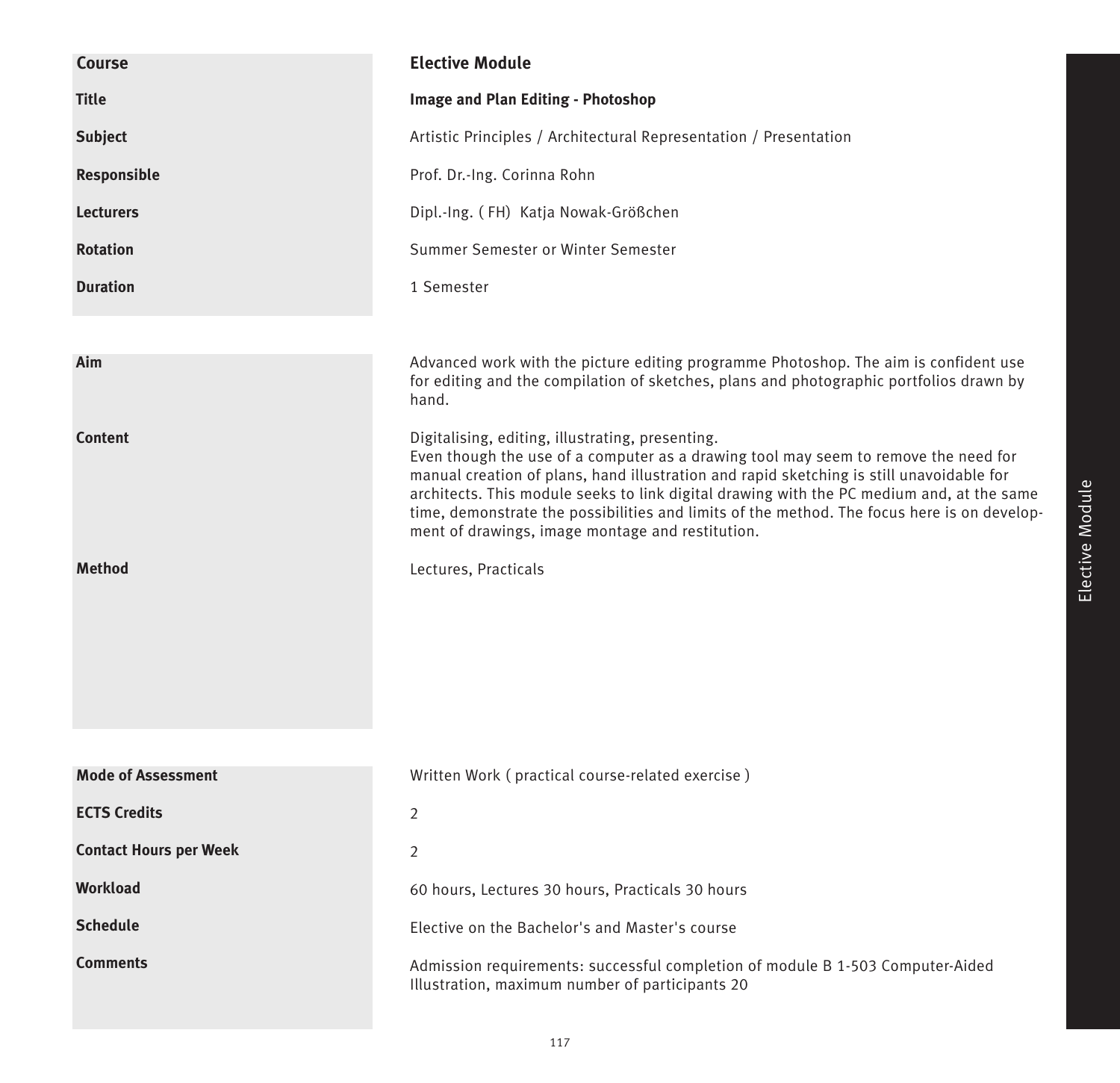| Course                        | <b>Elective Module</b>                                                                                                                                                                                                                               |
|-------------------------------|------------------------------------------------------------------------------------------------------------------------------------------------------------------------------------------------------------------------------------------------------|
| <b>Title</b>                  | <b>Representation Techniques for Construction Documents</b>                                                                                                                                                                                          |
| <b>Subject</b>                | Artistic Principles / Architectural Representation / Presentation                                                                                                                                                                                    |
| Responsible                   | Prof. Dr.-Ig. Corinna Rohn                                                                                                                                                                                                                           |
| <b>Lecturers</b>              | Dipl.-Ing. Jens Jost                                                                                                                                                                                                                                 |
| <b>Rotation</b>               | Summer Semester or Winter Semester                                                                                                                                                                                                                   |
| <b>Duration</b>               | 1 Semester                                                                                                                                                                                                                                           |
|                               |                                                                                                                                                                                                                                                      |
| Aim                           | Select and use an object-specific, best-suited representation technique for the building<br>documentation. Professional archiving of the results.                                                                                                    |
| <b>Content</b>                | Representation of analogue and digital documentation techniques. Practical introduction<br>to, e.g. two-dimensional CAD drawings, 3D modelling, the use of geo-information systems<br>or editing of scanned drawings using picture editing software. |
| <b>Method</b>                 | Lectures and Practicals                                                                                                                                                                                                                              |
|                               |                                                                                                                                                                                                                                                      |
|                               |                                                                                                                                                                                                                                                      |
|                               |                                                                                                                                                                                                                                                      |
|                               |                                                                                                                                                                                                                                                      |
|                               |                                                                                                                                                                                                                                                      |
|                               |                                                                                                                                                                                                                                                      |
|                               |                                                                                                                                                                                                                                                      |
| <b>Mode of Assessment</b>     | Written Work (digital drawing or digital model)                                                                                                                                                                                                      |
| <b>ECTS Credits</b>           | $\overline{2}$                                                                                                                                                                                                                                       |
| <b>Contact Hours per Week</b> | 2                                                                                                                                                                                                                                                    |
| Workload                      | 60 hours, Lectures 20 hours; Practicals 30 hours, presentation in the seminar 10 hours                                                                                                                                                               |
| <b>Schedule</b>               | Elective on the Bachelor's or Master's course                                                                                                                                                                                                        |
| <b>Comments</b>               | Admission requirements: basic knowledge of AutoCAD                                                                                                                                                                                                   |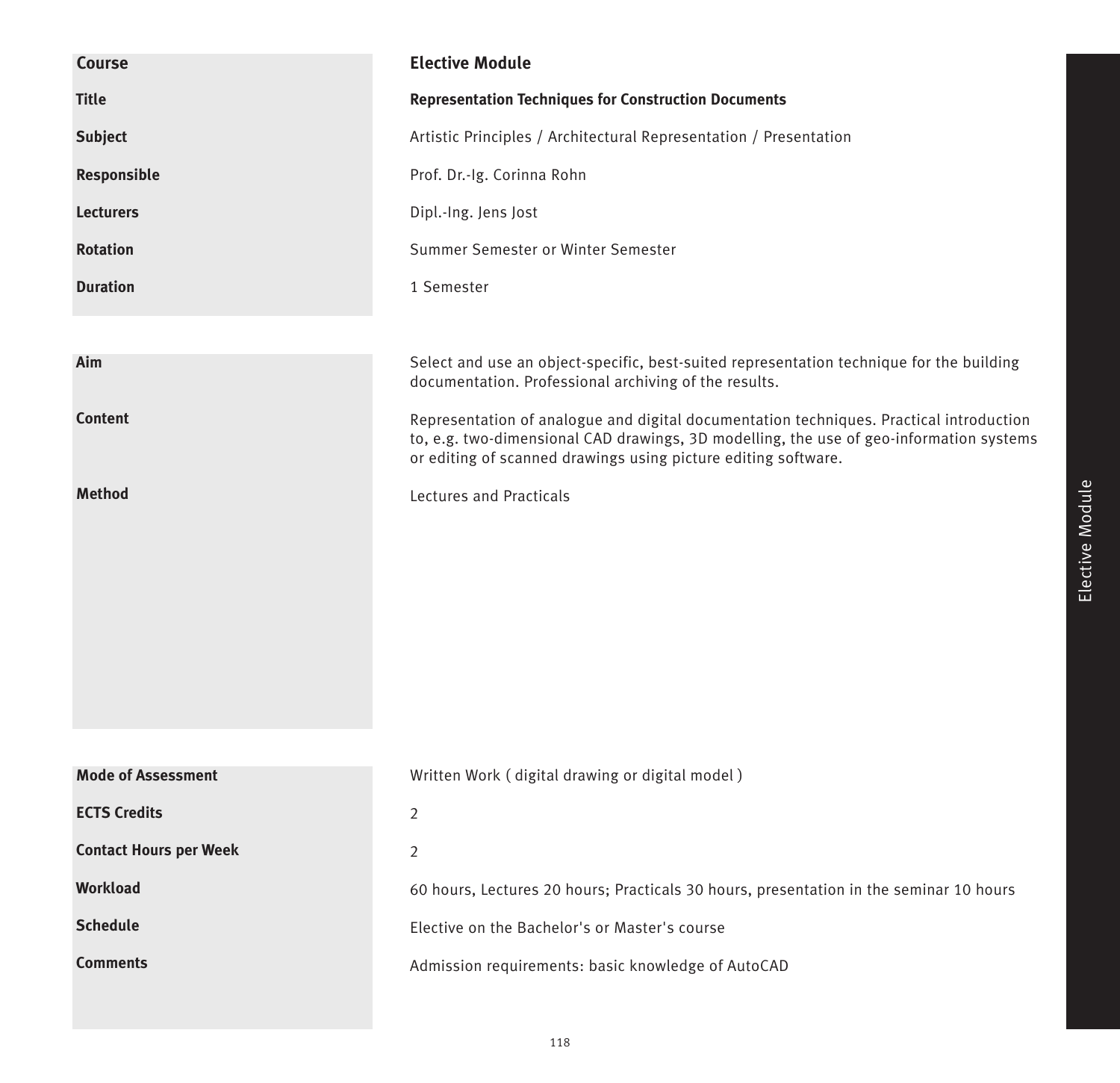| <b>Course</b>                 | <b>Elective Module</b>                                                                                                                                                  |
|-------------------------------|-------------------------------------------------------------------------------------------------------------------------------------------------------------------------|
| <b>Title</b>                  | <b>Fundamentals of Model Building</b>                                                                                                                                   |
| <b>Subject</b>                | Artistic Principles / Architectural Representation / Presentation                                                                                                       |
| Responsible                   | Prof. Dipl.-Ing. Dieter Müller                                                                                                                                          |
| <b>Lecturers</b>              | Prof. Dipl.-Ing. Dieter Müller, M.Eng. Dipl.-Ing. Jens Schmidt                                                                                                          |
| <b>Rotation</b>               | Summer Semester or Winter Semester                                                                                                                                      |
| <b>Duration</b>               | 1 Semester                                                                                                                                                              |
|                               |                                                                                                                                                                         |
| Aim                           | Model Building Techniques                                                                                                                                               |
| <b>Content</b>                | Model building materials for architectural modelling, conceptual model building techni-<br>ques, introduction to model building techniques, basic tools/tool techniques |
| <b>Method</b>                 | Lectures, Practicals                                                                                                                                                    |
|                               |                                                                                                                                                                         |
|                               |                                                                                                                                                                         |
|                               |                                                                                                                                                                         |
|                               |                                                                                                                                                                         |
|                               |                                                                                                                                                                         |
|                               |                                                                                                                                                                         |
|                               |                                                                                                                                                                         |
|                               |                                                                                                                                                                         |
| <b>Mode of Assessment</b>     | Practical Exercise (model)                                                                                                                                              |
| <b>ECTS Credits</b>           | $\overline{2}$                                                                                                                                                          |
| <b>Contact Hours per Week</b> | $\overline{2}$                                                                                                                                                          |
| <b>Workload</b>               | 60 hours, Lectures 10 hours, Practicals 50 hours                                                                                                                        |
| <b>Schedule</b>               | Elective on the Bachelor's course                                                                                                                                       |
| <b>Comments</b>               |                                                                                                                                                                         |
|                               |                                                                                                                                                                         |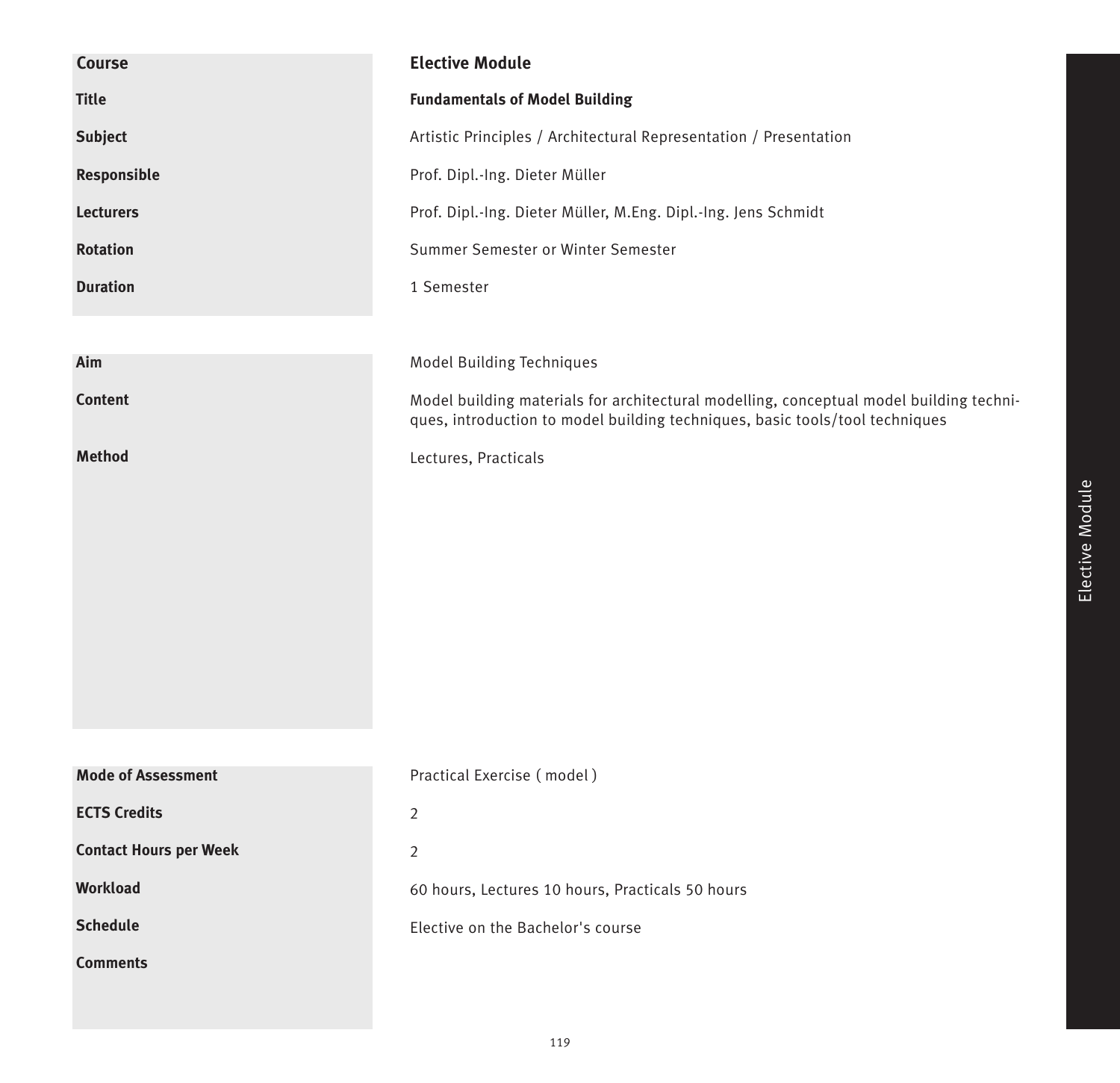| <b>Course</b>                   | <b>Elective Module</b>                                                                                                                                                                                                                                                                                                                                                                                                                                                                                                                                                                                                                                                                                                                                                                                                                                                                                                                                                                                                                               |
|---------------------------------|------------------------------------------------------------------------------------------------------------------------------------------------------------------------------------------------------------------------------------------------------------------------------------------------------------------------------------------------------------------------------------------------------------------------------------------------------------------------------------------------------------------------------------------------------------------------------------------------------------------------------------------------------------------------------------------------------------------------------------------------------------------------------------------------------------------------------------------------------------------------------------------------------------------------------------------------------------------------------------------------------------------------------------------------------|
| <b>Title</b>                    | <b>Plan Representation</b>                                                                                                                                                                                                                                                                                                                                                                                                                                                                                                                                                                                                                                                                                                                                                                                                                                                                                                                                                                                                                           |
| <b>Subject</b>                  | Artistic Principles / Architectural Representation / Presentation                                                                                                                                                                                                                                                                                                                                                                                                                                                                                                                                                                                                                                                                                                                                                                                                                                                                                                                                                                                    |
| Responsible                     | Prof. Dipl.-Ing. Johannes Fritz                                                                                                                                                                                                                                                                                                                                                                                                                                                                                                                                                                                                                                                                                                                                                                                                                                                                                                                                                                                                                      |
| <b>Lecturers</b>                | Prof. Dipl.-Ing. Johannes Fritz                                                                                                                                                                                                                                                                                                                                                                                                                                                                                                                                                                                                                                                                                                                                                                                                                                                                                                                                                                                                                      |
| <b>Rotation</b>                 | Summer Semester or Winter Semester                                                                                                                                                                                                                                                                                                                                                                                                                                                                                                                                                                                                                                                                                                                                                                                                                                                                                                                                                                                                                   |
| <b>Duration</b>                 | 1 Semester                                                                                                                                                                                                                                                                                                                                                                                                                                                                                                                                                                                                                                                                                                                                                                                                                                                                                                                                                                                                                                           |
| Aim<br><b>Content</b><br>Method | Ability to create a plan drawing with existing and imagined architectural objects using<br>techniques of linked representation at different illustration levels and in different scales.<br>Master the representation of buildings and their sections using the applicable standards of<br>plan representation methodology and content. Convey awareness of the debate over plan<br>graphics with illustrative methods for design and working drawings and by using the extras<br>of dimensioning / labelling in accordance with standards and regulations on construction<br>drawings/layout.<br>Learn about and practise representation of architectural objects with plotting instrument<br>and material, sign vehicle and repertoire Learn how to produce scale drawings when repre-<br>senting building sections and structures by drawing type and content (layout, ground<br>plan, sectional drawings, elevations, details).<br>Lectures with selected examples, Practicals - individually and in small groups, course-<br>related exercises. |
| <b>Mode of Assessment</b>       | Course-related Exercises, Work Portfolio on the Object                                                                                                                                                                                                                                                                                                                                                                                                                                                                                                                                                                                                                                                                                                                                                                                                                                                                                                                                                                                               |
| <b>ECTS Credits</b>             | 2                                                                                                                                                                                                                                                                                                                                                                                                                                                                                                                                                                                                                                                                                                                                                                                                                                                                                                                                                                                                                                                    |
| <b>Contact Hours per Week</b>   | 2                                                                                                                                                                                                                                                                                                                                                                                                                                                                                                                                                                                                                                                                                                                                                                                                                                                                                                                                                                                                                                                    |
| Workload                        | 60 hours, Lectures 30 hours, practical individually and in small groups 20 hours,                                                                                                                                                                                                                                                                                                                                                                                                                                                                                                                                                                                                                                                                                                                                                                                                                                                                                                                                                                    |
|                                 | presentation with preparation 10 hours                                                                                                                                                                                                                                                                                                                                                                                                                                                                                                                                                                                                                                                                                                                                                                                                                                                                                                                                                                                                               |
| <b>Schedule</b>                 | Elective on the Bachelor's course                                                                                                                                                                                                                                                                                                                                                                                                                                                                                                                                                                                                                                                                                                                                                                                                                                                                                                                                                                                                                    |
| <b>Comments</b>                 | Concentration of teaching and teaching content on introductory, fundamental content for<br>simple plan representation. Group division - fundamentals of CAAD                                                                                                                                                                                                                                                                                                                                                                                                                                                                                                                                                                                                                                                                                                                                                                                                                                                                                         |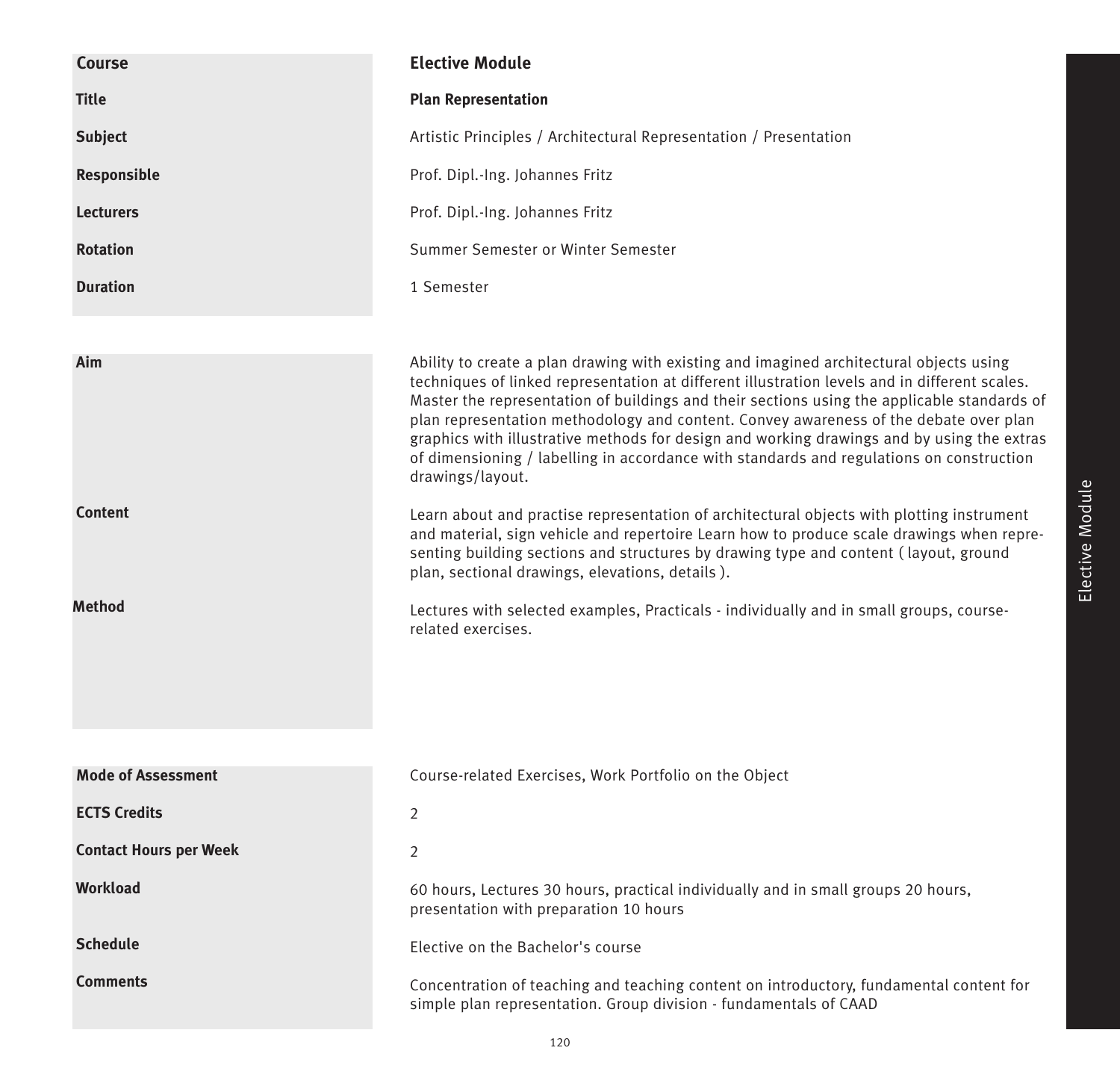| <b>Course</b>                 | <b>Elective Module</b>                                                               |
|-------------------------------|--------------------------------------------------------------------------------------|
| <b>Title</b>                  | <b>Spatial Drawing</b>                                                               |
| <b>Subject</b>                | Artistic Principles / Architectural Representation / Presentation                    |
| Responsible                   | Prof. Dipl.-Ing. Ernst Ulrich Scheffler                                              |
| <b>Lecturers</b>              | Prof. Dipl.-Ing. Ernst Ulrich Scheffler                                              |
| <b>Rotation</b>               | Summer Semester or Winter Semester                                                   |
| <b>Duration</b>               | 1 Semester                                                                           |
|                               |                                                                                      |
| Aim                           | Presentation of spatial interrelationships on an urban, building and furniture scale |
| <b>Content</b>                | Freehand drawings of straight-line and curved bodies<br>Practising confident drawing |
| <b>Method</b>                 | Seminars                                                                             |
|                               |                                                                                      |
|                               |                                                                                      |
|                               |                                                                                      |
|                               |                                                                                      |
|                               |                                                                                      |
|                               |                                                                                      |
|                               |                                                                                      |
|                               |                                                                                      |
| <b>Mode of Assessment</b>     | Written Work (portfolio submission at the end of the semester)                       |
| <b>ECTS Credits</b>           | $\overline{2}$                                                                       |
| <b>Contact Hours per Week</b> | $\overline{2}$                                                                       |
| <b>Workload</b>               | 60 hours, Practicals 55 hours, follow-up 5 hours                                     |
| <b>Schedule</b>               | Elective on the Bachelor's course                                                    |
| <b>Comments</b>               |                                                                                      |
|                               |                                                                                      |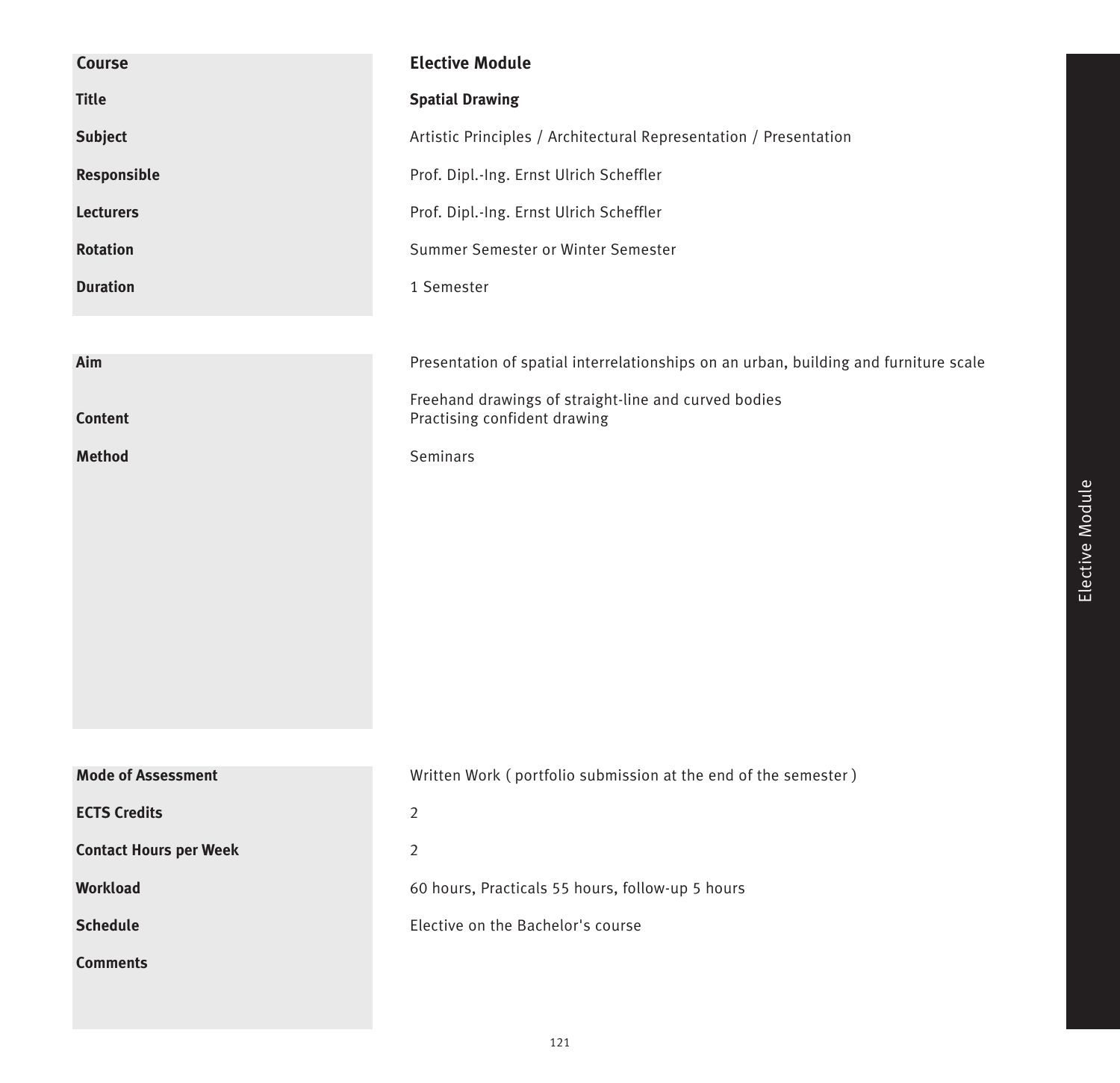| <b>Course</b>                 | <b>Elective Module</b>                                                                                                                                                                                                                                                                                                        |
|-------------------------------|-------------------------------------------------------------------------------------------------------------------------------------------------------------------------------------------------------------------------------------------------------------------------------------------------------------------------------|
| <b>Title</b>                  | <b>Stegreif Project "Experimental Architecture"</b>                                                                                                                                                                                                                                                                           |
| <b>Subject</b>                | Artistic Principles / Architectural Representation / Presentation                                                                                                                                                                                                                                                             |
| Responsible                   | Prof. Dipl.-Ing. Joachim Kieferle                                                                                                                                                                                                                                                                                             |
| <b>Lecturers</b>              | Prof. Dipl.-Ing. Joachim Kieferle                                                                                                                                                                                                                                                                                             |
| <b>Rotation</b>               | Summer Semester or Winter Semester                                                                                                                                                                                                                                                                                            |
| <b>Duration</b>               | 1 Semester                                                                                                                                                                                                                                                                                                                    |
|                               |                                                                                                                                                                                                                                                                                                                               |
| Aim                           | Discussion of the term "architecture", deepening personal engagement with architecture<br>and design work through conscious exceeding of the limits of "classical architecture".                                                                                                                                              |
| <b>Content</b>                | Work on free design themes, which consciously deviate from "classic architectural tasks".<br>Examples from past semesters:<br>- Written discussion of a topic<br>- "Pasta à la Corbusier" - transferring the design approaches of a famous architect to<br>another discipline<br>- Spacehotel - architecture in zero gravity. |
| <b>Method</b>                 | Lectures, Free Design Exercise                                                                                                                                                                                                                                                                                                |
|                               |                                                                                                                                                                                                                                                                                                                               |
| <b>Mode of Assessment</b>     | Written Work, Papers (design exercise and presentation)                                                                                                                                                                                                                                                                       |
| <b>ECTS Credits</b>           | $\overline{2}$                                                                                                                                                                                                                                                                                                                |
| <b>Contact Hours per Week</b> | 2                                                                                                                                                                                                                                                                                                                             |
| <b>Workload</b>               | 60 hours, Lectures 30 hours, Practicals 30 hours                                                                                                                                                                                                                                                                              |
| <b>Schedule</b>               | Elective on the Bachelor's course                                                                                                                                                                                                                                                                                             |
| <b>Comments</b>               |                                                                                                                                                                                                                                                                                                                               |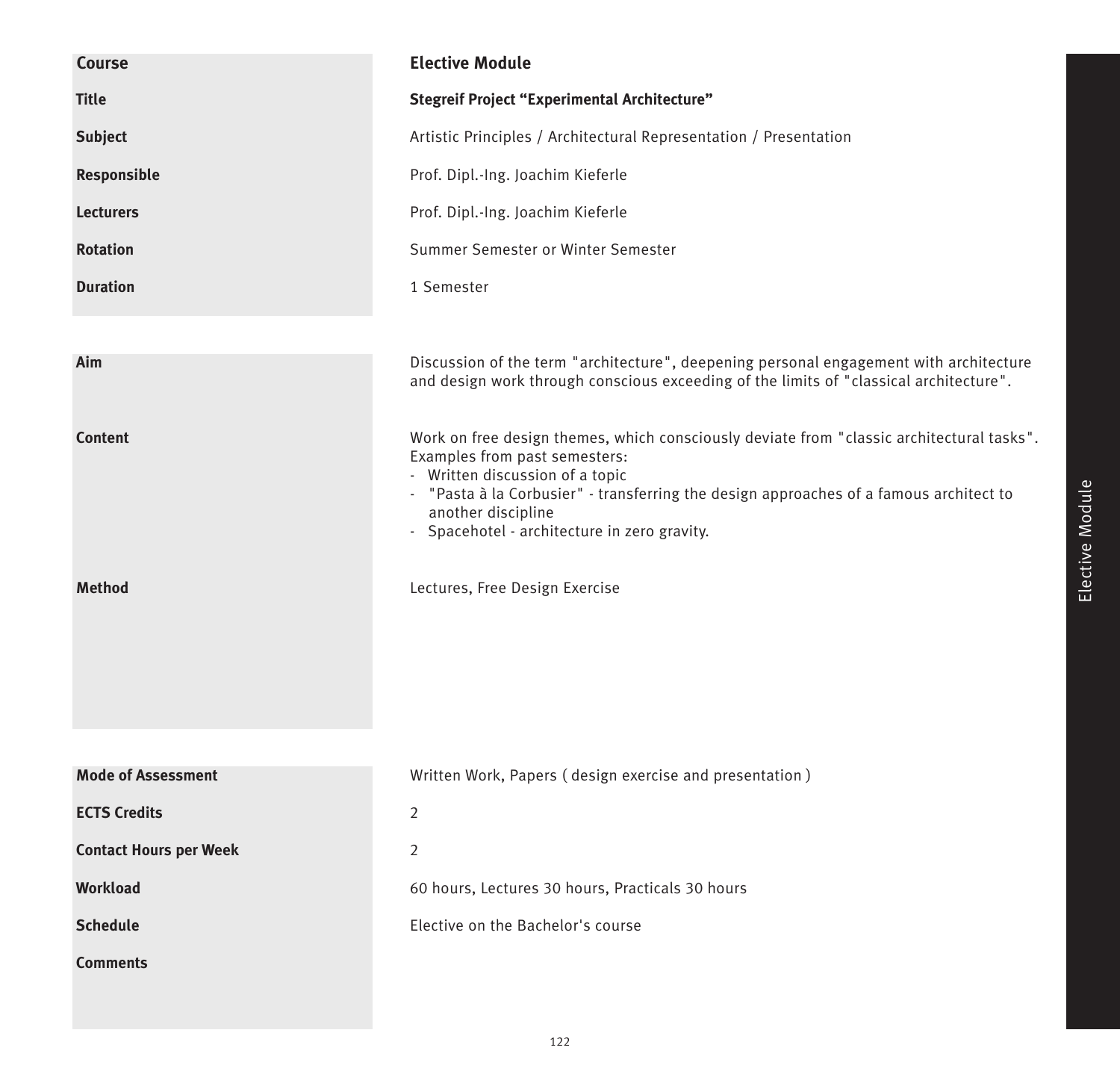| Course                        | <b>Elective Module</b>                                                                                                                                                                                                                                                                                                                                                                                                                                                                                                                         |
|-------------------------------|------------------------------------------------------------------------------------------------------------------------------------------------------------------------------------------------------------------------------------------------------------------------------------------------------------------------------------------------------------------------------------------------------------------------------------------------------------------------------------------------------------------------------------------------|
| <b>Title</b>                  | <b>Stegreif Project "International"</b>                                                                                                                                                                                                                                                                                                                                                                                                                                                                                                        |
| <b>Subject</b>                | Artistic Principles / Architectural Representation / Presentation                                                                                                                                                                                                                                                                                                                                                                                                                                                                              |
| Responsible                   | Prof. Dipl.-Ing. Joachim Kieferle                                                                                                                                                                                                                                                                                                                                                                                                                                                                                                              |
| <b>Lecturers</b>              | Prof. Dipl.-Ing. Joachim Kieferle                                                                                                                                                                                                                                                                                                                                                                                                                                                                                                              |
| <b>Rotation</b>               | Summer Semester or Winter Semester                                                                                                                                                                                                                                                                                                                                                                                                                                                                                                             |
| <b>Duration</b>               | 1 Semester                                                                                                                                                                                                                                                                                                                                                                                                                                                                                                                                     |
|                               |                                                                                                                                                                                                                                                                                                                                                                                                                                                                                                                                                |
| Aim                           | Quickly develop and present a design idea. Learn and present in a foreign language.                                                                                                                                                                                                                                                                                                                                                                                                                                                            |
| <b>Content</b>                | Small design task, which should be complete in around 3 days. The task is set by an inter-<br>national guest lecturer in consultation with a professor from Hochschule RheinMain and<br>monitored jointly during this period. Lectures are also offered by international guest lectu-<br>rers. The lesson will be in the language of the guest lecturer.<br>Examples from past semesters:<br>- Prof. Cheng (Oregon, USA): The Beauty of Shadows<br>- Prof. Bechtold (Harvard, USA): Tensile Structures<br>- Prof. Ham (Deakin, AU): Music Room |
| <b>Methode</b>                | Lectures, Individual Tuition, Presentation                                                                                                                                                                                                                                                                                                                                                                                                                                                                                                     |
| <b>Mode of Assessment</b>     | Written Work, Papers (design exercise and presentation)                                                                                                                                                                                                                                                                                                                                                                                                                                                                                        |
| <b>ECTS Credits</b>           | 2                                                                                                                                                                                                                                                                                                                                                                                                                                                                                                                                              |
| <b>Contact Hours per Week</b> | $\overline{2}$                                                                                                                                                                                                                                                                                                                                                                                                                                                                                                                                 |
| <b>Workload</b>               | 60 hours, Lectures 15 hours, Practicals 45 hours                                                                                                                                                                                                                                                                                                                                                                                                                                                                                               |
| <b>Schedule</b>               | Elective on the Bachelor's course                                                                                                                                                                                                                                                                                                                                                                                                                                                                                                              |
| <b>Comments</b>               |                                                                                                                                                                                                                                                                                                                                                                                                                                                                                                                                                |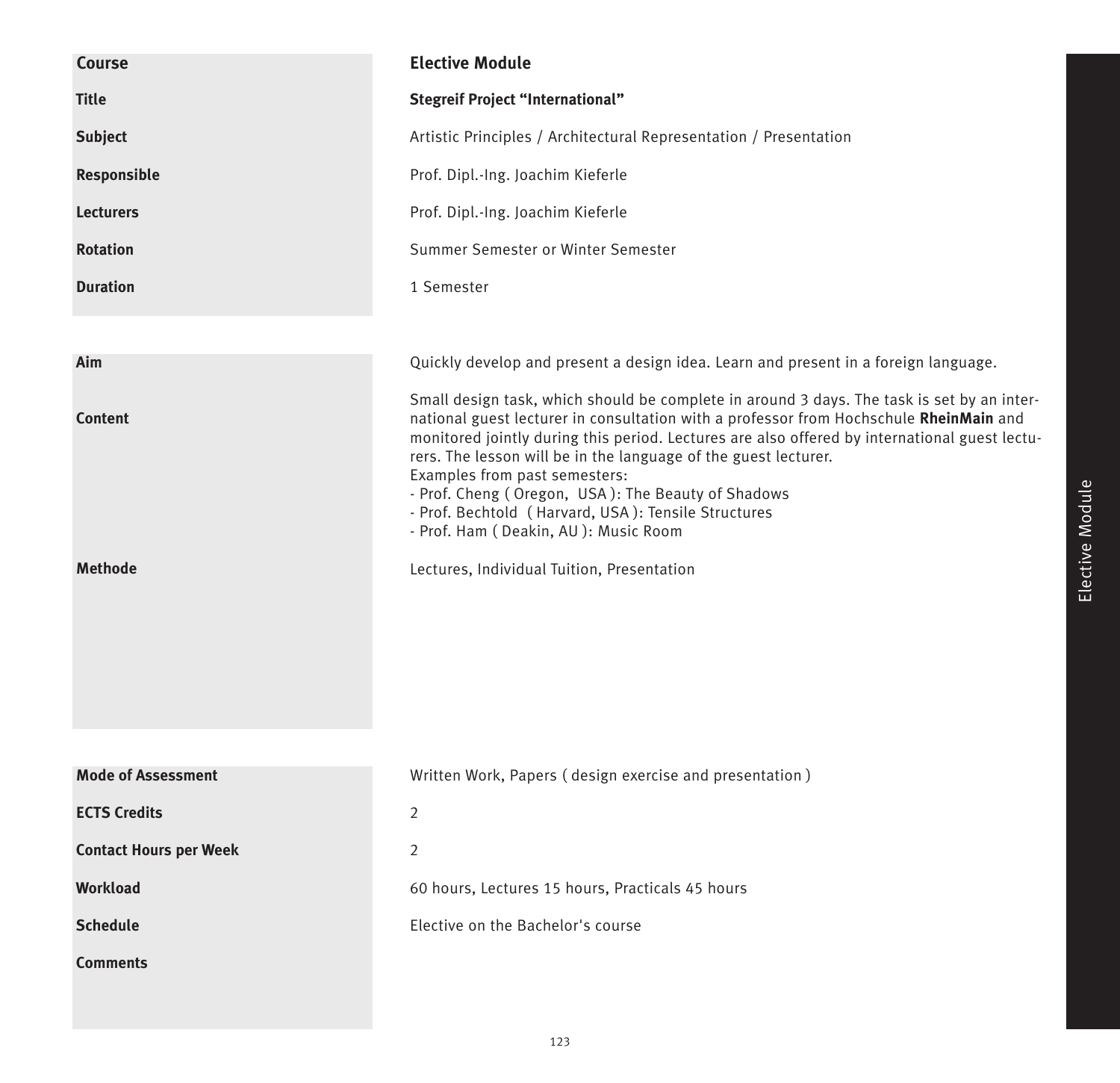| Course                        | <b>Elective Module</b>                                                                                                                                                                         |
|-------------------------------|------------------------------------------------------------------------------------------------------------------------------------------------------------------------------------------------|
| <b>Title</b>                  | <b>Advanced Visualisation and Drafting Methodology</b>                                                                                                                                         |
| <b>Subject</b>                | Artistic Principles / Architectural Representation / Presentation                                                                                                                              |
| Responsible                   | Prof. Dipl.-Ing. Joachim Kieferle                                                                                                                                                              |
| <b>Lecturers</b>              | Prof. Dipl.-Ing. Joachim Kieferle                                                                                                                                                              |
| <b>Rotation</b>               | Summer Semester or Winter Semester                                                                                                                                                             |
| <b>Duration</b>               | 1 Semester                                                                                                                                                                                     |
|                               |                                                                                                                                                                                                |
| Aim                           | Use different visualisation techniques in architectural design, animation, morphogenetic<br>design processes.                                                                                  |
| <b>Content</b>                | Advanced work with visualisation programmes like 3D Studio MAX. Animation techniques<br>in visualisation, light and shadow effects. Evaluating visualisations. Designing with algo-<br>rithms. |
| <b>Method</b>                 | Lectures, Practicals                                                                                                                                                                           |
|                               |                                                                                                                                                                                                |
|                               |                                                                                                                                                                                                |
|                               |                                                                                                                                                                                                |
|                               |                                                                                                                                                                                                |
|                               |                                                                                                                                                                                                |
|                               |                                                                                                                                                                                                |
|                               |                                                                                                                                                                                                |
| <b>Mode of Assessment</b>     | Written Work (practical course-related exercise)                                                                                                                                               |
| <b>ECTS Credits</b>           | 2                                                                                                                                                                                              |
| <b>Contact Hours per Week</b> | 4                                                                                                                                                                                              |
| <b>Workload</b>               | 120 hours, Lectures 50 hours, Practicals 70 hours                                                                                                                                              |
| <b>Schedule</b>               | Elective on the Bachelor's or Master's course                                                                                                                                                  |
| <b>Comments</b>               | This course is continually adapted to the latest developments due to the short develop-<br>ment cycles in IT.                                                                                  |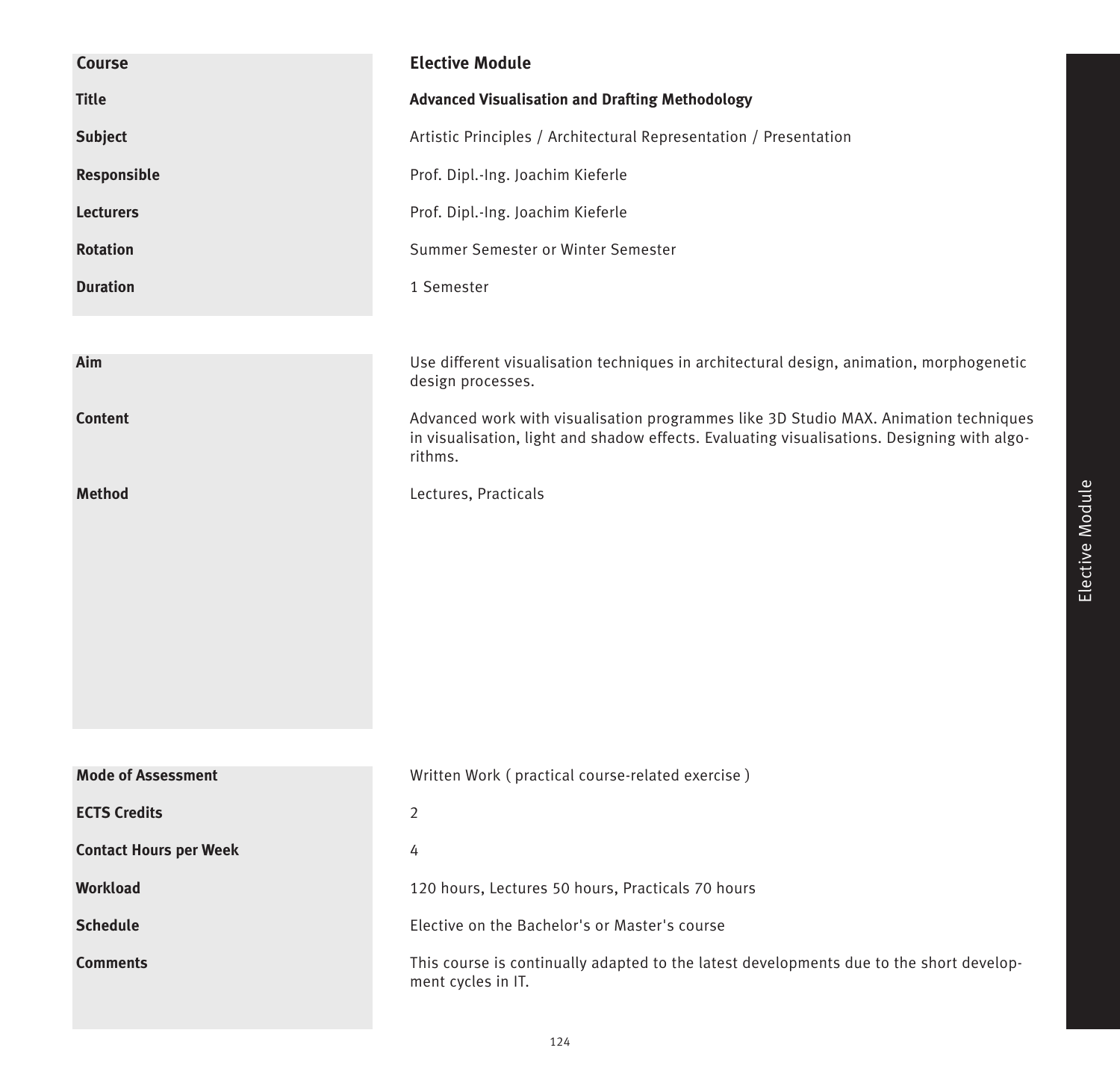| Course                        | <b>Elective Module</b>                                                                                                                                                                                                                                                                                                                                                                                                                                                                                                           |
|-------------------------------|----------------------------------------------------------------------------------------------------------------------------------------------------------------------------------------------------------------------------------------------------------------------------------------------------------------------------------------------------------------------------------------------------------------------------------------------------------------------------------------------------------------------------------|
| <b>Title</b>                  | <b>Impromptu Design</b>                                                                                                                                                                                                                                                                                                                                                                                                                                                                                                          |
| <b>Subject</b>                | Visual Communication / Architectural Design / Urban Design                                                                                                                                                                                                                                                                                                                                                                                                                                                                       |
| Responsible                   | Prof. Dipl.-Ing. Norbert Moest                                                                                                                                                                                                                                                                                                                                                                                                                                                                                                   |
| <b>Lecturers</b>              | tbc (whole faculty, assistant lecturers, variable)                                                                                                                                                                                                                                                                                                                                                                                                                                                                               |
| <b>Rotation</b>               | Summer Semester or Winter Semester                                                                                                                                                                                                                                                                                                                                                                                                                                                                                               |
| <b>Duration</b>               | 1 Semester                                                                                                                                                                                                                                                                                                                                                                                                                                                                                                                       |
|                               |                                                                                                                                                                                                                                                                                                                                                                                                                                                                                                                                  |
| Aim                           | The compulsion to make a quick decision on a design concept heightens the students' dis-<br>cernment. The problems are inevitably reduced to the principle issues. Non-essential mat-<br>ters are recognised as such. thanks to many highly varied tasks during the course students<br>cannot rest on their laurels and are continually forced to review and expand their formal<br>repertoire.                                                                                                                                  |
| <b>Content</b>                | Due to the necessity of conveying the essentials of an idea quickly, all students develop a<br>corresponding presentation method. There are no limits on personal creativity in terms of<br>diagrams, perspective sketches, interior views, models and much more.<br>Small designs with different themes, e.g.<br>· Emergency centre on an island<br>• Observation tower for a lifeguard<br>• Glacial relief in the quarry<br>• Exhibition construction for a gravity lift on a peak<br>· Guesthouse on, against, next to a wall |
| <b>Method</b>                 | Practicals                                                                                                                                                                                                                                                                                                                                                                                                                                                                                                                       |
| <b>Mode of Assessment</b>     | Practical Work (3 impromptu designs)                                                                                                                                                                                                                                                                                                                                                                                                                                                                                             |
| <b>ECTS Credits</b>           | $\overline{2}$                                                                                                                                                                                                                                                                                                                                                                                                                                                                                                                   |
| <b>Contact Hours per Week</b> |                                                                                                                                                                                                                                                                                                                                                                                                                                                                                                                                  |
| <b>Workload</b>               | 2                                                                                                                                                                                                                                                                                                                                                                                                                                                                                                                                |
|                               | 60 hours                                                                                                                                                                                                                                                                                                                                                                                                                                                                                                                         |
| <b>Schedule</b>               | Elective on the Bachelor's course                                                                                                                                                                                                                                                                                                                                                                                                                                                                                                |
| <b>Comments</b>               |                                                                                                                                                                                                                                                                                                                                                                                                                                                                                                                                  |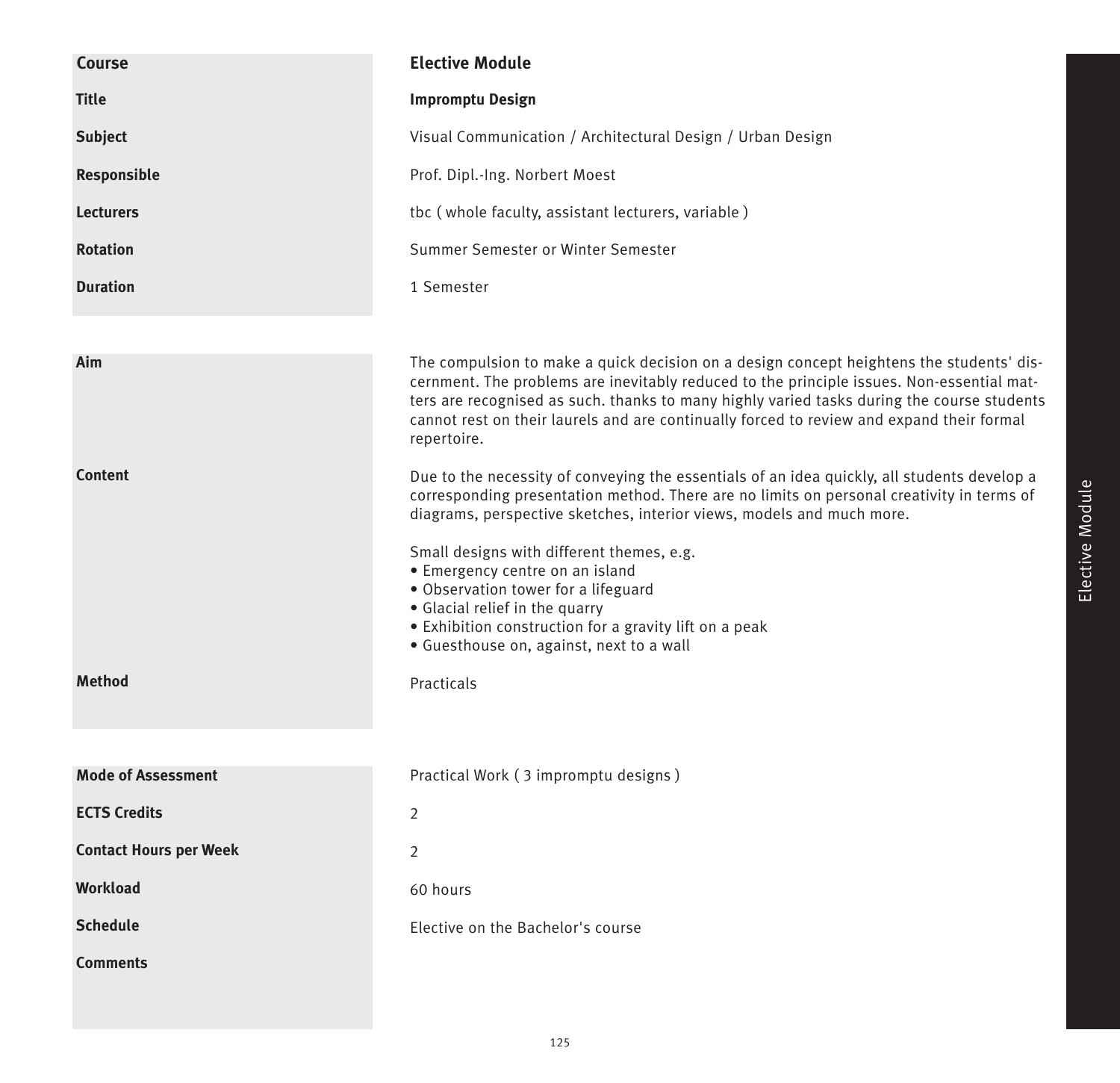| Course                        | <b>Elective Module</b>                                                                                                                                                                                                                                                                          |
|-------------------------------|-------------------------------------------------------------------------------------------------------------------------------------------------------------------------------------------------------------------------------------------------------------------------------------------------|
| <b>Title</b>                  | <b>Space and Light</b>                                                                                                                                                                                                                                                                          |
| <b>Subject</b>                | Visual Communication / Architectural Design / Urban Design                                                                                                                                                                                                                                      |
| Responsible                   | Prof. Dipl.-Ing. Günter Weber                                                                                                                                                                                                                                                                   |
| <b>Lecturers</b>              | Prof. Dipl.-Ing. Günter Weber                                                                                                                                                                                                                                                                   |
| <b>Rotation</b>               | Summer Semester or Winter Semester                                                                                                                                                                                                                                                              |
| <b>Duration</b>               | 1 Semester                                                                                                                                                                                                                                                                                      |
|                               |                                                                                                                                                                                                                                                                                                 |
| Aim                           | Acquire advanced knowledge with regard to qualitative and quantitative aspects of the<br>light. Ability to develop lighting concepts. Discussion of the effects of natural and artificial<br>light. Use light as a "building materials" and a design resource.                                  |
| <b>Content</b>                | Presenting different types of light and lighting in the Room Lab. Introduction to the latest<br>trends in light technology. Treatment of specific presentation methods. Excursions on<br>architectural theory, literature and lighting art. Analytical consideration of example buil-<br>dings. |
| <b>Method</b>                 | Lectures, Practicals in the Room Lab, Excursions                                                                                                                                                                                                                                                |
|                               |                                                                                                                                                                                                                                                                                                 |
|                               |                                                                                                                                                                                                                                                                                                 |
| <b>Mode of Assessment</b>     | Practical Work (exercises in the Room Lab and presentation)                                                                                                                                                                                                                                     |
| <b>ECTS Credits</b>           | $\overline{2}$                                                                                                                                                                                                                                                                                  |
| <b>Contact Hours per Week</b> | 2                                                                                                                                                                                                                                                                                               |
| <b>Workload</b>               | 60 hours                                                                                                                                                                                                                                                                                        |
| <b>Schedule</b>               | Elective on the Bachelor's and Master's course                                                                                                                                                                                                                                                  |
| <b>Comments</b>               |                                                                                                                                                                                                                                                                                                 |
|                               |                                                                                                                                                                                                                                                                                                 |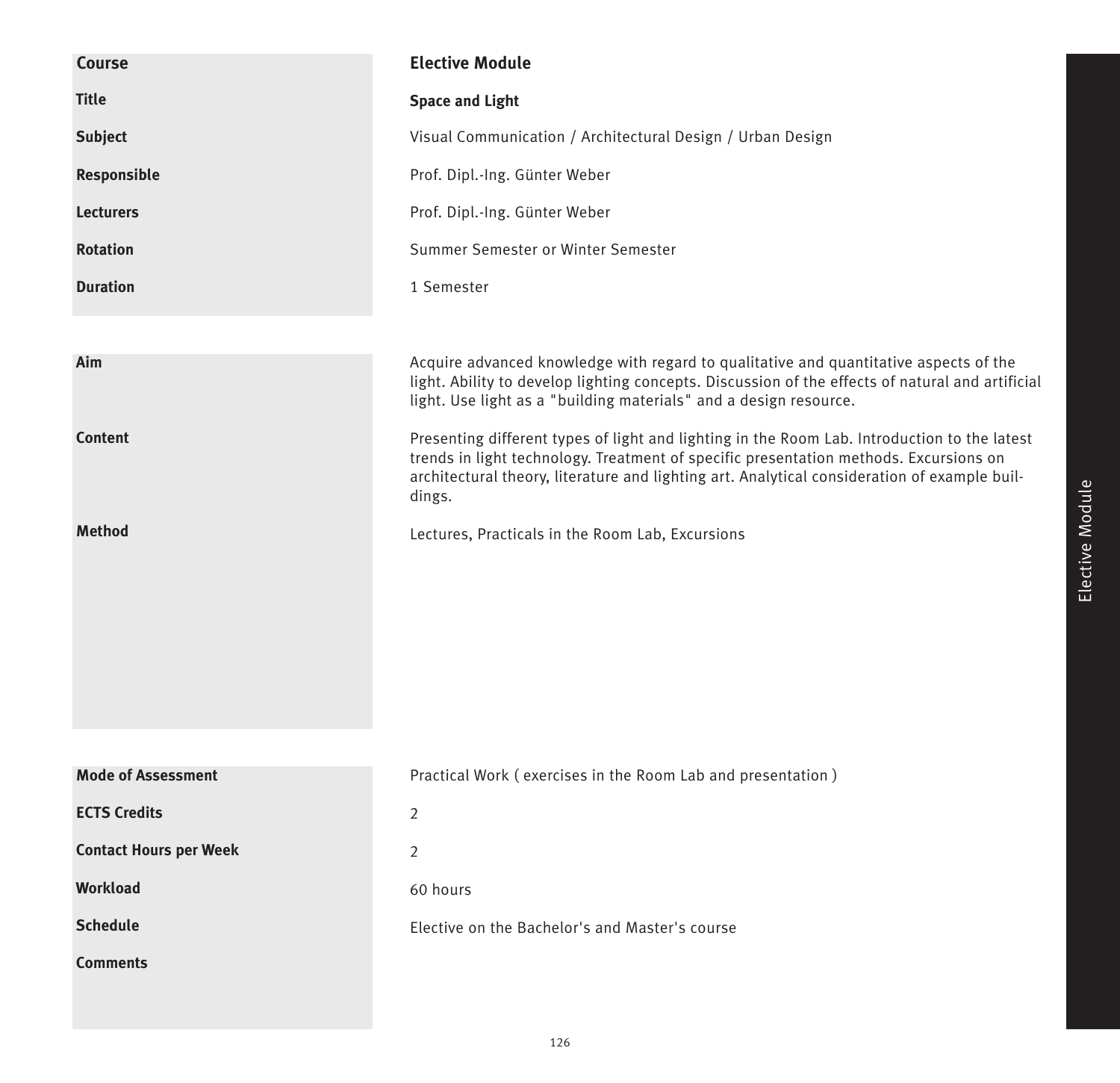| Course                          | <b>Elective Module</b>                                                                                                                                                                                                                                                                                                                                                                                                                                                                                                                                                                                                                                                                   |
|---------------------------------|------------------------------------------------------------------------------------------------------------------------------------------------------------------------------------------------------------------------------------------------------------------------------------------------------------------------------------------------------------------------------------------------------------------------------------------------------------------------------------------------------------------------------------------------------------------------------------------------------------------------------------------------------------------------------------------|
| <b>Title</b>                    | <b>Architecture Criticism</b>                                                                                                                                                                                                                                                                                                                                                                                                                                                                                                                                                                                                                                                            |
| <b>Subject</b>                  | Architectural History / Design Theory                                                                                                                                                                                                                                                                                                                                                                                                                                                                                                                                                                                                                                                    |
| Responsible                     | Prof. Dipl.-Ing. Dieter Müller                                                                                                                                                                                                                                                                                                                                                                                                                                                                                                                                                                                                                                                           |
| <b>Lecturers</b>                | Dipl.-Ing. (FH) Christoph Bodenbach                                                                                                                                                                                                                                                                                                                                                                                                                                                                                                                                                                                                                                                      |
| <b>Rotation</b>                 | Summer Semester or Winter Semester                                                                                                                                                                                                                                                                                                                                                                                                                                                                                                                                                                                                                                                       |
| <b>Duration</b>                 | 1 Semester                                                                                                                                                                                                                                                                                                                                                                                                                                                                                                                                                                                                                                                                               |
| Aim                             | Discussion of the methods of architecture promotion                                                                                                                                                                                                                                                                                                                                                                                                                                                                                                                                                                                                                                      |
| <b>Content</b><br><b>Method</b> | Like every cultural creation, architecture is subject to criticism. While criticism of film,<br>theatre, literature and the visual arts is obvious, criticism of architecture often remains<br>hidden. Architecture criticism only takes place in a few major daily newspapers in the<br>German-speaking public media - otherwise there is usually only a report if something spec-<br>tacular is involved. Architecture criticism in the specialist media is also often limited to a<br>description accompanying a highly stylised photo.<br>The seminar seeks answers to the question "What should, what can architecture criticism<br>achieve?"<br>Seminars and Practicals, Excursion |
|                                 |                                                                                                                                                                                                                                                                                                                                                                                                                                                                                                                                                                                                                                                                                          |
| <b>Mode of Assessment</b>       | Written Work                                                                                                                                                                                                                                                                                                                                                                                                                                                                                                                                                                                                                                                                             |
| <b>ECTS Credits</b>             | 2                                                                                                                                                                                                                                                                                                                                                                                                                                                                                                                                                                                                                                                                                        |
| <b>Contact Hours per Week</b>   | 2                                                                                                                                                                                                                                                                                                                                                                                                                                                                                                                                                                                                                                                                                        |
| Workload                        | 60 hours, Lectures 30 hours, private study 30 hours                                                                                                                                                                                                                                                                                                                                                                                                                                                                                                                                                                                                                                      |
| <b>Schedule</b>                 | Elective on the Bachelor's/Master's course                                                                                                                                                                                                                                                                                                                                                                                                                                                                                                                                                                                                                                               |
| <b>Comments</b>                 | Students should have a basic knowledge of architectural history and theory.                                                                                                                                                                                                                                                                                                                                                                                                                                                                                                                                                                                                              |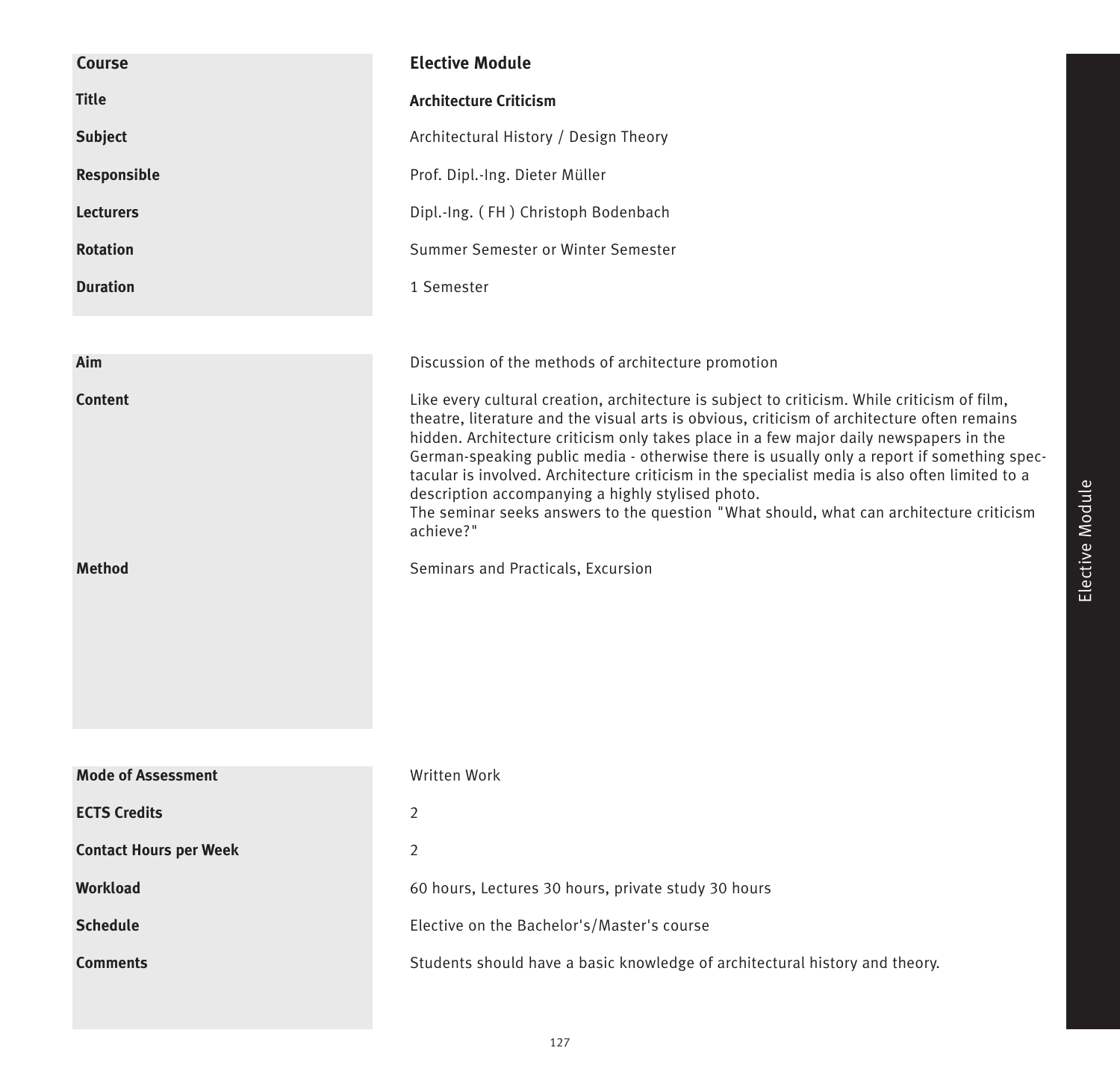| Course                        | <b>Elective Module</b>                                                                                                         |
|-------------------------------|--------------------------------------------------------------------------------------------------------------------------------|
| <b>Title</b>                  | Selected Chapters in Architectural History / Design Theory                                                                     |
| <b>Subject</b>                | Architectural History / Design Theory                                                                                          |
| Responsible                   | Prof. Dr.-Ing. Corinna Rohn                                                                                                    |
| <b>Lecturers</b>              | Prof. Dr.-Ing. Corinna Rohn, Dipl.-Ing. Jens Jost                                                                              |
| <b>Turnus</b>                 | Summer Semester or Winter Semester                                                                                             |
| <b>Duration</b>               | 1 Semester                                                                                                                     |
|                               |                                                                                                                                |
| Aim                           | Convey historical references within a period of architectural history. Analysis of historical<br>buildings.                    |
| <b>Content</b>                | Introduction to the methodology of architectural history research; discussion of historic<br>buildings as a historical source. |
| <b>Method</b>                 | Seminars, Excursions                                                                                                           |
| <b>Mode of Assessment</b>     | Written Work (submission of independent work on an architectural history theme of a<br>specific object)                        |
| <b>ECTS Credits</b>           | $\overline{2}$                                                                                                                 |
| <b>Contact Hours per Week</b> | $\overline{2}$                                                                                                                 |
| Workload                      | 60 hours, Lectures, seminar introduction 20 hours, private study 30 hours; presentation in<br>seminar 10 hours                 |
| <b>Schedule</b>               | Elective on the Bachelor's and Master's course                                                                                 |
| <b>Comments</b>               |                                                                                                                                |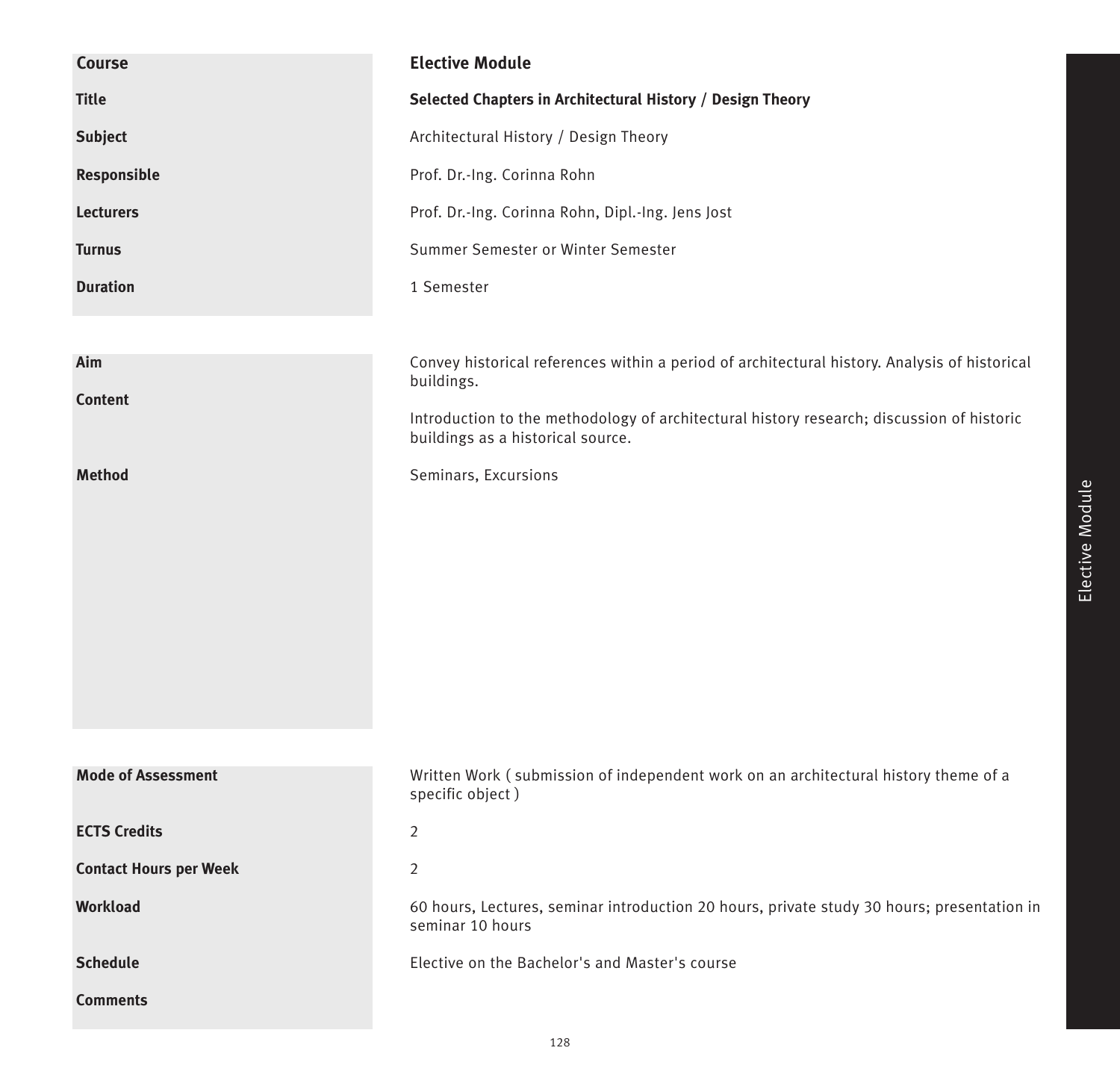| <b>Course</b>                 | <b>Elective Module</b>                                                                                                                                                                                                                                                                                                                       |
|-------------------------------|----------------------------------------------------------------------------------------------------------------------------------------------------------------------------------------------------------------------------------------------------------------------------------------------------------------------------------------------|
| <b>Title</b>                  | <b>Construction Research, Analysis &amp; Specifications</b>                                                                                                                                                                                                                                                                                  |
| <b>Subject</b>                | Methodology of Architectural Surveys                                                                                                                                                                                                                                                                                                         |
| Responsible                   | Prof. Dr.-Ing. Klaus Nohlen                                                                                                                                                                                                                                                                                                                  |
| <b>Lecturers</b>              | Dipl.-Ing. (FH) Katja Nowak-Größchen, Dipl.-Ing (FH) Martino La Torre                                                                                                                                                                                                                                                                        |
| <b>Rotation</b>               | Summer Semester or Winter Semester                                                                                                                                                                                                                                                                                                           |
| <b>Duration</b>               | 1 Semester                                                                                                                                                                                                                                                                                                                                   |
|                               |                                                                                                                                                                                                                                                                                                                                              |
| Aim                           | Independent creation of a building specification, contextual historical classification and<br>building phase analysis                                                                                                                                                                                                                        |
| <b>Content</b>                | The results of the observations, which are made about a selected historical building as<br>part of a construction research analysis, are collated in a building specification and a sui-<br>table graphical presentation (system and phase plans).<br>The focus is on systematic, structured representation of the observations and results. |
| <b>Method</b>                 | Lectures, Practicals on the Object                                                                                                                                                                                                                                                                                                           |
|                               |                                                                                                                                                                                                                                                                                                                                              |
|                               |                                                                                                                                                                                                                                                                                                                                              |
|                               |                                                                                                                                                                                                                                                                                                                                              |
|                               |                                                                                                                                                                                                                                                                                                                                              |
|                               |                                                                                                                                                                                                                                                                                                                                              |
|                               |                                                                                                                                                                                                                                                                                                                                              |
| <b>Mode of Assessment</b>     | Written Work                                                                                                                                                                                                                                                                                                                                 |
| <b>ECTS Credits</b>           | 2                                                                                                                                                                                                                                                                                                                                            |
| <b>Contact Hours per Week</b> | 2                                                                                                                                                                                                                                                                                                                                            |
| Workload                      | 60 hours, Lectures 15 hours, Practicals 45 hours                                                                                                                                                                                                                                                                                             |
| <b>Schedule</b>               | Elective module from 4th Bachelor's semester and Master's course                                                                                                                                                                                                                                                                             |
| <b>Comments</b>               | Admission requirements: basic knowledge of architectural surveys 1 B 4-402, historic pre-<br>servation, CAD and picture editing programmes. Maximum group size 10 students                                                                                                                                                                   |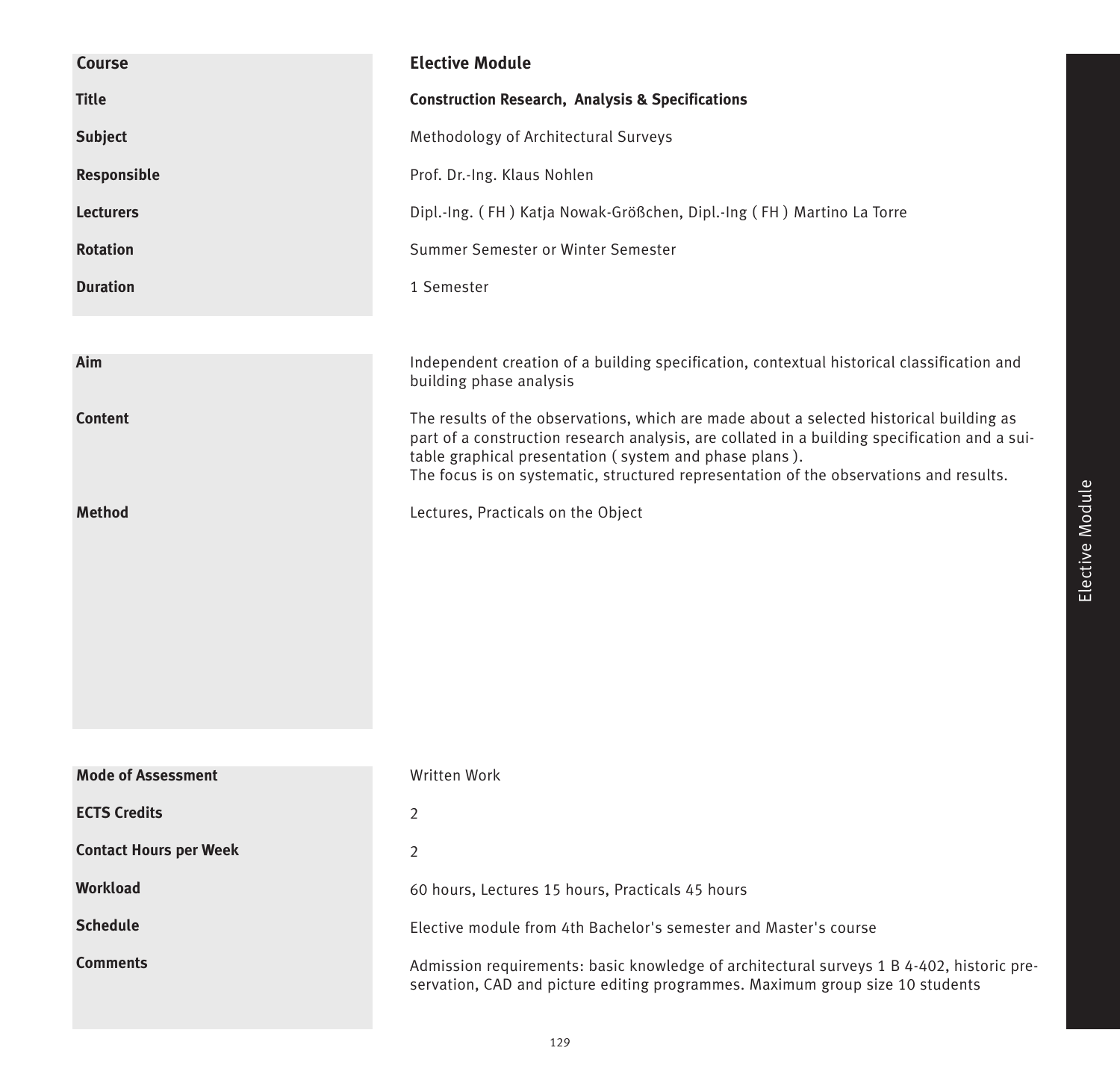| <b>Module</b>                 | <b>Elective Module</b>                                                                                                               |
|-------------------------------|--------------------------------------------------------------------------------------------------------------------------------------|
| <b>Title</b>                  | <b>Industry and Functional Building - History and Usage</b>                                                                          |
| <b>Subject</b>                | Architectural History / Design Theory                                                                                                |
| Responsible                   | Prof. Dr. habil. Thilo Hilpert                                                                                                       |
| <b>Lecturers</b>              | tbc                                                                                                                                  |
| <b>Rotation</b>               | Summer Semester or Winter Semester                                                                                                   |
| <b>Duration</b>               | 1 Semester                                                                                                                           |
|                               |                                                                                                                                      |
| Aim                           | Development trends of work, life, culture and conversion of functional buildings that are<br>no longer useful                        |
| Content                       | History of industry and functional building; changes in life and work; potential for conver-<br>sion; identification and flexibility |
| Method                        | Lectures                                                                                                                             |
|                               |                                                                                                                                      |
|                               |                                                                                                                                      |
|                               |                                                                                                                                      |
|                               |                                                                                                                                      |
|                               |                                                                                                                                      |
|                               |                                                                                                                                      |
|                               |                                                                                                                                      |
| <b>Mode of Assessment</b>     | Test, Paper                                                                                                                          |
| <b>ECTS Credits</b>           | $\overline{2}$                                                                                                                       |
| <b>Contact Hours per Week</b> | $\overline{2}$                                                                                                                       |
| <b>Total Workload</b>         | 60 hours                                                                                                                             |
| <b>Schedule</b>               | Elective on the Master's course                                                                                                      |
| <b>Comments</b>               |                                                                                                                                      |
|                               |                                                                                                                                      |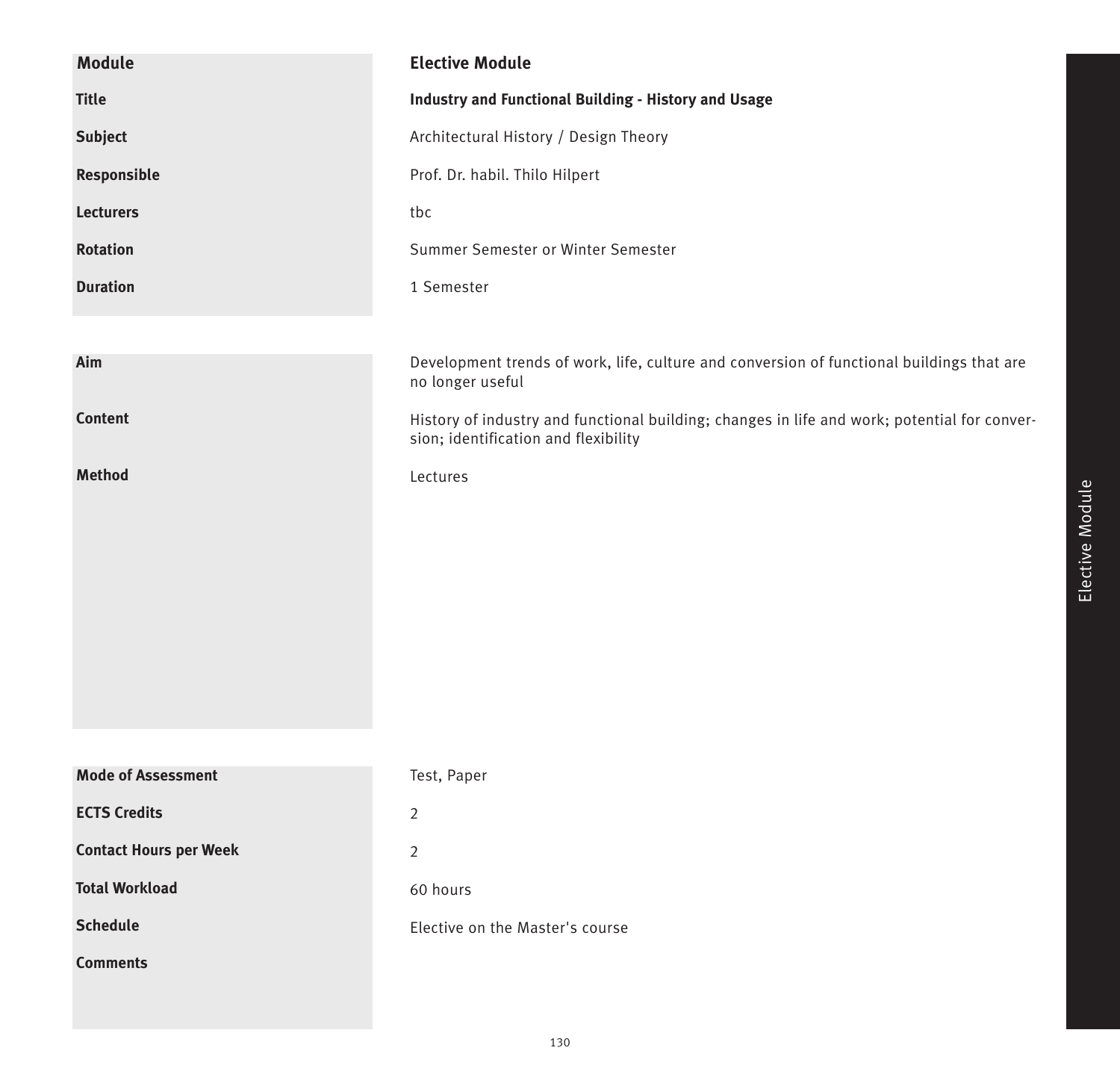| Course                        | <b>Elective Module</b>                                                                                                                                                                                                                                                                                                                                                                                                                                                                               |
|-------------------------------|------------------------------------------------------------------------------------------------------------------------------------------------------------------------------------------------------------------------------------------------------------------------------------------------------------------------------------------------------------------------------------------------------------------------------------------------------------------------------------------------------|
| <b>Title</b>                  | <b>Scientific Working</b>                                                                                                                                                                                                                                                                                                                                                                                                                                                                            |
| <b>Subject</b>                | Architectural History / Research                                                                                                                                                                                                                                                                                                                                                                                                                                                                     |
| Responsible                   | Prof. Dr.-Ing. Corinna Rohn                                                                                                                                                                                                                                                                                                                                                                                                                                                                          |
| <b>Lecturers</b>              | Prof. Dr.-Ing. Corinna Rohn                                                                                                                                                                                                                                                                                                                                                                                                                                                                          |
| <b>Rotation</b>               | Summer Semester or Winter Semester                                                                                                                                                                                                                                                                                                                                                                                                                                                                   |
| <b>Duration</b>               | 1 Semester                                                                                                                                                                                                                                                                                                                                                                                                                                                                                           |
|                               |                                                                                                                                                                                                                                                                                                                                                                                                                                                                                                      |
| Aim                           | Production of a building specification, classification of a developed phenome-<br>non/connection, integration in the research literature, citation skills                                                                                                                                                                                                                                                                                                                                            |
| <b>Content</b>                | Students write their own small texts that are discussed and analysed in class. As an exten-<br>sion of the practical work on an architectural survey or the architectural analysis, a com-<br>prehensive and neutral building specification and classification will be developed using<br>small exercises. This is performed for selected sections of a building. Students will also<br>practise dealing with specialist literature, and research in library catalogues and literature<br>databases. |
| <b>Method</b>                 | Seminars, Practicals                                                                                                                                                                                                                                                                                                                                                                                                                                                                                 |
| <b>Mode of Assessment</b>     | Written Work                                                                                                                                                                                                                                                                                                                                                                                                                                                                                         |
| <b>ECTS Credits</b>           | 2                                                                                                                                                                                                                                                                                                                                                                                                                                                                                                    |
| <b>Contact Hours per Week</b> | 2                                                                                                                                                                                                                                                                                                                                                                                                                                                                                                    |
| <b>Workload</b>               | 60 hours                                                                                                                                                                                                                                                                                                                                                                                                                                                                                             |
| <b>Schedule</b>               | Elective on the Bachelor's or Master's course                                                                                                                                                                                                                                                                                                                                                                                                                                                        |
|                               |                                                                                                                                                                                                                                                                                                                                                                                                                                                                                                      |
| <b>Comments</b>               |                                                                                                                                                                                                                                                                                                                                                                                                                                                                                                      |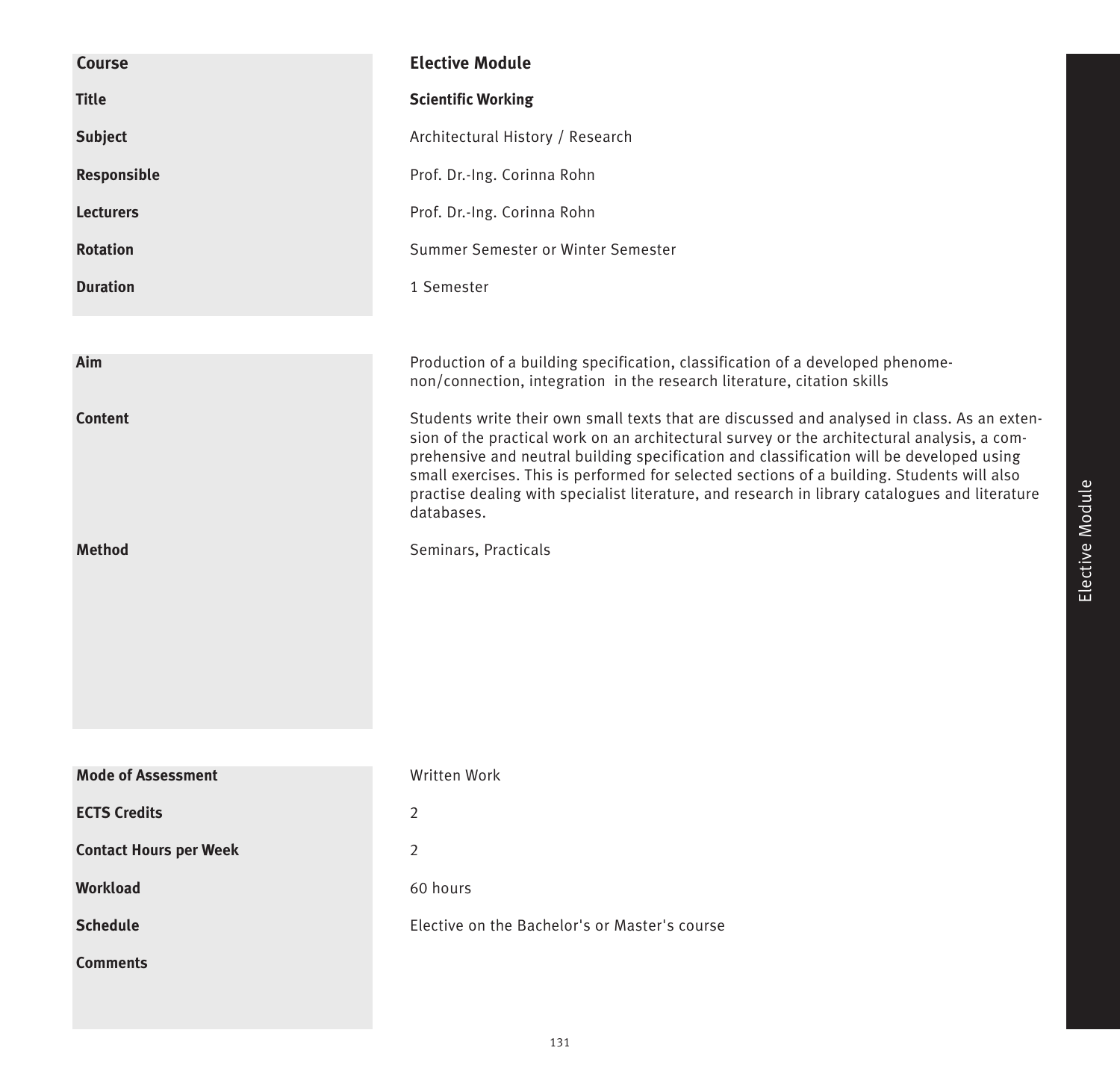| <b>Course</b>                 | <b>Elective Module</b>                                                                                                                                     |
|-------------------------------|------------------------------------------------------------------------------------------------------------------------------------------------------------|
| <b>Title</b>                  | <b>Fire Protection</b>                                                                                                                                     |
| <b>Subject</b>                | Construction / Construction Technologies / Realisation                                                                                                     |
| Responsible                   | Prof. Dipl.-Ing. Michael Kühne                                                                                                                             |
| <b>Lecturers</b>              | Dipl.-Ing. Volker Rossel                                                                                                                                   |
| <b>Rotation</b>               | Summer Semester or Winter Semester                                                                                                                         |
| <b>Duration</b>               | 1 Semester                                                                                                                                                 |
|                               |                                                                                                                                                            |
| Aim                           | After successful completion students will be able to create a fire protection concept and<br>perform a fire protection assessment.                         |
| Content                       | Fire protection concepts in accordance with DIN 4109 and the building regulations. Escape<br>routes. Fire protection assessment. Fire protection concepts. |
| <b>Method</b>                 | The relevant regulations and assessment concepts are discussed with the help of an LCD<br>and overhead Projector.                                          |
|                               |                                                                                                                                                            |
|                               |                                                                                                                                                            |
|                               |                                                                                                                                                            |
|                               |                                                                                                                                                            |
|                               |                                                                                                                                                            |
|                               |                                                                                                                                                            |
|                               |                                                                                                                                                            |
| <b>Mode of Assessment</b>     | Written Work                                                                                                                                               |
| <b>ECTS Credits</b>           | $\overline{2}$                                                                                                                                             |
| <b>Contact Hours per Week</b> | $\overline{2}$                                                                                                                                             |
| Workload                      | 60 hours, Lectures 30 hours, private study 30 hours                                                                                                        |
| <b>Schedule</b>               | Elective on the Bachelor's or Master's course                                                                                                              |
| <b>Comments</b>               |                                                                                                                                                            |
|                               |                                                                                                                                                            |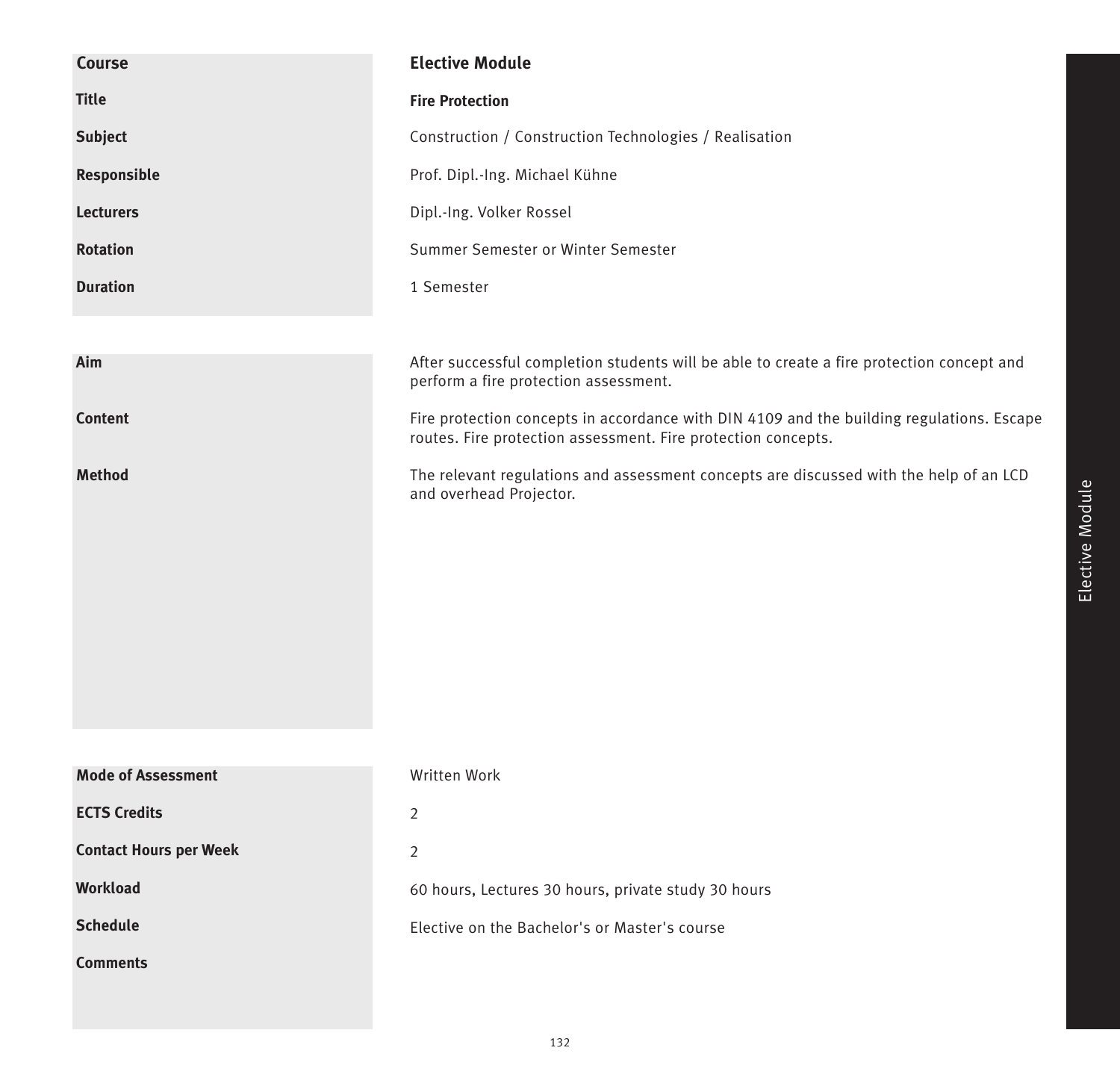| Course                        | <b>Elective Module</b>                                                                                                                                                                                                                                                                                                                                                                                                                                                                                                                                                                                   |
|-------------------------------|----------------------------------------------------------------------------------------------------------------------------------------------------------------------------------------------------------------------------------------------------------------------------------------------------------------------------------------------------------------------------------------------------------------------------------------------------------------------------------------------------------------------------------------------------------------------------------------------------------|
| <b>Title</b>                  | <b>Lightweight Supporting Structures</b>                                                                                                                                                                                                                                                                                                                                                                                                                                                                                                                                                                 |
| <b>Subject</b>                | Construction / Construction Technologies / Realisation                                                                                                                                                                                                                                                                                                                                                                                                                                                                                                                                                   |
| Responsible                   | Prof. Dipl.-Ing. Johannes Fritz                                                                                                                                                                                                                                                                                                                                                                                                                                                                                                                                                                          |
| <b>Lecturers</b>              | Prof. Dipl.-Ing. Johannes Fritz                                                                                                                                                                                                                                                                                                                                                                                                                                                                                                                                                                          |
| <b>Rotation</b>               | Summer Semester or Winter Semester                                                                                                                                                                                                                                                                                                                                                                                                                                                                                                                                                                       |
| <b>Duration</b>               | 1 Semester                                                                                                                                                                                                                                                                                                                                                                                                                                                                                                                                                                                               |
|                               |                                                                                                                                                                                                                                                                                                                                                                                                                                                                                                                                                                                                          |
| Aim                           | Fundamentals of lightweight structures                                                                                                                                                                                                                                                                                                                                                                                                                                                                                                                                                                   |
| <b>Content</b>                | Constructive principles for lightweight supporting structures.<br>Interaction of form and load-bearing behaviour of simply curved, synclastic and anticlastic<br>planes. Design methodology for architects: Form finding methods, particularly simple<br>modelling techniques for the preliminary design, in which constructive and artistic aspects<br>are developed jointly in inseparable unity from the start. Increasingly precise form finding<br>methods for step-by-step form optimisation. Development of principle details. Graphic<br>realisation of the model tests, manually and using CAD. |
| <b>Method</b>                 | Lectures, Practicals (drawings, models) or Papers                                                                                                                                                                                                                                                                                                                                                                                                                                                                                                                                                        |
| <b>Mode of Assessment</b>     | Course-related Exercises                                                                                                                                                                                                                                                                                                                                                                                                                                                                                                                                                                                 |
| <b>ECTS Credits</b>           | 2                                                                                                                                                                                                                                                                                                                                                                                                                                                                                                                                                                                                        |
| <b>Contact Hours per Week</b> | $\overline{2}$                                                                                                                                                                                                                                                                                                                                                                                                                                                                                                                                                                                           |
| <b>Workload</b>               | 60 hours, Lectures 30 hours; Practicals 30 hours                                                                                                                                                                                                                                                                                                                                                                                                                                                                                                                                                         |
|                               |                                                                                                                                                                                                                                                                                                                                                                                                                                                                                                                                                                                                          |
| <b>Schedule</b>               | Elective on the Bachelor's and Master's course                                                                                                                                                                                                                                                                                                                                                                                                                                                                                                                                                           |
| <b>Comments</b>               |                                                                                                                                                                                                                                                                                                                                                                                                                                                                                                                                                                                                          |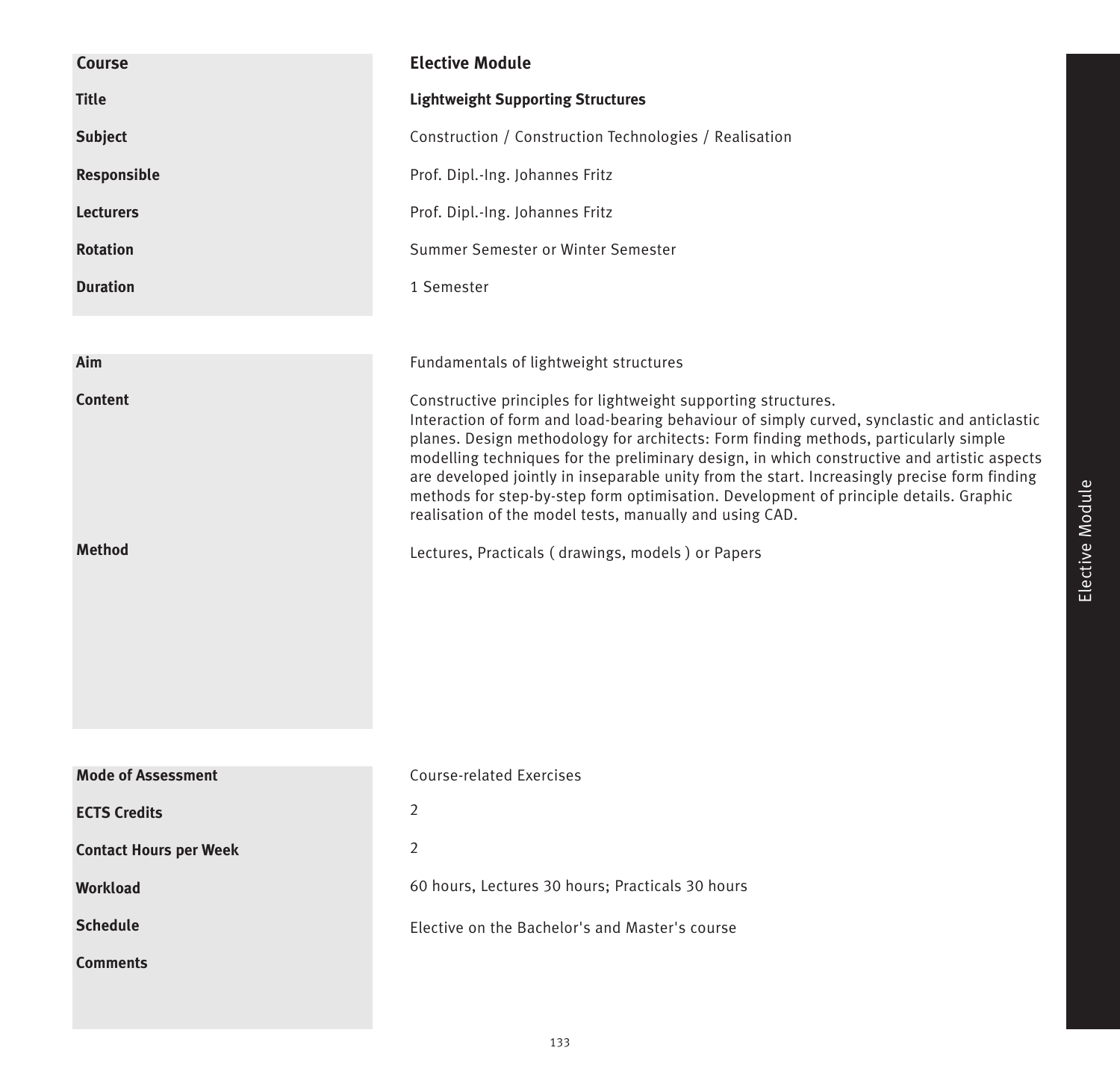| <b>Course</b>                 | <b>Elective Module</b>                                                                                                                                                                                                                                                                                                 |
|-------------------------------|------------------------------------------------------------------------------------------------------------------------------------------------------------------------------------------------------------------------------------------------------------------------------------------------------------------------|
| <b>Title</b>                  | <b>Material Samples</b>                                                                                                                                                                                                                                                                                                |
| <b>Subject</b>                | Construction / Construction Technologies / Realisation                                                                                                                                                                                                                                                                 |
| Responsible                   | Prof. Dipl.-Ing. Andreas Fuchs                                                                                                                                                                                                                                                                                         |
| <b>Lecturers</b>              | Prof. Dipl.-Ing. Andreas Fuchs                                                                                                                                                                                                                                                                                         |
| <b>Rotation</b>               | Summer Semester or Winter Semester                                                                                                                                                                                                                                                                                     |
| <b>Duration</b>               | 1 Semester                                                                                                                                                                                                                                                                                                             |
|                               |                                                                                                                                                                                                                                                                                                                        |
| Aim                           | Advanced Knowledge of Materials for Architecture                                                                                                                                                                                                                                                                       |
| <b>Content</b>                | Comprehensive knowledge of materials is required to translate a design into constructed<br>architecture. The acquired basic knowledge of materials from Materials Science 1 and 2 is<br>deepened in this seminar. Students research material properties, create materials samples<br>and document usage possibilities. |
| <b>Method</b>                 | Seminars                                                                                                                                                                                                                                                                                                               |
| <b>Mode of Assessment</b>     | Written Work                                                                                                                                                                                                                                                                                                           |
| <b>ECTS Credits</b>           | $\overline{2}$                                                                                                                                                                                                                                                                                                         |
| <b>Contact Hours per Week</b> | $\overline{2}$                                                                                                                                                                                                                                                                                                         |
| <b>Workload</b>               | 60 hours, research 45 hours, presentation 15 hours                                                                                                                                                                                                                                                                     |
| <b>Schedule</b>               | Elective on the Bachelor's and Master's course                                                                                                                                                                                                                                                                         |
| <b>Comments</b>               |                                                                                                                                                                                                                                                                                                                        |
|                               |                                                                                                                                                                                                                                                                                                                        |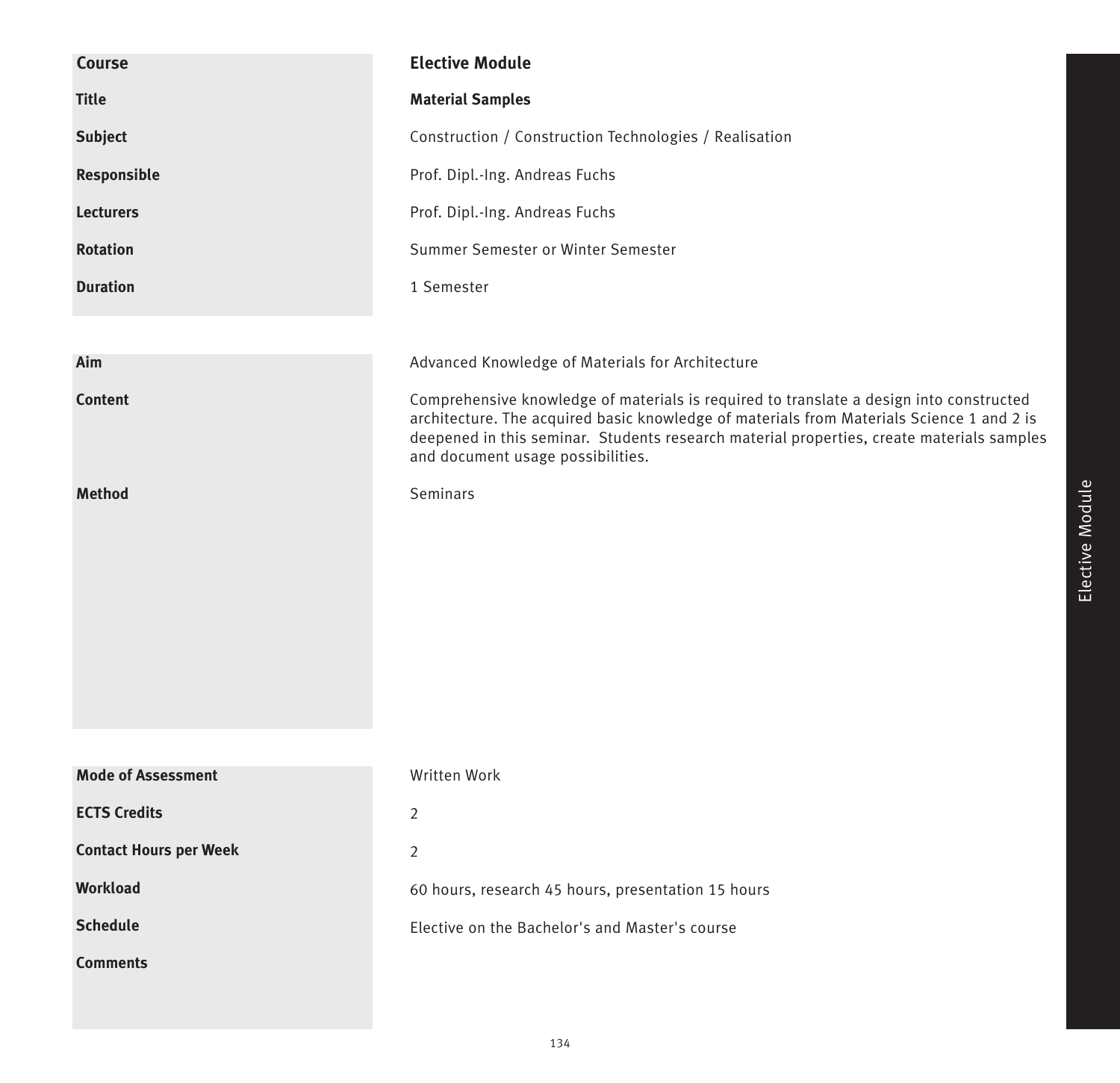| Course                        | <b>Elective Module</b>                                                                                                                                                                                                                                                                                                                                                                                           |
|-------------------------------|------------------------------------------------------------------------------------------------------------------------------------------------------------------------------------------------------------------------------------------------------------------------------------------------------------------------------------------------------------------------------------------------------------------|
| <b>Title</b>                  | <b>Misuse of Standards</b>                                                                                                                                                                                                                                                                                                                                                                                       |
| <b>Subject</b>                | Construction / Construction Technologies / Realisation                                                                                                                                                                                                                                                                                                                                                           |
| Responsible                   | Prof. Dipl.-Ing. Walter Wilking                                                                                                                                                                                                                                                                                                                                                                                  |
| <b>Lecturers</b>              | Prof. Dipl.-Ing. Walter Wilking                                                                                                                                                                                                                                                                                                                                                                                  |
| <b>Rotation</b>               | Summer Semester or Winter Semester                                                                                                                                                                                                                                                                                                                                                                               |
| <b>Duration</b>               | 1 Semester                                                                                                                                                                                                                                                                                                                                                                                                       |
|                               |                                                                                                                                                                                                                                                                                                                                                                                                                  |
| Aim                           | Appraisal of so-called regulations when dealing with old buildings                                                                                                                                                                                                                                                                                                                                               |
| <b>Content</b>                | Old buildings would have to be knocked down according to new standards, use too much<br>energy, would not be allowed to exist etc. - but nevertheless fulfil their function faultlessly.<br>Often the fabric of the building is systematically destroyed by redevelopment ostensibly<br>intended to meet standards The aim is to demonstrate when standards are useful and<br>when they can actually be harmful. |
| <b>Method</b>                 | Lectures                                                                                                                                                                                                                                                                                                                                                                                                         |
|                               |                                                                                                                                                                                                                                                                                                                                                                                                                  |
| <b>Mode of Assessment</b>     | Papers                                                                                                                                                                                                                                                                                                                                                                                                           |
| <b>ECTS Credits</b>           | $\overline{2}$                                                                                                                                                                                                                                                                                                                                                                                                   |
| <b>Contact Hours per Week</b> | $\overline{2}$                                                                                                                                                                                                                                                                                                                                                                                                   |
| <b>Workload</b>               | 60 hours, Lectures 30 hours, private study 30 hours                                                                                                                                                                                                                                                                                                                                                              |
| <b>Schedule</b>               | Elective on the Master's course                                                                                                                                                                                                                                                                                                                                                                                  |
| <b>Comments</b>               |                                                                                                                                                                                                                                                                                                                                                                                                                  |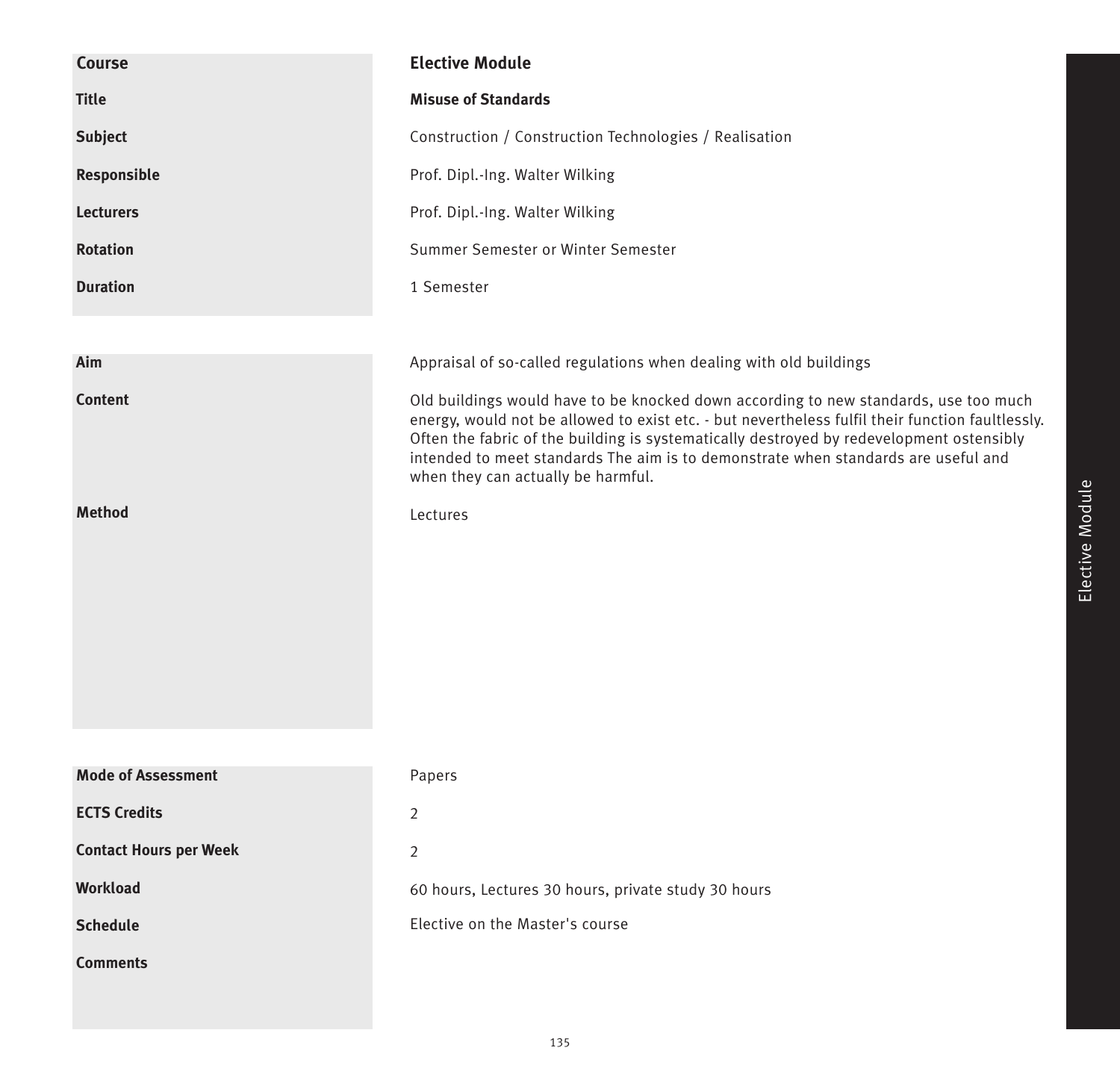| <b>Course</b>                 | <b>Elective Module</b>                                                                                                                                                                                                                                                                     |
|-------------------------------|--------------------------------------------------------------------------------------------------------------------------------------------------------------------------------------------------------------------------------------------------------------------------------------------|
| <b>Title</b>                  | Architectural Concrete (Fair Faced concrete)                                                                                                                                                                                                                                               |
| <b>Subject</b>                | Construction / Construction Technologies / Realisation                                                                                                                                                                                                                                     |
| Responsible                   | Prof. Dipl.-Ing. Dieter Müller                                                                                                                                                                                                                                                             |
| <b>Lecturers</b>              | Prof. Dipl.-Ing. Dieter Müller                                                                                                                                                                                                                                                             |
| <b>Rotation</b>               | Summer semester                                                                                                                                                                                                                                                                            |
| <b>Duration</b>               | 1 Semester                                                                                                                                                                                                                                                                                 |
|                               |                                                                                                                                                                                                                                                                                            |
| Aim                           | Fundamentals of construction and design to create structures fair faced concrete                                                                                                                                                                                                           |
| <b>Content</b>                | Deepen knowledge of the architectural effect and the technology of building with fair faced<br>concrete by means of seminars on selected works. The elective also includes workshops at<br>formwork manufacturers and Project execution firms, plus excursions to selected buil-<br>dings. |
| <b>Method</b>                 | Lectures, Seminars, Excursions                                                                                                                                                                                                                                                             |
| <b>Mode of Assessment</b>     | Written Work                                                                                                                                                                                                                                                                               |
| <b>ECTS Credits</b>           | $\overline{2}$                                                                                                                                                                                                                                                                             |
| <b>Contact Hours per Week</b> |                                                                                                                                                                                                                                                                                            |
| Workload                      | $\overline{2}$                                                                                                                                                                                                                                                                             |
|                               | 60 hours, Lectures 10 hours, Practicals 20 hours, excursions                                                                                                                                                                                                                               |
| <b>Schedule</b>               | Elective on the Bachelor's or Master's course                                                                                                                                                                                                                                              |
| <b>Comments</b>               |                                                                                                                                                                                                                                                                                            |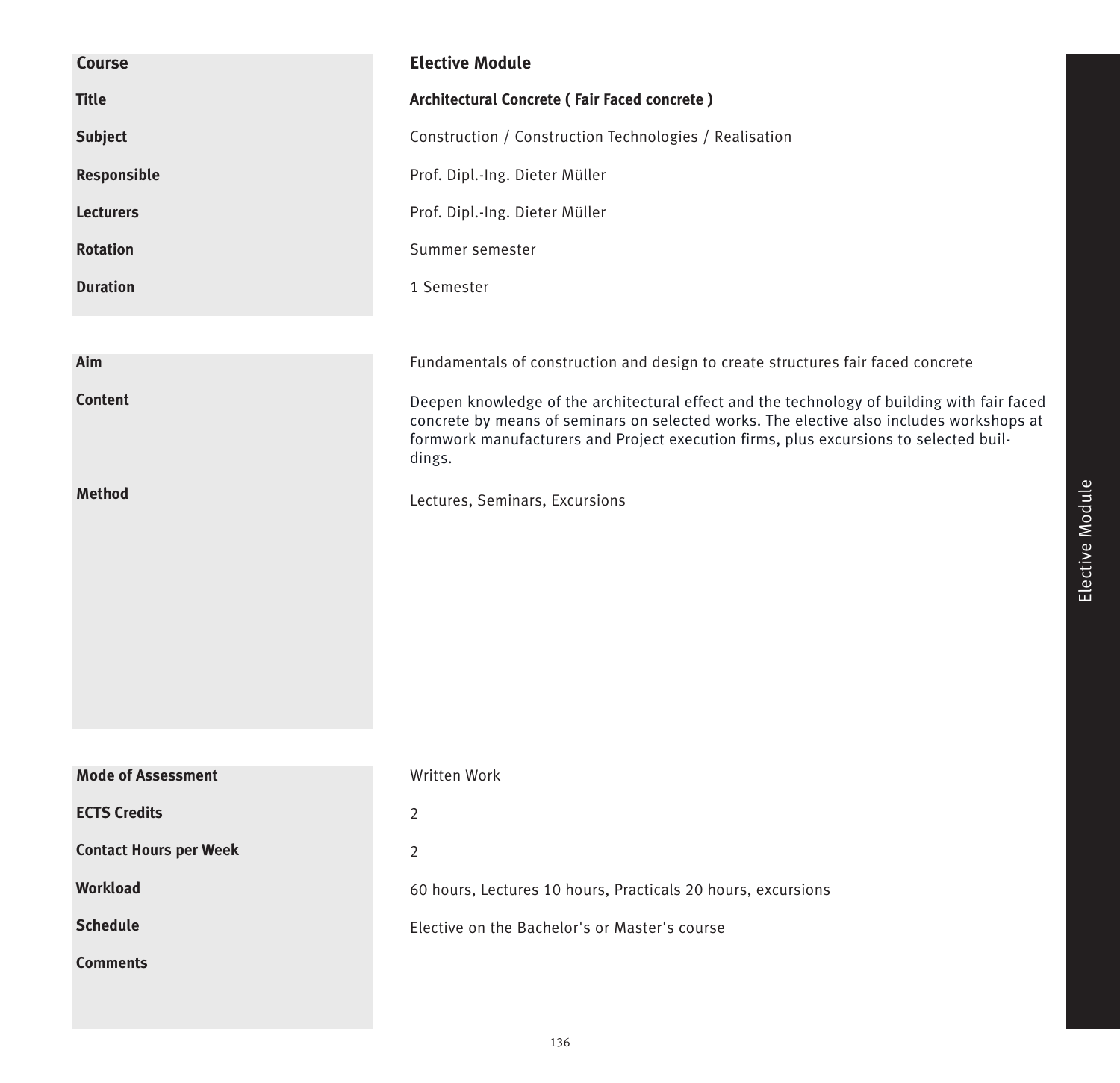| Course                        | <b>Elective Module</b>                                                                                                                                                                                                                                                                                                                                                                                                                                                                                                                                                                                     |
|-------------------------------|------------------------------------------------------------------------------------------------------------------------------------------------------------------------------------------------------------------------------------------------------------------------------------------------------------------------------------------------------------------------------------------------------------------------------------------------------------------------------------------------------------------------------------------------------------------------------------------------------------|
| <b>Title</b>                  | <b>Execution Planning</b>                                                                                                                                                                                                                                                                                                                                                                                                                                                                                                                                                                                  |
| <b>Subject</b>                | Construction / Technology / Realisation                                                                                                                                                                                                                                                                                                                                                                                                                                                                                                                                                                    |
| Responsible                   | Prof. Dr.-Ing. Ulrich Schütz                                                                                                                                                                                                                                                                                                                                                                                                                                                                                                                                                                               |
| <b>Lecturers</b>              | tbc                                                                                                                                                                                                                                                                                                                                                                                                                                                                                                                                                                                                        |
| <b>Rotation</b>               | Summer Semester or Winter Semester                                                                                                                                                                                                                                                                                                                                                                                                                                                                                                                                                                         |
| <b>Duration</b>               | 1 Semester                                                                                                                                                                                                                                                                                                                                                                                                                                                                                                                                                                                                 |
|                               |                                                                                                                                                                                                                                                                                                                                                                                                                                                                                                                                                                                                            |
| Aim                           | Introduction to execution planning, the "construction manual" for a building, by drawing<br>up large-scale plans (floor plans, sectional drawings and elevations in 1:50, details from<br>$1:20$ to $1:1$ ).                                                                                                                                                                                                                                                                                                                                                                                               |
| <b>Content</b>                | Overview of the information and figures to be described for the applicable scales in the<br>working and detailed drawings, such as measurements, material specifications, details of<br>quality and composition, tolerances and working notes. Supplementary trade-specific<br>issues and the planning documents of leading manufacturers and the most important DIN<br>standards are incorporated in the planning process.<br>In conjunction with explanations of the planning process, the elective also explains that<br>working plans form the basis for bills of quantities and the tender documents. |
| <b>Method</b>                 | Lectures and Papers                                                                                                                                                                                                                                                                                                                                                                                                                                                                                                                                                                                        |
| <b>Mode of Assessment</b>     | Papers and Written Work                                                                                                                                                                                                                                                                                                                                                                                                                                                                                                                                                                                    |
| <b>ECTS Credits</b>           | 2                                                                                                                                                                                                                                                                                                                                                                                                                                                                                                                                                                                                          |
| <b>Contact Hours per Week</b> | 2                                                                                                                                                                                                                                                                                                                                                                                                                                                                                                                                                                                                          |
| <b>Workload</b>               | 60 hours                                                                                                                                                                                                                                                                                                                                                                                                                                                                                                                                                                                                   |
| <b>Schedule</b>               | Elective on the Bachelor's course                                                                                                                                                                                                                                                                                                                                                                                                                                                                                                                                                                          |
| <b>Comments</b>               |                                                                                                                                                                                                                                                                                                                                                                                                                                                                                                                                                                                                            |
|                               |                                                                                                                                                                                                                                                                                                                                                                                                                                                                                                                                                                                                            |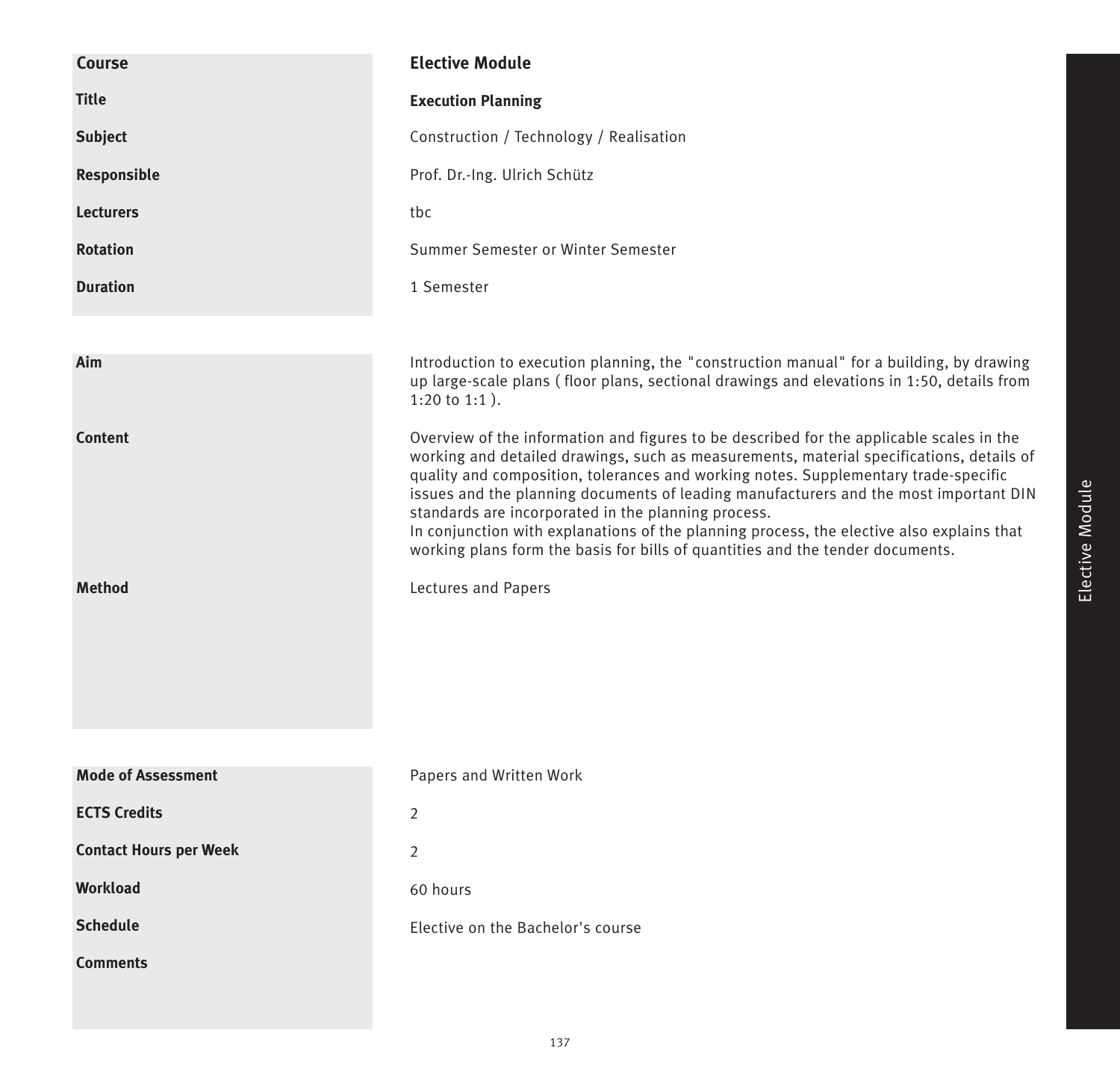| Course                        | <b>Elective Module</b>                                                                                                                                                                                                                                                                                                                                                                                                                                                                                                                                                                                                                                                                                                                                                                                                                                                                                                                                                                                                                                                                                                                                                                                                                                               |
|-------------------------------|----------------------------------------------------------------------------------------------------------------------------------------------------------------------------------------------------------------------------------------------------------------------------------------------------------------------------------------------------------------------------------------------------------------------------------------------------------------------------------------------------------------------------------------------------------------------------------------------------------------------------------------------------------------------------------------------------------------------------------------------------------------------------------------------------------------------------------------------------------------------------------------------------------------------------------------------------------------------------------------------------------------------------------------------------------------------------------------------------------------------------------------------------------------------------------------------------------------------------------------------------------------------|
| <b>Title</b>                  | <b>Construction Ecology - Ecology and Sustainability of Materials</b>                                                                                                                                                                                                                                                                                                                                                                                                                                                                                                                                                                                                                                                                                                                                                                                                                                                                                                                                                                                                                                                                                                                                                                                                |
| <b>Subject</b>                | Construction / Construction Technologies / Realisation                                                                                                                                                                                                                                                                                                                                                                                                                                                                                                                                                                                                                                                                                                                                                                                                                                                                                                                                                                                                                                                                                                                                                                                                               |
| Responsible                   | Prof. Dipl.-Ing. Johannes Fritz                                                                                                                                                                                                                                                                                                                                                                                                                                                                                                                                                                                                                                                                                                                                                                                                                                                                                                                                                                                                                                                                                                                                                                                                                                      |
| <b>Lecturers</b>              | Prof. Dipl.-Ing. Johannes Fritz                                                                                                                                                                                                                                                                                                                                                                                                                                                                                                                                                                                                                                                                                                                                                                                                                                                                                                                                                                                                                                                                                                                                                                                                                                      |
| <b>Rotation</b>               | Summer Semester or Winter Semester                                                                                                                                                                                                                                                                                                                                                                                                                                                                                                                                                                                                                                                                                                                                                                                                                                                                                                                                                                                                                                                                                                                                                                                                                                   |
| <b>Duration</b>               | 1 Semester                                                                                                                                                                                                                                                                                                                                                                                                                                                                                                                                                                                                                                                                                                                                                                                                                                                                                                                                                                                                                                                                                                                                                                                                                                                           |
|                               |                                                                                                                                                                                                                                                                                                                                                                                                                                                                                                                                                                                                                                                                                                                                                                                                                                                                                                                                                                                                                                                                                                                                                                                                                                                                      |
| Aim                           | Convey the fundamentals of ecological construction. Understand complex interrelations-<br>hips and interactions between people, the natural and built environment and the resulting<br>demands on the design and execution of buildings.                                                                                                                                                                                                                                                                                                                                                                                                                                                                                                                                                                                                                                                                                                                                                                                                                                                                                                                                                                                                                             |
| <b>Content</b>                | Convey the basic terminology: limits of ecology and construction ecology, the unity of peo-<br>ple, the natural and built environment. Consider ecological building principles using exam-<br>ples from nature and architectural history. Significance of an understanding of nature for<br>construction - as a subjugation of nature or in harmony with it. Interaction people - buil-<br>ding: fundamentals for natural living in buildings, basic physical and psychological needs<br>for living, working, regeneration. Requirements on the space that can be seen, heard and<br>smelt, healthy living, sustainability of building materials. Interaction building - environ-<br>ment: integrating the building into the surrounding nature and landscape. Effects on the<br>ecosystem, climate (e.g. CO2 emissions/greenhouse effect) and ecological cycles. Explain<br>the basic terminology and examples of sustainable planning, resource-friendly construc-<br>tion, energy-efficient construction, minimising primary energy, use of greenfield land and<br>countryside oversettlement, nature-oriented constructions and building methods.<br>Possibilities for retrospective ecological upgrading to existing buildings.<br>Lectures, Practicals, Papers |
| <b>Method</b>                 |                                                                                                                                                                                                                                                                                                                                                                                                                                                                                                                                                                                                                                                                                                                                                                                                                                                                                                                                                                                                                                                                                                                                                                                                                                                                      |
| <b>Mode of Assessment</b>     | Written Work (course-related exercises)                                                                                                                                                                                                                                                                                                                                                                                                                                                                                                                                                                                                                                                                                                                                                                                                                                                                                                                                                                                                                                                                                                                                                                                                                              |
| <b>ECTS Credits</b>           | 2                                                                                                                                                                                                                                                                                                                                                                                                                                                                                                                                                                                                                                                                                                                                                                                                                                                                                                                                                                                                                                                                                                                                                                                                                                                                    |
| <b>Contact Hours per Week</b> | $\overline{2}$                                                                                                                                                                                                                                                                                                                                                                                                                                                                                                                                                                                                                                                                                                                                                                                                                                                                                                                                                                                                                                                                                                                                                                                                                                                       |
| <b>Workload</b>               | 60 hours, Lectures 30 hours, Practicals 30 hours                                                                                                                                                                                                                                                                                                                                                                                                                                                                                                                                                                                                                                                                                                                                                                                                                                                                                                                                                                                                                                                                                                                                                                                                                     |
| <b>Schedule</b>               | Elective on the Master's course                                                                                                                                                                                                                                                                                                                                                                                                                                                                                                                                                                                                                                                                                                                                                                                                                                                                                                                                                                                                                                                                                                                                                                                                                                      |
|                               |                                                                                                                                                                                                                                                                                                                                                                                                                                                                                                                                                                                                                                                                                                                                                                                                                                                                                                                                                                                                                                                                                                                                                                                                                                                                      |
| <b>Comments</b>               |                                                                                                                                                                                                                                                                                                                                                                                                                                                                                                                                                                                                                                                                                                                                                                                                                                                                                                                                                                                                                                                                                                                                                                                                                                                                      |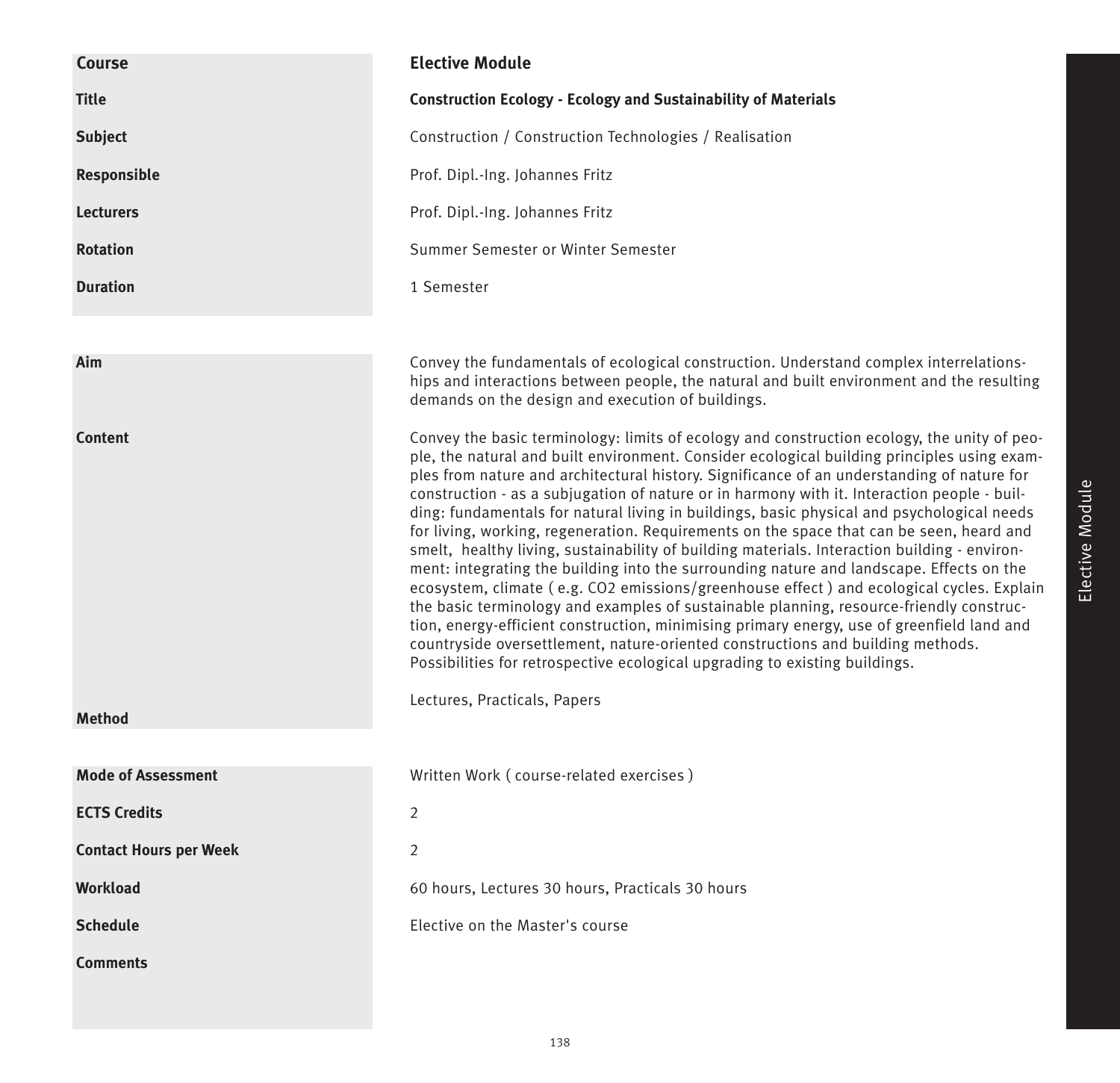| Course                        | <b>Elective Module</b>                                                                                                                                                                                                                                                                             |
|-------------------------------|----------------------------------------------------------------------------------------------------------------------------------------------------------------------------------------------------------------------------------------------------------------------------------------------------|
| <b>Title</b>                  | <b>Historic Supporting Structures</b>                                                                                                                                                                                                                                                              |
| <b>Subject</b>                | Historic Construction Technologies                                                                                                                                                                                                                                                                 |
| Responsible                   | Prof. Dipl.-Ing. Walter Wilking                                                                                                                                                                                                                                                                    |
| <b>Lecturers</b>              | Prof. Dipl.-Ing. Walter Wilking                                                                                                                                                                                                                                                                    |
| <b>Rotation</b>               | Summer Semester or Winter Semester                                                                                                                                                                                                                                                                 |
| <b>Duration</b>               | 1 Semester                                                                                                                                                                                                                                                                                         |
|                               |                                                                                                                                                                                                                                                                                                    |
| Aim                           | Understand the construction types of historic buildings, manufacturing processes of<br>constructions, methods of craftsmanship                                                                                                                                                                     |
| <b>Content</b>                | History of construction from the pyramids to the start of the 20th century, considering the<br>development of the art of engineering and calculation methods (basics of mathematics<br>and physics etc.), development of the manufacturing methods for the erection of suppor-<br>ting structures. |
| <b>Method</b>                 | Lectures                                                                                                                                                                                                                                                                                           |
|                               |                                                                                                                                                                                                                                                                                                    |
| <b>Mode of Assessment</b>     | Written Work (class exercise)                                                                                                                                                                                                                                                                      |
| <b>ECTS Credits</b>           | 2                                                                                                                                                                                                                                                                                                  |
| <b>Contact Hours per Week</b> | $\overline{2}$                                                                                                                                                                                                                                                                                     |
| <b>Workload</b>               | 60 hours, Lectures 30 hours, preparation and private study 30 hours                                                                                                                                                                                                                                |
| <b>Schedule</b>               | Elective on the Master's course                                                                                                                                                                                                                                                                    |
| <b>Comments</b>               |                                                                                                                                                                                                                                                                                                    |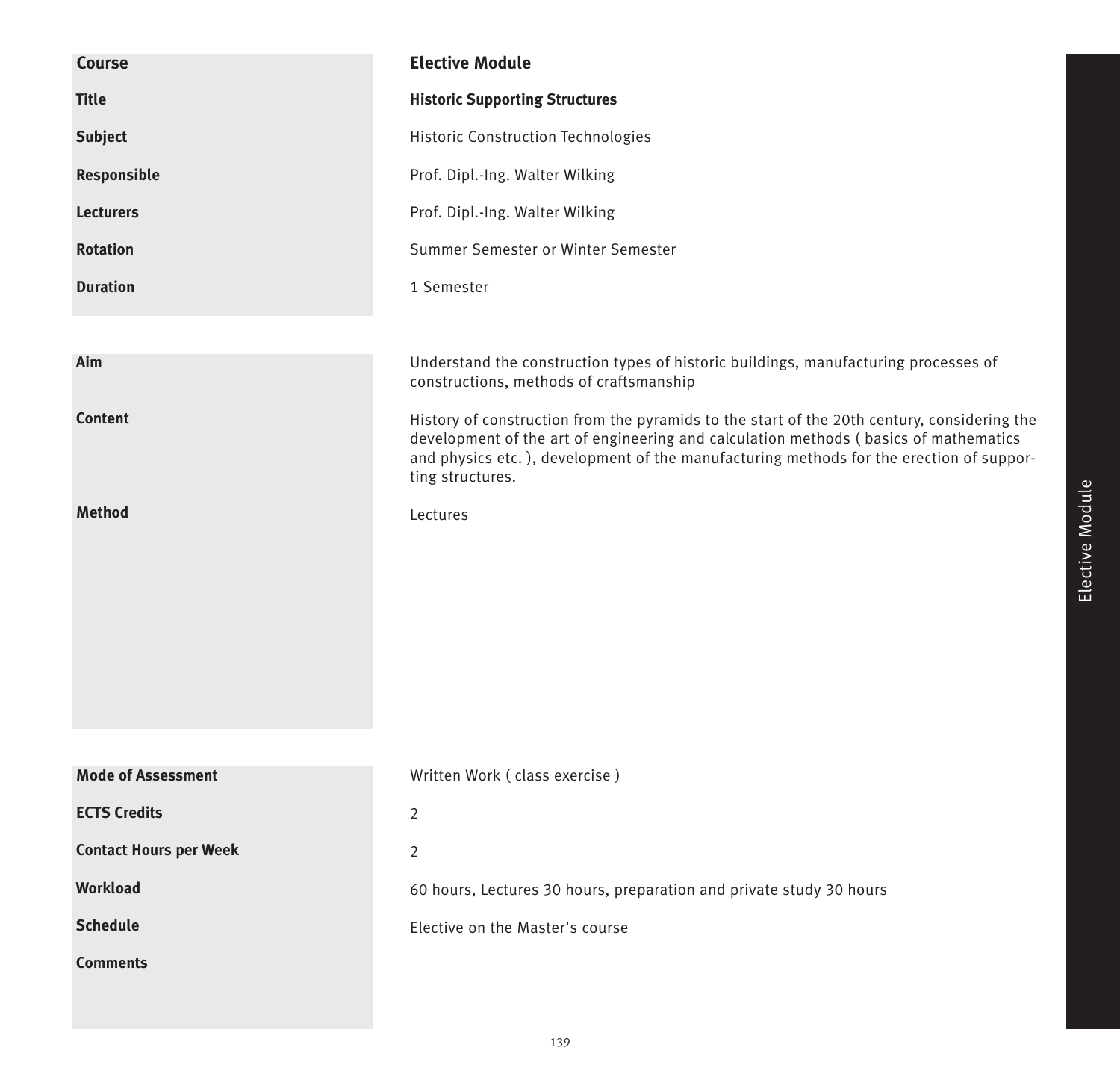| <b>Course</b>                 | <b>Elective Module</b>                                                                                                                                                                                                                                                                                                                                                                                                                                                                                                            |
|-------------------------------|-----------------------------------------------------------------------------------------------------------------------------------------------------------------------------------------------------------------------------------------------------------------------------------------------------------------------------------------------------------------------------------------------------------------------------------------------------------------------------------------------------------------------------------|
| <b>Title</b>                  | <b>Planning and Building Contracts</b>                                                                                                                                                                                                                                                                                                                                                                                                                                                                                            |
| <b>Subject</b>                | Construction Management / Law                                                                                                                                                                                                                                                                                                                                                                                                                                                                                                     |
| Responsible                   | Prof. Dr.-Ing. Ulrich Schütz                                                                                                                                                                                                                                                                                                                                                                                                                                                                                                      |
| <b>Lecturers</b>              | Prof. Dr.-Ing. Ulrich Schütz                                                                                                                                                                                                                                                                                                                                                                                                                                                                                                      |
| <b>Rotation</b>               | Summer Semester or Winter Semester                                                                                                                                                                                                                                                                                                                                                                                                                                                                                                |
| <b>Duration</b>               | <b>Block Course</b>                                                                                                                                                                                                                                                                                                                                                                                                                                                                                                               |
|                               |                                                                                                                                                                                                                                                                                                                                                                                                                                                                                                                                   |
| Aim                           | The first part of the course explains the contractual regulation of a design assignment, fee<br>issues in accordance with HOAI (Honorarordnung für Architekten und Ingenieuren) and<br>the procedure for the architect selection process (competition or VOF selection procedure).<br>The second part of the course covers the process and legal basis for creating a tender, the<br>award of contract and billing for construction works.                                                                                        |
| <b>Content</b>                | • Fee structure for architects and engineers (Honorarordnung für Architekten und<br>Ingenieure - HOAI)<br>• Structure and content of design contracts<br>• Principles and guidelines for competition (RPW)<br>• Contracting rules for freelance services (Verdingungsordnung für freiberufliche<br>Leistungen - VOF)<br>• Legal basis of a building contract<br>• Creating a technical specification<br>• Tender and award of construction services<br>• Billing for construction services<br>• Acceptance<br>• Final certificate |
| <b>Method</b>                 | Lectures, Practicals                                                                                                                                                                                                                                                                                                                                                                                                                                                                                                              |
| <b>Mode of Assessment</b>     | Paper (presentation of work at the end of the block course)                                                                                                                                                                                                                                                                                                                                                                                                                                                                       |
| <b>ECTS Credits</b>           | 2                                                                                                                                                                                                                                                                                                                                                                                                                                                                                                                                 |
| <b>Contact Hours per Week</b> | 2                                                                                                                                                                                                                                                                                                                                                                                                                                                                                                                                 |
| <b>Workload</b>               | 60 hours, Lectures 30 hours, Practicals 30 hours                                                                                                                                                                                                                                                                                                                                                                                                                                                                                  |
| <b>Schedule</b>               | Elective on the Master's course                                                                                                                                                                                                                                                                                                                                                                                                                                                                                                   |
| <b>Comments</b>               |                                                                                                                                                                                                                                                                                                                                                                                                                                                                                                                                   |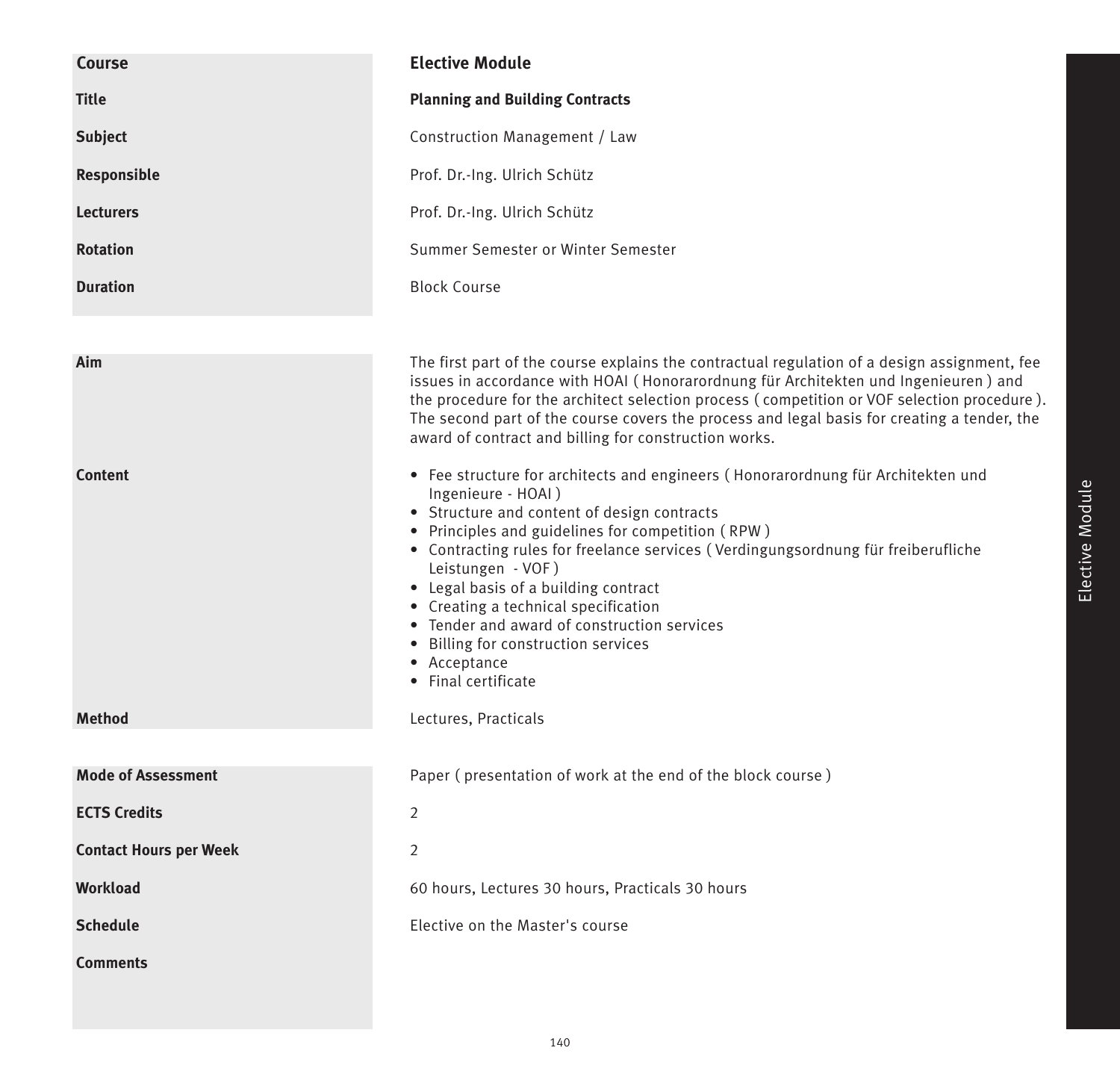| <b>Course</b>                 | <b>Elective Module</b>                                                                                                                                                                                                                                             |
|-------------------------------|--------------------------------------------------------------------------------------------------------------------------------------------------------------------------------------------------------------------------------------------------------------------|
| <b>Title</b>                  | Work and Services Contract Law for Architects and Engineers                                                                                                                                                                                                        |
| <b>Subject</b>                | Construction Management / Law                                                                                                                                                                                                                                      |
| Responsible                   | Prof. Dr.-Ing. Stefan Plaum                                                                                                                                                                                                                                        |
| <b>Lecturers</b>              | Prof. Dr. Christian Lührmann                                                                                                                                                                                                                                       |
| <b>Rotation</b>               | Summer Semester or Winter Semester                                                                                                                                                                                                                                 |
| <b>Duration</b>               | 1 Semester                                                                                                                                                                                                                                                         |
|                               |                                                                                                                                                                                                                                                                    |
| Aim                           | Explain the legal fundamentals of a work and services contract, i.e. either a construction<br>contract between the client and construction firm/craftsman or a design contract between<br>the client and architect/engineer from a legal perspective.              |
| <b>Content</b>                | Building contracts based on the VOB and the BGB: legal basis for tender and award of<br>contract, conclusion of contract, essential content of the contracting rules for construction<br>services (Verdingungsordnung für Bauleistungen - VOB/B).                  |
|                               | Design contracts based on the fee structure for architects and engineers (Honorarordnung<br>für Architekten und Ingenieuren - HOAI ) and the German Civil Code (BGB), the designer's<br>authority and obligations, liability issues, fee issues, current case law. |
| <b>Method</b>                 | Seminar instruction                                                                                                                                                                                                                                                |
|                               |                                                                                                                                                                                                                                                                    |
|                               |                                                                                                                                                                                                                                                                    |
|                               |                                                                                                                                                                                                                                                                    |
|                               |                                                                                                                                                                                                                                                                    |
| <b>Mode of Assessment</b>     | Oral Exam ("Fachgespräch" at the end of the semester)                                                                                                                                                                                                              |
| <b>ECTS Credits</b>           | 2                                                                                                                                                                                                                                                                  |
| <b>Contact Hours per Week</b> | $\overline{2}$                                                                                                                                                                                                                                                     |
| <b>Workload</b>               | 60 hours, 30 contact hours and 30 hours of private study                                                                                                                                                                                                           |
| <b>Schedule</b>               | Elective on the Bachelor's and Master's course                                                                                                                                                                                                                     |
| <b>Comments</b>               |                                                                                                                                                                                                                                                                    |
|                               |                                                                                                                                                                                                                                                                    |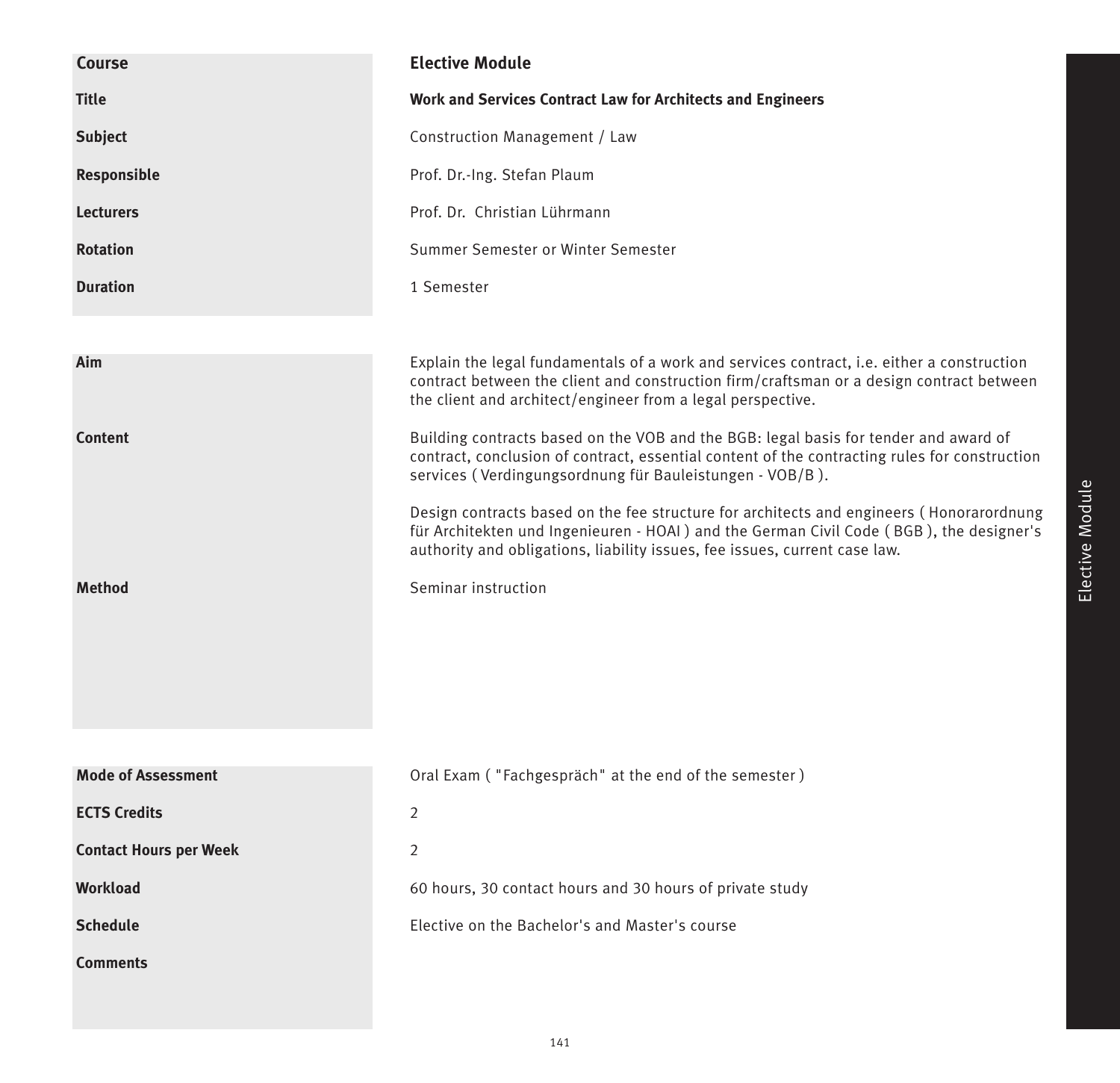| Course                        | <b>Elective Module</b>                                                                                                                                                                   |
|-------------------------------|------------------------------------------------------------------------------------------------------------------------------------------------------------------------------------------|
| <b>Title</b>                  | <b>Urban Research</b>                                                                                                                                                                    |
| <b>Subject</b>                | Urban Development / Building Theory                                                                                                                                                      |
| Responsible                   | Prof. Dipl.-Ing.Volker Kleinekort                                                                                                                                                        |
| <b>Lecturers</b>              | Prof. Dipl.-Ing.Volker Kleinekort                                                                                                                                                        |
| <b>Rotation</b>               | Summer Semester or Winter Semester                                                                                                                                                       |
| <b>Duration</b>               | 1 Semester                                                                                                                                                                               |
|                               |                                                                                                                                                                                          |
| Aim                           | Alongside design as a main discipline in the study of architecture, it is also essential for<br>students to "get to know" different and intercultural aspects of the own research field. |
| <b>Content</b>                | The seminar aims to enable students to "consider and recognise" urban phenomenon. The<br>spatial focus ranges from the individual area to the regional context.                          |
| <b>Method</b>                 | Create a scientific article and, after editorial revision, present the findings in the form of a<br>scientific poster.                                                                   |
|                               |                                                                                                                                                                                          |
|                               |                                                                                                                                                                                          |
|                               |                                                                                                                                                                                          |
|                               |                                                                                                                                                                                          |
|                               |                                                                                                                                                                                          |
|                               |                                                                                                                                                                                          |
|                               |                                                                                                                                                                                          |
| <b>Mode of Assessment</b>     | <b>Practical Exercise</b>                                                                                                                                                                |
| <b>ECTS Credits</b>           | $\overline{2}$                                                                                                                                                                           |
| <b>Contact Hours per Week</b> | 2                                                                                                                                                                                        |
| <b>Workload</b>               | 60 hours, Lectures 20 hours, Practicals 40 hours                                                                                                                                         |
| <b>Schedule</b>               | Elective on the Bachelor's or Master's course                                                                                                                                            |
| <b>Comments</b>               |                                                                                                                                                                                          |
|                               |                                                                                                                                                                                          |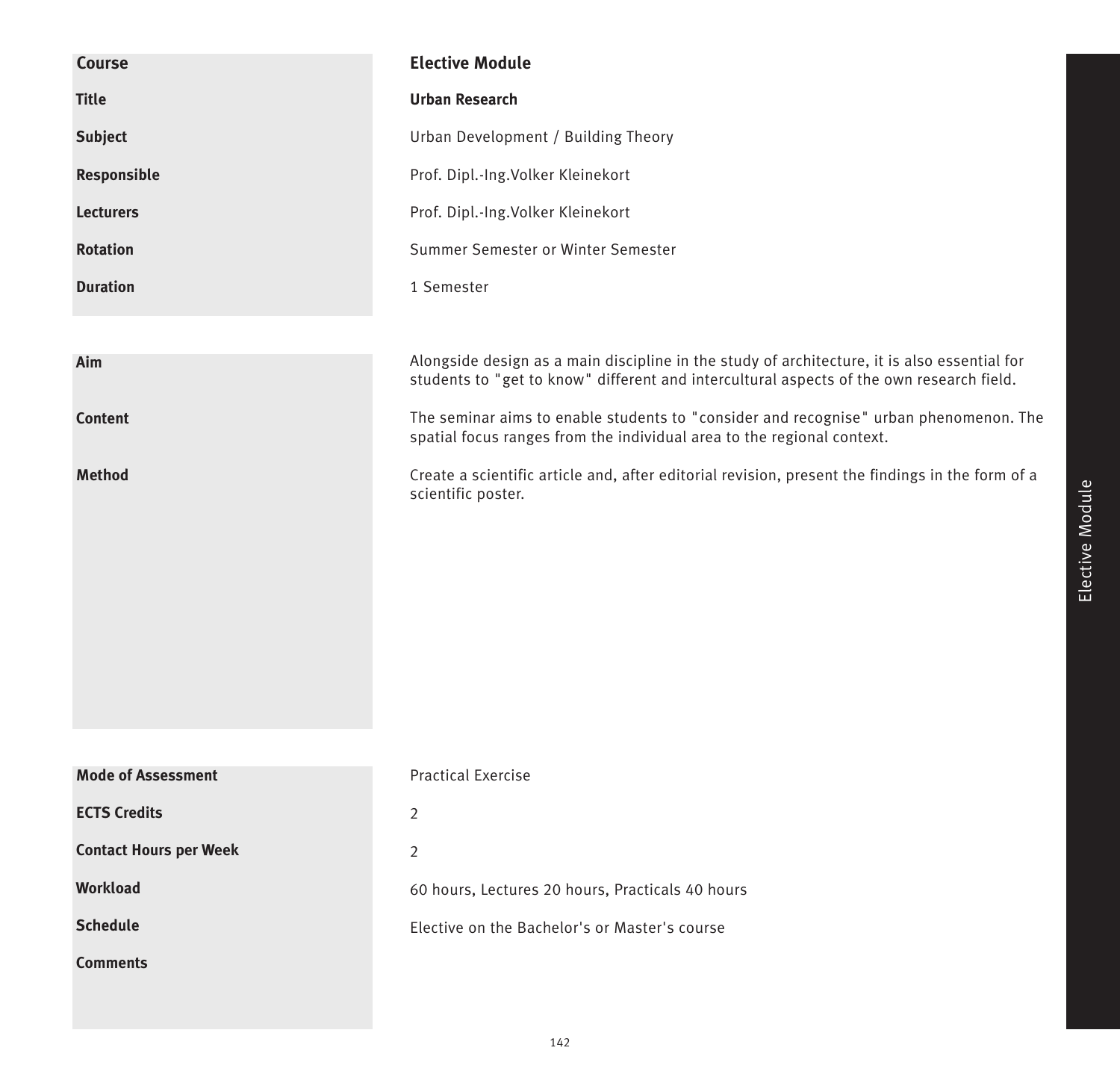| <b>Course</b>                   | <b>Elective Module</b>                                                                                                                                                                                                                                                                                                                                                                                                                                                                                                                                                                                                                                              |
|---------------------------------|---------------------------------------------------------------------------------------------------------------------------------------------------------------------------------------------------------------------------------------------------------------------------------------------------------------------------------------------------------------------------------------------------------------------------------------------------------------------------------------------------------------------------------------------------------------------------------------------------------------------------------------------------------------------|
| <b>Title</b>                    | <b>English for Achitects</b>                                                                                                                                                                                                                                                                                                                                                                                                                                                                                                                                                                                                                                        |
| <b>Subject</b>                  | Key Qualifications                                                                                                                                                                                                                                                                                                                                                                                                                                                                                                                                                                                                                                                  |
| Responsible                     | Dipl.-Übersetzer Dirk Jordan                                                                                                                                                                                                                                                                                                                                                                                                                                                                                                                                                                                                                                        |
| <b>Lecturers</b>                | Dipl.-Übersetzer Dirk Jordan                                                                                                                                                                                                                                                                                                                                                                                                                                                                                                                                                                                                                                        |
| <b>Rotation</b>                 | Summer Semester or Winter Semester                                                                                                                                                                                                                                                                                                                                                                                                                                                                                                                                                                                                                                  |
| <b>Duration</b>                 | 1 Semester                                                                                                                                                                                                                                                                                                                                                                                                                                                                                                                                                                                                                                                          |
|                                 |                                                                                                                                                                                                                                                                                                                                                                                                                                                                                                                                                                                                                                                                     |
| Aim                             | Training in communicative English skills, as well as general and specialist spoken and<br>written skills through regular active participation and preparation at home.                                                                                                                                                                                                                                                                                                                                                                                                                                                                                              |
| <b>Content</b><br><b>Method</b> | • Discussion of professional themes in pairs and groups<br>• Intensive study of texts using authentic sources<br>• Expansion of professional terminology knowledge, incl. compiling a specialist<br>architectural glossary together.<br>• Exercises on the main features of the technical professional language (e.g. word<br>formation examples using prefixes and suffixes)<br>• Repetition of selected grammatical structures<br>• Definition of relevant specialist terminology<br>• Exercises to improve aural comprehension<br>Communicative course using diverse authentic materials (e.g. pertinent print media,<br>textbooks, specialist books, Internet). |
| <b>Mode of Assessment</b>       | Papers and Test                                                                                                                                                                                                                                                                                                                                                                                                                                                                                                                                                                                                                                                     |
| <b>ECTS Credits</b>             | 2                                                                                                                                                                                                                                                                                                                                                                                                                                                                                                                                                                                                                                                                   |
| <b>Contact Hours per Week</b>   | $\overline{2}$                                                                                                                                                                                                                                                                                                                                                                                                                                                                                                                                                                                                                                                      |
| Workload                        | 60 hours                                                                                                                                                                                                                                                                                                                                                                                                                                                                                                                                                                                                                                                            |
| <b>Schedule</b>                 | Elective on the Bachelor's and Master's course                                                                                                                                                                                                                                                                                                                                                                                                                                                                                                                                                                                                                      |
| <b>Comments</b>                 | Requirement: good English skills                                                                                                                                                                                                                                                                                                                                                                                                                                                                                                                                                                                                                                    |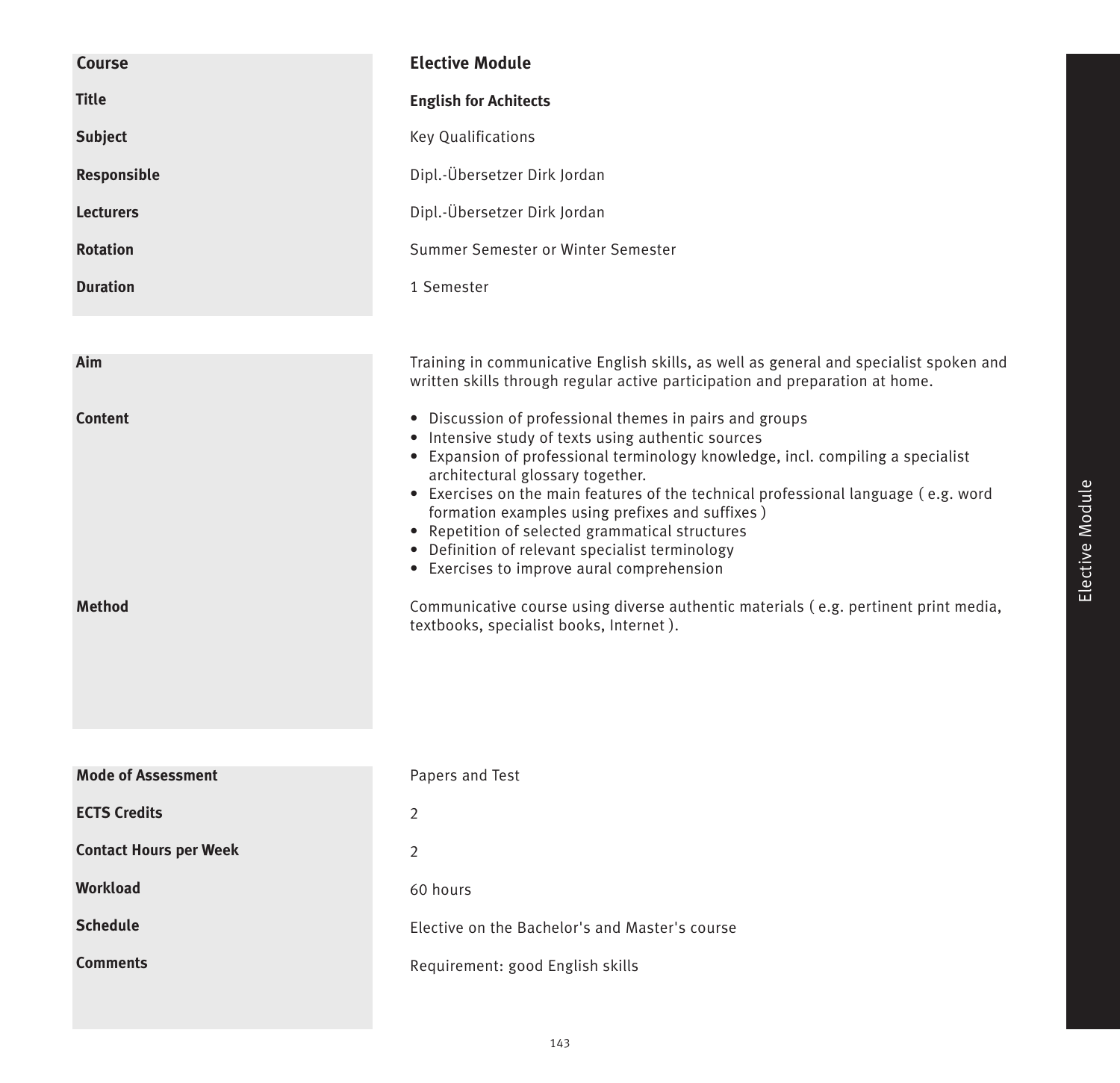| Course                        | <b>Elective Module</b>                                                                                                                                                                                                                                                                                                                                                                                                                                                                                                                   |
|-------------------------------|------------------------------------------------------------------------------------------------------------------------------------------------------------------------------------------------------------------------------------------------------------------------------------------------------------------------------------------------------------------------------------------------------------------------------------------------------------------------------------------------------------------------------------------|
| <b>Title</b>                  | <b>French for Architects 1</b>                                                                                                                                                                                                                                                                                                                                                                                                                                                                                                           |
| <b>Subject</b>                | <b>Key Qualifications</b>                                                                                                                                                                                                                                                                                                                                                                                                                                                                                                                |
| Responsible                   | <b>Bert Weiss</b>                                                                                                                                                                                                                                                                                                                                                                                                                                                                                                                        |
| <b>Lecturers</b>              | <b>Bert Weiss</b>                                                                                                                                                                                                                                                                                                                                                                                                                                                                                                                        |
| <b>Rotation</b>               | Summer Semester or Winter Semester                                                                                                                                                                                                                                                                                                                                                                                                                                                                                                       |
| <b>Duration</b>               | 1 Semester                                                                                                                                                                                                                                                                                                                                                                                                                                                                                                                               |
|                               |                                                                                                                                                                                                                                                                                                                                                                                                                                                                                                                                          |
| Aim                           | Develop the specialist terminology, specialist professional communication (describe con-<br>struction forms, critical opinion on contemporary French architecture), knowledge on<br>famous buildings and architects in France.                                                                                                                                                                                                                                                                                                           |
| <b>Content</b>                | Students work with specialist texts (incl. Philippe Cros: Les Styles en architectures,<br>Toulouse (Milan) ISBN: 978-2-7459-1787-7) and film documents (Architectures, ARTE<br>Video 19955 - 2005) on architectural history (Romanesque, Gothic, Renaissance) and<br>Modernism (Pierre Chareau, Le Corbusier, Jean Prouvé, Richard Rogers / Renzo Piano, I.M.<br>Pei, J.O. v. Spreckelsen, Jean Nouvel, Santiago Calatrava, Christian de Portzamparc) and on<br>current urban Projects (Euralille, Euroméditerrannée, Seine-Arche etc.). |
| <b>Method</b>                 | Regular participation, short presentations (on French buildings or architects) and comple-<br>tion of work outside class are expected with regard to efficient learning.                                                                                                                                                                                                                                                                                                                                                                 |
| <b>Mode of Assessment</b>     | Presentation, Test                                                                                                                                                                                                                                                                                                                                                                                                                                                                                                                       |
| <b>ECTS Credits</b>           | 2                                                                                                                                                                                                                                                                                                                                                                                                                                                                                                                                        |
| <b>Contact Hours per Week</b> | 2                                                                                                                                                                                                                                                                                                                                                                                                                                                                                                                                        |
| <b>Workload</b>               | 60 hours                                                                                                                                                                                                                                                                                                                                                                                                                                                                                                                                 |
| <b>Schedule</b>               | Elective on the Bachelor's and Master's course                                                                                                                                                                                                                                                                                                                                                                                                                                                                                           |
| <b>Comments</b>               | 4 year's school French is a prerequisite for preparation for study at the partner university<br>Ecole Nationale Supérieure d'Architecture de Strasbourg and a work placement in France                                                                                                                                                                                                                                                                                                                                                   |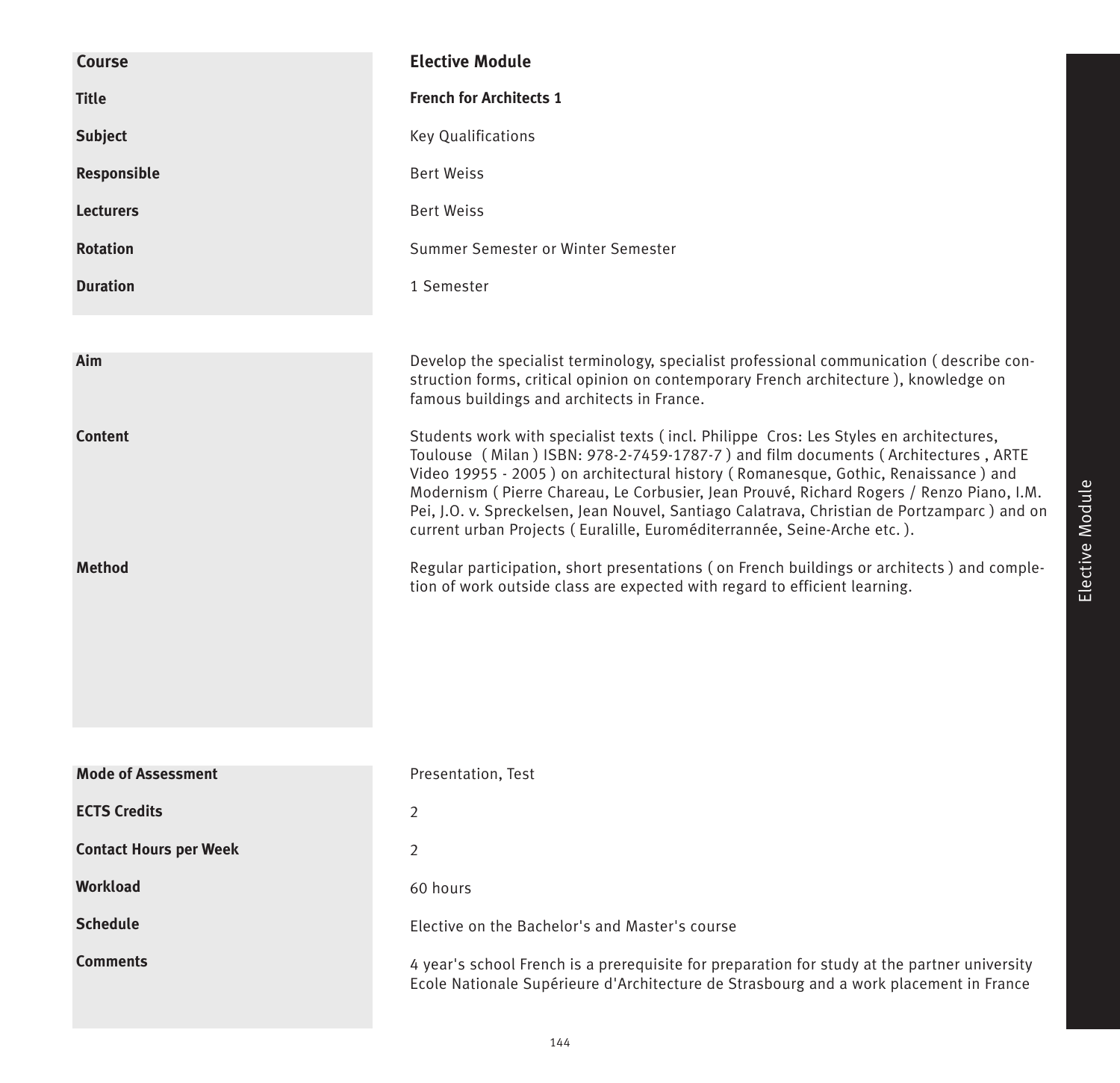| <b>Course</b>                 | <b>Elective Module</b>                                                                                                                                                                                                                                                                                                                                                                                                                                                                                                                  |
|-------------------------------|-----------------------------------------------------------------------------------------------------------------------------------------------------------------------------------------------------------------------------------------------------------------------------------------------------------------------------------------------------------------------------------------------------------------------------------------------------------------------------------------------------------------------------------------|
| <b>Title</b>                  | <b>French for Architects 2</b>                                                                                                                                                                                                                                                                                                                                                                                                                                                                                                          |
| <b>Subject</b>                | <b>Key Qualifications</b>                                                                                                                                                                                                                                                                                                                                                                                                                                                                                                               |
| Responsible                   | <b>Bert Weiss</b>                                                                                                                                                                                                                                                                                                                                                                                                                                                                                                                       |
| <b>Lecturers</b>              | <b>Bert Weiss</b>                                                                                                                                                                                                                                                                                                                                                                                                                                                                                                                       |
| <b>Rotation</b>               | Summer Semester or Winter Semester                                                                                                                                                                                                                                                                                                                                                                                                                                                                                                      |
| <b>Duration</b>               | 1 Semester                                                                                                                                                                                                                                                                                                                                                                                                                                                                                                                              |
|                               |                                                                                                                                                                                                                                                                                                                                                                                                                                                                                                                                         |
| Aim                           | Develop the specialist terminology, specialist professional communication (describe con-<br>struction forms, critical opinion on contemporary French architecture), knowledge on<br>famous buildings and architects in France.                                                                                                                                                                                                                                                                                                          |
| <b>Content</b>                | Students work with specialist texts (incl. Philippe Cros: Les Styles en architectures,<br>Toulouse (Milan) ISBN: 978-2-7459-1787-7) and film documents (Architectures, ARTE<br>Video 19955 -2005) on architectural history (Romanesque, Gothic, Renaissance) and<br>Modernism (Pierre Chareau, Le Corbusier, Jean Prouvé, Richard Rogers / Renzo Piano,<br>I.M. Pei, J.O. v. Spreckelsen, Jean Nouvel, Santiago Calatrava, Christian de Portzamparc)<br>and on current urban Projects (Euralille, Euroméditerrannée, Seine-Arche etc.). |
| <b>Method</b>                 | Regular participation, short presentations (on French buildings or architects) and comple-<br>tion of work outside class are expected with regard to efficient learning.                                                                                                                                                                                                                                                                                                                                                                |
|                               |                                                                                                                                                                                                                                                                                                                                                                                                                                                                                                                                         |
| <b>Mode of Assessment</b>     | Presentation, Test                                                                                                                                                                                                                                                                                                                                                                                                                                                                                                                      |
| <b>ECTS Credits</b>           | $\overline{2}$                                                                                                                                                                                                                                                                                                                                                                                                                                                                                                                          |
| <b>Contact Hours per Week</b> | $\overline{2}$                                                                                                                                                                                                                                                                                                                                                                                                                                                                                                                          |
| Workload                      | 60 hours                                                                                                                                                                                                                                                                                                                                                                                                                                                                                                                                |
| <b>Schedule</b>               | Elective on the Bachelor's and Master's course                                                                                                                                                                                                                                                                                                                                                                                                                                                                                          |
| <b>Comments</b>               | Builds on E - French for Architects 1                                                                                                                                                                                                                                                                                                                                                                                                                                                                                                   |